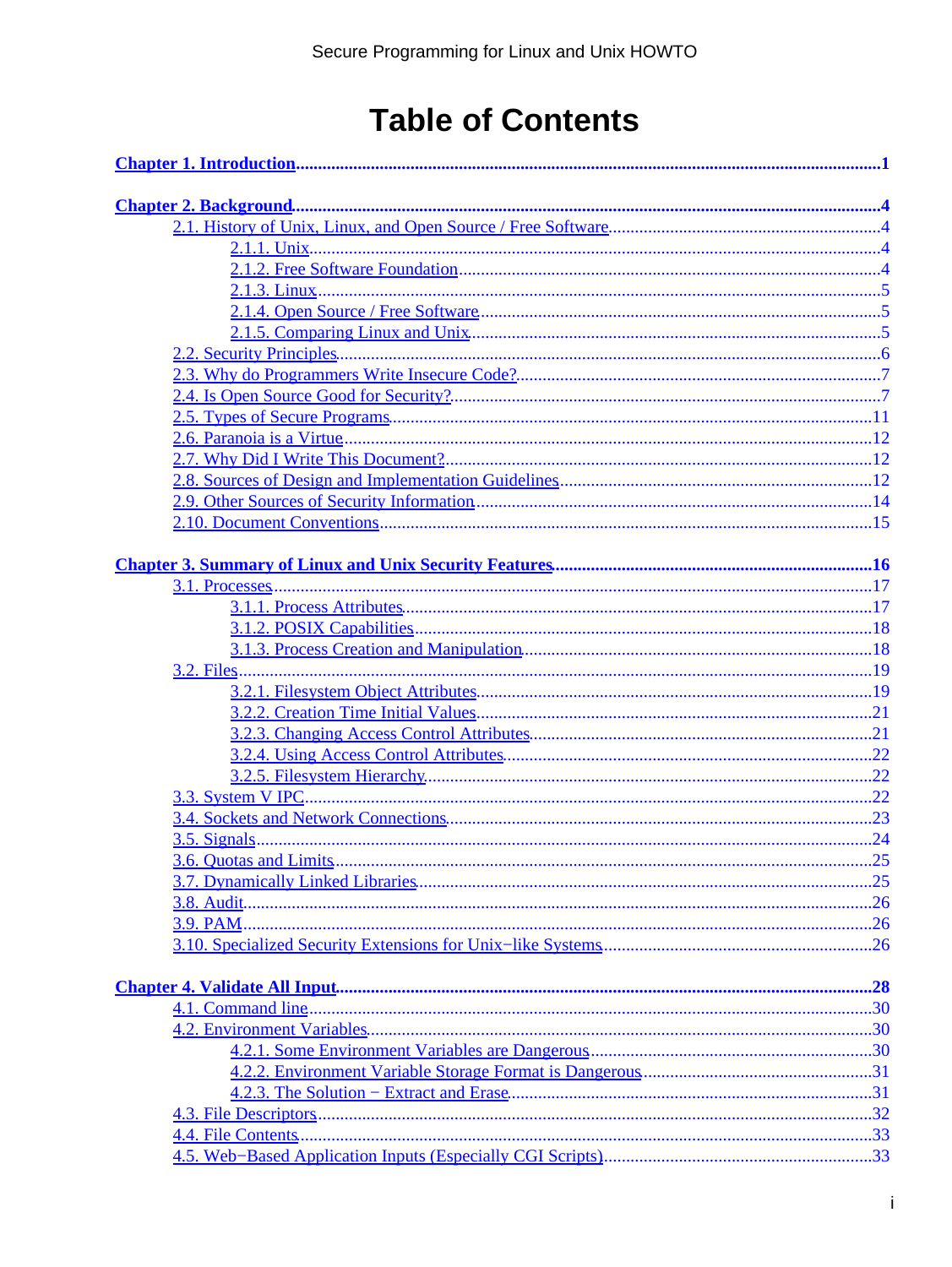| <b>Chapter 4. Validate All Input</b> |  |
|--------------------------------------|--|
|                                      |  |
|                                      |  |
|                                      |  |
|                                      |  |
|                                      |  |
|                                      |  |
|                                      |  |
|                                      |  |
|                                      |  |
|                                      |  |
|                                      |  |
|                                      |  |
|                                      |  |
|                                      |  |
|                                      |  |
|                                      |  |
|                                      |  |
|                                      |  |
|                                      |  |
|                                      |  |
|                                      |  |
|                                      |  |
|                                      |  |
|                                      |  |
|                                      |  |
|                                      |  |
|                                      |  |
|                                      |  |
|                                      |  |
|                                      |  |
|                                      |  |
|                                      |  |
|                                      |  |
|                                      |  |
|                                      |  |
|                                      |  |
|                                      |  |
|                                      |  |
|                                      |  |
|                                      |  |
|                                      |  |
|                                      |  |
|                                      |  |
|                                      |  |
|                                      |  |
|                                      |  |
|                                      |  |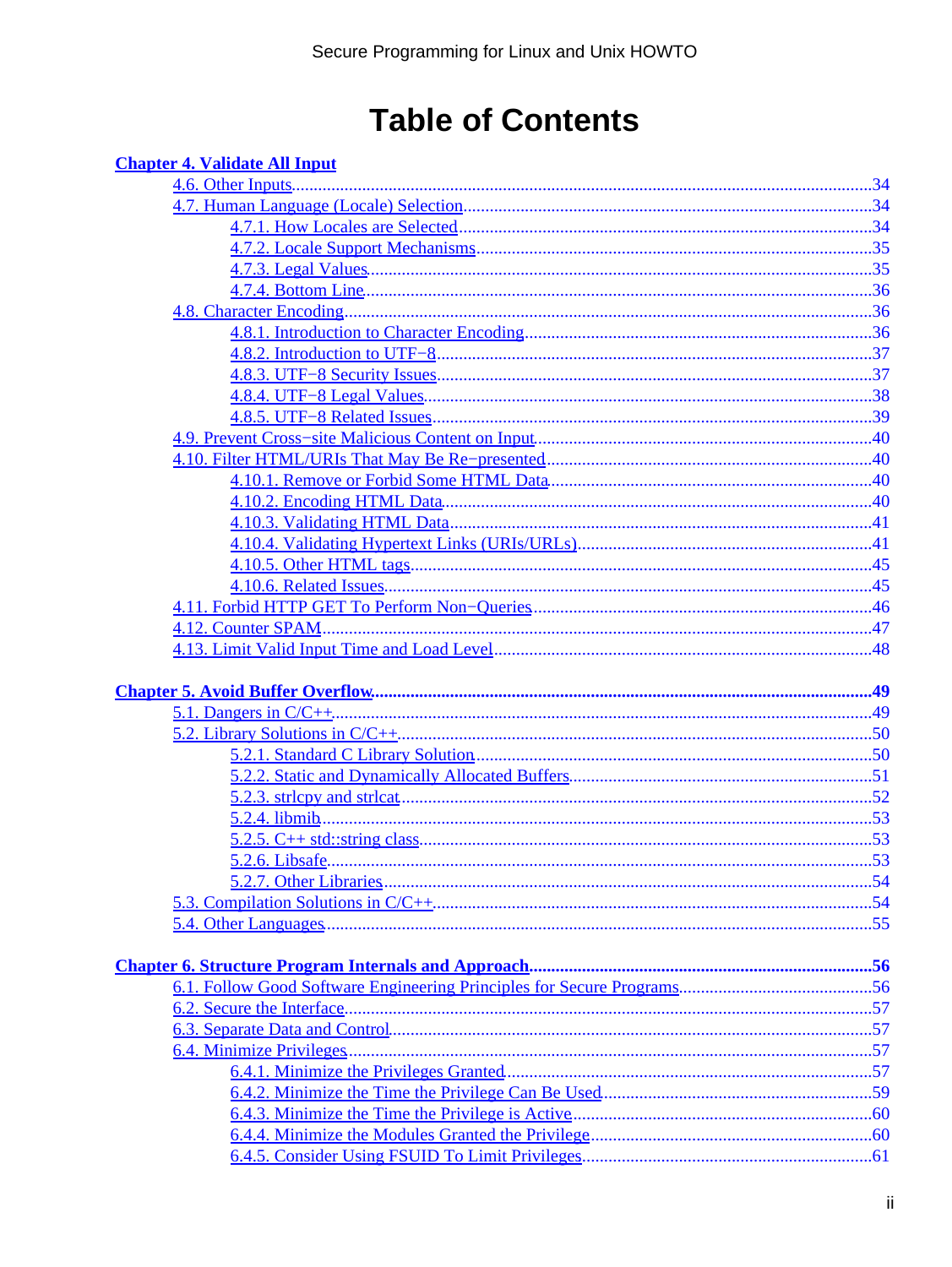| <b>Chapter 6. Structure Program Internals and Approach</b> |  |
|------------------------------------------------------------|--|
|                                                            |  |
|                                                            |  |
|                                                            |  |
|                                                            |  |
|                                                            |  |
|                                                            |  |
|                                                            |  |
|                                                            |  |
|                                                            |  |
|                                                            |  |
|                                                            |  |
|                                                            |  |
|                                                            |  |
|                                                            |  |
|                                                            |  |
|                                                            |  |
|                                                            |  |
|                                                            |  |
|                                                            |  |
|                                                            |  |
|                                                            |  |
|                                                            |  |
|                                                            |  |
|                                                            |  |
|                                                            |  |
|                                                            |  |
|                                                            |  |
|                                                            |  |
|                                                            |  |
|                                                            |  |
|                                                            |  |
|                                                            |  |
|                                                            |  |
|                                                            |  |
|                                                            |  |
|                                                            |  |
|                                                            |  |
|                                                            |  |
|                                                            |  |
|                                                            |  |
|                                                            |  |
|                                                            |  |
|                                                            |  |
|                                                            |  |
|                                                            |  |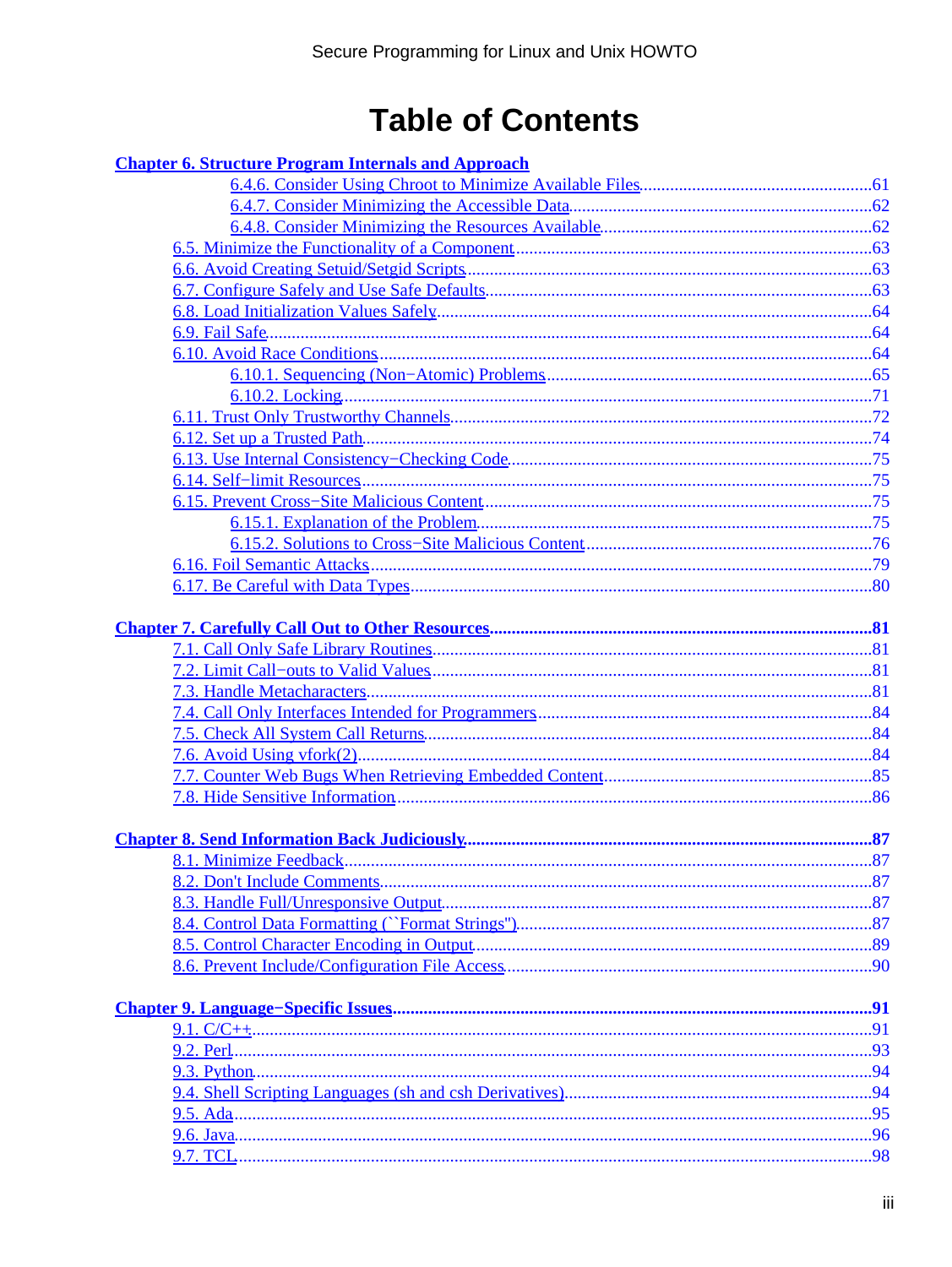| <b>Chapter 9. Language–Specific Issues</b> |  |
|--------------------------------------------|--|
|                                            |  |
|                                            |  |
|                                            |  |
|                                            |  |
|                                            |  |
|                                            |  |
|                                            |  |
|                                            |  |
|                                            |  |
|                                            |  |
|                                            |  |
|                                            |  |
|                                            |  |
|                                            |  |
|                                            |  |
|                                            |  |
|                                            |  |
|                                            |  |
|                                            |  |
|                                            |  |
|                                            |  |
|                                            |  |
|                                            |  |
|                                            |  |
|                                            |  |
|                                            |  |
|                                            |  |
|                                            |  |
|                                            |  |
|                                            |  |
|                                            |  |
|                                            |  |
|                                            |  |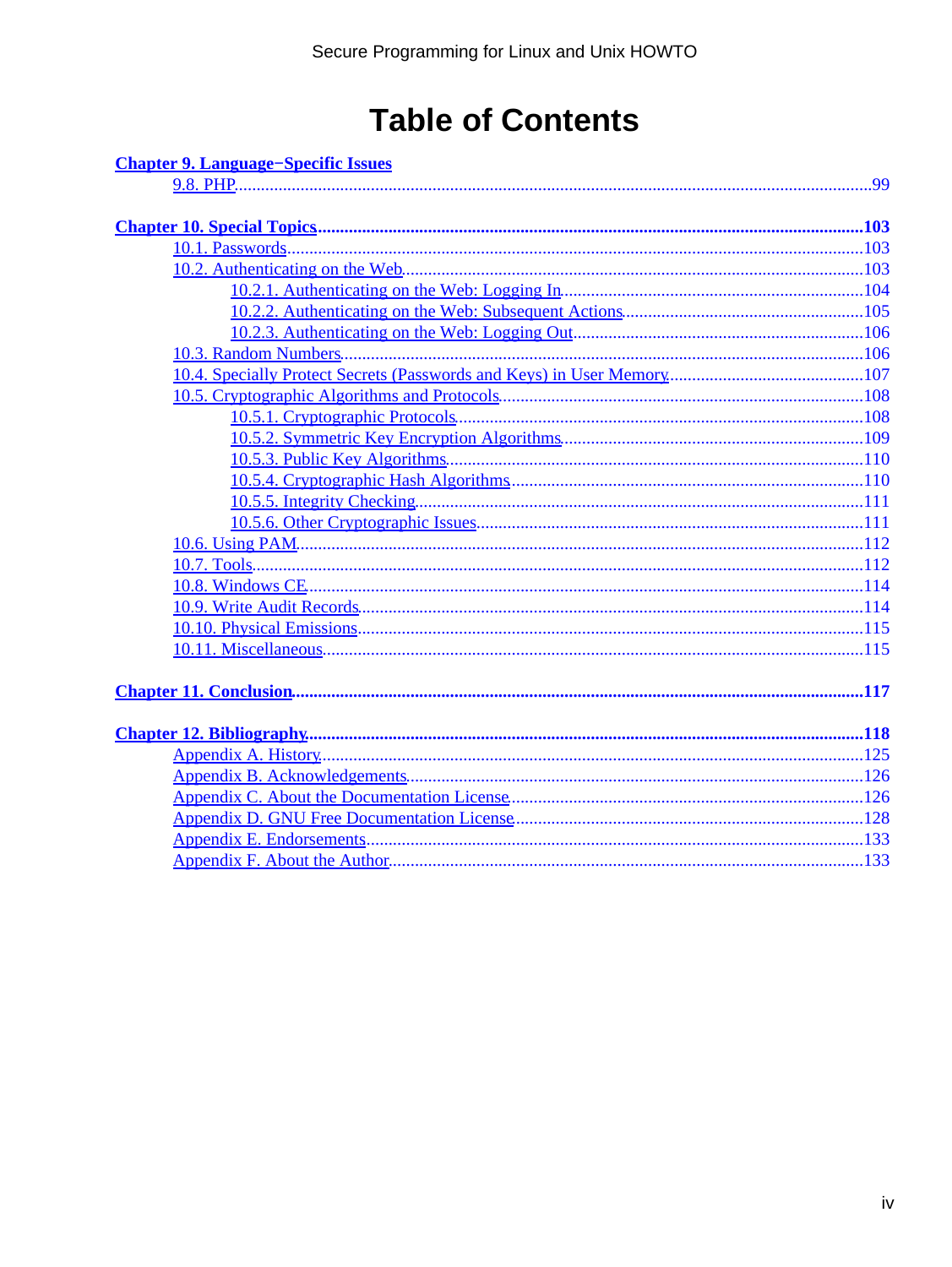# <span id="page-5-0"></span>**Chapter 1. Introduction**

*A wise man attacks the city of the mighty and pulls down the stronghold in which they trust.*

*Proverbs 21:22 (NIV)*

This book describes a set of design and implementation guidelines for writing secure programs on Linux and Unix systems. For purposes of this book, a "secure program" is a program that sits on a security boundary, taking input from a source that does not have the same access rights as the program. Such programs include application programs used as viewers of remote data, web applications (including CGI scripts), network servers, and setuid/setgid programs. This book does not address modifying the operating system kernel itself, although many of the principles discussed here do apply. These guidelines were developed as a survey of ``lessons learned'' from various sources on how to create such programs (along with additional observations by the author), reorganized into a set of larger principles. This book includes specific guidance for a number of languages, including C, C++, Java, Perl, PHP, Python, TCL, and Ada95.

You can find the master copy of this book at [http://www.dwheeler.com/secure−programs](http://www.dwheeler.com/secure-programs). This book is also part of the Linux Documentation Project (LDP) a[t http://www.linuxdoc.org](http://www.linuxdoc.org) It's also mirrored in several other places. Please note that these mirrors, including the LDP copy and/or the copy in your distribution, may be older than the master copy. I'd like to hear comments on this book, but please do not send comments until you've checked to make sure that your comment is valid for the latest version.

This book does not cover assurance measures, software engineering processes, and quality assurance approaches, which are important but widely discussed elsewhere. Such measures include testing, peer review, configuration management, and formal methods. Documents specifically identifying sets of development assurance measures for security issues include the Common Criteria [CC 1999] and the Systems Security Engineering Capability Maturity Model [SSE−CMM 1999]. More general sets of software engineering processes are defined in documents such as the Software Engineering Institute's Capability Maturity Model for Software (SW−CMM) [Paulk 1993a, 1993b] and ISO 12207 [ISO 12207]. General international standards for quality systems are defined in ISO 9000 and ISO 9001 [ISO 9000, 9001].

This book does not discuss how to configure a system (or network) to be secure in a given environment. This is clearly necessary for secure use of a given program, but a great many other documents discuss secure configurations. An excellent general book on configuring Unix−like systems to be secure is Garfinkel [1996]. Other books for securing Unix−like systems include Anonymous [1998]. You can also find information on configuring Unix−like systems at web sites such a[s http://www.unixtools.com/security.html](http://www.unixtools.com/security.html). Information on configuring a Linux system to be secure is available in a wide variety of documents including Fenzi [1999], Seifried [1999], Wreski [1998], Swan [2001], and Anonymous [1999]. Geodsoft [2001] describes how to harden OpenBSD, and many of its suggestions are useful for any Unix−like system. For Linux systems (and eventually other Unix−like systems), you may want to examine the Bastille Hardening System, which attempts to ``harden'' or ``tighten'' the Linux operating system. You can learn more about Bastille at [http://www.bastille−linux.org;](http://www.bastille-linux.org) it is available for free under the General Public License (GPL). For Windows 2000, you might want to look at Cox [2000]. The U.S. National Security Agency (NSA) maintains a set of security recommendation guides at<http://nsa1.www.conxion.com>, including the ``60 Minute Network Security Guide.''

Configuring a computer is only part of Security Management, a larger area that also covers how to deal with viruses, what kind of organizational security policy is needed, business continuity plans, and so on. There are international standards and guidance for security management. ISO 13335 is a five−part technical report giving guidance on security management [ISO 13335]. Also, ISO/IEC 17799:2000 defines a code of practice [ISO 17799]; its stated purpose is to ``give recommendations for information security management for use by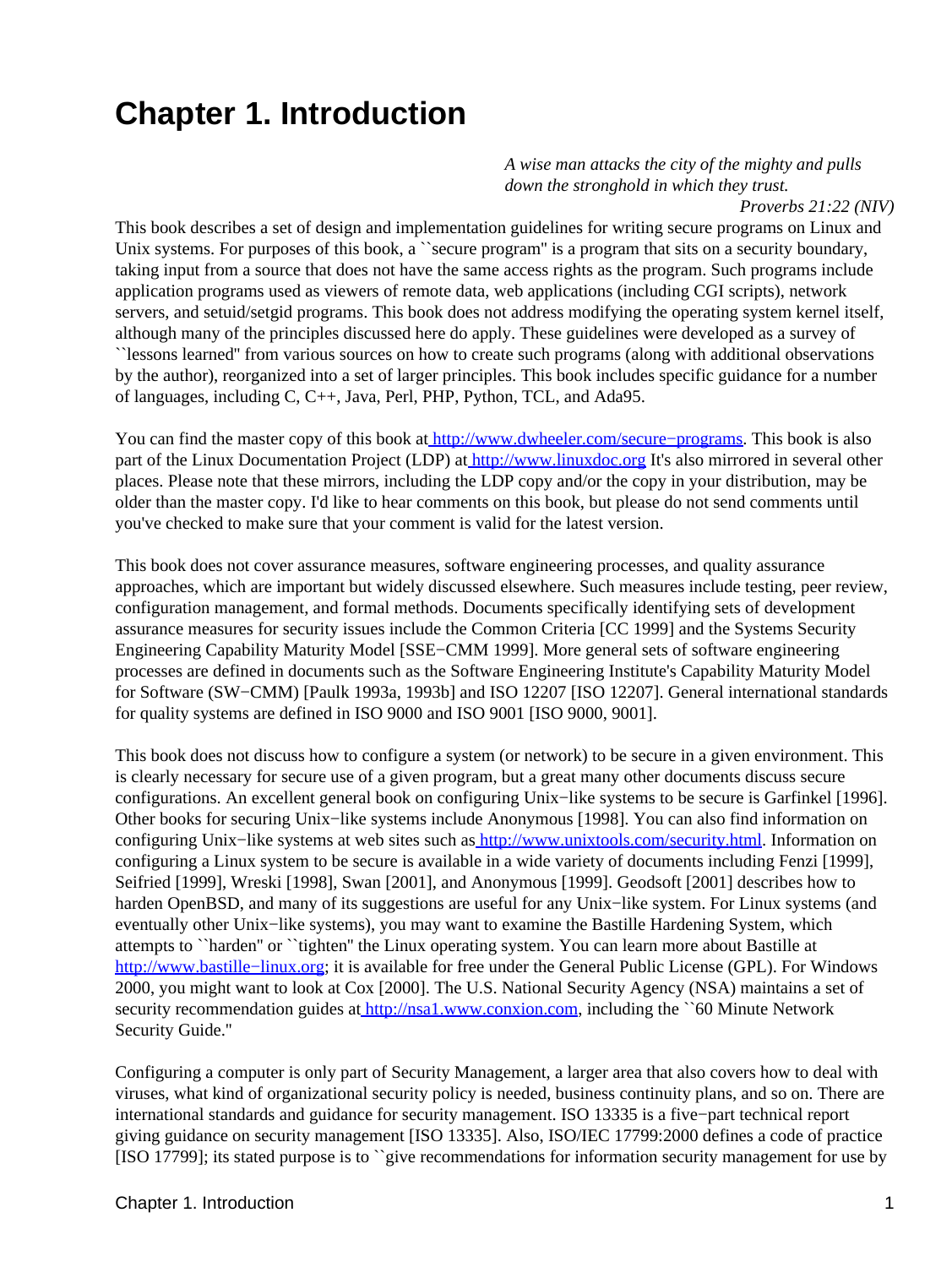those who are responsible for initiating, implementing or maintaining security in their organization'' (in a broad brush sense; it's not a technical document). It's worth noting that ISO/IEC 17799:2000 is quite controversial; Belgium, Canada, France, Germany, Italy, Japan and the US voted *against* its adoption See the NIST's [ISO/IEC 17799:2000 FAQ](http://csrc.nist.gov/publications/secpubs/otherpubs/reviso-faq.pdf) for more information on this controversy. The Commonly Accepted Security Practices & Recommendations (CASPR) project at<http://www.caspr.org> is trying to distill information security knowledge into a series of papers available to all (under the GNU FDL license, so that future document derivatives will continue to be available to all).

This book assumes that the reader understands computer security issues in general, the general security model of Unix−like systems, networking (in particular TCP/IP based networks), and the C programming language. This book does include some information about the Linux and Unix programming model for security. If you need more information on how TCP/IP based networks and protocols work, including their security protocols, consult general works on TCP/IP such as [Murhammer 1998].

This book covers all Unix−like systems, including Linux and the various strains of Unix, and it particularly stresses Linux and provides details about Linux specifically. There's some material specifically on Windows CE, and in fact much of this material is not limited to a particular operating system. If you know relevant information not already included here, please let me know.

This book is copyright (C) 1999−2001 David A. Wheeler and is covered by the GNU Free Documentation License (GFDL); see [Appendix C](#page-130-0) and [Appendix D](#page-132-0) for more information.

[Chapter 2](#page-8-0) discusses the background of Unix, Linux, and security. [Chapter 3](#page-20-0) describes the general Unix and Linux security model, giving an overview of the security attributes and operations of processes, filesystem objects, and so on. This is followed by the meat of this book, a set of design and implementation guidelines for developing applications on Linux and Unix systems. The book ends with conclusions in [Chapter 11](#page-121-0), followed by a lengthy bibliography and appendixes.

The design and implementation guidelines are divided into categories which I believe emphasize the programmer's viewpoint. Programs accept inputs, process data, call out to other resources, and produce output, as shown in Figure 1−1; notionally all security guidelines fit into one of these categories. I've subdivided ``process data'' into structuring program internals and approach, avoiding buffer overflows (which in some cases can also be considered an input issue), language−specific information, and special topics. The chapters are ordered to make the material easier to follow. Thus, the book chapters giving guidelines discuss validating all input ([Chapter 4\)](#page-32-0), avoiding buffer overflows [\(Chapter 5](#page-53-0)), structuring program internals and approach ([Chapter 6\)](#page-60-0), carefully calling out to other resources ([Chapter 7\)](#page-85-0), judiciously sending information back [\(Chapter 8](#page-91-0)), language−specific information ([Chapter 9\)](#page-95-0), and finally information on special topics such as how to acquire random numbers ([Chapter 10](#page-107-0)).

#### **Figure 1−1. Abstract View of a Program**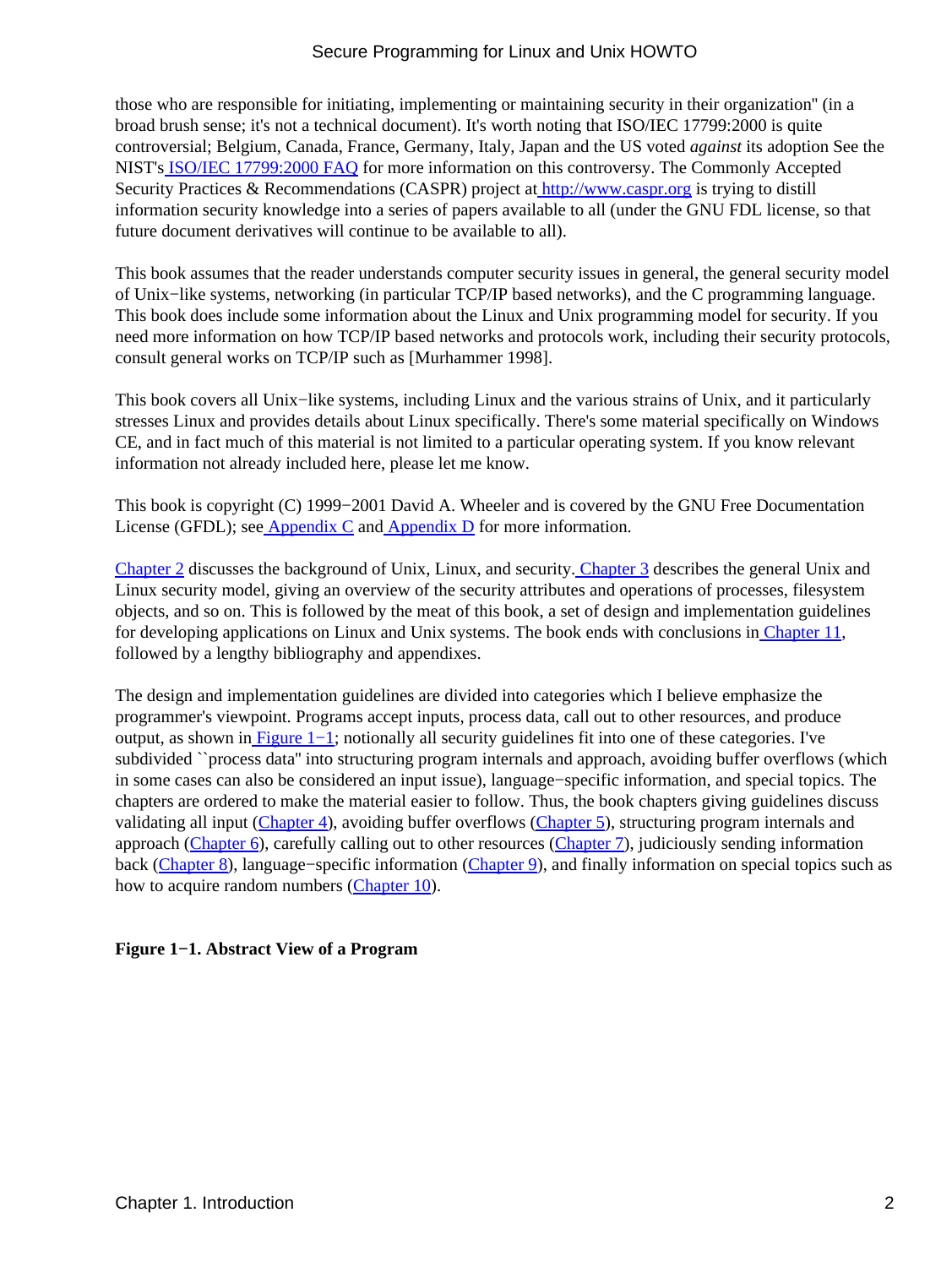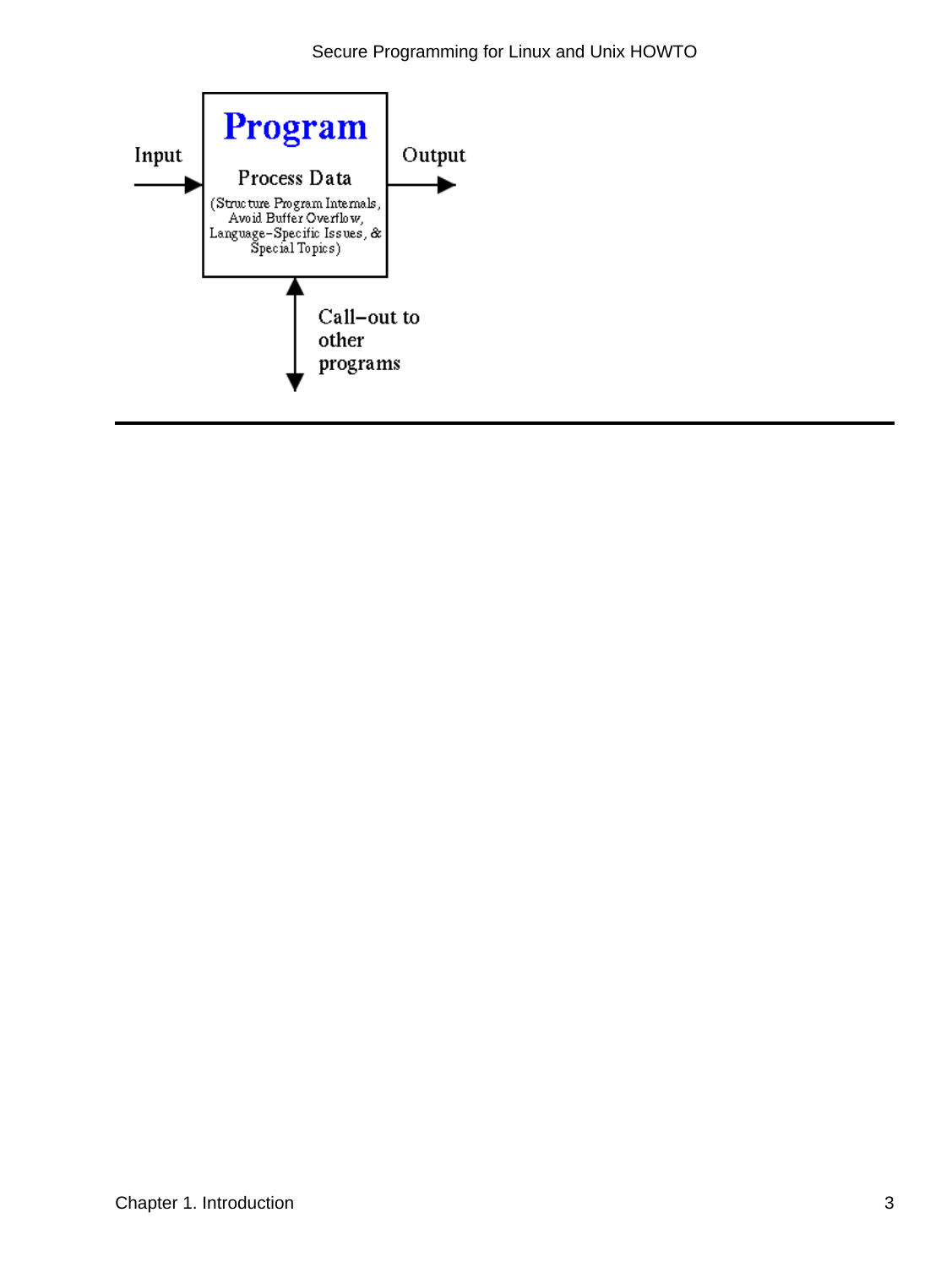*I issued an order and a search was made, and it was found that this city has a long history of revolt against kings and has been a place of rebellion and sedition. Ezra 4:19 (NIV)*

# <span id="page-8-0"></span>**2.1. History of Unix, Linux, and Open Source / Free Software**

#### **2.1.1. Unix**

In 1969−1970, Kenneth Thompson, Dennis Ritchie, and others at AT&T Bell Labs began developing a small operating system on a little−used PDP−7. The operating system was soon christened Unix, a pun on an earlier operating system project called MULTICS. In 1972−1973 the system was rewritten in the programming language C, an unusual step that was visionary: due to this decision, Unix was the first widely−used operating system that could switch from and outlive its original hardware. Other innovations were added to Unix as well, in part due to synergies between Bell Labs and the academic community. In 1979, the ``seventh edition'' (V7) version of Unix was released, the grandfather of all extant Unix systems.

After this point, the history of Unix becomes somewhat convoluted. The academic community, led by Berkeley, developed a variant called the Berkeley Software Distribution (BSD), while AT&T continued developing Unix under the names ``System III'' and later ``System V''. In the late 1980's through early 1990's the ``wars'' between these two major strains raged. After many years each variant adopted many of the key features of the other. Commercially, System V won the ``standards wars'' (getting most of its interfaces into the formal standards), and most hardware vendors switched to AT&T's System V. However, System V ended up incorporating many BSD innovations, so the resulting system was more a merger of the two branches. The BSD branch did not die, but instead became widely used for research, for PC hardware, and for single−purpose servers (e.g., many web sites use a BSD derivative).

The result was many different versions of Unix, all based on the original seventh edition. Most versions of Unix were proprietary and maintained by their respective hardware vendor, for example, Sun Solaris is a variant of System V. Three versions of the BSD branch of Unix ended up as open source: FreeBSD (concentrating on ease−of−installation for PC−type hardware), NetBSD (concentrating on many different CPU architectures), and a variant of NetBSD, OpenBSD (concentrating on security). More general information about Unix history can be found a[t http://www.datametrics.com/tech/unix/uxhistry/brf−hist.htm](http://www.datametrics.com/tech/unix/uxhistry/brf-hist.htm) and [http://perso.wanadoo.fr/levenez/unix.](http://perso.wanadoo.fr/levenez/unix) Much more information about the BSD history can be found in [McKusick 1999] an[d ftp://ftp.freebsd.org/pub/FreeBSD/FreeBSD−current/src/share/misc/bsd−family−tree](ftp://ftp.freebsd.org/pub/FreeBSD/FreeBSD-current/src/share/misc/bsd-family-tree).

A slightly old but interesting advocacy piece that presents arguments for using Unix−like systems (instead of Microsoft's products) i[s John Kirch's paper ``Microsoft Windows NT Server 4.0 versus UNIX''.](http://web.archive.org/web/20010801155417/www.unix-vs-nt.org/kirch)

### **2.1.2. Free Software Foundation**

In 1984 Richard Stallman's Free Software Foundation (FSF) began the GNU project, a project to create a free version of the Unix operating system. By free, Stallman meant software that could be freely used, read, modified, and redistributed. The FSF successfully built a vast number of useful components, including a C compiler (gcc), an impressive text editor (emacs), and a host of fundamental tools. However, in the 1990's the FSF was having trouble developing the operating system kernel [FSF 1998]; without a kernel the rest of their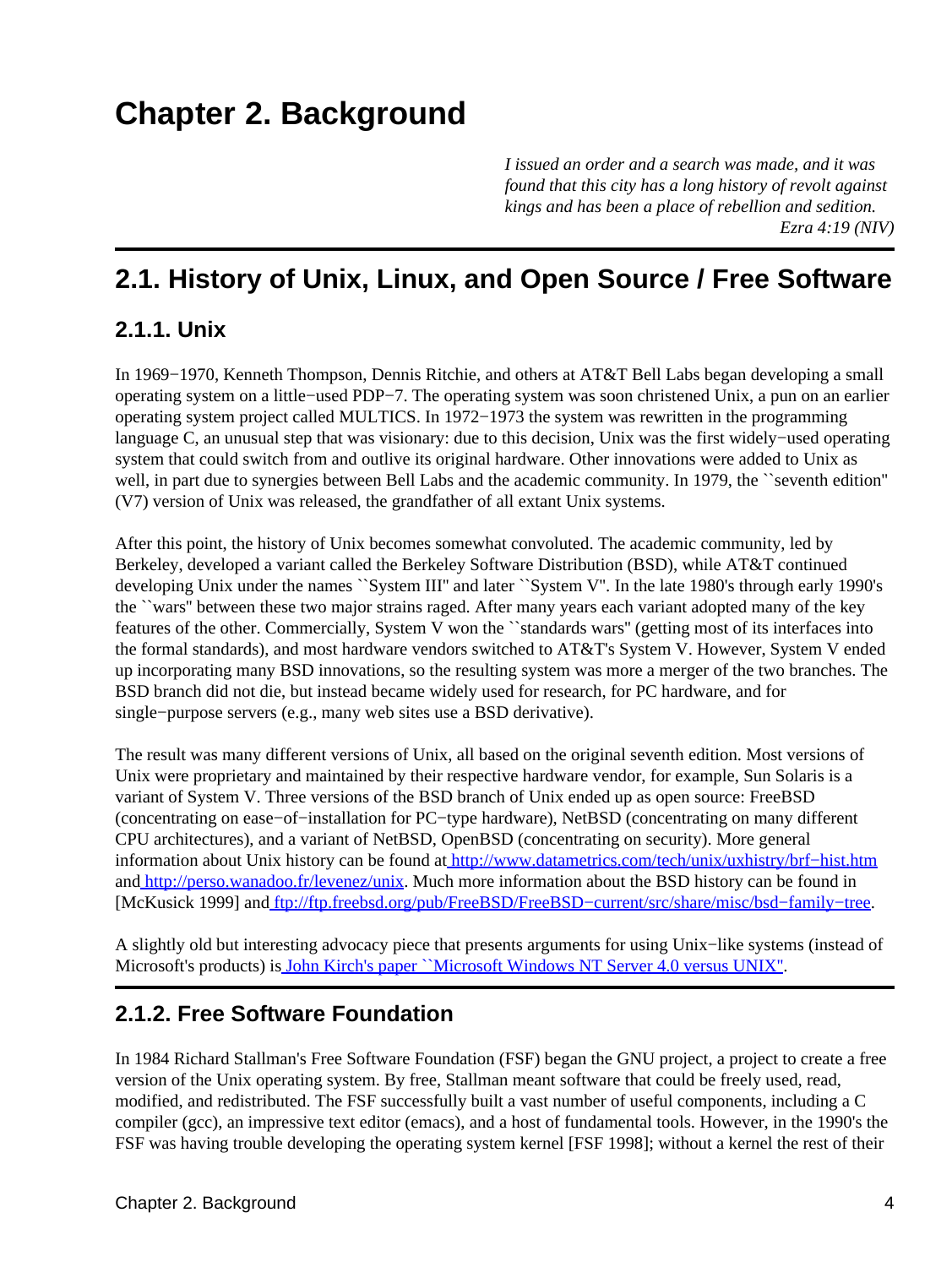<span id="page-9-0"></span>software would not work.

### **2.1.3. Linux**

In 1991 Linus Torvalds began developing an operating system kernel, which he named ``Linux'' [Torvalds 1999]. This kernel could be combined with the FSF material and other components (in particular some of the BSD components and MIT's X−windows software) to produce a freely−modifiable and very useful operating system. This book will term the kernel itself the ``Linux kernel'' and an entire combination as ``Linux''. Note that many use the term ``GNU/Linux'' instead for this combination.

In the Linux community, different organizations have combined the available components differently. Each combination is called a ``distribution'', and the organizations that develop distributions are called ``distributors''. Common distributions include Red Hat, Mandrake, SuSE, Caldera, Corel, and Debian. There are differences between the various distributions, but all distributions are based on the same foundation: the Linux kernel and the GNU glibc libraries. Since both are covered by ``copyleft'' style licenses, changes to these foundations generally must be made available to all, a unifying force between the Linux distributions at their foundation that does not exist between the BSD and AT&T−derived Unix systems. This book is not specific to any Linux distribution; when it discusses Linux it presumes Linux kernel version 2.2 or greater and the C library glibc 2.1 or greater, valid assumptions for essentially all current major Linux distributions.

### **2.1.4. Open Source / Free Software**

Increased interest in software that is freely shared has made it increasingly necessary to define and explain it. A widely used term is ``open source software'', which is further defined in [OSI 1999]. Eric Raymond [1997, 1998] wrote several seminal articles examining its various development processes. Another widely−used term is "free software", where the "free" is short for "freedom": the usual explanation is "free speech, not free beer.'' Neither phrase is perfect. The term ``free software'' is often confused with programs whose executables are given away at no charge, but whose source code cannot be viewed, modified, or redistributed. Conversely, the term ``open source'' is sometime (ab)used to mean software whose source code is visible, but for which there are limitations on use, modification, or redistribution. This book uses the term ``open source'' for its usual meaning, that is, software which has its source code freely available for use, viewing, modification, and redistribution; a more detailed definition is contained in the [Open Source Definition](http://www.opensource.org/osd.html). In some cases, a difference in motive is suggested; those preferring the term ``free software'' wish to strongly emphasize the need for freedom, while those using the term may have other motives (e.g., higher reliability) or simply wish to appear less strident. For information on this definition of free software, and the motivations behind it, can be found at<http://www.fsf.org>.

Those interested in reading advocacy pieces for open source software and free software should see <http://www.opensource.org> an[d http://www.fsf.org.](http://www.fsf.org) There are other documents which examine such software, for example, Miller [1995] found that the open source software were noticeably more reliable than proprietary software (using their measurement technique, which measured resistance to crashing due to random input).

### **2.1.5. Comparing Linux and Unix**

This book uses the term ``Unix−like'' to describe systems intentionally like Unix. In particular, the term ``Unix−like'' includes all major Unix variants and Linux distributions. Note that many people simply use the term ``Unix'' to describe these systems instead. Originally, the term ``Unix'' meant a particular product developed by AT&T. Today, the Open Group owns the Unix trademark, and it defines Unix as ``the worldwide Single UNIX Specification''.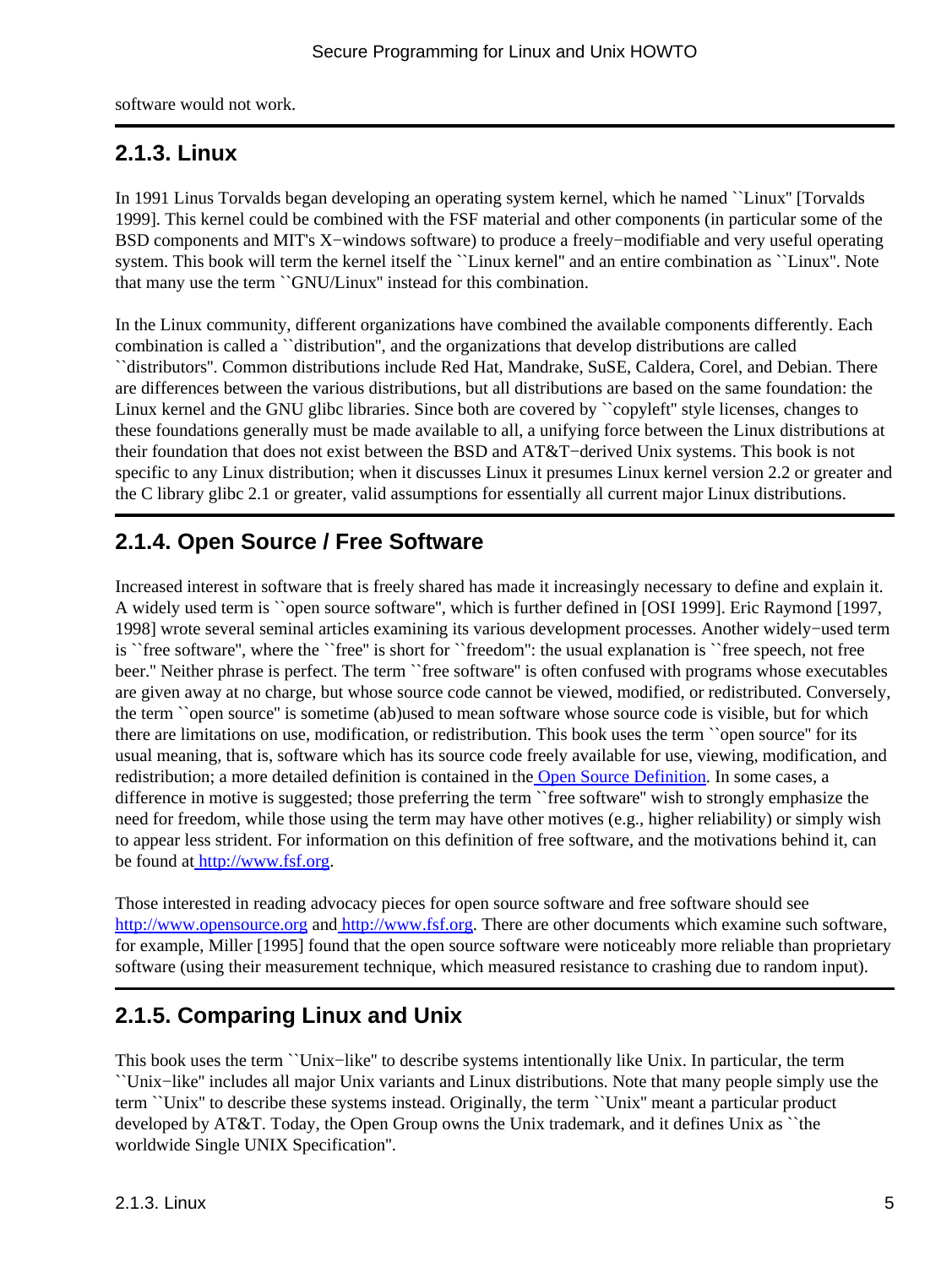<span id="page-10-0"></span>Linux is not derived from Unix source code, but its interfaces are intentionally like Unix. Therefore, Unix lessons learned generally apply to both, including information on security. Most of the information in this book applies to any Unix−like system. Linux−specific information has been intentionally added to enable those using Linux to take advantage of Linux's capabilities.

Unix−like systems share a number of security mechanisms, though there are subtle differences and not all systems have all mechanisms available. All include user and group ids (uids and gids) for each process and a filesystem with read, write, and execute permissions (for user, group, and other). See Thompson [1974] and Bach [1986] for general information on Unix systems, including their basic security mechanisms. [Chapter 3](#page-20-0) summarizes key security features of Unix and Linux.

# **2.2. Security Principles**

There are many general security principles which you should be familiar with; one good place for general information on information security is the Information Assurance Technical Framework (IATF) [NSA 2000]. NIST has identified high−level ``generally accepted principles and practices'' [Swanson 1996]. You could also look at a general textbook on computer security, such as [Pfleeger 1997]. A few security principles are summarized here.

Often computer security goals are described in terms of three overall goals:

- Confidentiality (also known as secrecy), meaning that the computing system's assets are accessible only by authorized parties.
- *Integrity*, meaning that the assets can only be modified by authorized parties in authorized ways.
- *Availability*, meaning that the assets are accessible to the authorized parties in a timely manner (as determined by the systems requirements). The failure to meet this goal is called a denial of service.

Some people define additional security goals, while others lump those additional goals as special cases of these three goals. For example, some separately identify non−repudiation as a goal; this is the ability to ``prove'' that a sender sent or receiver received a message, even if the sender or receiver wishes to deny it later. Privacy is sometimes addressed separately from confidentiality; some define this as protecting the confidentiality of a *user* (e.g., their identity) instead of the data. Most goals require identification and authentication, which is sometimes listed as a separate goal. Often auditing (also called accountability) is identified as a desirable security goal. Sometimes ``access control'' and ``authenticity'' are listed separately as well. In any case, it is important to identify your program's overall security goals, no matter how you group those goals together, so that you'll know when you've met them.

Sometimes these goals are a response to a known set of threats, and sometimes some of these goals are required by law. For example, for U.S. banks and other financial institutions, there's a new privacy law called the ``Gramm−Leach−Bliley'' (GLB) Act. This law mandates disclosure of personal information shared and means of securing that data, requires disclosure of personal information that will be shared with third parties, and directs institutions to give customers a chance to opt out of data sharing. [Jones 2000]

There is sometimes conflict between security and some other general system/software engineering principles. Security can sometimes interfere with ``ease of use'', for example, installing a secure configuration may take more effort than a ``trivial'' installation that works but is insecure. Often, this apparent conflict can be resolved, for example, by re−thinking a problem it's often possible to make a secure system also easy to use. There's also sometimes a conflict between security and abstraction (information hiding); for example, some high−level library routines may be implemented securely or not, but their specifications won't tell you. In the end, if your application must be secure, you must do things yourself if you can't be sure otherwise − yes, the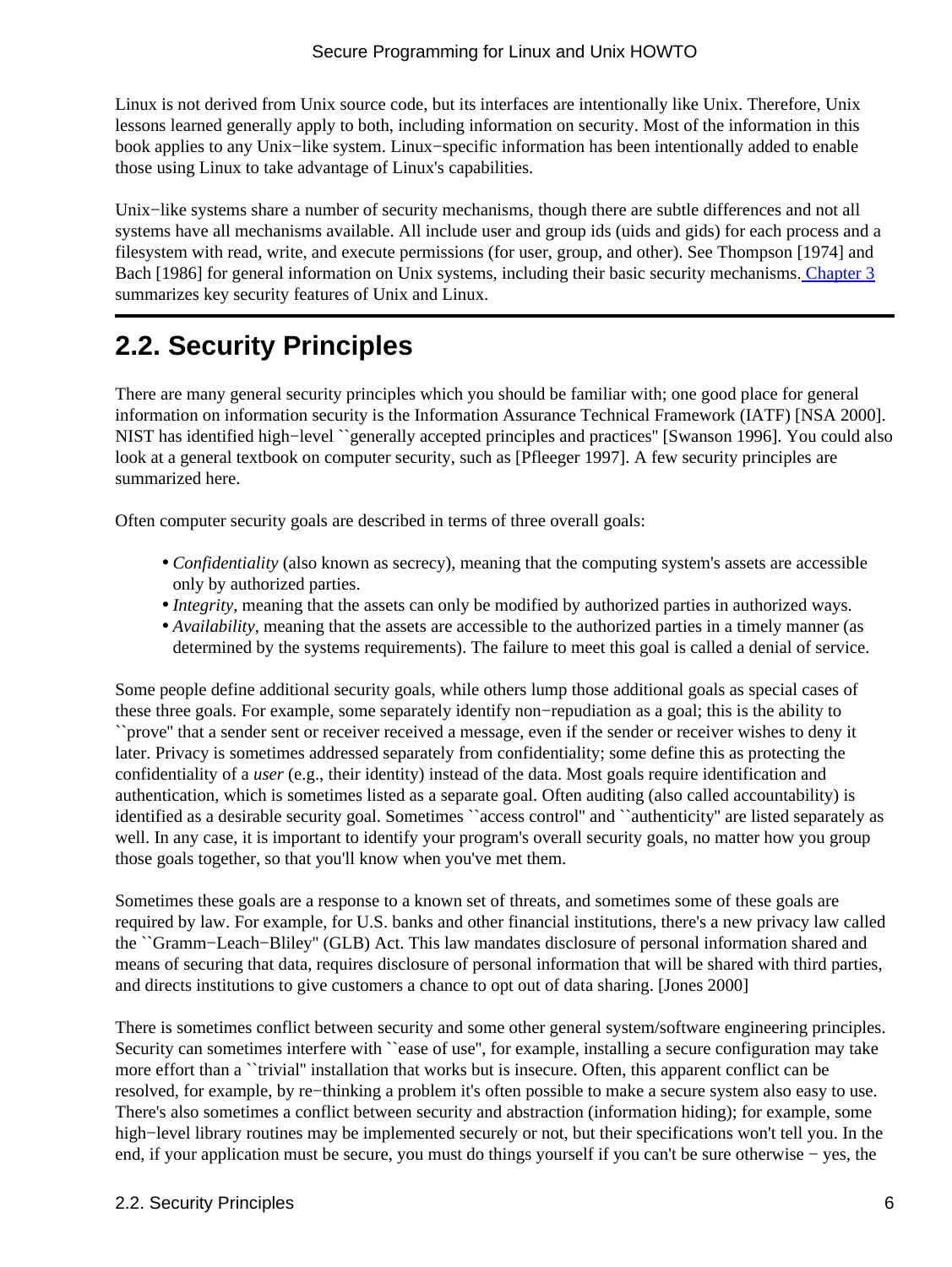<span id="page-11-0"></span>library should be fixed, but it's your users who will be hurt by your poor choice of library routines.

A good general security principle is ``defense in depth''; you should have numerous defense mechanisms (``layers'') in place, designed so that an attacker has to defeat multiple mechanisms to perform a successful attack.

## **2.3. Why do Programmers Write Insecure Code?**

Many programmers don't intend to write insecure code – but do anyway. Here are a number of purported reasons for this. Most of these were collected and summarized by Aleph One on Bugtraq (in a posting on December 17, 1998):

- There is no curriculum that addresses computer security in most schools. Even when there *is* a computer security curriculum, they often don't discuss how to write secure programs as a whole. Many such curriculum only study certain areas such as cryptography or protocols. These are important, but they often fail to discuss common real−world issues such as buffer overflows, string formatting, and input checking. I believe this is one of the most important problems; even those programmers who go through colleges and universities are very unlikely to learn how to write secure programs, yet we depend on those very people to write secure programs.
- Programming books/classes do not teach secure/safe programming techniques. Indeed, until recently there were no books on how to write secure programs at all (this book is one of those few).
- No one uses formal verification methods.
- C is an unsafe language, and the standard C library string functions are unsafe. This is particularly important because C is so widely used − the ``simple'' ways of using C permit dangerous exploits.
- Programmers do not think ``multi−user.''
- Programmers are human, and humans are lazy. Thus, programmers will often use the ``easy'' approach instead of a secure approach − and once it works, they often fail to fix it later.
- Most programmers are simply not good programmers.
- Most programmers are not security people; they simply don't often think like an attacker does.
- Most security people are not programmers. This was a statement made by some Bugtraq contributors, but it's not clear that this claim is really true.
- Most computer security models are terrible.
- There is lots of ``broken" legacy software. Fixing this software (to remove security faults or to make it work with more restrictive security policies) is difficult.
- Consumers don't care about security. (Personally, I have hope that consumers are beginning to care about security; a computer system that is constantly exploited is neither useful nor user−friendly. Also, many consumers are unaware that there's even a problem, assume that it can't happen to them, or think that that things cannot be made better.)
- Security costs extra development time.
- Security costs in terms of additional testing (red teams, etc.).

## **2.4. Is Open Source Good for Security?**

There's been a lot of debate by security practitioners about the impact of open source approaches on security. One of the key issues is that open source exposes the source code to examination by everyone, both the attackers and defenders, and reasonable people disagree about the ultimate impact of this situation.

Here are a few quotes from people who have examined the topic. Bruce Schneier argues that smart engineers should ``demand open source code for anything related to security'' [Schneier 1999], and he also discusses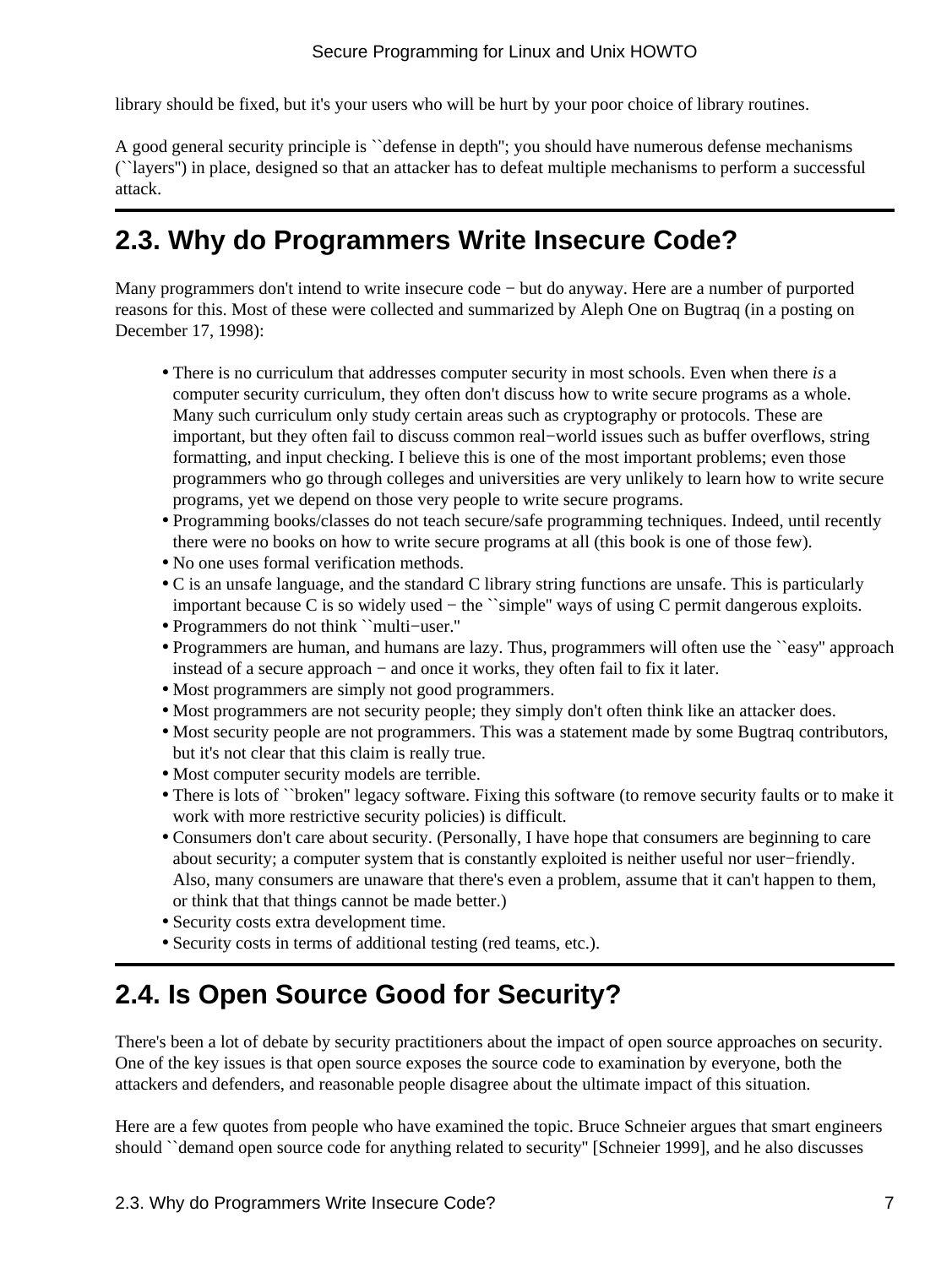some of the preconditions which must be met to make open source software secure. Vincent Rijmen, a developer of the winning Advanced Encryption Standard (AES) encryption algorithm, believes that the open source nature of Linux provides a superior vehicle to making security vulnerabilities easier to spot and fix, ``Not only because more people can look at it, but, more importantly, because the model forces people to write more clear code, and to adhere to standards. This in turn facilitates security review'' [Rijmen 2000]. Elias Levy (Aleph1) discusses some of the problems in making open source software secure in his articl[e "Is](http://www.securityfocus.com/commentary/19) [Open Source Really More Secure than Closed?"](http://www.securityfocus.com/commentary/19). His summary is:

So does all this mean Open Source Software is no better than closed source software when it comes to security vulnerabilities? No. Open Source Software certainly does have the potential to be more secure than its closed source counterpart. But make no mistake, simply being open source is no guarantee of security.

John Viega's articl[e "The Myth of Open Source Security"](http://dev-opensourceit.earthweb.com/news/000526_security.html) also discusses issues, and summarizes things this way:

Open source software projects can be more secure than closed source projects. However, the very things that can make open source programs secure −− the availability of the source code, and the fact that large numbers of users are available to look for and fix security holes –– can also lull people into a false sense of security.

[Michael H. Warfield's "Musings on open source security"](http://www.linuxworld.com/linuxworld/lw-1998-11/lw-11-ramparts.html) is much more positive about the impact of open source software on security. Fred Schneider doesn't believe that open source helps security, saying "there is no reason to believe that the many eyes inspecting (open) source code would be successful in identifying bugs that allow system security to be compromised'' and claiming that ``bugs in the code are not the dominant means of attack'' [Schneider 2000]. He also claims that open source rules out control of the construction process, though in practice there is such control – all major open source programs have one or a few official versions with ``owners'' with reputations at stake. Peter G. Neumann discusses ``open−box'' software (in which source code is available, possibly only under certain conditions), saying ``Will open−box software really improve system security? My answer is not by itself, although the potential is considerable'' [Neumann 2000]. TruSecure Corporation, under sponsorship by Red Hat (an open source company), has developed a paper on why they believe open source is more effective for security [TruSecure 2001]. [Natalie Walker](http://www-106.ibm.com/developerworks/linux/library/l-oss.html?open&I=252,t=gr,p=SeclmpOS) [Whitlock's IBM DeveloperWorks article](http://www-106.ibm.com/developerworks/linux/library/l-oss.html?open&I=252,t=gr,p=SeclmpOS) discusses the pros and cons as well. Brian Witten, Carl Landwehr, and Micahel Caloyannides [Witten 2001] published in IEEE Software an article tentatively concluding that having source code available should work in the favor of system security; they note:

``We can draw four additional conclusions from this discussion. First, access to source code lets users improve system security −− if they have the capability and resources to do so. Second, limited tests indicate that for some cases, open source life cycles produce systems that are less vulnerable to nonmalicious faults. Third, a survey of three operating systems indicates that one open source operating system experienced less exposure in the form of known but unpatched vulnerabilities over a 12−month period than was experienced by either of two proprietary counterparts. Last, closed and proprietary system development models face disincentives toward fielding and supporting more secure systems as long as less secure systems are more profitable. Notwithstanding these conclusions, arguments in this important matter are in their formative stages and in dire need of metrics that can reflect security delivered to the customer.''

Sometimes it's noted that a vulnerability that exists but is unknown can't be exploited, so the system ``practically secure.'' In theory this is true, but the problem is that once someone finds the vulnerability, the finder may just exploit the vulnerability instead of helping to fix it. Having unknown vulnerabilities doesn't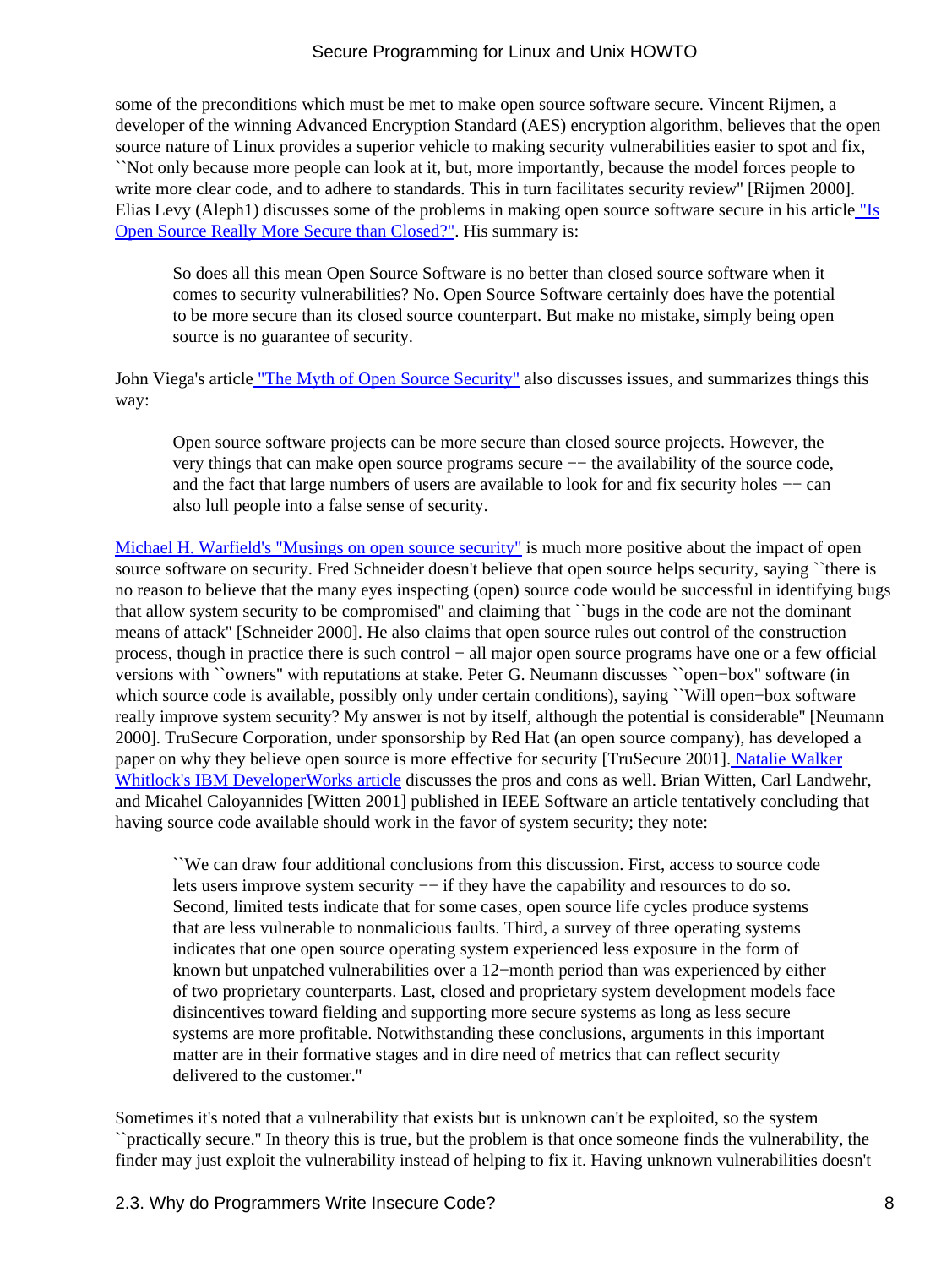really make the vulnerabilities go away; it simply means that the vulnerabilities are a time bomb, with no way to know when they'll be exploited. Fundamentally, the problem of someone exploiting a vulnerability they discover is a problem for both open and closed source systems. It's been argued that a system without source code is more secure in this sense because, since there's less information available for an attacker, it would be harder for an attacker to find the vulnerabilities. A counter−argument is that attackers generally don't need source code, and if they want to use source code they can use disassemblers to re−create the source code of the product. See Flake [2001] for one discussion of how closed code can still be examined for security vulnerabilities (e.g., using disassemblers). In contrast, defenders won't usually look for problems if they don't have the source code, so not having the source code puts defenders at a disadvantage compared to attackers.

One claim sometimes made is that people should not post warnings about vulnerabilities and discuss them. This sounds good in theory, but the problem is that attackers already distribute information about vulnerabilities through a large number of channels. In short, such approaches would leave defenders vulnerable, while doing nothing to inhibit attackers. In the past, companies actively tried to prevent disclosure of vulnerabilities, but experience showed that, in general, companies didn't fix vulnerabilities until they were widely known to their users (who could then insist that the vulnerabilities be fixed). This is all part of the argument for ``full disclosure.'' Gartner Group has a blunt commentary in a CNET.com article titled ``Commentary: Hype is the real issue − Tech News.'' They stated:

The comments of Microsoft's Scott Culp, manager of the company's security response center, echo a common refrain in a long, ongoing battle over information. Discussions of morality regarding the distribution of information go way back and are very familiar. Several centuries ago, for example, the church tried to squelch Copernicus' and Galileo's theory of the sun being at the center of the solar system... Culp's attempt to blame "information security professionals" for the recent spate of vulnerabilities in Microsoft products is at best disingenuous. Perhaps, it also represents an attempt to deflect criticism from the company that built those products... [The] efforts of all parties contribute to a continuous process of improvement. The more widely vulnerabilities become known, the more quickly they get fixed.

It's sometimes argued that open source programs, because there's no enforced control by a single company, permit people to insert Trojan Horses and other malicious code. Trojan horses can be inserted into open source code, true, but they can also be inserted into proprietary code. A disgruntled or bribed employee can insert malicious code, and in many organizations it's much less likely to be found than in an open source program. After all, no one outside the organization can review the source code, and few companies review their code internally (or, even if they do, few can be assured that the reviewed code is actually what is used). And the notion that a closed−source company can be sued later has little evidence; nearly all licenses disclaim all warranties, and courts have generally not held software development companies liable.

Borland's InterBase server is an interesting case in point. Some time between 1992 and 1994, Borland inserted an intentional ``back door'' into their database server, ``InterBase''. This back door allowed any local or remote user to manipulate any database object and install arbitrary programs, and in some cases could lead to controlling the machine as ``root''. This vulnerability stayed in the product for at least 6 years − no one else could review the product, and Borland had no incentive to remove the vulnerability. Then Borland released its source code on July 2000. The "Firebird" project began working with the source code, and uncovered this serious security problem with InterBase in December 2000. By January 2001 the CERT announced the existence of this back door as [CERT advisory CA−2001−01.](http://www.cert.org/advisories/CA-2001-01.html) What's discouraging is that the backdoor can be easily found simply by looking at an ASCII dump of the program (a common cracker trick). Once this problem was found by open source developers reviewing the code, it was patched quickly. You could argue that, by keeping the password unknown, the program stayed safe, and that opening the source made the program less secure. I think this is nonsense, since ASCII dumps are trivial to do and well−known as a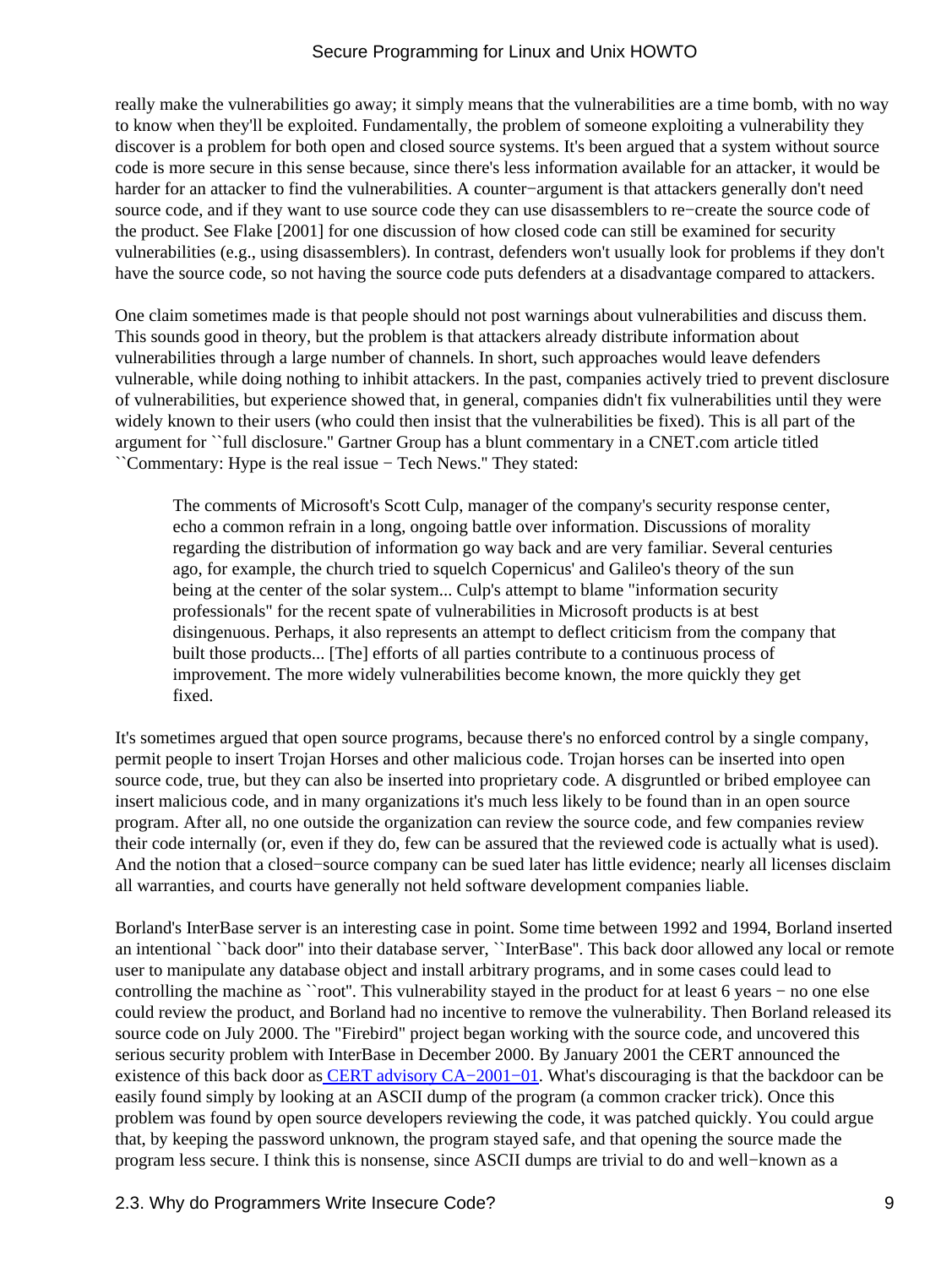standard attack technique, and not all attackers have sudden urges to announce vulnerabilities – in fact, there's no way to be certain that this vulnerability has not been exploited many times. It's clear that after the source was opened, the source code was reviewed over time, and the vulnerabilities found and fixed. One way to characterize this is to say that the original code was vulnerable, its vulnerabilities became easier to exploit when it was first made open source, and then finally these vulnerabilities were fixed.

The advantages of having source code open extends not just to software that is being attacked, but also extends to vulnerability assessment scanners. Vulnerability assessment scanners intentionally look for vulnerabilities in configured systems. A recent Network Computing evaluation found that the best scanner (which, among other things, found the most legitimate vulnerabilities) was Nessus, an open source scanner [Forristal 2001].

So, what's the bottom line? I personally believe that when a program is first made open source, it often starts less secure for any users (through exposure of vulnerabilities), and over time (say a few years) it has the potential to be much more secure than a closed program. Just making a program open source doesn't suddenly make a program secure, and making an open source program secure is not guaranteed:

First, people have to actually review the code. This is one of the key points of debate − will people • really review code in an open source project? All sorts of factors can reduce the amount of review: being a niche or rarely−used product (where there are few potential reviewers), having few developers, and use of a rarely−used computer language. Clearly, a program that has a single developer and no other contributors of any kind doesn't have this kind of review. On the other hand, a program that has a primary author and many other people who occasionally examine the code and contribute suggests that there are others reviewing the code (at least to create contributions). In general, if there are more reviewers, there's generally a higher likelihood that someone will identify a flaw − this is the basis of the ``many eyeballs'' theory.

One factor that can particularly reduce review likelihood is not actually being open source. Some vendors like to posture their ``disclosed source'' (also called ``source available'') programs as being open source, but since the program owner has extensive exclusive rights, others will have far less incentive to work ``for free" for the owner on the code. Even open source licenses which have unusually asymmetric rights (such as the MPL) have this problem. After all, people are less likely to voluntarily participate if someone else will have rights to their results that they don't have (as Bruce Perens says, ``who wants to be someone else's unpaid employee?''). In particular, since the reviewers with the most incentive tend to be people trying to modify the program, this disincentive to participate reduces the number of ``eyeballs''. Elias Levy made this mistake in his article about open source security; his examples of software that had been broken into (e.g., TIS's Gauntlet) were not, at the time, open source.

- Second, at least some of the people developing and reviewing the code must know how to write secure programs. Hopefully the existence of this book will help. Clearly, it doesn't matter if there are ``many eyeballs'' if none of the eyeballs know what to look for. Note that it's not necessary for everyone to know how to write secure programs, as long as those who do know how are examining the code changes.
- Third, once found, these problems need to be fixed quickly and their fixes distributed. Open source systems tend to fix the problems quickly, but the distribution is not always smooth. For example, the OpenBSD developers do an excellent job of reviewing code for security flaws − but they don't always report the identified problems back to the original developer. Thus, it's quite possible for there to be a fixed version in one system, but for the flaw to remain in another.

Another advantage of open source is that, if you find a problem, you can fix it immediately.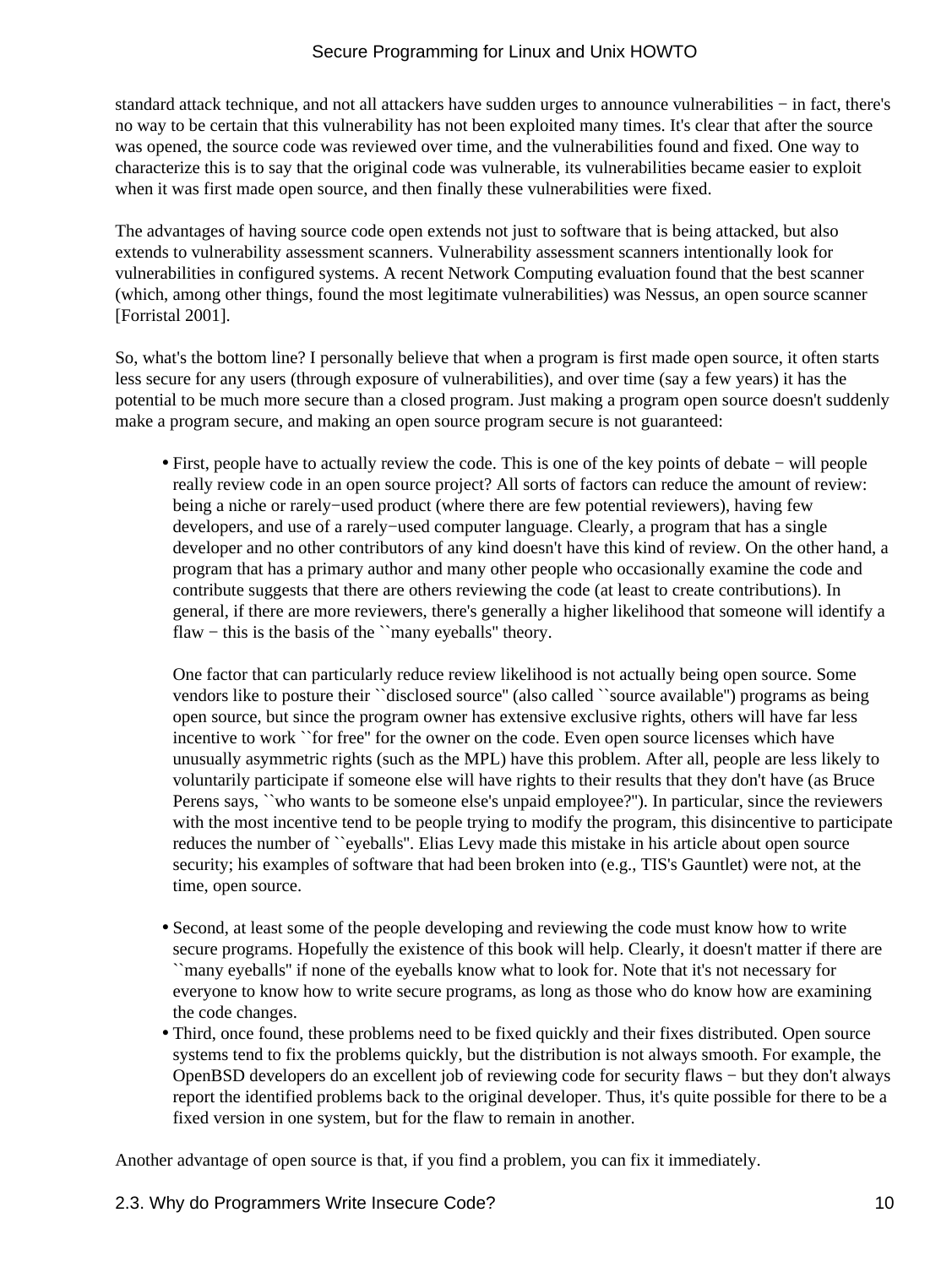<span id="page-15-0"></span>In short, the effect on security of open source software is still a major debate in the security community, though a large number of prominent experts believe that it has great potential to be more secure.

## **2.5. Types of Secure Programs**

Many different types of programs may need to be secure programs (as the term is defined in this book). Some common types are:

- Application programs used as viewers of remote data. Programs used as viewers (such as word processors or file format viewers) are often asked to view data sent remotely by an untrusted user (this request may be automatically invoked by a web browser). Clearly, the untrusted user's input should not be allowed to cause the application to run arbitrary programs. It's usually unwise to support initialization macros (run when the data is displayed); if you must, then you must create a secure sandbox (a complex and error−prone task that almost never succeeds, which is why you shouldn't support macros in the first place). Be careful of issues such as buffer overflow, discussed in [Chapter](#page-53-0) [5,](#page-53-0) which might allow an untrusted user to force the viewer to run an arbitrary program.
- Application programs used by the administrator (root). Such programs shouldn't trust information that can be controlled by non−administrators.
- Local servers (also called daemons).
- Network−accessible servers (sometimes called network daemons).
- Web−based applications (including CGI scripts). These are a special case of network−accessible servers, but they're so common they deserve their own category. Such programs are invoked indirectly via a web server, which filters out some attacks but nevertheless leaves many attacks that must be withstood.
- Applets (i.e., programs downloaded to the client for automatic execution). This is something Java is especially famous for, though other languages (such as Python) support mobile code as well. There are several security viewpoints here; the implementer of the applet infrastructure on the client side has to make sure that the only operations allowed are ``safe'' ones, and the writer of an applet has to deal with the problem of hostile hosts (in other words, you can't normally trust the client). There is some research attempting to deal with running applets on hostile hosts, but frankly I'm skeptical of the value of these approaches and this subject is exotic enough that I don't cover it further here.
- setuid/setgid programs. These programs are invoked by a local user and, when executed, are immediately granted the privileges of the program's owner and/or owner's group. In many ways these are the hardest programs to secure, because so many of their inputs are under the control of the untrusted user and some of those inputs are not obvious.

This book merges the issues of these different types of program into a single set. The disadvantage of this approach is that some of the issues identified here don't apply to all types of programs. In particular, setuid/setgid programs have many surprising inputs and several of the guidelines here only apply to them. However, things are not so clear−cut, because a particular program may cut across these boundaries (e.g., a CGI script may be setuid or setgid, or be configured in a way that has the same effect), and some programs are divided into several executables each of which can be considered a different ``type'' of program. The advantage of considering all of these program types together is that we can consider all issues without trying to apply an inappropriate category to a program. As will be seen, many of the principles apply to all programs that need to be secured.

There is a slight bias in this book toward programs written in C, with some notes on other languages such as C++, Perl, PHP, Python, Ada95, and Java. This is because C is the most common language for implementing secure programs on Unix−like systems (other than CGI scripts, which tend to use languages such as Perl, PHP, or Python). Also, most other languages' implementations call the C library. This is not to imply that C is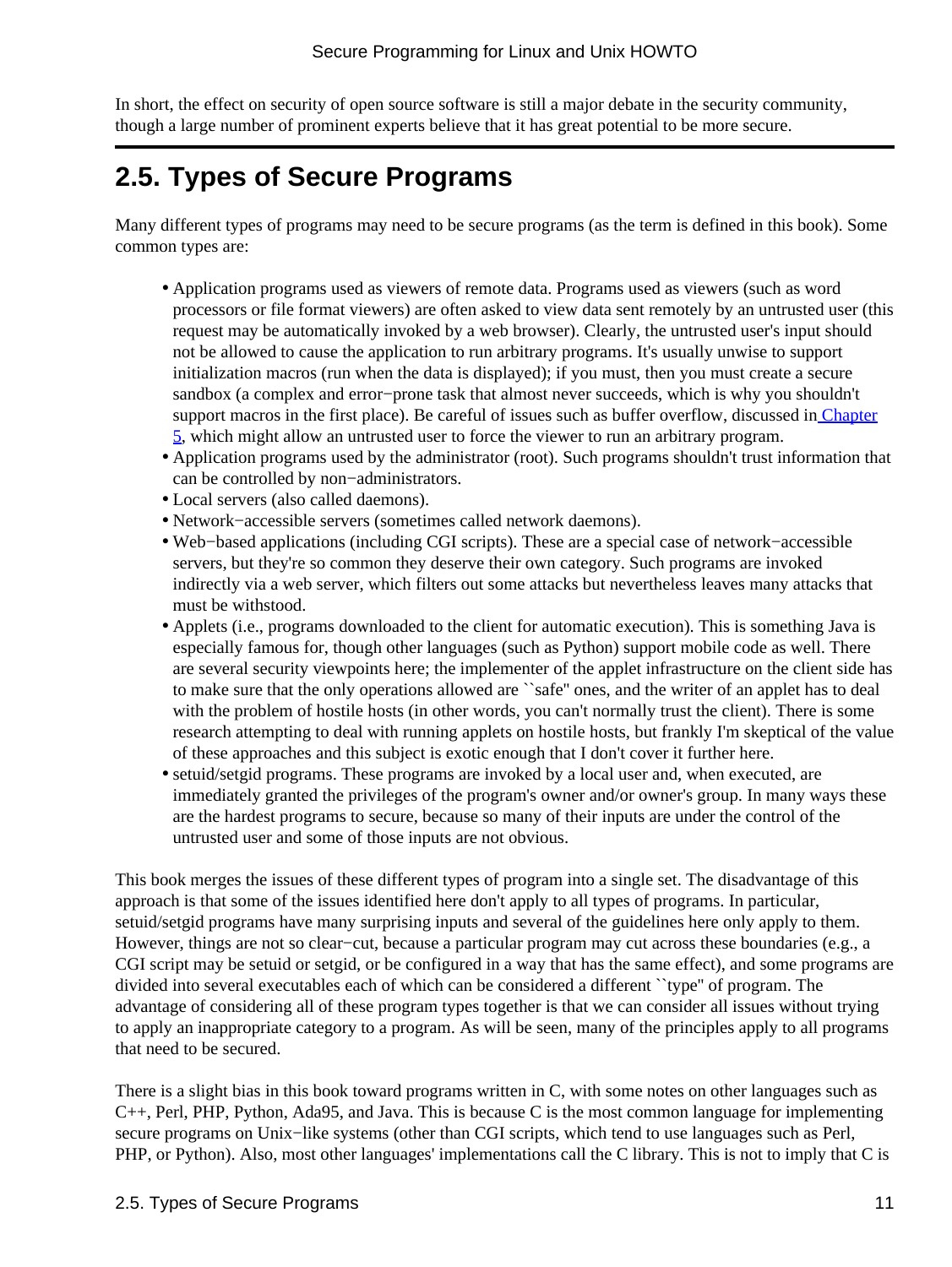<span id="page-16-0"></span>somehow the ``best'' language for this purpose, and most of the principles described here apply regardless of the programming language used.

## **2.6. Paranoia is a Virtue**

The primary difficulty in writing secure programs is that writing them requires a different mind−set, in short, a paranoid mind−set. The reason is that the impact of errors (also called defects or bugs) can be profoundly different.

Normal non−secure programs have many errors. While these errors are undesirable, these errors usually involve rare or unlikely situations, and if a user should stumble upon one they will try to avoid using the tool that way in the future.

In secure programs, the situation is reversed. Certain users will intentionally search out and cause rare or unlikely situations, in the hope that such attacks will give them unwarranted privileges. As a result, when writing secure programs, paranoia is a virtue.

### **2.7. Why Did I Write This Document?**

One question I've been asked is ``why did you write this book''? Here's my answer: Over the last several years I've noticed that many developers for Linux and Unix seem to keep falling into the same security pitfalls, again and again. Auditors were slowly catching problems, but it would have been better if the problems weren't put into the code in the first place. I believe that part of the problem was that there wasn't a single, obvious place where developers could go and get information on how to avoid known pitfalls. The information was publicly available, but it was often hard to find, out−of−date, incomplete, or had other problems. Most such information didn't particularly discuss Linux at all, even though it was becoming widely used! That leads up to the answer: I developed this book in the hope that future software developers won't repeat past mistakes, resulting in more secure systems. You can see a larger discussion of this at [http://www.linuxsecurity.com/feature\\_stories/feature\\_story−6.html.](http://www.linuxsecurity.com/feature_stories/feature_story-6.html)

A related question that could be asked is ``why did you write your own book instead of just referring to other documents''? There are several answers:

- Much of this information was scattered about; placing the critical information in one organized document makes it easier to use.
- Some of this information is not written for the programmer, but is written for an administrator or user.
- Much of the available information emphasizes portable constructs (constructs that work on all Unix−like systems), and failed to discuss Linux at all. It's often best to avoid Linux−unique abilities for portability's sake, but sometimes the Linux−unique abilities can really aid security. Even if non−Linux portability is desired, you may want to support the Linux−unique abilities when running on Linux. And, by emphasizing Linux, I can include references to information that is helpful to someone targeting Linux that is not necessarily true for others.

## **2.8. Sources of Design and Implementation Guidelines**

Several documents help describe how to write secure programs (or, alternatively, how to find security problems in existing programs), and were the basis for the guidelines highlighted in the rest of this book.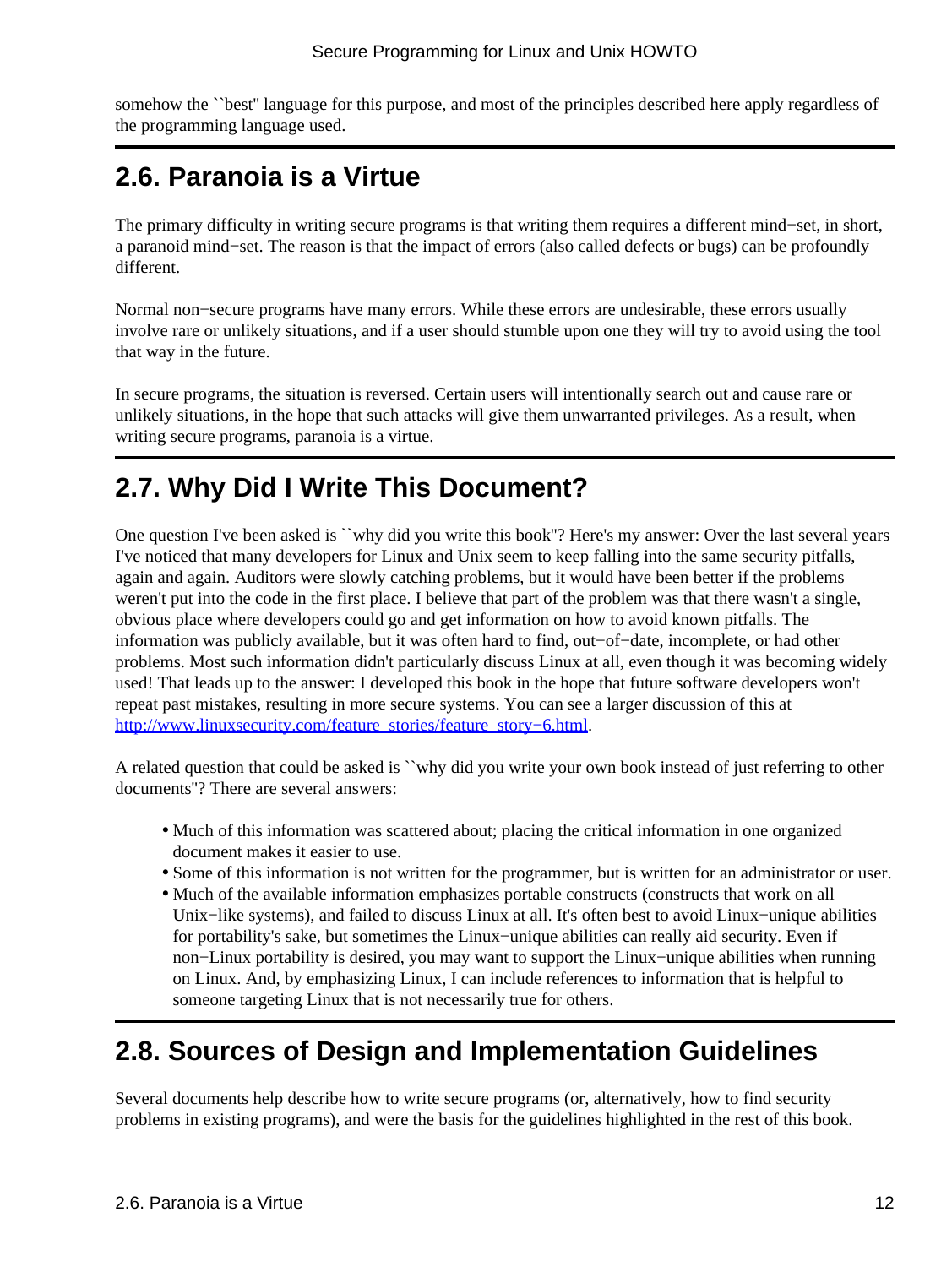For general−purpose servers and setuid/setgid programs, there are a number of valuable documents (though some are difficult to find without having a reference to them).

Matt Bishop [1996, 1997] has developed several extremely valuable papers and presentations on the topic, and in fact he has a web page dedicated to the topic a[t http://olympus.cs.ucdavis.edu/~bishop/secprog.html](http://olympus.cs.ucdavis.edu/~bishop/secprog.html). AUSCERT has released a programming checklis[t \[AUSCERT 1996\]](ftp://ftp.auscert.org.au/pub/auscert/papers/secure_programming_checklist), based in part on chapter 23 of Garfinkel and Spafford's book discussing how to write secure SUID and network program[s \[Garfinkel 1996\]](http://www.oreilly.com/catalog/puis). [Galvin](http://www.sunworld.com/swol-04-1998/swol-04-security.html) [\[1998a\]](http://www.sunworld.com/swol-04-1998/swol-04-security.html) described a simple process and checklist for developing secure programs; he later updated the checklist i[n Galvin \[1998b\]](http://www.sunworld.com/sunworldonline/swol-08-1998/swol-08-security.html)[. Sitaker \[1999\]](http://www.pobox.com/~kragen/security-holes.html) presents a list of issues for the ``Linux security audit'' team to search for[. Shostack \[1999\]](http://www.homeport.org/~adam/review.html) defines another checklist for reviewing security−sensitive code. The NCSA [\[NCSA\]](http://www.ncsa.uiuc.edu/General/Grid/ACES/security/programming) provides a set of terse but useful secure programming guidelines. Other useful information sources include the *Secure Unix Programming FAQ* [\[Al−Herbish 1999\],](http://www.whitefang.com/sup/) the *Security−Audit's Frequently Asked Questions* [\[Graham 1999\]](http://lsap.org/faq.txt), and [Ranum \[1998\]](http://www.clark.net/pub/mjr/pubs/pdf/). Some recommendations must be taken with caution, for example, the BSD setuid(7) man pag[e \[Unknown\]](http://www.homeport.org/~adam/setuid.7.html) recommends the use of access(3) without noting the dangerous race conditions that usually accompany it. Wood [1985] has some useful but dated advice in its ``Security for Programmers'' chapter[. Bellovin \[1994\]](http://www.research.att.com/~smb/talks) includes useful guidelines and some specific examples, such as how to restructure an ftpd implementation to be simpler and more secure. FreeBSD provides some guideline[s FreeBSD \[1999\]](http://www.freebsd.org/security/security.html) [\[Quintero 1999\]](http://developer.gnome.org/doc/guides/programming-guidelines/book1.html) is primarily concerned with GNOME programming guidelines, but it includes a section on security considerations[. \[Venema 1996\]](http://www.fish.com/security/murphy.html) provides a detailed discussion (with examples) of some common errors when programming secure programs (widely−known or predictable passwords, burning yourself with malicious data, secrets in user−accessible data, and depending on other programs). [\[Sibert 1996\]](http://www.fish.com/security/maldata.html) describes threats arising from malicious data.

There are many documents giving security guidelines for programs using the Common Gateway Interface (CGI) to interface with the web. These includ[e Van Biesbrouck \[1996\]](http://www.csclub.uwaterloo.ca/u/mlvanbie/cgisec)[, Gundavaram \[unknown\],](http://language.perl.com/CPAN/doc/FAQs/cgi/perl-cgi-faq.html) [\[Garfinkle](http://webreview.com/wr/pub/97/08/08/bookshelf) [1997\]](http://webreview.com/wr/pub/97/08/08/bookshelf) [Kim \[1996\]](http://www.eekim.com/pubs/cgibook), [Phillips \[1995\]](http://www.go2net.com/people/paulp/cgi-security/safe-cgi.txt), [Stein \[1999\]](http://www.w3.org/Security/Faq/www-security-faq.html)[, \[Peteanu 2000\],](http://members.home.net/razvan.peteanu) an[d \[Advosys 2000\].](http://advosys.ca/tips/web-security.html)

There are many documents specific to a language, which are further discussed in the language−specific sections of this book. For example, the Perl distribution includes **perlsec(1)**, which describes how to use Perl more securely. The Secure Internet Programming site a[t http://www.cs.princeton.edu/sip](http://www.cs.princeton.edu/sip) is interested in computer security issues in general, but focuses on mobile code systems such as Java, ActiveX, and JavaScript; Ed Felten (one of its principles) co−wrote a book on securing Java [\(\[McGraw 1999\]\)](http://www.securingjava.com) which is discussed in [Section 9.6.](#page-100-0) Sun's security code guidelines provide some guidelines primarily for Java and C; it is available a[t http://java.sun.com/security/seccodeguide.html.](http://java.sun.com/security/seccodeguide.html)

Yoder [1998] contains a collection of patterns to be used when dealing with application security. It's not really a specific set of guidelines, but a set of commonly−used patterns for programming that you may find useful. The Schmoo group maintains a web page linking to information on how to write secure code at [http://www.shmoo.com/securecode.](http://www.shmoo.com/securecode)

There are many documents describing the issue from the other direction (i.e., ``how to crack a system''). One example is McClure [1999], and there's countless amounts of material from that vantage point on the Internet. There are also more general documents on computer architectures on how attacks must be developed to exploit them, e.g., [LSD 2001]. The Honeynet Project has been collecting information (including statistics) on how attackers actually perform their attacks; see their website at<http://project.honeynet.org>for more information.

There's also a large body of information on vulnerabilities already identified in existing programs. This can be a useful set of examples of ``what not to do,'' though it takes effort to extract more general guidelines from the large body of specific examples. There are mailing lists that discuss security issues; one of the most well–known i[s Bugtraq](http://SecurityFocus.com/forums/bugtraq/faq.html), which among other things develops a list of vulnerabilities. The CERT Coordination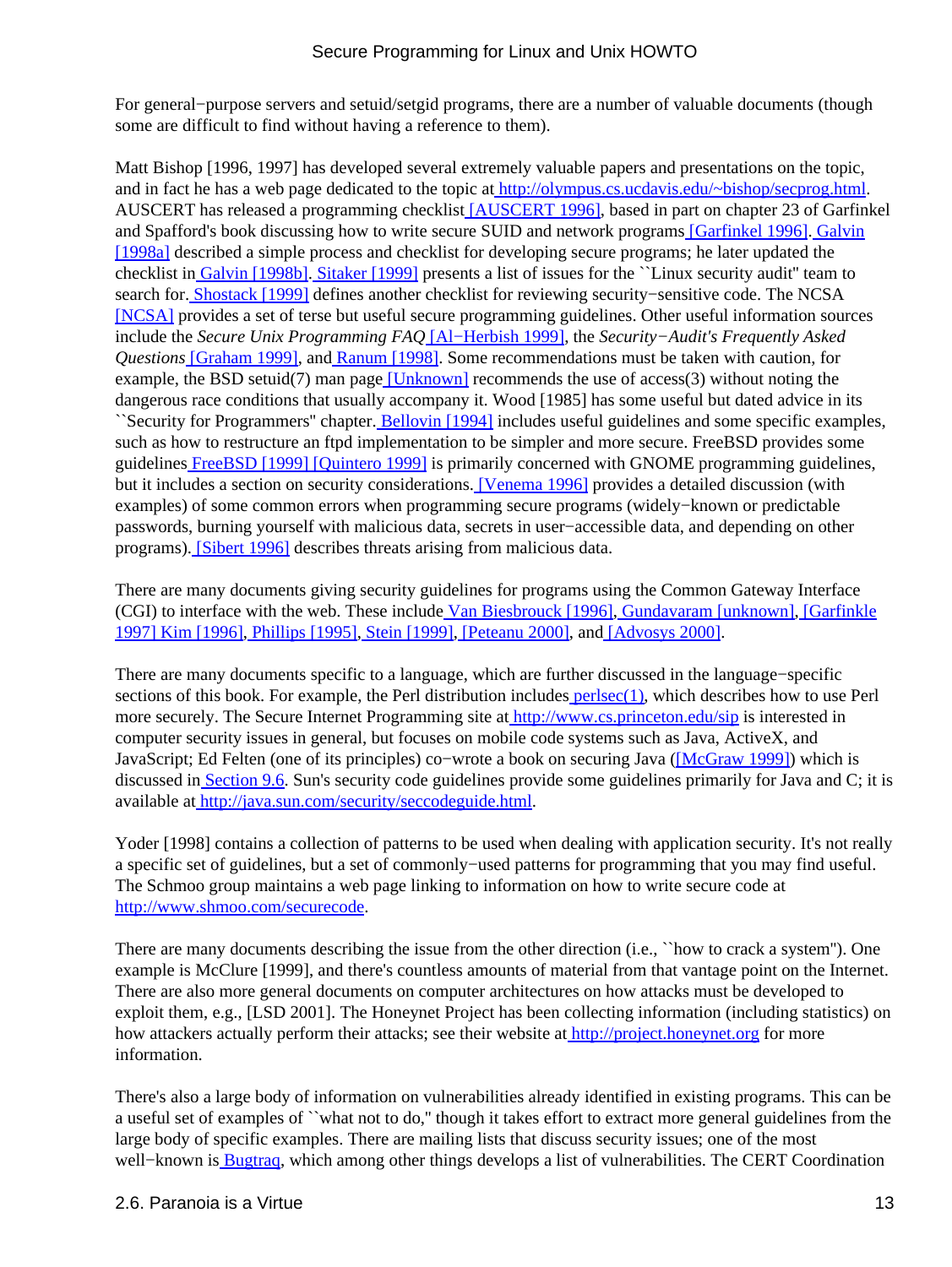<span id="page-18-0"></span>Center (CERT/CC) is a major reporting center for Internet security problems which reports on vulnerabilities. The CERT/CC occasionally produces advisories that provide a description of a serious security problem and its impact, along with instructions on how to obtain a patch or details of a workaround; for more information se[e http://www.cert.org.](http://www.cert.org) Note that originally the CERT was a small computer emergency response team, but officially ``CERT'' doesn't stand for anything now. The Department of Energy'[s Computer Incident Advisory](http://ciac.llnl.gov/ciac) [Capability \(CIAC\)](http://ciac.llnl.gov/ciac) also reports on vulnerabilities. These different groups may identify the same vulnerabilities but use different names. To resolve this problem, MITRE supports the Common Vulnerabilities and Exposures (CVE) list which creates a single unique identifier (``name'') for all publicly known vulnerabilities and security exposures identified by others; se[e http://www.cve.mitre.org.](http://www.cve.mitre.org) NIST's ICAT is a searchable catalog of computer vulnerabilities, categorizing each CVE vulnerability so that they can be searched and compared later; see<http://csrc.nist.gov/icat>.

This book is a summary of what I believe are the most useful and important guidelines. My goal is a book that a good programmer can just read and then be fairly well prepared to implement a secure program. No single document can really meet this goal, but I believe the attempt is worthwhile. My objective is to strike a balance somewhere between a ``complete list of all possible guidelines" (that would be unending and unreadable) and the various ``short'' lists available on−line that are nice and short but omit a large number of critical issues. When in doubt, I include the guidance; I believe in that case it's better to make the information available to everyone in this ``one stop shop'' document. The organization presented here is my own (every list has its own, different structure), and some of the guidelines (especially the Linux−unique ones, such as those on capabilities and the FSUID value) are also my own. Reading all of the referenced documents listed above as well is highly recommended, though I realize that for many it's impractical.

## **2.9. Other Sources of Security Information**

There are a vast number of web sites and mailing lists dedicated to security issues. Here are some other sources of security information:

- [Securityfocus.com](http://www.securityfocus.com) has a wealth of general security-related news and information, and hosts a number of security−related mailing lists. See their website for information on how to subscribe and view their archives. A few of the most relevant mailing lists on SecurityFocus are:
	- The ``Bugtraq'' mailing list is, as noted above, a ``full disclosure moderated mailing list for ♦ the detailed discussion and announcement of computer security vulnerabilities: what they are, how to exploit them, and how to fix them.''
	- The ``secprog'' mailing list is a moderated mailing list for the discussion of secure software ♦ development methodologies and techniques. I specifically monitor this list, and I coordinate with its moderator to ensure that resolutions reached in SECPROG (if I agree with them) are incorporated into this document.
	- ♦ The ``vuln−dev'' mailing list discusses potential or undeveloped holes.
- IBM's "developerWorks: Security" has a library of interesting articles. You can learn more from [http://www.ibm.com/developer/security.](http://www.ibm.com/developer/security)
- For Linux–specific security information, a good source is [LinuxSecurity.com](http://www.linuxsecurity.com). If you're interested in auditing Linux code, places to see include th[e Linux Security−Audit Project FAQ](http://www.linuxhelp.org/lsap.shtml) an[d Linux Kernel](http://www.lkap.org) [Auditing Project](http://www.lkap.org) are dedicated to auditing Linux code for security issues.

Of course, if you're securing specific systems, you should sign up to their security mailing lists (e.g., Microsoft's, Red Hat's, etc.) so you can be warned of any security updates.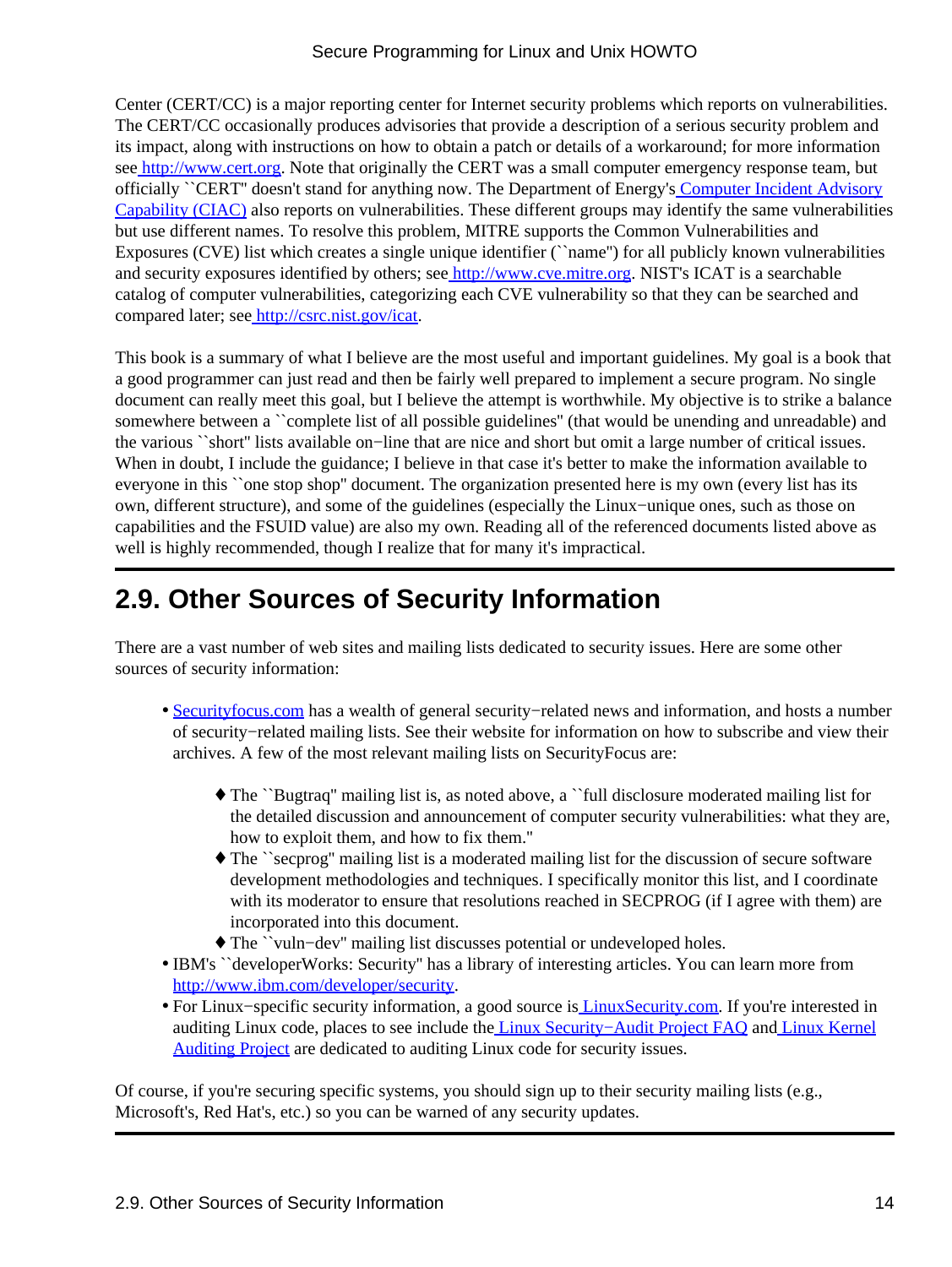## <span id="page-19-0"></span>**2.10. Document Conventions**

System manual pages are referenced in the format *name(number)*, where *number* is the section number of the manual. The pointer value that means ``does not point anywhere'' is called NULL; C compilers will convert the integer 0 to the value NULL in most circumstances where a pointer is needed, but note that nothing in the C standard requires that NULL actually be implemented by a series of all−zero bits. C and C++ treat the character '\0' (ASCII 0) specially, and this value is referred to as NIL in this book (this is usually called ``NUL'', but ``NUL'' and ``NULL'' sound identical). Function and method names always use the correct case, even if that means that some sentences must begin with a lower case letter. I use the term ``Unix−like'' to mean Unix, Linux, or other systems whose underlying models are very similar to Unix; I can't say POSIX, because there are systems such as Windows 2000 that implement portions of POSIX yet have vastly different security models.

An attacker is called an ``attacker'', ``cracker'', or ``adversary''. Some journalists use the word ``hacker'' instead of ``attacker''; this book avoids this (mis)use, because many Linux and Unix developers refer to themselves as ``hackers'' in the traditional non−evil sense of the term. That is, to many Linux and Unix developers, the term ``hacker'' continues to mean simply an expert or enthusiast, particularly regarding computers.

This book uses the ``new'' or ``logical'' quoting system, instead of the traditional American quoting system: quoted information does not include any trailing punctuation if the punctuation is not part of the material being quoted. While this may cause a minor loss of typographical beauty, the traditional American system causes extraneous characters to be placed inside the quotes. These extraneous characters have no effect on prose but can be disastrous in code or computer commands. I use standard American (not British) spelling; I've yet to meet an English speaker on any continent who has trouble with this.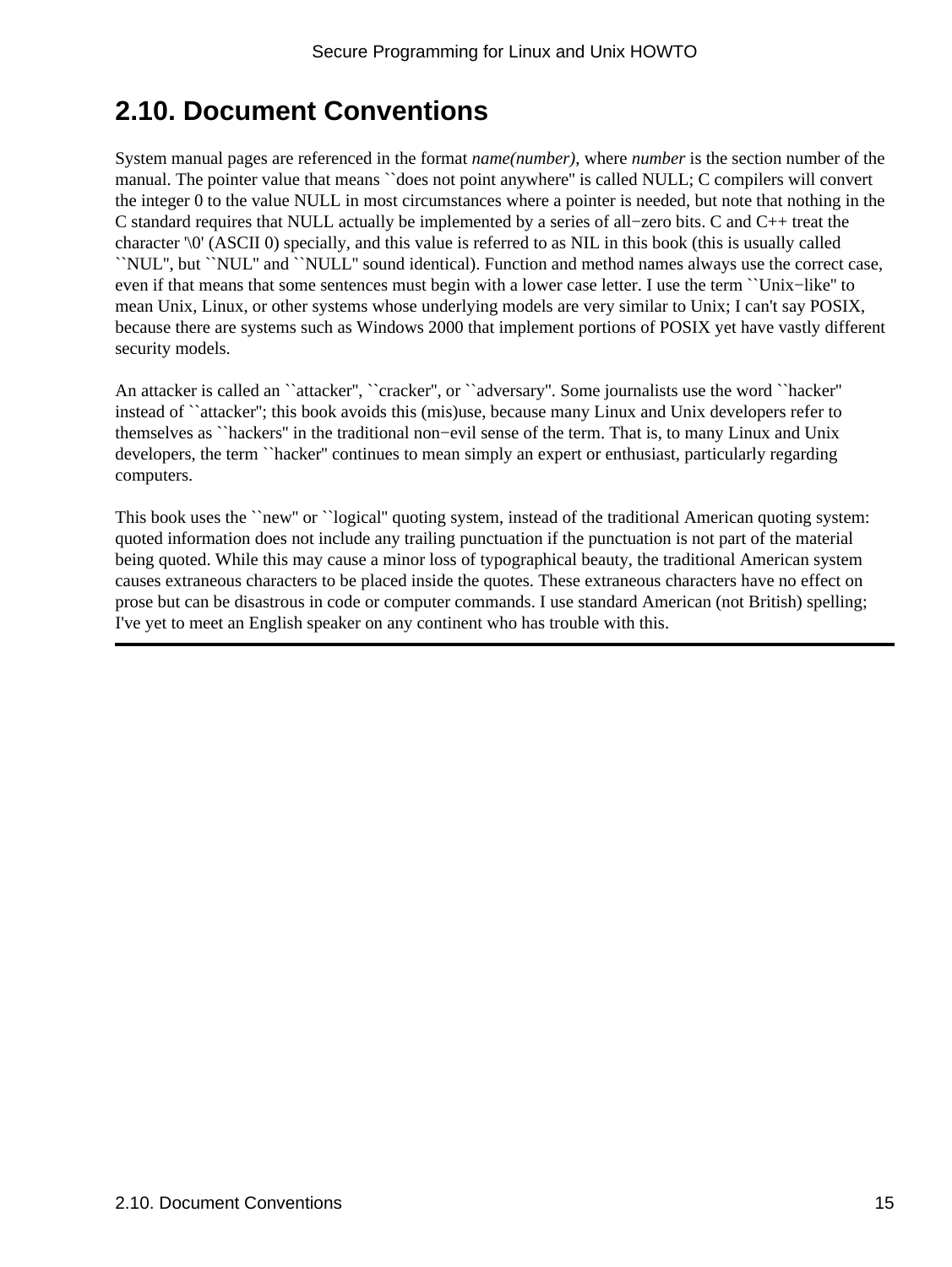# <span id="page-20-0"></span>**Chapter 3. Summary of Linux and Unix Security Features**

*Discretion will protect you, and understanding will guard you.*

#### *Proverbs 2:11 (NIV)*

Before discussing guidelines on how to use Linux or Unix security features, it's useful to know what those features are from a programmer's viewpoint. This section briefly describes those features that are widely available on nearly all Unix−like systems. However, note that there is considerable variation between different versions of Unix−like systems, and not all systems have the abilities described here. This chapter also notes some extensions or features specific to Linux; Linux distributions tend to be fairly similar to each other from the point−of−view of programming for security, because they all use essentially the same kernel and C library (and the GPL−based licenses encourage rapid dissemination of any innovations). It also notes some of the security−relevant differences between different Unix implementations, but please note that this isn't an exhaustive list. This chapter doesn't discuss issues such as implementations of mandatory access control (MAC) which many Unix−like systems do not implement. If you already know what those features are, please feel free to skip this section.

Many programming guides skim briefly over the security−relevant portions of Linux or Unix and skip important information. In particular, they often discuss ``how to use'' something in general terms but gloss over the security attributes that affect their use. Conversely, there's a great deal of detailed information in the manual pages about individual functions, but the manual pages sometimes obscure key security issues with detailed discussions on how to use each individual function. This section tries to bridge that gap; it gives an overview of the security mechanisms in Linux that are likely to be used by a programmer, but concentrating specifically on the security ramifications. This section has more depth than the typical programming guides, focusing specifically on security−related matters, and points to references where you can get more details.

First, the basics. Linux and Unix are fundamentally divided into two parts: the kernel and ``user space''. Most programs execute in user space (on top of the kernel). Linux supports the concept of ``kernel modules'', which is simply the ability to dynamically load code into the kernel, but note that it still has this fundamental division. Some other systems (such as the HURD) are ``microkernel'' based systems; they have a small kernel with more limited functionality, and a set of ``user'' programs that implement the lower–level functions traditionally implemented by the kernel.

Some Unix−like systems have been extensively modified to support strong security, in particular to support U.S. Department of Defense requirements for Mandatory Access Control (level B1 or higher). This version of this book doesn't cover these systems or issues; I hope to expand to that in a future version. More detailed information on some of them is available elsewhere, for example, details on SGI's ``Trusted IRIX/B'' are available in NSA'[s Final Evaluation Reports \(FERs\)](http://www.radium.ncsc.mil/tpep/library/fers/index.html).

When users log in, their usernames are mapped to integers marking their "UID" (for "user id") and the ``GID''s (for ``group id'') that they are a member of. UID 0 is a special privileged user (role) traditionally called ``root''; on most Unix−like systems (including Unix) root can overrule most security checks and is used to administrate the system. On some Unix systems, GID 0 is also special and permits unrestricted access to resources at the group level [Gay 2000, 228]; this isn't true on other systems (such as Linux), but even in those systems group 0 is essentially all–powerful because so many special system files are owned by group 0. Processes are the only ``subjects'' in terms of security (that is, only processes are active objects). Processes can access various data objects, in particular filesystem objects (FSOs), System V Interprocess Communication (IPC) objects, and network ports. Processes can also set signals. Other security−relevant topics include quotas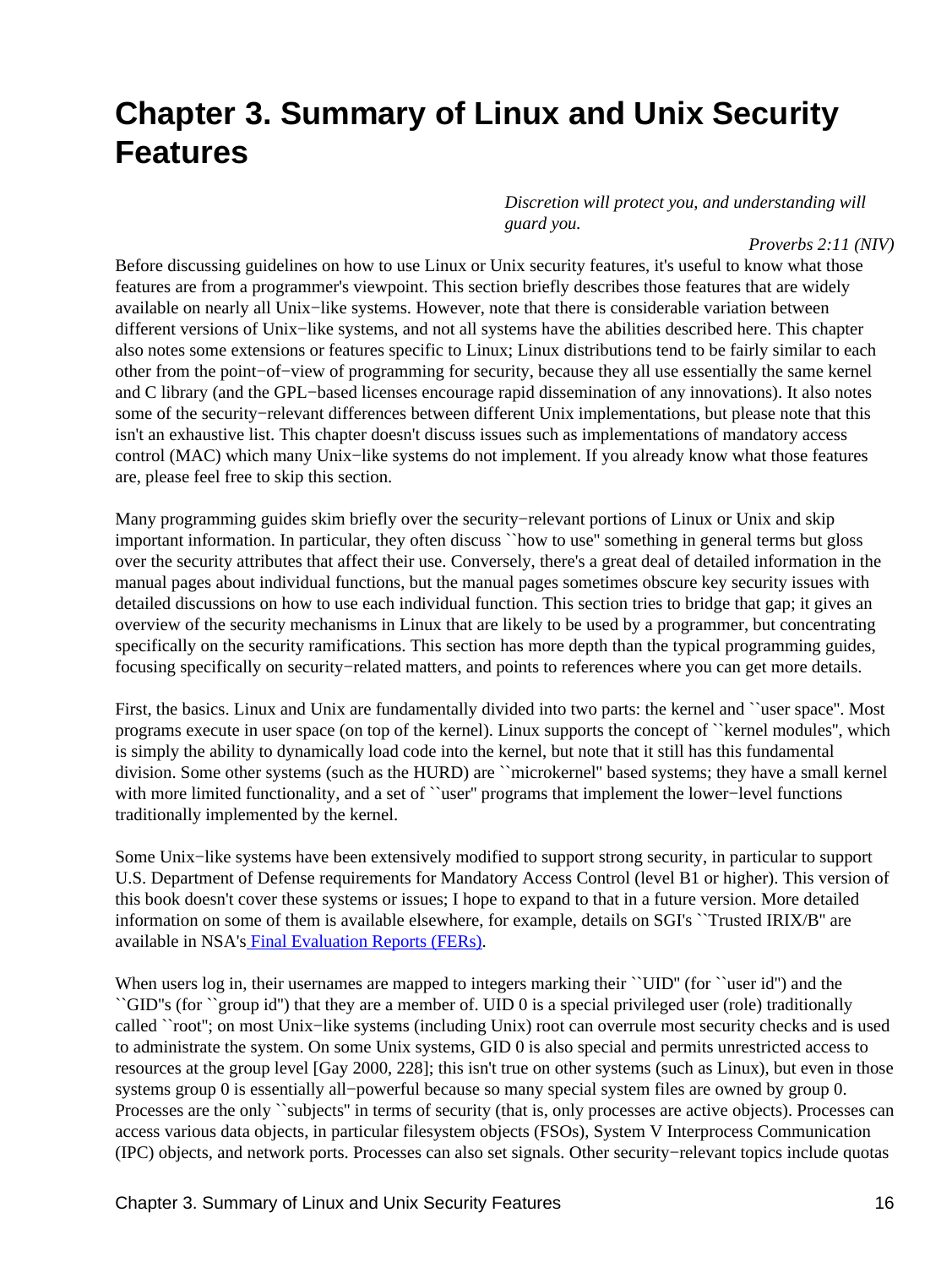<span id="page-21-0"></span>and limits, libraries, auditing, and PAM. The next few subsections detail this.

### **3.1. Processes**

In Unix−like systems, user−level activities are implemented by running processes. Most Unix systems support a ``thread'' as a separate concept; threads share memory inside a process, and the system scheduler actually schedules threads. Linux does this differently (and in my opinion uses a better approach): there is no essential difference between a thread and a process. Instead, in Linux, when a process creates another process it can choose what resources are shared (e.g., memory can be shared). The Linux kernel then performs optimizations to get thread−level speeds; see clone(2) for more information. It's worth noting that the Linux kernel developers tend to use the word ``task'', not ``thread'' or ``process'', but the external documentation tends to use the word process (so I'll use the term ``process'' here). When programming a multi−threaded application, it's usually better to use one of the standard thread libraries that hide these differences. Not only does this make threading more portable, but some libraries provide an additional level of indirection, by implementing more than one application−level thread as a single operating system thread; this can provide some improved performance on some systems for some applications.

#### **3.1.1. Process Attributes**

Here are typical attributes associated with each process in a Unix−like system:

- RUID, RGID − real UID and GID of the user on whose behalf the process is running
- EUID, EGID − effective UID and GID used for privilege checks (except for the filesystem)
- SUID, SGID Saved UID and GID; used to support switching permissions ``on and off" as discussed below. Not all Unix−like systems support this, but the vast majority do (including Linux and Solaris); if you want to check if a given system implements this option in the POSIX standard, you can use sysconf(2) to determine if \_POSIX\_SAVED\_IDS is in effect.
- supplemental groups a list of groups (GIDs) in which this user has membership. In the original version 7 Unix, this didn't exist − processes were only a member of one group at a time, and a special command had to be executed to change that group. BSD added support for a list of groups in each process, which is more flexible, and this addition is now widely implemented (including by Linux and Solaris).
- umask − a set of bits determining the default access control settings when a new filesystem object is created; see umask(2).
- scheduling parameters each process has a scheduling policy, and those with the default policy SCHED\_OTHER have the additional parameters nice, priority, and counter. See sched\_setscheduler(2) for more information.
- limits − per−process resource limits (see below).
- filesystem root − the process' idea of where the root filesystem ("/") begins; see chroot(2).

Here are less–common attributes associated with processes:

- FSUID, FSGID − UID and GID used for filesystem access checks; this is usually equal to the EUID and EGID respectively. This is a Linux−unique attribute.
- capabilities POSIX capability information; there are actually three sets of capabilities on a process: the effective, inheritable, and permitted capabilities. See below for more information on POSIX capabilities. Linux kernel version 2.2 and greater support this; some other Unix−like systems do too, but it's not as widespread.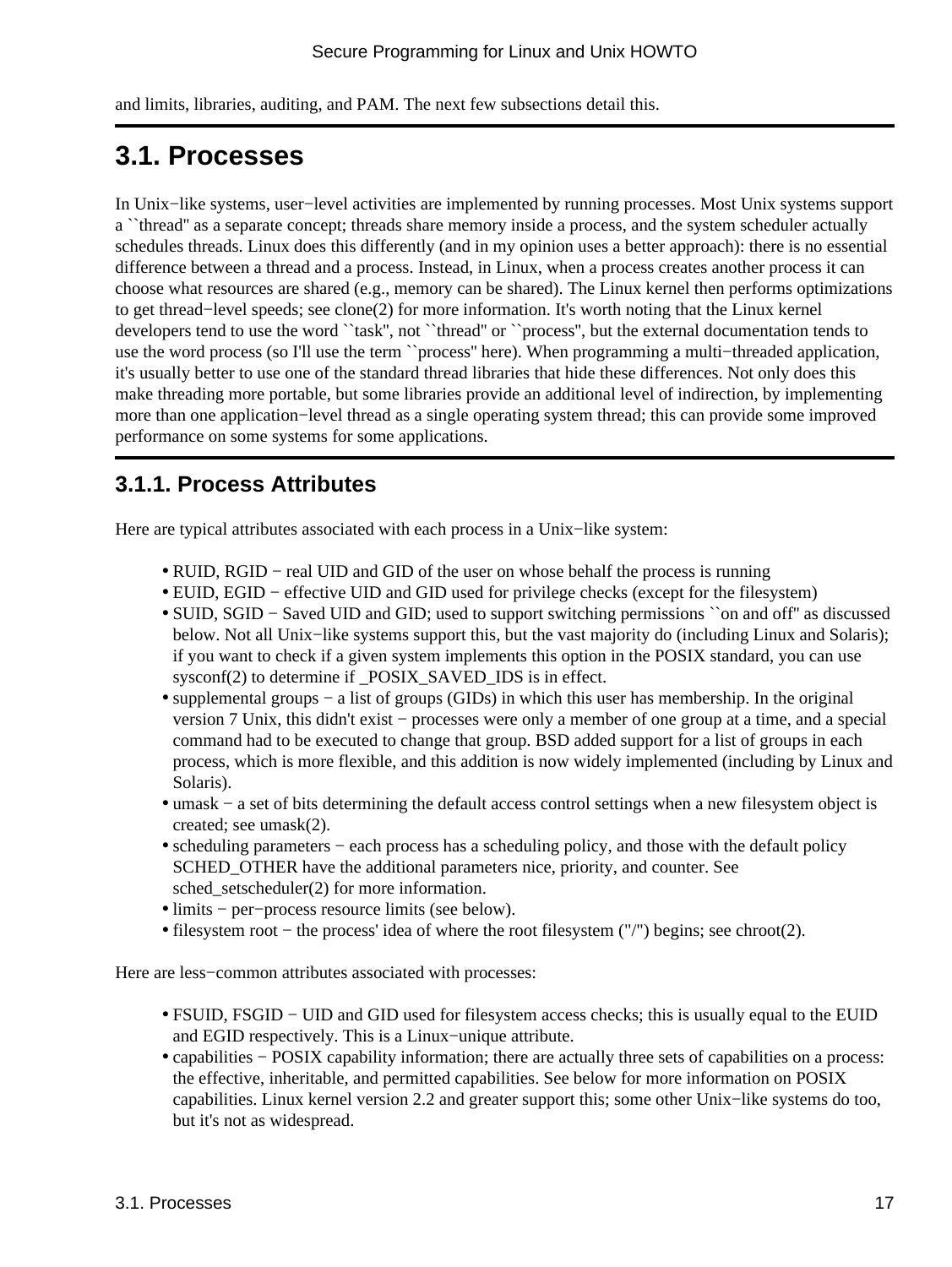<span id="page-22-0"></span>In Linux, if you really need to know exactly what attributes are associated with each process, the most definitive source is the Linux source code, in particular /usr/include/linux/sched.h's definition of task\_struct.

The portable way to create new processes it use the fork(2) call. BSD introduced a variant called vfork(2) as an optimization technique. The bottom line with vfork(2) is simple: *don't* use it if you can avoid it. See [Section 7.6](#page-88-0) for more information.

Linux supports the Linux−unique clone(2) call. This call works like fork(2), but allows specification of which resources should be shared (e.g., memory, file descriptors, etc.). Various BSD systems implement an rfork() system call (originally developed in Plan9); it has different semantics but the same general idea (it also creates a process with tighter control over what is shared). Portable programs shouldn't use these calls directly, if possible; as noted earlier, they should instead rely on threading libraries that use such calls to implement threads.

This book is not a full tutorial on writing programs, so I will skip widely−available information handling processes. You can see the documentation for wait(2), exit(2), and so on for more information.

### **3.1.2. POSIX Capabilities**

POSIX capabilities are sets of bits that permit splitting of the privileges typically held by root into a larger set of more specific privileges. POSIX capabilities are defined by a draft IEEE standard; they're not unique to Linux but they're not universally supported by other Unix−like systems either. Linux kernel 2.0 did not support POSIX capabilities, while version 2.2 added support for POSIX capabilities to processes. When Linux documentation (including this one) says ``requires root privilege'', in nearly all cases it really means ``requires a capability'' as documented in the capability documentation. If you need to know the specific capability required, look it up in the capability documentation.

In Linux, the eventual intent is to permit capabilities to be attached to files in the filesystem; as of this writing, however, this is not yet supported. There is support for transferring capabilities, but this is disabled by default. Linux version 2.2.11 added a feature that makes capabilities more directly useful, called the *c*apability bounding set''. The capability bounding set is a list of capabilities that are allowed to be held by any process on the system (otherwise, only the special init process can hold it). If a capability does not appear in the bounding set, it may not be exercised by any process, no matter how privileged. This feature can be used to, for example, disable kernel module loading. A sample tool that takes advantage of this is LCAP at [http://pweb.netcom.com/~spoon/lcap/.](http://pweb.netcom.com/~spoon/lcap/)

More information about POSIX capabilities is available at [ftp://linux.kernel.org/pub/linux/libs/security/linux−privs.](ftp://linux.kernel.org/pub/linux/libs/security/linux-privs)

### **3.1.3. Process Creation and Manipulation**

Processes may be created using fork(2), the non−recommended vfork(2), or the Linux−unique clone(2); all of these system calls duplicate the existing process, creating two processes out of it. A process can execute a different program by calling execve(2), or various front−ends to it (for example, see exec(3), system(3), and popen(3)).

When a program is executed, and its file has its setuid or setgid bit set, the process' EUID or EGID (respectively) is usually set to the file's value. This functionality was the source of an old Unix security weakness when used to support setuid or setgid scripts, due to a race condition. Between the time the kernel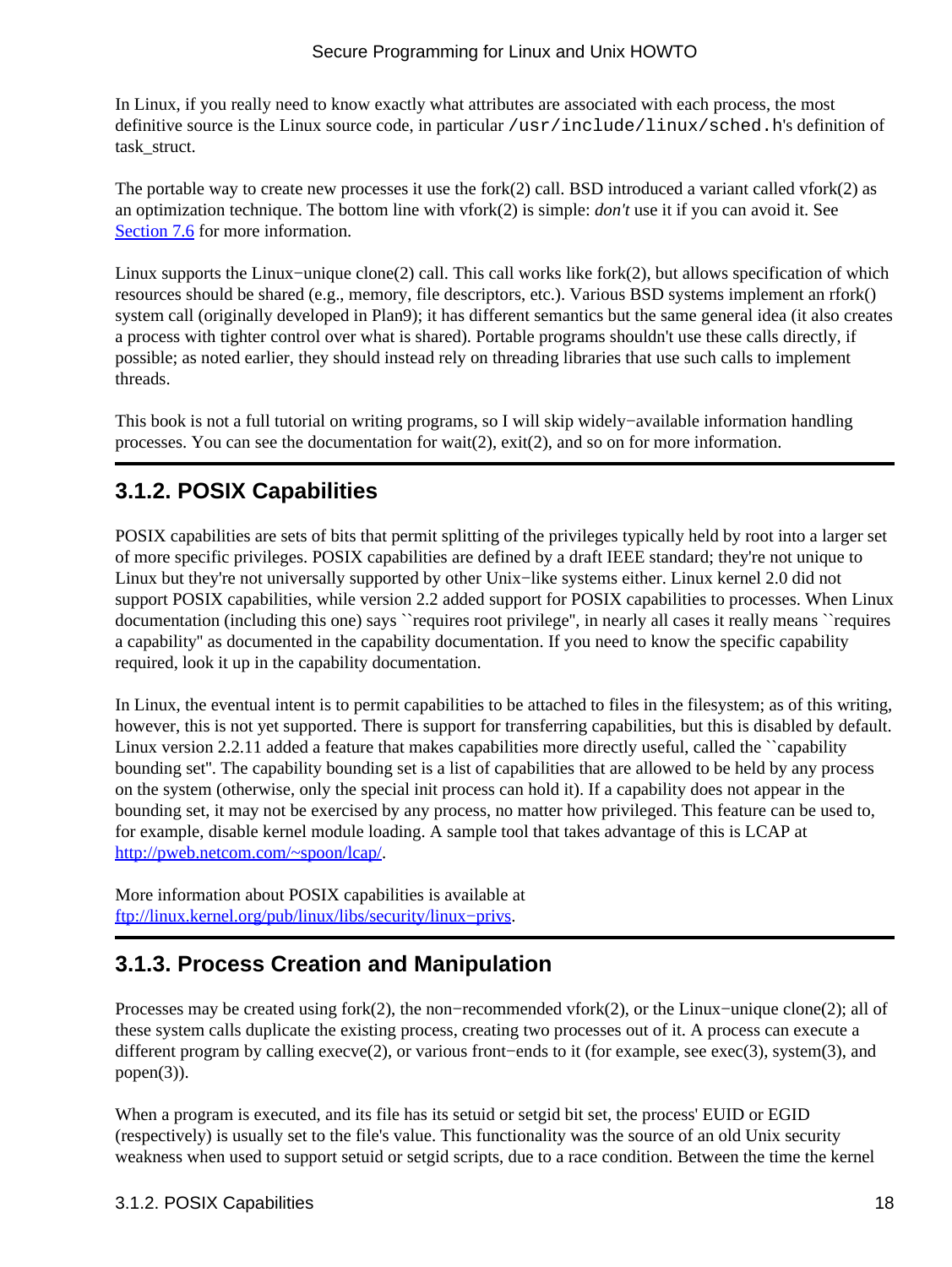<span id="page-23-0"></span>opens the file to see which interpreter to run, and when the (now−set−id) interpreter turns around and reopens the file to interpret it, an attacker might change the file (directly or via symbolic links).

Different Unix−like systems handle the security issue for setuid scripts in different ways. Some systems, such as Linux, completely ignore the setuid and setgid bits when executing scripts, which is clearly a safe approach. Most modern releases of SysVr4 and BSD 4.4 use a different approach to avoid the kernel race condition. On these systems, when the kernel passes the name of the set−id script to open to the interpreter, rather than using a pathname (which would permit the race condition) it instead passes the filename /dev/fd/3. This is a special file already opened on the script, so that there can be no race condition for attackers to exploit. Even on these systems I recommend against using the setuid/setgid shell scripts language for secure programs, as discussed below.

In some cases a process can affect the various UID and GID values; see setuid(2), seteuid(2), setreuid(2), and the Linux−unique setfsuid(2). In particular the saved user id (SUID) attribute is there to permit trusted programs to temporarily switch UIDs. Unix−like systems supporting the SUID use the following rules: If the RUID is changed, or the EUID is set to a value not equal to the RUID, the SUID is set to the new EUID. Unprivileged users can set their EUID from their SUID, the RUID to the EUID, and the EUID to the RUID.

The Linux−unique FSUID process attribute is intended to permit programs like the NFS server to limit themselves to only the filesystem rights of some given UID without giving that UID permission to send signals to the process. Whenever the EUID is changed, the FSUID is changed to the new EUID value; the FSUID value can be set separately using setfsuid(2), a Linux−unique call. Note that non−root callers can only set FSUID to the current RUID, EUID, SEUID, or current FSUID values.

## **3.2. Files**

On all Unix−like systems, the primary repository of information is the file tree, rooted at ``/''. The file tree is a hierarchical set of directories, each of which may contain filesystem objects (FSOs).

In Linux, filesystem objects (FSOs) may be ordinary files, directories, symbolic links, named pipes (also called first−in first−outs or FIFOs), sockets (see below), character special (device) files, or block special (device) files (in Linux, this list is given in the find(1) command). Other Unix−like systems have an identical or similar list of FSO types.

Filesystem objects are collected on filesystems, which can be mounted and unmounted on directories in the file tree. A filesystem type (e.g., ext2 and FAT) is a specific set of conventions for arranging data on the disk to optimize speed, reliability, and so on; many people use the term ``filesystem'' as a synonym for the filesystem type.

### **3.2.1. Filesystem Object Attributes**

Different Unix−like systems support different filesystem types. Filesystems may have slightly different sets of access control attributes and access controls can be affected by options selected at mount time. On Linux, the ext2 filesystems is currently the most popular filesystem, but Linux supports a vast number of filesystems. Most Unix−like systems tend to support multiple filesystems too.

Most filesystems on Unix−like systems store at least the following:

• owning UID and GID – identifies the ``owner" of the filesystem object. Only the owner or root can change the access control attributes unless otherwise noted.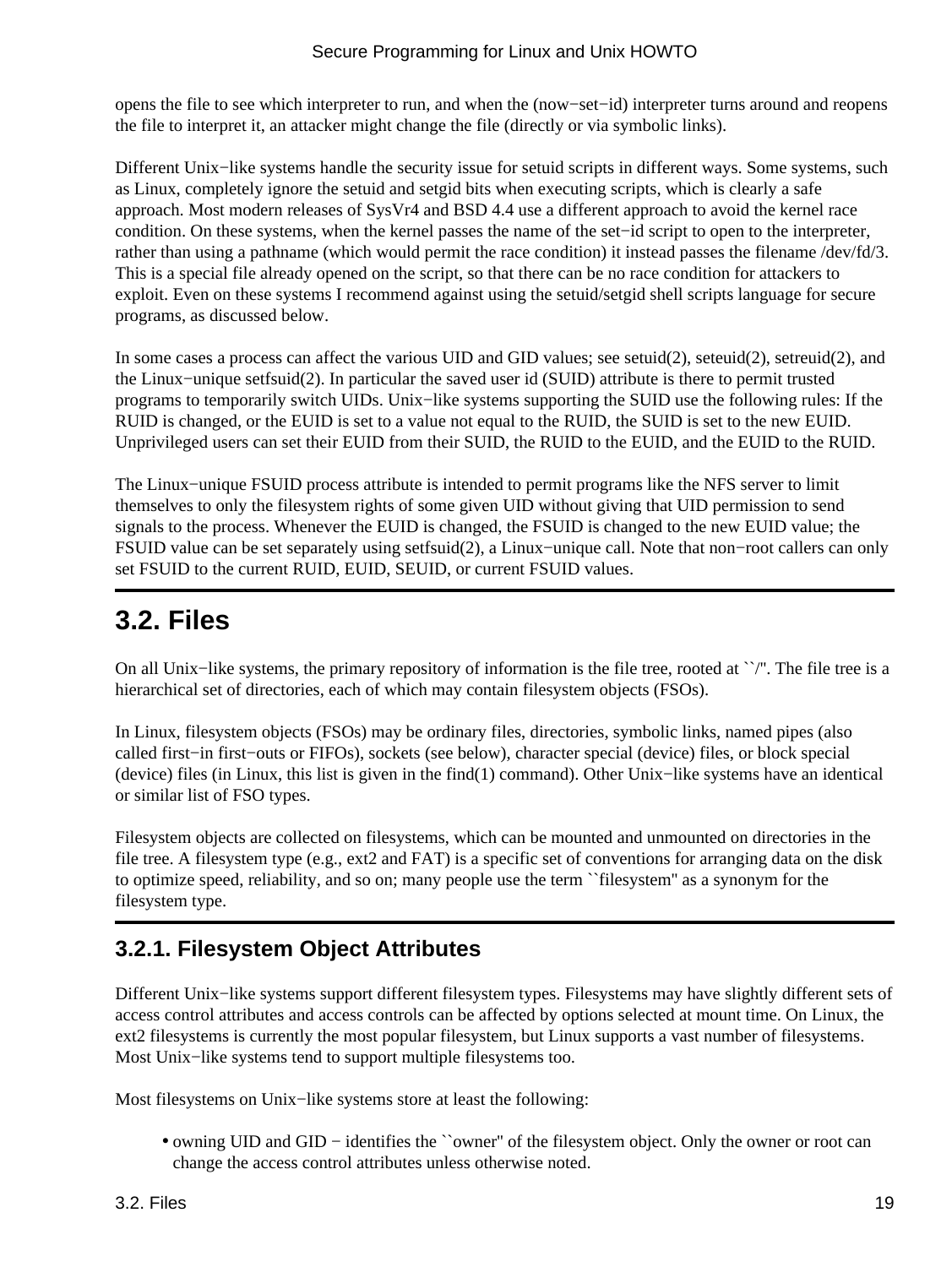- permission bits − read, write, execute bits for each of user (owner), group, and other. For ordinary files, read, write, and execute have their typical meanings. In directories, the ``read'' permission is necessary to display a directory's contents, while the ``execute'' permission is sometimes called ``search'' permission and is necessary to actually enter the directory to use its contents. In a directory ``write'' permission on a directory permits adding, removing, and renaming files in that directory; if you only want to permit adding, set the sticky bit noted below. Note that the permission values of symbolic links are never used; it's only the values of their containing directories and the linked−to file that matter.
- ``sticky" bit when set on a directory, unlinks (removes) and renames of files in that directory are limited to the file owner, the directory owner, or root privileges. This is a very common Unix extension and is specified in the Open Group's Single Unix Specification version 2. Old versions of Unix called this the ``save program text" bit and used this to indicate executable files that should stay in memory. Systems that did this ensured that only root could set this bit (otherwise users could have crashed systems by forcing ``everything'' into memory). In Linux, this bit has no effect on ordinary files and ordinary users can modify this bit on the files they own: Linux's virtual memory management makes this old use irrelevant.
- setuid, setgid − when set on an executable file, executing the file will set the process' effective UID or effective GID to the value of the file's owning UID or GID (respectively). All Unix−like systems support this. In Linux and System V systems, when setgid is set on a file that does not have any execute privileges, this indicates a file that is subject to mandatory locking during access (if the filesystem is mounted to support mandatory locking); this overload of meaning surprises many and is not universal across Unix−like systems. In fact, the Open Group's Single Unix Specification version 2 for chmod(3) permits systems to ignore requests to turn on setgid for files that aren't executable if such a setting has no meaning. In Linux and Solaris, when setgid is set on a directory, files created in the directory will have their GID automatically reset to that of the directory's GID. The purpose of this approach is to support ``project directories'': users can save files into such specially−set directories and the group owner automatically changes. However, setting the setgid bit on directories is not specified by standards such as the Single Unix Specification [Open Group 1997].
- timestamps access and modification times are stored for each filesystem object. However, the owner is allowed to set these values arbitrarily (see touch $(1)$ ), so be careful about trusting this information. All Unix−like systems support this.

The following attributes are Linux−unique extensions on the ext2 filesystem, though many other filesystems have similar functionality:

- immutable bit − no changes to the filesystem object are allowed; only root can set or clear this bit. This is only supported by ext2 and is not portable across all Unix systems (or even all Linux filesystems).
- append−only bit − only appending to the filesystem object are allowed; only root can set or clear this bit. This is only supported by ext2 and is not portable across all Unix systems (or even all Linux filesystems).

Other common extensions include some sort of bit indicating ``cannot delete this file''.

Many of these values can be influenced at mount time, so that, for example, certain bits can be treated as though they had a certain value (regardless of their values on the media). See mount(1) for more information about this. These bits are useful, but be aware that some of these are intended to simplify ease−of−use and aren't really sufficient to prevent certain actions. For example, on Linux, mounting with ``noexec'' will disable execution of programs on that file system; as noted in the manual, it's intended for mounting filesystems containing binaries for incompatible systems. On Linux, this option won't completely prevent someone from running the files; they can copy the files somewhere else to run them, or even use the command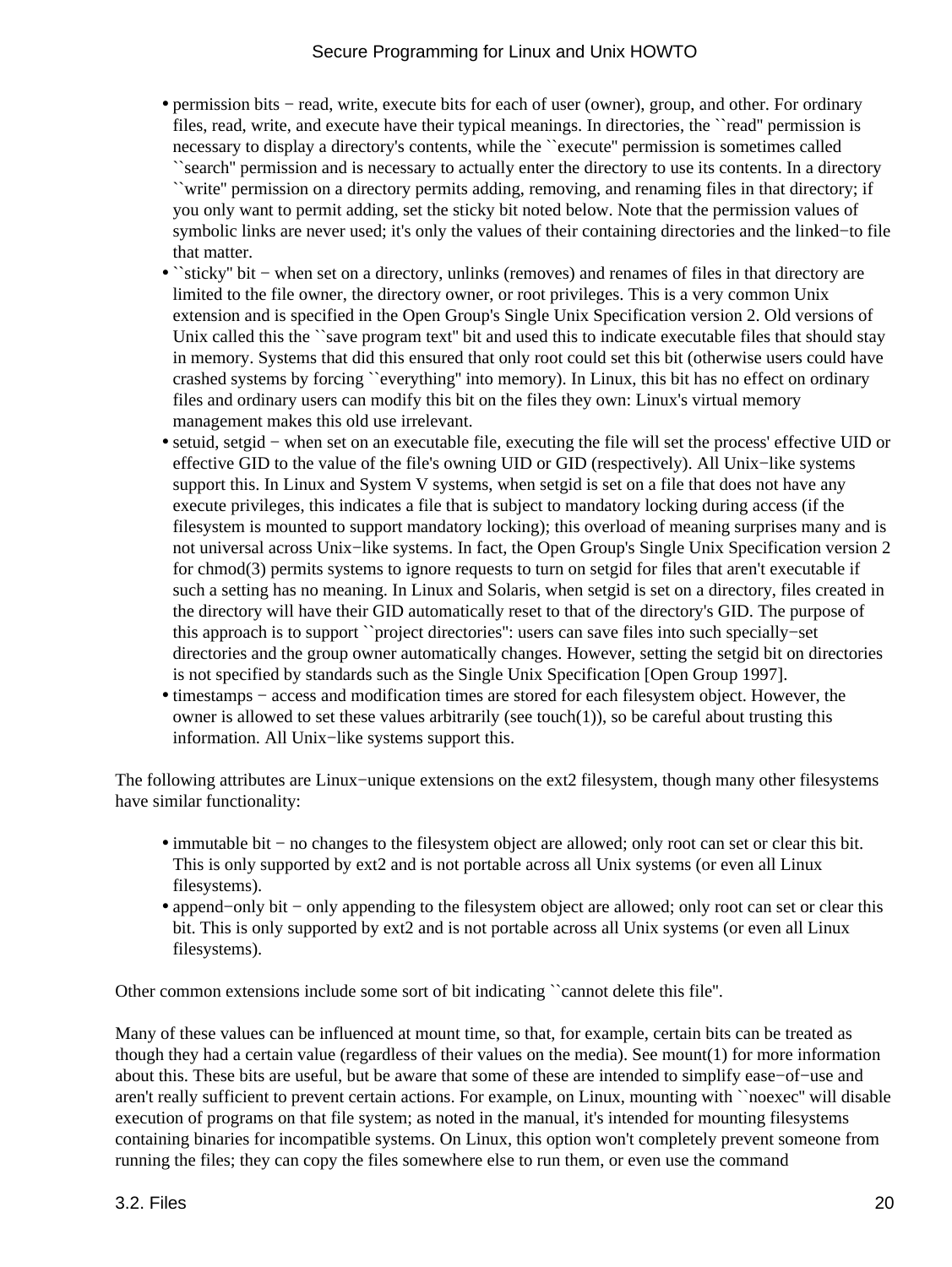<span id="page-25-0"></span>``/lib/ld−linux.so.2'' to run the file directly.

Some filesystems don't support some of these access control values; again, see mount(1) for how these filesystems are handled. In particular, many Unix−like systems support MS−DOS disks, which by default support very few of these attributes (and there's not standard way to define these attributes). In that case, Unix−like systems emulate the standard attributes (possibly implementing them through special on−disk files), and these attributes are generally influenced by the mount(1) command.

It's important to note that, for adding and removing files, only the permission bits and owner of the file's *directory* really matter unless the Unix–like system supports more complex schemes (such as POSIX ACLs). Unless the system has other extensions, and stock Linux 2.2 doesn't, a file that has no permissions in its permission bits can still be removed if its containing directory permits it. Also, if an ancestor directory permits its children to be changed by some user or group, then any of that directory's descendants can be replaced by that user or group.

The draft IEEE POSIX standard on security defines a technique for true ACLs that support a list of users and groups with their permissions. Unfortunately, this is not widely supported nor supported exactly the same way across Unix−like systems. Stock Linux 2.2, for example, has neither ACLs nor POSIX capability values in the filesystem.

It's worth noting that in Linux, the Linux ext2 filesystem by default reserves a small amount of space for the root user. This is a partial defense against denial−of−service attacks; even if a user fills a disk that is shared with the root user, the root user has a little space left over (e.g., for critical functions). The default is 5% of the filesystem space; see mke2fs(8), in particular its ``−m'' option.

### **3.2.2. Creation Time Initial Values**

At creation time, the following rules apply. On most Unix systems, when a new filesystem object is created via creat(2) or open(2), the FSO UID is set to the process' EUID and the FSO's GID is set to the process' EGID. Linux works slightly differently due to its FSUID extensions; the FSO's UID is set to the process' FSUID, and the FSO GID is set to the process' FSGUID; if the containing directory's setgid bit is set or the filesystem's ``GRPID'' flag is set, the FSO GID is actually set to the GID of the containing directory. Many systems, including Sun Solaris and Linux, also support the setgid directory extensions. As noted earlier, this special case supports ``project'' directories: to make a ``project'' directory, create a special group for the project, create a directory for the project owned by that group, then make the directory setgid: files placed there are automatically owned by the project. Similarly, if a new subdirectory is created inside a directory with the setgid bit set (and the filesystem GRPID isn't set), the new subdirectory will also have its setgid bit set (so that project subdirectories will ``do the right thing''.); in all other cases the setgid is clear for a new file. This is the rationale for the ``user−private group'' scheme (used by Red Hat Linux and some others). In this scheme, every user is a member of a ``private'' group with just themselves as members, so their defaults can permit the group to read and write any file (since they're the only member of the group). Thus, when the file's group membership is transferred this way, read and write privileges are transferred too. FSO basic access control values (read, write, execute) are computed from (requested values  $\& \sim$  umask of process). New files always start with a clear sticky bit and clear setuid bit.

### **3.2.3. Changing Access Control Attributes**

You can set most of these values with chmod(2), fchmod(2), or chmod(1) but see also chown(1), and chgrp(1). In Linux, some of the Linux−unique attributes are manipulated using chattr(1).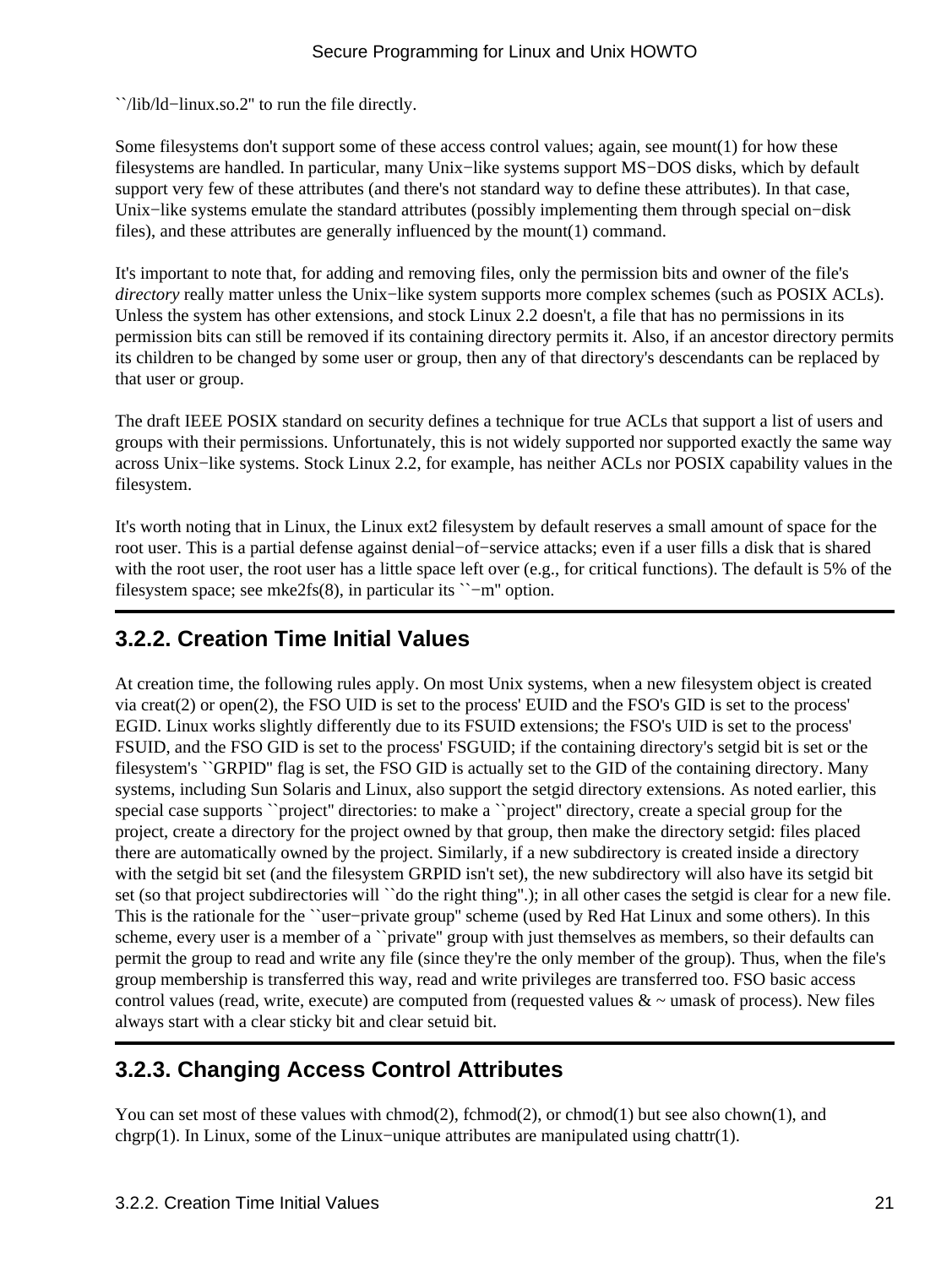<span id="page-26-0"></span>Note that in Linux, only root can change the owner of a given file. Some Unix−like systems allow ordinary users to transfer ownership of their files to another, but this causes complications and is forbidden by Linux. For example, if you're trying to limit disk usage, allowing such operations would allow users to claim that large files actually belonged to some other ``victim''.

### **3.2.4. Using Access Control Attributes**

Under Linux and most Unix−like systems, reading and writing attribute values are only checked when the file is opened; they are not re−checked on every read or write. Still, a large number of calls do check these attributes, since the filesystem is so central to Unix−like systems. Calls that check these attributes include open(2), creat(2), link(2), unlink(2), rename(2), mknod(2), symlink(2), and socket(2).

### **3.2.5. Filesystem Hierarchy**

Over the years conventions have been built on "what files to place where". Where possible, please follow conventional use when placing information in the hierarchy. For example, place global configuration information in /etc. The Filesystem Hierarchy Standard (FHS) tries to define these conventions in a logical manner, and is widely used by Linux systems. The FHS is an update to the previous Linux Filesystem Structure standard (FSSTND), incorporating lessons learned and approaches from Linux, BSD, and System V systems. Se[e http://www.pathname.com/fhs](http://www.pathname.com/fhs) for more information about the FHS. A summary of these conventions is in hier(5) for Linux and hier(7) for Solaris. Sometimes different conventions disagree; where possible, make these situations configurable at compile or installation time.

I should note that the FHS has been adopted by th[e Linux Standard Base](http://www.linuxbase.org) which is developing and promoting a set of standards to increase compatibility among Linux distributions and to enable software applications to run on any compliant Linux system.

### **3.3. System V IPC**

Many Unix–like systems, including Linux and System V systems, support System V interprocess communication (IPC) objects. Indeed System V IPC is required by the Open Group's Single UNIX Specification, Version 2 [Open Group 1997]. System V IPC objects can be one of three kinds: System V message queues, semaphore sets, and shared memory segments. Each such object has the following attributes:

- read and write permissions for each of creator, creator group, and others.
- creator UID and GID − UID and GID of the creator of the object.
- owning UID and GID − UID and GID of the owner of the object (initially equal to the creator UID).

When accessing such objects, the rules are as follows:

- if the process has root privileges, the access is granted.
- if the process' EUID is the owner or creator UID of the object, then the appropriate creator permission bit is checked to see if access is granted.
- if the process' EGID is the owner or creator GID of the object, or one of the process' groups is the owning or creating GID of the object, then the appropriate creator group permission bit is checked for access.
- otherwise, the appropriate ``other'' permission bit is checked for access.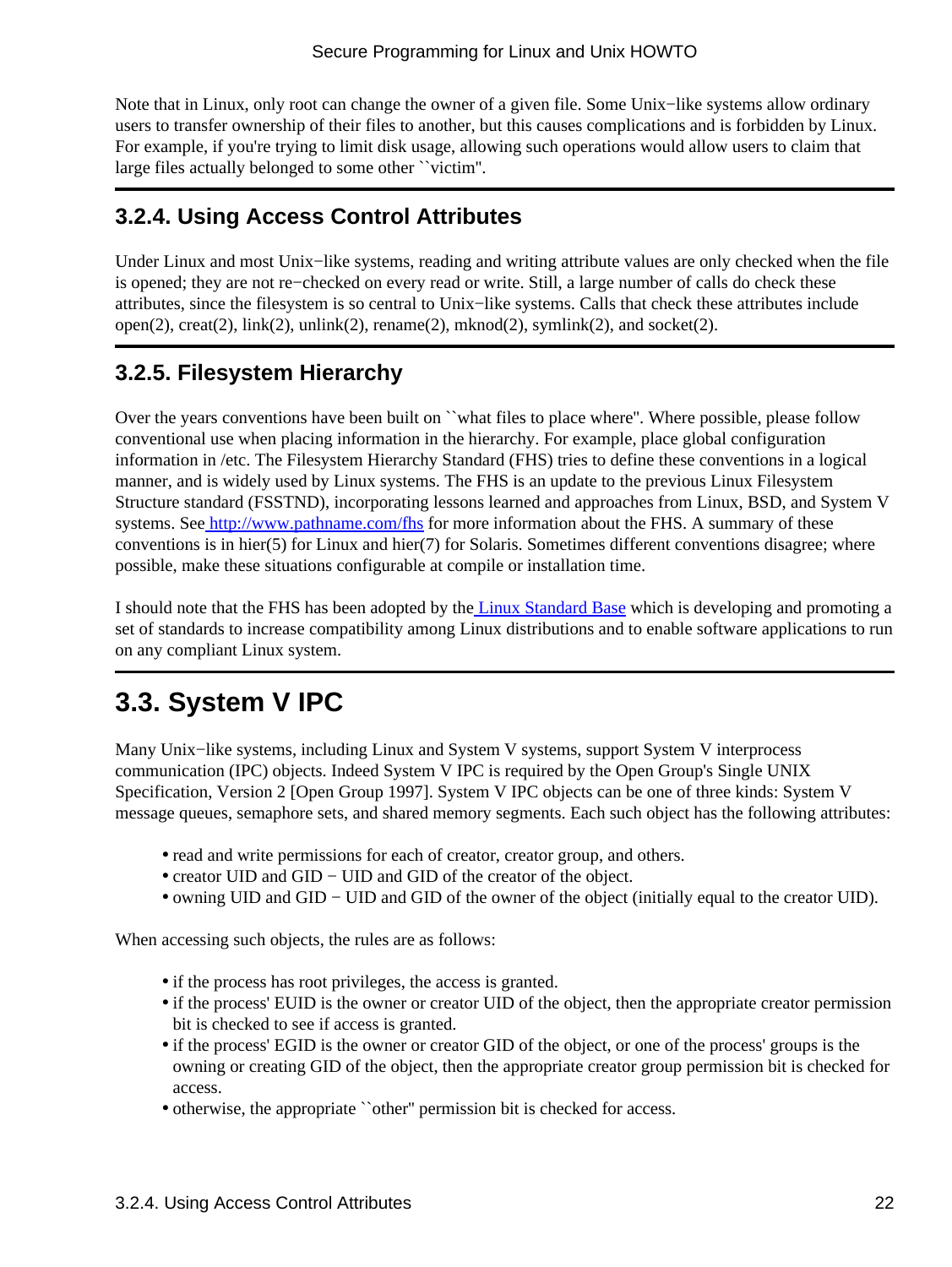<span id="page-27-0"></span>Note that root, or a process with the EUID of either the owner or creator, can set the owning UID and owning GID and/or remove the object. More information is available in ipc(5).

### **3.4. Sockets and Network Connections**

Sockets are used for communication, particularly over a network. Sockets were originally developed by the BSD branch of Unix systems, but they are generally portable to other Unix−like systems: Linux and System V variants support sockets as well, and socket support is required by the Open Group's Single Unix Specification [Open Group 1997]. System V systems traditionally used a different (incompatible) network communication interface, but it's worth noting that systems like Solaris include support for sockets. Socket(2) creates an endpoint for communication and returns a descriptor, in a manner similar to open(2) for files. The parameters for socket specify the protocol family and type, such as the Internet domain (TCP/IP version 4), Novell's IPX, or the ``Unix domain''. A server then typically calls bind(2), listen(2), and accept(2) or select(2). A client typically calls bind(2) (though that may be omitted) and connect(2). See these routine's respective man pages for more information. It can be difficult to understand how to use sockets from their man pages; you might want to consult other papers such as Hall "Beej" [1999] to learn how these calls are used together.

The ``Unix domain sockets'' don't actually represent a network protocol; they can only connect to sockets on the same machine. (at the time of this writing for the standard Linux kernel). When used as a stream, they are fairly similar to named pipes, but with significant advantages. In particular, Unix domain socket is connection−oriented; each new connection to the socket results in a new communication channel, a very different situation than with named pipes. Because of this property, Unix domain sockets are often used instead of named pipes to implement IPC for many important services. Just like you can have unnamed pipes, you can have unnamed Unix domain sockets using socketpair(2); unnamed Unix domain sockets are useful for IPC in a way similar to unnamed pipes.

There are several interesting security implications of Unix domain sockets. First, although Unix domain sockets can appear in the filesystem and can have  $stat(2)$  applied to them, you can't use open(2) to open them (you have to use the socket(2) and friends interface). Second, Unix domain sockets can be used to pass file descriptors between processes (not just the file's contents). This odd capability, not available in any other IPC mechanism, has been used to hack all sorts of schemes (the descriptors can basically be used as a limited version of the ``capability'' in the computer science sense of the term). File descriptors are sent using sendmsg(2), where the msg (message)'s field msg\_control points to an array of control message headers (field msg\_controllen must specify the number of bytes contained in the array). Each control message is a struct cmsghdr followed by data, and for this purpose you want the cmsg\_type set to SCM\_RIGHTS. A file descriptor is retrieved through recvmsg(2) and then tracked down in the analogous way. Frankly, this feature is quite baroque, but it's worth knowing about.

Linux 2.2 and later supports an additional feature in Unix domain sockets: you can acquire the peer's ``credentials'' (the pid, uid, and gid). Here's some sample code:

```
 /* fd= file descriptor of Unix domain socket connected
   to the client you wish to identify */
struct ucred cr;
int cl=sizeof(cr);
if (getsockopt(fd, SOL_SOCKET, SO_PEERCRED, &cr, &cl)==0) {
  printf("Peer's pid=%d, uid=%d, gid=%d\n",
          cr.pid, cr.uid, cr.gid);
```
Standard Unix convention is that binding to TCP and UDP local port numbers less than 1024 requires root privilege, while any process can bind to an unbound port number of 1024 or greater. Linux follows this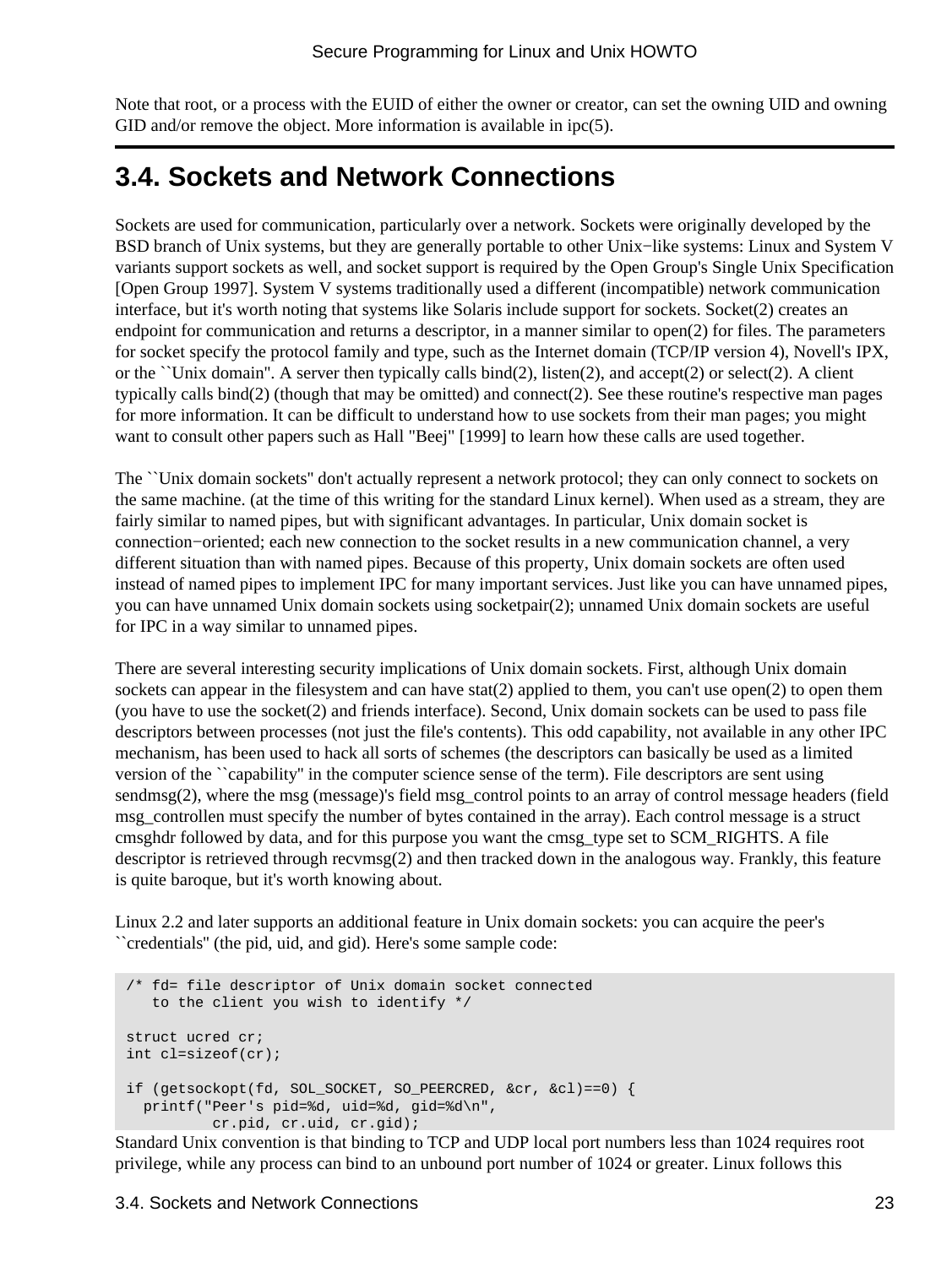<span id="page-28-0"></span>convention, more specifically, Linux requires a process to have the capability CAP\_NET\_BIND\_SERVICE to bind to a port number less than 1024; this capability is normally only held by processes with an EUID of 0. The adventurous can check this in Linux by examining its Linux's source; in Linux 2.2.12, it's file /usr/src/linux/net/ipv4/af inet.c, function inet bind().

## **3.5. Signals**

Signals are a simple form of ``interruption'' in the Unix−like OS world, and are an ancient part of Unix. A process can set a ``signal'' on another process (say using kill(1) or kill(2)), and that other process would receive and handle the signal asynchronously. For a process to have permission to send an arbitrary signal to some other process, the sending process must either have root privileges, or the real or effective user ID of the sending process must equal the real or saved set–user–ID of the receiving process. However, some signals can be sent in other ways. In particular, SIGURG can be delivered over a network through the TCP/IP out−of−band (OOB) message.

Although signals are an ancient part of Unix, they've had different semantics in different implementations. Basically, they involve questions such as ``what happens when a signal occurs while handling another signal''? The older Linux libc 5 used a different set of semantics for some signal operations than the newer GNU libc libraries. Calling C library functions is often unsafe within a signal handler, and even some system calls aren't safe; you need to examine the documentation for each call you make to see if it promises to be safe to call inside a signal. For more information, see the glibc FAQ (on some systems a local copy is available at /usr/doc/glibc−\*/FAQ).

For new programs, just use the POSIX signal system (which in turn was based on BSD work); this set is widely supported and doesn't have some of the problems that some of the older signal systems did. The POSIX signal system is based on using the sigset\_t datatype, which can be manipulated through a set of operations: sigemptyset(), sigfillset(), sigaddset(), sigdelset(), and sigismember(). You can read about these in sigsetops(3). Then use sigaction(2), sigprocmask(2), sigpending(2), and sigsuspend(2) to set up an manipulate signal handling (see their man pages for more information).

In general, make any signal handlers very short and simple, and look carefully for race conditions. Signals, since they are by nature asynchronous, can easily cause race conditions.

A common convention exists for servers: if you receive SIGHUP, you should close any log files, reopen and reread configuration files, and then re−open the log files. This supports reconfiguration without halting the server and log rotation without data loss. If you are writing a server where this convention makes sense, please support it.

Michal Zalewski [2001] has written an excellent tutorial on how signal handlers are exploited, and has recommendations for how to eliminate signal race problems. I encourage looking at his summary for more information; here are my recommendations, which are similar to Michal's work:

- Where possible, have your signal handlers unconditionally set a specific flag and do nothing else.
- If you must have more complex signal handlers, use only calls specifically designated as being safe for use in signal handlers. In particular, don't use malloc() or free() in C (which on most systems aren't protected against signals), nor the many functions that depend on them (such as the printf() family and syslog()). You could try to ``wrap'' calls to insecure library calls with a check to a global flag (to avoid re−entry), but I wouldn't recommend it.
- Block signal delivery during all non−atomic operations in the program, and block signal delivery inside signal handlers.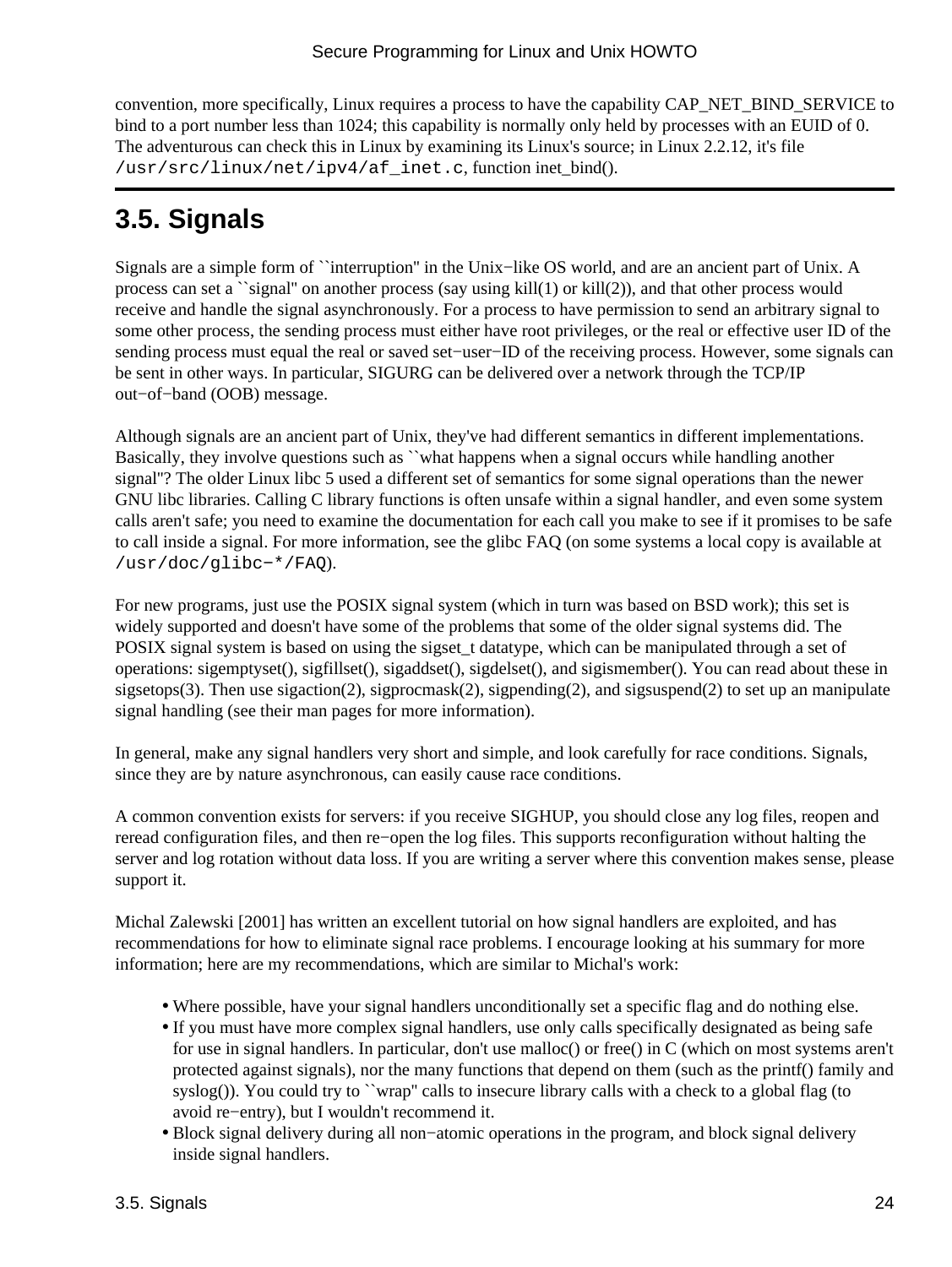### <span id="page-29-0"></span>**3.6. Quotas and Limits**

Many Unix−like systems have mechanisms to support filesystem quotas and process resource limits. This certainly includes Linux. These mechanisms are particularly useful for preventing denial of service attacks; by limiting the resources available to each user, you can make it hard for a single user to use up all the system resources. Be careful with terminology here, because both filesystem quotas and process resource limits have ``hard'' and ``soft'' limits but the terms mean slightly different things.

You can define storage (filesystem) quota limits on each mountpoint for the number of blocks of storage and/or the number of unique files (inodes) that can be used, and you can set such limits for a given user or a given group. A ``hard'' quota limit is a never−to−exceed limit, while a ``soft'' quota can be temporarily exceeded. See quota $(1)$ , quotactl $(2)$ , and quotaon $(8)$ .

The rlimit mechanism supports a large number of process quotas, such as file size, number of child processes, number of open files, and so on. There is a "soft" limit (also called the current limit) and a "hard limit" (also called the upper limit). The soft limit cannot be exceeded at any time, but through calls it can be raised up to the value of the hard limit. See getrlimit(2), setrlimit(2), and getrusage(2), sysconf(3), and ulimit(1). Note that there are several ways to set these limits, including the PAM module pam\_limits.

## **3.7. Dynamically Linked Libraries**

Practically all programs depend on libraries to execute. In most modern Unix−like systems, including Linux, programs are by default compiled to use *dynamically linked libraries* (DLLs). That way, you can update a library and all the programs using that library will use the new (hopefully improved) version if they can.

Dynamically linked libraries are typically placed in one a few special directories. The usual directories include /lib, /usr/lib, /lib/security for PAM modules, /usr/X11R6/lib for X−windows, and /usr/local/lib. You should use these standard conventions in your programs, in particular, except during debugging you shouldn't use value computed from the current directory as a source for dynamically linked libraries (an attacker may be able to add their own choice ``library'' values).

There are special conventions for naming libraries and having symbolic links for them, with the result that you can update libraries and still support programs that want to use old, non−backward−compatible versions of those libraries. There are also ways to override specific libraries or even just specific functions in a library when executing a particular program. This is a real advantage of Unix−like systems over Windows−like systems; I believe Unix–like systems have a much better system for handling library updates, one reason that Unix and Linux systems are reputed to be more stable than Windows−based systems.

On GNU glibc−based systems, including all Linux systems, the list of directories automatically searched during program start−up is stored in the file /etc/ld.so.conf. Many Red Hat−derived distributions don't normally include /usr/local/lib in the file /etc/ld.so.conf. I consider this a bug, and adding /usr/local/lib to /etc/ld.so.conf is a common ``fix'' required to run many programs on Red Hat−derived systems. If you want to just override a few functions in a library, but keep the rest of the library, you can enter the names of overriding libraries (.o files) in /etc/ld.so.preload; these ``preloading'' libraries will take precedence over the standard set. This preloading file is typically used for emergency patches; a distribution usually won't include such a file when delivered. Searching all of these directories at program start−up would be too time−consuming, so a caching arrangement is actually used. The program ldconfig(8) by default reads in the file /etc/ld.so.conf, sets up the appropriate symbolic links in the dynamic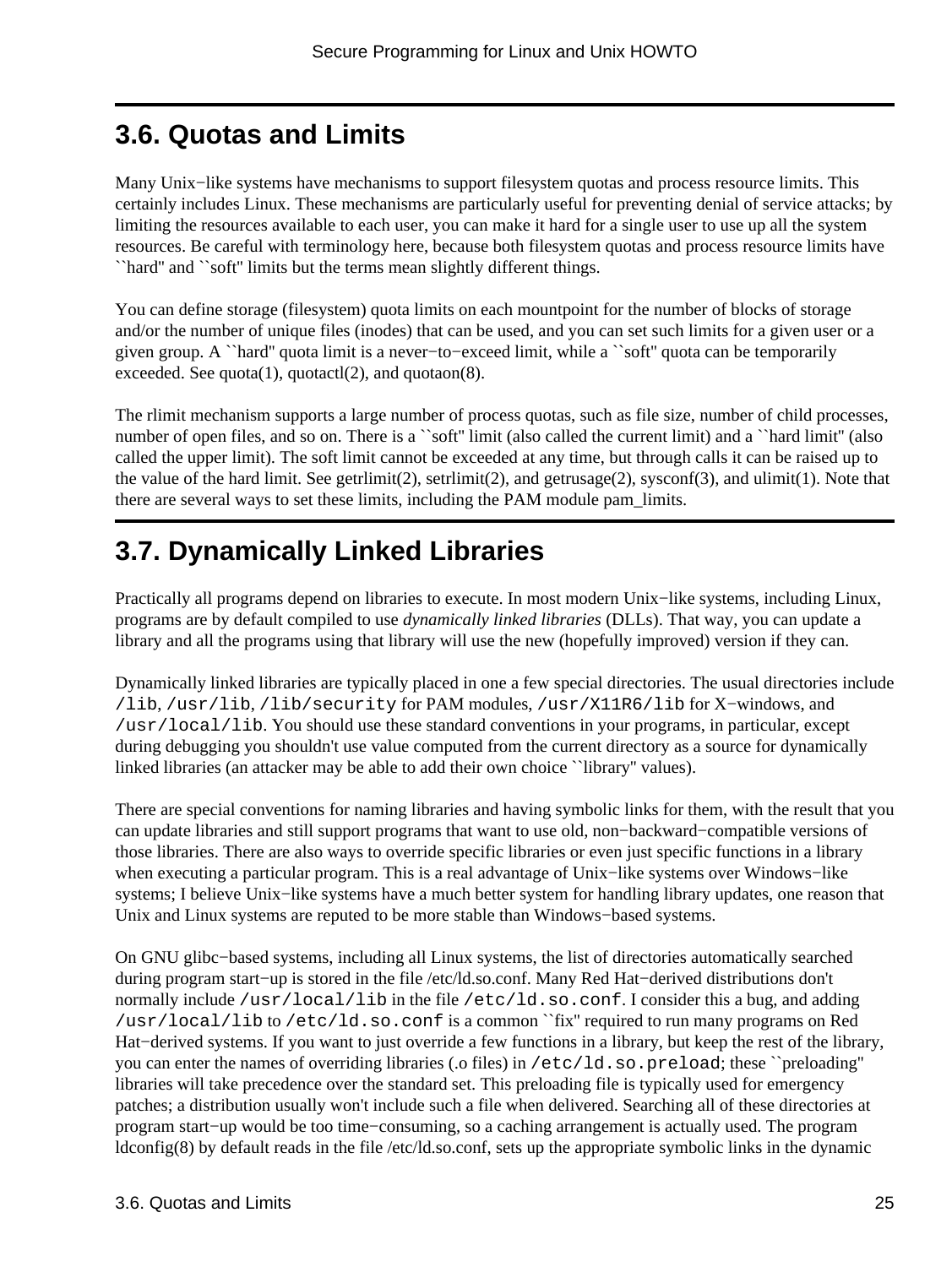<span id="page-30-0"></span>link directories (so they'll follow the standard conventions), and then writes a cache to /etc/ld.so.cache that's then used by other programs. So, ldconfig has to be run whenever a DLL is added, when a DLL is removed, or when the set of DLL directories changes; running ldconfig is often one of the steps performed by package managers when installing a library. On start−up, then, a program uses the dynamic loader to read the file /etc/ld.so.cache and then load the libraries it needs.

Various environment variables can control this process, and in fact there are environment variables that permit you to override this process (so, for example, you can temporarily substitute a different library for this particular execution). In Linux, the environment variable LD\_LIBRARY\_PATH is a colon−separated set of directories where libraries are searched for first, before the standard set of directories; this is useful when debugging a new library or using a nonstandard library for special purposes, but be sure you trust those who can control those directories. The variable LD\_PRELOAD lists object files with functions that override the standard set, just as /etc/ld.so.preload does. The variable LD\_DEBUG, displays debugging information; if set to ``all'', voluminous information about the dynamic linking process is displayed while it's occurring.

Permitting user control over dynamically linked libraries would be disastrous for setuid/setgid programs if special measures weren't taken. Therefore, in the GNU glibc implementation, if the program is setuid or setgid these variables (and other similar variables) are ignored or greatly limited in what they can do. The GNU glibc library determines if a program is setuid or setgid by checking the program's credentials; if the UID and EUID differ, or the GID and the EGID differ, the library presumes the program is setuid/setgid (or descended from one) and therefore greatly limits its abilities to control linking. If you load the GNU glibc libraries, you can see this; see especially the files elf/rtld.c and sysdeps/generic/dl−sysdep.c. This means that if you cause the UID and GID to equal the EUID and EGID, and then call a program, these variables will have full effect. Other Unix−like systems handle the situation differently but for the same reason: a setuid/setgid program should not be unduly affected by the environment variables set.

For Linux systems, you can get more information from my document, the *[Program Library HOWTO](http://www.dwheeler.com/program-library)*.

## **3.8. Audit**

Different Unix−like systems handle auditing differently. In Linux, the most common ``audit'' mechanism is syslogd(8), usually working in conjunction with klogd(8). You might also want to look at wtmp(5), utmp(5), lastlog(8), and acct(2). Some server programs (such as the Apache web server) also have their own audit trail mechanisms. According to the FHS, audit logs should be stored in /var/log or its subdirectories.

# **3.9. PAM**

Sun Solaris and nearly all Linux systems use the Pluggable Authentication Modules (PAM) system for authentication. PAM permits run−time configuration of authentication methods (e.g., use of passwords, smart cards, etc.). Se[e Section 10.6](#page-116-0) for more information on using PAM.

## **3.10. Specialized Security Extensions for Unix−like Systems**

A vast amount of research and development has gone into extending Unix−like systems to support security needs of various communities. For example, several Unix−like systems have been extended to support the U.S. military's desire for multilevel security. If you're developing software, you should try to design your software so that it can work within these extensions.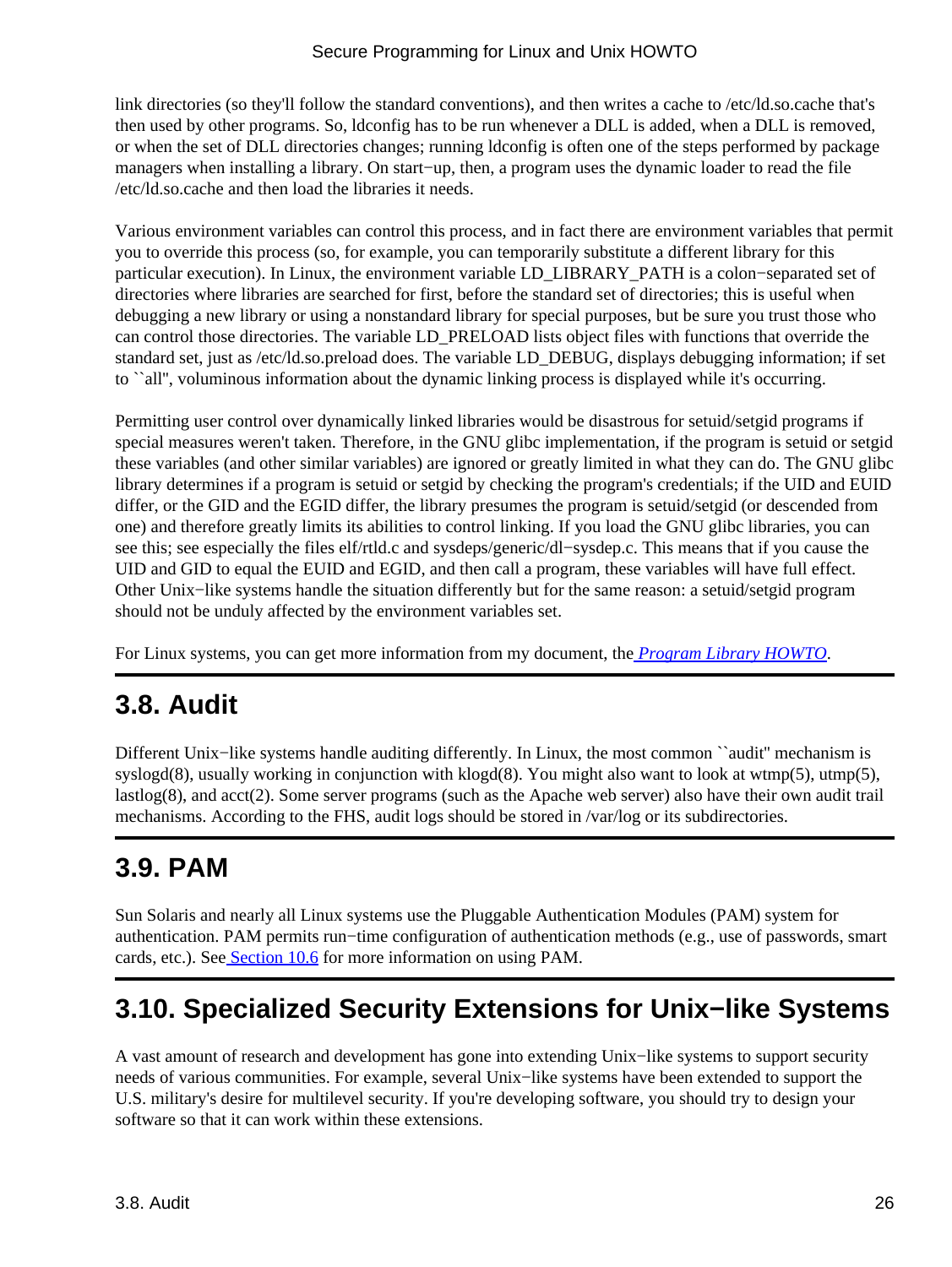FreeBSD has a new system call, [jail\(2\)](http://docs.freebsd.org/44doc/papers/jail/jail.html). The jail system call supports sub–partitioning an environment into many virtual machines (in a sense, a ``super−chroot''); its most popular use has been to provide virtual machine services for Internet Service Provider environments. Inside a jail, all processes (even those owned by root) have the the scope of their requests limited to the jail. When a FreeBSD system is booted up after a fresh install, no processes will be in jail. When a process is placed in a jail, it, and any descendants of that process created will be in that jail. Once in a jail, access to the file name−space is restricted in the style of chroot(2) (with typical chroot escape routes blocked), the ability to bind network resources is limited to a specific IP address, the ability to manipulate system resources and perform privileged operations is sharply curtailed, and the ability to interact with other processes is limited to only processes inside the same jail. Note that each jail is bound to a single IP address; processes within the jail may not make use of any other IP address for outgoing or incoming connections.

Some extensions available in Linux, such as POSIX capabilities and special mount−time options, have already been discussed. Here are a few of these efforts for Linux systems for creating restricted execution environments; there are many different approaches. The U.S. National Security Agency (NSA) has developed Security–Enhanced Linux (Flask), which supports defining a security policy in a specialized language and then enforces that policy. Th[e Medusa DS9](http://medusa.fornax.sk) extends Linux by supporting, at the kernel level, a user−space authorization server[. LIDS](http://www.lids.org) protects files and processes, allowing administrators to ``lock down'' their system. The ``Rule Set Based Access Control'' system, [RSBAC](http://www.rsbac.de) is based on the Generalized Framework for Access Control (GFAC) by Abrams and LaPadula and provides a flexible system of access control based on several kernel modules[. Subterfugue](http://subterfugue.org) is a framework for ``observing and playing with the reality of software''; it can intercept system calls and change their parameters and/or change their return values to implement sandboxes, tracers, and so on; it runs under Linux 2.4 with no changes (it doesn't require any kernel modifications). [Janus](http://www.cs.berkeley.edu/~daw/janus) is a security tool for sandboxing untrusted applications within a restricted execution environment. Some have even used [User−mode Linux,](http://user-mode-linux.sourceforge.net) which implements ``Linux on Linux'', as a sandbox implementation. Because there are so many different approaches to implementing more sophisticated security models, Linus Torvalds has requested that a generic approach be developed so different security policies can be inserted; for more information about this, se[e http://mail.wirex.com/mailman/listinfo/linux−security−module](http://mail.wirex.com/mailman/listinfo/linux-security-module).

There are many other extensions for security on various Unix−like systems, but these are really outside the scope of this document.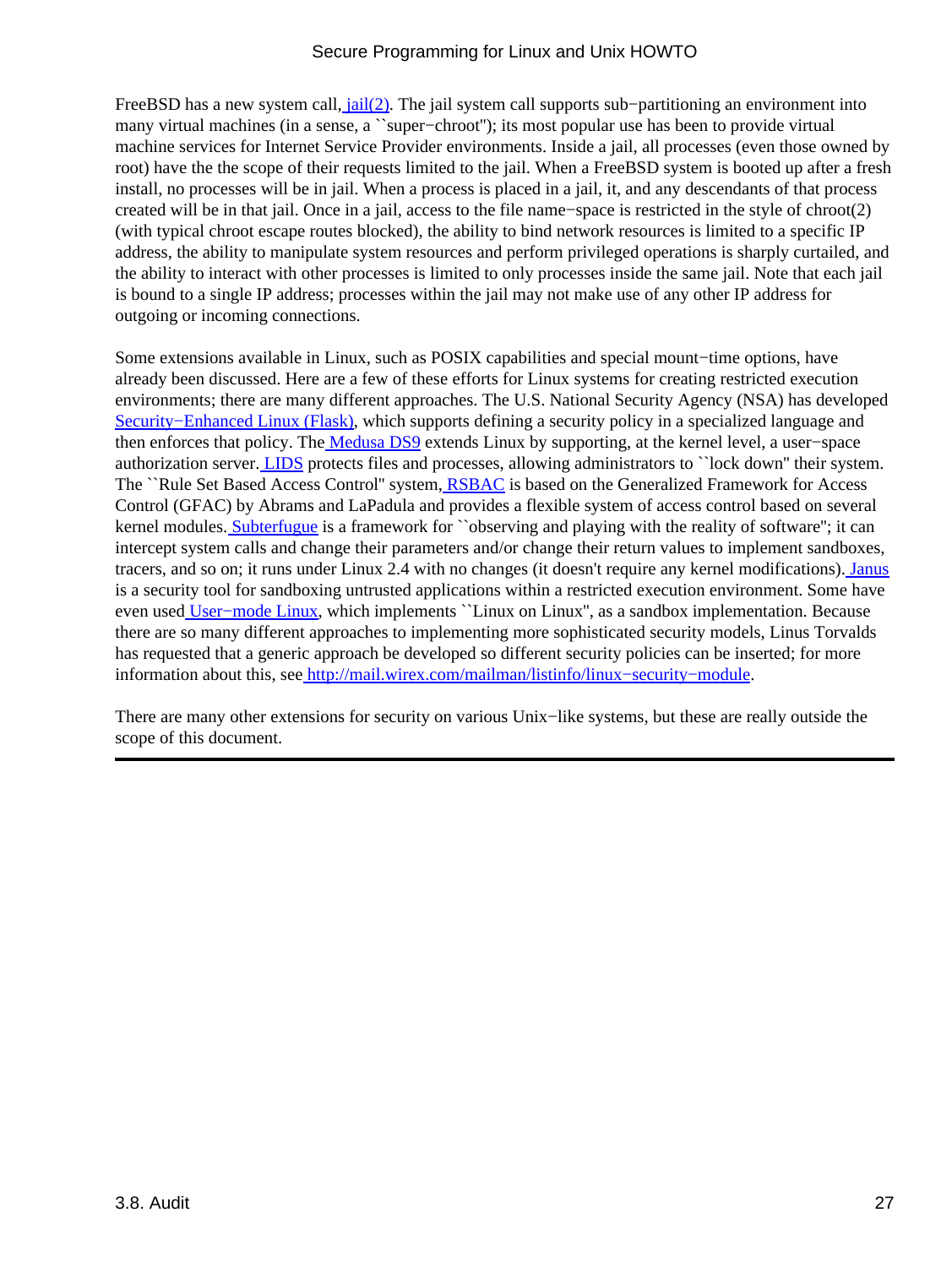# <span id="page-32-0"></span>**Chapter 4. Validate All Input**

*Wisdom will save you from the ways of wicked men, from men whose words are perverse...*

*Proverbs 2:12 (NIV)*

Some inputs are from untrustable users, so those inputs must be validated (filtered) before being used. You should determine what is legal and reject anything that does not match that definition. Do not do the reverse (identify what is illegal and write code to reject those cases), because you are likely to forget to handle an important case of illegal input.

There is a good reason for identifying ``illegal'' values, though, and that's as a set of tests (usually just executed in your head) to be sure that your validation code is thorough. When I set up an input filter, I mentally attack the filter to see if there are illegal values that could get through. Depending on the input, here are a few examples of common ``illegal'' values that your input filters may need to prevent: the empty string, ".", "..", "../", anything starting with "/" or ".", anything with "/" or "&" inside it, any control characters (especially NIL and newline), and/or any characters with the ``high bit'' set (especially values decimal 254 and 255). Again, your code should not be checking for ``bad'' values; you should do this check mentally to be sure that your pattern ruthlessly limits input values to legal values. If your pattern isn't sufficiently narrow, you need to carefully re−examine the pattern to see if there are other problems.

Limit the maximum character length (and minimum length if appropriate), and be sure to not lose control when such lengths are exceeded (see [Chapter 5](#page-53-0) for more about buffer overflows).

Here are a few common data types, and things you should validate before using them from an untrusted user:

- For strings, identify the legal characters or legal patterns (e.g., as a regular expression) and reject anything not matching that form. There are special problems when strings contain control characters (especially linefeed or NIL) or metacharacters (especially shell metacharacters); it is often best to ``escape'' such metacharacters immediately when the input is received so that such characters are not accidentally sent. CERT goes further and recommends escaping all characters that aren't in a list of characters not needing escaping [CERT 1998, CMU 1998]. See [Section 7.3](#page-85-0) for more information on metacharacters.
- Limit all numbers to the minimum (often zero) and maximum allowed values.
- A full email address checker is actually quite complicated, because there are legacy formats that greatly complicate validation if you need to support all of them; see mailaddr(7) and IETF RFC 822 [RFC 822] for more information if such checking is necessary. Often you can simplify and only permit the ``common'' Internet address formats.
- Filenames should be checked; usually you will want to not include ``.." (higher directory) as a legal value from an untrusted user, though it depends on circumstances. You might also want to list only the characters you will permit, in particular omitting newlines (which can cause problems). In filenames it's best to prohibit any change in directory, e.g., by not including ``/'' in the set of legal characters. Often you shouldn't support ``globbing'', that is, expanding filenames using ``\*'', ``?'', ``['' (matching ``]''), and possibly ``{'' (matching ``}''). For example, the command ``ls \*.png'' does a glob on ``\*.png'' to list all PNG files. The C fopen(3) command (for example) doesn't do globbing, but the command shells perform globbing by default, and in C you can request globbing using (for example) glob(3). If you don't need globbing, just use the calls that don't do it where possible (e.g., fopen(3)) and/or disable them (e.g., escape the globbing characters in a shell). Be especially careful if you want to permit globbing. Globbing can be useful, but complex globs can take a great deal of computing time. For example, on some ftp servers, performing a few of these requests can easily cause a denial−of−service of the entire machine: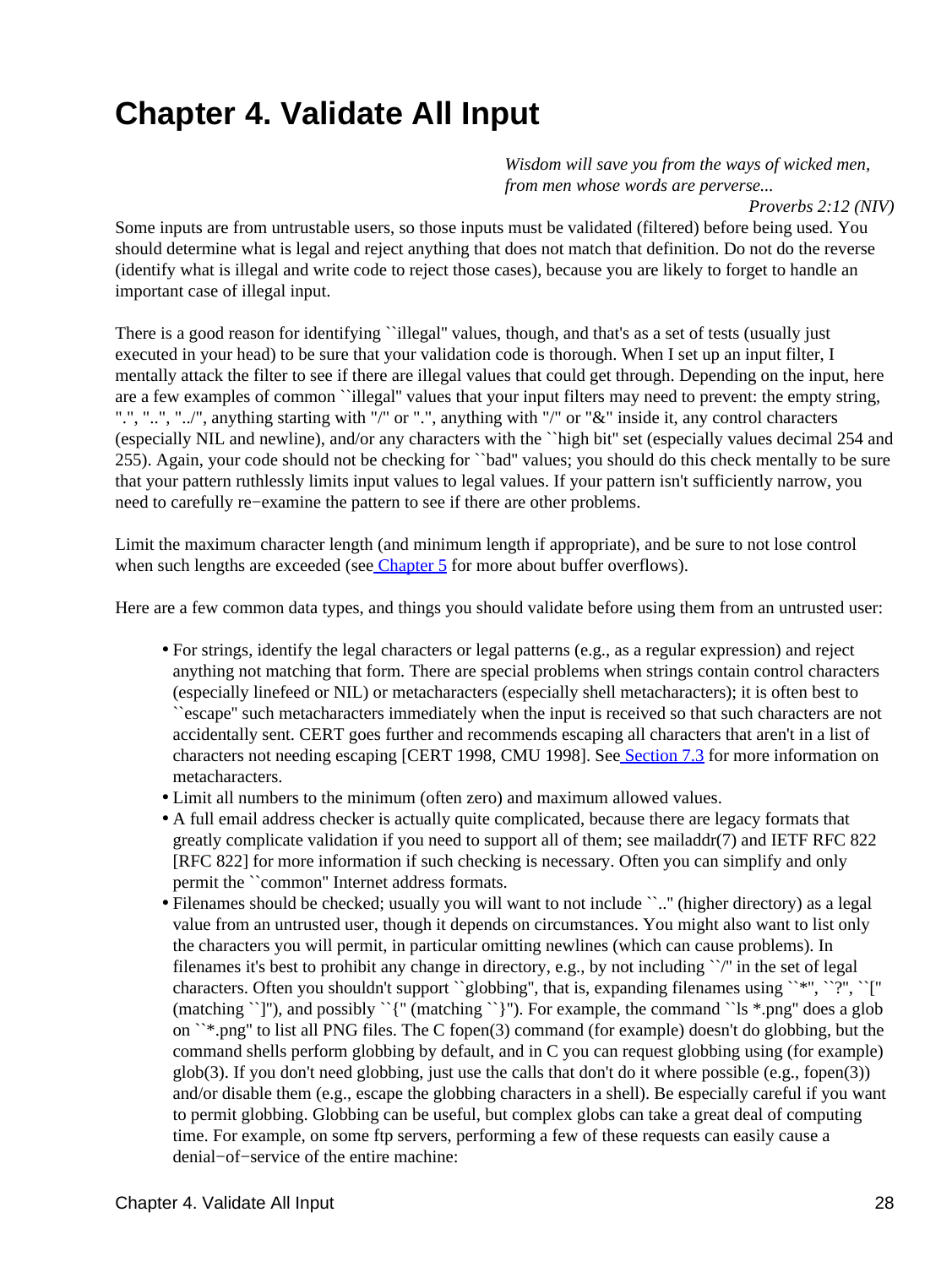ftp> ls \*/../\*/../\*/../\*/../\*/../\*/../\*/../\*/../\*/../\*/../\*/../\*/../\* Trying to allow globbing, yet limit globbing patterns, is probably futile. Instead, make sure that any such programs run as a separate process and use process limits to limit the amount of CPU and other resources they can consume. Se[e Section 6.4.8](#page-66-0) for more information on this approach, and se[e Section](#page-29-0) [3.6](#page-29-0) for more information on how to set these limits.

URIs (including URLs) should be checked for validity. If you are directly acting on a URI (i.e., you're • implementing a web server or web−server−like program and the URL is a request for your data), make sure the URI is valid, and be especially careful of URIs that try to "escape" the document root (the area of the filesystem that the server is responding to). The most common ways to escape the document root are via ``..'' or a symbolic link, so most servers check any ``..'' directories themselves and ignore symbolic links unless specially directed. Also remember to decode any encoding first (via URL encoding or UTF−8 encoding), or an encoded ``..'' could slip through. URIs aren't supposed to even include UTF−8 encoding, so the safest thing is to reject any URIs that include characters with high bits set.

If you are implementing a system that uses the URI/URL as data, you're not home−free at all; you need to ensure that malicious users can't insert URIs that will harm other users. Se[e Section 4.10.4](#page-45-0) for more information about this.

- When accepting cookie values, make sure to check the the domain value for any cookie you're using is the expected one. Otherwise, a (possibly cracked) related site might be able to insert spoofed cookies. Here's an example from IETF RFC 2965 of how failing to do this check could cause a problem:
	- User agent makes request to victim.cracker.edu, gets back cookie session\_id="1234" and sets ♦ the default domain victim.cracker.edu.
	- User agent makes request to spoof.cracker.edu, gets back cookie session−id="1111", with ♦ Domain=".cracker.edu".
	- ♦ User agent makes request to victim.cracker.edu again, and passes:

```
 Cookie: $Version="1"; session_id="1234",
        $Version="1"; session_id="1111"; $Domain=".cracker.edu"
```
The server at victim.cracker.edu should detect that the second cookie was not one it originated by noticing that the Domain attribute is not for itself and ignore it.

Unless you account for them, the legal character patterns must not include characters or character sequences that have special meaning to either the program internals or the eventual output:

- A character sequence may have special meaning to the program's internal storage format. For example, if you store data (internally or externally) in delimited strings, make sure that the delimiters are not permitted data values. A number of programs store data in comma (,) or colon (:) delimited text files; inserting the delimiters in the input can be a problem unless the program accounts for it (i.e., by preventing it or encoding it in some way). Other characters often causing these problems include single and double quotes (used for surrounding strings) and the less−than sign "<" (used in SGML, XML, and HTML to indicate a tag's beginning; this is important if you store data in these formats). Most data formats have an escape sequence to handle these cases; use it, or filter such data on input.
- A character sequence may have special meaning if sent back out to a user. A common example of this is permitting HTML tags in data input that will later be posted to other readers (e.g., in a guestbook or ``reader comment'' area). However, the problem is much more general. Se[e Section 6.15](#page-79-0) for a general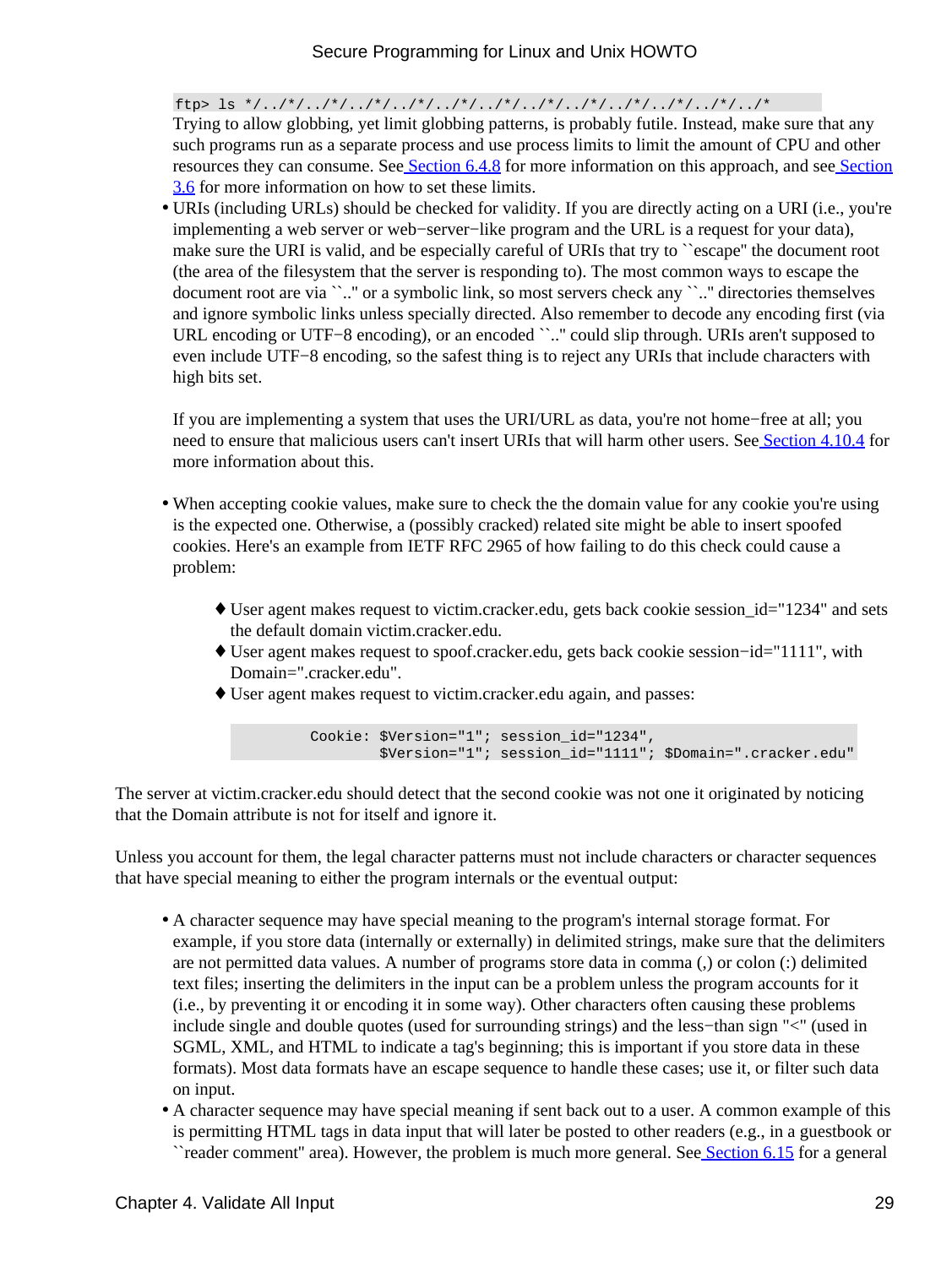discussion on the topic, and see [Section 4.10](#page-44-0) for a specific discussion about filtering HTML.

<span id="page-34-0"></span>These tests should usually be centralized in one place so that the validity tests can be easily examined for correctness later.

Make sure that your validity test is actually correct; this is particularly a problem when checking input that will be used by another program (such as a filename, email address, or URL). Often these tests have subtle errors, producing the so−called ``deputy problem'' (where the checking program makes different assumptions than the program that actually uses the data). If there's a relevant standard, look at it, but also search to see if the program has extensions that you need to know about.

While parsing user input, it's a good idea to temporarily drop all privileges, or even create separate processes (with the parser having permanently dropped privileges, and the other process performing security checks against the parser requests). This is especially true if the parsing task is complex (e.g., if you use a lex−like or yacc−like tool), or if the programming language doesn't protect against buffer overflows (e.g., C and C++). See [Section 6.4](#page-61-0) for more information on minimizing privileges.

When using data for security decisions (e.g., "let this user in"), be sure to use trustworthy channels. For example, on a public Internet, don't just use the machine IP address or port number as the sole way to authenticate users, because in most environments this information can be set by the (potentially malicious) user. See [Section 6.11](#page-76-0) for more information.

The following subsections discuss different kinds of inputs to a program; note that input includes process state such as environment variables, umask values, and so on. Not all inputs are under the control of an untrusted user, so you need only worry about those inputs that are.

## **4.1. Command line**

Many programs take input from the command line. A setuid/setgid program's command line data is provided by an untrusted user, so a setuid/setgid program must defend itself from potentially hostile command line values. Attackers can send just about any kind of data through a command line (through calls such as the execve(3) call). Therefore, setuid/setgid programs must completely validate the command line inputs and must not trust the name of the program reported by command line argument zero (an attacker can set it to any value including NULL).

# **4.2. Environment Variables**

By default, environment variables are inherited from a process' parent. However, when a program executes another program, the calling program can set the environment variables to arbitrary values. This is dangerous to setuid/setgid programs, because their invoker can completely control the environment variables they're given. Since they are usually inherited, this also applies transitively; a secure program might call some other program and, without special measures, would pass potentially dangerous environment variables values on to the program it calls. The following subsections discuss environment variables and what to do with them.

### **4.2.1. Some Environment Variables are Dangerous**

Some environment variables are dangerous because many libraries and programs are controlled by environment variables in ways that are obscure, subtle, or undocumented. For example, the IFS variable is used by the *sh* and *bash* shell to determine which characters separate command line arguments. Since the shell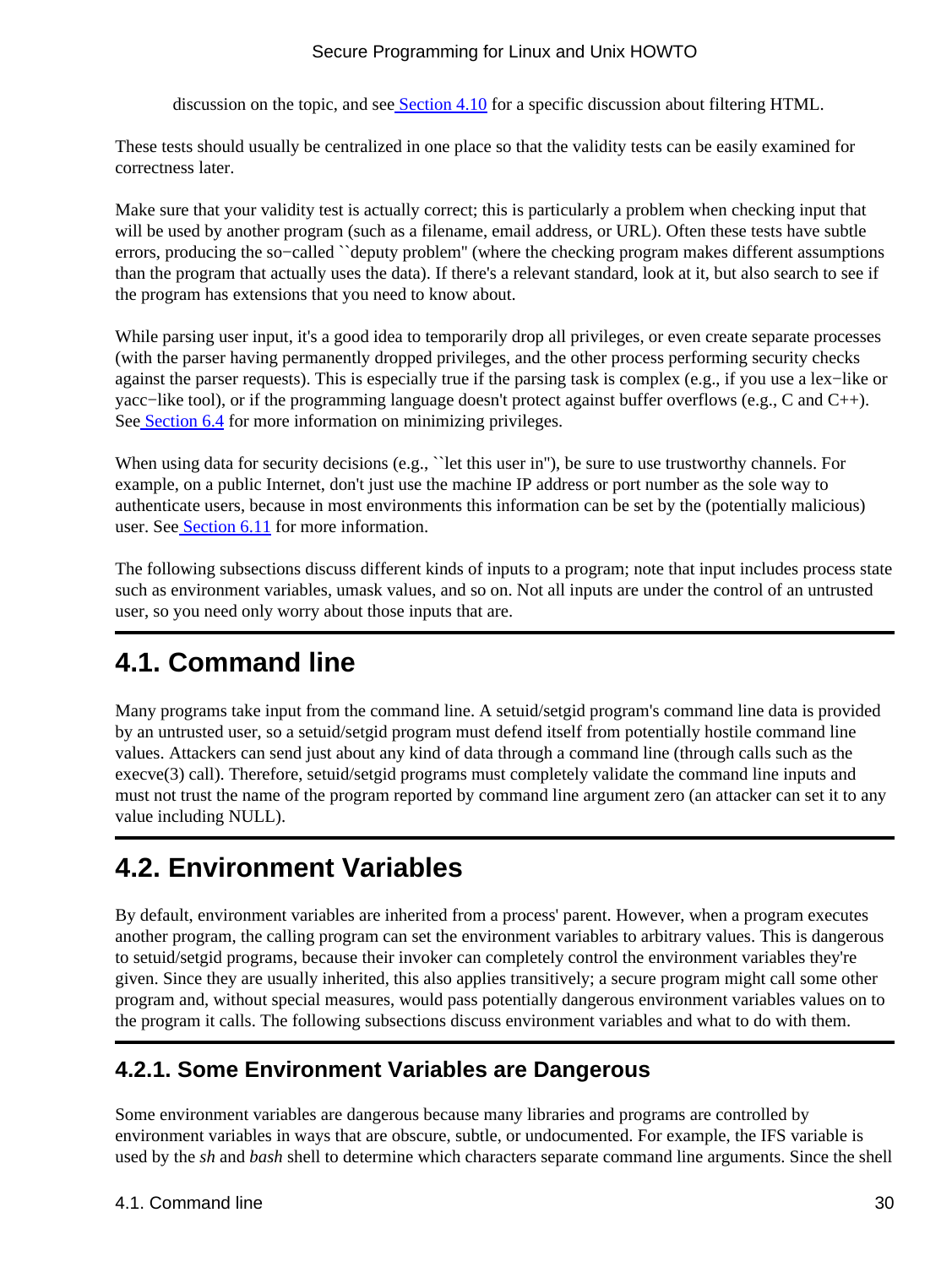<span id="page-35-0"></span>is invoked by several low−level calls (like system(3) and popen(3) in C, or the back−tick operator in Perl), setting IFS to unusual values can subvert apparently−safe calls. This behavior is documented in bash and sh, but it's obscure; many long−time users only know about IFS because of its use in breaking security, not because it's actually used very often for its intended purpose. What is worse is that not all environment variables are documented, and even if they are, those other programs may change and add dangerous environment variables. Thus, the only real solution (described below) is to select the ones you need and throw away the rest.

#### **4.2.2. Environment Variable Storage Format is Dangerous**

Normally, programs should use the standard access routines to access environment variables. For example, in C, you should get values using getenv(3), set them using the POSIX standard routine putenv(3) or the BSD extension setenv(3) and eliminate environment variables using unsetenv(3). I should note here that setenv(3) is implemented in Linux, too.

However, crackers need not be so nice; crackers can directly control the environment variable data area passed to a program using execve(2). This permits some nasty attacks, which can only be understood by understanding how environment variables really work. In Linux, you can see environ(5) for a summary how about environment variables really work. In short, environment variables are internally stored as a pointer to an array of pointers to characters; this array is stored in order and terminated by a NULL pointer (so you'll know when the array ends). The pointers to characters, in turn, each point to a NIL−terminated string value of the form ``NAME=value''. This has several implications, for example, environment variable names can't include the equal sign, and neither the name nor value can have embedded NIL characters. However, a more dangerous implication of this format is that it allows multiple entries with the same variable name, but with different values (e.g., more than one value for SHELL). While typical command shells prohibit doing this, a locally−executing cracker can create such a situation using execve(2).

The problem with this storage format (and the way it's set) is that a program might check one of these values (to see if it's valid) but actually use a different one. In Linux, the GNU glibc libraries try to shield programs from this; glibc 2.1's implementation of getenv will always get the first matching entry, setenv and putenv will always set the first matching entry, and unsetenv will actually unset *all* of the matching entries (congratulations to the GNU glibc implementers for implementing unsetenv this way!). However, some programs go directly to the environ variable and iterate across all environment variables; in this case, they might use the last matching entry instead of the first one. As a result, if checks were made against the first matching entry instead, but the actual value used is the last matching entry, a cracker can use this fact to circumvent the protection routines.

### **4.2.3. The Solution − Extract and Erase**

For secure setuid/setgid programs, the short list of environment variables needed as input (if any) should be carefully extracted. Then the entire environment should be erased, followed by resetting a small set of necessary environment variables to safe values. There really isn't a better way if you make any calls to subordinate programs; there's no practical method of listing ``all the dangerous values''. Even if you reviewed the source code of every program you call directly or indirectly, someone may add new undocumented environment variables after you write your code, and one of them may be exploitable.

The simple way to erase the environment in C/C++ is by setting the global variable *environ* to NULL. The global variable environ is defined in  $\langle$ unistd.h $>$ ;  $C/C++$  users will want to #include this header file. You will need to manipulate this value before spawning threads, but that's rarely a problem, since you want to do these manipulations very early in the program's execution (usually before threads are spawned).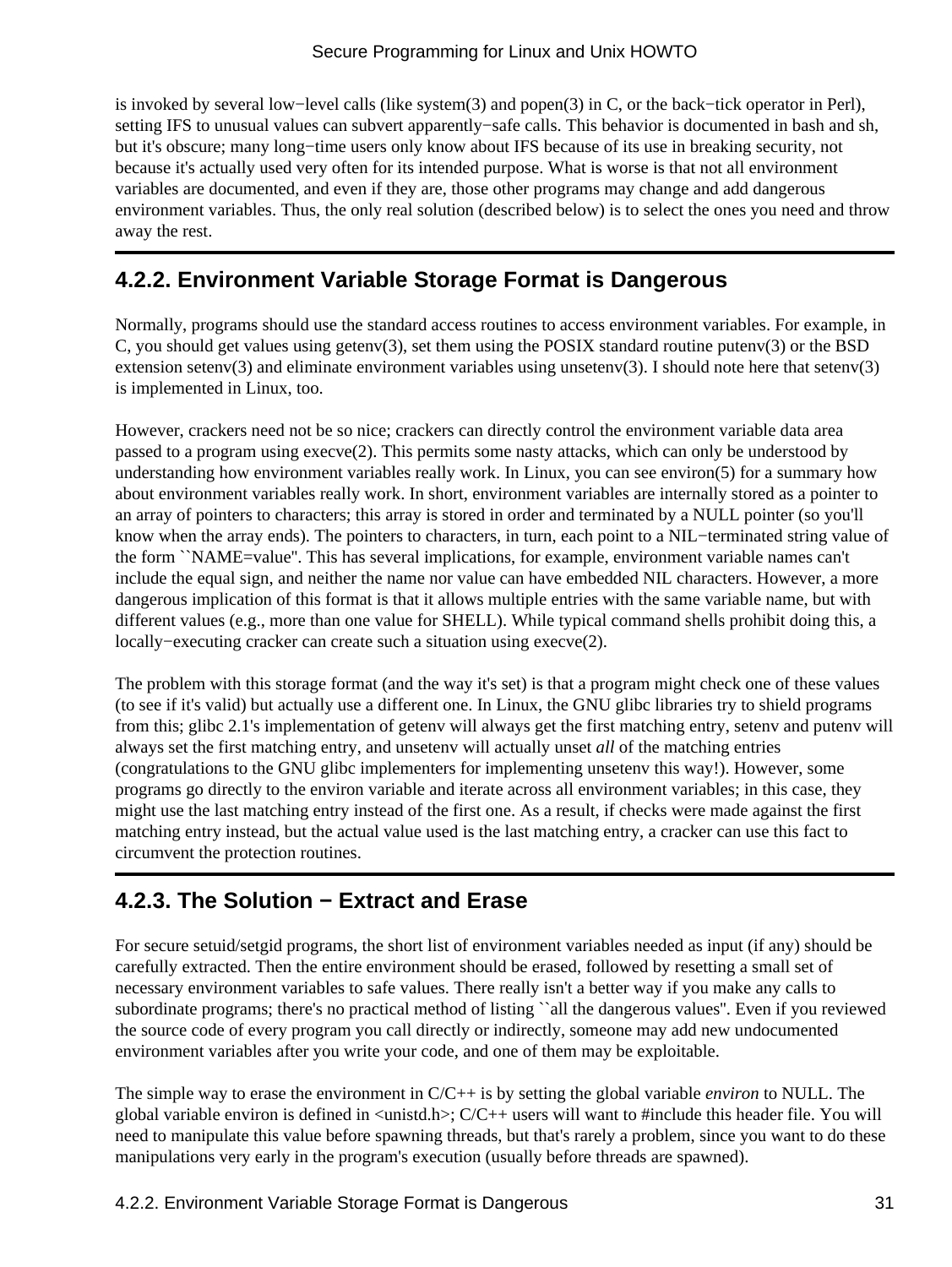The global variable environ's definition is defined in various standards; it's not clear that the official standards condone directly changing its value, but I'm unaware of any Unix−like system that has trouble with doing this. I normally just modify the ``environ'' directly; manipulating such low−level components is possibly non−portable, but it assures you that you get a clean (and safe) environment. In the rare case where you need later access to the entire set of variables, you could save the ``environ'' variable's value somewhere, but this is rarely necessary; nearly all programs need only a few values, and the rest can be dropped.

Another way to clear the environment is to use the undocumented clearenv() function. The function clearenv() has an odd history; it was supposed to be defined in POSIX.1, but somehow never made it into that standard. However, clearenv() is defined in POSIX.9 (the Fortran 77 bindings to POSIX), so there is a quasi−official status for it. In Linux, clearenv() is defined in <stdlib.h>, but before using #include to include it you must make sure that \_\_USE\_MISC is #defined. A somewhat more ``official" approach is to cause \_\_USE\_MISC to be defined is to first #define either \_SVID\_SOURCE or \_BSD\_SOURCE, and then #include <features.h> − these are the official feature test macros.

One environment value you'll almost certainly re−add is PATH, the list of directories to search for programs; PATH should *not* include the current directory and usually be something simple like ``/bin:/usr/bin''. Typically you'll also set IFS (to its default of `` \t\n'', where space is the first character) and TZ (timezone). Linux won't die if you don't supply either IFS or TZ, but some System V based systems have problems if you don't supply a TZ value, and it's rumored that some shells need the IFS value set. In Linux, see environ(5) for a list of common environment variables that you *might* want to set.

If you really need user−supplied values, check the values first (to ensure that the values match a pattern for legal values and that they are within some reasonable maximum length). Ideally there would be some standard trusted file in /etc with the information for ``standard safe environment variable values'', but at this time there's no standard file defined for this purpose. For something similar, you might want to examine the PAM module pam env on those systems which have that module.

If you're using a shell as your programming language, you can use the ``/usr/bin/env'' program with the ``−'' option (which erases all environment variables of the program being run). Basically, you call /usr/bin/env, give it the ``−'' option, follow that with the set of variables and their values you wish to set (as name=value), and then follow that with the name of the program to run and its arguments. You usually want to call the program using the full pathname (/usr/bin/env) and not just as ``env'', in case a user has created a dangerous PATH value. Note that GNU's env also accepts the options "−i" and "−−ignore−environment" as synonyms (they also erase the environment of the program being started), but these aren't portable to other versions of env.

If you're programming a setuid/setgid program in a language that doesn't allow you to reset the environment directly, one approach is to create a ``wrapper'' program. The wrapper sets the environment program to safe values, and then calls the other program. Beware: make sure the wrapper will actually invoke the intended program; if it's an interpreted program, make sure there's no race condition possible that would allow the interpreter to load a different program than the one that was granted the special setuid/setgid privileges.

# **4.3. File Descriptors**

A program is passed a set of ``open file descriptors'', that is, pre−opened files. A setuid/setgid program must deal with the fact that the user gets to select what files are open and to what (within their permission limits). A setuid/setgid program must not assume that opening a new file will always open into a fixed file descriptor id. It must also not assume that standard input (stdin), standard output (stdout), and standard error (stderr) refer to a terminal or are even open.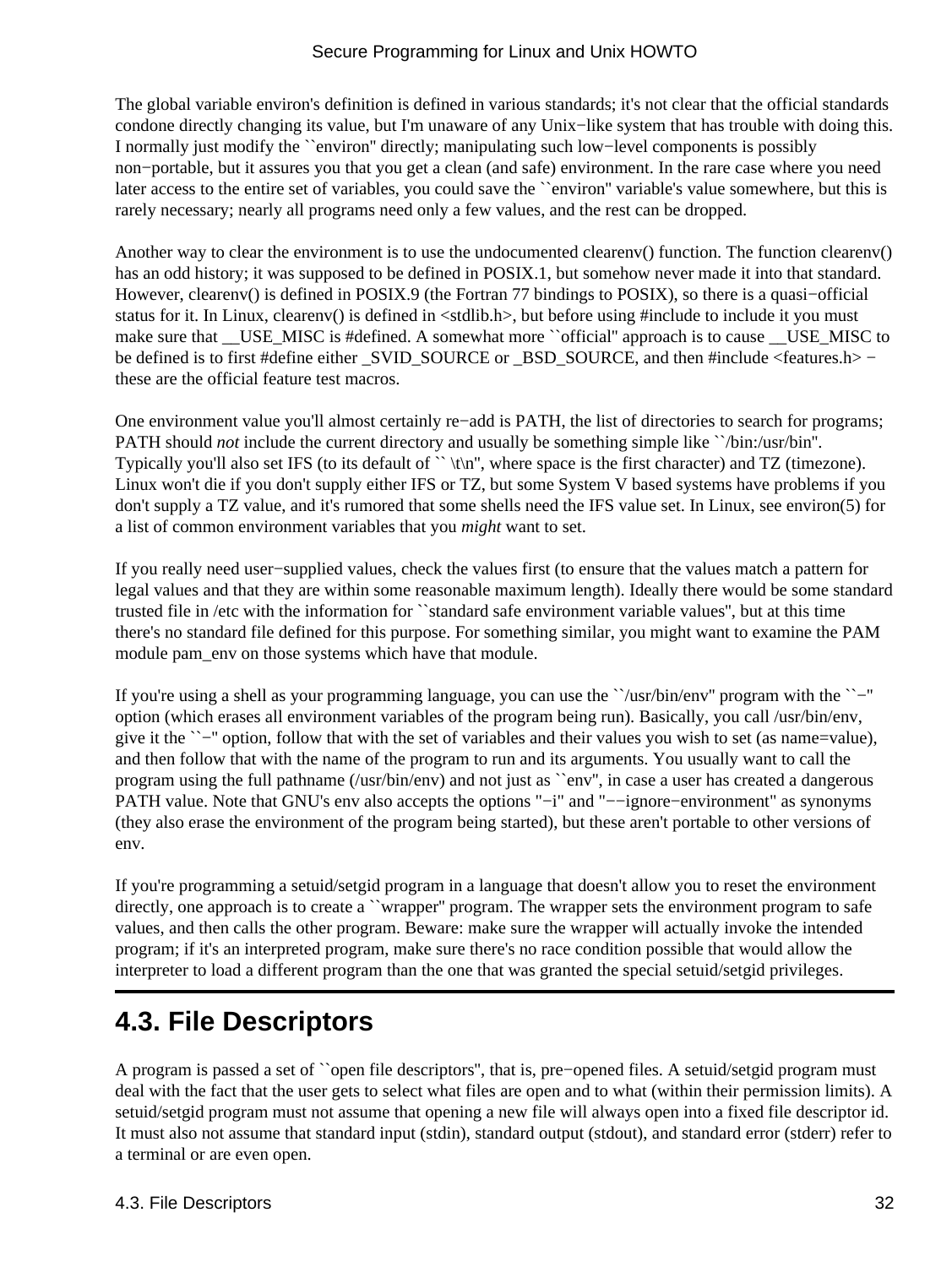The rationale behind this is easy; since an attacker can open or close a file descriptor before starting the program, the attacker could create an unexpected situation. If the attacker closes the standard output, when the program opens the next file it will be opened as though it were standard output, and then it will send all standard output to that file as well. Some C libraries will automatically open stdin, stdout, and stderr if they aren't already open (to /dev/null), but this isn't true on all Unix−like systems.

### **4.4. File Contents**

If a program takes directions from a file, it must not trust that file specially unless only a trusted user can control its contents. Usually this means that an untrusted user must not be able to modify the file, its directory, or any of its ancestor directories. Otherwise, the file must be treated as suspect.

If the directions in the file are supposed to be from an untrusted user, then make sure that the inputs from the file are protected as describe throughout this book. In particular, check that values match the set of legal values, and that buffers are not overflowed.

# **4.5. Web−Based Application Inputs (Especially CGI Scripts)**

Web−based applications (such as CGI scripts) run on some trusted server and must get their input data somehow through the web. Since the input data generally come from untrusted users, this input data must be validated. Indeed, this information may have actually come from an untrusted third party; see [Section 6.15](#page-79-0) for more information. For example, CGI scripts are passed this information through a standard set of environment variables and through standard input. The rest of this text will specifically discuss CGI, because it's the most common technique for implementing dynamic web content, but the general issues are the same for most other dynamic web content techniques.

One additional complication is that many CGI inputs are provided in so−called ``URL−encoded'' format, that is, some values are written in the format %HH where HH is the hexadecimal code for that byte. You or your CGI library must handle these inputs correctly by URL−decoding the input and then checking if the resulting byte value is acceptable. You must correctly handle all values, including problematic values such as %00 (NIL) and %0A (newline). Don't decode inputs more than once, or input such as ``%2500'' will be mishandled (the %25 would be translated to ``%'', and the resulting ``%00'' would be erroneously translated to the NIL character).

CGI scripts are commonly attacked by including special characters in their inputs; see the comments above.

Another form of data available to web−based applications are ``cookies.'' Again, users can provide arbitrary cookie values, so they cannot be trusted unless special precautions are taken. Also, cookies can be used to track users, potentially invading user privacy. As a result, many users disable cookies, so if possible your web application should be designed so that it does not require the use of cookies (but see my later discussion for when you *must* authenticate individual users). I encourage you to avoid or limit the use of persistent cookies (cookies that last beyond a current session), because they are easily abused. Indeed, U.S. agencies are currently forbidden to use persistent cookies except in special circumstances, because of the concern about invading user privacy; see th[e OMB guidance in memorandum M−00−13 \(June 22, 2000\)](http://cio.gov/files/lewfinal062200.pdf). Note that to use cookies, some browsers may insist that you have a privacy profile (named p3p.xml on the root directory of the server).

Some HTML forms include client−side input checking to prevent some illegal values; these are typically implemented using Javascript/ECMAscript or Java. This checking can be helpful for the user, since it can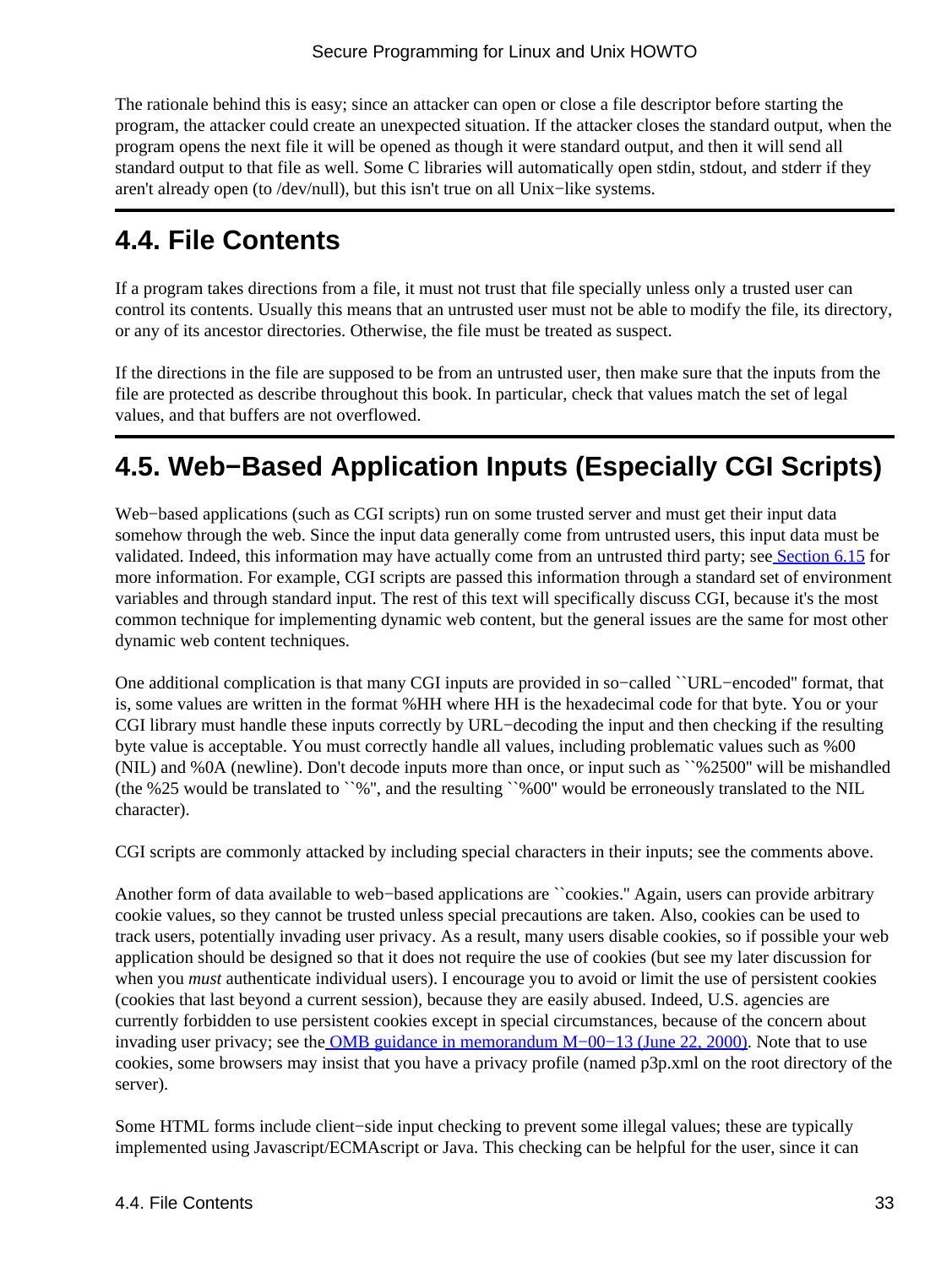happen ``immediately'' without requiring any network access. However, this kind of input checking is useless for security, because attackers can send such ``illegal'' values directly to the web server without going through the checks. It's not even hard to subvert this; you don't have to write a program to send arbitrary data to a web application. In general, servers must perform all their own input checking (of form data, cookies, and so on) because they cannot trust clients to do this securely. In short, clients are generally not ``trustworthy channels''. See [Section 6.11](#page-76-0) for more information on trustworthy channels.

A brief discussion on input validation for those using Microsoft's Active Server Pages (ASP) is available from Jerry Connolly a[t http://heap.nologin.net/aspsec.html](http://heap.nologin.net/aspsec.html)

### **4.6. Other Inputs**

Programs must ensure that all inputs are controlled; this is particularly difficult for setuid/setgid programs because they have so many such inputs. Other inputs programs must consider include the current directory, signals, memory maps (mmaps), System V IPC, and the umask (which determines the default permissions of newly−created files). Consider explicitly changing directories (using chdir(2)) to an appropriately fully named directory at program startup.

### **4.7. Human Language (Locale) Selection**

As more people have computers and the Internet available to them, there has been increasing pressure for programs to support multiple human languages and cultures. This combination of language and other cultural factors is usually called a ``locale''. The process of modifying a program so it can support multiple locales is called ``internationalization'' (i18n), and the process of providing the information for a particular locale to a program is called "localization" (l10n).

Overall, internationalization is a good thing, but this process provides another opportunity for a security exploit. Since a potentially untrusted user provides information on the desired locale, locale selection becomes another input that, if not properly protected, can be exploited.

### **4.7.1. How Locales are Selected**

In locally−run programs (including setuid/setgid programs), locale information is provided by an environment variable. Thus, like all other environment variables, these values must be extracted and checked against valid patterns before use.

For web applications, this information can be obtained from the web browser (via the Accept−Language request header). However, since not all web browsers properly pass this information (and not all users configure their browsers properly), this is used less often than you might think. Often, the language requested in a web browser is simply passed in as a form value. Again, these values must be checked for validity before use, as with any other form value.

In either case, locale information is really just a special case of input discussed in the previous sections. However, because this input is so rarely considered, I'm discussing it separately. In particular, when combined with format strings (discussed later), user−controlled strings can permit attackers to force other programs to run arbitrary instructions, corrupt data, and do other unfortunate actions.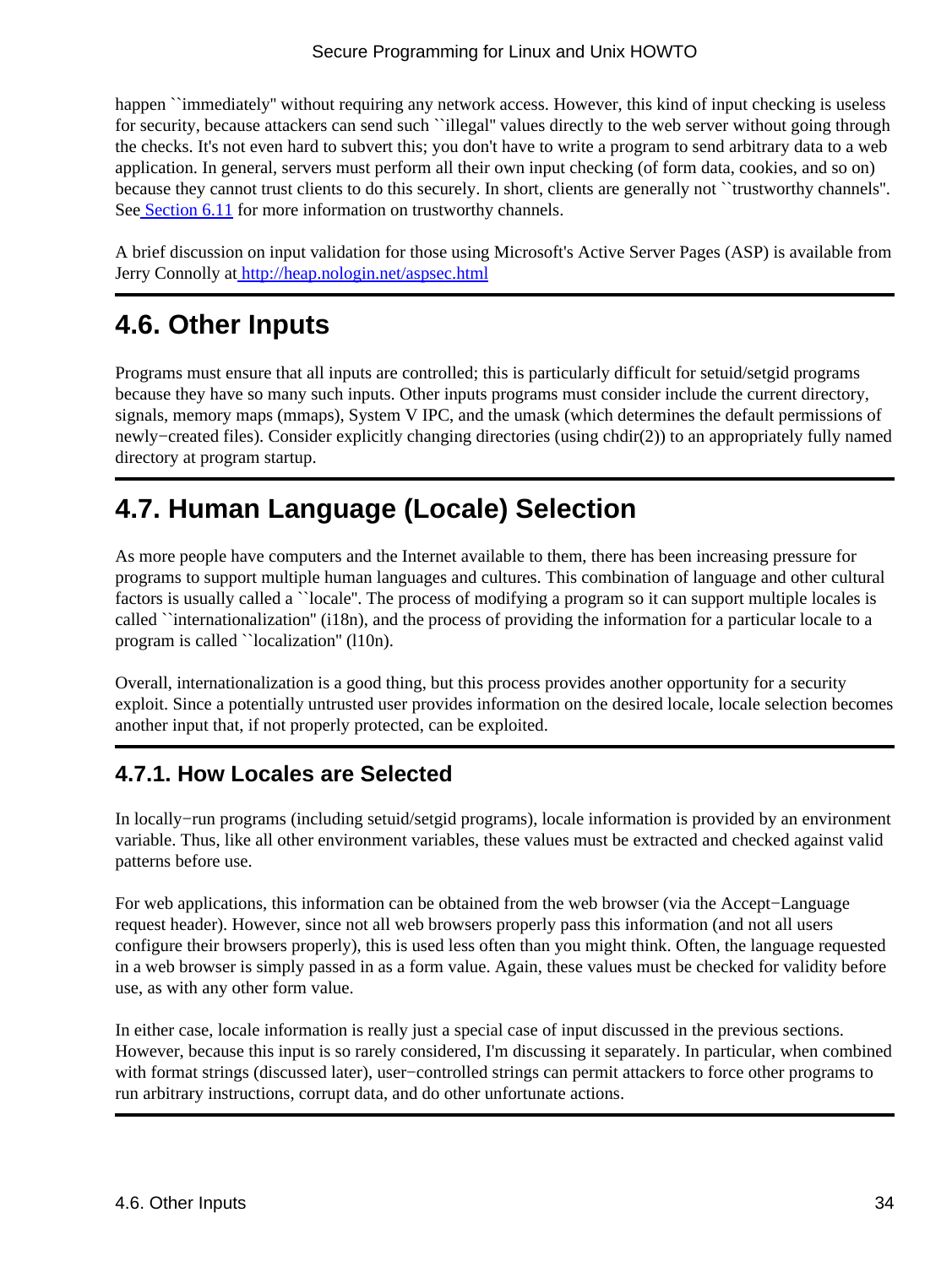### **4.7.2. Locale Support Mechanisms**

There are two major library interfaces for supporting locale–selected messages on Unix–like systems, one called ``catgets'' and the other called ``gettext''. In the catgets approach, every string is assigned a unique number, which is used as an index into a table of messages. In contrast, in the gettext approach, a string (usually in English) is used to look up a table that translates the original string. catgets(3) is an accepted standard (via the X/Open Portability Guide, Volume 3 and Single Unix Specification), so it's possible your program uses it. The ``gettext'' interface is not an official standard, (though it was originally a UniForum proposal), but I believe it's the more widely used interface (it's used by Sun and essentially all GNU programs).

In theory, catgets should be slightly faster, but this is at best marginal on today's machines, and the bookkeeping effort to keep unique identifiers valid in catgets() makes the gettext() interface much easier to use. I'd suggest using gettext(), just because it's easier to use. However, don't take my word for it; see GNU's documentation on gettext (info:gettext#catgets) for a longer and more descriptive comparison.

The catgets(3) call (and its associated catopen(3) call) in particular is vulnerable to security problems, because the environment variable NLSPATH can be used to control the filenames used to acquire internationalized messages. The GNU C library ignores NLSPATH for setuid/setgid programs, which helps, but that doesn't protect programs running on other implementations, nor other programs (like CGI scripts) which don't ``appear'' to require such protection.

The widely–used ``gettext'' interface is at least not vulnerable to a malicious NLSPATH setting to my knowledge. However, it appears likely to me that malicious settings of LC\_ALL or LC\_MESSAGES could cause problems. Also, if you use gettext's bindtextdomain() routine in its file cat−compat.c, that does depend on NLSPATH.

### **4.7.3. Legal Values**

For the moment, if you must permit untrusted users to set information on their desired locales, make sure the provided internationalization information meets a narrow filter that only permits legitimate locale names. For user programs (especially setuid/setgid programs), these values will come in via NLSPATH, LANGUAGE, LANG, the old LINGUAS, LC\_ALL, and the other LC\_\* values (especially LC\_MESSAGES, but also including LC\_COLLATE, LC\_CTYPE, LC\_MONETARY, LC\_NUMERIC, and LC\_TIME). For web applications, this user−requested set of language information would be done via the Accept−Language request header or a form value (the application should indicate the actual language setting of the data being returned via the Content−Language heading). You can check this value as part of your environment variable filtering if your users can set your environment variables (i.e., setuid/setgid programs) or as part of your input filtering (e.g., for CGI scripts). The GNU C library "glibc" doesn't accept some values of LANG for setuid/setgid programs (in particular anything with "/"), but errors have been found in that filtering (e.g., Red Hat released an update to fix this error in glibc on September 1, 2000). This kind of filtering isn't required by any standard, so you're safer doing this filtering yourself. I have not found any guidance on filtering language settings, so here are my suggestions based on my own research into the issue.

First, a few words about the legal values of these settings. Language settings are generally set using the standard tags defined in IETF RFC 1766 (which uses two−letter country codes as its basic tag, followed by an optional subtag separated by a dash; I've found that environment variable settings use the underscore instead). However, some find this insufficiently flexible, so three−letter country codes may soon be used as well. Also, there are two major not−quite compatible extended formats, the X/Open Format and the CEN Format (European Community Standard); you'd like to permit both. Typical values include ``C'' (the C locale), ``EN''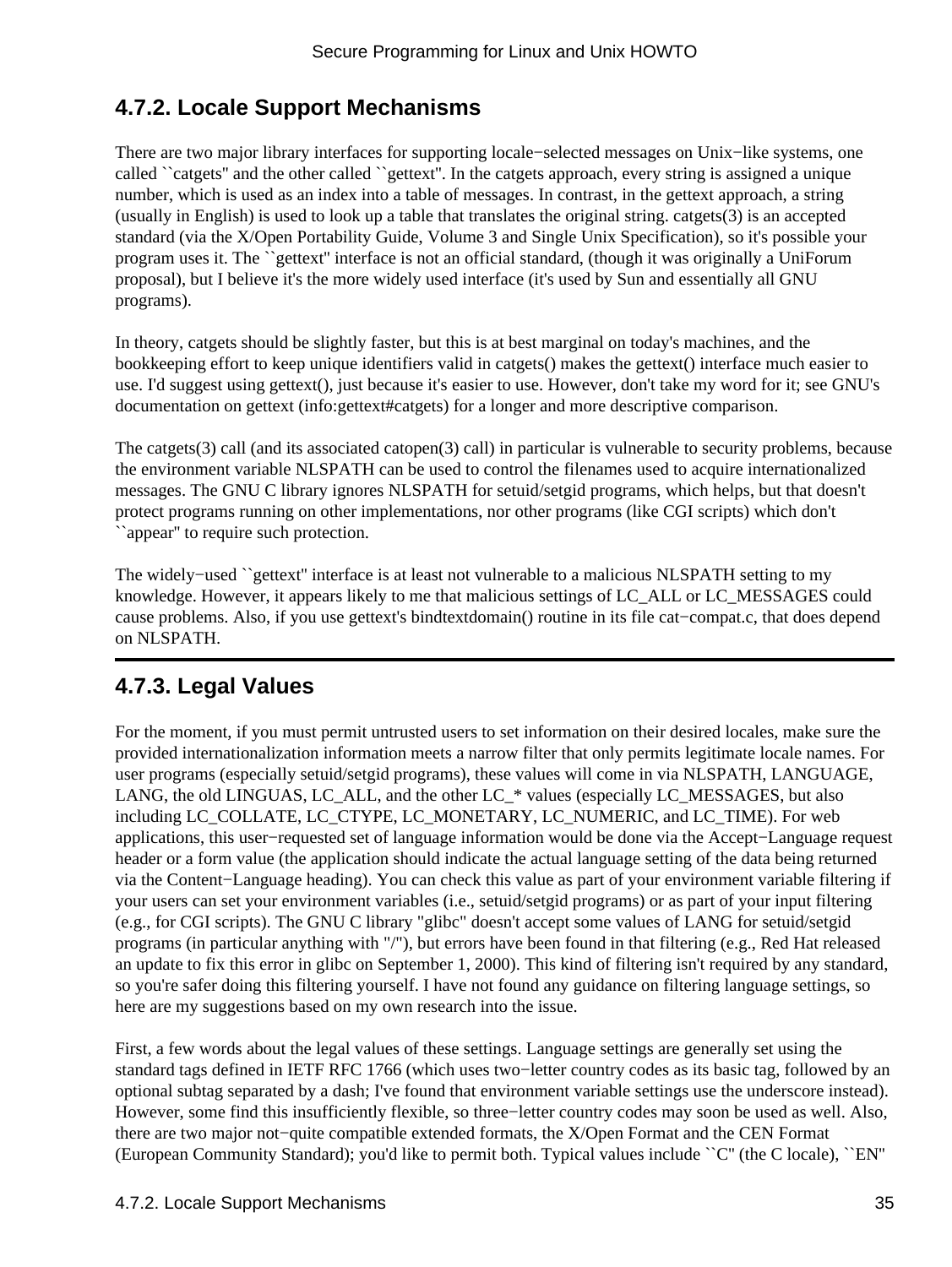(English''), and ``FR\_fr'' (French using the territory of France's conventions). Also, so many people use nonstandard names that programs have had to develop ``alias'' systems to cope with nonstandard names (for GNU gettext, see /usr/share/locale/locale.alias, and for X11, see /usr/lib/X11/locale/locale.alias; you might need "aliases" instead of "alias"); they should usually be permitted as well. Libraries like gettext() have to accept all these variants and find an appropriate value, where possible. One source of further information is FSF [1999]; another source is the li18nux.org web site. A filter should not permit characters that aren't needed, in particular ``/'' (which might permit escaping out of the trusted directories) and ``..'' (which might permit going up one directory). Other dangerous characters in NLSPATH include ``%'' (which indicates substitution) and ``:" (which is the directory separator); the documentation I have for other machines suggests that some implementations may use them for other values, so it's safest to prohibit them.

### **4.7.4. Bottom Line**

In short, I suggest simply erasing or re−setting the NLSPATH, unless you have a trusted user supplying the value. For the Accept−Language heading in HTTP (if you use it), form values specifying the locale, and the environment variables LANGUAGE, LANG, the old LINGUAS, LC\_ALL, and the other LC\_\* values listed above, filter the locales from untrusted users to permit null (empty) values or to only permit values that match in total this regular expression (note that I've recently added "="):

 $[A-Za-z][A-Za-z0-9, +@\\-\\-.]$ \*

I haven't found any legitimate locale which doesn't match this pattern, but this pattern does appear to protect against locale attacks. Of course, there's no guarantee that there are messages available in the requested locale, but in such a case these routines will fall back to the default messages (usually in English), which at least is not a security problem.

If you wish to be really picky, and only patterns that match li18nux's locale pattern, you can use this pattern instead:

```
 ^[A−Za−z]+(_[A−Za−z]+)?
 (\.[A−Z]+(\−[A−Z0−9]+)*)?
 (\@[A−Za−z0−9]+(\=[A−Za−z0−9\−]+)
 (,[A−Za−z0−9]+(\=[A−Za−z0−9\−]+))*)?$
```
In both cases, these patterns use POSIX's extended (``modern'') regular expression notation (see regex(3) and regex(7) on Unix−like systems).

Of course, languages cannot be supported without a standard way to represent their written symbols, which brings us to the issue of character encoding.

# **4.8. Character Encoding**

### **4.8.1. Introduction to Character Encoding**

For many years Americans have exchanged text using the ASCII character set; since essentially all U.S. systems support ASCII, this permits easy exchange of English text. Unfortunately, ASCII is completely inadequate in handling the characters of nearly all other languages. For many years different countries have adopted different techniques for exchanging text in different languages, making it difficult to exchange data in an increasingly interconnected world.

More recently, ISO has developed ISO 10646, the ``Universal Mulitple−Octet Coded Character Set (UCS). UCS is a coded character set which defines a single 31−bit value for each of all of the world's characters. The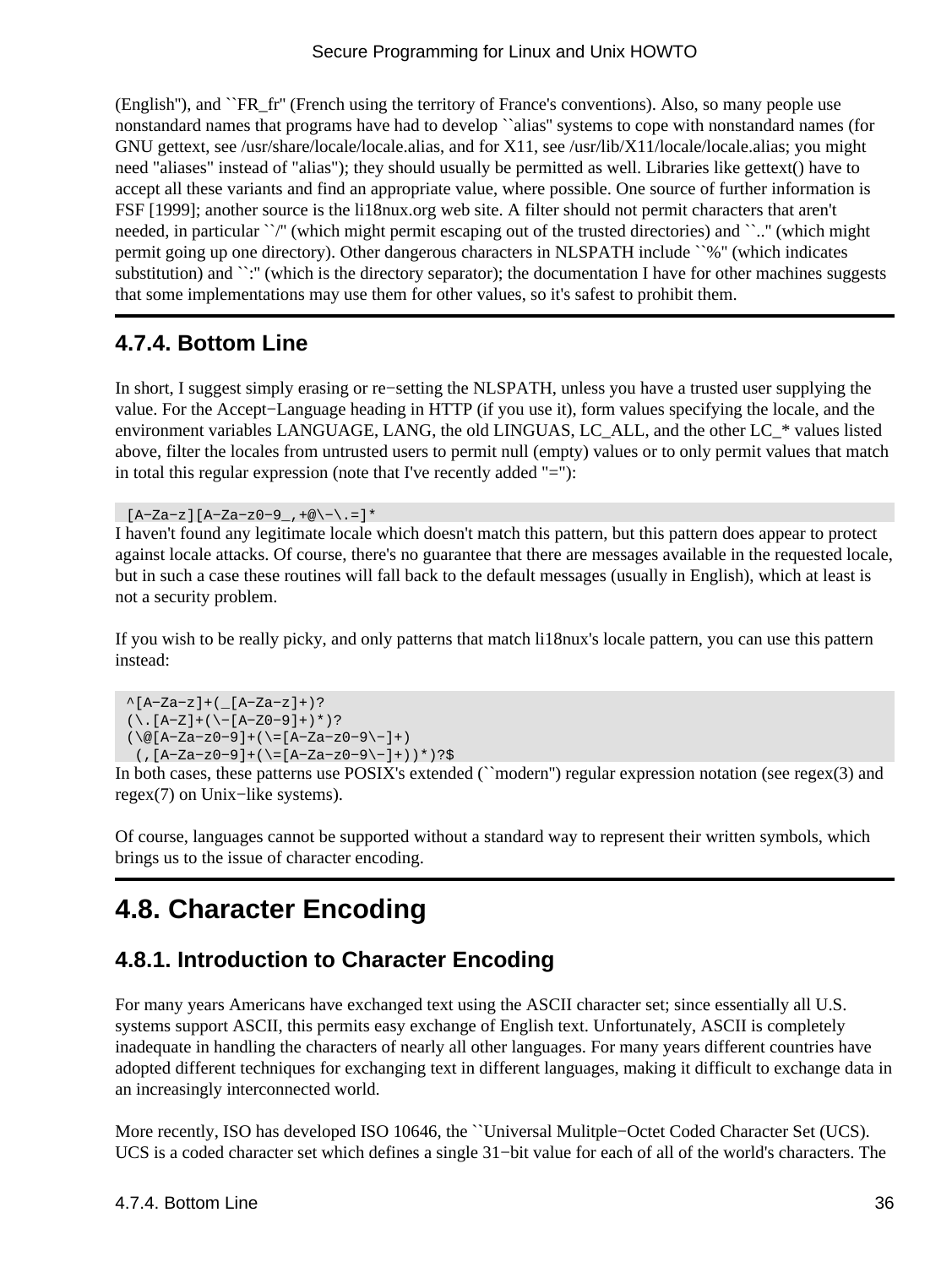first 65536 characters of the UCS (which thus fit into 16 bits) are termed the ``Basic Multilingual Plane'' (BMP), and the BMP is intended to cover nearly all of today's spoken languages. The Unicode forum develops the Unicode standard, which concentrates on the UCS and adds some additional conventions to aid interoperability. Historically, Unicode and ISO 10646 were developed by competing groups, but thankfully they realized that they needed to work together and they now coordinate with each other.

If you're writing new software that handles internationalized characters, you should be using ISO 10646/Unicode as your basis for handling international characters. However, you may need to process older documents in various older (language−specific) character sets, in which case, you need to ensure that an untrusted user cannot control the setting of another document's character set (since this would significantly affect the document's interpretation).

### **4.8.2. Introduction to UTF−8**

Most software is not designed to handle 16 bit or 32 bit characters, yet to create a universal character set more than 8 bits was required. Therefore, a special format called ``UTF−8'' was developed to encode these potentially international characters in a format more easily handled by existing programs and libraries. UTF−8 is defined, among other places, in IETF RFC 2279, so it's a well−defined standard that can be freely read and used. UTF−8 is a variable−width encoding; characters numbered 0 to 0x7f (127) encode to themselves as a single byte, while characters with larger values are encoded into 2 to 6 bytes of information (depending on their value). The encoding has been specially designed to have the following nice properties (this information is from the RFC and Linux utf−8 man page):

- The classical US ASCII characters (0 to 0x7f) encode as themselves, so files and strings which contain only 7−bit ASCII characters have the same encoding under both ASCII and UTF−8. This is fabulous for backward compatibility with the many existing U.S. programs and data files.
- All UCS characters beyond 0x7f are encoded as a multibyte sequence consisting only of bytes in the range 0x80 to 0xfd. This means that no ASCII byte can appear as part of another character. Many other encodings permit characters such as an embedded NIL, causing programs to fail.
- It's easy to convert between UTF−8 and a 2−byte or 4−byte fixed−width representations of characters (these are called UCS−2 and UCS−4 respectively).
- The lexicographic sorting order of UCS−4 strings is preserved, and the Boyer−Moore fast search algorithm can be used directly with UTF−8 data.
- All possible 2^31 UCS codes can be encoded using UTF−8.
- The first byte of a multibyte sequence which represents a single non−ASCII UCS character is always in the range 0xc0 to 0xfd and indicates how long this multibyte sequence is. All further bytes in a multibyte sequence are in the range 0x80 to 0xbf. This allows easy resynchronization; if a byte is missing, it's easy to skip forward to the ``next'' character, and it's always easy to skip forward and back to the ``next'' or ``preceding'' character.

In short, the UTF−8 transformation format is becoming a dominant method for exchanging international text information because it can support all of the world's languages, yet it is backward compatible with U.S. ASCII files as well as having other nice properties. For many purposes I recommend its use, particularly when storing data in a "text" file.

### **4.8.3. UTF−8 Security Issues**

The reason to mention UTF−8 is that some byte sequences are not legal UTF−8, and this might be an exploitable security hole. UTF−8 encoders are supposed to use the ``shortest possible'' encoding, but naive decoders may accept encodings that are longer than necessary. Indeed, earlier standards permitted decoders to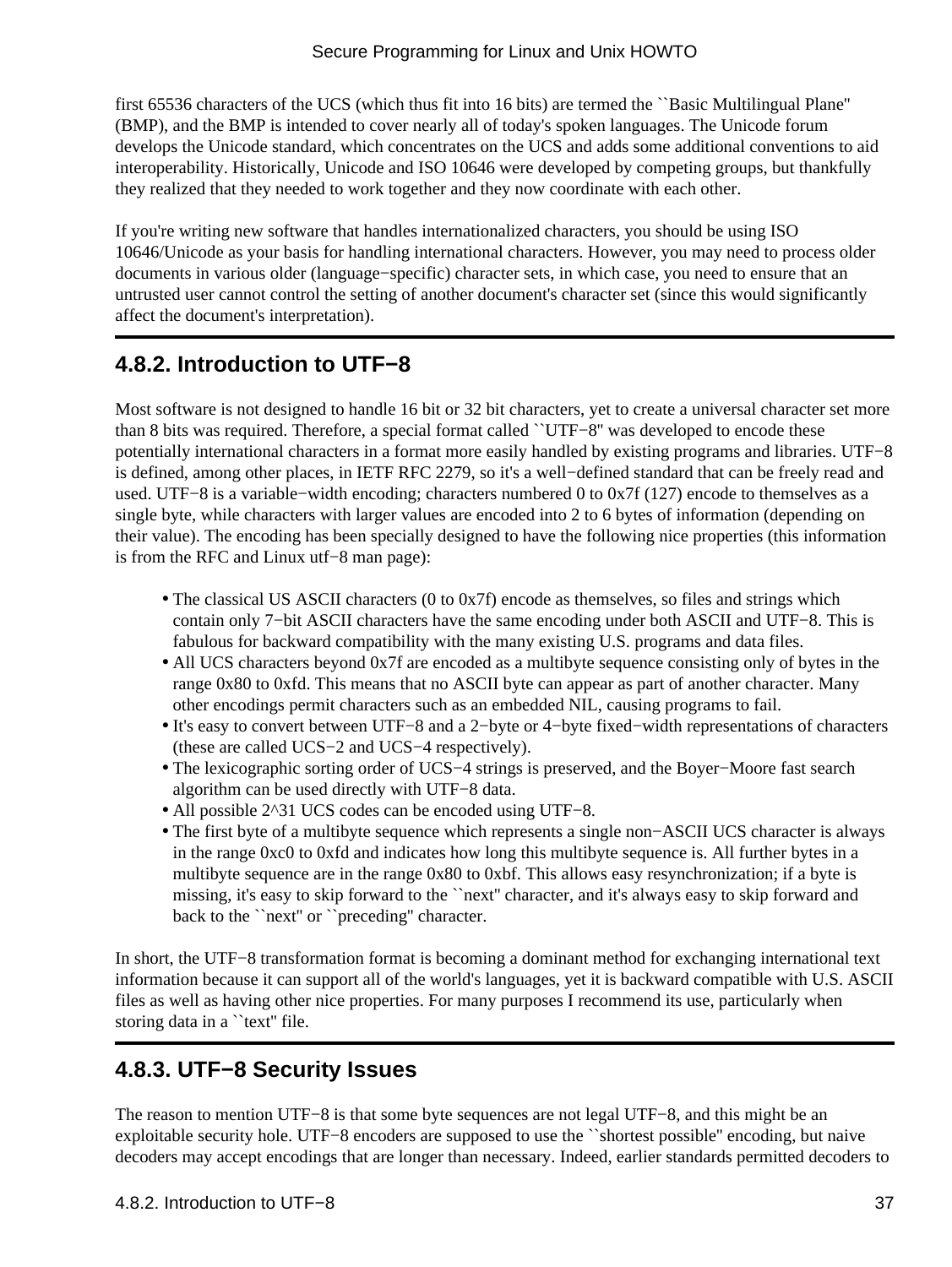accept ``non−shortest form'' encodings. The problem here is that this means that potentially dangerous input could be represented multiple ways, and thus might defeat the security routines checking for dangerous inputs. The RFC describes the problem this way:

Implementers of UTF−8 need to consider the security aspects of how they handle illegal UTF−8 sequences. It is conceivable that in some circumstances an attacker would be able to exploit an incautious UTF−8 parser by sending it an octet sequence that is not permitted by the UTF−8 syntax.

A particularly subtle form of this attack could be carried out against a parser which performs security−critical validity checks against the UTF−8 encoded form of its input, but interprets certain illegal octet sequences as characters. For example, a parser might prohibit the NUL character when encoded as the single−octet sequence 00, but allow the illegal two−octet sequence C0 80 (illegal because it's longer than necessary) and interpret it as a NUL character (00). Another example might be a parser which prohibits the octet sequence 2F 2E 2E 2F ("/../"), yet permits the illegal octet sequence 2F C0 AE 2E 2F.

A longer discussion about this is available at Markus Kuhn's *UTF−8 and Unicode FAQ for Unix/Linux* at <http://www.cl.cam.ac.uk/~mgk25/unicode.html>.

#### **4.8.4. UTF−8 Legal Values**

Thus, when accepting UTF−8 input, you need to check if the input is valid UTF−8. Here is a list of all legal UTF−8 sequences; any character sequence not matching this table is not a legal UTF−8 sequence. In the following table, the first column shows the various character values being encoded into UTF−8. The second column shows how those characters are encoded as binary values; an ``x'' indicates where the data is placed (either a 0 or 1), though some values should not be allowed because they're not the shortest possible encoding. The last row shows the valid values each byte can have (in hexadecimal). Thus, a program should check that every character meets one of the patterns in the right−hand column. A ``−'' indicates a range of legal values (inclusive). Of course, just because a sequence is a legal UTF−8 sequence doesn't mean that you should accept it (you still need to do all your other checking), but generally you should check any UTF−8 data for UTF−8 legality before performing other checks.

| <b>UCS Code (Hex)</b> | <b>Binary UTF-8 Format</b>                      | <b>Legal UTF-8 Values (Hex)</b> |
|-----------------------|-------------------------------------------------|---------------------------------|
| $00-7F$               | Oxxxxxxx                                        | $00 - 7F$                       |
| $80 - 7FF$            | 110xxxxx 10xxxxxx                               | $C2-DF80-BF$                    |
| $ 800 -$ FFF          | $1110x$ xxx $10x$ xxxx $x10x$ xxxxx             | E0 A0*-BF 80-BF                 |
| 1000-FFFF             | 1110xxxx 10xxxxxx 10xxxxxx                      | E1-EF80-BF80-BF                 |
| 10000-3FFFF           | $11110$ xxx $10$ xxxxxx $10$ xxxxxx<br>10xxxxx  | F0 90*-BF 80-BF 80-BF           |
| 140000-FFFFFF         | $11110$ xxx $10$ xxxxxx $10$ xxxxxx<br>10xxxxxx | F1–F3 80–BF 80–BF 80–BF         |
| 40000-FFFFFFF         | 11110xxx 10xxxxxx 10xxxxxx<br>10xxxxx           | F1-F3 80-BF 80-BF 80-BF         |
| 100000-10FFFFF        | 11110xxx 10xxxxxx 10xxxxxx                      | F4 80-8F* 80-BF 80-BF           |

|  | Table 4-1. Legal UTF-8 Sequences |  |
|--|----------------------------------|--|
|--|----------------------------------|--|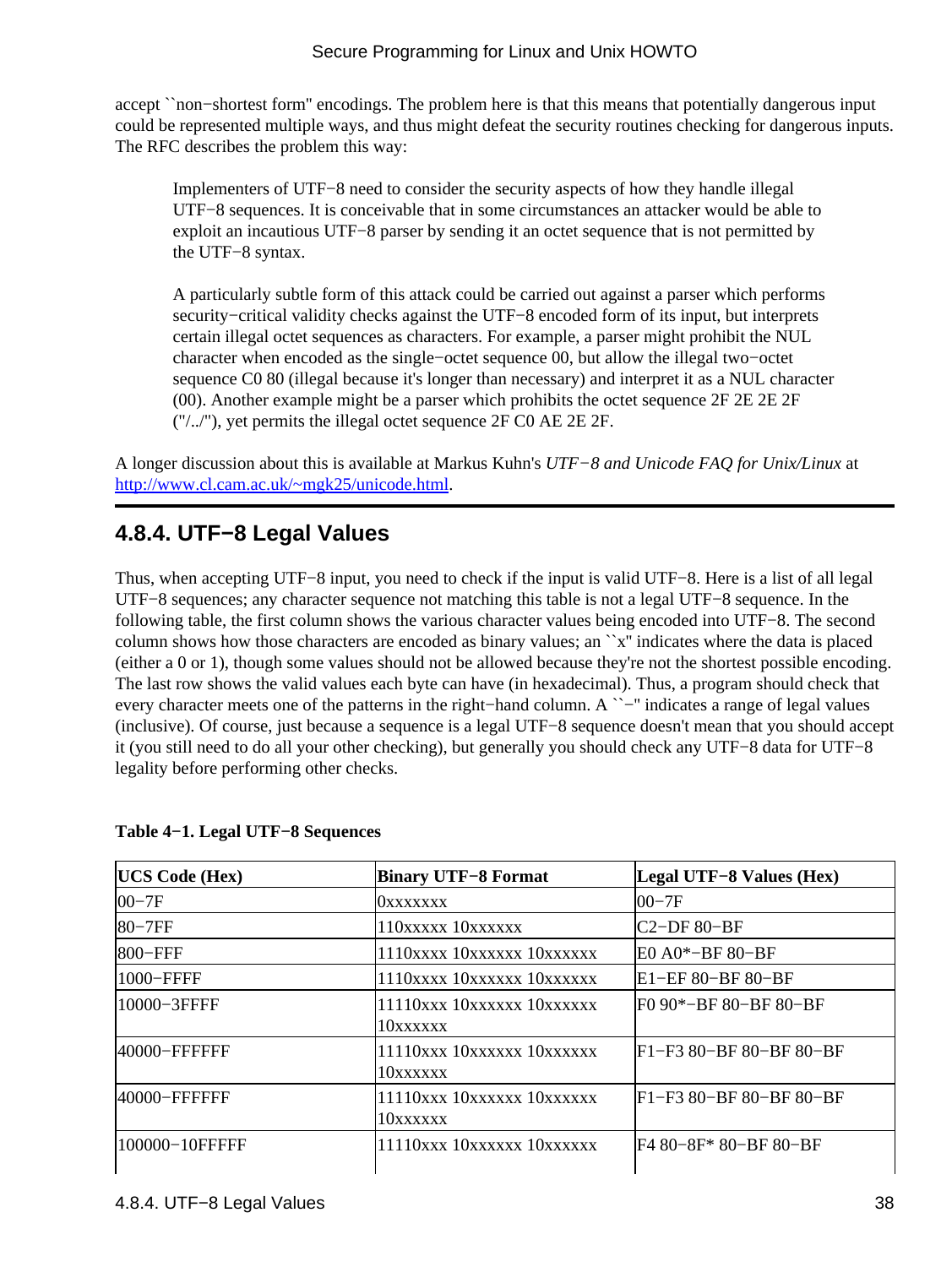|                    | 10xxxxxx                                                 |                      |
|--------------------|----------------------------------------------------------|----------------------|
| 200000-3FFFFFF     | 111110xx 10xxxxxx 10xxxxxx<br>10xxxxxx 10xxxxxx          | too large; see below |
| 04000000-7FFFFFFFF | 1111110x 10xxxxxx 10xxxxxx<br>10xxxxxx 10xxxxxx 10xxxxxx | too large; see below |

As I noted earlier, there are two standards for character sets, ISO 10646 and Unicode, who have agreed to synchronize their character assignments. The definition of UTF−8 in ISO/IEC 10646–1:2000 and the IETF RFC also currently support five and six byte sequences to encode characters outside the range supported by Uniforum's Unicode, but such values can't be used to support Unicode characters and it's expected that a future version of ISO 10646 will have the same limits. Thus, for most purposes the five and six byte UTF−8 encodings aren't legal, and you should normally reject them (unless you have a special purpose for them).

This is set of valid values is tricky to determine, and in fact earlier versions of this document got some entries wrong (in some cases it permitted overlong characters). Language developers should include a function in their libraries to check for valid UTF−8 values, just because it's so hard to get right.

I should note that in some cases, you might want to cut slack (or use internally) the hexadecimal sequence C0 80. This is an overlong sequence that, if permitted, can represent ASCII NUL (NIL). Since C and C++ have trouble including a NIL character in an ordinary string, some people have taken to using this sequence when they want to represent NIL as part of the data stream; Java even enshrines the practice. Feel free to use C0 80 internally while processing data, but technically you really should translate this back to 00 before saving the data. Depending on your needs, you might decide to be ``sloppy'' and accept C0 80 as input in a UTF−8 data stream. If it doesn't harm security, it's probably a good practice to accept this sequence since accepting it aids interoperability.

Handling this can be tricky. You might want to examine the C routines developed by Unicode to handle conversions, available a[t ftp://ftp.unicode.org/Public/PROGRAMS/CVTUTF/ConvertUTF.c](ftp://ftp.unicode.org/Public/PROGRAMS/CVTUTF/ConvertUTF.c). It's unclear to me if these routines are open source software (the licenses don't clearly say whether or not they can be modified), so beware of that.

### **4.8.5. UTF−8 Related Issues**

This section has discussed UTF−8, because it's the most popular multibyte encoding of UCS, simplifying a lot of international text handling issues. However, it's certainly not the only encoding; there are other encodings, such as UTF−16 and UTF−7, which have the same kinds of issues and must be validated for the same reasons.

Another issue is that some phrases can be expressed in more than one way in ISO 10646/Unicode. For example, some accented characters can be represented as a single character (with the accent) and also as a set of characters (e.g., the base character plus a separate composing accent). These two forms may appear identical. There's also a zero−width space that could be inserted, with the result that apparently−similar items are considered different. Beware of situations where such hidden text could interfere with the program. This is an issue that in general is hard to solve; most programs don't have such tight control over the clients that they know completely how a particular sequence will be displayed (since this depends on the client's font, display characteristics, locale, and so on).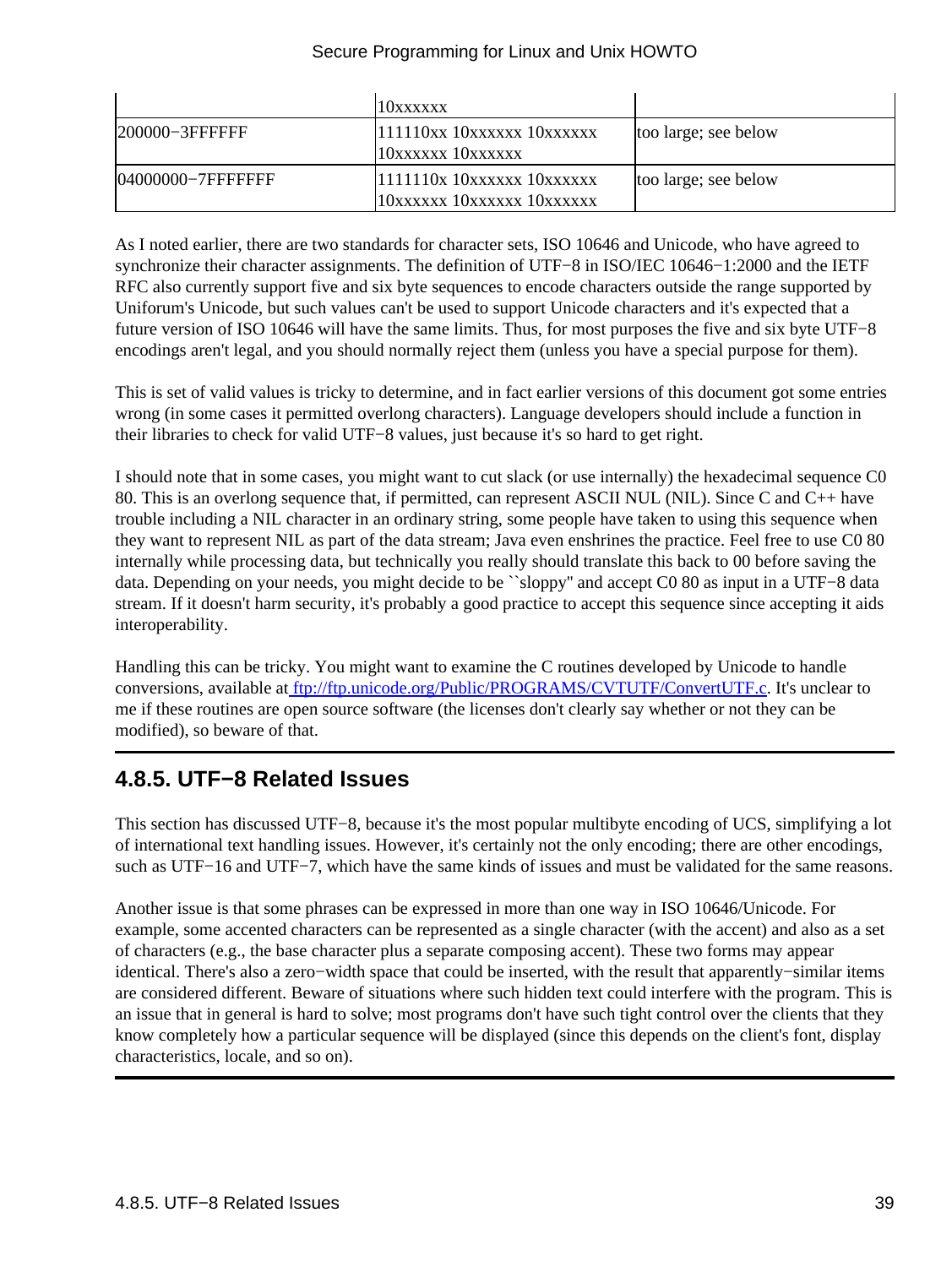### **4.9. Prevent Cross−site Malicious Content on Input**

Some programs accept data from one untrusted user and pass that data on to a second user; the second user's application may then process that data in a way harmful to the second user. This is a particularly common problem for web applications, we'll call this problem ``cross−site malicious content.'' In short, you cannot accept input (including any form data) without checking, filtering, or encoding it. For more information, see [Section 6.15](#page-79-0).

Fundamentally, this means that all web application input must be filtered (so characters that can cause this problem are removed), encoded (so the characters that can cause this problem are encoded in a way to prevent the problem), or validated (to ensure that only ``safe'' data gets through). Filtering and validation should often be done at the input, but encoding can be done either at input or output time. If you're just passing the data through without analysis, it's probably better to encode the data on input (so it won't be forgotten), but if you're processing the data, there are arguments for encoding on output instead.

### **4.10. Filter HTML/URIs That May Be Re−presented**

One special case where cross−site malicious content must be prevented are web applications which are designed to accept HTML or XHTML from one user, and then send it on to other users (see [Section 6.15](#page-79-0) for more information on cross−site malicious content). The following subsections discuss filtering this specific kind of input, since handling it is such a common requirement.

### **4.10.1. Remove or Forbid Some HTML Data**

It's safest to remove all possible (X)HTML tags so they cannot affect anything, and this is relatively easy to do. As noted above, you should already be identifying the list of legal characters, and rejecting or removing those characters that aren't in the list. In this filter, simply don't include the following characters in the list of legal characters: ``<'', ``>'', and ``&'' (and if they're used in attributes, the double–quote character ``"''). If browsers only operated according the HTML specifications, the ``>"' wouldn't need to be removed, but in practice it must be removed. This is because some browsers assume that the author of the page really meant to put in an opening "<" and ``helpfully'' insert one − attackers can exploit this behavior and use the ">" to create an undesired "<".

Usually the character set for transmitting HTML is ISO−8859−1 (even when sending international text), so the filter should also omit most control characters (linefeed and tab are usually okay) and characters with their high−order bit set.

One problem with this approach is that it can really surprise users, especially those entering international text if all international text is quietly removed. If the invalid characters are quietly removed without warning, that data will be irrevocably lost and cannot be reconstructed later. One alternative is forbidding such characters and sending error messages back to users who attempt to use them. This at least warns users, but doesn't give them the functionality they were looking for. Other alternatives are encoding this data or validating this data, which are discussed next.

### **4.10.2. Encoding HTML Data**

An alternative that is nearly as safe is to transform the critical characters so they won't have their usual meaning in HTML. This can be done by translating all " $\lt"$  into "&t,", " $\gt"$  into "&gt,", and "&" into "&". Arbitrary international characters can be encoded in Latin−1 using the format "&#value;" − do not forget the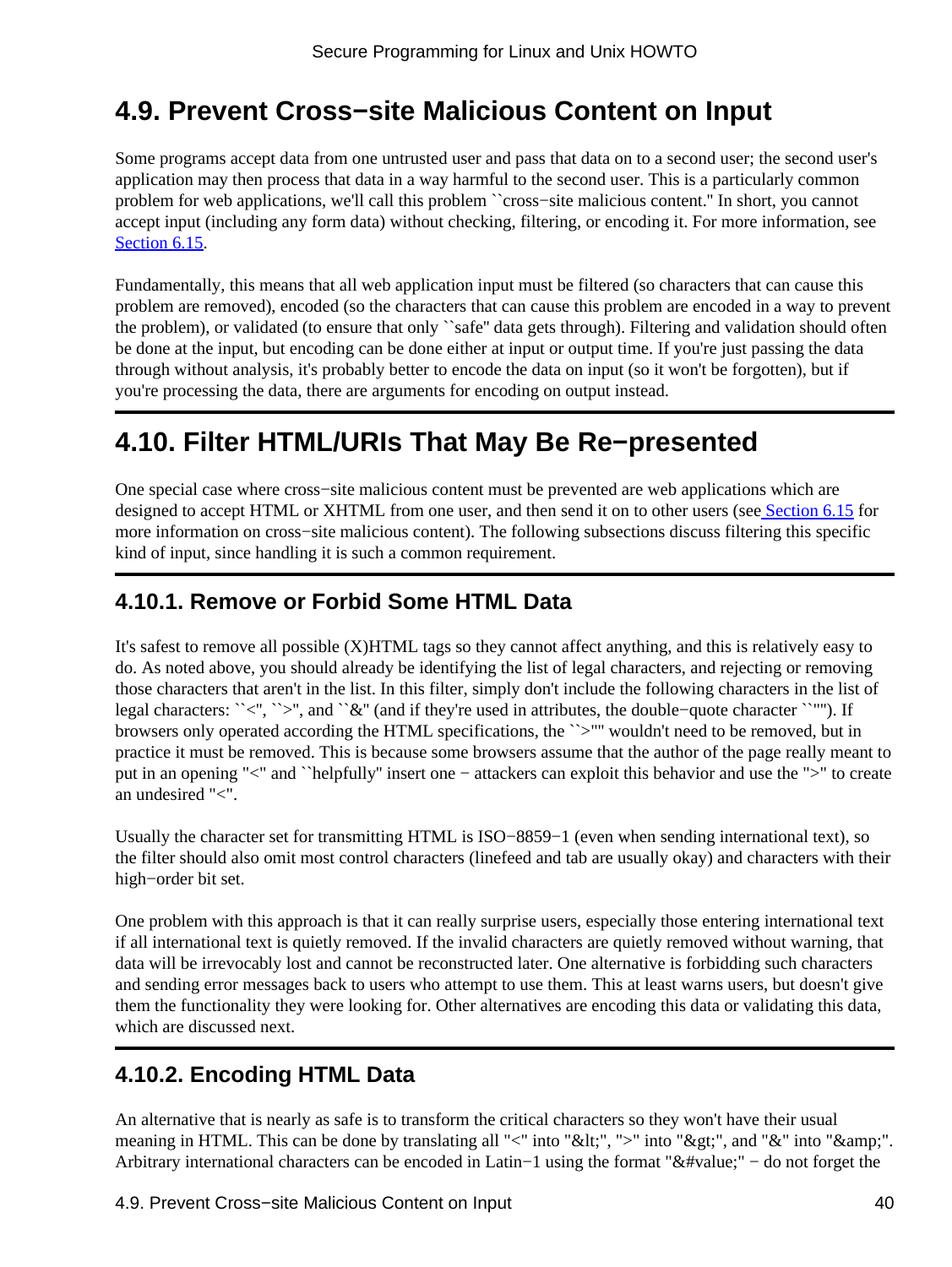ending semicolon. Encoding the international characters means you must know what the input encoding was, of course.

One possible danger here is that if these encodings are accidentally interpreted twice, they will become a vulnerability. However, this approach at least permits later users to see the "intent" of the input.

### **4.10.3. Validating HTML Data**

Some applications, to work at all, must accept HTML from third parties and send them on to their users. Beware − you are treading dangerous ground at this point; be sure that you really want to do this. Even the idea of accepting HTML from arbitrary places is controversial among some security practitioners, because it is extremely difficult to get it right.

However, if your application must accept HTML, and you believe that it's worth the risk, at least identify a list of ``safe'' HTML commands and only permit those commands.

Here is a minimal set of safe HTML tags that might be useful for applications (such as guestbooks) that support short comments:  $\langle p \rangle$  (paragraph),  $\langle b \rangle$  (bold),  $\langle i \rangle$  (italics),  $\langle \langle s \rangle$  (emphasis),  $\langle \langle s \rangle$  (strong) emphasis), <pre> (preformatted text), <br> <br/>(forced line break – note it doesn't require a closing tag), as well as all their ending tags.

Not only do you need to ensure that only a small set of ``safe'' HTML commands are accepted, you also need to ensure that they are properly nested and closed (i.e., that the HTML commands are ``balanced''). In XML, this is termed ``well−formed'' data. A few exceptions could be made if you're accepting standard HTML (e.g., supporting an implied  $\langle p \rangle$  where not provided before a  $\langle p \rangle$  would be fine), but trying to accept HTML in its full generality (which can infer balancing closing tags in many cases) is not needed for most applications. Indeed, if you're trying to stick to XHTML (instead of HTML), then well−formedness is a requirement. Also, HTML tags are case−insensitive; tags can be upper case, lower case, or a mixture. However, if you intend to accept XHTML then you need to require all tags to be in lower case (XML is case−sensitive; XHTML uses XML and requires the tags to be in lower case).

Here are a few random tips about doing this. Usually you should design whatever surrounds the HTML text and the set of permitted tags so that the contributed text cannot be misinterpreted as text from the ``main'' site (to prevent forgeries). Don't accept any attributes unless you've checked the attribute type and its value; there are many attributes that support things such as Javascript that can cause trouble for your users. You'll notice that in the above list I didn't include any attributes at all, which is certainly the safest course. You should probably give a warning message if an unsafe tag is used, but if that's not practical, encoding the critical characters (e.g., "<" becomes "&It;") prevents data loss while simultaneously keeping the users safe.

### **4.10.4. Validating Hypertext Links (URIs/URLs)**

Careful readers will notice that I did not include the hypertext link tag  $\langle a \rangle$  as a safe tag in HTML. Clearly, you could add <a href="safe URI"> (hypertext link) to the safe list (not permitting any other attributes unless you've checked their contents). If your application requires it, then do so. However, permitting third parties to create links is much less safe, because defining a "safe URI"[\[1\]](#page-138-0) turns out to be very difficult. Many browsers accept all sorts of URIs which may be dangerous to the user. This section discusses how to validate URIs from third parties for re−presenting to others, including URIs incorporated into HTML.

First, let's look briefly at URI syntax (as defined by various specifications). URIs can be either ``absolute'' or ``relative''. The syntax of an absolute URI looks like this: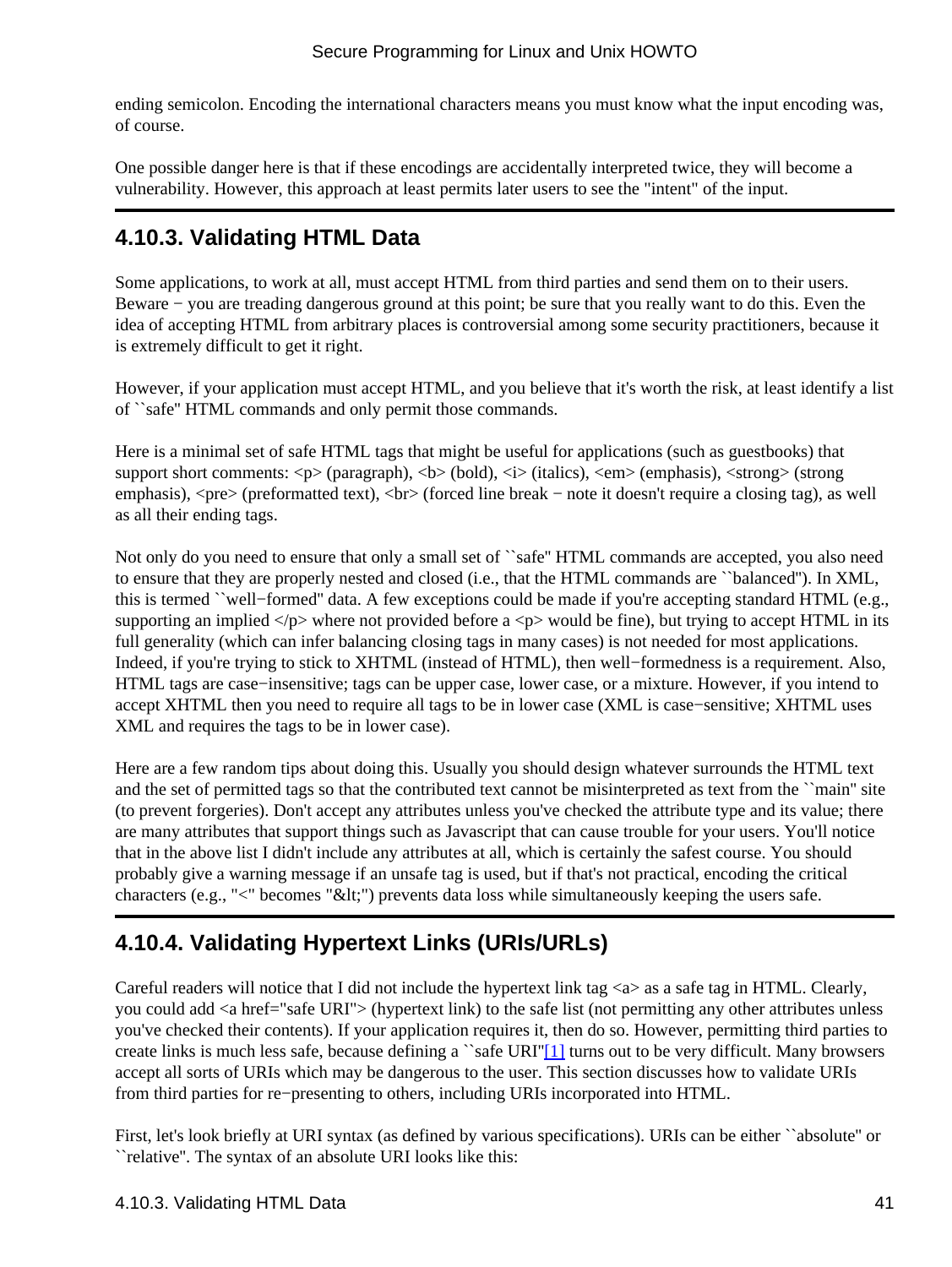scheme://authority[path][?query][#fragment]

A URI starts with a scheme name (such as ``http''), the characters ``://'', the authority (such as ``www.dwheeler.com''), a path (which looks like a directory or file name), a question mark followed by a query, and a hash (``#'') followed by a fragment identifier. The square brackets surround optional portions − e.g., many URIs don't actually include the query or fragment. Some schemes may not permit some of the data (e.g., paths, queries, or fragments), and many schemes have additional requirements unique to them. Many schemes permit the ``authority'' field to identify optional usernames, passwords, and ports, using this syntax for the ``authority'' section:

[username[:password]@]host[:portnumber]

The ``host" can either be a name (``www.dwheeler.com") or an IPv4 numeric address (127.0.0.1). A ``relative'' URI references one object relative to the ``current'' one, and its syntax looks a lot like a filename: path[?query][#fragment]

There are a limited number of characters permitted in most of the URI, so to get around this problem, other 8−bit characters may be ``URL encoded'' as %hh (where hh is the hexadecimal value of the 8−bit character). For more detailed information on valid URIs, see IETF RFC 2396 and its related specifications.

Now that we've looked at the syntax of URIs, let's examine the risks of each part:

- Scheme: Many schemes are downright dangerous. Permitting someone to insert a ``javascript" scheme into your material would allow them to trivially mount denial−of−service attacks (e.g., by repeatedly creating windows so the user's machine freezes or becomes unusable). More seriously, they might be able to exploit a known vulnerability in the javascript implementation. Some schemes can be a nuisance, such as ``mailto:'' when a mailing is not expected, and some schemes may not be sufficiently secure on the client machine. Thus, it's necessary to limit the set of allowed schemes to just a few safe schemes.
- Authority: Ideally, you should limit user links to ``safe" sites, but this is difficult to do in practice. However, you can certainly do something about usernames, passwords, and port numbers: you should forbid them. Systems expecting usernames (especially with passwords!) are probably guarding more important material; rarely is this needed in publicly−posted URIs, and someone could try to use this functionality to convince users to expose information they have access to and/or use it to modify the information. Such URIs permis semantic attacks; se[e Section 6.16](#page-83-0) for more information. Usernames without passwords are no less dangerous, since browsers typically cache the passwords. You should not usually permit specification of ports, because different ports expect different protocols and the resulting ``protocol confusion'' can produce an exploit. For example, on some systems it's possible to use the ``gopher'' scheme and specify the SMTP (email) port to cause a user to send email of the attacker's choosing. You might permit a few special cases (e.g., http ports 8008 and 8080), but on the whole it's not worth it. The host when specified by name actually has a fairly limited character set (using the DNS standards). Technically, the standard doesn't permit the underscore (``\_'') character, but Microsoft ignored this part of the standard and even requires the use of the underscore in some circumstances, so you probably should allow it. Also, there's been a great deal of work on supporting international characters in DNS names, which is not further discussed here.
- Path: Permitting a path is usually okay, but unfortunately some applications use part of the path as query data, creating an opening we'll discuss next. Also, paths are allowed to contain phrases like ``..'', which can expose private data in a poorly−written web server; this is less a problem than it once was and really should be fixed by the web server. Since it's only the phrase ``..'' that's special, it's reasonable to look at paths (and possibly query data) and forbid ``../'' as a content. However, if your validator permits URL escapes, this can be difficult; now you need to prevent versions where some of these characters are escaped, and may also have to deal with various ``illegal'' character encodings of these characters as well.
- Query: Query formats (beginning with "?") can be a security risk because some query formats actually cause actions to occur on the serving end. They shouldn't, and your applications shouldn't, as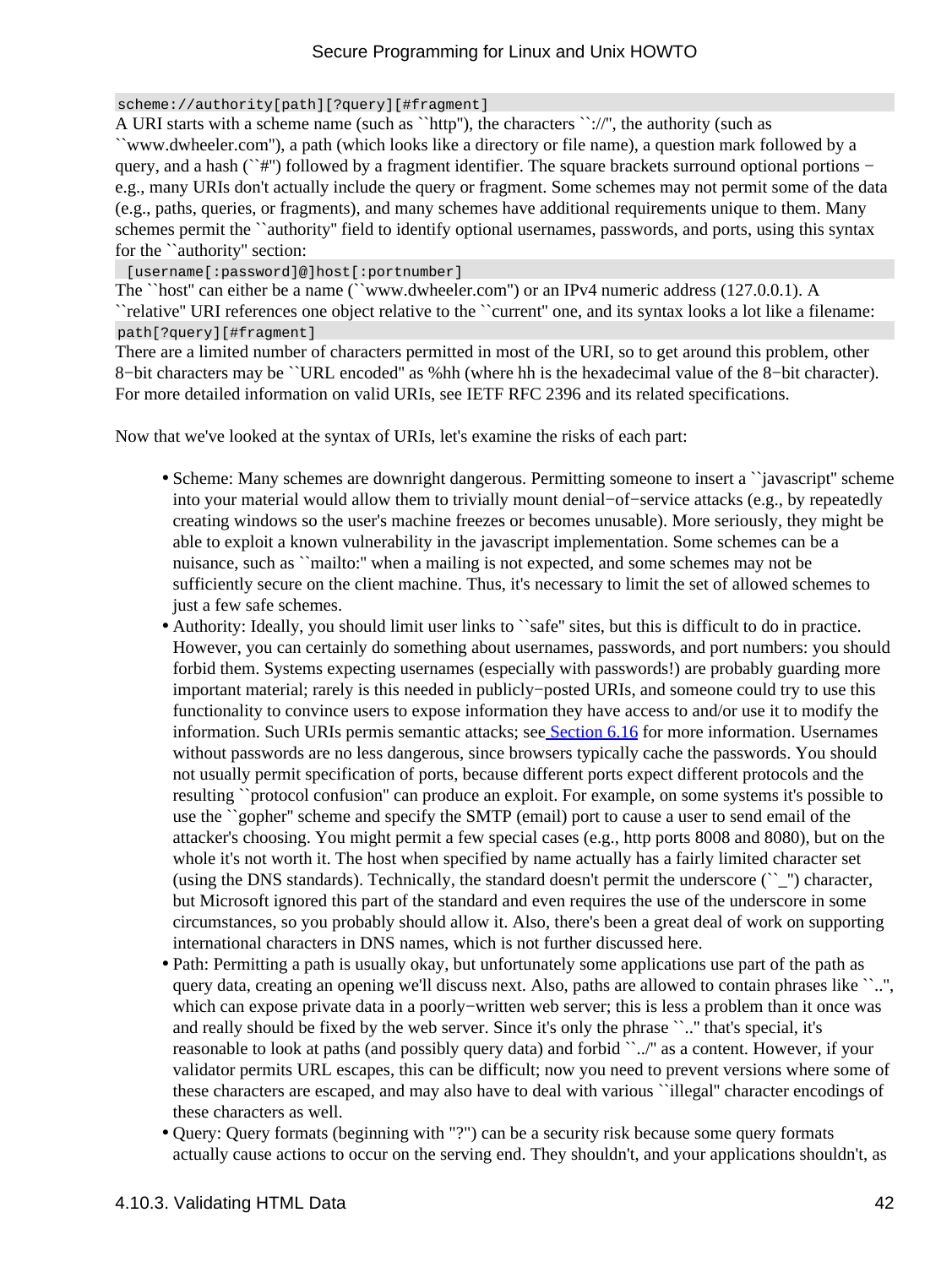discussed in [Section 4.11](#page-50-0) for more information. However, we have to acknowledge the reality as a serious problem. In addition, many web sites are actually "redirectors" – they take a parameter specifying where the user should be redirected, and send back a command redirecting the user to the new location. If an attacker references such sites and provides a more dangerous URI as the redirection value, and the browser blithely obeys the redirection, this could be a problem. Again, the user's browser should be more careful, but not all user browsers are sufficiently cautious. Also, many web applications have vulnerabilities that can be exploited with certain query values, but in general this is hard to prevent. The official URI specifications don't sanction the ``+'' (plus) character, but in practice the ``+'' character often represents the space character.

- Fragment: Fragments basically locate a portion of a document; I'm unaware of an attack based on fragments as long as the syntax is legal, but the legality of its syntax does need checking. Otherwise, an attacker might be able to insert a character such as the double−quote (") and prematurely end the URI (foiling any checking).
- URL escapes: URL escapes are useful because they can represent arbitrary 8−bit characters; they can also be very dangerous for the same reasons. In particular, URL escapes can represent control characters, which many poorly−written web applications are vulnerable to. In fact, with or without URL escapes, many web applications are vulnerable to certain characters (such as backslash, ampersand, etc.), but again this is difficult to generalize.
- Relative URIs: Relative URIs should be reasonably safe (if you manage the web site well), although in some applications there's no good reason to allow them either.

Of course, there is a trade−off with simplicity as well. Simple patterns are easier to understand, but they aren't very refined (so they tend to be too permissive or too restrictive, even more than a refined pattern). Complex patterns can be more exact, but they are more likely to have errors, require more performance to use, and can be hard to implement in some circumstances.

Here's my suggestion for a ``simple mostly safe" URI pattern which is very simple and can be implemented ``by hand'' or through a regular expression; permit the following pattern:

#### (http|ftp|https)://[−A−Za−z0−9.\_/]+

This pattern doesn't permit many potentially dangerous capabilities such as queries, fragments, ports, or relative URIs, and it only permits a few schemes. It prevents the use of the ``%'' character, which is used in URL escapes and can be used to specify characters that the server may not be prepared to handle. Since it doesn't permit either ``:'' or URL escapes, it doesn't permit specifying port numbers, and even using it to redirect to a more dangerous URI would be difficult (due to the lack of the escape character). It also prevents the use of a number of other characters; again, many poorly−designed web applications can't handle a number of ``unexpected'' characters.

Even this ``mostly safe'' URI permits a number of questionable URIs, such as subdirectories (via ``/'') and attempts to move up directories (via `..''); illegal queries of this kind should be caught by the server. It permits some illegal host identifiers (e.g., ``20.20"), though I know of no case where this would be a security weakness. Some web applications treat subdirectories as query data (or worse, as command data); this is hard to prevent in general since finding ``all poorly designed web applications'' is hopeless. You could prevent the use of all paths, but this would make it impossible to reference most Internet information. The pattern also allows references to local server information (through patterns such as "http:///", "http://localhost/", and "http://127.0.0.1") and access to servers on an internal network; here you'll have to depend on the servers correctly interpreting the resulting HTTP GET request as solely a request for information and not a request for an action, as recommended i[n Section 4.11.](#page-50-0) Since query forms aren't permitted by this pattern, in many environments this should be sufficient.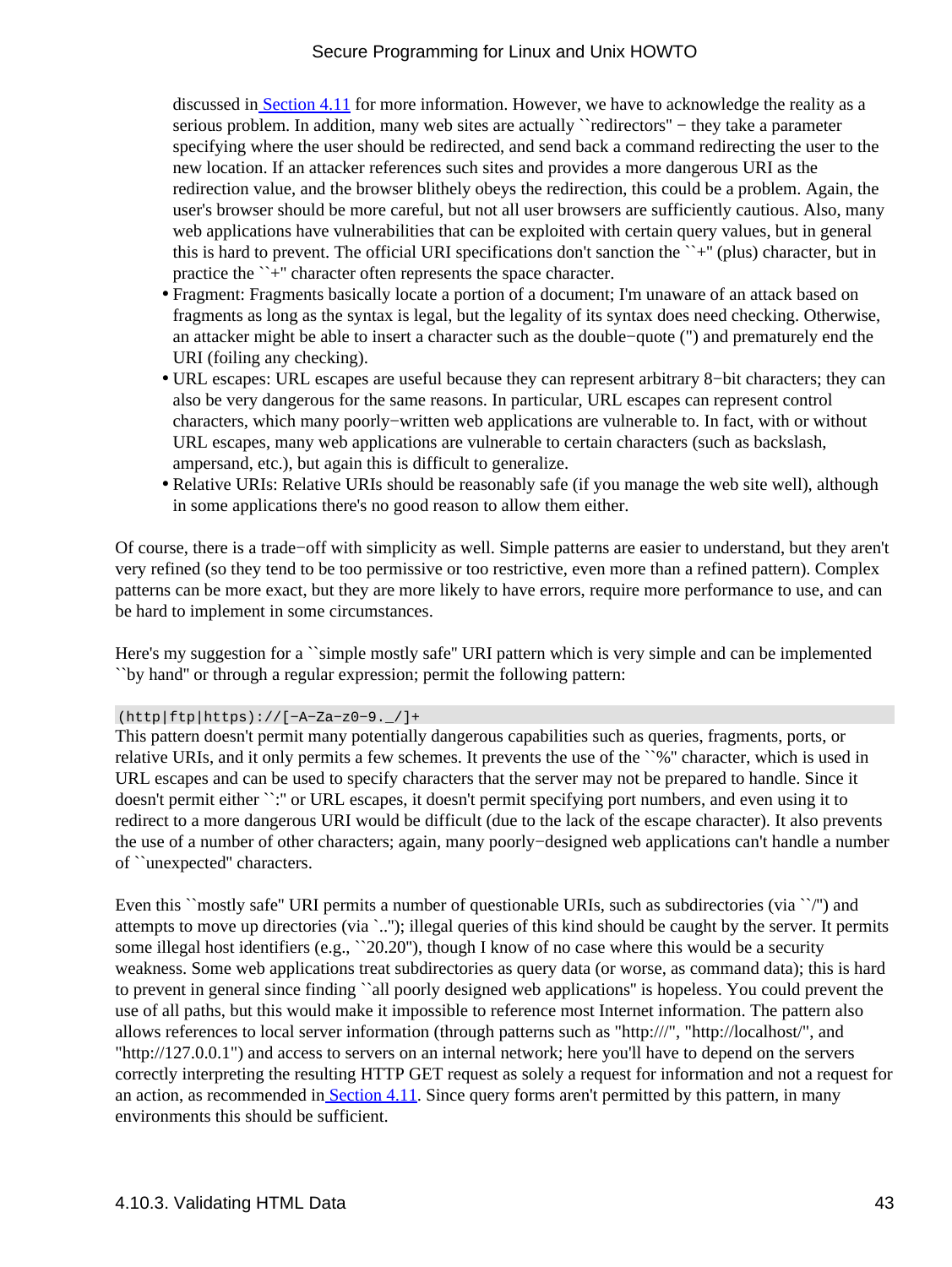Unfortunately, the ``mostly safe'' pattern also prevents a number of quite legitimate and useful URIs. For example, many web sites use the ``?" character to identify specific documents (e.g., articles on a news site). The ``#'' character is useful for specifying specific sections of a document, and permitting relative URIs can be handy in a discussion. Various permitted characters and URL escapes aren't included in the ``mostly safe'' pattern. For example, without permitting URL escapes, it's difficult to access many non−English pages. If you truly need such functionality, then you can use less safe patterns, realizing that you're exposing your users to higher risk while giving your users greater functionality.

One pattern that permits queries, but at least limits the protocols and ports used is the following, which I'll call the ``simple somewhat safe pattern'':

 (http|ftp|https)://[−A−Za−z0−9.\_]+(\/([A−Za−z0−9\−\\_\.\!\~\\*\'\(\)\%\?]+))\*/? This pattern actually isn't very smart, since it permits illegal escapes, multiple queries, queries in ftp, and so on. It does have the advantage of being relatively simple.

Creating a ``somewhat safe'' pattern that really limits URIs to legal values is quite difficult. Here's my current attempt to do so, which I call the ``sophisticated somewhat safe pattern'', expressed in a form where whitespace is ignored and comments are introduced with "#":

```
\sqrt{2}\sqrt{2} # Handle http, https, and relative URIs:
  ((https?://([A−Za−z0−9][A−Za−z0−9\−]*(\.[A−Za−z0−9][A−Za−z0−9\−]*)*\.?))|
    ([A−Za−z0−9\−\_\.\!\~\*\'\(\)]|(%[2−9A−Fa−f][0−9a−fA−F]))+)?
   ((/([A−Za−z0−9\−\_\.\!\~\*\'\(\)]|(%[2−9A−Fa−f][0−9a−fA−F]))+)*/?) # path
 (\?( # query:
       (([A−Za−z0−9\−\_\.\!\~\*\'\(\)\+]|(%[2−9A−Fa−f][0−9a−fA−F]))+=
        ([A−Za−z0−9\−\_\.\!\~\*\'\(\)\+]|(%[2−9A−Fa−f][0−9a−fA−F]))+
        (\&([A−Za−z0−9\−\_\.\!\~\*\'\(\)\+]|(%[2−9A−Fa−f][0−9a−fA−F]))+=
         ([A−Za−z0−9\−\_\.\!\~\*\'\(\)\+]|(%[2−9A−Fa−f][0−9a−fA−F]))+)*)
 |
       (([A−Za−z0−9\−\_\.\!\~\*\'\(\)\+]|(%[2−9A−Fa−f][0−9a−fA−F]))+ # isindex
\overline{\phantom{a}} ))?
   (\#([A−Za−z0−9\−\_\.\!\~\*\'\(\)\+]|(%[2−9A−Fa−f][0−9a−fA−F]))+)? # fragment
  )|
 # Handle ftp:
 (ftp://([A−Za−z0−9][A−Za−z0−9\−]*(\.[A−Za−z0−9][A−Za−z0−9\−]*)*\.?)
  ((/([A−Za−z0−9\−\_\.\!\~\*\'\(\)]|(%[2−9A−Fa−f][0−9a−fA−F]))+)*/?) # path
  (\#([A−Za−z0−9\−\_\.\!\~\*\'\(\)\+]|(%[2−9A−Fa−f][0−9a−fA−F]))+)? # fragment
  )
 )
```
Even the sophisticated pattern shown above doesn't forbid all illegal URIs. For example, again, "20.20" isn't a legal domain name, but it's allowed by the pattern; however, to my knowledge this shouldn't cause any security problems. The sophisticated pattern forbids URL escapes that represent control characters (e.g., %00 through \$1F) − the smallest permitted escape value is %20 (ASCII space). Forbidding control characters prevents some trouble, but it's also limiting; change "2−9" to "0−9" everywhere if you need to support sending all control characters to arbitrary web applications. This pattern does permit all other URL escape values in paths, which is useful for international characters but could cause trouble for a few systems which can't handle it. The pattern at least prevents spaces, linefeeds, double−quotes, and other dangerous characters from being in the URI, which prevents other kinds of attacks when incorporating the URI into a generated document. Note that the pattern permits ``+'' in many places, since in practice the plus is often used to replace the space character in queries and fragments.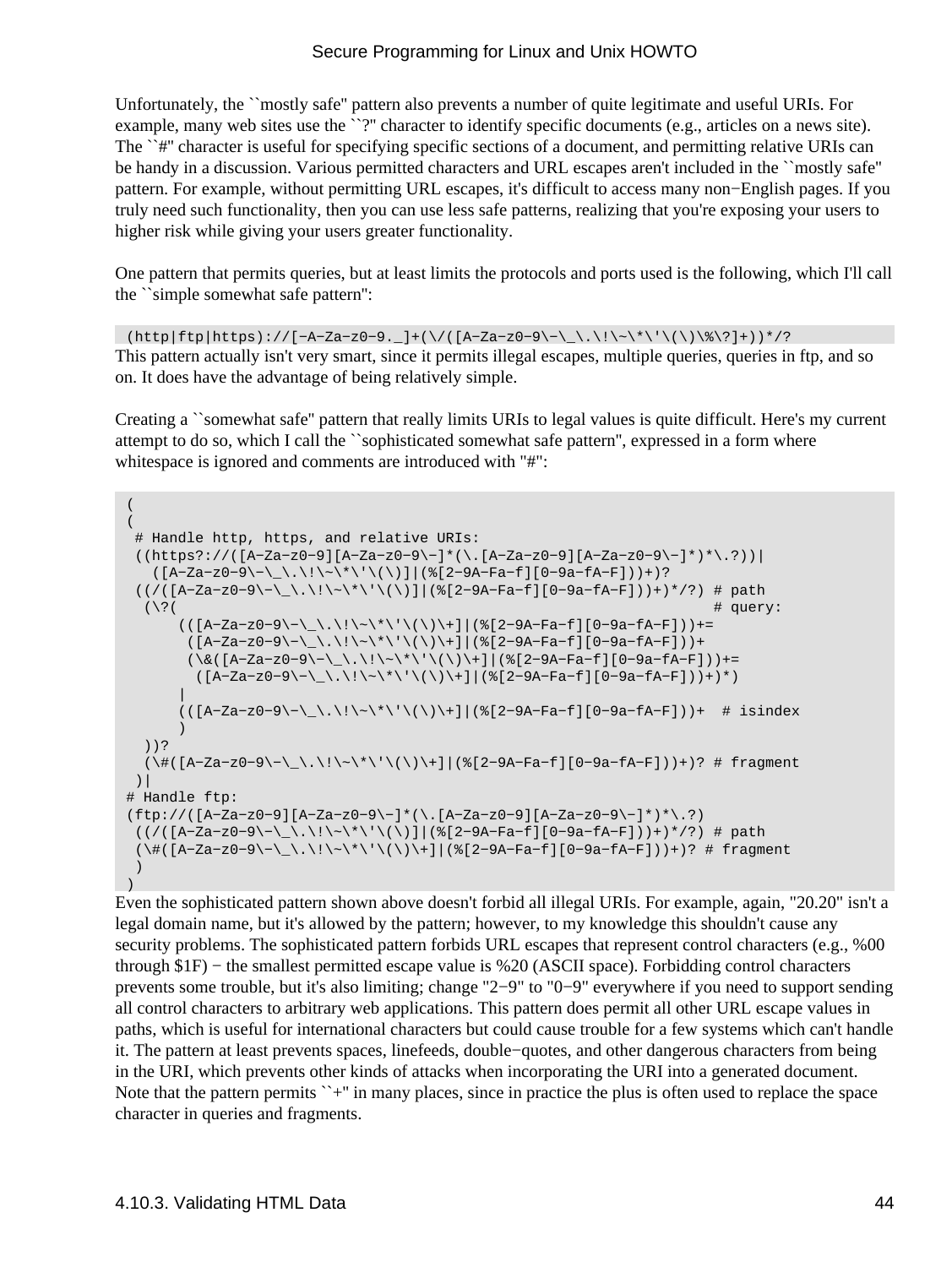Unfortunately, as noted above, there are attacks which can work through any technique that permit query data, and there don't seem to be really good defenses for them once you permit queries. So, you could strip out the ability to use query data from the pattern above, but permit the other forms, producing a ``sophisticated mostly safe'' pattern:

```
\sqrt{2}\sqrt{2} # Handle http, https, and relative URIs:
  ((https?://([A-Za-z0-9][A-Za-z0-9\-]\*(\. [A-Za-z0-9][A-Za-z0-9\-]\*')*) ([A−Za−z0−9\−\_\.\!\~\*\'\(\)]|(%[2−9A−Fa−f][0−9a−fA−F]))+)?
   ((/([A−Za−z0−9\−\_\.\!\~\*\'\(\)]|(%[2−9A−Fa−f][0−9a−fA−F]))+)*/?) # path
    (\#([A−Za−z0−9\−\_\.\!\~\*\'\(\)\+]|(%[2−9A−Fa−f][0−9a−fA−F]))+)? # fragment
   )|
  # Handle ftp:
  (ftp://([A−Za−z0−9][A−Za−z0−9\−]*(\.[A−Za−z0−9][A−Za−z0−9\−]*)*\.?)
   ((/([A−Za−z0−9\−\_\.\!\~\*\'\(\)]|(%[2−9A−Fa−f][0−9a−fA−F]))+)*/?) # path
   (\#([A−Za−z0−9\−\_\.\!\~\*\'\(\)\+]|(%[2−9A−Fa−f][0−9a−fA−F]))+)? # fragment
\qquad \qquad\rightarrow
```
As far as I can tell, as long as these patterns are only used to check hypertext anchors selected by the user (the "<a>" tag) this approach also prevents the insertion of ``web bugs''. Web bugs are simply text that allow someone other than the originating web server of the main page to track information such as who read the content and when they read it – see [Section 7.7](#page-89-0) for more information. This isn't true if you use the  $\langle imp \rangle$ (image) tag with the same checking rules − the image tag is loaded immediately, permitting someone to add a ``web bug''. Once again, this presumes that you're not permitting any attributes; many attributes can be quite dangerous and pierce the security you're trying to provide.

Please note that all of these patterns require the entire URI match the pattern. An unfortunate fact of these patterns is that they limit the allowable patterns in a way that forbids many useful ones (e.g., they prevent the use of new URI schemes). Also, none of them can prevent the very real problem that some web sites perform more than queries when presented with a query − and some of these web sites are internal to an organization. As a result, no URI can really be safe until there are no web sites that accept GET queries as an action (see [Section 4.11](#page-50-0)). For more information about legal URLs/URIs, see IETF RFC 2396; domain name syntax is further discussed in IETF RFC 1034.

### **4.10.5. Other HTML tags**

You might even consider supporting more HTML tags. Obvious next choices are the list−oriented tags, such as <ol> (ordered list), <ul> (unordered list), and <li> (list item). However, after a certain point you're really permitting full publishing (in which case you need to trust the provider or perform more serious checking than will be described here). Even more importantly, every new functionality you add creates an opportunity for error (and exploit).

One example would be permitting the  $\langle \text{img} \rangle$  (image) tag with the same URI pattern. It turns out this is substantially less safe, because this permits third parties to insert ``web bugs'' into the document, identifying who read the document and when. See [Section 7.7](#page-89-0) for more information on web bugs.

#### **4.10.6. Related Issues**

Web applications should also explicitly specify the character set (usually ISO–8859–1), and not permit other characters, if data from untrusted users is being used. See [Section 8.5](#page-93-0) for more information.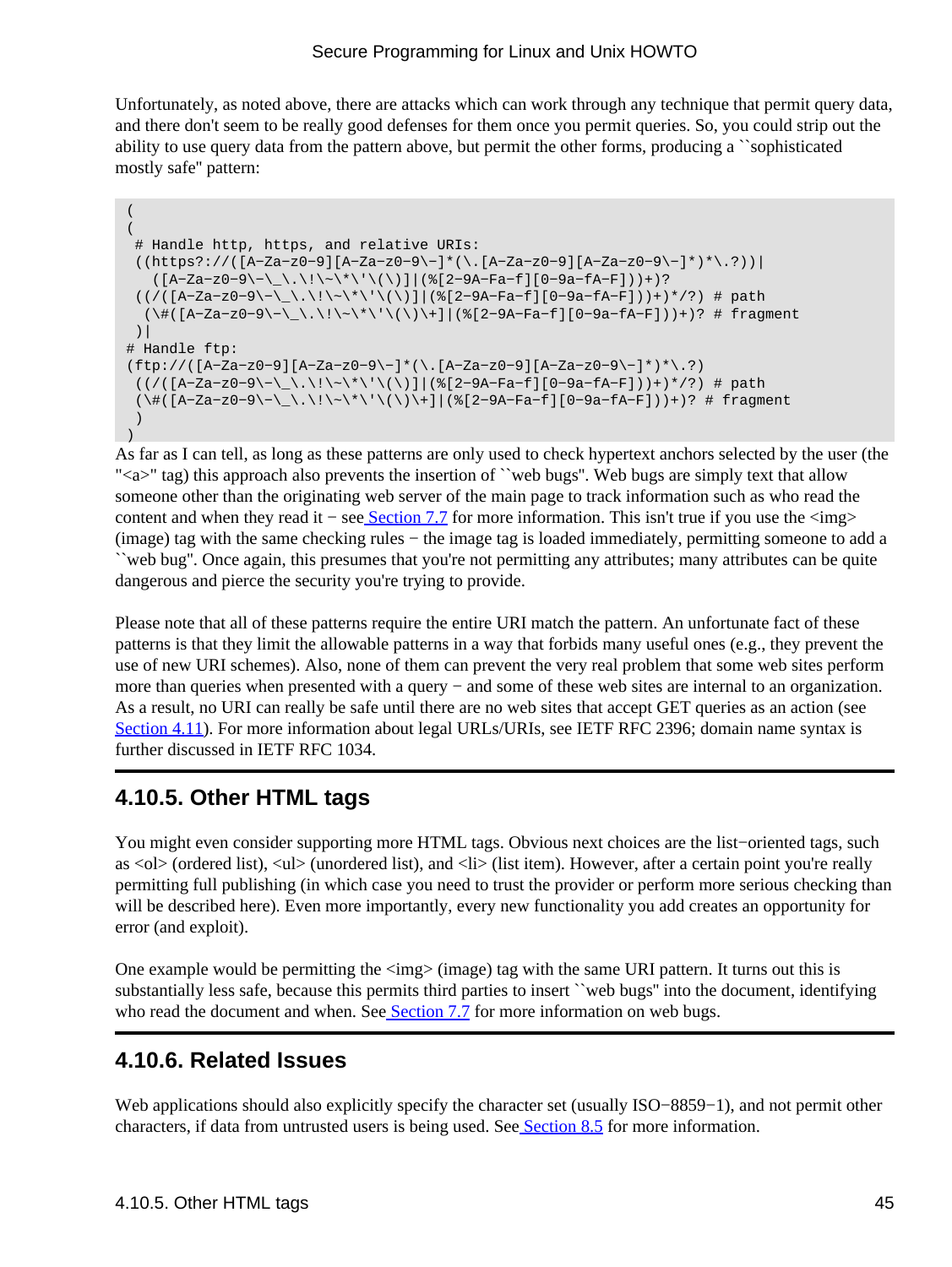<span id="page-50-0"></span>Since filtering this kind of input is easy to get wrong, other alternatives have been discussed as well. One option is to ask users to use a different language, much simpler than HTML, that you've designed − and you give that language very limited functionality. Another approach is parsing the HTML into some internal ``safe'' format, and then translating that safe format back to HTML.

Filtering can be done during input, output, or both. The CERT recommends filtering data during the output process, just before it is rendered as part of the dynamic page. This is because, if it is done correctly, this approach ensures that all dynamic content is filtered. The CERT believes that filtering on the input side is less effective because dynamic content can be entered into a web sites database(s) via methods other than HTTP, and in this case, the web server may never see the data as part of the input process. Unless the filtering is implemented in all places where dynamic data is entered, the data elements may still be remain tainted.

However, I don't agree with CERT on this point for all cases. The problem is that it's just as easy to forget to filter all the output as the input, and allowing "tainted" input into your system is a disaster waiting to happen anyway. A secure program has to filter its inputs anyway, so it's sometimes better to include all of these checks as part of the input filtering (so that maintainers can see what the rules really are). And finally, in some secure programs there are many different program locations that may output a value, but only a very few ways and locations where a data can be input into it; in such cases filtering on input may be a better idea.

### **4.11. Forbid HTTP GET To Perform Non−Queries**

Web−based applications using HTTP should prevent the use of the HTTP ``GET'' or ``HEAD'' method for anything other than queries. HTTP includes a number of different methods; the two most popular methods used are GET and POST. Both GET and POST can be used to transmit data from a form, but the GET method transmits data in the URL, while the POST method transmits data separately.

The security problem of using GET to perform non−queries (such as changing data, transferring money, or signing up for a service) is that an attacker can create a hypertext link with a URL that includes malicious form data. If the attacker convinces a victim to click on the link (in the case of a hypertext link), or even just view a page (in the case of transcluded information such as images from HTML's img tag), the victim will perform a GET. When the GET is performed, all of the form data created by the attacker will be sent by the victim to the link specified. This is a cross−site malicious content attack, as discussed further in [Section 6.15.](#page-79-0)

If the only action that a malicious cross−site content attack can perform is to make the user view unexpected data, this isn't as serious a problem. This can still be a problem, of course, since there are some attacks that can be made using this capability. For example, there's a potential loss of privacy due to the user requesting something unexpected, possible real−world effects from appearing to request illegal or incriminating material, or by making the user request the information in certain ways the information may be exposed to an attacker in ways it normally wouldn't be exposed. However, even more serious effects can be caused if the malicious attacker can cause not just data viewing, but changes in data, through a cross−site link.

Typical HTTP interfaces (such as most CGI libraries) normally hide the differences between GET and POST, since for getting data it's useful to treat the methods ``the same way.'' However, for actions that actually cause something other than a data query, check to see if the request is something other than POST; if it is, simply display a filled−in form with the data given and ask the user to confirm that they really mean the request. This will prevent cross−site malicious content attacks, while still giving users the convenience of confirming the action with a single click.

Indeed, this behavior is strongly recommended by the HTTP specification. According to the HTTP 1.1 specification (IETF RFC 2616 section 9.1.1), "the GET and HEAD methods SHOULD NOT have the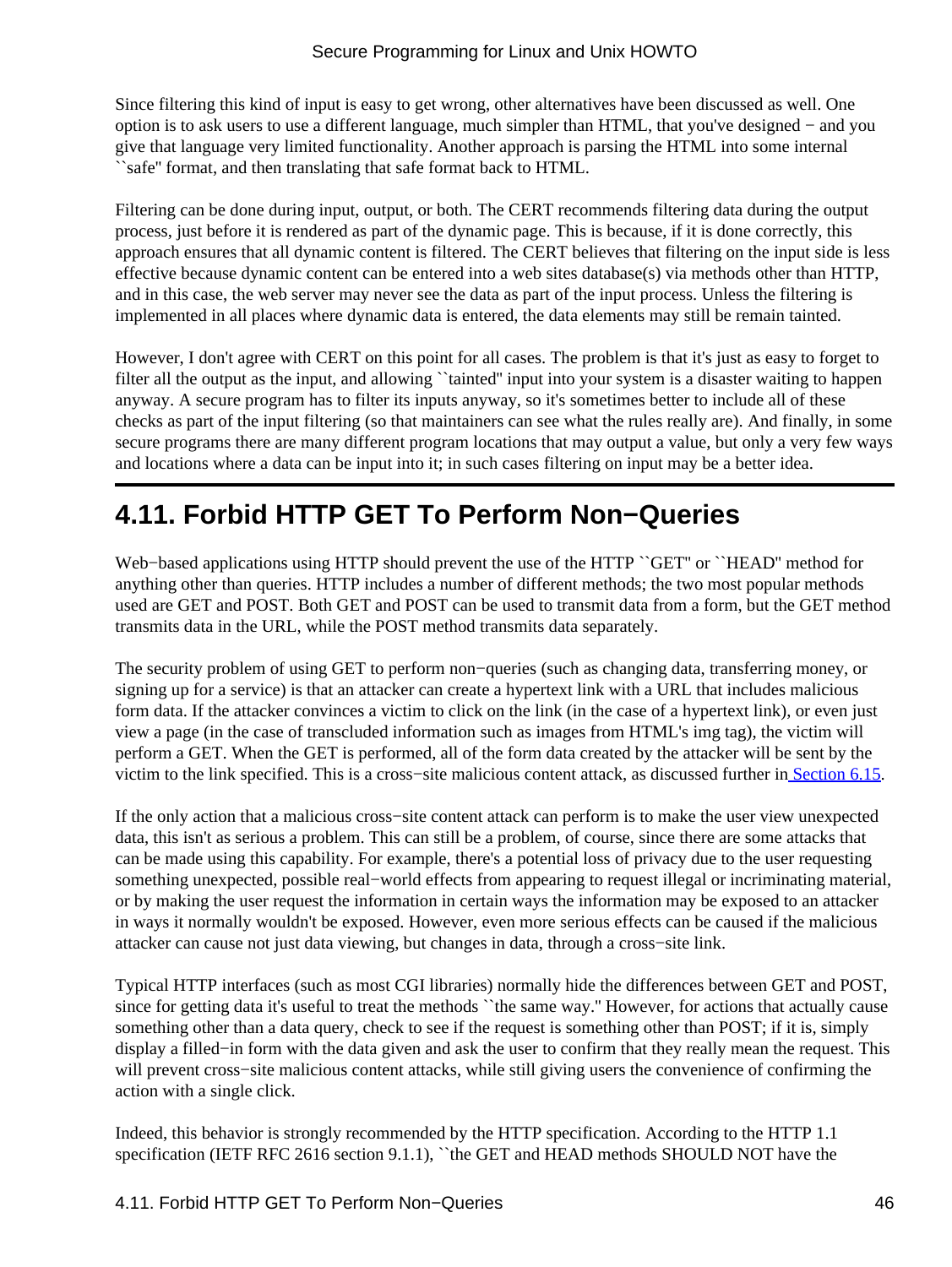significance of taking an action other than retrieval. These methods ought to be considered "safe". This allows user agents to represent other methods, such as POST, PUT and DELETE, in a special way, so that the user is made aware of the fact that a possibly unsafe action is being requested.''

In the interest of fairness, I should note that this doesn't completely solve the problem, because on some browsers (in some configurations) scripted posts can do the same thing. For example, imagine a web browser with ECMAscript (Javascript) enabled receiving the following HTML snippet − on some browsers, simply displaying this HTML snippet will automatically force the user to send a POST request to a website chosen by the attacker, with form data defined by the attacker:

```
 <form action=http://remote/script.cgi method=post name=b>
   <input type=hidden name=action value="do something">
   <input type=submit>
 </form>
 <script>document.b.submit()</script>
```
My thanks to David deVitry pointing this out. However, although this advice doesn't solve all problems, it's still worth doing. In part, this is because the remaining problem can be solved by smarter web browsers (e.g., by always confirming the data before allowing ECMAscript to send a web form) or by web browser configuration (e.g., disabling ECMAscript). Also, this attack doesn't work in many cross−site scripting exploits, because many websites don't allow users to post ``script'' commands but do allow arbitrary URL links. Thus, limiting the actions a GET command can perform to queries significantly improves web application security.

# **4.12. Counter SPAM**

Any program that can send email elsewhere, by request from the network, can be used to transport spam. Spam is the usual name for unsolicited bulk email (UBE) or mass unsolicited email. It's also sometimes called unsolicited commercial email (UCE), though that name is misleading − not all spam is commercial. For a discussion of why spam is such a serious problem, see [http://mail−abuse.org/](http://mail-abuse.org/),<http://spam.abuse.net/>[, CAUCE](http://http://www.cauce.org/), and [IETF RFC 2635](http://www.faqs.org/rfcs/rfc2635.html) Spam receivers and intermediaries bear most of the cost of spam, while the spammer spends very little to send it. Therefore most people regard spam as a theft of service, not as some armless activity.

If your program can be used to generate email sent to others (such as a mail transfer agent, generator of data sent by email, or a mailing list manager), be sure to write your program to prevent its unauthorized use as a mail relay. A program should usually only allow legitimate authorized users to send email to others (e.g., those inside that company's mail server or those legitimately subscribed to the service). More information about this is i[n IETF RFC 2505](http://www.faqs.org/rfcs/rfc2505.html) Also, if you manage a mailing list, make sure that it can enforce the rule that only subscribers can post to the list, and create a ``log in'' feature that will make it somewhat harder for spammers to subscribe, spam, and unsubscribe easily.

One way to more directly counter SPAM is to incorporate support for the MAPS (Mail Abuse Prevention System LLC) RBL (Realtime Blackhole List), which maintains in real−time a list of IP addresses where SPAM is known to originate. For more information, se[e http://mail−abuse.org/rbl/.](http://mail-abuse.org/rbl/) Many current Mail Transfer Agents (MTAs) already support the RBL; see their websites for how to configure them. The usual way to use the RBL is to simply refuse to accept any requests from IP addresses in the blackhole list; this is harsh, but it solves the problem. I believe there are other similar services as well.

I suggest that many systems and programs, by default, enable spam blocking if they can send email on to others whose identity is under control of a remote user − and that includes MTAs. At the least, consider this. There are real problems with this suggestion, of course − you might (rarely) inhibit communication with a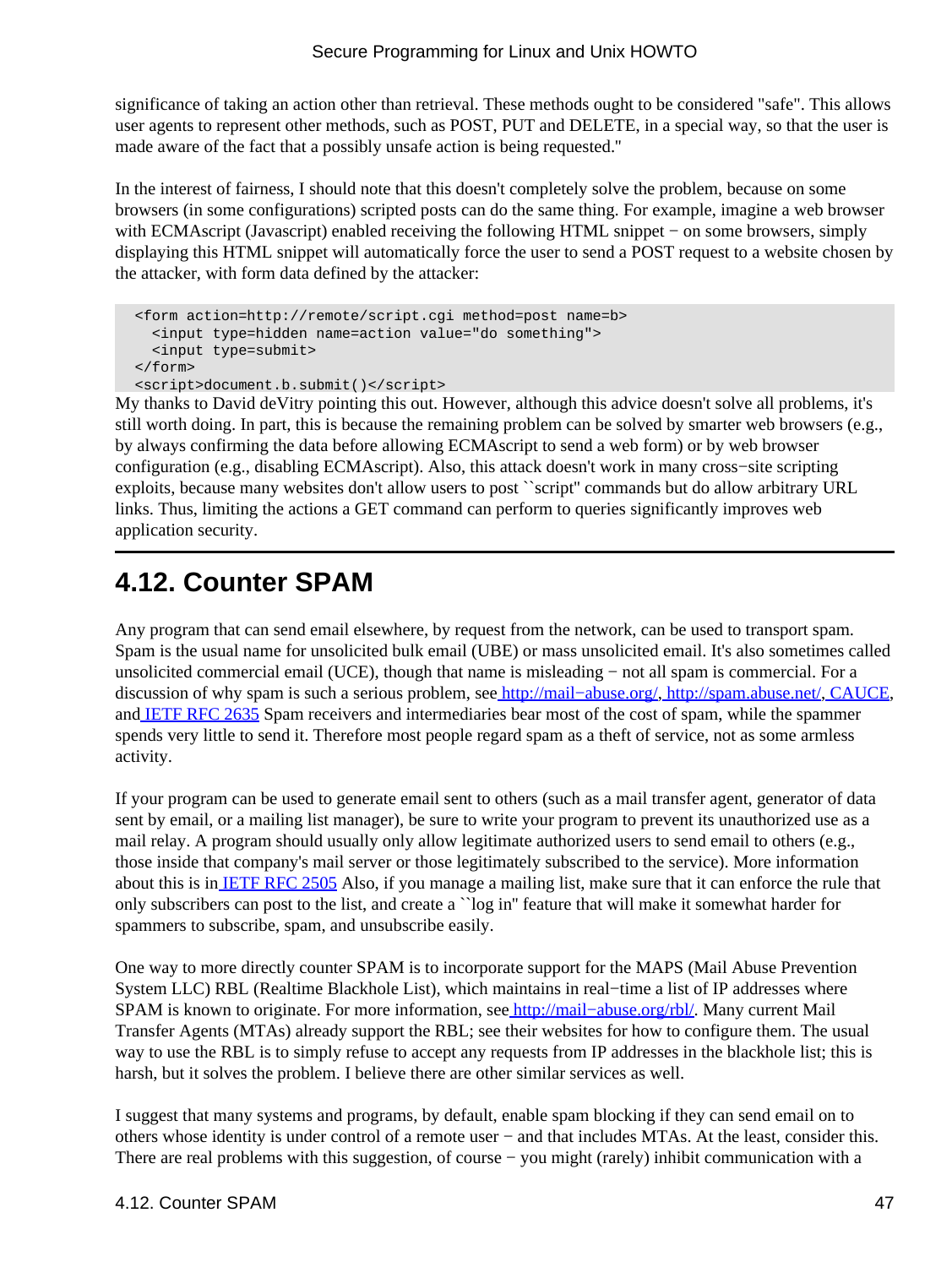legitimate user. On the other hand, if you don't block spam, then it's likely that everyone *else* will blackhole your system (and thus ignore your emails). It's not a simple issue, because no matter what you do, some people will not allow you to send them email. And of course, how well do you trust the organization keeping up the real−time blackhole list − will they add truly innocent sites to the blackhole list, and will they remove sites from the blackhole list once all is okay? Thus, it becomes a trade−off − is it more important to talk to spammers (and a few innocents as well), or is it more important to talk to those many other systems with spam blocks (losing those innocents who share equipment with spammers)? Obviously, this must be configurable. This is somewhat controversial advice, so consider your options for your circumstance.

# **4.13. Limit Valid Input Time and Load Level**

Place time−outs and load level limits, especially on incoming network data. Otherwise, an attacker might be able to easily cause a denial of service by constantly requesting the service.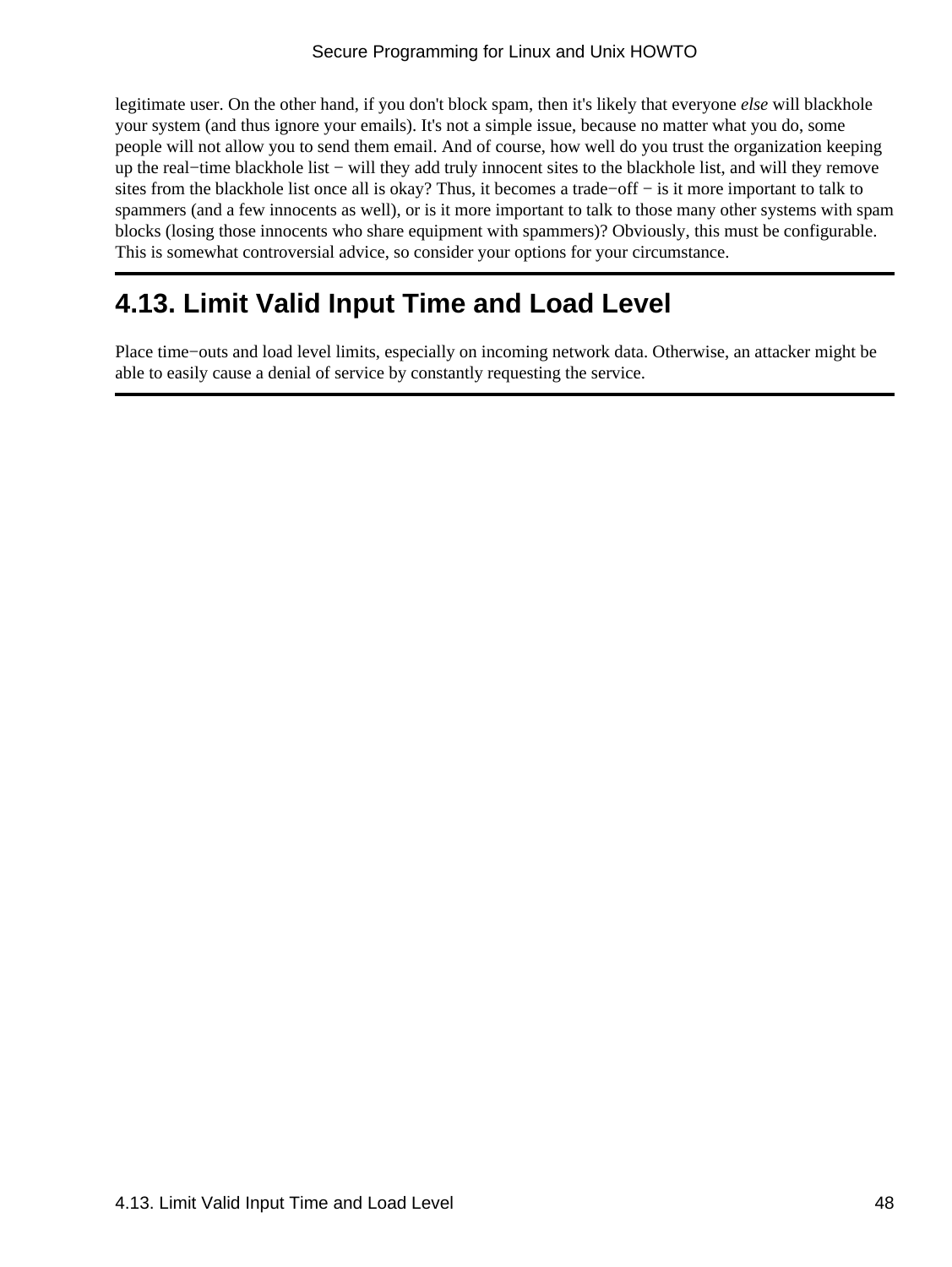# **Chapter 5. Avoid Buffer Overflow**

*An enemy will overrun the land; he will pull down your strongholds and plunder your fortresses.*

*Amos 3:11 (NIV)*

An extremely common security flaw is vulnerability to a ``buffer overflow''. Buffer overflows are also called ``buffer overruns'', and there are many kinds of buffer overflow attacks (including ``stack smashing'' and ``heap smashing'' attacks). Technically, a buffer overflow is a problem with the program's internal implementation, but it's such a common and serious problem that I've placed this information in its own chapter. To give you an idea of how important this subject is, at the CERT, 9 of 13 advisories in 1998 and at least half of the 1999 advisories involved buffer overflows. An informal 1999 survey on Bugtraq found that approximately 2/3 of the respondents felt that buffer overflows were the leading cause of system security vulnerability (the remaining respondents identified ``mis−configuration'' as the leading cause) [Cowan 1999]. This is an old, well−known problem, yet it continues to resurface [McGraw 2000].

A buffer overflow occurs when you write a set of values (usually a string of characters) into a fixed length buffer and write at least one value outside that buffer's boundaries (usually past its end). A buffer overflow can occur when reading input from the user into a buffer, but it can also occur during other kinds of processing in a program.

If a secure program permits a buffer overflow, the overflow can often be exploited by an adversary. If the buffer is a local C variable, the overflow can be used to force the function to run code of an attackers' choosing. This specific variation is often called a ``stack smashing'' attack. A buffer in the heap isn't much better; attackers may be able to use such overflows to control other variables in the program. More details can be found from Aleph1 [1996], Mudge [1995], LSD [2001], or the Nathan P. Smith's "Stack Smashing Security Vulnerabilities" website at<http://destroy.net/machines/security/>.

Most high−level programming languages are essentially immune to this problem, either because they automatically resize arrays (e.g., Perl), or because they normally detect and prevent buffer overflows (e.g., Ada95). However, the C language provides no protection against such problems, and C++ can be easily used in ways to cause this problem too. Assembly language also provides no protection, and some languages that normally include such protection (e.g., Ada and Pascal) can have this protection disabled (for performance reasons). Even if most of your program is written in another language, many library routines are written in C or C++, as well as ``glue'' code to call them, so other languages often don't provide as complete a protection from buffer overflows as you'd like.

# **5.1. Dangers in C/C++**

C users must avoid using dangerous functions that do not check bounds unless they've ensured that the bounds will never get exceeded. Functions to avoid in most cases (or ensure protection) include the functions strcpy(3), strcat(3), sprintf(3) (with cousin vsprintf(3)), and gets(3). These should be replaced with functions such as strncpy(3), strncat(3), snprintf(3), and fgets(3) respectively, but see the discussion below. The function strlen(3) should be avoided unless you can ensure that there will be a terminating NIL character to find. The scanf() family (scanf(3), fscanf(3), sscanf(3), vscanf(3), vsscanf(3), and vfscanf(3)) is often dangerous to use; do not use it to send data to a string without controlling the maximum length (the format %s is a particularly common problem). Other dangerous functions that may permit buffer overruns (depending on their use) include realpath(3), getopt(3), getpass(3), streadd(3), strecpy(3), and strtrns(3). You must be careful with getwd(3); the buffer sent to getwd(3) must be at least PATH\_MAX bytes long.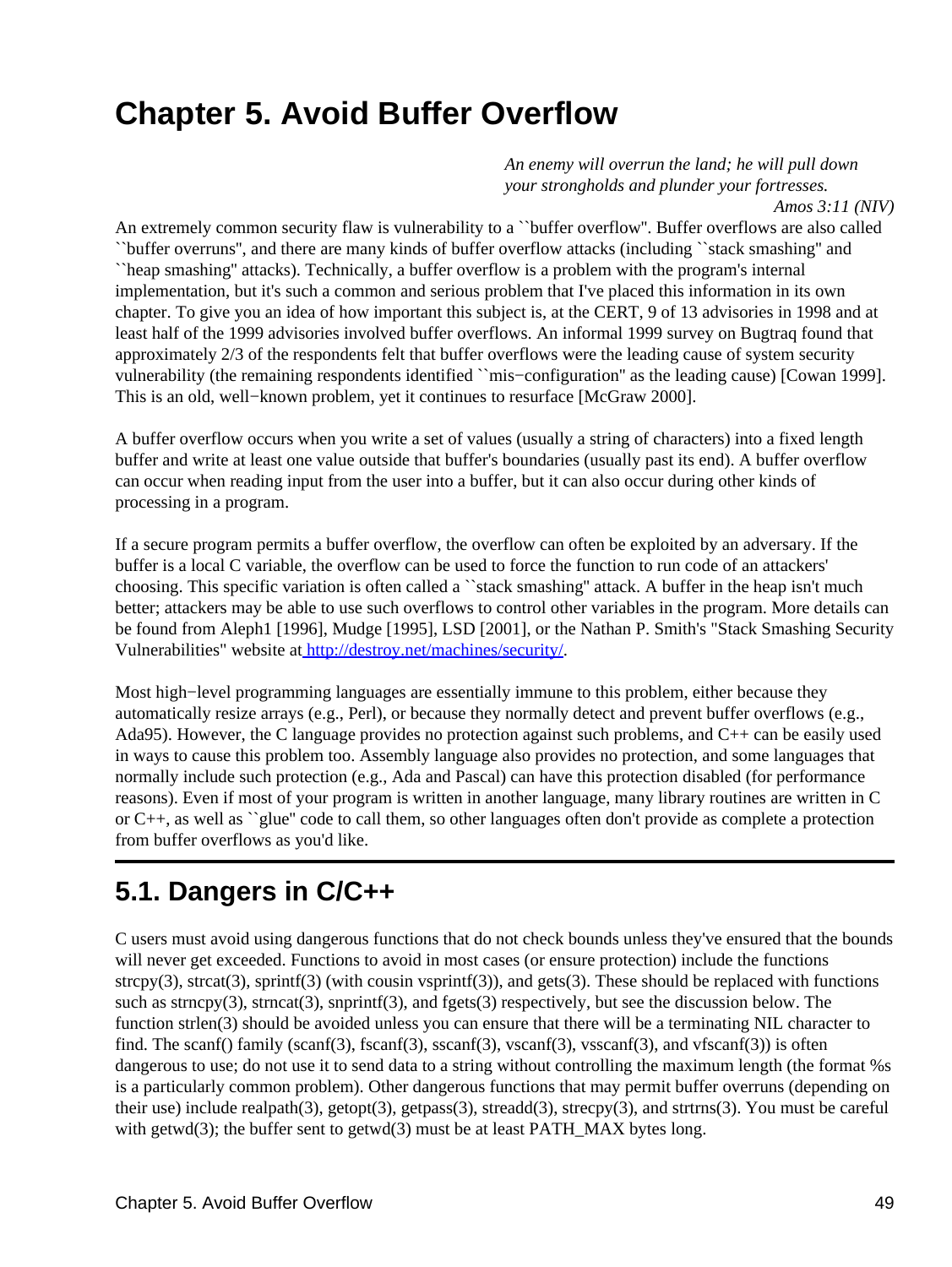Unfortunately, snprintf()'s variants have additional problems. Officially, snprintf() is not a standard C function in the ISO 1990 (ANSI 1989) standard, though sprintf() is, so not all systems include snprintf(). Even worse, some systems' snprintf() do not actually protect against buffer overflows; they just call sprintf directly. Old versions of Linux's libc4 depended on a ``libbsd'' that did this horrible thing, and I'm told that some old HP systems did the same. Linux's current version of snprintf is known to work correctly, that is, it does actually respect the boundary requested. The return value of snprintf() varies as well; the Single Unix Specification (SUS) version 2 and the C99 standard differ on what is returned by snprintf(). Finally, it appears that at least some versions of snprintf don't guarantee that its string will end in NIL; if the string is too long, it won't include NIL at all. Note that the glib library (the basis of GTK, and not the same as the GNU C library glibc) has a g\_snprintf(), which has a consistent return semantic, always NIL–terminates, and most importantly always respects the buffer length.

# **5.2. Library Solutions in C/C++**

One solution in C/C++ is to use library functions that do not have buffer overflow problems. The first subsection describes the ``standard C library'' solution, which can work but has its disadvantages. The next subsection describes the general security issues of both fixed length and dynamically reallocated approaches to buffers. The following subsections describe various alternative libraries, such as strlcpy and libmib.

### **5.2.1. Standard C Library Solution**

The ``standard'' solution to prevent buffer overflow in C (which is also used in some C++ programs) is to use the standard C library calls that defend against these problems. This approach depends heavily on the standard library functions strncpy(3) and strncat(3). If you choose this approach, beware: these calls have somewhat surprising semantics and are hard to use correctly. The function strncpy(3) does not NIL−terminate the destination string if the source string length is at least equal to the destination's, so be sure to set the last character of the destination string to NIL after calling strncpy(3). If you're going to reuse the same buffer many times, an efficient approach is to tell strncpy() that the buffer is one character shorter than it actually is and set the last character to NIL once before use. Both strncpy(3) and strncat(3) require that you pass the amount of space left available, a computation that is easy to get wrong (and getting it wrong could permit a buffer overflow attack). Neither provide a simple mechanism to determine if an overflow has occurred. Finally, strncpy(3) has a significant performance penalty compared to the strcpy(3) it supposedly replaces, because *strncpy(3) NIL−fills the remainder of the destination*. I've gotten emails expressing surprise over this last point, but this is clearly stated in Kernighan and Ritchie second edition [Kernighan 1988, page 249], and this behavior is clearly documented in the man pages for Linux, FreeBSD, and Solaris. This means that just changing from strcpy to strncpy can cause a severe reduction in performance, for no good reason in most cases.

Warning!! The function strncpy(s1, s2, n) can also be used as a way of copying only part of s2, where n is less than strlen(s2). When used this way, strncpy() basically provides no protection against buffer overflow by itself − you have to take separate actions to ensure that n is smaller than the buffer of s1. Also, when used this way, strncpy() does not usually add a trailing NIL after copying n characters. This makes it harder to determine if a program using strncpy() is secure.

You can also use sprintf() while preventing buffer overflows, but you need to be careful when doing so; it's so easy to misapply that it's hard to recommend. The sprintf control string can contain various conversion specifiers (e.g., "%s"), and the control specifiers can have optional field width (e.g., "%10s") and precision (e.g., "%.10s") specifications. These look quite similar (the only difference is a period) but they are very different. The field width only specifies a *minimum* length and is completely worthless for preventing buffer overflows. In contrast, the precision specification specifies the maximum length that that particular string may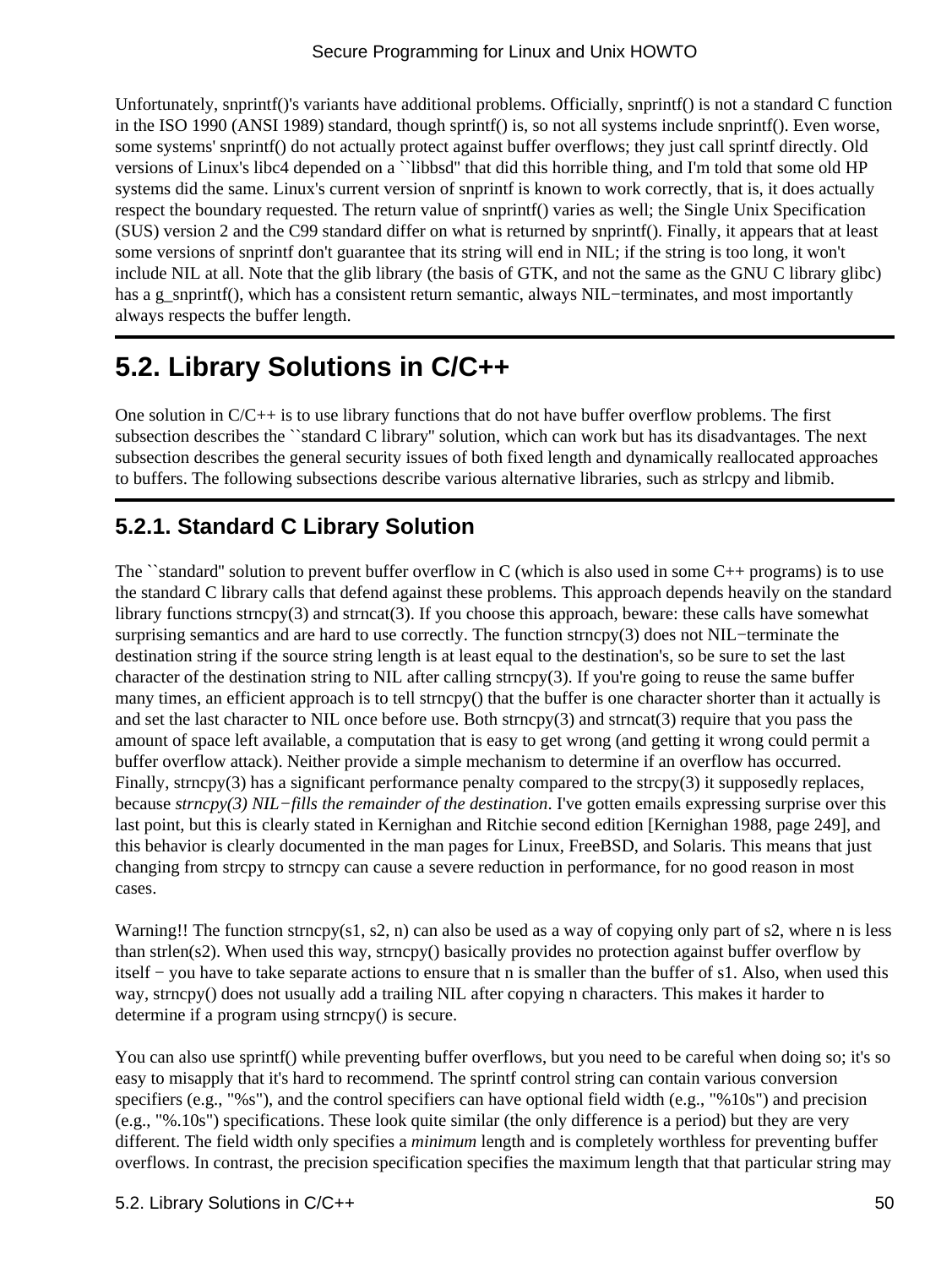have in its output when used as a string conversion specifier – and thus it can be used to protect against buffer overflows. Note that the precision specification only specifies the total maximum length when dealing with a string; it has a different meaning for other conversion operations. If the size is given as "\*", then you can pass the maximum size as a parameter (e.g., the result of a sizeof() operation). This is most easily shown by an example − here's the wrong and right way to use sprintf() to protect against buffer overflows:

```
 char buf[BUFFER_SIZE];
 sprintf(buf, "%*s", sizeof(buf)−1, "long−string"); /* WRONG */
 sprintf(buf, "%.*s", sizeof(buf)−1, "long−string"); /* RIGHT */
```
In theory, sprintf() should be very helpful because you can use it to specify complex formats. Sadly, it's easy to get things wrong with sprintf(). If the format is complex, you need to make sure that the destination is large enough for the largest possible size of the *entire* format, but the precision field only controls the size of one parameter. The "largest possible" value is often hard to determine when a complicated output is being created. If a program doesn't allocate quite enough space for the longest possible combination, a buffer overflow vulnerability may open up. Also, sprintf() appends a NUL to the destination after the entire operation is complete − this extra character is easy to forget and creates an opportunity for off−by−one errors. So, while this works, it can be painful to use in some circumstances.

Also, a quick note about the code above − note that the sizeof() operation used the size of an array. If the code were changed so that ``buf'' was a pointer to some allocated memory, then all ``sizeof()" operations would have to be changed (or sizeof would just measure the size of a pointer, which isn't enough space for most values).

### **5.2.2. Static and Dynamically Allocated Buffers**

Functions such as strncpy are useful for dealing with statically allocated buffers. This is a programming approach where a buffer is allocated for the ``longest useful size'' and then it stays a fixed size from then on. The alternative is to dynamically reallocate buffer sizes as you need them. It turns out that both approaches have security implications.

There is a general security problem when using fixed−length buffers: the fact that the buffer is a fixed length may be exploitable. This is a problem with strncpy(3) and strncat(3), snprintf(3), strlcpy(3), strlcat(3), and other such functions. The basic idea is that the attacker sets up a really long string so that, when the string is truncated, the final result will be what the attacker wanted (instead of what the developer intended). Perhaps the string is catenated from several smaller pieces; the attacker might make the first piece as long as the entire buffer, so all later attempts to concatenate strings do nothing. Here are some specific examples:

- Imagine code that calls gethostbyname(3) and, if successful, immediately copies hostent−>h\_name to a fixed−size buffer using strncpy or snprintf. Using strncpy or snprintf protects against an overflow of an excessively long fully−qualified domain name (FQDN), so you might think you're done. However, this could result in chopping off the end of the FQDN. This may be very undesirable, depending on what happens next.
- Imagine code that uses strncpy, strncat, snprintf, etc., to copy the full path of a filesystem object to some buffer. Further imagine that the original value was provided by an untrusted user, and that the copying is part of a process to pass a resulting computation to a function. Sounds safe, right? Now imagine that an attacker pads a path with a large number of '/'s at the beginning. This could result in future operations being performed on the file ``/''. If the program appends values in the belief that the result will be safe, the program may be exploitable. Or, the attacker could devise a long filename near the buffer length, so that attempts to append to the filename would silently fail to occur (or only partially occur in ways that may be exploitable).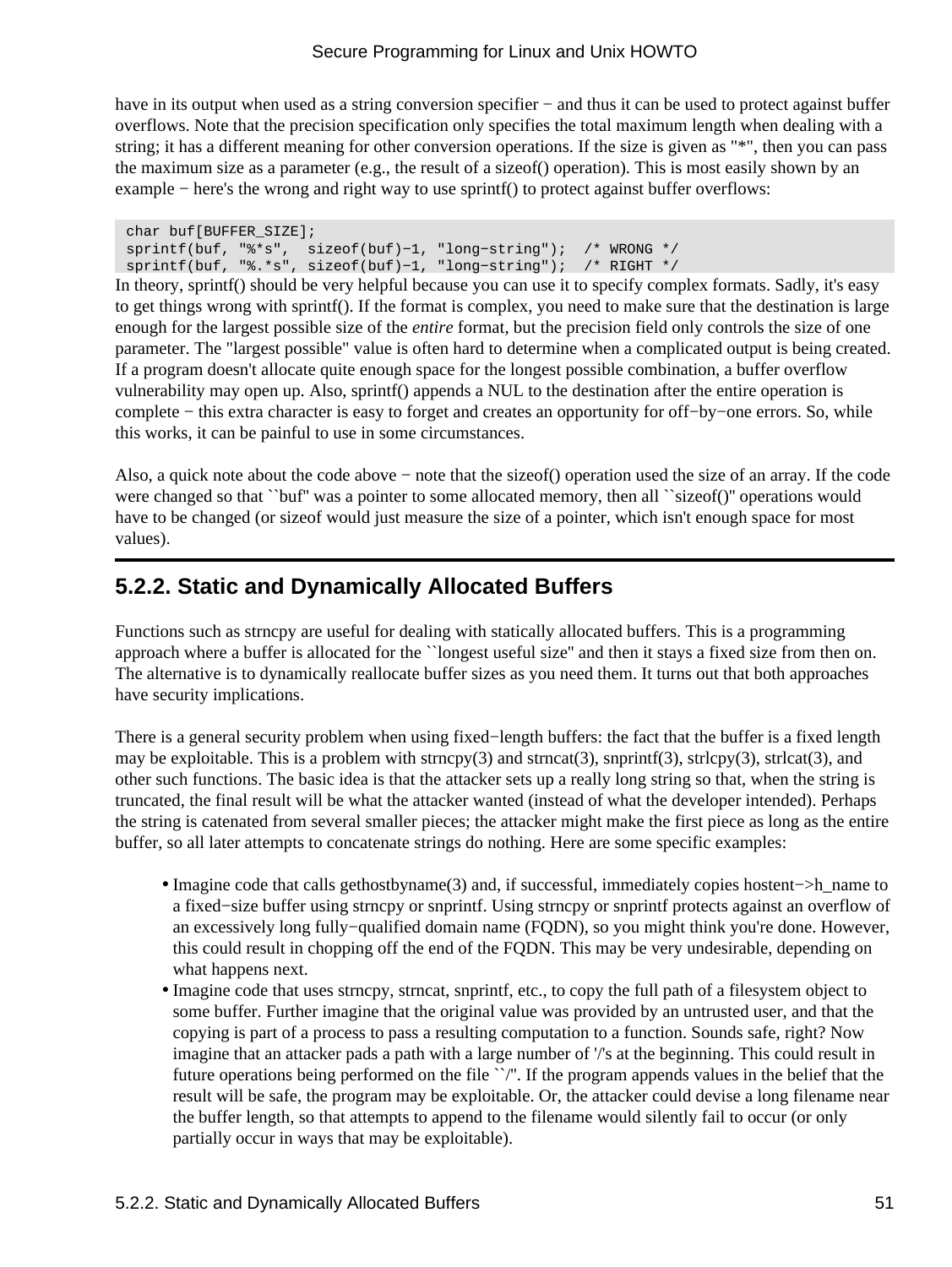When using statically−allocated buffers, you really need to consider the length of the source and destination arguments. Sanity checking the input and the resulting intermediate computation might deal with this, too.

Another alternative is to dynamically reallocate all strings instead of using fixed−size buffers. This general approach is recommended by the GNU programming guidelines, since it permits programs to handle arbitrarily−sized inputs (until they run out of memory). Of course, the major problem with dynamically allocated strings is that you may run out of memory. The memory may even be exhausted at some other point in the program than the portion where you're worried about buffer overflows; any memory allocation can fail. Also, since dynamic reallocation may cause memory to be inefficiently allocated, it is entirely possible to run out of memory even though technically there is enough virtual memory available to the program to continue. In addition, before running out of memory the program will probably use a great deal of virtual memory; this can easily result in ``thrashing'', a situation in which the computer spends all its time just shuttling information between the disk and memory (instead of doing useful work). This can have the effect of a denial of service attack. Some rational limits on input size can help here. In general, the program must be designed to fail safely when memory is exhausted if you use dynamically allocated strings.

### **5.2.3. strlcpy and strlcat**

An alternative, being employed by OpenBSD, is the strlcpy(3) and strlcat(3) functions by Miller and de Raadt [Miller 1999]. This is a minimalist, statically−sized buffer approach that provides C string copying and concatenation with a different (and less error−prone) interface. Source and documentation of these functions are available under a newer BSD−style open source license at [ftp://ftp.openbsd.org/pub/OpenBSD/src/lib/libc/string/strlcpy.3.](ftp://ftp.openbsd.org/pub/OpenBSD/src/lib/libc/string/strlcpy.3)

First, here are their prototypes:

size t strlcpy (char \*dst, const char \*src, size t size); size t strlcat (char \*dst, const char \*src, size t size);

Both strlcpy and strlcat take the full size of the destination buffer as a parameter (not the maximum number of characters to be copied) and guarantee to NIL−terminate the result (as long as size is larger than 0). Remember that you should include a byte for NIL in the size.

The strlcpy function copies up to size−1 characters from the NUL–terminated string src to dst, NIL−terminating the result. The strlcat function appends the NIL−terminated string src to the end of dst. It will append at most size  $-$  strlen(dst)  $-1$  bytes, NIL–terminating the result.

One minor disadvantage of strlcpy(3) and strlcat(3) is that they are not, by default, installed in most Unix−like systems. In OpenBSD, they are part of <string.h>. This is not that difficult a problem; since they are small functions, you can even include them in your own program's source (at least as an option), and create a small separate package to load them. You can even use autoconf to handle this case automatically. If more programs use these functions, it won't be long before these are standard parts of Linux distributions and other Unix−like systems. Also, these functions have been recently added to the ``glib'' library (I submitted the patch to do this), so using recent versions of glib makes them available. In glib these functions are named g\_strlcpy and g\_strlcat (not strlcpy or strlcat) to be consistent with the glib library naming conventions.

Also, strlcat(3) has slightly varying semantics when the provided size is 0 or if there are no NIL characters in the destination string dst (inside the given number of characters). In OpenBSD, if the size is 0, then the destination string's length is considered 0. Also, if size is nonzero, but there are no NIL characters in the destination string (in the size number of characters), then the length of the destination is considered equal to the size. These rules make handling strings without embedded NILs consistent. Unfortunately, at least Solaris doesn't (at this time) obey these rules, because they weren't specified in the original documentation. I've talked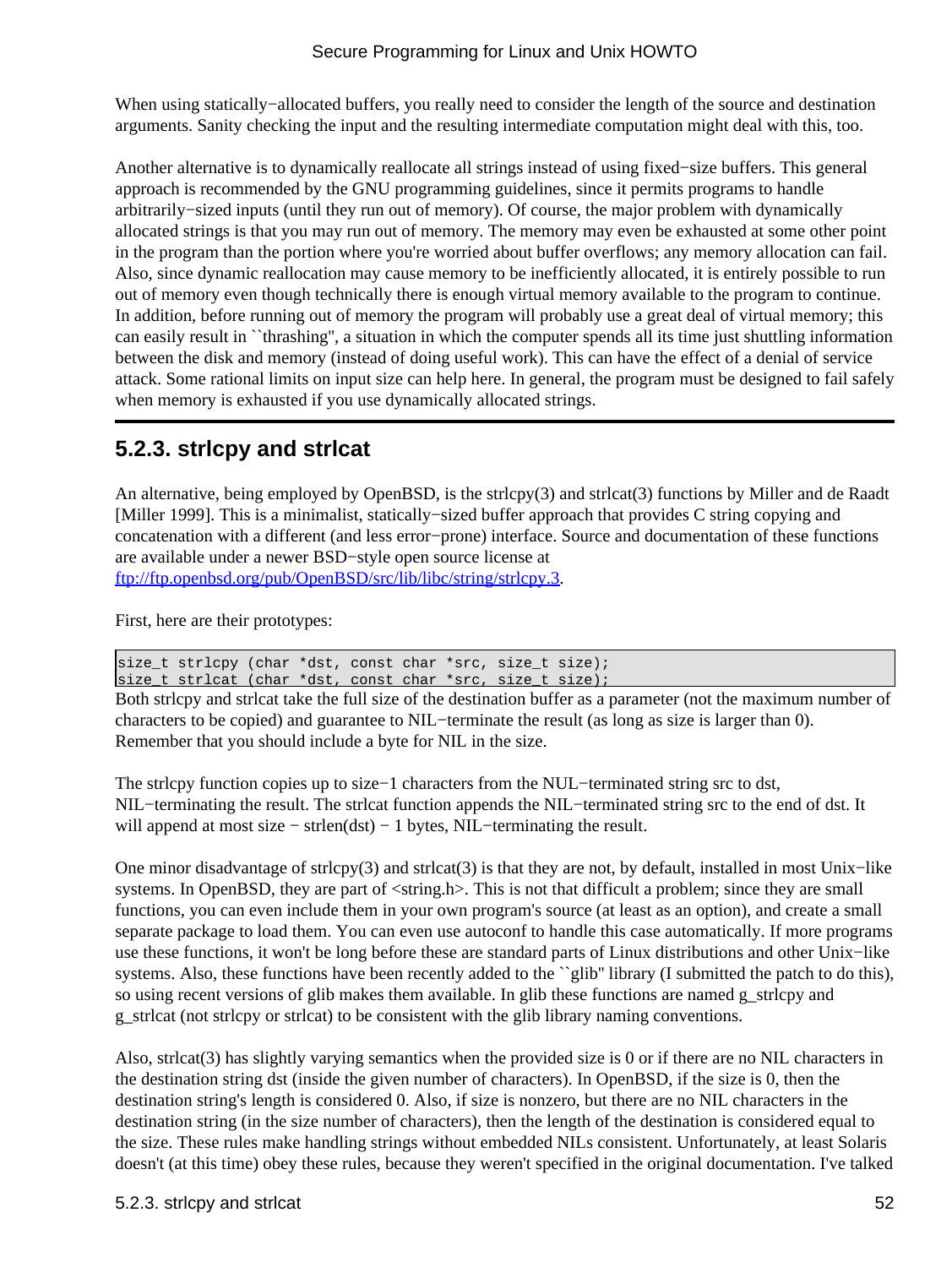to Todd Miller, and he and I agree that the OpenBSD semantics are the correct ones (and that Solaris is incorrect). The reasoning is simple: under no condition should strlcat or strlcpy ever examine characters in the destination outside of the range of size; such access might cause core dumps (from accessing out−of−range memory) and even hardware interactions (through memory−mapped I/O). Thus, given:

 $a = \text{strlcat}$  ("Y", "123", 0);

The correct answer is 3 (0+3=3), but Solaris will claim the answer is 4 because it incorrectly looks at characters beyond the "size" length in the destination. For now, I suggest avoiding cases where the size is 0 or the destination has no NIL characters. Future versions of glib will hide this difference and always use the OpenBSD semantics.

#### **5.2.4. libmib**

One toolset for C that dynamically reallocates strings automatically is the ``libmib allocated string functions'' by Forrest J. Cavalier III, available a[t http://www.mibsoftware.com/libmib/astring](http://www.mibsoftware.com/libmib/astring). There are two variations of libmib; ``libmib−open'' appears to be clearly open source under its own X11−like license that permits modification and redistribution, but redistributions must choose a different name, however, the developer states that it ``may not be fully tested.'' To continuously get libmib−mature, you must pay for a subscription. The documentation is not open source, but it is freely available.

### **5.2.5. C++ std::string class**

C++ developers can use the std::string class, which is built into the language. This is a dynamic approach, as the storage grows as necessary. However, it's important to note that if that class's data is turned into a ``char \*'' (e.g., by using data() or c\_str()), the possibilities of buffer overflow resurface, so you need to be careful when when using such methods. Note that c\_str() always returns a NIL–terminated string, but data() may or may not (it's implementation dependent, and most implementations do not include the NIL terminator). Avoid using data(), and if you must use it, don't be dependent on its format.

Many C++ developers use other string libraries as well, such as those that come with other large libraries or even home−grown string libraries. With those libraries, be especially careful – many alternative C++ string classes include routines to automatically convert the class to a ``char \*'' type. As a result, they can silently introduce buffer overflow vulnerabilities.

### **5.2.6. Libsafe**

Arash Baratloo, Timothy Tsai, and Navjot Singh (of Lucent Technologies) have developed Libsafe, a wrapper of several library functions known to be vulnerable to stack smashing attacks. This wrapper (which they call a kind of ``middleware'') is a simple dynamically loaded library that contains modified versions of C library functions such as strcpy(3). These modified versions implement the original functionality, but in a manner that ensures that any buffer overflows are contained within the current stack frame. Their initial performance analysis suggests that this library's overhead is very small. Libsafe papers and source code are available at [http://www.bell−labs.com/org/11356/libsafe.html.](http://www.bell-labs.com/org/11356/libsafe.html) The Libsafe source code is available under the completely open source LGPL license, and there are indications that many Linux distributors are interested in using it.

Libsafe's approach appears somewhat useful. Libsafe should certainly be considered for inclusion by Linux distributors, and its approach is worth considering by others as well. For example, I know that the Mandrake distribution of Linux (version 7.1) includes it. However, as a software developer, Libsafe is a useful mechanism to support defense−in−depth but it does not really prevent buffer overflows. Here are several reasons why you shouldn't depend just on Libsafe during code development: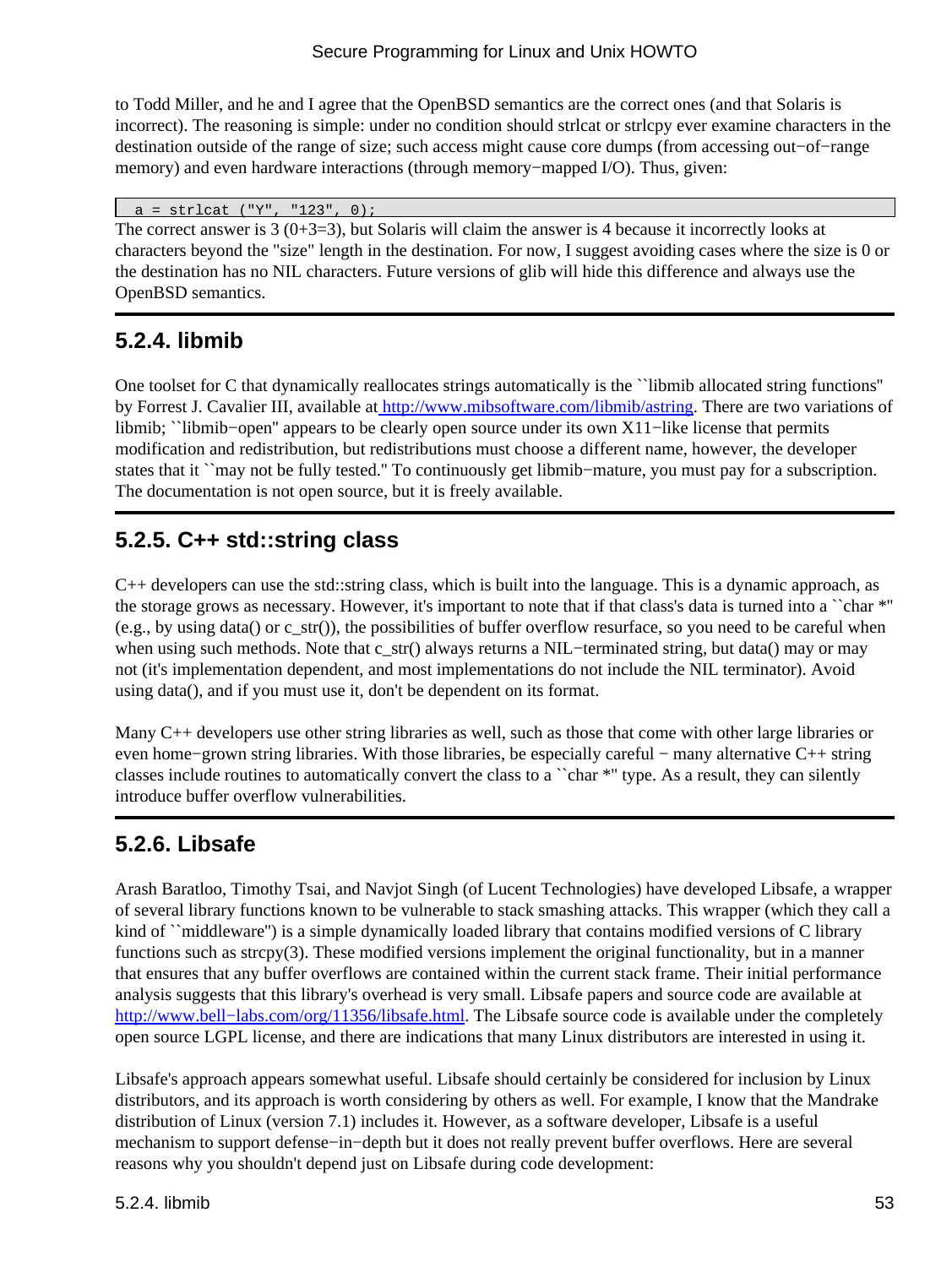- Libsafe only protects a small set of known functions with obvious buffer overflow issues. At the time of this writing, this list is significantly shorter than the list of functions in this book known to have this problem. It also won't protect against code you write yourself (e.g., in a while loop) that causes buffer overflows.
- Even if libsafe is installed in a distribution, the way it is installed impacts its use. The documentation recommends setting LD\_PRELOAD to cause libsafe's protections to be enabled, but the problem is that users can unset this environment variable... causing the protection to be disabled for programs they execute!
- Libsafe only protects against buffer overflows of the stack onto the return address; you can still overrun the heap or other variables in that procedure's frame.
- Unless you can be assured that all deployed platforms will use libsafe (or something like it), you'll have to protect your program as though it wasn't there.
- LibSafe seems to assume that saved frame pointers are at the beginning of each stack frame. This isn't always true. Compilers (such as gcc) can optimize away things, and in particular the option "−fomit−frame−pointer" removes the information that libsafe seems to need. Thus, libsafe may fail to work for some programs.

The libsafe developers themselves acknowledge that software developers shouldn't just depend on libsafe. In their words:

It is generally accepted that the best solution to buffer overflow attacks is to fix the defective programs. However, fixing defective programs requires knowing that a particular program is defective. The true benefit of using libsafe and other alternative security measures is protection against future attacks on programs that are not yet known to be vulnerable.

#### **5.2.7. Other Libraries**

The glib (not glibc) library is a widely−available open source library that provides a number of useful functions for C programmers. GTK+ and GNOME both use glib, for example. As I noted earlier, in glib version 1.3.2, g\_strlcpy() and g\_strlcat() have been added through a patch which I submitted. This should make it easier to portably use those functions once these later versions of glib become widely available. At this time I do not have an analysis showing definitively that the glib library functions protect against buffer overflows. However, many of the glib functions automatically allocate memory, and those functions automatically *fail with no reasonable way to intercept the failure* (e.g., to try something else instead). As a result, in many cases most glib functions cannot be used in most secure programs. The GNOME guidelines recommend using functions such as g\_strdup\_printf(), which is fine as long as it's okay if your program immediately crashes if an out−of−memory condition occurs. However, if you can't accept this, then using such routines isn't appropriate.

# **5.3. Compilation Solutions in C/C++**

A completely different approach is to use compilation methods that perform bounds−checking (see [Sitaker 1999] for a list). In my opinion, such tools are very useful in having multiple layers of defense, but it's not wise to use this technique as your sole defense. There are at least two reasons for this. First of all, most such tools only provide partial defense against buffer overflows (and the ``complete'' defenses are generally 12−30 times slower); C and C++ were simply not designed to protect against buffer overflows. Second of all, for open source programs you cannot be certain what tools will be used to compile the program; using the default ``normal'' compiler for a given system might suddenly open security flaws.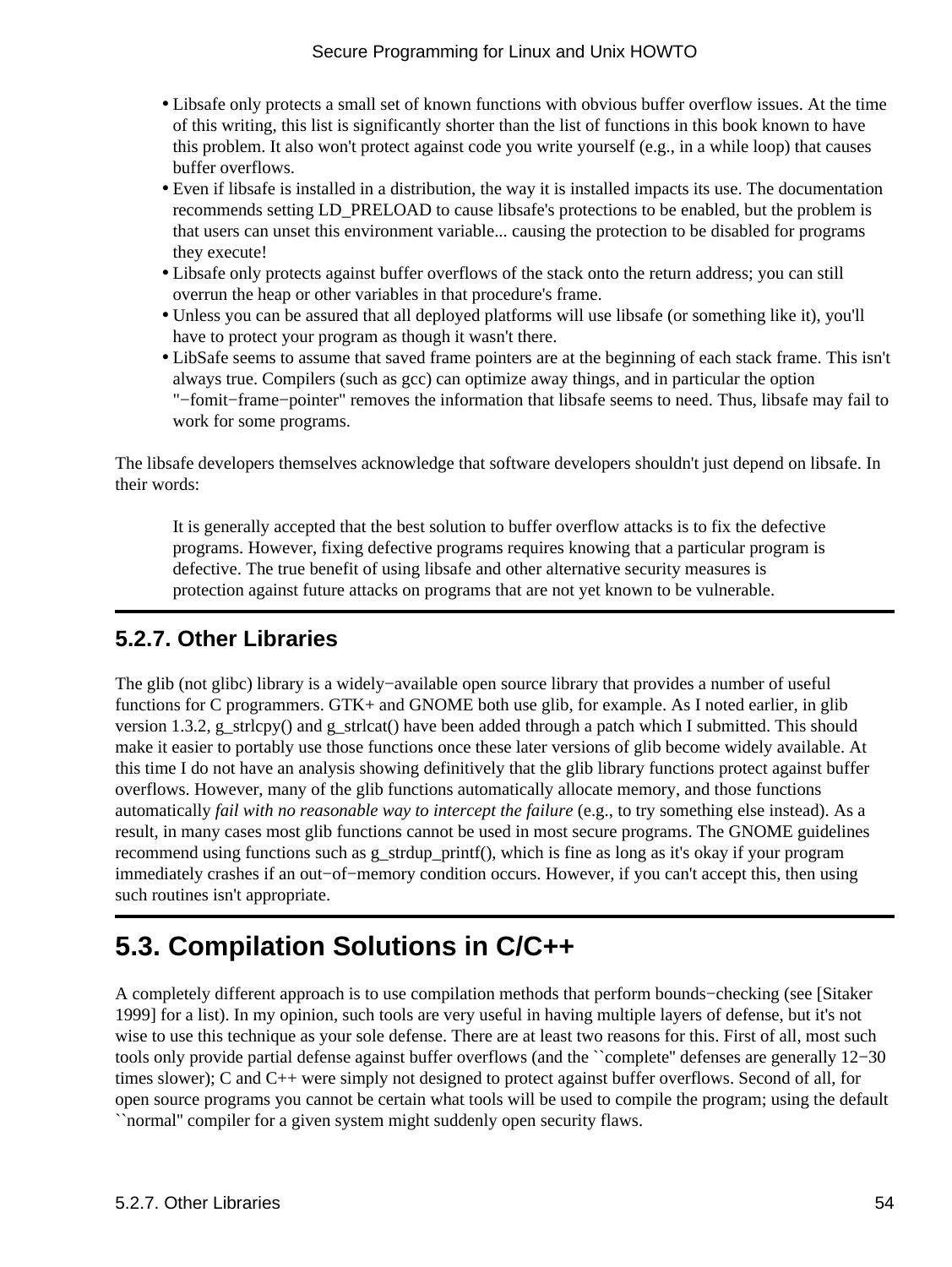One of the more useful tools is ``StackGuard'', a modification of the standard GNU C compiler gcc. StackGuard works by inserting a ``guard'' value (called a ``canary'') in front of the return address; if a buffer overflow overwrites the return address, the canary's value (hopefully) changes and the system detects this before using it. This is quite valuable, but note that this does not protect against buffer overflows overwriting other values (which they may still be able to use to attack a system). There is work to extend StackGuard to be able to add canaries to other data items, called ``PointGuard''. PointGuard will automatically protect certain values (e.g., function pointers and longjump buffers). However, protecting other variable types using PointGuard requires specific programmer intervention (the programmer has to identify which data values must be protected with canaries). This can be valuable, but it's easy to accidentally omit protection for a data value you didn't think needed protection − but needs it anyway. More information on StackGuard, PointGuard, and other alternatives is in Cowan [1999].

As a related issue, in Linux you could modify the Linux kernel so that the stack segment is not executable; such a patch to Linux does exist (see Solar Designer's patch, which includes this, at <http://www.openwall.com/linux/>However, as of this writing this is not built into the Linux kernel. Part of the rationale is that this is less protection than it seems; attackers can simply force the system to call other ``interesting'' locations already in the program (e.g., in its library, the heap, or static data segments). Also, sometimes Linux does require executable code in the stack, e.g., to implement signals and to implement GCC ``trampolines''. Solar Designer's patch does handle these cases, but this does complicate the patch. Personally, I'd like to see this merged into the main Linux distribution, since it does make attacks somewhat more difficult and it defends against a range of existing attacks. However, I agree with Linus Torvalds and others that this does not add the amount of protection it would appear to and can be circumvented with relative ease. You can read Linus Torvalds' explanation for not including this support a[t http://lwn.net/980806/a/linus−noexec.html.](http://lwn.net/980806/a/linus-noexec.html)

In short, it's better to work first on developing a correct program that defends itself against buffer overflows. Then, after you've done this, by all means use techniques and tools like StackGuard as an additional safety net. If you've worked hard to eliminate buffer overflows in the code itself, then StackGuard is likely to be more effective because there will be fewer ``chinks in the armor'' that StackGuard will be called on to protect.

# **5.4. Other Languages**

The problem of buffer overflows is an excellent argument for using other programming languages such as Perl, Python, Java, and Ada95. After all, nearly all other programming languages used today (other than assembly language) protect against buffer overflows. Using those other languages does not eliminate all problems, of course; in particular see the discussion i[n Section 7.3](#page-85-0) regarding the NIL character. There is also the problem of ensuring that those other languages' infrastructure (e.g., run−time library) is available and secured. Still, you should certainly consider using other programming languages when developing secure programs to protect against buffer overflows.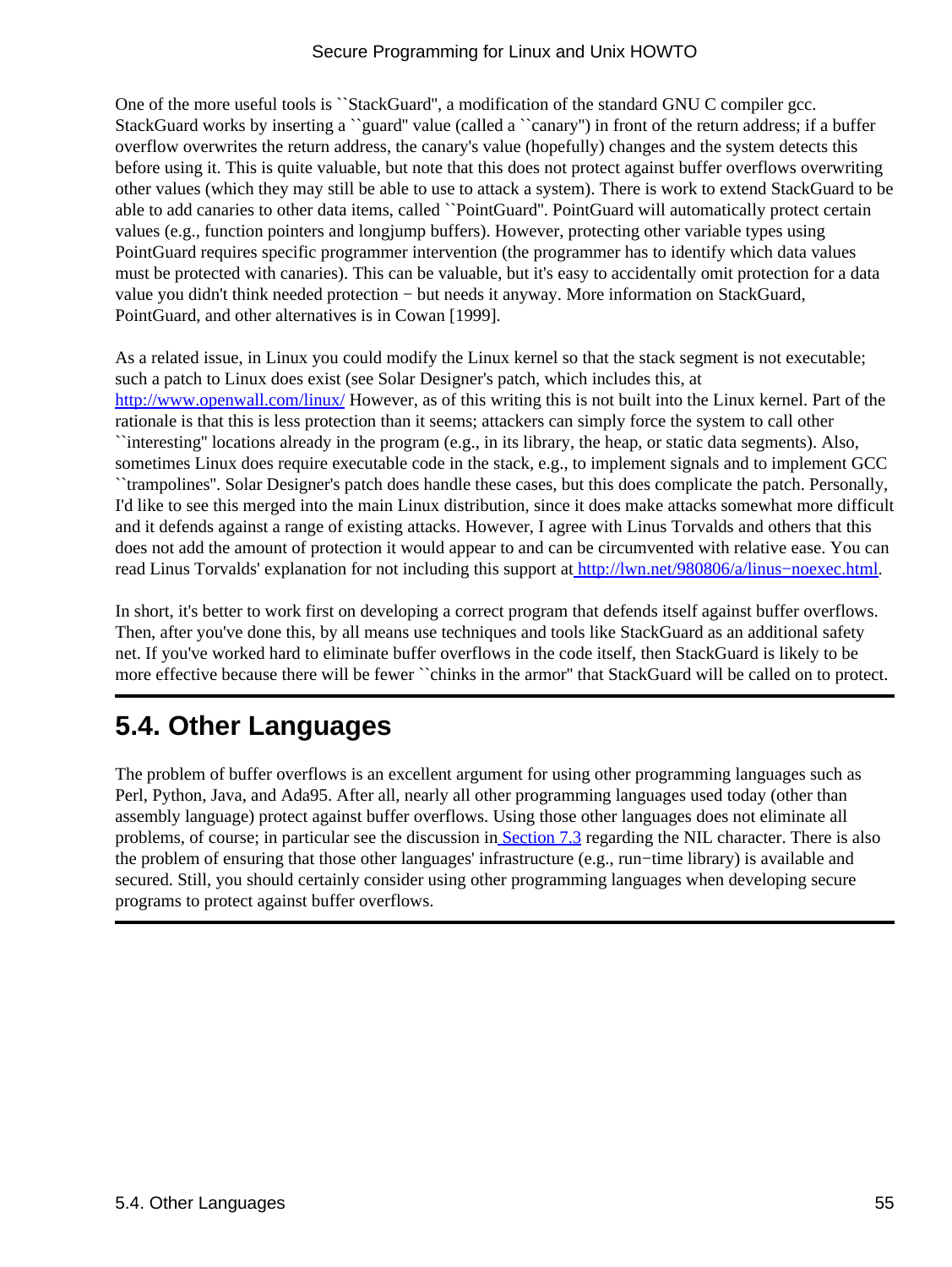# **Chapter 6. Structure Program Internals and Approach**

*Like a city whose walls are broken down is a man who lacks self−control.*

*Proverbs 25:28 (NIV)*

# **6.1. Follow Good Software Engineering Principles for Secure Programs**

Saltzer [1974] and later Saltzer and Schroeder [1975] list the following principles of the design of secure protection systems, which are still valid:

- Least privilege. Each user and program should operate using the fewest privileges possible. This principle limits the damage from an accident, error, or attack. It also reduces the number of potential interactions among privileged programs, so unintentional, unwanted, or improper uses of privilege are less likely to occur. This idea can be extended to the internals of a program: only the smallest portion of the program which needs those privileges should have them. See [Section 6.4](#page-61-0) for more about how to do this.
- *Economy of mechanism/Simplicity*. The protection system's design should be simple and small as possible. In their words, ``techniques such as line−by−line inspection of software and physical examination of hardware that implements protection mechanisms are necessary. For such techniques to be successful, a small and simple design is essential.'' This is sometimes described as the ``KISS'' principle (``keep it simple, stupid'').
- Open design. The protection mechanism must not depend on attacker ignorance. Instead, the mechanism should be public, depending on the secrecy of relatively few (and easily changeable) items like passwords or private keys. An open design makes extensive public scrutiny possible, and it also makes it possible for users to convince themselves that the system about to be used is adequate. Frankly, it isn't realistic to try to maintain secrecy for a system that is widely distributed; decompilers and subverted hardware can quickly expose any ``secrets'' in an implementation. Bruce Schneier argues that smart engineers should ``demand open source code for anything related to security'', as well as ensuring that it receives widespread review and that any identified problems are fixed [Schneier 1999].
- Complete mediation. Every access attempt must be checked; position the mechanism so it cannot be subverted. For example, in a client−server model, generally the server must do all access checking because users can build or modify their own clients. This is the point of all o[f Chapter 4](#page-32-0), as well as [Section 6.2.](#page-61-0)
- *Fail−safe defaults (e.g., permission−based approach)*. The default should be denial of service, and the protection scheme should then identify conditions under which access is permitted. Se[e Section](#page-67-0) [6.7](#page-67-0) an[d Section 6.9](#page-68-0) for more.
- *Separation of privilege*. Ideally, access to objects should depend on more than one condition, so that defeating one protection system won't enable complete access.
- Least common mechanism. Minimize the amount and use of shared mechanisms (e.g. use of the /tmp or /var/tmp directories). Shared objects provide potentially dangerous channels for information flow and unintended interactions. See [Section 6.10](#page-68-0) for more information.
- *Psychological acceptability / Easy to use*. The human interface must be designed for ease of use so users will routinely and automatically use the protection mechanisms correctly. Mistakes will be reduced if the security mechanisms closely match the user's mental image of his or her protection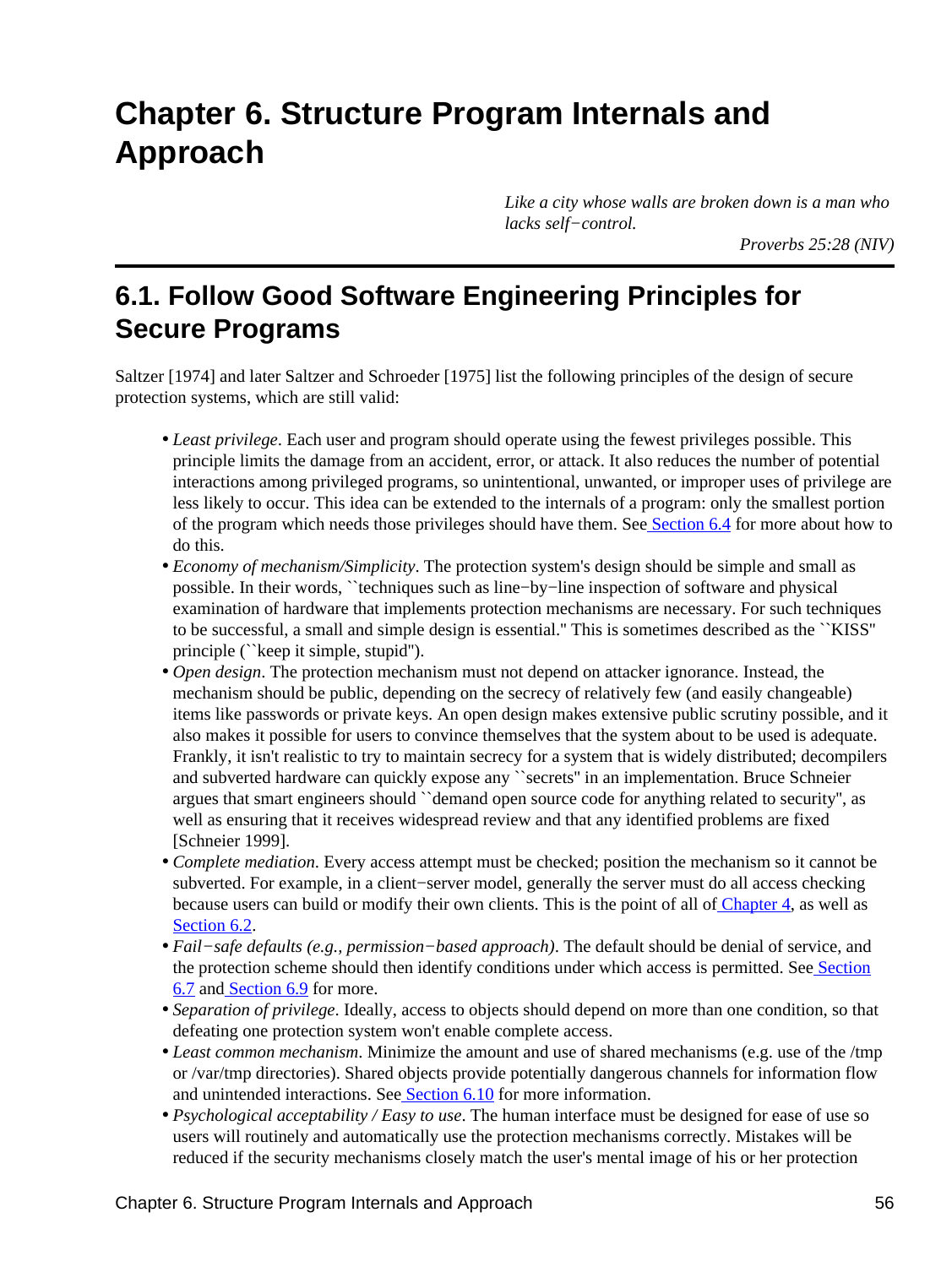goals.

<span id="page-61-0"></span>A good over of various desing principles for security is available in [Peter Neumann's CHATS Principles](http://www.csl.sri.com/neumann/chats2.html)

### **6.2. Secure the Interface**

Interfaces should be minimal (simple as possible), narrow (provide only the functions needed), and non−bypassable. Trust should be minimized. Consider limiting the data that the user can see.

# **6.3. Separate Data and Control**

Any files you support should be designed to completely separate (passive) data from programs that are executed. Applications and data viewers may be used to display files developed externally, so in general don't allow them to accept programs (also known as ``scripts'' or ``macros''). The most dangerous kind is an auto−executing macro that executes when the application is loaded and/or when the data is initially displayed; from a security point−of−view this is generally a disaster waiting to happen.

If you truly must support programs downloaded remotely (e.g., to implement an existing standard), make sure that you you have extremely strong control over what the macro can do (this is often called a ``sandbox''). Past experience has shown that real sandboxes are hard to implement correctly. In fact, I can't remember a single widely−used sandbox that hasn't been repeatedly exploited (yes, that includes Java). If possible, at least have the programs stored in a separate file, so that it's easier to block them out when another sandbox flaw has been found but not yet fixed. Storing them separately also makes it easier to reuse code and to cache it when helpful.

# **6.4. Minimize Privileges**

As noted earlier, it is an important general principle that programs have the minimal amount of privileges necessary to do its job (this is termed ``least privilege''). That way, if the program is broken, its damage is limited. The most extreme example is to simply not write a secure program at all − if this can be done, it usually should be. For example, don't make your program setuid or setgid if you can; just make it an ordinary program, and require the administrator to log in as such before running it.

In Linux and Unix, the primary determiner of a process' privileges is the set of id's associated with it: each process has a real, effective and saved id for both the user and group (a few very old Unixes don't have a ``saved'' id). Linux also has, as a special extension, a separate filesystem UID and GID for each process. Manipulating these values is critical to keeping privileges minimized, and there are several ways to minimize them (discussed below). You can also use chroot(2) to minimize the files visible to a program. There are a few other values determining privilege in Linux and Unix, for example, POSIX capabilities (supported by Linux 2.2 and greater, and by some other Unix−like systems).

### **6.4.1. Minimize the Privileges Granted**

Perhaps the most effective technique is to simply minimize the highest privilege granted. In particular, avoid granting a program root privilege if possible. Don't make a program *setuid root* if it only needs access to a small set of files; consider creating separate user or group accounts for different function.

A common technique is to create a special group, change a file's group ownership to that group, and then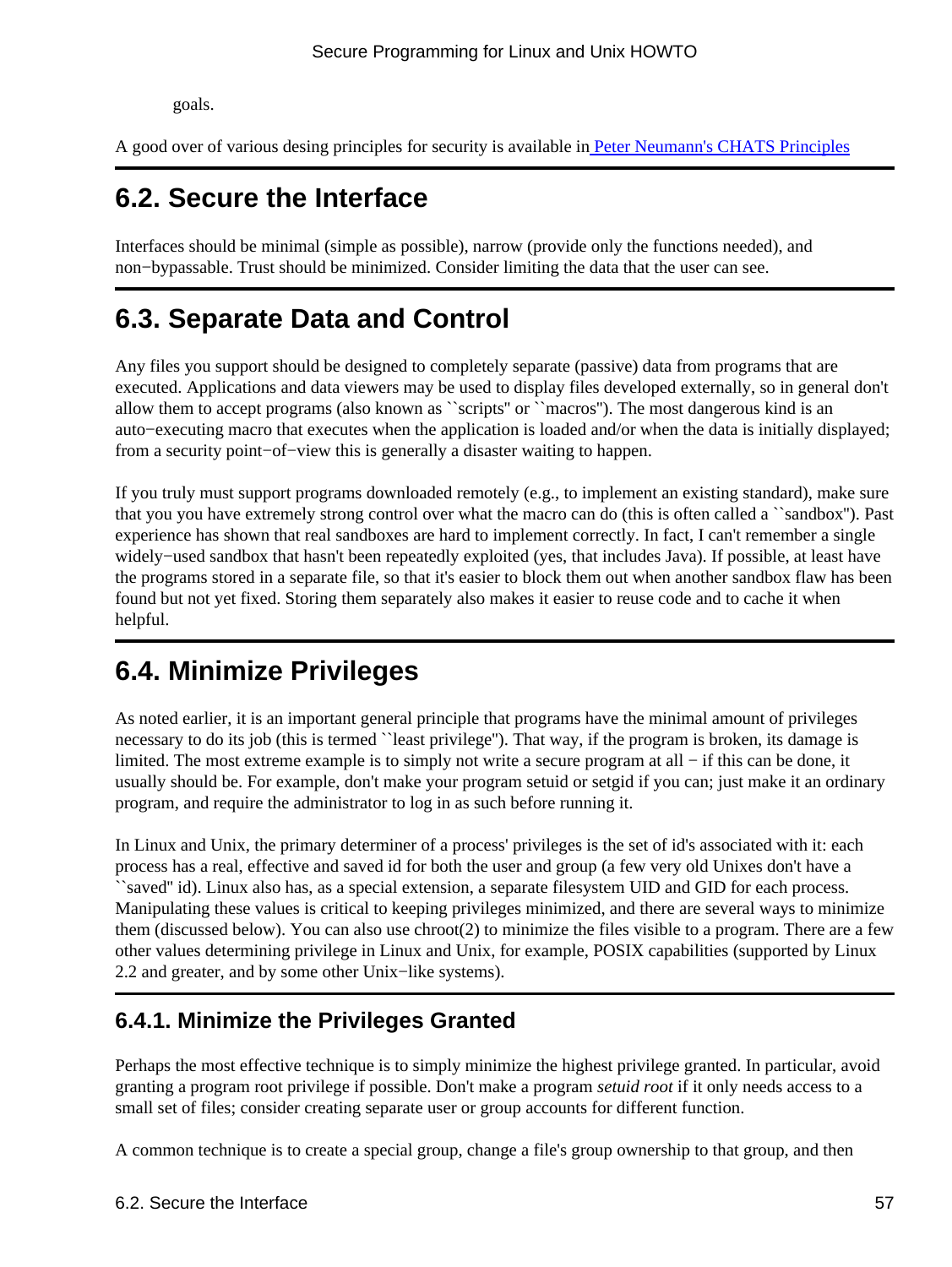make the program *setgid* to that group. It's better to make a program *setgid* instead of *setuid* where you can, since group membership grants fewer rights (in particular, it does not grant the right to change file permissions).

This is commonly done for game high scores. Games are usually setgid *games*, the score files are owned by the group *games*, and the programs themselves and their configuration files are owned by someone else (say root). Thus, breaking into a game allows the perpetrator to change high scores but doesn't grant the privilege to change the game's executable or configuration file. The latter is important; if an attacker could change a game's executable or its configuration files (which might control what the executable runs), then they might be able to gain control of a user who ran the game.

If creating a new group isn't sufficient, consider creating a new pseudouser (really, a special role) to manage a set of resources. Web servers typically do this; often web servers are set up with a special user (``nobody'') so that they can be isolated from other users. Indeed, web servers are instructive here: web servers typically need root privileges to start up (so they can attach to port 80), but once started they usually shed all their privileges and run as the user ``nobody''. Again, usually the pseudouser doesn't own the primary program it runs, so breaking into the account doesn't allow for changing the program itself. As a result, breaking into a running web server normally does not automatically break the whole system's security.

If you're using a database system (say, by calling its query interface), limit the rights of the database user that the application uses. For example, don't give that user access to all of the system stored procedures if that user only needs access to a handful of user−defined ones. Do everything you can inside stored procedures. That way, even if someone does manage to force arbitrary strings into the query, the damage that can be done is limited. If you must directly a regular SQL query with client supplied data, wrap it in something that limits its activities (e.g., sp\_sqlexec). (My thanks to SPI Labs for these database system suggestions).

If you *must* give a program privileges usually reserved for root, consider using POSIX capabilities as soon as your program can minimize the privileges available to your program. POSIX capabilities are available in Linux 2.2 and in many other Unix−like systems. By calling cap\_set\_proc(3) or the Linux−specific capsetp(3) routines immediately after starting, you can permanently reduce the abilities of your program to just those abilities it actually needs. For example the network time daemon (ntpd) traditionally has run as root, because it needs to modify the current time. However, patches have been developed so ntpd only needs a single capability, CAP\_SYS\_TIME, so even if an attacker gains control over ntpd it's somewhat more difficult to exploit the program.

I say ``somewhat limited'' because, unless other steps are taken, retaining a privilege using POSIX capabilities requires that the process continue to have the root user id. Because many important files (configuration files, binaries, and so on) are owned by root, an attacker controlling a program with such limited capabilities can still modify key system files and gain full root−level privilege. A Linux kernel extension (available in versions 2.4.X and 2.2.19+) provides a better way to limit the available privileges: a program can start as root (with all POSIX capabilities), prune its capabilities down to just what it needs, call prctl(PR\_SET\_KEEPCAPS,1), and then use setuid() to change to a non−root process. The PR\_SET\_KEEPCAPS setting marks a process so that when a process does a setuid to a nonzero value, the capabilities aren't cleared (normally they are cleared). This process setting is cleared on exec(). However, note that PR\_SET\_KEEPCAPS is a Linux−unique extension for newer versions of the linux kernel.

One Linux−unique tool you can use to simplify minimizing granted privileges is the ``compartment'' tool developed by SuSE. This tool sets the filesystem root, uid, gid, and/or the capability set, then runs the given program. This is particularly handy for running some other program without modifying it. Here's the syntax of version 0.5: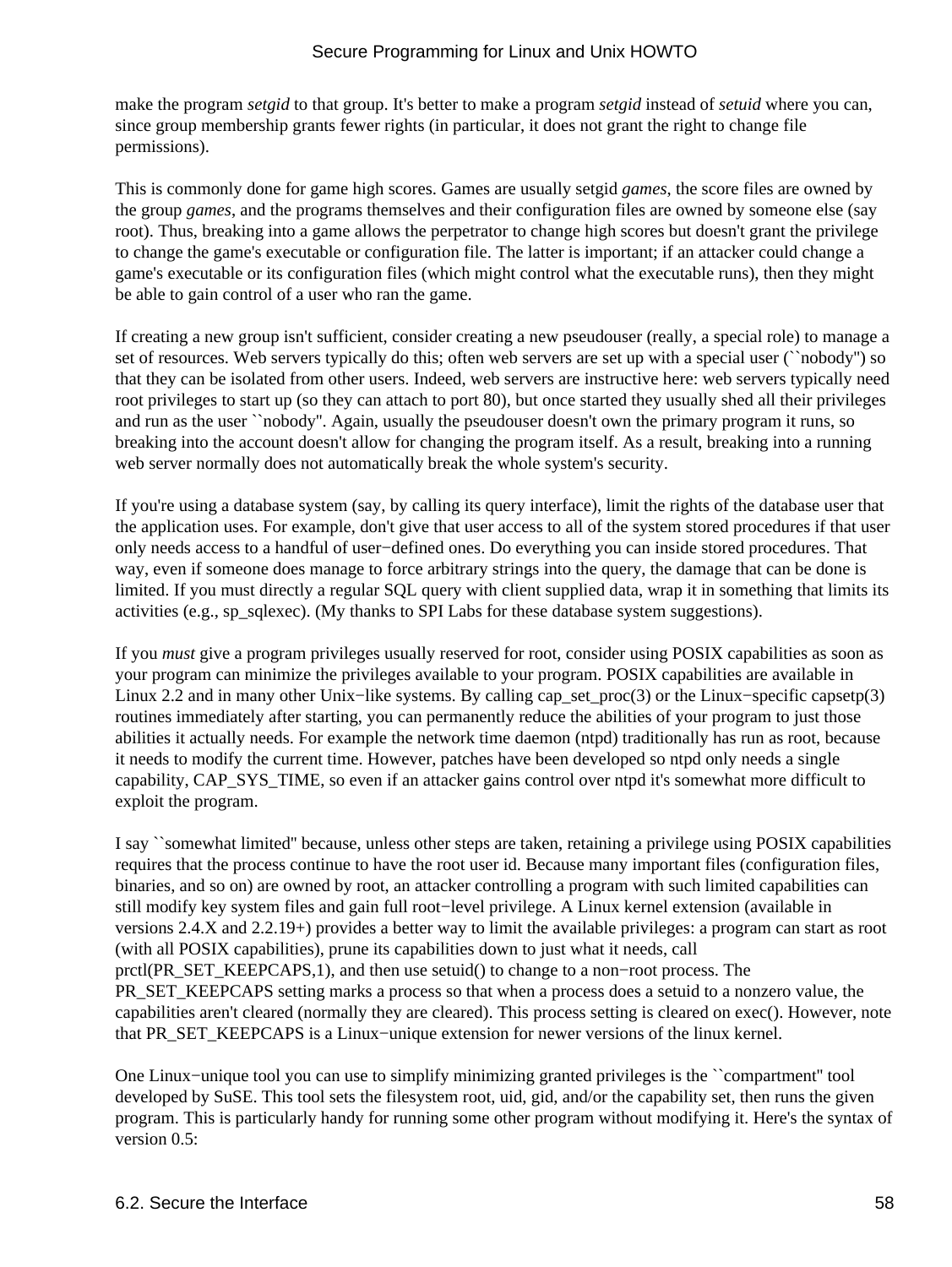```
Syntax: compartment [options] /full/path/to/program
Options:
  −−chroot path chroot to path
  −−user user change UID to this user
  −−group group change GID to this group
  −−init program execute this program before doing anything
  −−cap capset set capset name. You can specify several
  −−verbose be verbose
  −−quiet do no logging (to syslog)
```
Thus, you could start a more secure anonymous ftp server using:

 compartment −−chroot /home/ftp −−cap CAP\_NET\_BIND\_SERVICE anon−ftpd At the time of this writing, the tool is immature and not available on typical Linux distributions, but this may quickly change. You can download the program via [http://www.suse.de/~marc.](http://www.suse.de/~marc)

Note that *not* all Unix−like systems, implement POSIX capabilities, and PR\_SET\_KEEPCAPS is currently a Linux−only extension. Thus, these approaches limit portability. However, if you use it merely as an optional safeguard only where it's available, using this approach will not really limit portability. Also, while the Linux kernel version 2.2 and greater includes the low−level calls, the C−level libraries to make their use easy are not installed on some Linux distributions, slightly complicating their use in applications. For more information on Linux's implementation of POSIX capabilities, se[e http://linux.kernel.org/pub/linux/libs/security/linux−privs](http://linux.kernel.org/pub/linux/libs/security/linux-privs).

FreeBSD has the jail() function for limiting privileges; see the *jail documentation* for more information. There are a number of specialized tools and extensions for limiting privileges; se[e Section 3.10.](#page-30-0)

#### **6.4.2. Minimize the Time the Privilege Can Be Used**

As soon as possible, permanently give up privileges. Some Unix−like systems, including Linux, implement ``saved'' IDs which store the ``previous'' value. The simplest approach is to reset any supplemental groups if appropriate (e.g., using setgroups(2)), and then set the other id's twice to an untrusted id. In setuid/setgid programs, you should usually set the effective gid and uid to the real ones, in particular right after a fork(2), unless there's a good reason not to. Note that you have to change the gid first when dropping from root to another privilege or it won't work − once you drop root privileges, you won't be able to change much else. Note that in some systems, just setting the group isn't enough, if the process belongs to supplemental groups with privileges.

It's worth noting that there's a well−known related bug that uses POSIX capabilities to interfere with this minimization. This bug affects Linux kernel 2.2.0 through 2.2.15, and possibly a number of other Unix−like systems with POSIX capabilities. See Bugtraq id 1322 on http://www.securityfocus.com for more information. Here is their summary:

POSIX "Capabilities" have recently been implemented in the Linux kernel. These "Capabilities" are an additional form of privilege control to enable more specific control over what privileged processes can do. Capabilities are implemented as three (fairly large) bitfields, which each bit representing a specific action a privileged process can perform. By setting specific bits, the actions of privileged processes can be controlled –– access can be granted for various functions only to the specific parts of a program that require them. It is a security measure. The problem is that capabilities are copied with fork() execs, meaning that if capabilities are modified by a parent process, they can be carried over. The way that this can be exploited is by setting all of the capabilities to zero (meaning, all of the bits are off) in each of the three bitfields and then executing a setuid program that attempts to drop privileges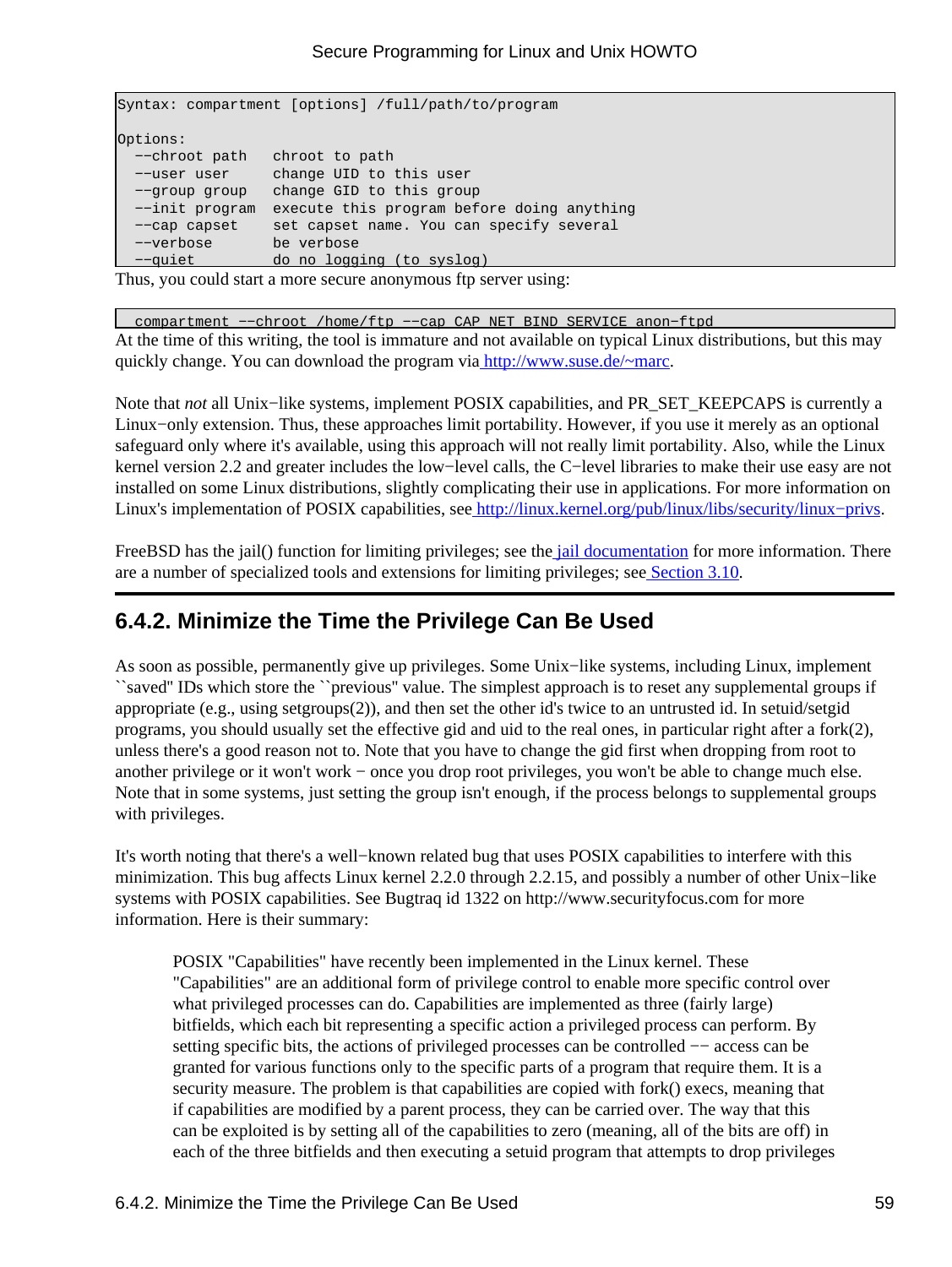before executing code that could be dangerous if run as root, such as what sendmail does. When sendmail attempts to drop privileges using setuid(getuid()), it fails not having the capabilities required to do so in its bitfields and with no checks on its return value . It continues executing with superuser privileges, and can run a users .forward file as root leading to a complete compromise.

One approach, used by sendmail, is to attempt to do setuid(0) after a setuid(getuid()); normally this should fail. If it succeeds, the program should stop. For more information, see http://sendmail.net/?feed=000607linuxbug. In the short term this might be a good idea in other programs, though clearly the better long−term approach is to upgrade the underlying system.

### **6.4.3. Minimize the Time the Privilege is Active**

Use setuid(2), seteuid(2), setgroups(2), and related functions to ensure that the program only has these privileges active when necessary, and then temporarily deactivate the privilege when it's not in use. As noted above, you might want ensure that these privileges are disabled while parsing user input, but more generally, only turn on privileges when they're actually needed.

Note that some buffer overflow attacks, if successful, can force a program to run arbitrary code, and that code could re−enable privileges that were temporarily dropped. Thus, there are *many* attacks that temporarily deactivating a privilege won't counter − it's always much better to completely drop privileges as soon as possible. Some people even claim that ``seteuid() [is] considered harmful'' because of the many attacks it doesn't counter. Still, temporarily deactivating these permissions prevents a whole class of attacks, such as techniques to convince a program to write into a file that perhaps it didn't intend to write into. Since this technique prevents many attacks, it's worth doing if permanently dropping the privilege can't be done at that point in the program.

### **6.4.4. Minimize the Modules Granted the Privilege**

If only a few modules are granted the privilege, then it's much easier to determine if they're secure. One way to do so is to have a single module use the privilege and then drop it, so that other modules called later cannot misuse the privilege. Another approach is to have separate commands in separate executables; one command might be a complex tool that can do a vast number of tasks for a privileged user (e.g., root), while the other tool is setuid but is a small, simple tool that only permits a small command subset. The small, simple tool checks to see if the input meets various criteria for acceptability, and then if it determines the input is acceptable, it passes the data on to the complex tool. Note that the small, simple tool must do a thorough job checking its inputs and limiting what it will pass along to the complex tool, or this can be a vulnerability. These approaches can even be layered several ways, for example, a complex user tool could call a simple setuid ``wrapping'' program (that checks its inputs for secure values) that then passes on information to another complex trusted tool. This approach is especially helpful for GUI−based systems; have the GUI portion run as a normal user, and then pass security−relevant requests on to another program that has the special privileges for actual execution.

Some applications can be best developed by dividing the problem into smaller, mutually untrusting programs. A simple way is divide up the problem into separate programs that do one thing (securely), using the filesystem and locking to prevent problems between them. If more complex interactions are needed, one approach is to fork into multiple processes, each of which has different privilege. Communications channels can be set up in a variety of ways; one way is to have a "master" process create communication channels (say unnamed pipes or unnamed sockets), then fork into different processes and have each process drop as many privileges as possible. If you're doing this, be sure to watch for deadlocks. Then use a simple protocol to allow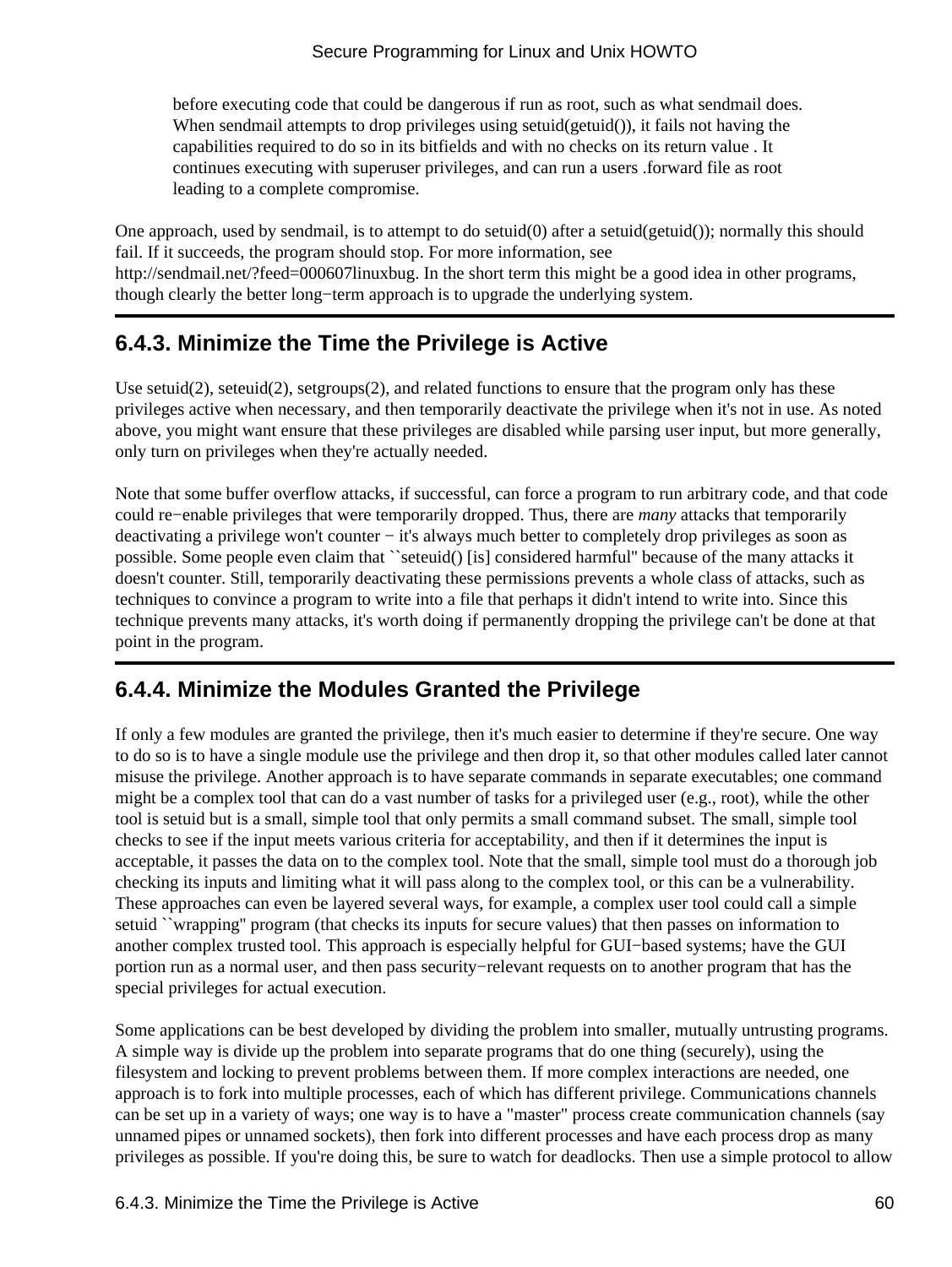the less trusted processes to request actions from the more trusted process(es), and ensure that the more trusted processes only support a limited set of requests. Setting user and group permissions so that no one else can even start up the sub−programs makes it harder to break into.

Some operating systems have the concept of multiple layers of trust in a single process, e.g., Multics' rings. Standard Unix and Linux don't have a way of separating multiple levels of trust by function inside a single process like this; a call to the kernel increases privileges, but otherwise a given process has a single level of trust. This is one area where technologies like Java 2, C# (which copies Java's approach), and Fluke (the basis of security−enhanced Linux) have an advantage. For example, Java 2 can specify fine−grained permissions such as the permission to only open a specific file. However, general−purpose operating systems do not typically have such abilities at this time; this may change in the near future. For more about Java, see [Section](#page-100-0) [9.6.](#page-100-0)

### **6.4.5. Consider Using FSUID To Limit Privileges**

Each Linux process has two Linux−unique state values called filesystem user id (FSUID) and filesystem group id (FSGID). These values are used when checking against the filesystem permissions. If you're building a program that operates as a file server for arbitrary users (like an NFS server), you might consider using these Linux extensions. To use them, while holding root privileges change just FSUID and FSGID before accessing files on behalf of a normal user. This extension is fairly useful, and provides a mechanism for limiting filesystem access rights without removing other (possibly necessary) rights. By only setting the FSUID (and not the EUID), a local user cannot send a signal to the process. Also, avoiding race conditions is much easier in this situation. However, a disadvantage of this approach is that these calls are not portable to other Unix−like systems.

### **6.4.6. Consider Using Chroot to Minimize Available Files**

You can use chroot(2) to limit the files visible to your program. This requires carefully setting up a directory (called the ``chroot jail'') and correctly entering it. This can be a fairly effective technique for improving a program's security − it's hard to interfere with files you can't see. However, it depends on a whole bunch of assumptions, in particular, the program must lack root privileges, it must not have any way to get root privileges, and the chroot jail must be properly set up. I recommend using chroot(2) where it makes sense to do so, but don't depend on it alone; instead, make it part of a layered set of defenses. Here are a few notes about the use of chroot(2):

- The program can still use non−filesystem objects that are shared across the entire machine (such as System V IPC objects and network sockets). It's best to also use separate pseudo−users and/or groups, because all Unix−like systems include the ability to isolate users; this will at least limit the damage a subverted program can do to other programs. Note that current most Unix−like systems (including Linux) won't isolate intentionally cooperating programs; if you're worried about malicious programs cooperating, you need to get a system that implements some sort of mandatory access control and/or limits covert channels.
- Be sure to close any filesystem descriptors to outside files if you don't want them used later. In particular, don't have any descriptors open to directories outside the chroot jail, or set up a situation where such a descriptor could be given to it (e.g., via Unix sockets or an old implementation of /proc). If the program is given a descriptor to a directory outside the chroot jail, it could be used to escape out of the chroot jail.
- The chroot jail has to be set up to be secure. Don't use a normal user's home directory (or subdirectory) as a chroot jail; use a separate location or ``home'' directory specially set aside for the purpose. Place the absolute minimum number of files there. Typically you'll have a /bin, /etc/, /lib,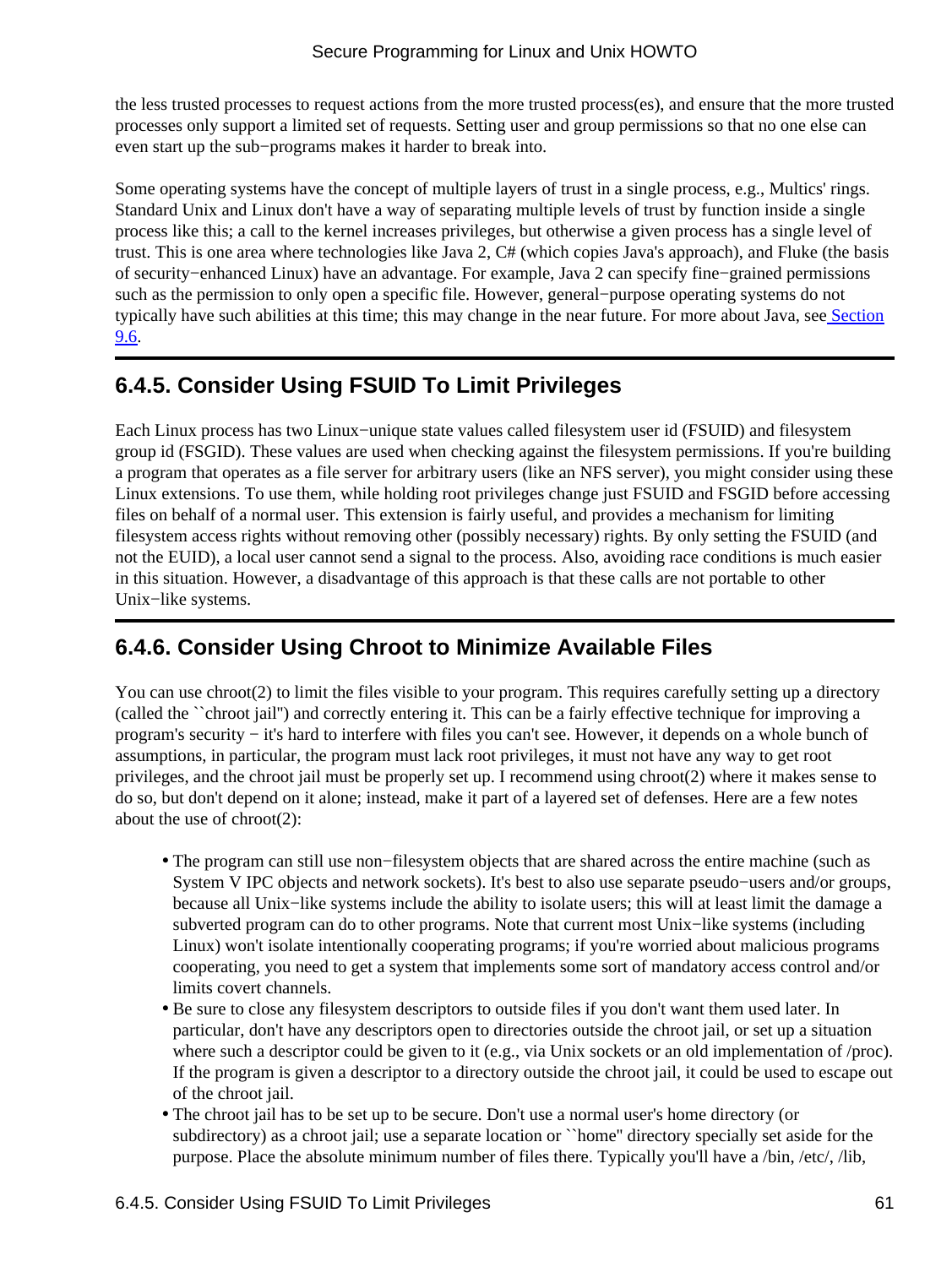and maybe one or two others (e.g., /pub if it's an ftp server). Place in /bin only what you need to run after doing the chroot(); sometimes you need nothing at all (try to avoid placing a shell there, though sometimes that can't be helped). You may need a /etc/passwd and /etc/group so file listings can show some correct names, but if so, try not to include the real system's values, and certainly replace all passwords with "\*".

In /lib, place only what you need; use ldd(1) to query each program in /bin to find out what it needs, and only include them. On Linux, you'll probably need a few basic libraries like ld−linux.so.2, and not much else. Alternatively, recompile any necessary programs to be statically linked, so that they don't need dynamically loaded libraries at all.

It's usually wiser to completely copy in all files, instead of making hard links; while this wastes some time and disk space, it makes it so that attacks on the chroot jail files do not automatically propagate into the regular system's files. Mounting a /proc filesystem, on systems where this is supported, is generally unwise. In fact, in very old versions of Linux (versions 2.0.x, at least up through 2.0.38) it's a known security flaw, since there are pseudo−directories in /proc that would permit a chroot'ed program to escape. Linux kernel 2.2 fixed this known problem, but there may be others; if possible, don't do it.

Chroot really isn't effective if the program can acquire root privilege. For example, the program could • use calls like mknod(2) to create a device file that can view physical memory, and then use the resulting device file to modify kernel memory to give itself whatever privileges it desired. Another example of how a root program can break out of chroot is demonstrated at [http://www.suid.edu/source/breakchroot.c.](http://www.suid.edu/source/breakchroot.c) In this example, the program opens a file descriptor for the current directory, creates and chroots into a subdirectory, sets the current directory to the previously−opened current directory, repeatedly cd's up from the current directory (which since it is outside the current chroot succeeds in moving up to the real filesystem root), and then calls chroot on the result. By the time you read this, these weaknesses may have been plugged, but the reality is that root privilege has traditionally meant ``all privileges'' and it's hard to strip them away. It's better to assume that a program requiring continuous root privileges will only be mildly helped using chroot(). Of course, you may be able to break your program into parts, so that at least part of it can be in a chroot jail.

#### **6.4.7. Consider Minimizing the Accessible Data**

Consider minimizing the amount of data that can be accessed by the user. For example, in CGI scripts, place all data used by the CGI script outside of the document tree unless there is a reason the user needs to see the data directly. Some people have the false notion that, by not publicly providing a link, no one can access the data, but this is simply not true.

### **6.4.8. Consider Minimizing the Resources Available**

Consider minimizing the computer resources available to a given process so that, even if it ``goes haywire,'' its damage can be limited. This is a fundamental technique for preventing a denial of service. For network servers, a common approach is to set up a separate process for each session, and for each process limit the amount of CPU time (et cetera) that session can use. That way, if an attacker makes a request that chews up memory or uses 100% of the CPU, the limits will kick in and prevent that single session from interfering with other tasks. Of course, an attacker can establish many sessions, but this at least raises the bar for an attack. See [Section 3.6](#page-29-0) for more information on how to set these limits (e.g., ulimit(1)).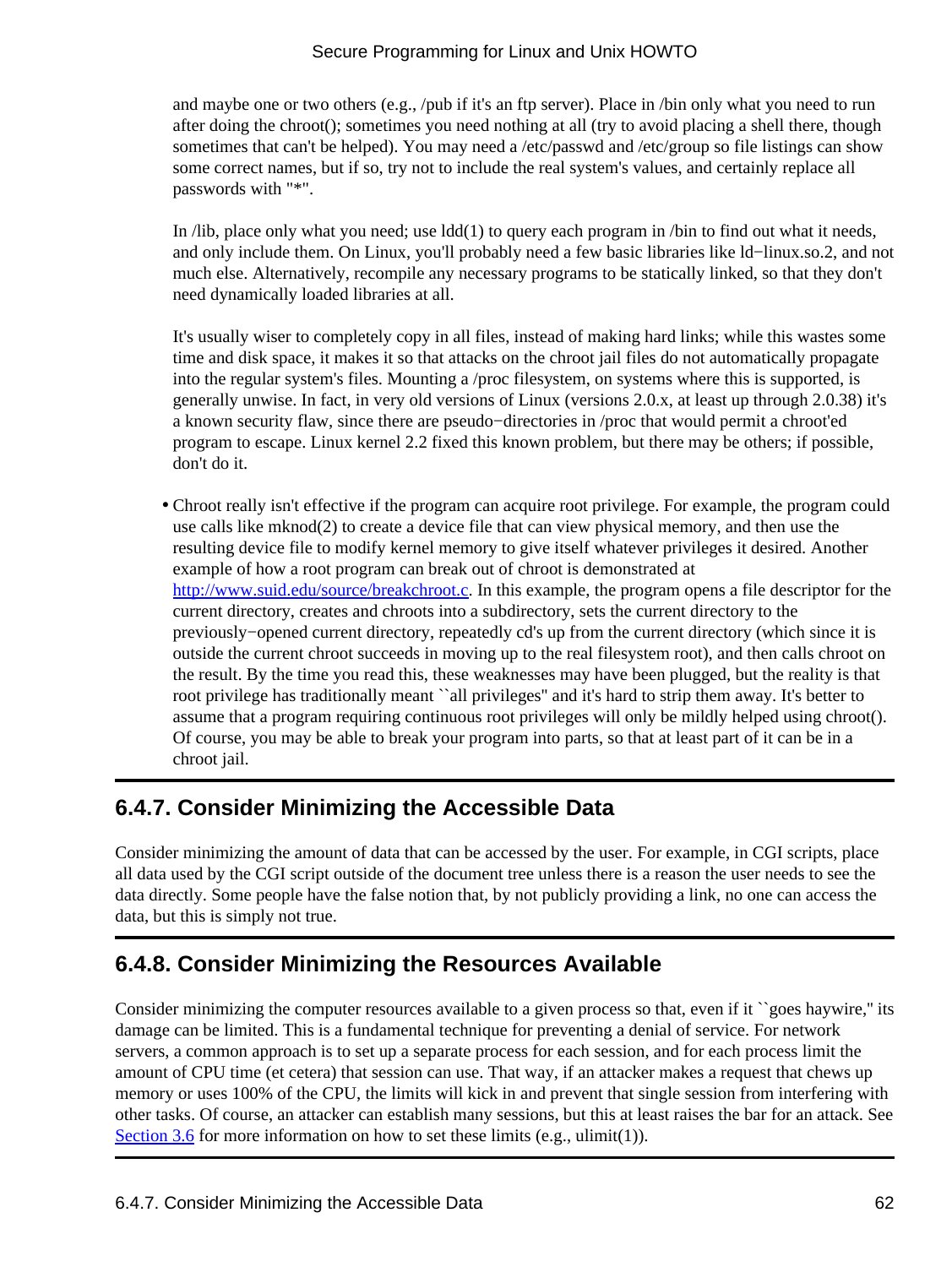# <span id="page-67-0"></span>**6.5. Minimize the Functionality of a Component**

In a related move, minimize the amount of functionality provided by your component. If it does several functions, consider breaking its implementation up into those smaller functions. That way, users who don't need some functions can disable just those portions. This is particularly important when a flaw is discovered − this way, users can disable just one component and still use the other parts.

# **6.6. Avoid Creating Setuid/Setgid Scripts**

Many Unix−like systems, in particular Linux, simply ignore the setuid and setgid bits on scripts to avoid the race condition described earlier. Since support for setuid scripts varies on Unix−like systems, they're best avoided in new applications where possible. As a special case, Perl includes a special setup to support setuid Perl scripts, so using setuid and setgid is acceptable in Perl if you truly need this kind of functionality. If you need to support this kind of functionality in your own interpreter, examine how Perl does this. Otherwise, a simple approach is to ``wrap" the script with a small setuid/setgid executable that creates a safe environment (e.g., clears and sets environment variables) and then calls the script (using the script's full path). Make sure that the script cannot be changed by an attacker! Shell scripting languages have additional problems, and really should not be setuid/setgid; se[e Section 9.4](#page-98-0) for more information about this.

# **6.7. Configure Safely and Use Safe Defaults**

Configuration is considered to currently be the number one security problem. Therefore, you should spend some effort to (1) make the initial installation secure, and (2) make it easy to reconfigure the system while keeping it secure.

Never have the installation routines install a working ``default'' password. If you need to install new ``users'', that's fine − just set them up with an impossible password, leaving time for administrators to set the password (and leaving the system secure before the password is set). Administrators will probably install hundreds of packages and almost certainly forget to set the password − it's likely they won't even know to set it, if you create a default password.

A program should have the most restrictive access policy until the administrator has a chance to configure it. Please don't create ``sample'' working users or ``allow access to all'' configurations as the starting configuration; many users just ``install everything'' (installing all available services) and never get around to configuring many services. In some cases the program may be able to determine that a more generous policy is reasonable by depending on the existing authentication system, for example, an ftp server could legitimately determine that a user who can log into a user's directory should be allowed to access that user's files. Be careful with such assumptions, however.

Have installation scripts install a program as safely as possible. By default, install all files as owned by root or some other system user and make them unwriteable by others; this prevents non−root users from installing viruses. Indeed, it's best to make them unreadable by all but the trusted user. Allow non−root installation where possible as well, so that users without root privileges and administrators who do not fully trust the installer can still use the program.

When installing, check to make sure that any assumptions necessary for security are true. Some library routines are not safe on some platforms; see the discussion of this i[n Section 7.1](#page-85-0). If you know which platforms your application will run on, you need not check their specific attributes, but in that case you should check to make sure that the program is being installed on only one of those platforms. Otherwise, you should require a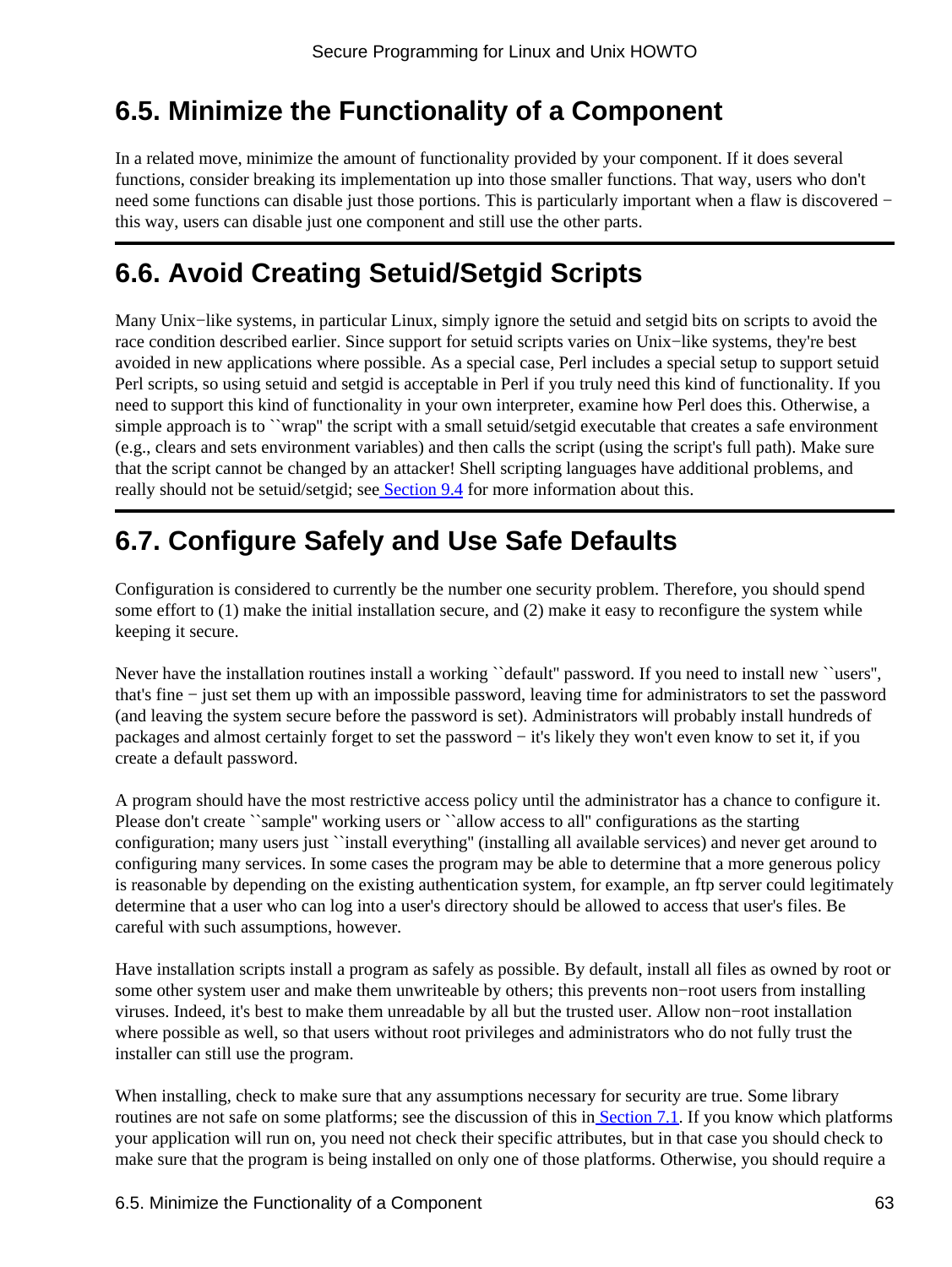<span id="page-68-0"></span>manual override to install the program, because you don't know if the result will be secure.

Try to make configuration as easy and clear as possible, including post−installation configuration. Make using the ``secure'' approach as easy as possible, or many users will use an insecure approach without understanding the risks. On Linux, take advantage of tools like linuxconf, so that users can easily configure their system using an existing infrastructure.

If there's a configuration language, the default should be to deny access until the user specifically grants it. Include many clear comments in the sample configuration file, if there is one, so the administrator understands what the configuration does.

# **6.8. Load Initialization Values Safely**

Many programs read an initialization file to allow their defaults to be configured. You must ensure that an attacker can't change which initialization file is used, nor create or modify that file. Often you should *not* use the current directory as a source of this information, since if the program is used as an editor or browser, the user may be viewing the directory controlled by someone else. Instead, if the program is a typical user application, you should load any user defaults from a hidden file or directory contained in the user's home directory. If the program is setuid/setgid, don't read any file controlled by the user unless you carefully filter it as an untrusted (potentially hostile) input. Trusted configuration values should be loaded from somewhere else entirely (typically from a file in /etc).

# **6.9. Fail Safe**

A secure program should always ``fail safe'', that is, it should be designed so that if the program does fail, the safest result should occur. For security−critical programs, that usually means that if some sort of misbehavior is detected (malformed input, reaching a ''can't get here'' state, and so on), then the program should immediately deny service and stop processing that request. Don't try to ``figure out what the user wanted'': just deny the service. Sometimes this can decrease reliability or useability (from a user's perspective), but it increases security. There are a few cases where this might not be desired (e.g., where denial of service is much worse than loss of confidentiality or integrity), but such cases are quite rare.

Note that I recommend "stop processing the request", not "fail altogether". In particular, most servers should not completely halt when given malformed input, because that creates a trivial opportunity for a denial of service attack (the attacker just sends garbage bits to prevent you from using the service). Sometimes taking the whole server down is necessary, in particular, reaching some ``can't get here'' states may signal a problem so drastic that continuing is unwise.

Consider carefully what error message you send back when a failure is detected. if you send nothing back, it may be hard to diagnose problems, but sending back too much information may unintentionally aid an attacker. Usually the best approach is to reply with ``access denied'' or ``miscellaneous error encountered'' and then write more detailed information to an audit log (where you can have more control over who sees the information).

### **6.10. Avoid Race Conditions**

A ``race condition'' can be defined as ``Anomalous behavior due to unexpected critical dependence on the relative timing of events'' [FOLDOC]. Race conditions generally involve one or more processes accessing a shared resource (such a file or variable), where this multiple access has not been properly controlled.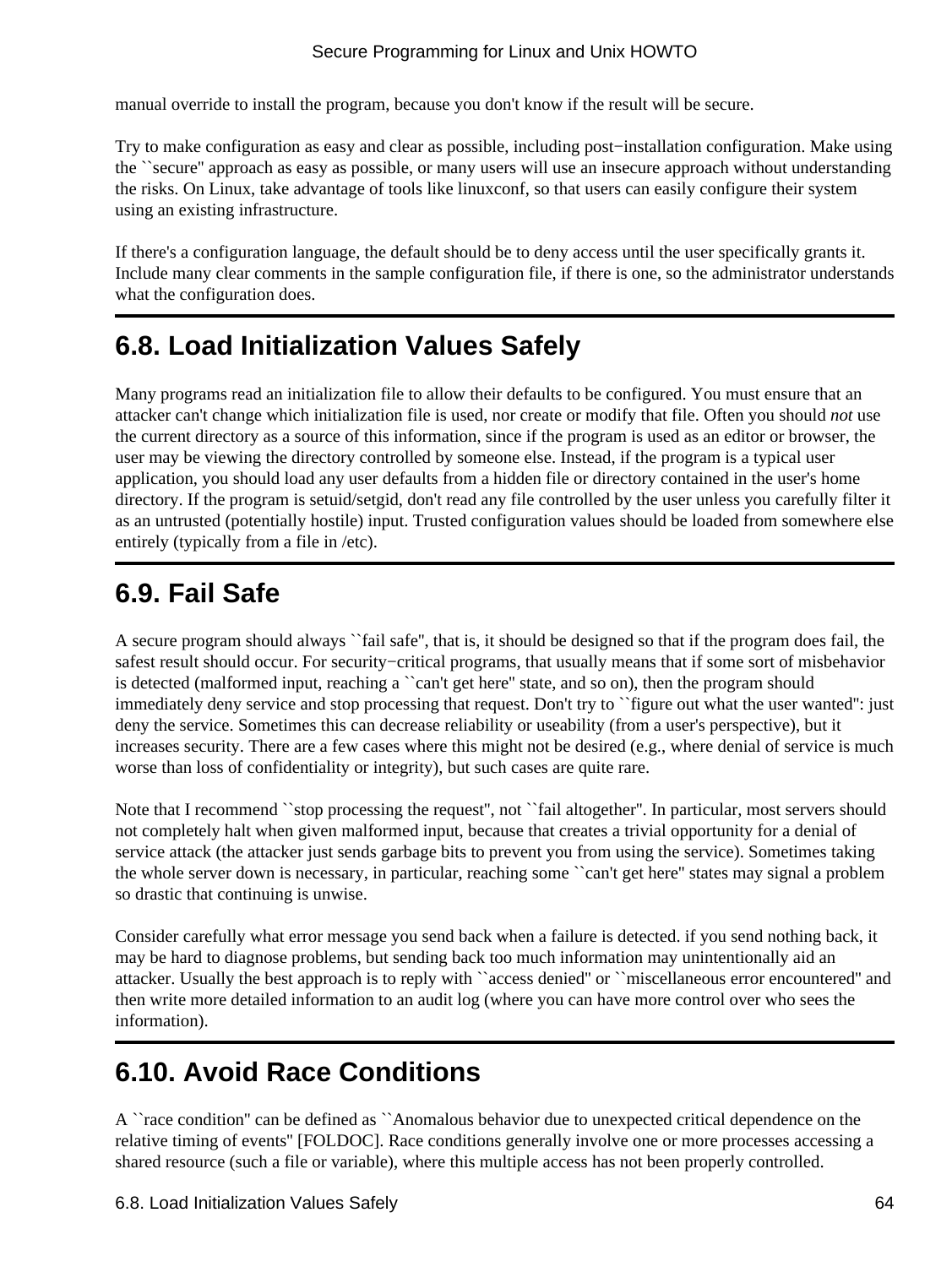In general, processes do not execute atomically; another process may interrupt it between essentially any two instructions. If a secure program's process is not prepared for these interruptions, another process may be able to interfere with the secure program's process. Any pair of operations in a secure program must still work correctly if arbitrary amounts of another process's code is executed between them.

Race condition problems can be notionally divided into two categories:

- Interference caused by untrusted processes. Some security taxonomies call this problem a ``sequence'' or ``non−atomic'' condition. These are conditions caused by processes running other, different programs, which ``slip in'' other actions between steps of the secure program. These other programs might be invoked by an attacker specifically to cause the problem. This book will call these sequencing problems.
- Interference caused by trusted processes (from the secure program's point of view). Some taxonomies call these deadlock, livelock, or locking failure conditions. These are conditions caused by processes running the ``same'' program. Since these different processes may have the ``same'' privileges, if not properly controlled they may be able to interfere with each other in a way other programs can't. Sometimes this kind of interference can be exploited. This book will call these locking problems.

### **6.10.1. Sequencing (Non−Atomic) Problems**

In general, you must check your code for any pair of operations that might fail if arbitrary code is executed between them.

Note that loading and saving a shared variable are usually implemented as separate operations and are not atomic. This means that an ``increment variable'' operation is usually converted into loading, incrementing, and saving operation, so if the variable memory is shared the other process may interfere with the incrementing.

Secure programs must determine if a request should be granted, and if so, act on that request. There must be no way for an untrusted user to change anything used in this determination before the program acts on it. This kind of race condition is sometimes termed a ``time of check − time of use'' (TOCTOU) race condition.

#### **6.10.1.1. Atomic Actions in the Filesystem**

The problem of failing to perform atomic actions repeatedly comes up in the filesystem. In general, the filesystem is a shared resource used by many programs, and some programs may interfere with its use by other programs. Secure programs should generally avoid using access(2) to determine if a request should be granted, followed later by open(2), because users may be able to move files around between these calls, possibly creating symbolic links or files of their own choosing instead. A secure program should instead set its effective id or filesystem id, then make the open call directly. It's possible to use access(2) securely, but only when a user cannot affect the file or any directory along its path from the filesystem root.

When creating a file, you should open it using the modes O\_CREAT | O\_EXCL and grant only very narrow permissions (only to the current user); you'll also need to prepare for having the open fail. If you need to be able to open the file (e.g,. to prevent a denial−of−service), you'll need to repetitively (1) create a ``random'' filename, (2) open the file as noted, and (3) stop repeating when the open succeeds.

Ordinary programs can become security weaknesses if they don't create files properly. For example, the ``joe'' text editor had a weakness called the ``DEADJOE'' symlink vulnerability. When joe was exited in a nonstandard way (such as a system crash, closing an xterm, or a network connection going down), joe would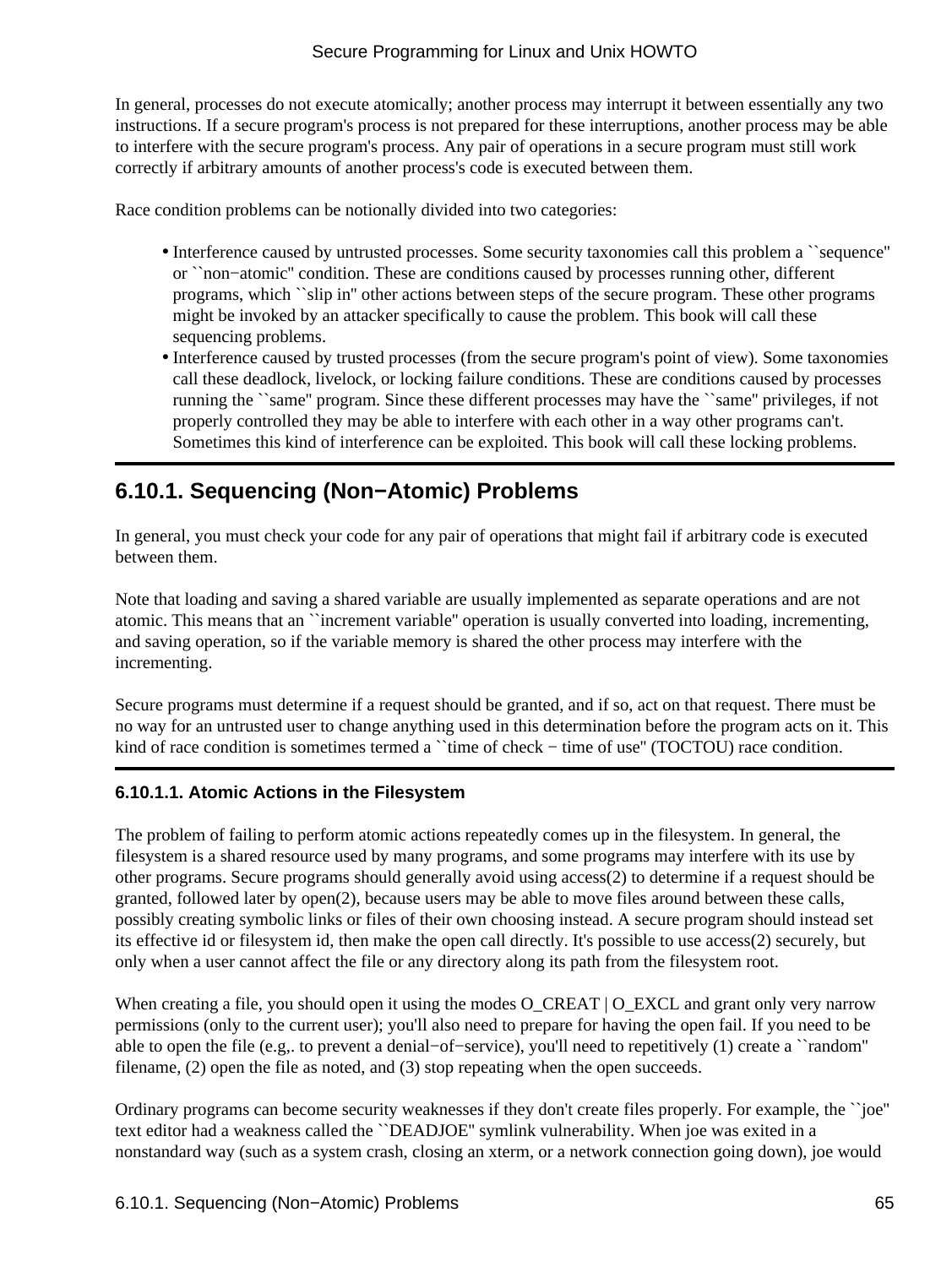unconditionally append its open buffers to the file "DEADJOE". This could be exploited by the creation of DEADJOE symlinks in directories where root would normally use joe. In this way, joe could be used to append garbage to potentially−sensitive files, resulting in a denial of service and/or unintentional access.

As another example, when performing a series of operations on a file's meta−information (such as changing its owner, stat−ing the file, or changing its permission bits), first open the file and then use the operations on open files. This means use the fchown( ), fstat( ), or fchmod( ) system calls, instead of the functions taking filenames such as chown(), chgrp(), and chmod(). Doing so will prevent the file from being replaced while your program is running (a possible race condition). For example, if you close a file and then use chmod() to change its permissions, an attacker may be able to move or remove the file between those two steps and create a symbolic link to another file (say /etc/passwd). Other interesting files include /dev/zero, which can provide an infinitely−long data stream of input to a program; if an attacker can ``switch'' the file midstream, the results can be dangerous.

But even this gets complicated − when creating files, you must give them as a minimal set of rights as possible, and then change the rights to be more expansive if you desire. Generally, this means you need to use umask and/or open's parameters to limit initial access to just the user and user group. For example, if you create a file that is initially world−readable, then try to turn off the ``world readable'' bit, an attacker could try to open the file while the permission bits said this was okay. On most Unix−like systems, permissions are only checked on open, so this would result in an attacker having more privileges than intended.

In general, if multiple users can write to a directory in a Unix−like system, you'd better have the ``sticky'' bit set on that directory, and sticky directories had better be implemented. It's much better to completely avoid the problem, however, and create directories that only a trusted special process can access (and then implement that carefully). The traditional Unix temporary directories (/tmp and /var/tmp) are usually implemented as ``sticky'' directories, and all sorts of security problems can still surface, as we'll see next.

#### **6.10.1.2. Temporary Files**

This issue of correctly performing atomic operations particularly comes up when creating temporary files. Temporary files in Unix−like systems are traditionally created in the /tmp or /var/tmp directories, which are shared by all users. A common trick by attackers is to create symbolic links in the temporary directory to some other file (e.g., /etc/passwd) while your secure program is running. The attacker's goal is to create a situation where the secure program determines that a given filename doesn't exist, the attacker then creates the symbolic link to another file, and then the secure program performs some operation (but now it actually opened an unintended file). Often important files can be clobbered or modified this way. There are many variations to this attack, such as creating normal files, all based on the idea that the attacker can create (or sometimes otherwise access) file system objects in the same directory used by the secure program for temporary files.

The general problem when creating files in these shared directories is that you must guarantee that the filename you plan to use doesn't already exist at time of creation. Checking ``before'' you create the file doesn't work, because after the check occurs, but before creation, another process can create that file with that filename. Using an ``unpredictable'' or ``unique'' filename doesn't work in general, because another process can often repeatedly guess until it succeeds.

Fundamentally, to create a temporary file in a shared (sticky) directory, you must repetitively: (1) create a ``random'' filename, (2) open it using O\_CREAT | O\_EXCL and very narrow permissions, and (3) stop repeating when the open succeeds.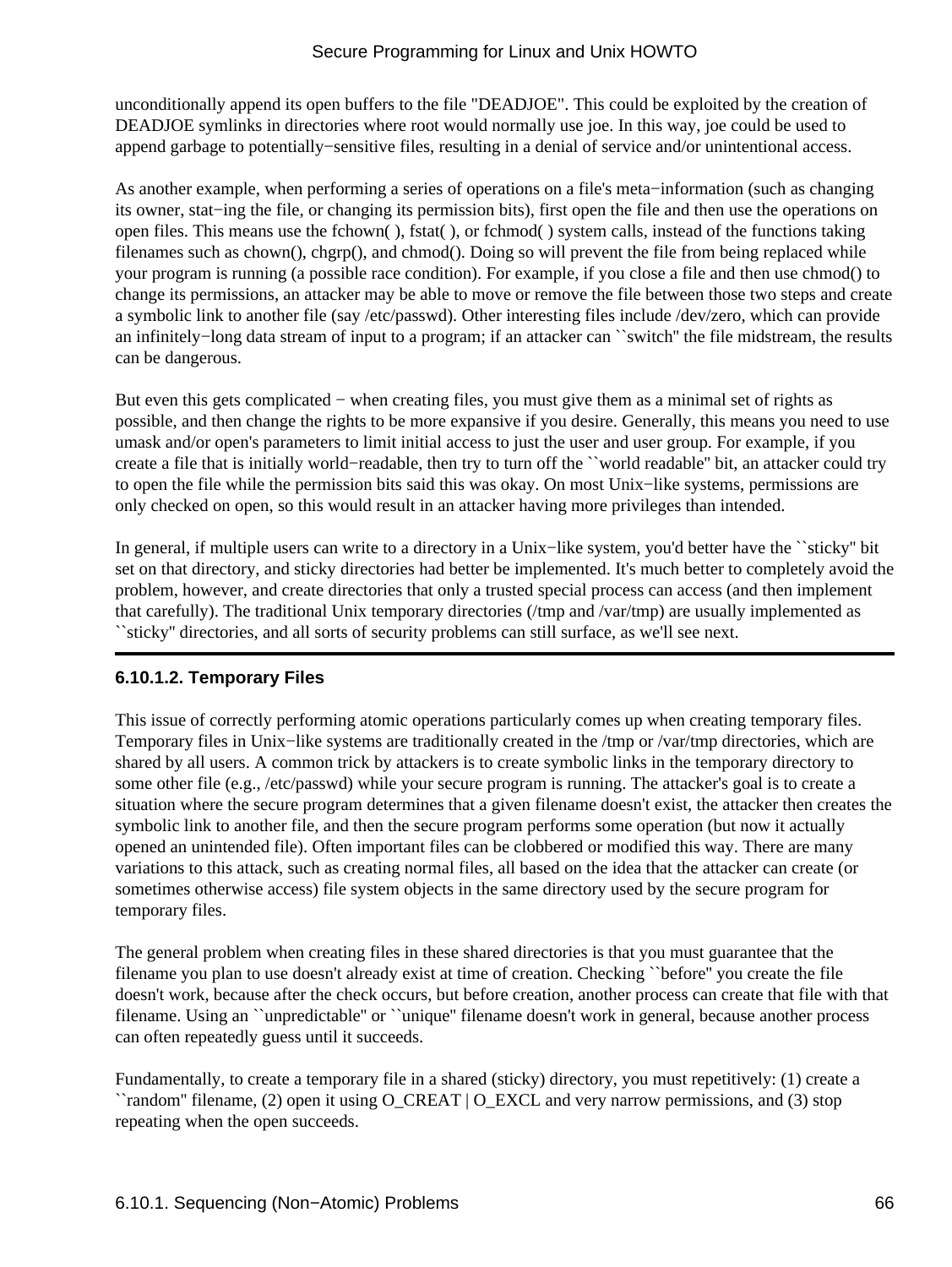According to the 1997 ``Single Unix Specification'', the preferred method for creating an arbitrary temporary file is tmpfile(3). The tmpfile(3) function creates a temporary file and opens a corresponding stream, returning that stream (or NULL if it didn't). Unfortunately, the specification doesn't make any guarantees that the file will be created securely. In earlier versions of this book, I stated that I was concerned because I could not assure myself that all implementations do this securely. I've since found that older System V systems have an insecure implementation of tmpfile(3) (as well as insecure implementations of tmpnam(3) and tempnam(3)). Library implementations of tmpfile(3) should securely create such files, of course, but users don't always realize that their system libraries have this security flaw, and sometimes they can't do anything about it.

Kris Kennaway recommends using mkstemp(3) for making temporary files in general. His rationale is that you should use well−known library functions to perform this task instead of rolling your own functions, and that this function has well−known semantics. This is certainly a reasonable position. I would add that, if you use mkstemp(3), be sure to use umask(2) to limit the resulting temporary file permissions to only the owner. This is because some implementations of mkstemp(3) (basically older ones) make such files readable and writable by all, creating a condition in which an attacker can read or write private data in this directory. A minor nuisance is that mkstemp(3) doesn't directly support the environment variables TMP or TMPDIR (as discussed below), so if you want to support them you have to add code to do so. Here's a program in C that demonstrates how to use mkstemp(3) for this purpose, both directly and when adding support for TMP and TMPDIR:

```
#include <stdio.h>
#include <stdlib.h>
#include <sys/types.h>
#include <sys/stat.h>
void failure(msg) {
  fprintf(stderr, "%s\n", msg);
exit(1);}
/*
 * Given a "pattern" for a temporary filename
  * (starting with the directory location and ending in XXXXXX),
  * create the file and return it.
  * This routines unlinks the file, so normally it won't appear in
  * a directory listing.
  * The pattern will be changed to show the final filename.
  */
FILE *create_tempfile(char *temp_filename_pattern)
{
  int temp_fd;
  mode_t old_mode;
  FILE *temp_file;
 old mode = umask(077); /* Create file with restrictive permissions */
  temp_fd = mkstemp(temp_filename_pattern);
  (void) umask(old_mode);
 if temp_fd == -1 {
   failure("Couldn't open temporary file");
 }
 if (!(temp_file = fdopen(temp_fd, "w+b"))) {
   failure("Couldn't create temporary file's file descriptor");
 }
  if (unlink(temp_filename_pattern) == −1) {
   failure("Couldn't unlink temporary file");
  }
```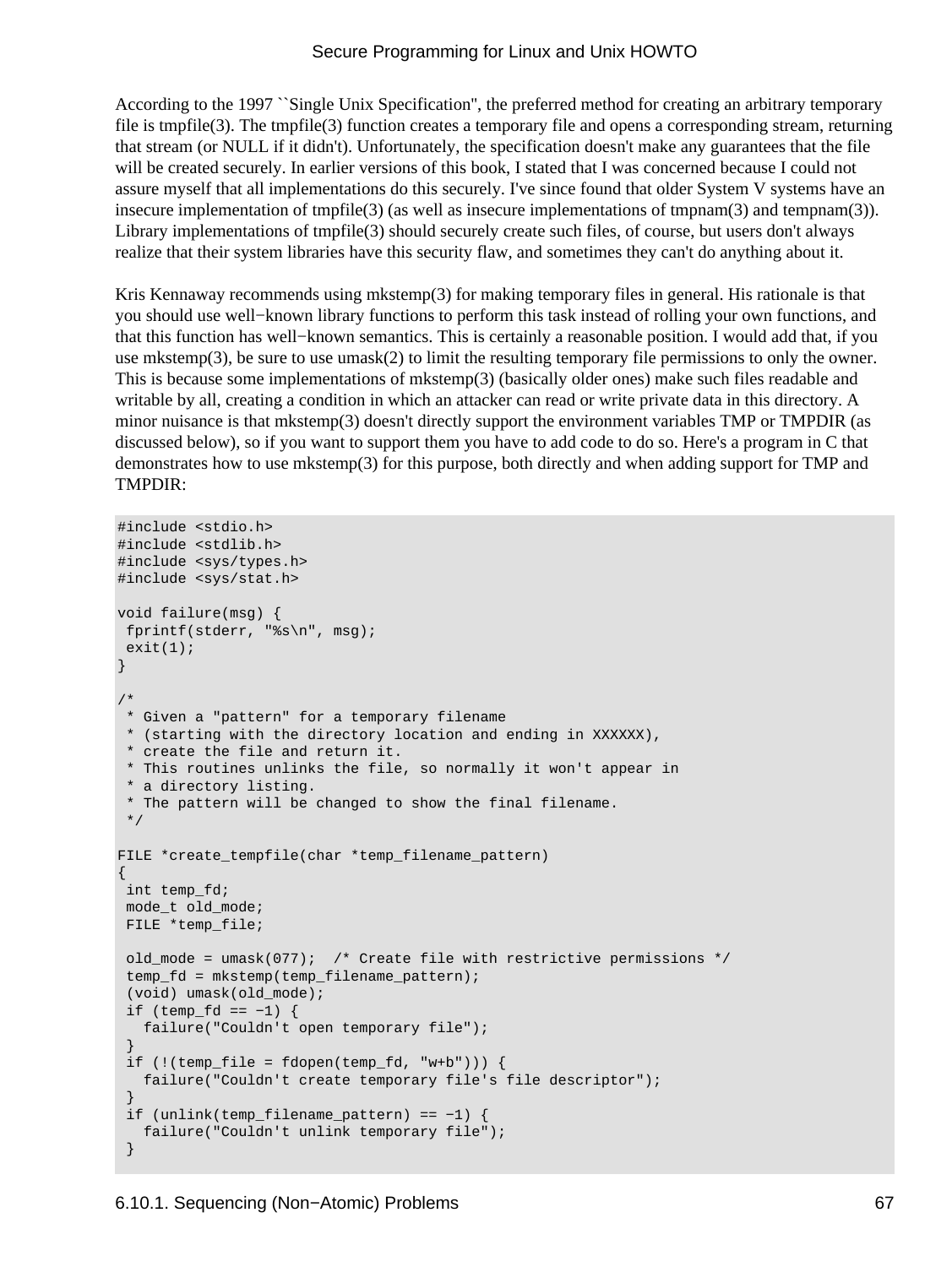```
 return temp_file;
}
/*
  * Given a "tag" (a relative filename ending in XXXXXX),
  * create a temporary file using the tag. The file will be created
  * in the directory specified in the environment variables
  * TMPDIR or TMP, if defined and we aren't setuid/setgid, otherwise
  * it will be created in /tmp. Note that root (and su'd to root)
  * _will_ use TMPDIR or TMP, if defined.
 * 
  */
FILE *smart create tempfile(char *tag)
{
 char *tmpdir = NULL;
  char *pattern;
  FILE *result;
  if ((getuid()==geteuid()) && (getgid()==getegid())) {
   if (! ((tmpdir=getenv("TMPDIR")))) {
      tmpdir=getenv("TMP");
    }
  }
 if (!tmpdir) {tmpdir = "/tmp";} pattern = malloc(strlen(tmpdir)+strlen(tag)+2);
  if (!pattern) {
   failure("Could not malloc tempfile pattern");
 }
  strcpy(pattern, tmpdir);
  strcat(pattern, "/");
  strcat(pattern, tag);
  result = create_tempfile(pattern);
  free(pattern);
  return result;
}
main() {
  int c;
  FILE *demo_temp_file1;
 FILE *demo_temp_file2;
 char demo_temp_filename1[] = \sqrt{tmp}/demoxXXXX';
  char demo_temp_filename2[] = "second−demoXXXXXX";
  demo_temp_file1 = create_tempfile(demo_temp_filename1);
  demo_temp_file2 = smart_create_tempfile(demo_temp_filename2);
  fprintf(demo_temp_file2, "This is a test.\n");
  printf("Printing temporary file contents:\n");
  rewind(demo_temp_file2);
 while ( (c = fgetc(demo_temp_file2)) := EOF) {
    putchar(c);
 }
  putchar('\n');
printf("Exiting; you'll notice that there are no temporary files on exit.\n");
}
```
Kennaway also notes that if you can't use mkstemp(3), then make yourself a directory using mkdtemp(3), which is protected from the outside world. Finally, if you really have to use the insecure mktemp(3), use lots of X's − he suggests 10 (if your libc allows it) so that the filename can't easily be guessed (using only 6 X's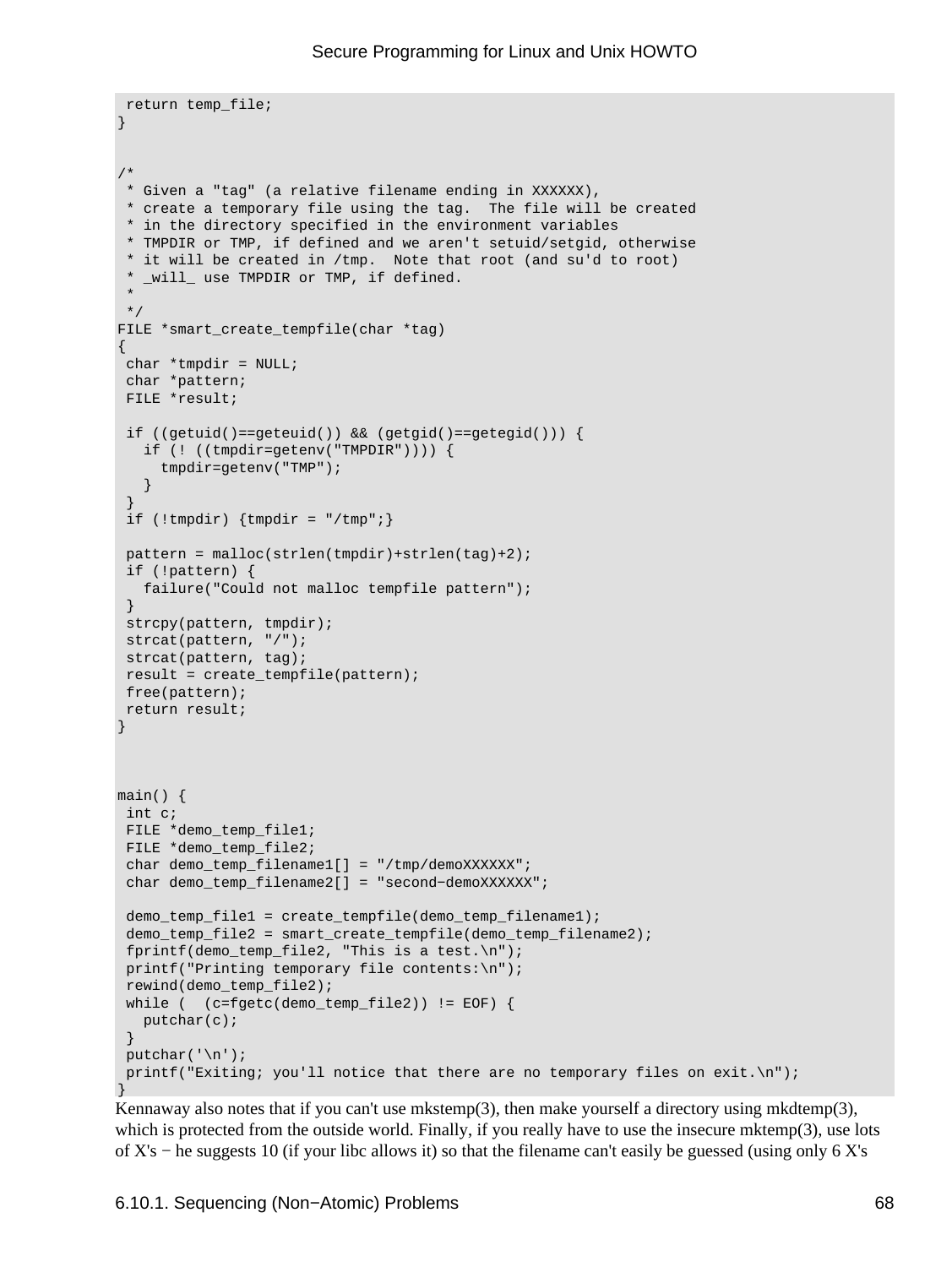means that 5 are taken up by the PID, leaving only one random character and allowing an attacker to mount an easy race condition). I add that you should avoid tmpnam(3) as well − some of its uses aren't reliable when threads are present, and it doesn't guarantee that it will work correctly after TMP\_MAX uses (yet most practical uses must be inside a loop).

In general, you should avoid using the insecure functions such as mktemp(3) or tmpnam(3), unless you take specific measures to counter their insecurities or test for a secure library implementation as part of your installation routines. If you ever want to make a file in /tmp or a world−writable directory (or group−writable, if you don't trust the group) and don't want to use mk\*temp() (e.g. you intend for the file to be predictably named), then *always* use the O\_CREAT and O\_EXCL flags to open() and *check the return value*. If you fail the open() call, then recover gracefully (e.g. exit).

The GNOME programming guidelines recommend the following C code when creating filesystem objects in shared (temporary) directories to security open temporary files [Quintero 2000]:

```
 char *filename;
 int fd;
 do {
  filename = tempnam (NULL, "foo"); fd = open (filename, O_CREAT | O_EXCL | O_TRUNC | O_RDWR, 0600);
   free (filename);
 } while (fd == −1);
```
Note that, although the insecure function tempnam(3) is being used, it is wrapped inside a loop using O\_CREAT and O\_EXCL to counteract its security weaknesses. Note that you need to free() the filename. You should close() and unlink() the file after you are done. If you want to use the Standard C I/O library, you can use fdopen() with mode "w+b" to transform the file descriptor into a FILE \*. Note that this approach won't work over NFS version 2 (v2) systems, because older NFS doesn't correctly support O\_EXCL. Note that one minor disadvantage to this approach is that, since tempnam can be used insecurely, various compilers and security scanners may give you spurious warnings about its use. This isn't a problem with mkstemp(3).

If you need a temporary file in a shell script, you're probably best off using pipes, using a local directory (e.g., something inside the user's home directory), or in some cases using the current directory. That way, there's no sharing unless the user permits it. If you really want/need the temporary file to be in a shared directory like /tmp, do *not* use the traditional shell technique of using the process id in a template and just creating the file using normal operations like ">". Shell scripts can use "\$\$" to indicate the PID, but the PID can be easily determined or guessed by an attacker, who can then pre−create files or links with the same name. Thus the following "typical" shell script is *unsafe*:

```
echo "This is a test" > /tmp/test$$ # DON'T DO THIS.
If you need a temporary file or directory in a shell script, and you want it in /tmp, the solution is probably
mktemp(1), which is intended for use in shell scripts. Note that mktemp(1) and mktemp(3) are different things
− it's mktemp(1) that is safe. To be honest, I'm not enamored of shell scripts creating temporary files in shared
directories; creating such files in private directories or using pipes instead is generally preferable. However, if
you really need it, use it; mktemp(1) takes a template, then creates a file or directory using O_EXCL and
returns the resulting name; since it uses O_EXCL, it's safe on shared directories like /tmp (unless the directory
uses NFS version 2). Here are some examples of correct use of mktemp(1) in Bourne shell scripts; these
examples are straight from the mktemp(1) man page:
```

```
 # Simple use of mktemp(1), where the script should quit
 # if it can't get a safe temporary file:
   TMPFILE=`mktemp /tmp/$0.XXXXXX` || exit 1
```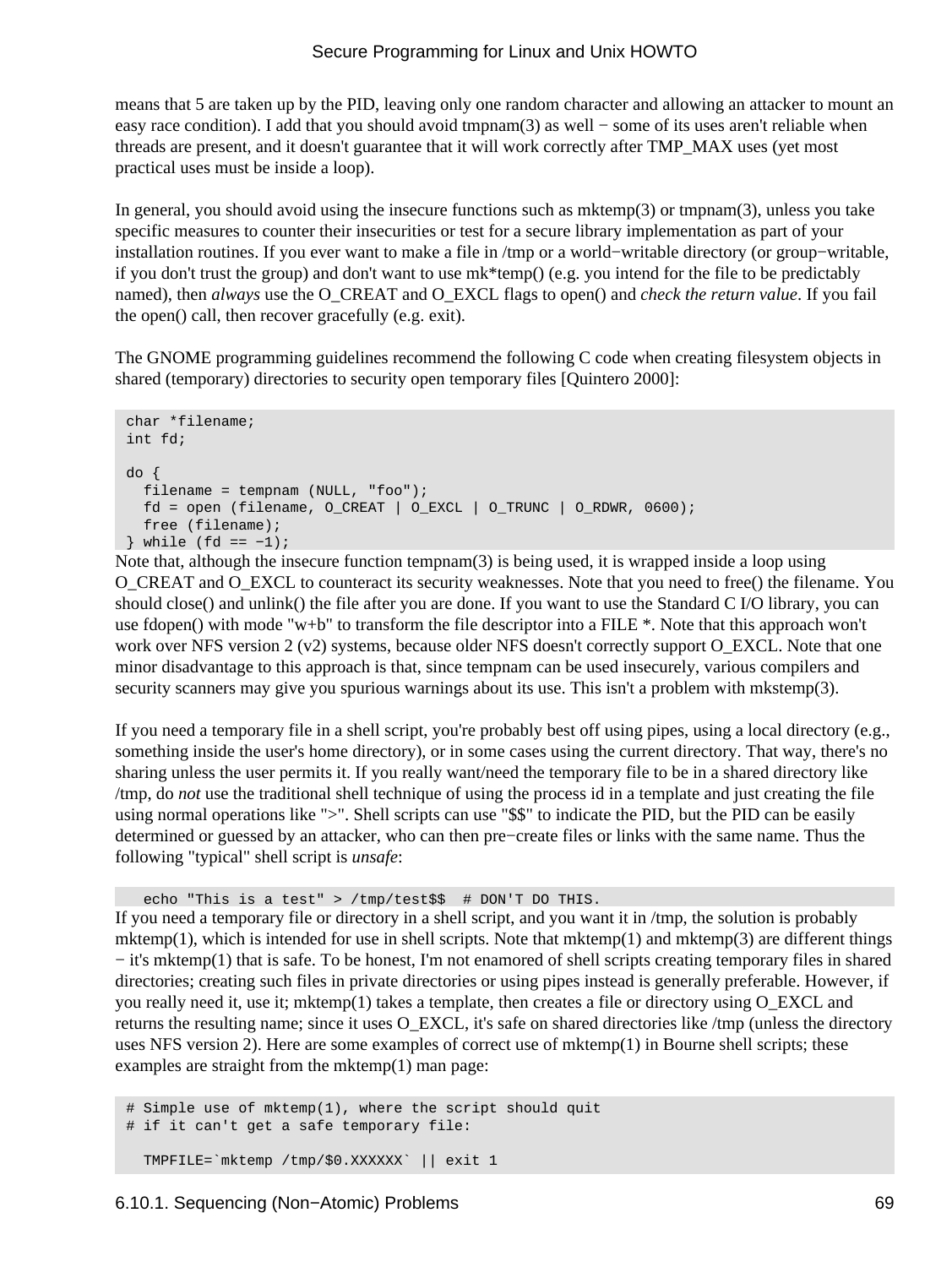```
 echo "program output" >> $TMPFILE
 # Simple example, if you want to catch the error:
 TMPFILE=`mktemp −q /tmp/$0.XXXXXX`
 if [ $? −ne 0 ]; then
    echo "$0: Can't create temp file, exiting..."
    exit 1
fi
```
Don't reuse a temporary filename (i.e. remove and recreate it), no matter how you obtained the ``secure'' temporary filename in the first place. An attacker can observe the original filename and hijack it before you recreate it the second time. And of course, always use appropriate file permissions. For example, only allow world/group access if you need the world or a group to access the file, otherwise keep it mode 0600 (i.e., only the owner can read or write it).

Clean up after yourself, either by using an exit handler, or making use of UNIX filesystem semantics and unlink()ing the file immediately after creation so the directory entry goes away but the file itself remains accessible until the last file descriptor pointing to it is closed. You can then continue to access it within your program by passing around the file descriptor. Unlinking the file has a lot of advantages for code maintenance: the file is automatically deleted, no matter how your program crashes. The one minor problem with immediate unlinking is that it makes it slightly harder for administrators to see how disk space is being used, since they can't simply look at the file system by name.

You might consider ensuring that your code for Unix−like systems respects the environment variables TMP or TMPDIR if the provider of these variable values is trusted. By doing so, you make it possible for users to move their temporary files into an unshared directory (and eliminating the problems discussed here), such as a subdirectory inside their home directory. Recent versions of Bastille can set these variables to reduce the sharing between users. Unfortunately, many users set TMP or TMPDIR to a shared directory (say /tmp), so your secure program must still correctly create temporary files even if these environment variables are set. This is one advantage of the GNOME approach, since at least on some systems tempnam(3) automatically uses TMPDIR, while the mkstemp(3) approach requires more code to do this. Please don't create yet more environment variables for temporary directories (such as TEMP), and in particular don't create a different environment name for each application (e.g., don't use "MYAPP\_TEMP"). Doing so greatly complicates managing systems, and users wanting a special temporary directory for a specific application can just set the environment variable specially when running that particular application. Of course, if these environment variables might have been set by an untrusted source, you should ignore them − which you'll do anyway if you follow the advice in [Section 4.2.3](#page-35-0).

These techniques don't work if the temporary directory is remotely mounted using NFS version 2 (NFSv2), because NFSv2 doesn't properly support O\_EXCL. Se[e Section 6.10.2.1](#page-75-0) for more information. NFS version 3 and later properly support O\_EXCL; the simple solution is to ensure that temporary directories are either local or, if mounted using NFS, mounted using NFS version 3 or later. There is a technique for safely creating temporary files on NFS v2, involving the use of link(2) and stat(2), but it's complex; see [Section 6.10.2.1](#page-75-0) which has more information about this.

As an aside, it's worth noting that FreeBSD has recently changed the mk\*temp() family to get rid of the PID component of the filename and replace the entire thing with base−62 encoded randomness. This drastically raises the number of possible temporary files for the "default" usage of 6 X's, meaning that even mktemp(3) with 6 X's is reasonably (probabilistically) secure against guessing, except under very frequent usage. However, if you also follow the guidance here, you'll eliminate the problem they're addressing.

Much of this information on temporary files was derived fro[m Kris Kennaway's posting to Bugtraq about](http://lwn.net/2000/1221/a/sec-tmp.php3)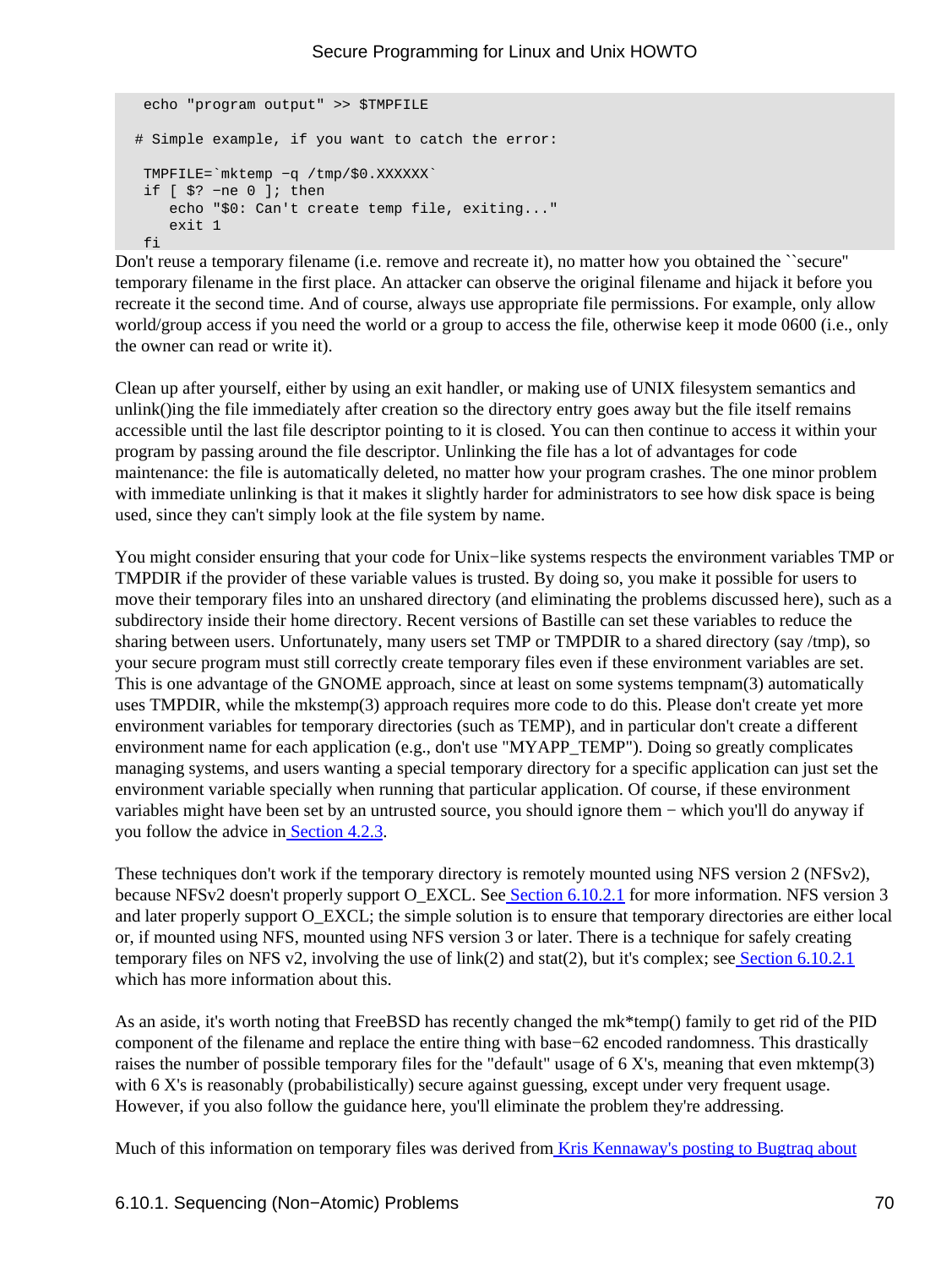<span id="page-75-0"></span>[temporary files on December 15, 2000.](http://lwn.net/2000/1221/a/sec-tmp.php3)

### **6.10.2. Locking**

There are often situations in which a program must ensure that it has exclusive rights to something (e.g., a file, a device, and/or existence of a particular server process). Any system which locks resources must deal with the standard problems of locks, namely, deadlocks (``deadly embraces''), livelocks, and releasing ``stuck'' locks if a program doesn't clean up its locks. A deadlock can occur if programs are stuck waiting for each other to release resources. For example, a deadlock would occur if process 1 locks resources A and waits for resource B, while process 2 locks resource B and waits for resource A. Many deadlocks can be prevented by simply requiring all processes that lock multiple resources to lock them in the same order (e.g., alphabetically by lock name).

### **6.10.2.1. Using Files as Locks**

On Unix−like systems resource locking has traditionally been done by creating a file to indicate a lock, because this is very portable. It also makes it easy to ``fix'' stuck locks, because an administrator can just look at the filesystem to see what locks have been set. Stuck locks can occur because the program failed to clean up after itself (e.g., it crashed or malfunctioned) or because the whole system crashed. Note that these are ``advisory'' (not ``mandatory'') locks − all processes needed the resource must cooperate to use these locks.

However, there are several traps to avoid. First, don't use the technique used by very old Unix C programs, which is calling creat() or its open() equivalent, the open() mode  $O_$ WRONLY |  $O_$ CREAT |  $O_$ TRUNC, with the file mode set to 0 (no permissions). For normal users on normal file systems, this works, but this approach fails to lock the file when the user has root privileges. Root can always perform this operation, even when the file already exists. In fact, old versions of Unix had this particular problem in the old editor ``ed'' −− the symptom was that occasionally portions of the password file would be placed in user's files [Rochkind 1985, 22]! Instead, if you're creating a lock for processes that are on the local filesystem, you should use open() with the flags O\_WRONLY | O\_CREAT | O\_EXCL (and again, no permissions, so that other processes with the same owner won't get the lock). Note the use of O\_EXCL, which is the official way to create ``exclusive'' files; this even works for root on a local filesystem. [Rochkind 1985, 27].

Second, if the lock file may be on an NFS−mounted filesystem, then you have the problem that NFS version 2 doesn't completely support normal file semantics. This can even be a problem for work that's supposed to be ``local'' to a client, since some clients don't have local disks and may have *all* files remotely mounted via NFS. The manual for *open(2)* explains how to handle things in this case (which also handles the case of root programs):

"... programs which rely on [the O\_CREAT and O\_EXCL flags of open(2)] for performing locking tasks will contain a race condition. The solution for performing atomic file locking using a lockfile is to create a unique file on the same filesystem (e.g., incorporating hostname and pid), use link(2) to make a link to the lockfile and use stat(2) on the unique file to check if its link count has increased to 2. Do not use the return value of the link(2) call."

Obviously, this solution only works if all programs doing the locking are cooperating, and if all non−cooperating programs aren't allowed to interfere. In particular, the directories you're using for file locking must not have permissive file permissions for creating and removing files.

NFS version 3 added support for O\_EXCL mode in open(2); see IETF RFC 1813, in particular the "EXCLUSIVE" value to the "mode" argument of "CREATE". Sadly, not everyone has switched to NFS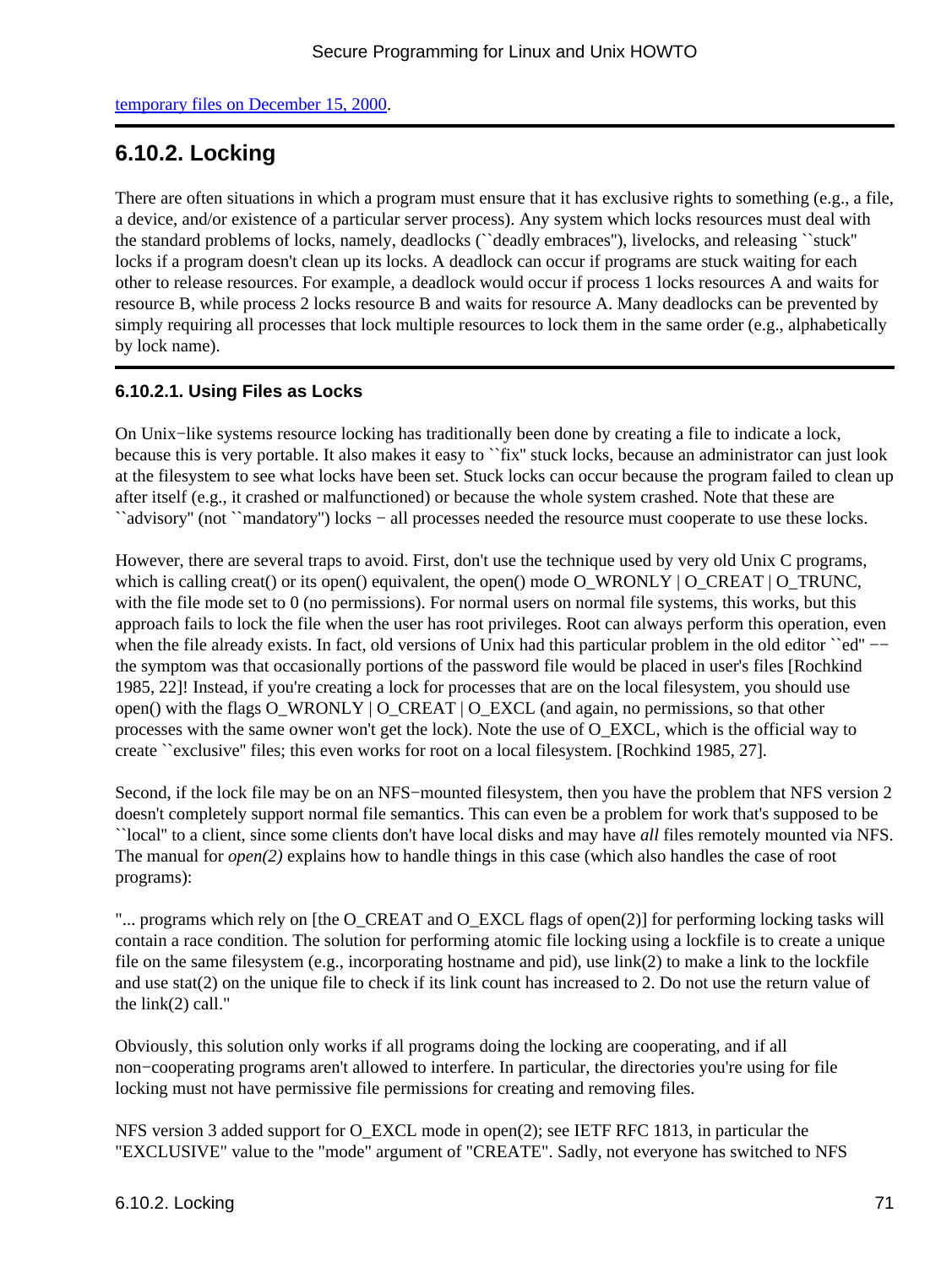<span id="page-76-0"></span>version 3 or higher at the time of this writing, so you you can't depend on this yet in portable programs. Still, in the long run there's hope that this issue will go away.

If you're locking a device or the existence of a process on a local machine, try to use standard conventions. I recommend using the Filesystem Hierarchy Standard (FHS); it is widely referenced by Linux systems, but it also tries to incorporate the ideas of other Unix−like systems. The FHS describes standard conventions for such locking files, including naming, placement, and standard contents of these files [FHS 1997]. If you just want to be sure that your server doesn't execute more than once on a given machine, you should usually create a process identifier as /var/run/NAME.pid with the pid as its contents. In a similar vein, you should place lock files for things like device lock files in /var/lock. This approach has the minor disadvantage of leaving files hanging around if the program suddenly halts, but it's standard practice and that problem is easily handled by other system tools.

It's important that the programs which are cooperating using files to represent the locks use the same directory, not just the same directory name. This is an issue with networked systems: the FHS explicitly notes that /var/run and /var/lock are unshareable, while /var/mail is shareable. Thus, if you want the lock to work on a single machine, but not interfere with other machines, use unshareable directories like /var/run (e.g., you want to permit each machine to run its own server). However, if you want all machines sharing files in a network to obey the lock, you need to use a directory that they're sharing; /var/mail is one such location. See FHS section 2 for more information on this subject.

### **6.10.2.2. Other Approaches to Locking**

Of course, you need not use files to represent locks. Network servers often need not bother; the mere act of binding to a port acts as a kind of lock, since if there's an existing server bound to a given port, no other server will be able to bind to that port.

Another approach to locking is to use POSIX record locks, implemented through fcntl(2) as a ``discretionary lock''. These are discretionary, that is, using them requires the cooperation of the programs needing the locks (just as the approach to using files to represent locks does). There's a lot to recommend POSIX record locks: POSIX record locking is supported on nearly all Unix–like platforms (it's mandated by POSIX.1), it can lock portions of a file (not just a whole file), and it can handle the difference between read locks and write locks. Even more usefully, if a process dies, its locks are automatically removed, which is usually what is desired.

You can also use mandatory locks, which are based on System V's mandatory locking scheme. These only apply to files where the locked file's setgid bit is set, but the group execute bit is not set. Also, you must mount the filesystem to permit mandatory file locks. In this case, every read(2) and write(2) is checked for locking; while this is more thorough than advisory locks, it's also slower. Also, mandatory locks don't port as widely to other Unix−like systems (they're available on Linux and System V−based systems, but not necessarily on others). Note that processes with root privileges can be held up by a mandatory lock, too, making it possible that this could be the basis of a denial−of−service attack.

## **6.11. Trust Only Trustworthy Channels**

In general, only trust information (input or results) from trustworthy channels. For example, the routines getlogin(3) and ttyname(3) return information that can be controlled by a local user, so don't trust them for security purposes.

In most computer networks (and certainly for the Internet at large), no unauthenticated transmission is trustworthy. For example, packets sent over the public Internet can be viewed and modified at any point along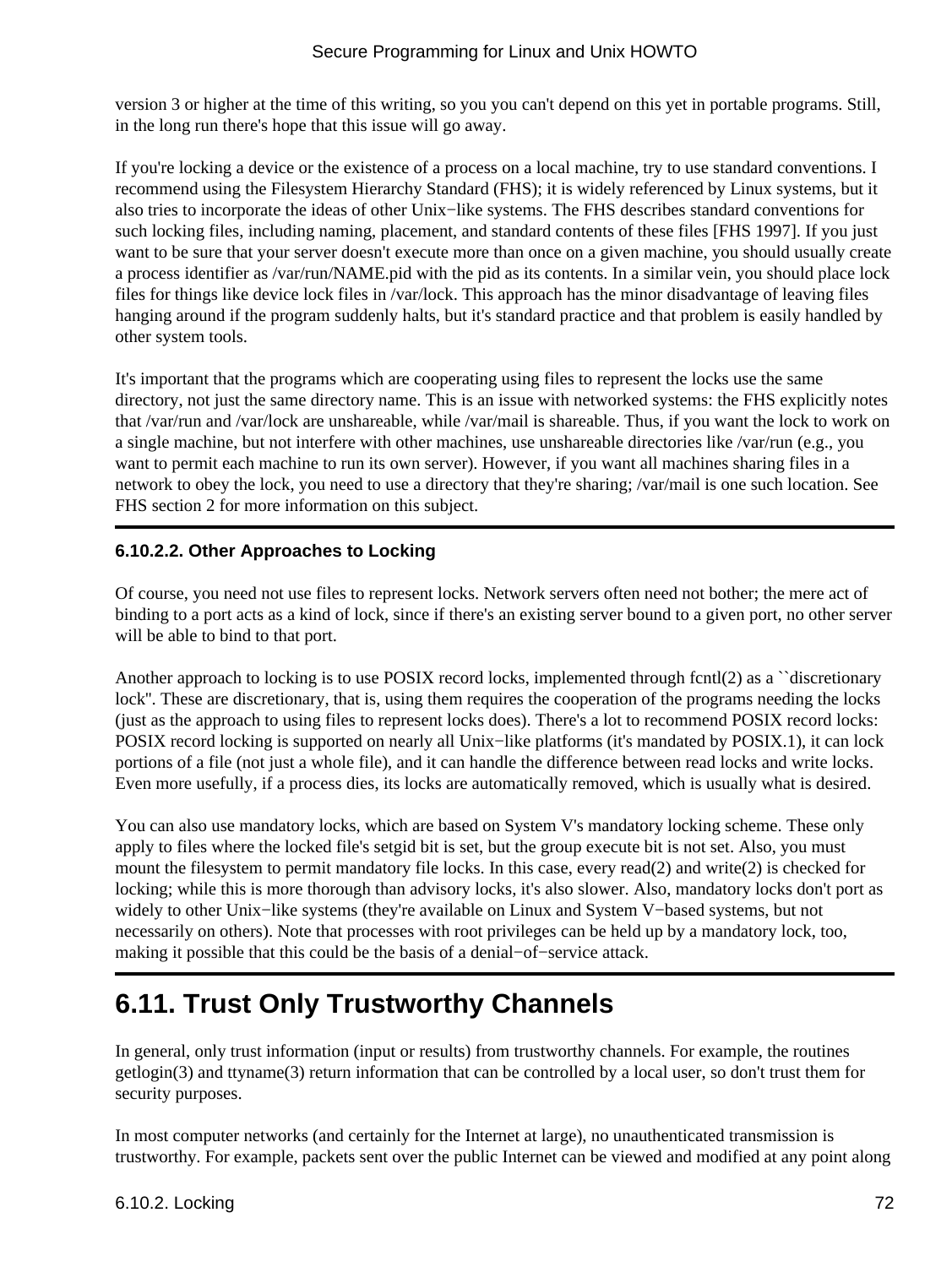their path, and arbitrary new packets can be forged. These forged packets might include forged information about the sender (such as their machine (IP) address and port) or receiver. Therefore, don't use these values as your primary criteria for security decisions unless you can authenticate them (say using cryptography).

This means that, except under special circumstances, two old techniques for authenticating users in TCP/IP should often not be used as the sole authentication mechanism. One technique is to limit users to ``certain machines'' by checking the ``from'' machine address in a data packet; the other is to limit access by requiring that the sender use a ``trusted'' port number (a number less that 1024). The problem is that in many environments an attacker can forge these values.

In some environments, checking these values (e.g., the sending machine IP address and/or port) can have some value, so it's not a bad idea to support such checking as an option in a program. For example, if a system runs behind a firewall, the firewall can't be breached or circumvented, and the firewall stops external packets that claim to be from the inside, then you can claim that any packet saying it's from the inside really does. Note that you can't be sure the packet actually comes from the machine it claims it comes from – so you're only countering external threats, not internal threats. However, broken firewalls, alternative paths, and mobile code make even these assumptions suspect.

The problem is supporting untrustworthy information as the only way to authenticate someone. If you need a trustworthy channel over an untrusted network, in general you need some sort of cryptologic service (at the very least, a cryptologically safe hash). See [Section 10.5](#page-112-0) for more information on cryptographic algorithms and protocols. If you're implementing a standard and inherently insecure protocol (e.g., ftp and rlogin), provide safe defaults and document the assumptions clearly.

The Domain Name Server (DNS) is widely used on the Internet to maintain mappings between the names of computers and their IP (numeric) addresses. The technique called ``reverse DNS'' eliminates some simple spoofing attacks, and is useful for determining a host's name. However, this technique is not trustworthy for authentication decisions. The problem is that, in the end, a DNS request will be sent eventually to some remote system that may be controlled by an attacker. Therefore, treat DNS results as an input that needs validation and don't trust it for serious access control.

Arbitrary email (including the ``from'' value of addresses) can be forged as well. Using digital signatures is a method to thwart many such attacks. A more easily thwarted approach is to require emailing back and forth with special randomly−created values, but for low−value transactions such as signing onto a public mailing list this is usually acceptable.

Note that in any client/server model, including CGI, that the server must assume that the client (or someone interposing between the client and server) can modify any value. For example, so−called ``hidden fields'' and cookie values can be changed by the client before being received by CGI programs. These cannot be trusted unless special precautions are taken. For example, the hidden fields could be signed in a way the client cannot forge as long as the server checks the signature. The hidden fields could also be encrypted using a key only the trusted server could decrypt (this latter approach is the basic idea behind the Kerberos authentication system). InfoSec labs has further discussion about hidden fields and applying encryption at <http://www.infoseclabs.com/mschff/mschff.htm>. In general, you're better off keeping data you care about at the server end in a client/server model. In the same vein, don't depend on HTTP\_REFERER for authentication in a CGI program, because this is sent by the user's browser (not the web server).

This issue applies to data referencing other data, too. For example, HTML or XML allow you to include by reference other files (e.g., DTDs and style sheets) that may be stored remotely. However, those external references could be modified so that users see a very different document than intended; a style sheet could be modified to ``white out'' words at critical locations, deface its appearance, or insert new text. External DTDs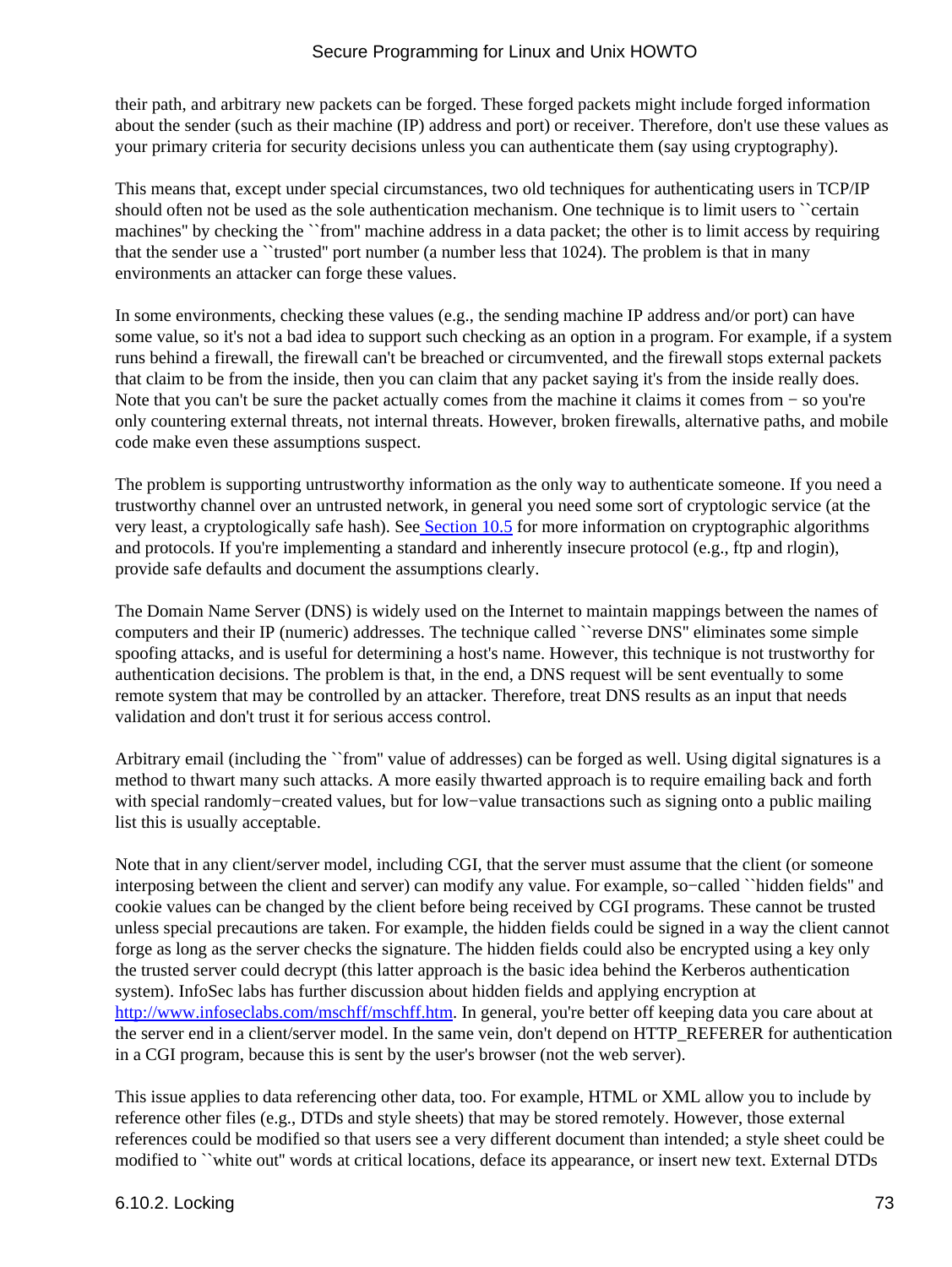could be modified to prevent use of the document (by adding declarations that break validation) or insert different text into documents [St. Laurent 2000].

## **6.12. Set up a Trusted Path**

The counterpart to needing trustworthy channels (see Section  $6.11$ ) is assuring users that they really are working with the program or system they intended to use.

The traditional example is a ``fake login'' program. If a program is written to look like the login screen of a system, then it can be left running. When users try to log in, the fake login program can then capture user passwords for later use.

A solution to this problem is a ``trusted path.'' A trusted path is simply some mechanism that provides confidence that the user is communicating with what the user intended to communicate with, ensuring that attackers can't intercept or modify whatever information is being communicated.

If you're asking for a password, try to set up trusted path. Unfortunately, stock Linux distributions and many other Unixes don't have a trusted path even for their normal login sequence. One approach is to require pressing an unforgeable key before login, e.g., Windows NT/2000 uses ``control−alt−delete'' before logging in; since normal programs in Windows can't intercept this key pattern, this approach creates a trusted path. There's a Linux equivalent, termed th[e Secure Attention Key \(SAK\);](http://lwn.net/2001/0322/a/SAK.php3) it's recommended that this be mapped to ``control−alt−pause''. Unfortunately, at the time of this writing SAK is immature and not well−supported by Linux distributions. Another approach for implementing a trusted path locally is to control a separate display that only the login program can perform. For example, if only trusted programs could modify the keyboard lights (the LEDs showing Num Lock, Caps Lock, and Scroll Lock), then a login program could display a running pattern to indicate that it's the real login program. Unfortunately, since in current Linux normal users can change the LEDs, the LEDs can't currently be used to confirm a trusted path.

Sadly, the problem is much worse for network applications. Although setting up a trusted path is desirable for network applications, completely doing so is quite difficult. When sending a password over a network, at the very least encrypt the password between trusted endpoints. This will at least prevent eavesdropping of passwords by those not connected to the system, and at least make attacks harder to perform. If you're concerned about trusted path for the actual communication, make sure that the communication is encrypted and authenticated (or at least authenticated).

It turns out that this isn't enough to have a trusted path to networked applications, in particular for web−based applications. There are documented methods for fooling users of web browsers into thinking that they're at one place when they are really at another. For example, Felten [1997] discusses ``web spoofing'', where users believe they're viewing one web page when in fact all the web pages they view go through an attacker's site (who can then monitor all traffic and modify any data sent in either direction). This is accomplished by rewriting URL. The rewritten URLs can be made nearly invisible by using other technology (such as Javascript) to hide any possible evidence in the status line, location line, and so on. See their paper for more details. Another technique for hiding such URLs is exploiting rarely−used URL syntax, for example, the URL ``http://www.ibm.com/stuff@mysite.com'' is actually a request to view ``mysite.com'' (a potentially malevolent site) using the unusual username ``www.ibm.com/stuff'. If the URL is long enough, the real material won't be displayed and users are unlikely to notice the exploit anyway. Yet another approach is to create sites with names deliberately similar to the ``real'' site − users may not know the difference. In all of these cases, simply encrypting the line doesn't help − the attacker can be quite content in encrypting data while completely controlling what's shown.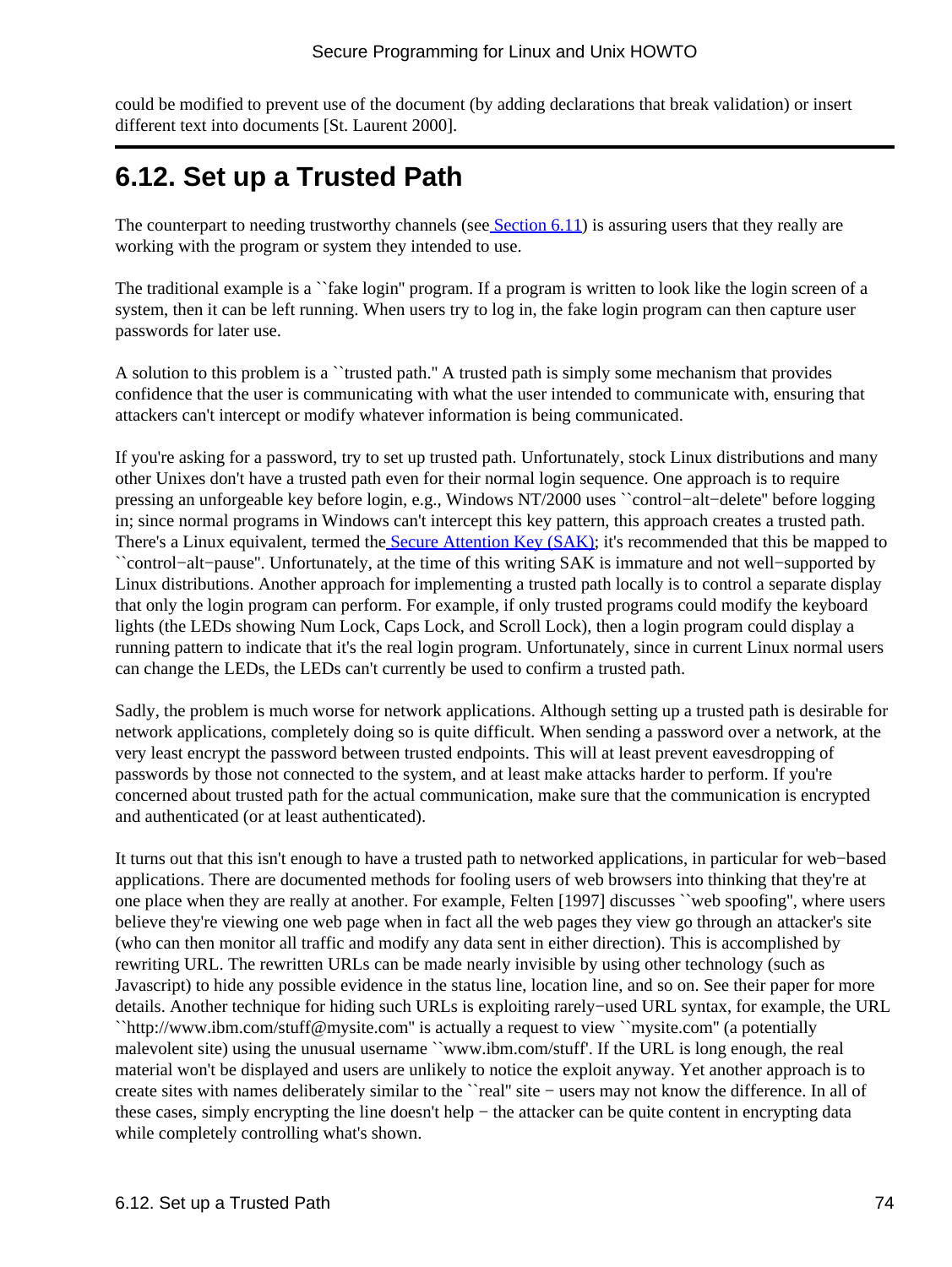Countering these problems is more difficult; at this time I have no good technical solution for fully preventing ``fooled'' web users. I would encourage web browser developers to counter such ``fooling'', making it easier to spot. If it's critical that your users correctly connect to the correct site, have them use simple procedures to counter the threat. Examples include having them halt and restart their browser, and making sure that the web address is very simple and not normally misspelled (so misspelling it is unlikely). You might also want to gain ownership of some ``similar'' sounding DNS names, and search for other such DNS names and material to find attackers.

## **6.13. Use Internal Consistency−Checking Code**

The program should check to ensure that its call arguments and basic state assumptions are valid. In C, macros such as assert(3) may be helpful in doing so.

## **6.14. Self−limit Resources**

In network daemons, shed or limit excessive loads. Set limit values (using setrlimit $(2)$ ) to limit the resources that will be used. At the least, use setrlimit(2) to disable creation of ``core'' files. For example, by default Linux will create a core file that saves all program memory if the program fails abnormally, but such a file might include passwords or other sensitive data.

## **6.15. Prevent Cross−Site Malicious Content**

Some secure programs accept data from one untrusted user (the attacker) and pass that data on to a different user's application (the victim). If the secure program doesn't protect the victim, the victim's application (e.g., their web browser) may then process that data in a way harmful to the victim. This is a particularly common problem for web applications using HTML or XML, where the problem goes by several names including ``cross−site scripting'', ``malicious HTML tags'', and ``malicious content.'' This book will call this problem ``cross−site malicious content,'' since the problem isn't limited to scripts or HTML, and its cross−site nature is fundamental. Note that this problem isn't limited to web applications, but since this is a particular problem for them, the rest of this discussion will emphasize web applications. As will be shown in a moment, sometimes an attacker can cause a victim to send data from the victim to the secure program, so the secure program must protect the victim from himself.

### **6.15.1. Explanation of the Problem**

Let's begin with a simple example. Some web applications are designed to permit HTML tags in data input from users that will later be posted to other readers (e.g., in a guestbook or ``reader comment'' area). If nothing is done to prevent it, these tags can be used by malicious users to attack other users by inserting scripts, Java references (including references to hostile applets), DHTML tags, early document endings (via </HTML>), absurd font size requests, and so on. This capability can be exploited for a wide range of effects, such as exposing SSL−encrypted connections, accessing restricted web sites via the client, violating domain−based security policies, making the web page unreadable, making the web page unpleasant to use (e.g., via annoying banners and offensive material), permit privacy intrusions (e.g., by inserting a web bug to learn exactly who reads a certain page), creating denial−of−service attacks (e.g., by creating an ``infinite'' number of windows), and even very destructive attacks (by inserting attacks on security vulnerabilities such as scripting languages or buffer overflows in browsers). By embedding malicious FORM tags at the right place, an intruder may even be able to trick users into revealing sensitive information (by modifying the behavior of an existing form). This is by no means an exhaustive list of problems, but hopefully this is enough to convince you that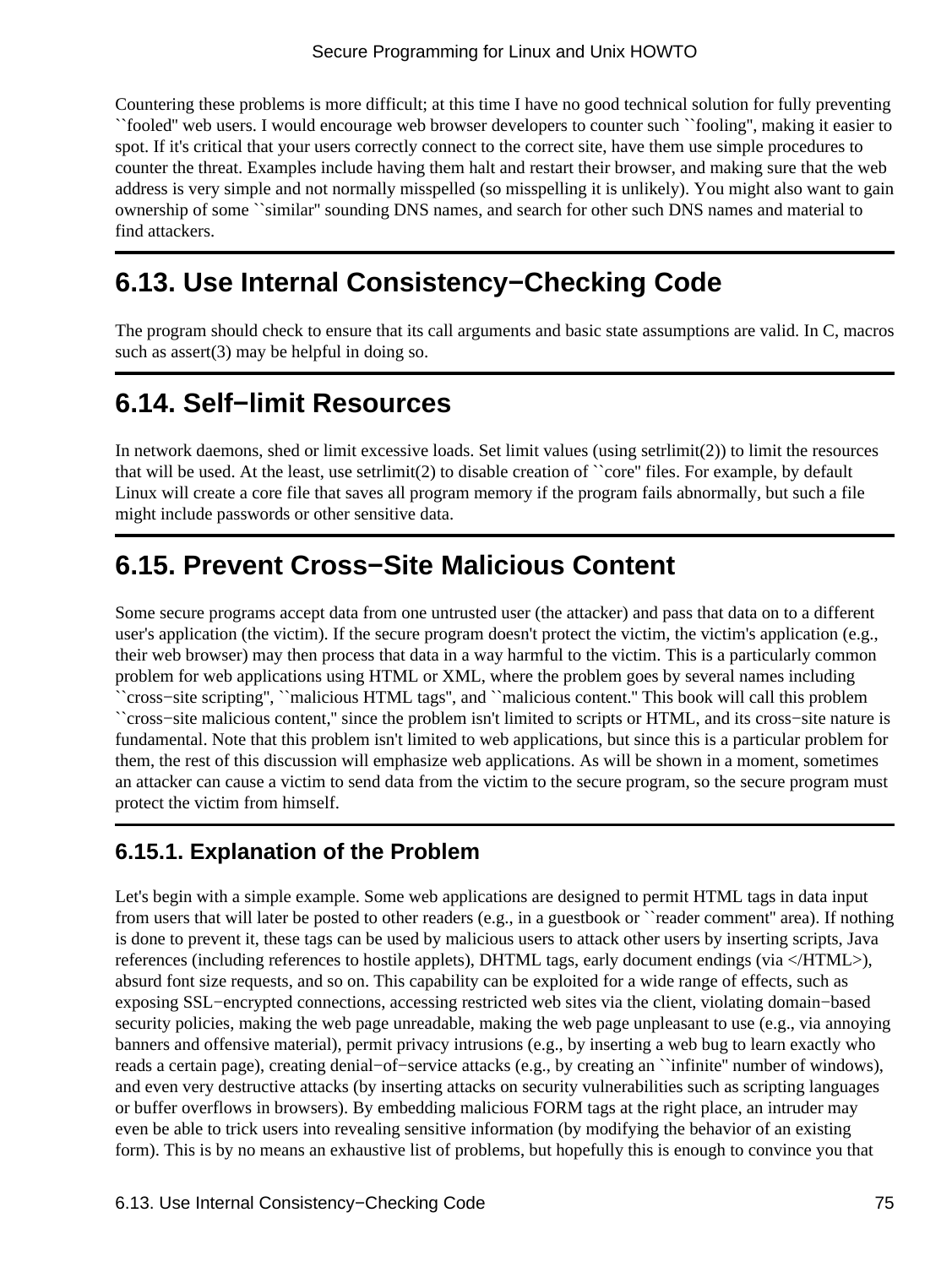this is a serious problem.

Most ``discussion boards'' have already discovered this problem, and most already take steps to prevent it in text intended to be part of a multiperson discussion. Unfortunately, many web application developers don't realize that this is a much more general problem. *Every* data value that is sent from one user to another can potentially be a source for cross−site malicious posting, even if it's not an ``obvious'' case of an area where arbitrary HTML is expected. The malicious data can even be supplied by the user himself, since the user may have been fooled into supplying the data via another site. Here's an example (from CERT) of an HTML link that causes the user to send malicious data to another site:

<A HREF="http://example.com/comment.cgi?mycomment=<SCRIPT

SRC='http://bad−site/badfile'></SCRIPT>"> Click here</A>

In short, a web application cannot accept input (including any form data) without checking, filtering, or encoding it. You can't even pass that data back to the same user in many cases in web applications, since another user may have surreptitiously supplied the data. Even if permitting such material won't hurt your system, it will enable your system to be a conduit of attacks to your users. Even worse, those attacks will appear to be coming from your system.

CERT describes the problem this way in their advisory:

A web site may inadvertently include malicious HTML tags or script in a dynamically generated page based on unvalidated input from untrustworthy sources [\(CERT Advisory](http://www.cert.org/advisories/CA-2000-02.html) [CA−2000−02, Malicious HTML Tags Embedded in Client Web Requests\)](http://www.cert.org/advisories/CA-2000-02.html).

### **6.15.2. Solutions to Cross−Site Malicious Content**

Fundamentally, this means that all web application output impacted by any user must be filtered (so characters that can cause this problem are removed), encoded (so the characters that can cause this problem are encoded in a way to prevent the problem), or validated (to ensure that only ``safe'' data gets through). This includes all output derived from input such as URL parameters, form data, cookies, database queries, CORBA ORB results, and data from users stored in files. In many cases, filtering and validation should be done at the input, but encoding can be done during either input validation or output generation. If you're just passing the data through without analysis, it's probably better to encode the data on input (so it won't be forgotten). However, if your program processes the data, it can be easier to encode it on output instead. CERT recommends that filtering and encoding be done during data output; this isn't a bad idea, but there are many cases where it makes sense to do it at input instead. The critical issue is to make sure that you cover all cases for every output, which is not an easy thing to do regardless of approach.

Warning − in many cases these techniques can be subverted unless you've also gained control over the character encoding of the output. Otherwise, an attacker could use an ``unexpected'' character encoding to subvert the techniques discussed here. Thankfully, this isn't hard; gaining control over output character encoding is discussed in [Section 8.5.](#page-93-0)

The first subsection below discusses how to identify special characters that need to be filtered, encoded, or validated. This is followed by subsections describing how to filter or encode these characters. There's no subsection discussing how to validate data in general, however, for input validation in general se[e Chapter 4,](#page-32-0) and if the input is straight HTML text or a URI, see [Section 4.10](#page-44-0). Also note that your web application can receive malicious cross–postings, so non–queries should forbid the GET protocol (see [Section 4.11\)](#page-50-0).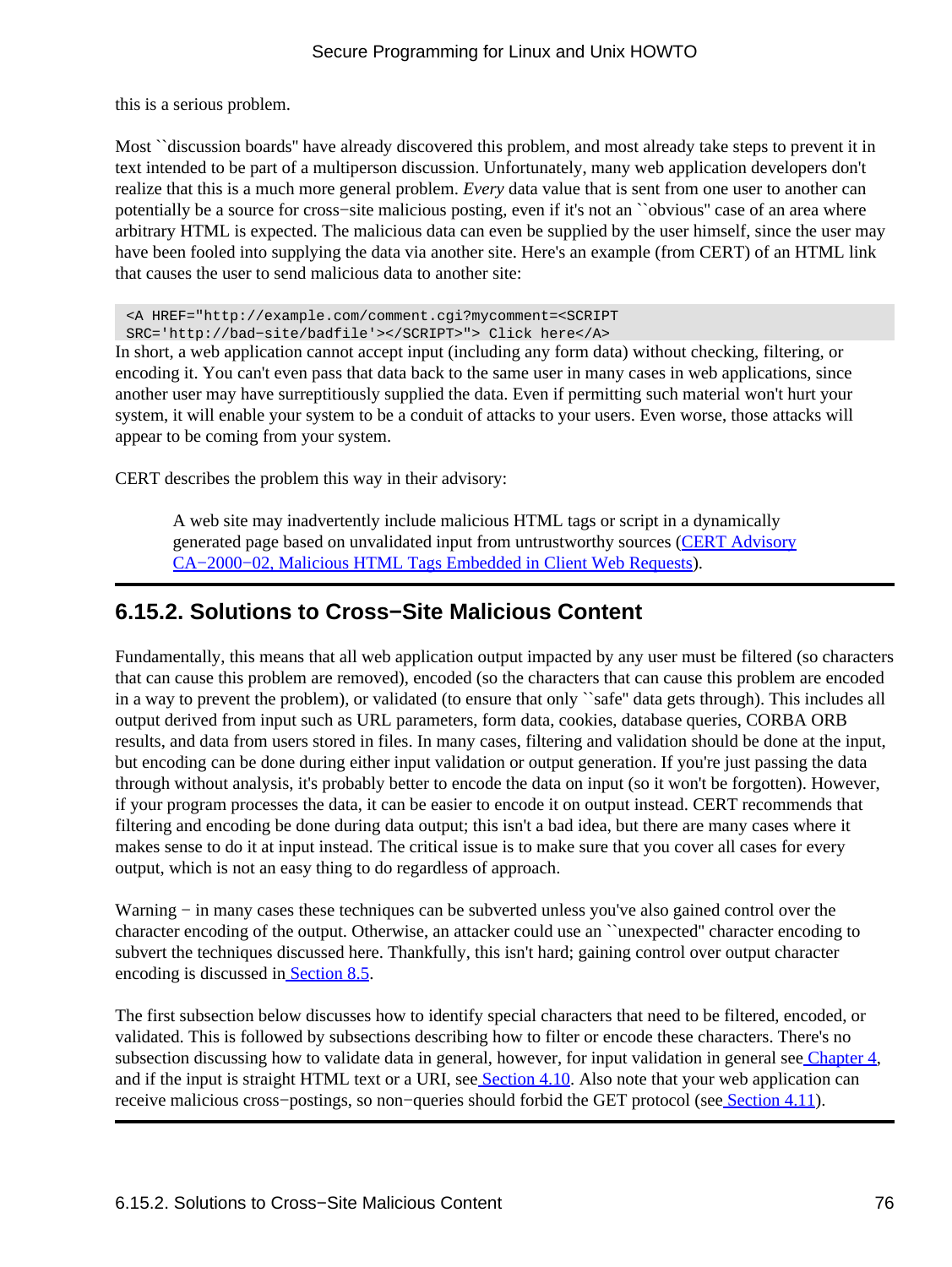### **6.15.2.1. Identifying Special Characters**

Here are the special characters for a variety of circumstances (my thanks to the CERT, who developed this list):

- In the content of a block−level element (e.g., in the middle of a paragraph of text in HTML or a block in XML):
	- $\bullet$  " $\lt$ " is special because it introduces a tag.
	- ♦ "&" is special because it introduces a character entity.
	- ">" is special because some browsers treat it as special, on the assumption that the author of ♦ the page really meant to put in an opening "<", but omitted it in error.
- In attribute values:
	- In attribute values enclosed with double quotes, the double quotes are special because they ♦ mark the end of the attribute value.
	- In attribute values enclosed with single quote, the single quotes are special because they mark ♦ the end of the attribute value. Note that these aren't legal in XML, so I would recommend not using these.
	- Attribute values without any quotes make the white−space characters such as space and tab ♦ special. Note that these aren't legal in XML either, *and* they make more characters special. Thus, I recommend against unquoted attributes if you're using dynamically generated values in them.
	- "&" is special when used in conjunction with some attributes because it introduces a character ♦ entity.
- In URLs, for example, a search engine might provide a link within the results page that the user can click to re−run the search. This can be implemented by encoding the search query inside the URL. When this is done, it introduces additional special characters:
	- ♦ Space, tab, and new line are special because they mark the end of the URL.
	- ♦ "&" is special because it introduces a character entity or separates CGI parameters.
	- Non−ASCII characters (that is, everything above 128 in the ISO−8859−1 encoding) aren't ♦ allowed in URLs, so they are all special here.
	- The "%" must be filtered from input anywhere parameters encoded with HTTP escape ♦ sequences are decoded by server−side code. The percent must be filtered if input such as "%68%65%6C%6C%6F" becomes "hello" when it appears on the web page in question.
- Within the body of a <SCRIPT> </SCRIPT> the semicolon, parenthesis, curly braces, and new line should be filtered in situations where text could be inserted directly into a preexisting script tag.
- Server−side scripts that convert any exclamation characters (!) in input to double−quote characters (") on output might require additional filtering.

Note that, in general, the ampersand (&) is special in HTML and XML.

### **6.15.2.2. Filtering**

One approach to handling these special characters is simply eliminating them (usually during input or output).

If you're already validating your input for valid characters (and you generally should), this is easily done by simply omitting the special characters from the list of valid characters. Here's an example in Perl of a filter that only accepts legal characters, and since the filter doesn't accept any special characters other than the space, it's quite acceptable for use in areas such as a quoted attribute: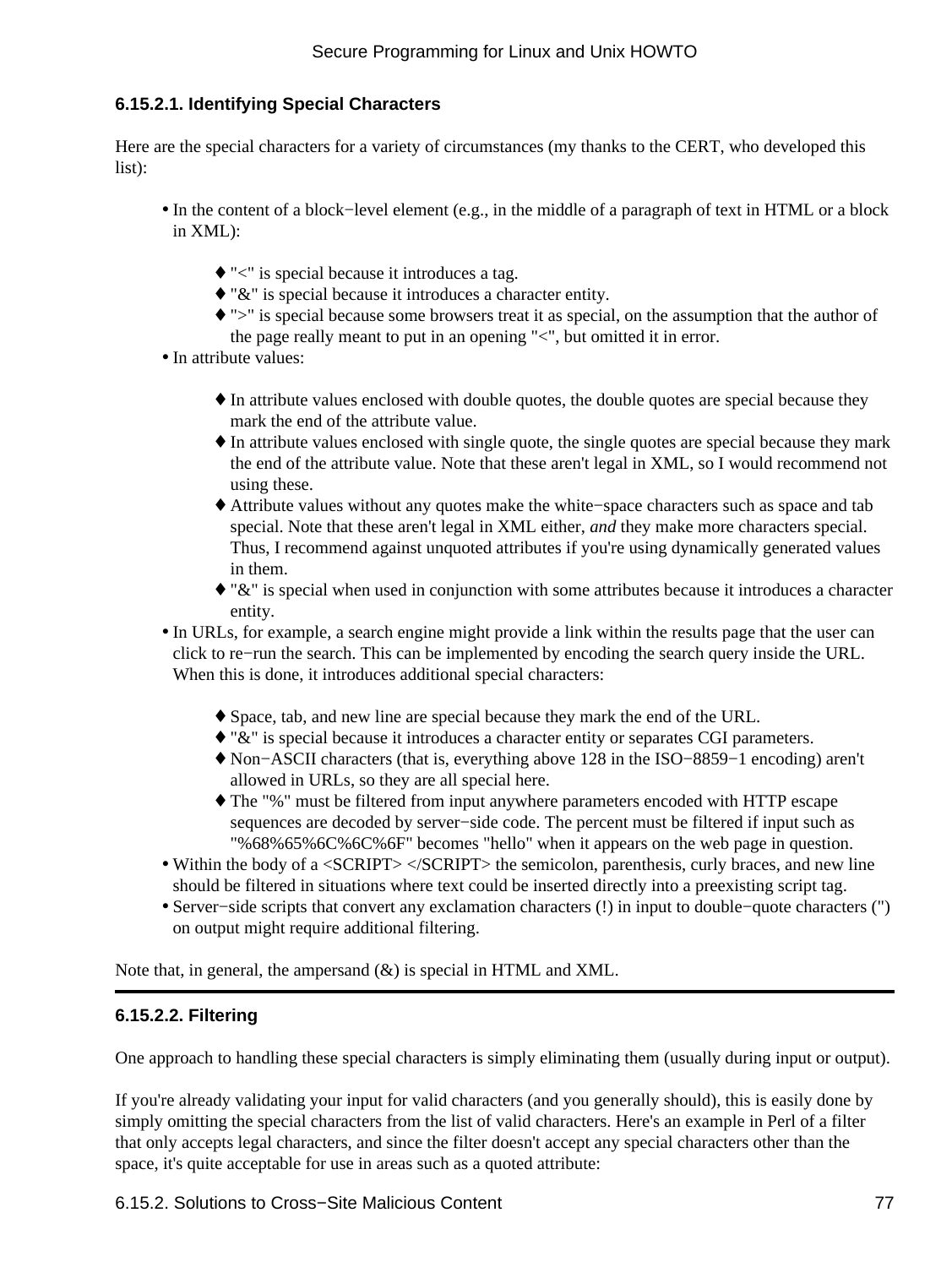# Accept only legal characters: \$summary =~ tr/A−Za−z0−9\ \.\://dc; However, if you really want to strip away *only* the smallest number of characters, then you could create a subroutine to remove just those characters:

```
 sub remove_special_chars {
   local(\$s) = \emptyset;
    \label{eq:3.1} \begin{array}{ll} \xi s & = & s/[\backslash<\!\!\backslash>\!\!\!"\backslash"\backslash\!\!\backslash\{\rangle\} \backslash \left(\backslash\right)\backslash\&\backslash+\;\!\!]\!/\!/g; \end{array} return $s;
 }
   # Sample use:
   $data = &remove_special_chars($data);
```
#### **6.15.2.3. Encoding**

An alternative to removing the special characters is to encode them so that they don't have any special meaning. This has several advantages over filtering the characters, in particular, it prevents data loss. If the data is "mangled" by the process from the user's point of view, at least with encoding it's possible to reconstruct the data that was originally sent.

HTML, XML, and SGML all use the ampersand ("&") character as a way to introduce encodings in the running text; this encoding is often called ``HTML encoding.'' To encode these characters, simply transform the special characters in your circumstance. Usually this means '<' becomes '&It;', '>' becomes '&gt;', '&' becomes '&', and "" becomes '"'. As noted above, although in theory '>' doesn't need to be quoted, because some browsers act on it (and fill in a '<') it needs to be quoted. There's a minor complexity with the double–quote character, because '"' only needs to be used inside attributes, and some old browsers don't properly render it. If you can handle the additional complexity, you can try to encode '"' only when you need to, but it's easier to simply encode it and ask users to upgrade their browsers.

This approach to HTML encoding isn't quite enough encoding in some circumstances. As discussed in [Section](#page-93-0) [8.5,](#page-93-0) you need to specify the output character encoding (the ``charset''). If some of your data is encoded using a different character encoding than the output character encoding, then you'll need to do something so your output uses a consistent and correct encoding. Also, you've selected an output encoding other than ISO−8859−1, then you need to make sure that any alternative encodings for special characters (such as "<") can't slip through to the browser. This is a problem with several character encodings, including popular ones like UTF−7 and UTF−8; see [Section 4.8](#page-40-0) for more information on how to prevent ``alternative'' encodings of characters. One way to deal with incompatible character encodings is to first translate the characters internally to ISO 10646 (which has the same character values as Unicode), and then using either numeric character references or character entity references to represent them:

- A numeric character reference looks like "&#D;", where D is a decimal number, or "&#xH;" or "&#XH;", where H is a hexadecimal number. The number given is the ISO 10646 character id (which has the same character values as Unicode). Thus  $&\#1048$ ; is the Cyrillic capital letter "I". The hexadecimal system isn't supported in the SGML standard (ISO 8879), so I'd suggest using the decimal system for output. Also, although SGML specification permits the trailing semicolon to be omitted in some circumstances, in practice many systems don't handle it − so always include the trailing semicolon.
- A character entity reference does the same thing but uses mnemonic names instead of numbers. For example, "<" represents the < sign. If you're generating HTML, see th[e HTML specification](http://www.w3.org) which lists all mnemonic names.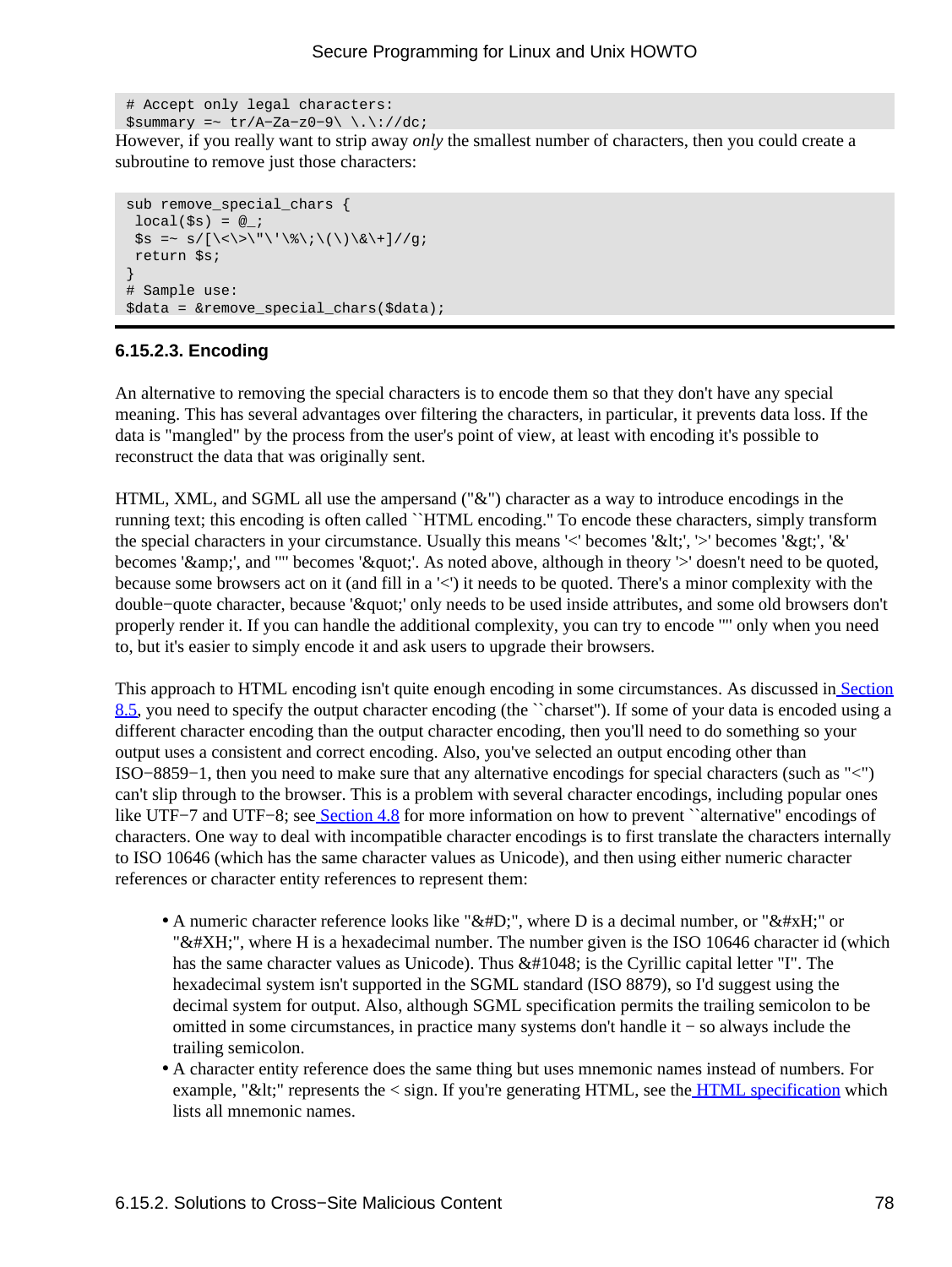Either system (numeric or character entity) works; I suggest using character entity references for '<', '>', '&', and '"' because it makes your code (and output) easier for humans to understand. Other than that, it's not clear that one or the other system is uniformly better. If you expect humans to edit the output by hand later, use the character entity references where you can, otherwise I'd use the decimal numeric character references just because they're easier to program. This encoding scheme can be quite inefficient for some languages (especially Asian languages); if that is your primary content, you might choose to use a different character encoding (charset), filter on the critical characters (e.g., "<") and ensure that no alternative encodings for critical characters are allowed.

URIs have their own encoding scheme, commonly called ``URL encoding.'' In this system, characters not permitted in URLs are represented using a percent sign followed by its two−digit hexadecimal value. To handle all of ISO 10646 (Unicode), it's recommended to first translate the codes to UTF−8, and then encode it. See [Section 4.10.4](#page-45-0) for more about validating URIs.

## **6.16. Foil Semantic Attacks**

A ``semantic attack'' is an attack in which the attacker uses the computing infrastructure/system in a way that fools the victim into thinking they are doing something, but are doing something different, yet the computing infrastructure/system is working exactly as it was designed to do. Semantic attacks often involve financial scams, where the attacker is trying to fool the victim into giving the attacker large sums of money (e.g., thinking they're investing in something). For example, the attacker may try to convince the user that they're looking at a trusted website, even if they aren't.

Semantic attacks are difficult to counter, because they're exploiting the correct operation of the computer. The way to deal with semantic attacks is to help give the human additional information, so that when ``odd'' things happen the human will have more information or a warning will be presented that something may not be what it appears to be.

One example is URIs that, while legitimate, may fool users into thinking they have a different meaning. For example, look at this URI:

http://www.bloomberg.com@www.badguy.com

If a user clicked on that URI, they might think that they're going to Bloomberg (who provide financial commodities news), but instead they're going to www.badguy.com (and providing the username www.bloomberg.com, which www.badguy.com will conveniently ignore). If the badguy.com website then imitated the bloomberg.com site, a user might be convinced that they're seeing the real thing (and make investment decisions based on attacker−controlled information). This depends on URIs being used in an unusual way − clickable URIs can have usernames, but usually don't. One solution for this case is for the web browser to detect such unusual URIs and create a pop−up confirmation widget, saying ``You are about to log into www.badguy.com as user www.bloomberg.com; do you wish to proceed?'' If the widget allows the user to change these entries, it provides additional functionality to the user as well as providing protection against that attack.

Another example is homographs, particularly international homographs. Certain letters look similar to each other, and these can be exploited as well. For example, since 0 (zero) and O (the letter O) look similar to each other, users may not realize that WWW.BLOOMBERG.COM and WWW.BL00MBERG.COM are different web addresses. Other similar−looking letters include 1 (one) and l (lower−case L). If international characters are allowed, the situation is worse. For example, many Cyrillic letters look essentially the same as Roman letters, but the computer will treat them differently. Currently most systems don't allow international characters in host names, but for various good reasons it's widely agreed that support for them will be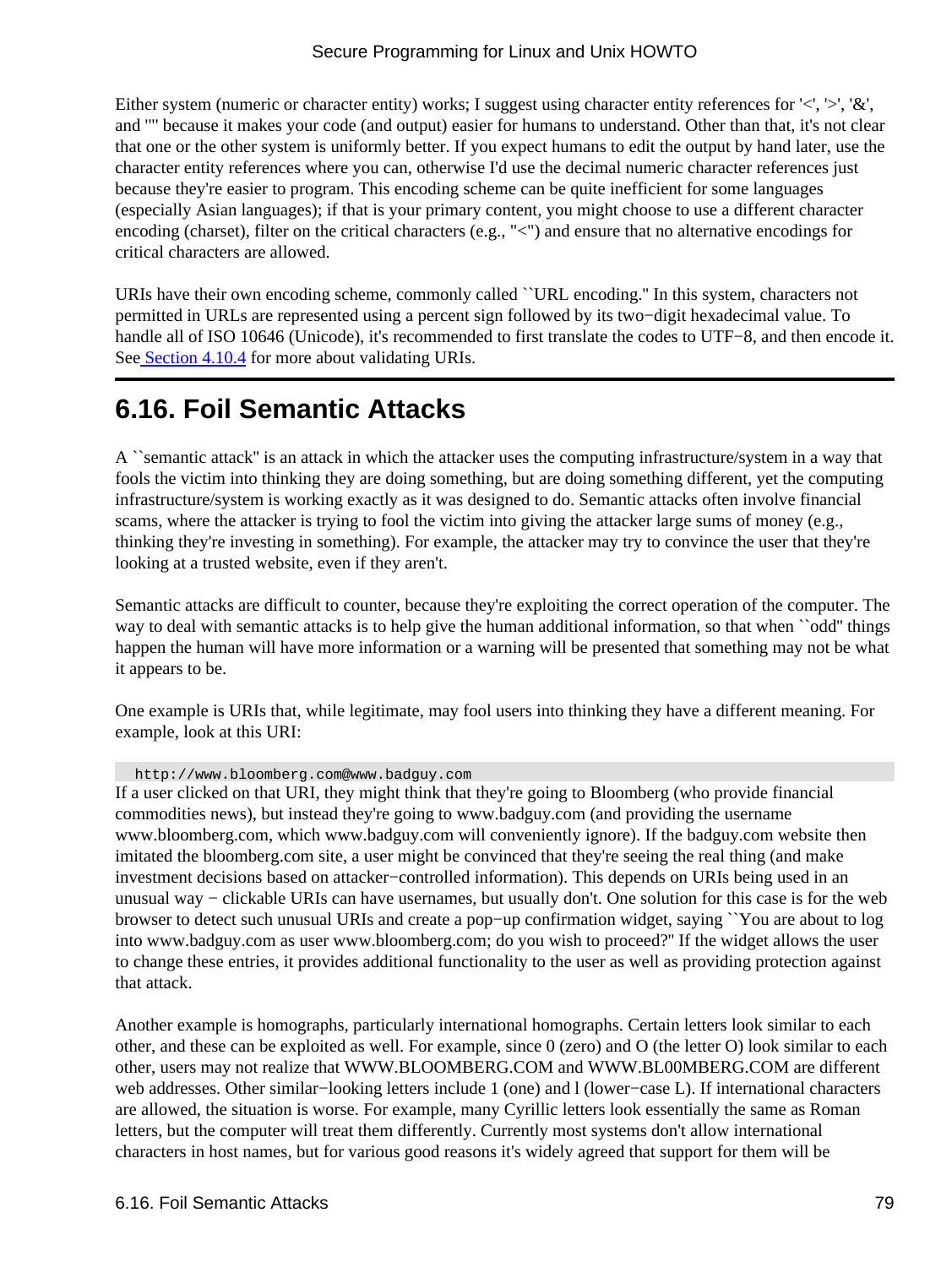necessary in the future. One proposed solution has been to diplay letters from different code regions using different colors − that way, users get more information visually. If the users look at URI, they will hopefully notice the strange coloring. [Gabrilovich 2002] However, this does show the essence of a semantic attack − it's difficult to defend against, precisely because the computers are working correctly.

## **6.17. Be Careful with Data Types**

Be careful with the data types used, in particular those used in interfaces. For example, ``signed'' and ``unsigned'' values are treated differently in many languages (such as C or C++).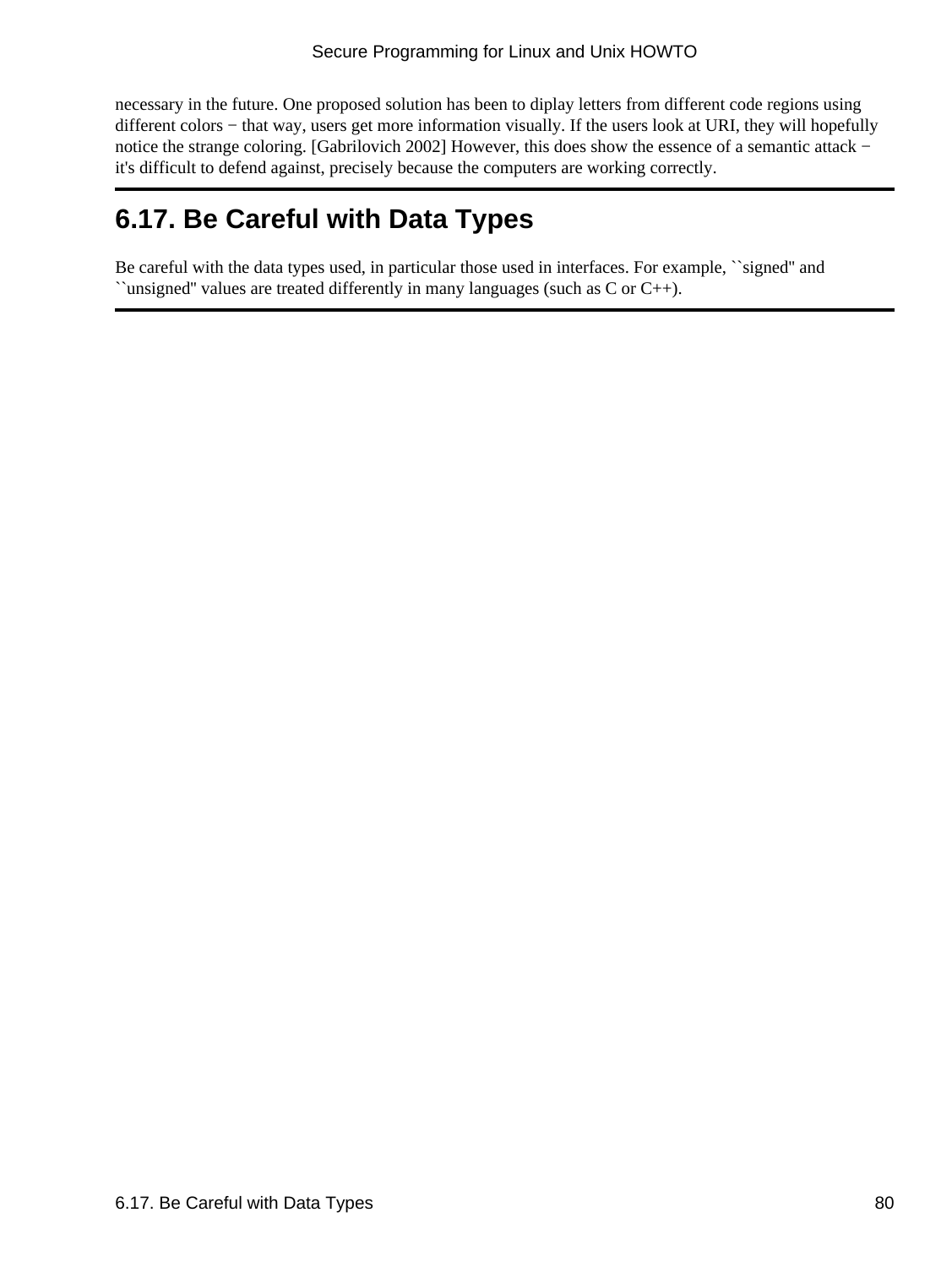# <span id="page-85-0"></span>**Chapter 7. Carefully Call Out to Other Resources**

*Do not put your trust in princes, in mortal men, who cannot save.*

#### *Psalms 146:3 (NIV)*

Practically no program is truly self−contained; nearly all programs call out to other programs for resources, such as programs provided by the operating system, software libraries, and so on. Sometimes this calling out to other resources isn't obvious or involves a great deal of ``hidden'' infrastructure which must be depended on, e.g., the mechanisms to implement dynamic libraries. Clearly, you must be careful about what other resources your program trusts and you must make sure that the way you send requests to them.

## **7.1. Call Only Safe Library Routines**

Sometimes there is a conflict between security and the development principles of abstraction (information hiding) and reuse. The problem is that some high−level library routines may or may not be implemented securely, and their specifications won't tell you. Even if a particular implementation is secure, it may not be possible to ensure that other versions of the routine will be safe, or that the same interface will be safe on other platforms.

In the end, if your application must be secure, you must sometimes re−implement your own versions of library routines. Basically, you have to re−implement routines if you can't be sure that the library routines will perform the necessary actions you require for security. Yes, in some cases the library's implementation should be fixed, but it's your users who will be hurt if you choose a library routine that is a security weakness. If can, try to use the high−level interfaces when you must re−implement something − that way, you can switch to the high−level interface on systems where its use is secure.

If you can, test to see if the routine is secure or not, and use it if it's secure − ideally you can perform this test as part of compilation or installation (e.g., as part of an ``autoconf'' script). For some conditions this kind of run−time testing is impractical, but for other conditions, this can eliminate many problems. If you don't want to bother to re−implement the library, at least test to make sure it's safe and halt installation if it isn't. That way, users will not accidentally install an insecure program and will know what the problem is.

## **7.2. Limit Call−outs to Valid Values**

Ensure that any call out to another program only permits valid and expected values for every parameter. This is more difficult than it sounds, because many library calls or commands call lower−level routines in potentially surprising ways. For example, many system calls are implemented indirectly by calling the shell, which means that passing characters which are shell metacharacters can have dangerous effects. So, let's discuss metacharacters.

## **7.3. Handle Metacharacters**

Many systems, such as the command line shell and SQL interpreters, have "metacharacters", that is, characters in their input that are not interpreted as data. Such characters might commands, or delimit data from commands or other data. If there's a language specification for that system's interface that you're using, then it certainly has metacharacters. If your program invokes those other systems and allows attackers to insert such metacharacters, the usual result is that an attacker can completely control your program.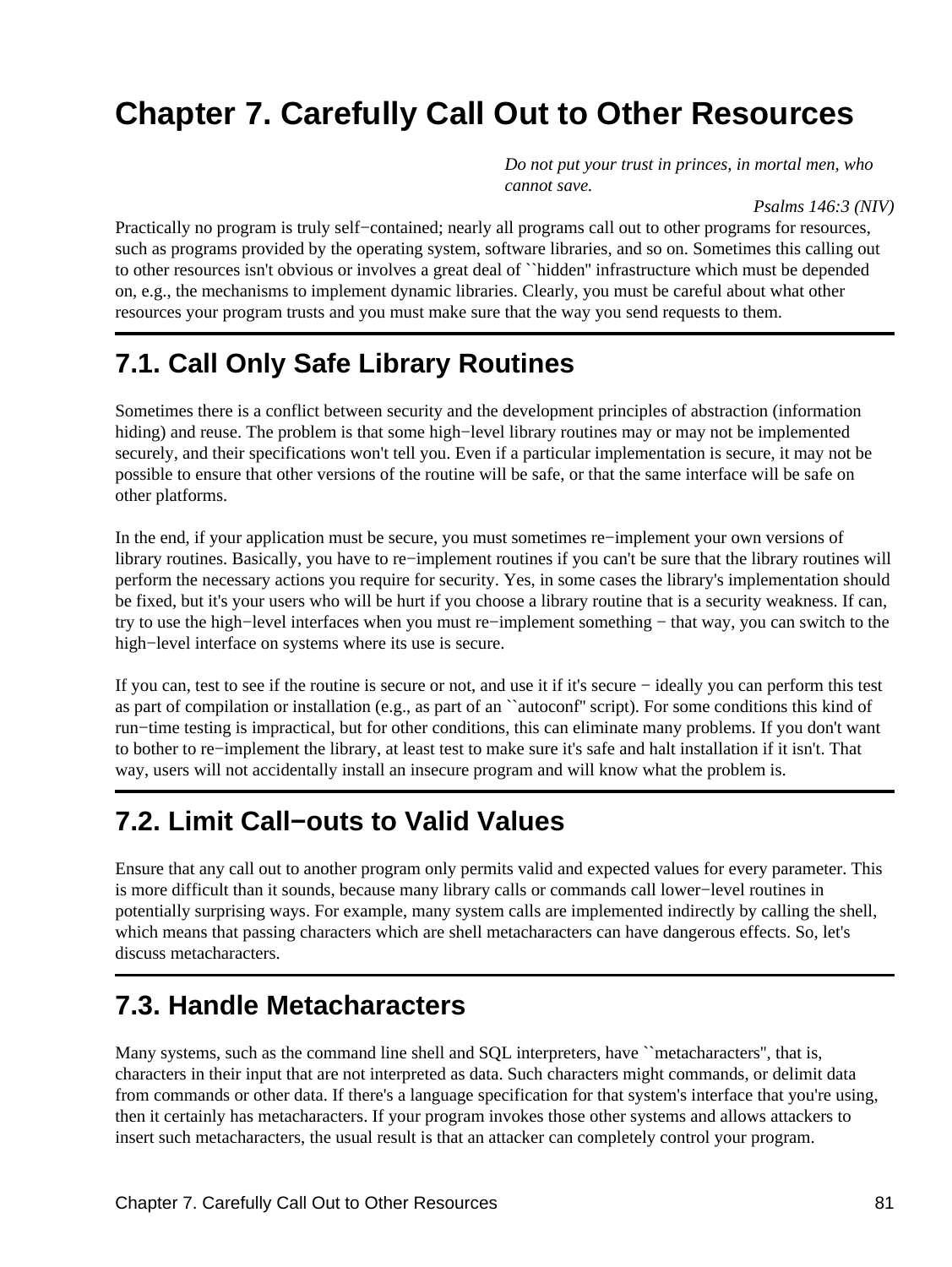One of the most pervasive metacharacter problems are those involving shell metacharacters. The standard Unix−like command shell (stored in /bin/sh) interprets a number of characters specially. If these characters are sent to the shell, then their special interpretation will be used unless escaped; this fact can be used to break programs. According to the WWW Security FAQ [Stein 1999, Q37], these metacharacters are:

#### $\frac{1}{2}$  ; ` ' \ " | \* ? ~ < > ^ ( ) [ ] { } \$ \n \r

I should note that in many situations you'll also want to escape the tab and space characters, since they (and the newline) are the default parameter separators. The separator values can be changed by setting the IFS environment variable, but if you can't trust the source of this variable you should have thrown it out or reset it anyway as part of your environment variable processing.

Unfortunately, in real life this isn't a complete list. Here are some other characters that can be problematic:

- '!' means ``not" in an expression (as it does in C); if the return value of a program is tested, prepending ! could fool a script into thinking something had failed when it succeeded or vice versa. In some shells, the "!" also accesses the command history, which can cause real problems. In bash, this only occurs for interactive mode, but tcsh (a csh clone found in some Linux distributions) uses "!" even in scripts.
- '#' is the comment character; all further text on the line is ignored.
- '-' can be misinterpreted as leading an option (or, as -, disabling all further options). Even if it's in the ``middle'' of a filename, if it's preceded by what the shell considers as whitespace you may have a problem.
- '' (space), '\t' (tab), '\n' (newline), '\r' (return), '\v' (vertical space), '\f' (form feed), and other whitespace characters may turn a "single" filename into multiple arguments.
- Other control characters (in particular, NIL) may cause problems for some shell implementations.
- Depending on your usage, it's even conceivable that ``." (the ``run in current shell") and ``=" (for setting variables) might be worrisome characters. However, any example I've found so far where these are issues have other (much worse) security problems.

What makes the shell metacharacters particularly pervasive is that several important library calls, such as popen(3) and system(3), are implemented by calling the command shell, meaning that they will be affected by shell metacharacters too. Similarly, execlp(3) and execvp(3) may cause the shell to be called. Many guidelines suggest avoiding popen(3), system(3), execlp(3), and execvp(3) entirely and use execve(3) directly in C when trying to spawn a process [Galvin 1998b]. At the least, avoid using system(3) when you can use the execve(3); since system(3) uses the shell to expand characters, there is more opportunity for mischief in system(3). In a similar manner the Perl and shell backtick (`) also call a command shell; for more information on Perl see [Section 9.2.](#page-97-0)

Since SQL also has metacharacters, a similar issue revolves around calls to SQL. See [SPI Dynamic's paper](http://www.spidynamics.com/papers/SQLInjectionWhitePaper.pdf) [``SQL Injection: Are your Web Applications Vulnerable?''](http://www.spidynamics.com/papers/SQLInjectionWhitePaper.pdf) for further discussion on this. As discussed in [Chapter 4](#page-32-0), define a very limited pattern and only allow data matching that pattern to enter; if you limit your pattern to ^[0−9]\$ or ^[0−9A−Za−z]\*\$ then you won't have a problem. If you must handle data that may include SQL metacharacters, a good approach is to convert it (as early as possible) to some other encoding before storage, e.g., HTML encoding (in which case you'll need to encode any ampersand characters too). Also, prepend and append a quote to all user input, even if the data is numeric; that way, insertions of white space and other kinds of data won't be as dangerous.

Forgetting one of these characters can be disastrous, for example, many programs omit backslash as a shell metacharacter [rfp 1999]. As discussed in the [Chapter 4](#page-32-0), a recommended approach by some is to immediately escape at least all of these characters when they are input. But again, by far and away the best approach is to identify which characters you wish to permit, and use a filter to only permit those characters.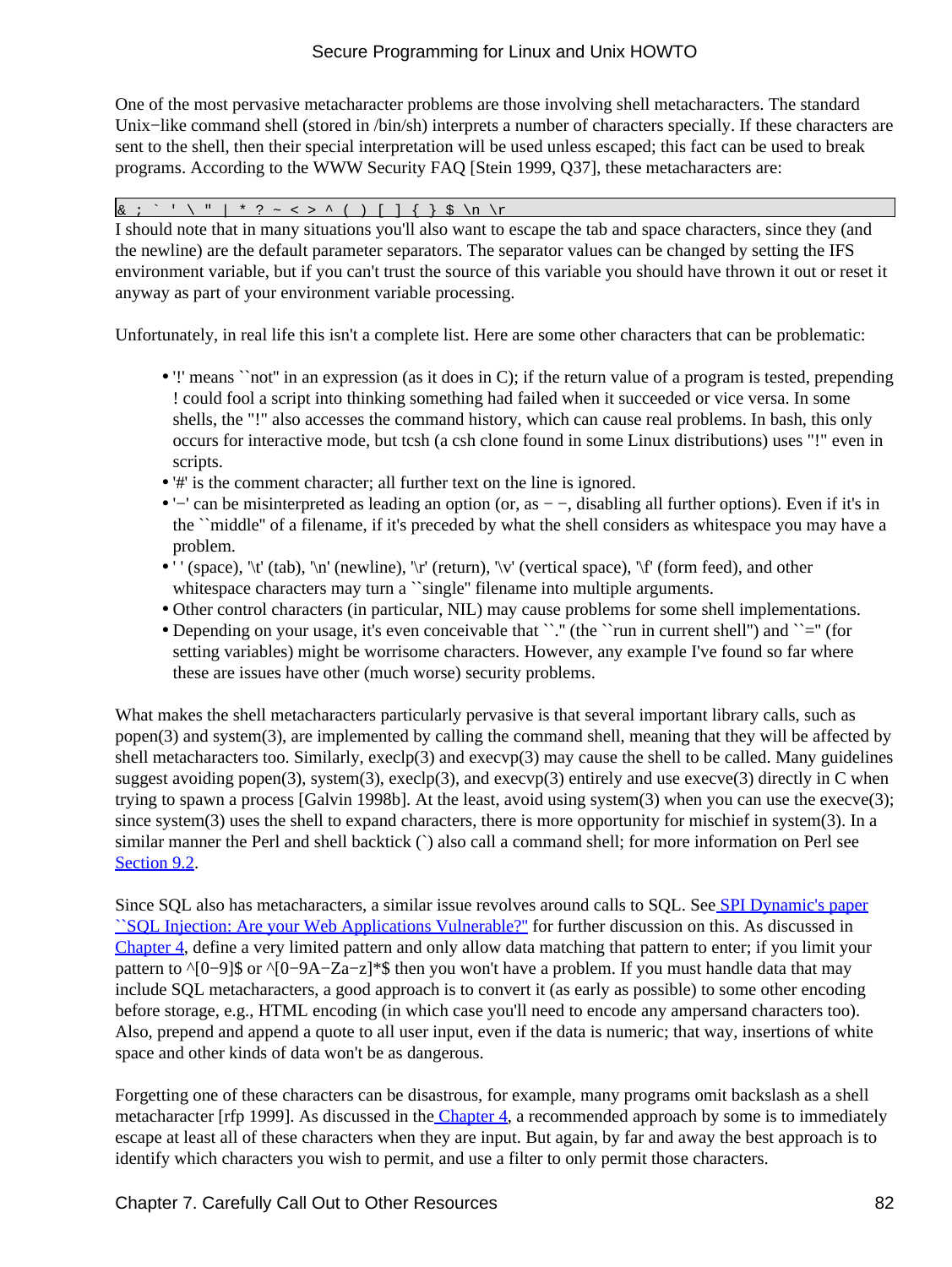A number of programs, especially those designed for human interaction, have ``escape'' codes that perform ``extra'' activities. One of the more common (and dangerous) escape codes is one that brings up a command line. Make sure that these ``escape'' commands can't be included (unless you're sure that the specific command is safe). For example, many line−oriented mail programs (such as mail or mailx) use tilde (~) as an escape character, which can then be used to send a number of commands. As a result, apparently−innocent commands such as ``mail admin < file−from−user'' can be used to execute arbitrary programs. Interactive programs such as vi, emacs, and ed have ``escape'' mechanisms that allow users to run arbitrary shell commands from their session. Always examine the documentation of programs you call to search for escape mechanisms. It's best if you call only programs intended for use by other programs; se[e Section 7.4](#page-88-0).

The issue of avoiding escape codes even goes down to low−level hardware components and emulators of them. Most modems implement the so−called ``Hayes'' command set. Unless the command set is disabled, inducing a delay, the phrase ``+++'', and then another delay forces the modem to interpret any following text as commands to the modem instead. This can be used to implement denial−of−service attacks (by sending ``ATH0'', a hang−up command) or even forcing a user to connect to someone else (a sophisticated attacker could re−route a user's connection through a machine under the attacker's control). For the specific case of modems, this is easy to counter (e.g., add "ATS2−255" in the modem initialization string), but the general issue still holds: if you're controlling a lower−level component, or an emulation of one, make sure that you disable or otherwise handle any escape codes built into them.

Many ``terminal'' interfaces implement the escape codes of ancient, long−gone physical terminals like the VT100. These codes can be useful, for example, for bolding characters, changing font color, or moving to a particular location in a terminal interface. However, do not allow arbitrary untrusted data to be sent directly to a terminal screen, because some of those codes can cause serious problems. On some systems you can remap keys (e.g., so when a user presses "Enter" or a function key it sends the command you want them to run). On some you can even send codes to clear the screen, display a set of commands you'd like the victim to run, and then send that set ``back'', forcing the victim to run the commands of the attacker's choosing without even waiting for a keystroke. This is typically implemented using ``page−mode buffering''. This security problem is why emulated tty's (represented as device files, usually in /dev/) should only be writeable by their owners and never anyone else − they should never have ``other write'' permission set, and unless only the user is a member of the group (i.e., the ``user−private group'' scheme), the ``group write'' permission should not be set either for the terminal [Filipski 1986]. If you're displaying data to the user at a (simulated) terminal, you probably need to filter out all control characters (characters with values less than 32) from data sent back to the user unless they're identified by you as safe. Worse comes to worse, you can identify tab and newline (and maybe carriage return) as safe, removing all the rest. Characters with their high bits set (i.e., values greater than 127) are in some ways trickier to handle; some old systems implement them as if they weren't set, but simply filtering them inhibits much international use. In this case, you need to look at the specifics of your situation.

A related problem is that the NIL character (character 0) can have surprising effects. Most C and  $C_{++}$ functions assume that this character marks the end of a string, but string−handling routines in other languages (such as Perl and Ada95) can handle strings containing NIL. Since many libraries and kernel calls use the C convention, the result is that what is checked is not what is actually used [rfp 1999].

When calling another program or referring to a file always specify its full path (e.g. /usr/bin/sort). For program calls, this will eliminate possible errors in calling the ``wrong'' command, even if the PATH value is incorrectly set. For other file referents, this reduces problems from ``bad'' starting directories.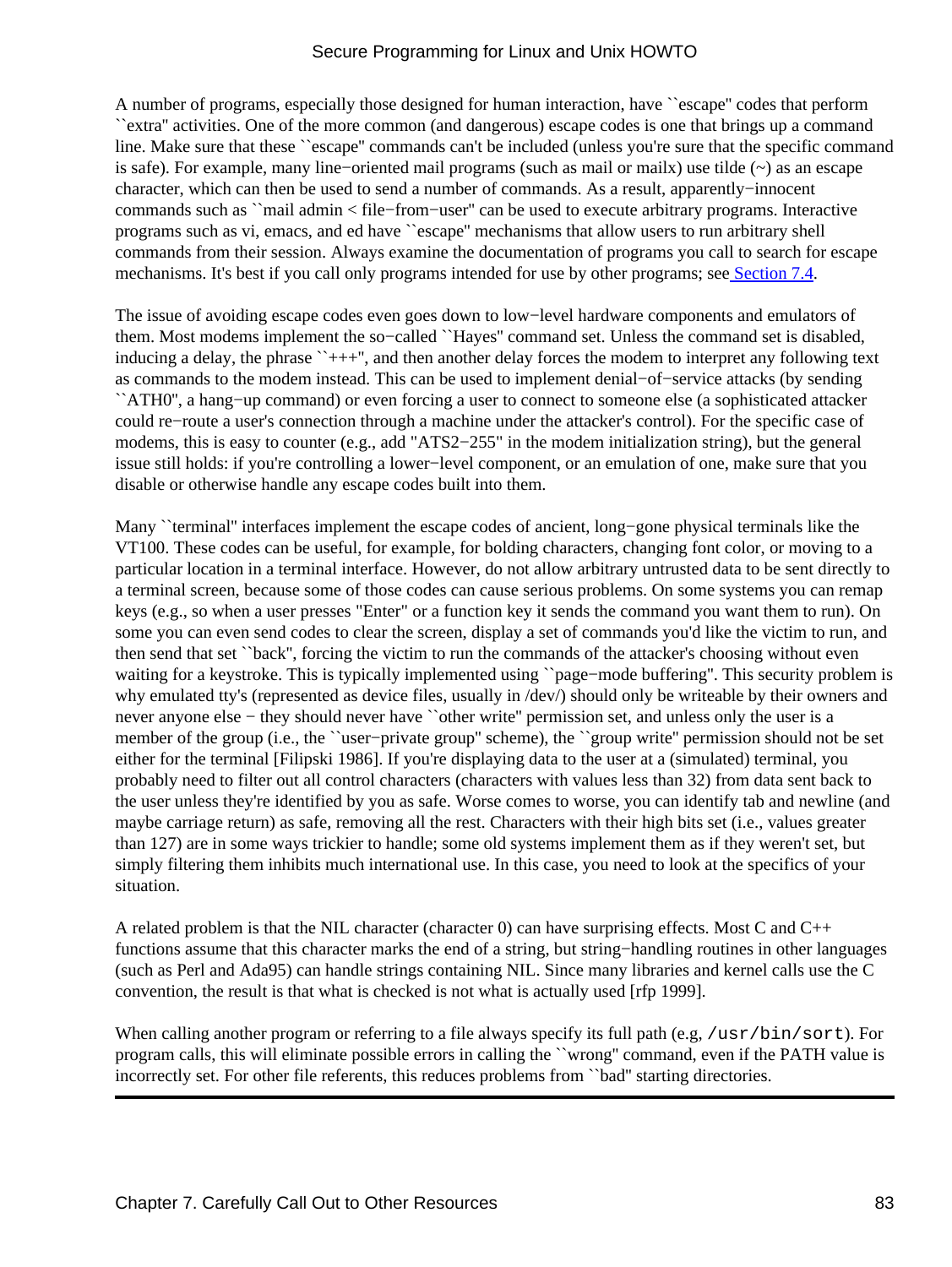## <span id="page-88-0"></span>**7.4. Call Only Interfaces Intended for Programmers**

Call only application programming interfaces (APIs) that are intended for use by programs. Usually a program can invoke any other program, including those that are really designed for human interaction. However, it's usually unwise to invoke a program intended for human interaction in the same way a human would. The problem is that programs's human interfaces are intentionally rich in functionality and are often difficult to completely control. As discussed in [Section 7.3,](#page-85-0) interactive programs often have ``escape'' codes, which might enable an attacker to perform undesirable functions. Also, interactive programs often try to intuit the ``most likely'' defaults; this may not be the default you were expecting, and an attacker may find a way to exploit this.

Examples of programs you shouldn't normally call directly include mail, mailx, ed, vi, and emacs. At the very least, don't call these without checking their input first.

Usually there are parameters to give you safer access to the program's functionality, or a different API or application that's intended for use by programs; use those instead. For example, instead of invoking a text editor to edit some text (such as ed, vi, or emacs), use sed where you can.

# **7.5. Check All System Call Returns**

Every system call that can return an error condition must have that error condition checked. One reason is that nearly all system calls require limited system resources, and users can often affect resources in a variety of ways. Setuid/setgid programs can have limits set on them through calls such as setrlimit(3) and nice(2). External users of server programs and CGI scripts may be able to cause resource exhaustion simply by making a large number of simultaneous requests. If the error cannot be handled gracefully, then fail safe as discussed earlier.

# **7.6. Avoid Using vfork(2)**

The portable way to create new processes in Unix−like systems is to use the fork(2) call. BSD introduced a variant called vfork(2) as an optimization technique. In vfork(2), unlike fork(2), the child borrows the parent's memory and thread of control until a call to execve(2V) or an exit occurs; the parent process is suspended while the child is using its resources. The rationale is that in old BSD systems, fork(2) would actually cause memory to be copied while vfork(2) would not. Linux never had this problem; because Linux used copy−on−write semantics internally, Linux only copies pages when they changed (actually, there are still some tables that have to be copied; in most circumstances their overhead is not significant). Nevertheless, since some programs depend on vfork(2), recently Linux implemented the BSD vfork(2) semantics (previously vfork(2) had been an alias for fork(2)).

There are a number of problems with vfork(2). From a portability point−of−view, the problem with vfork(2) is that it's actually fairly tricky for a process to not interfere with its parent, especially in high−level languages. The ``not interfering" requirement applies to the actual machine code generated, and many compilers generate hidden temporaries and other code structures that cause unintended interference. The result: programs using vfork(2) can easily fail when the code changes or even when compiler versions change.

For secure programs it gets worse on Linux systems, because Linux (at least 2.2 versions through 2.2.17) is vulnerable to a race condition in vfork()'s implementation. If a privileged process uses a vfork(2)/execve(2) pair in Linux to execute user commands, there's a race condition while the child process is already running as the user's UID, but hasn`t entered execve(2) yet. The user may be able to send signals, including SIGSTOP, to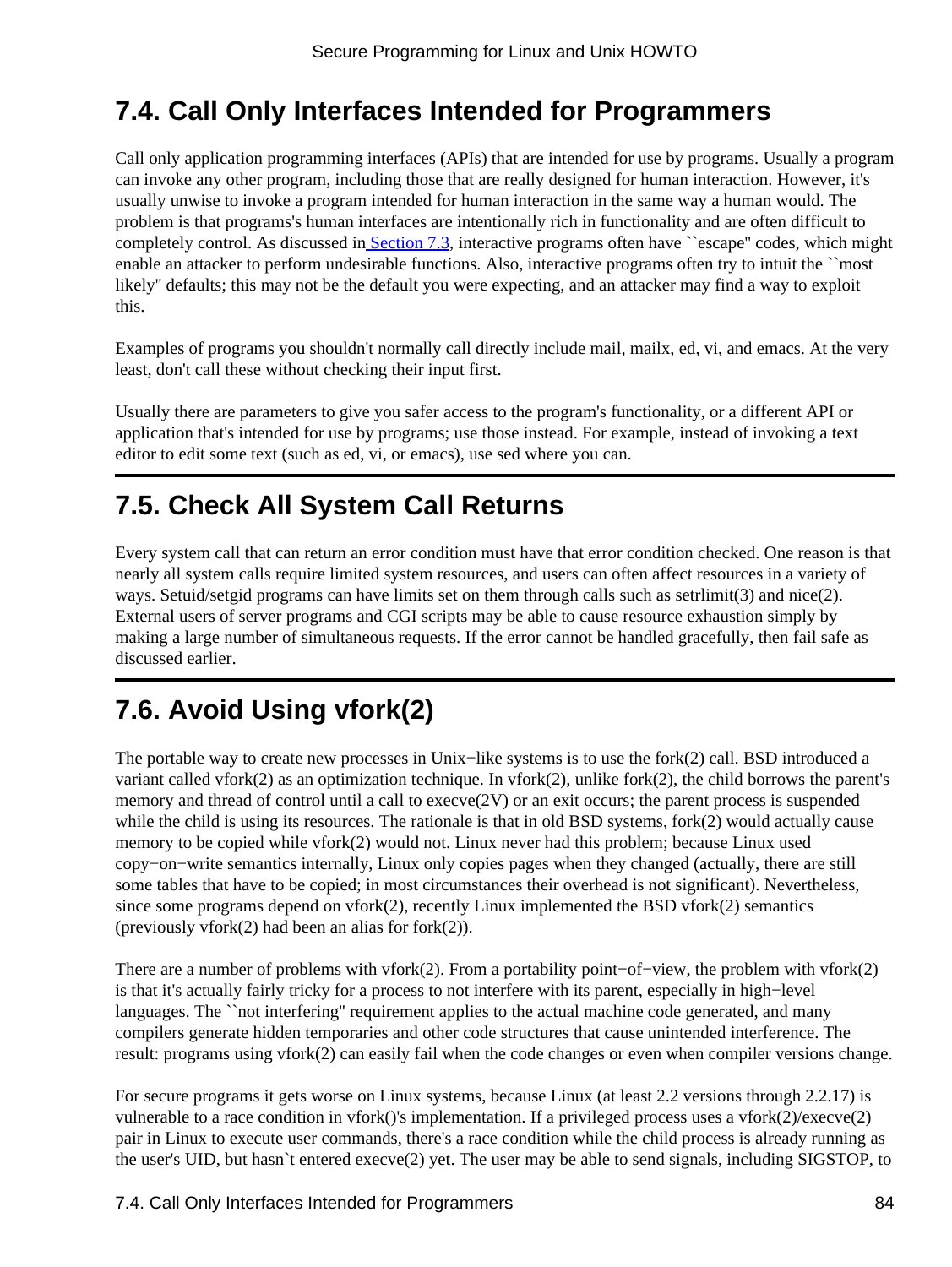this process. Due to the semantics of vfork(2), the privileged parent process would then be blocked as well. As a result, an unprivileged process could cause the privileged process to halt, resulting in a denial−of−service of the privileged process' service. FreeBSD and OpenBSD, at least, have code to specifically deal with this case, so to my knowledge they are not vulnerable to this problem. My thanks to Solar Designer, who noted and documented this problem in Linux on the ``security−audit'' mailing list on October 7, 2000.

The bottom line with vfork(2) is simple: *don't* use vfork(2) in your programs. This shouldn't be difficult; the primary use of vfork(2) is to support old programs that needed vfork's semantics.

## **7.7. Counter Web Bugs When Retrieving Embedded Content**

Some data formats can embed references to content that is automatically retrieved when the data is viewed (not waiting for a user to select it). If it's possible to cause this data to be retrieved through the Internet (e.g., through the World Wide Wide), then there is a potential to use this capability to obtain information about readers without the readers' knowledge, and in some cases to force the reader to perform activities without the reader's consent. This privacy concern is sometimes called a ``web bug.''

In a web bug, a reference is intentionally inserted into a document and used by the content author to track who, where, and how often a document is read. The author can also essentially watch how a ``bugged'' document is passed from one person to another or from one organization to another.

The HTML format has had this issue for some time. According to the **Privacy Foundation**:

Web bugs are used extensively today by Internet advertising companies on Web pages and in HTML−based email messages for tracking. They are typically 1−by−1 pixel in size to make them invisible on the screen to disguise the fact that they are used for tracking. However, they could be any image (using the img tag); other HTML tags that can implement web bugs, e.g., frames, form invocations, and scripts. By itself, invoking the web bug will provide the ``bugging'' site the reader IP address, the page that the reader visited, and various information about the browser; by also using cookies it's often possible to determine the specific identify of the reader. A survey about web bugs is available at [http://www.securityspace.com/s\\_survey/data/man.200102/webbug.html.](http://www.securityspace.com/s_survey/data/man.200102/webbug.html)

What is more concerning is that other document formats seem to have such a capability, too. When viewing HTML from a web site with a web browser, there are other ways of getting information on who is browsing the data, but when viewing a document in another format from an email few users expect that the mere act of reading the document can be monitored. However, for many formats, reading a document can be monitored. For example, it has been recently determined that Microsoft Word can support web bugs; see [the Privacy](http://www.privacyfoundation.org/advisories/advWordBugs.html) [Foundation advisory for more information](http://www.privacyfoundation.org/advisories/advWordBugs.html) . As noted in their advisory, recent versions of Microsoft Excel and Microsoft Power Point can also be bugged. In some cases, cookies can be used to obtain even more information.

Web bugs are primarily an issue with the design of the file format. If your users value their privacy, you probably will want to limit the automatic downloading of included files. One exception might be when the file itself is being downloaded (say, via a web browser); downloading other files from the same location at the same time is much less likely to concern users.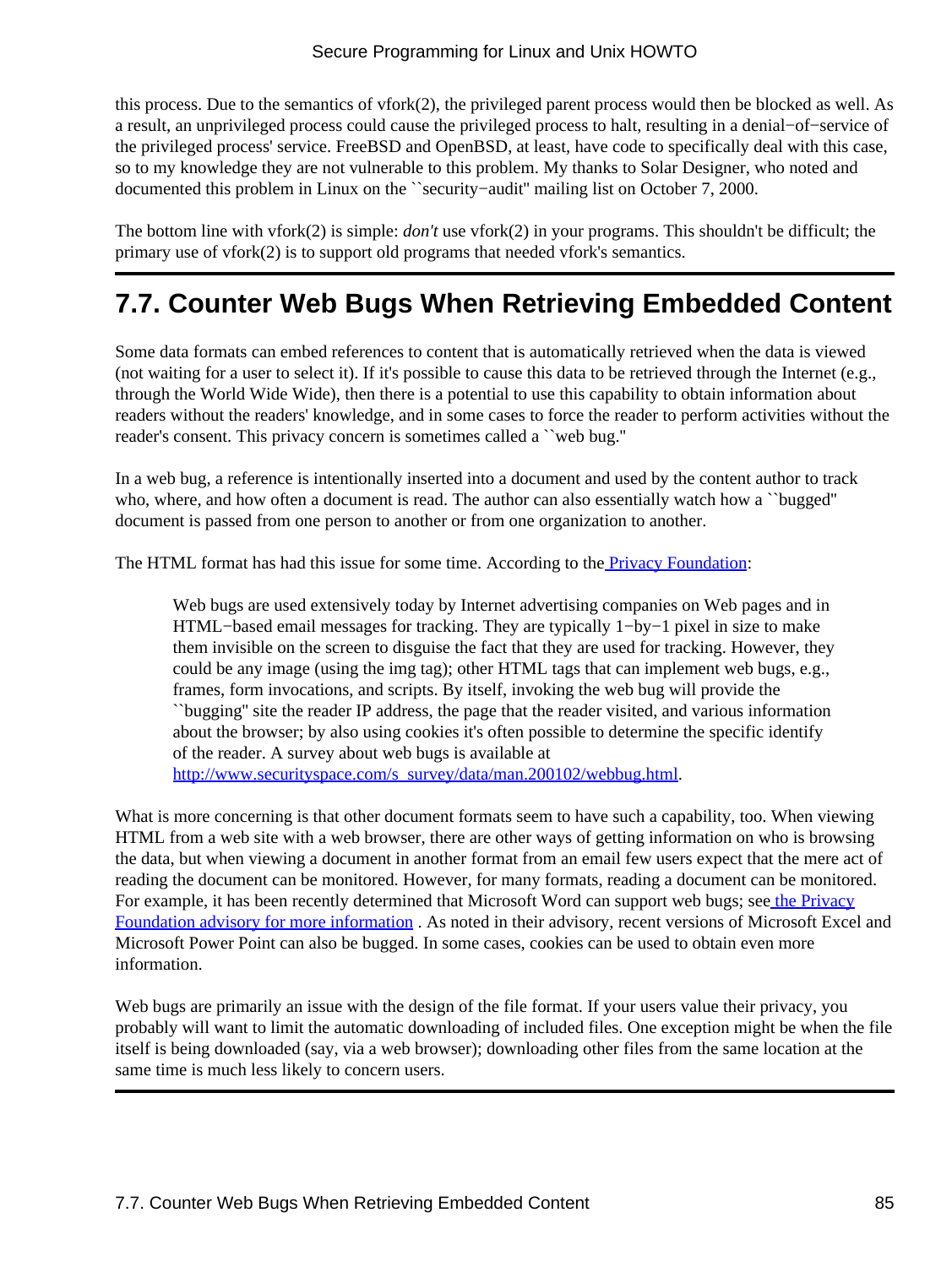# **7.8. Hide Sensitive Information**

Sensitive information should be hidden from prying eyes, both while being input and output, and when stored in the system. Sensitive information certainly includes credit card numbers, account balances, and home addresses, and in many applications also includes names, email addressees, and other private information.

Web−based applications should encrypt all communication with a user that includes sensitive information; the usual way is to use the "https:" protocol (HTTP on top of SSL or TLS). According to the HTTP 1.1 specification (IETF RFC 2616 section 15.1.3), authors of services which use the HTTP protocol *should not* use GET based forms for the submission of sensitive data, because this will cause this data to be encoded in the Request−URI. Many existing servers, proxies, and user agents will log the request URI in some place where it might be visible to third parties. Instead, use POST−based submissions, which are intended for this purpose.

Databases of such sensitive data should also be encrypted on any storage device (such as files on a disk). Such encryption doesn't protect against an attacker breaking the secure application, of course, since obviously the application has to have a way to access the encrypted data too. However, it *does* provide some defense against attackers who manage to get backup disks of the data but not of the keys used to decrypt them. It also provides some defense if an attacker doesn't manage to break into an application, but does manage to partially break into a related system just enough to view the stored data − again, they now have to break the encryption algorithm to get the data. There are many circumstances where data can be transferred unintentionally (e.g., core files), which this also prevents. It's worth noting, however, that this is not as strong a defense as you'd think, because often the server itself can be subverted or broken.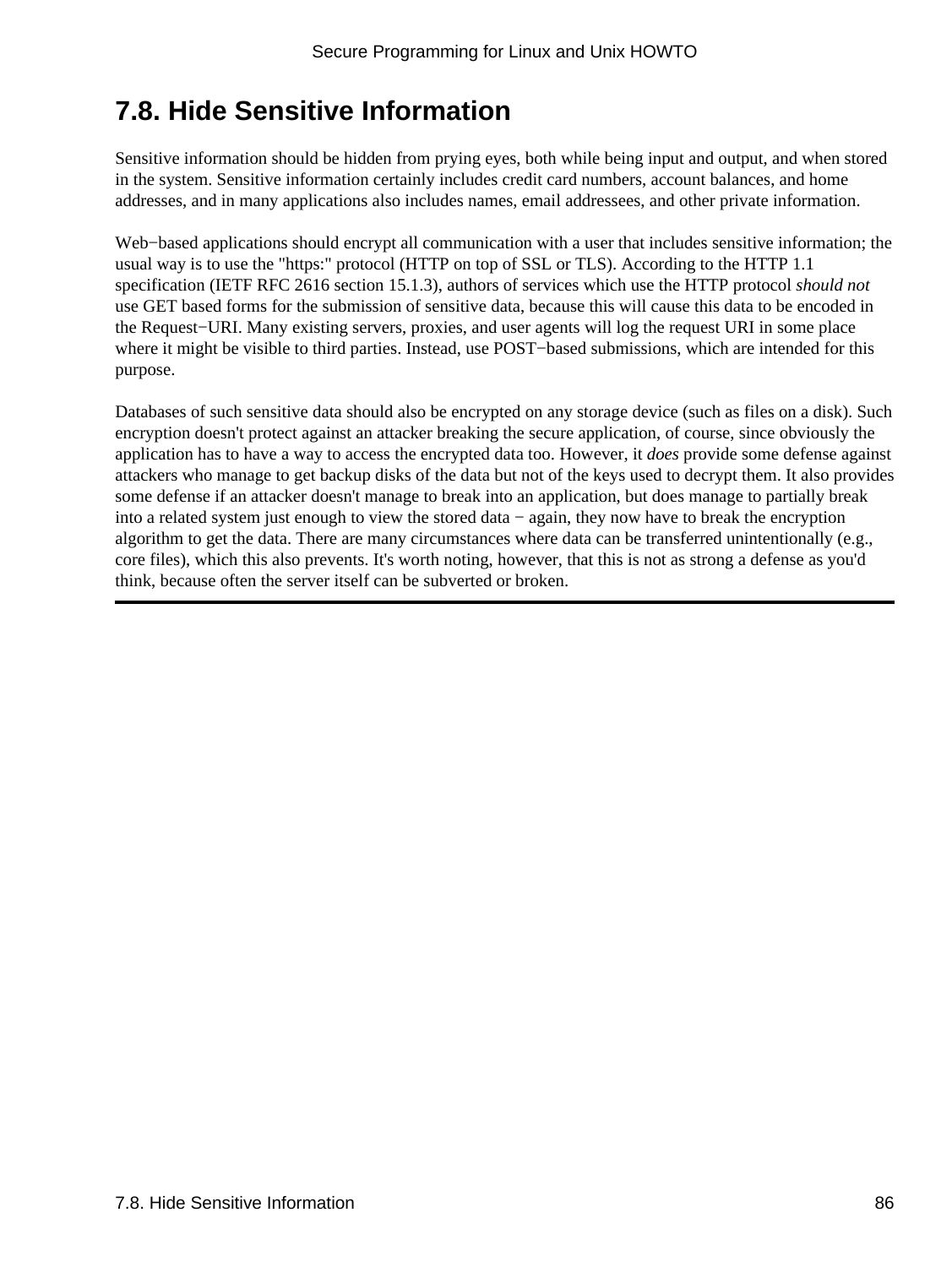# **Chapter 8. Send Information Back Judiciously**

*Do not answer a fool according to his folly, or you will be like him yourself.*

*Proverbs 26:4 (NIV)*

### **8.1. Minimize Feedback**

Avoid giving much information to untrusted users; simply succeed or fail, and if it fails just say it failed and minimize information on why it failed. Save the detailed information for audit trail logs. For example:

- If your program requires some sort of user authentication (e.g., you're writing a network service or login program), give the user as little information as possible before they authenticate. In particular, avoid giving away the version number of your program before authentication. Otherwise, if a particular version of your program is found to have a vulnerability, then users who don't upgrade from that version advertise to attackers that they are vulnerable.
- If your program accepts a password, don't echo it back; this creates another way passwords can be seen.

## **8.2. Don't Include Comments**

When returning information, don't include any ``comments'' unless you're sure you want the receiving user to be able to view them. This is a particular problem for web applications that generate files (such as HTML). Often web application programmers wish to comment their work (which is fine), but instead of simply leaving the comment in their code, the comment is included as part of the generated file (usually HTML or XML) that is returned to the user. The trouble is that these comments sometimes provide insight into how the system works in a way that aids attackers.

## **8.3. Handle Full/Unresponsive Output**

It may be possible for a user to clog or make unresponsive a secure program's output channel back to that user. For example, a web browser could be intentionally halted or have its TCP/IP channel response slowed. The secure program should handle such cases, in particular it should release locks quickly (preferably before replying) so that this will not create an opportunity for a Denial−of−Service attack. Always place time−outs on outgoing network−oriented write requests.

# **8.4. Control Data Formatting (``Format Strings'')**

A number of output routines in computer languages have a parameter that controls the generated format. In C, the most obvious example is the printf() family of routines (including printf(), sprintf(), snprintf(), fprintf(), and so on). Other examples in C include syslog() (which writes system log information) and setproctitle() (which sets the string used to display process identifier information). Many functions with names beginning with ``err" or ``warn", containing ``log", or ending in ``printf" are worth considering. Python includes the "%" operation, which on strings controls formatting in a similar manner. Many programs and libraries define formatting functions, often by calling built−in routines and doing additional processing (e.g., glib's g\_snprintf() routine).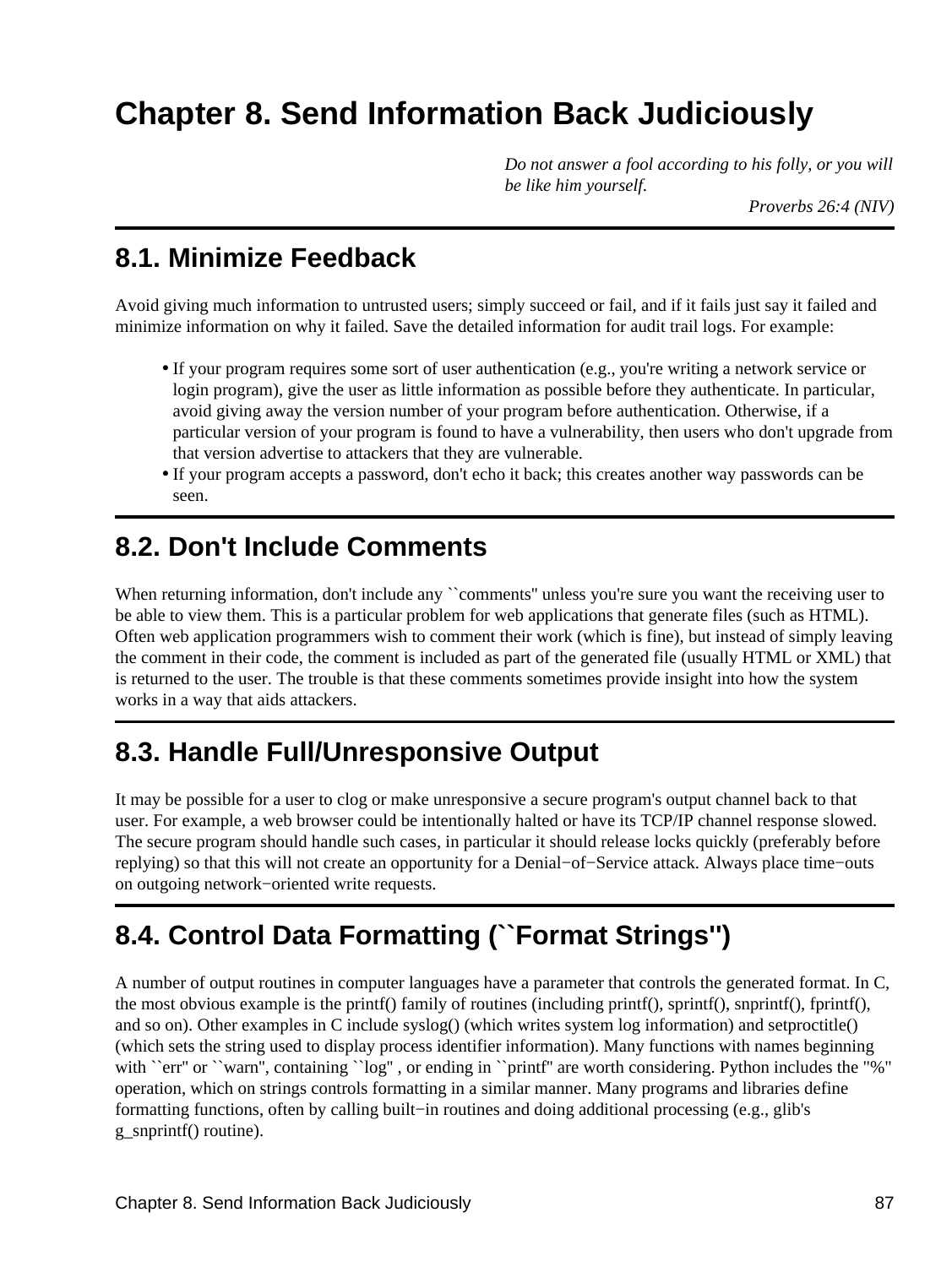Surprisingly, many people seem to forget the power of these formatting capabilities and use data from untrusted users as the formatting parameter. Never use unfiltered data from an untrusted user as the format parameter. Perhaps this is best shown by example:

```
 /* Wrong ways: */
 printf(string_from_untrusted_user);
 /* Right ways: */
printf("%s", string from untrusted user); /* safe */
 fputs(string_from_untrusted_user); /* better for simple strings */
```
Otherwise, an attacker can cause all sorts of mischief by carefully selecting the formatting string. The case of C's printf() is a good example − there are lots of ways to possibly exploit user−controlled format strings in printf(). These include buffer overruns by creating a long formatting string (this can result in the attacker having complete control over the program), conversion specifications that use unpassed parameters (causing unexpected data to be inserted), and creating formats which produce totally unanticipated result values (say by prepending or appending awkward data, causing problems in later use). A particularly nasty case is printf's %n conversion specification, which writes the number of characters written so far into the pointer argument; using this, an attacker can overwrite a value that was intended for printing! An attacker can even overwrite almost arbitrary locations, since the attacker can specify a ``parameter'' that wasn't actually passed. Many papers discuss these attacks in more detail, for example, you can see [Avoiding security holes when developing](http://www-syntim.inria.fr/fractales/Staff/Raynal/LinuxMag/SecProg/Art4/index.html) [an application − Part 4: format strings.](http://www-syntim.inria.fr/fractales/Staff/Raynal/LinuxMag/SecProg/Art4/index.html)

Since in many cases the results are sent back to the user, this attack can also be used to expose internal information about the stack. This information can then be used to circumvent stack protection systems such as StackGuard; StackGuard uses constant ``canary'' values to detect attacks, but if the stack's contents can be displayed, the current value of the canary will be exposed and made vulnerable.

A formatting string should almost always be a constant string, possibly involving a function call to implement a lookup for internationalization (e.g., via gettext's \_()). Note that this lookup must be limited to values that the program controls, i.e., the user must be allowed to only select from the message files controlled by the program. It's possible to filter user data before using it (e.g., by designing a filter listing legal characters for the format string such as [A−Za−z0−9]), but it's usually better to simply prevent the problem by using a constant format string or fputs() instead. Note that although I've listed this as an ``output'' problem, this can cause problems internally to a program before output (since the output routines may be saving to a file, or even just generating internal state such as via snprintf()).

The problem of input formatting causing security problems is not an idle possibility; see CERT Advisory CA−2000−13 for an example of an exploit using this weakness. For more information on how these problems can be exploited, see Pascal Bouchareine's email article titled ``[Paper] Format bugs'', published in the July 18, 2000 edition of [Bugtraq.](http://www.securityfocus.com) As of December 2000, developmental versions of the gcc compiler support warning messages for insecure format string usages, in an attempt to help developers avoid these problems.

Of course, this all begs the question as to whether or not the internationalization lookup is, in fact, secure. If you're creating your own internationalization lookup routines, make sure that an untrusted user can only specify a legal locale and not something else like an arbitrary path.

Clearly, you want to limit the strings created through internationalization to ones you can trust. Otherwise, an attacker could use this ability to exploit the weaknesses in format strings, particularly in C/C++ programs. This has been an item of discussion in Bugtraq (e.g., see John Levon's Bugtraq post on July 26, 2000). For more information, see the discussion on on permitting users to only select legal language values i[n Section](#page-39-0) [4.7.3](#page-39-0)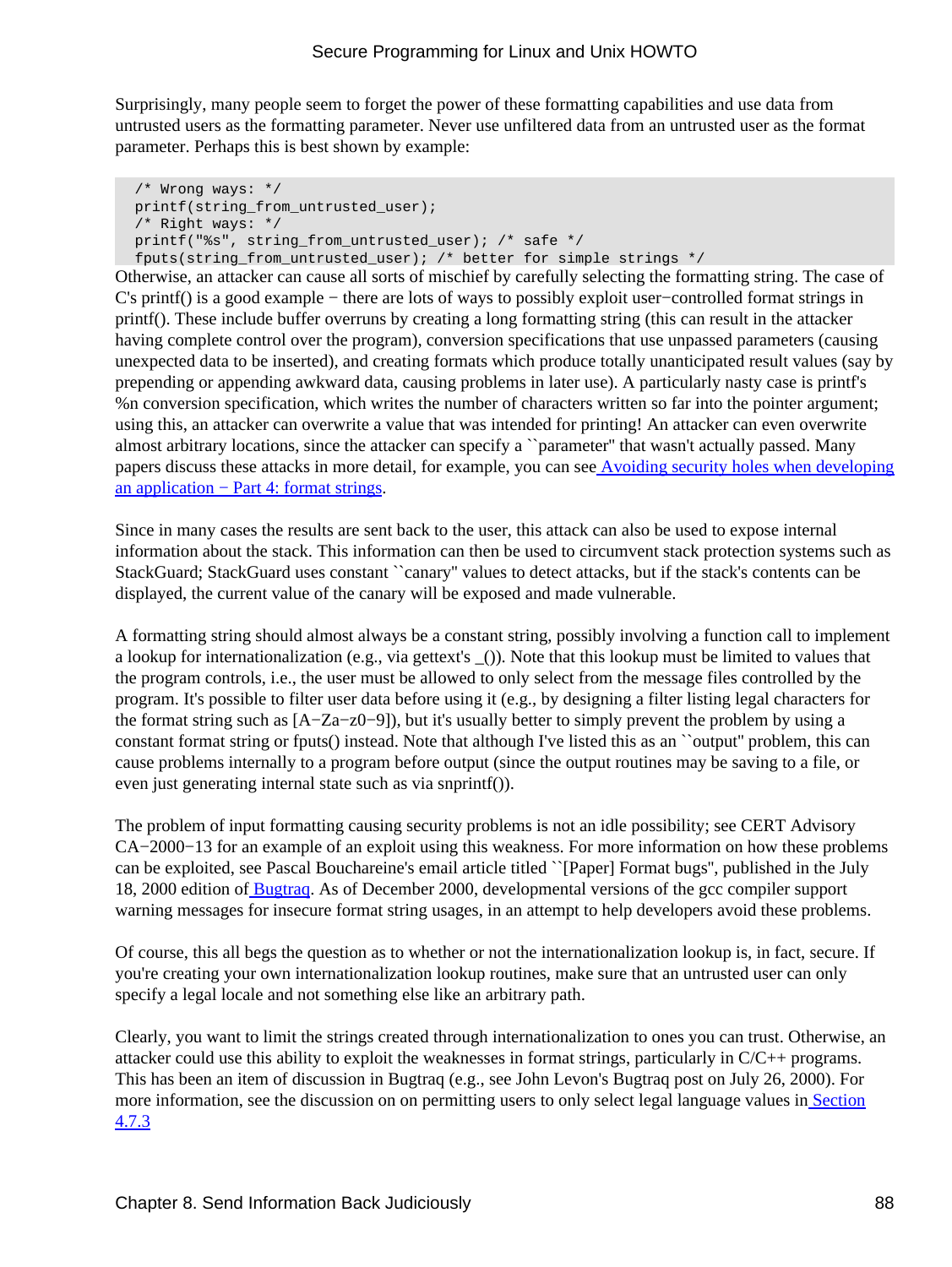<span id="page-93-0"></span>Although it's really a programming bug, it's worth mentioning that different countries notate numbers in different ways, in particular, both the period (.) and comma (,) are used to separate an integer from its fractional part. If you save or load data, you need to make sure that the active locale does not interfere with data handling. Otherwise, a French user may not be able to exchange data with an English user, because the data stored and retrieved will use different separators. I'm unaware of this being used as a security problem, but it's conceivable.

## **8.5. Control Character Encoding in Output**

In general, a secure program must ensure that it synchronizes its clients to any assumptions made by the secure program. One issue often impacting web applications is that they forget to specify the character encoding of their output. This isn't a problem if all data is from trusted sources, but if some of the data is from untrusted sources, the untrusted source may sneak in data that uses a different encoding than the one expected by the secure program. This opens the door for a cross−site malicious content attack; se[e Section 4.9](#page-44-0) for more information.

[CERT's tech tip on malicious code mitigation](http://www.cert.org/tech_tips/malicious_code_mitigation.html) explains the problem of unspecified character encoding fairly well, so I quote it here:

Many web pages leave the character encoding ("charset" parameter in HTTP) undefined. In earlier versions of HTML and HTTP, the character encoding was supposed to default to ISO−8859−1 if it wasn't defined. In fact, many browsers had a different default, so it was not possible to rely on the default being ISO−8859−1. HTML version 4 legitimizes this − if the character encoding isn't specified, any character encoding can be used.

If the web server doesn't specify which character encoding is in use, it can't tell which characters are special. Web pages with unspecified character encoding work most of the time because most character sets assign the same characters to byte values below 128. But which of the values above 128 are special? Some 16−bit character−encoding schemes have additional multi−byte representations for special characters such as "<". Some browsers recognize this alternative encoding and act on it. This is "correct" behavior, but it makes attacks using malicious scripts much harder to prevent. The server simply doesn't know which byte sequences represent the special characters.

For example, UTF−7 provides alternative encoding for "<" and ">", and several popular browsers recognize these as the start and end of a tag. This is not a bug in those browsers. If the character encoding really is UTF−7, then this is correct behavior. The problem is that it is possible to get into a situation in which the browser and the server disagree on the encoding.

Thankfully, though explaining the issue is tricky, its resolution in HTML is easy. In the HTML header, simply specify the charset, like this example from CERT:

```
<HTML>
<HEAD>
<META http−equiv="Content−Type"
content="text/html; charset=ISO−8859−1">
<TITLE>HTML SAMPLE</TITLE>
</HEAD>
<BODY>
<P>This is a sample HTML page
</BODY>
</HTML>
```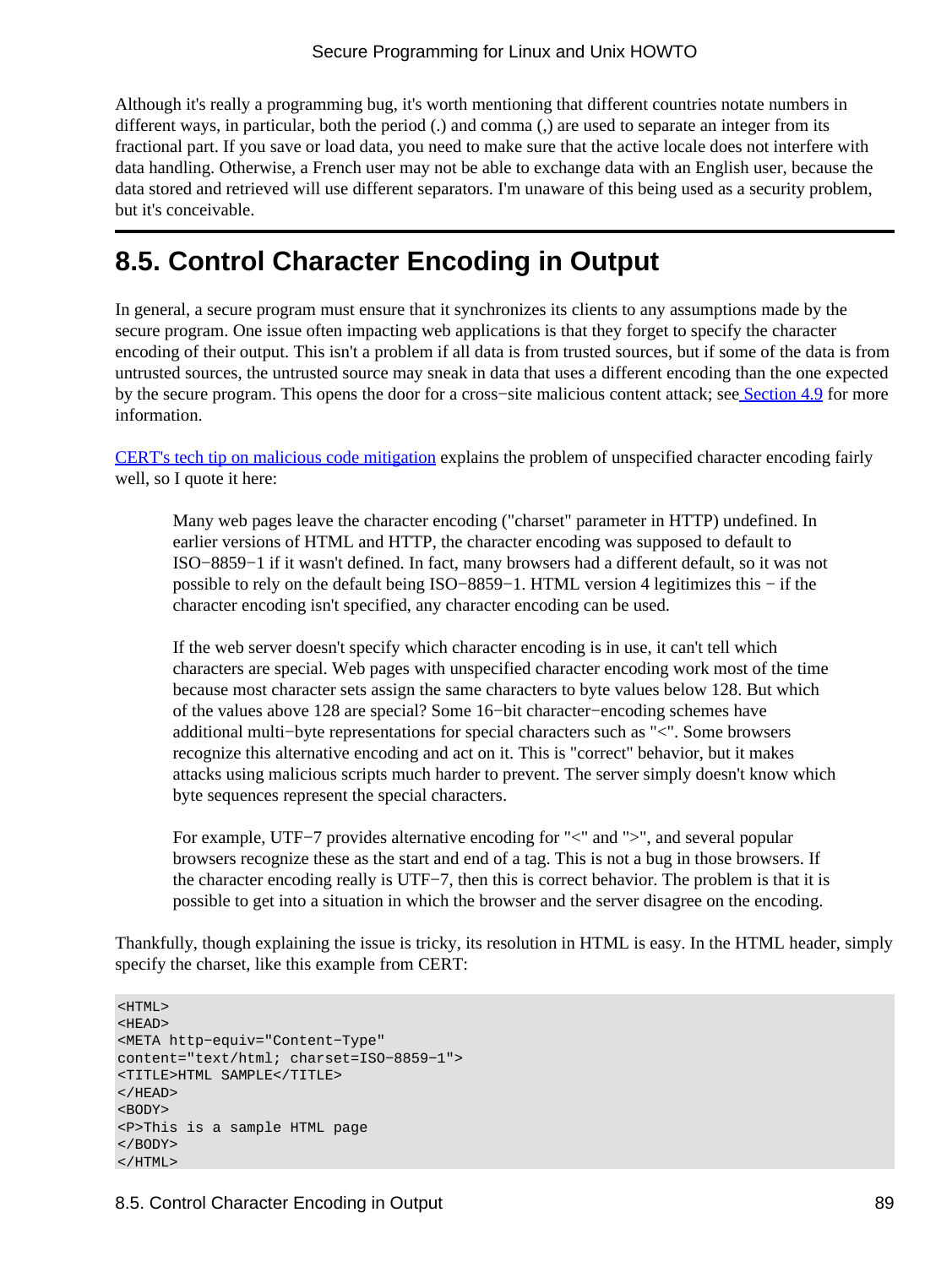From a technical standpoint, an even better approach is to set the character encoding as part of the HTTP protocol output, though some libraries make this more difficult. This is technically better because it doesn't force the client to examine the header to determine a character encoding that would enable it to read the META information in the header. Of course, in practice a browser that couldn't read the META information given above and use it correctly would not succeed in the marketplace, but that's a different issue. In any case, this just means that the server would need to send as part of the HTTP protocol, a ``charset'' with the desired value. Unfortunately, it's hard to heartily recommend this (technically better) approach, because some older HTTP/1.0 clients did not deal properly with an explicit charset parameter. Although the HTTP/1.1 specification requires clients to obey the parameter, it's suspicious enough that you probably ought to use it as an adjunct to forcing the use of the correct character encoding, and not your sole mechanism.

## **8.6. Prevent Include/Configuration File Access**

When developing web based applications, do not allow users to access (read) files such as the program include and configuration files. This data may provide enough information (e.g., passwords) to break into the system. Note that this guideline sometimes also applies to other kinds of applications. There are several actions you can take to do this, including:

- Place the include/configuration files outside of the web documentation root (so that the web server will never serve the files).
- Configure the web server so it will not serve include files as text. For example, if you're using Apache, you can add a handler or an action for .inc files.
- Place the include files in a protected directory (using .htaccess), and designate them as files that won't be served.
- Use a filter to deny access to the files. For Apache, this can be done using:

```
 <Files ~ "\.phpincludes">
    Order allow,deny
    Deny from all
 </Files>
```
If you need full regular expressions to match filenames, in Apache you could use the FilesMatch directive.

• If your include file is a valid script file, which your server will parse, make sure that it doesn't act on user−supplied parameters and that it's designed to be secure.

These approaches won't protect you from users who have access to the directories your files are in if they are world−readable. You could change the permissions of the files so that only the uid/gid of the webserver can read these files. However, this approach won't work if the user can get the web server to run his own scripts (the user can just write scripts to access your files). Fundamentally, if your site is being hosted on a server shared with untrusted people, it's harder to secure the the system. One approach is to run multiple web serving programs, each with different permissions; this provides more security but is painful in practice. Another approach is to set these files to be read only by your uid/gid, and have the server run scripts at ``your'' permission. This latter approach has its own problems: it means that certain parts of the server must have root privileges, and that the script may have more permissions than necessary.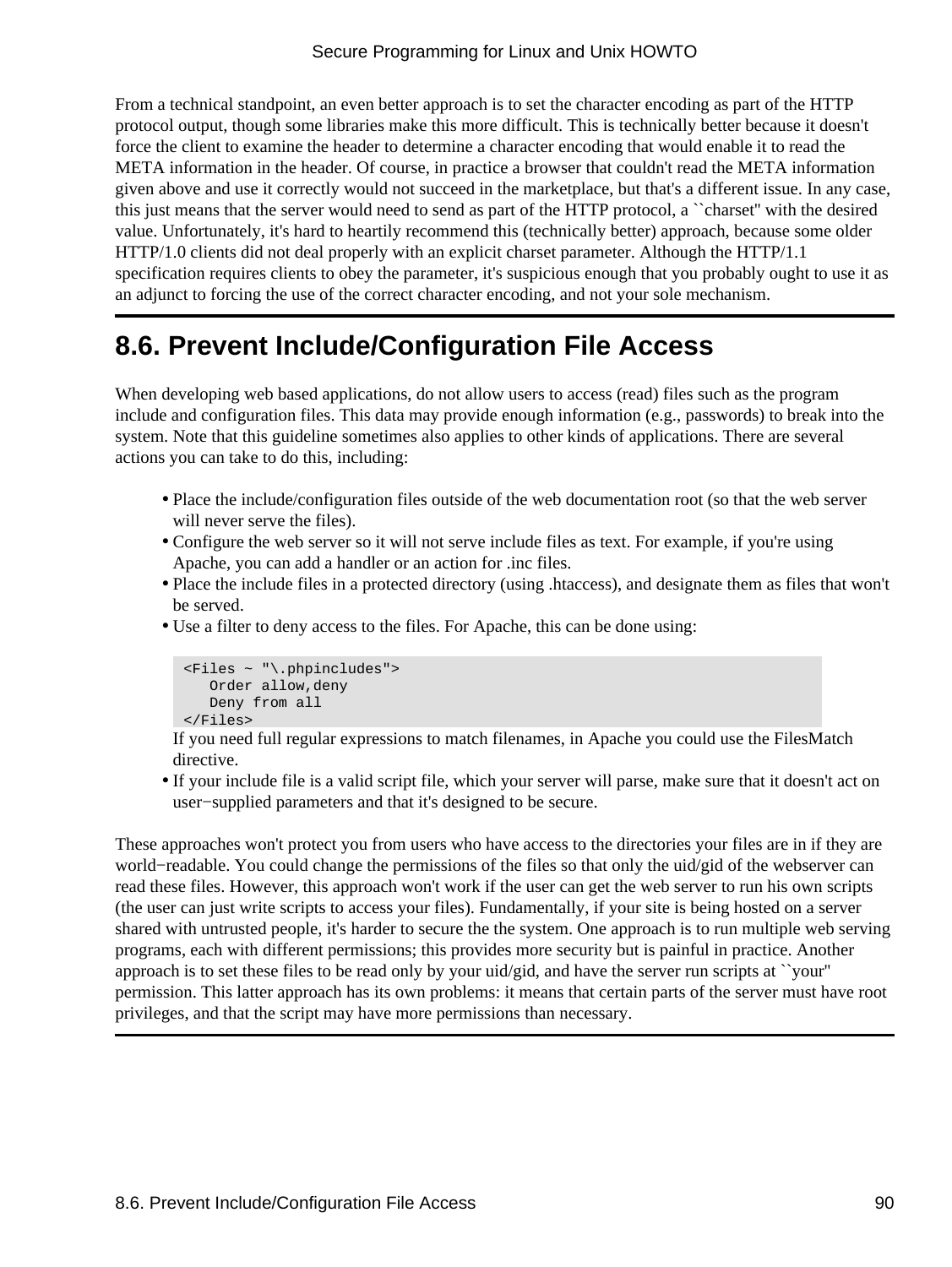# **Chapter 9. Language−Specific Issues**

*Undoubtedly there are all sorts of languages in the world, yet none of them is without meaning. 1 Corinthians 14:10 (NIV)*

There are many language−specific security issues. Many of them can be summarized as follows:

- Turn on all relevant warnings and protection mechanisms available to you where practical. For compiled languages, this includes both compile−time mechanisms and run−time mechanisms. In general, security−relevant programs should compile cleanly with all warnings turned on.
- If you can use a ``safe mode" (e.g., a mode that limits the activities of the executable), do so. Many interpreted languages include such a mode. In general, don't depend on the safe mode to provide absolute protection; most language's safe modes have not been sufficiently analyzed for their security, and when they are, people usually discover many ways to exploit it. However, by writing your code so that it's secure out of safe mode, and then adding the safe mode, you end up with defense−in−depth (since in many cases, an attacker has to break both your application code and the safe mode).
- Avoid dangerous and deprecated operations in the language. By "dangerous", I mean operations which are difficult to use correctly. For example, many languages include some mechanisms or functions that are ``magical'', that is, they try to infer the ``right'' thing to do using a heuristic − generally you should avoid them, because an attacker may be able to exploit the heuristic and do something dangerous instead of what was intended. A common error is an ``off-by-one" error, in which the bound is off by one, and sometimes these result in exploitable errors. In general, write code in a way that minimizes the likelihood of off−by−one errors. If there are standard conventions in the language (e.g., for writing loops), use them.
- Ensure that the languages' infrastructure (e.g., run−time library) is available and secured.
- Languages that automatically garbage−collect strings should be especially careful to immediately erase secret data (in particular secret keys and passwords).
- Know precisely the semantics of the operations that you are using. Look up each operation's semantics in its documentation. Do not ignore return values unless you're sure they cannot be relevant. Don't ignore the difference between ``signed'' and ``unsigned'' values. This is particularly difficult in languages which don't support exceptions, like C, but that's the way it goes.

## **9.1. C/C++**

One of the biggest security problems with C and  $C_{++}$  programs is buffer overflow; se[e Chapter 5](#page-53-0) for more information. C has the additional weakness of not supporting exceptions, which makes it easy to write programs that ignore critical error situations.

Another problem with C and C++ is that developers have to do their own memory management (e.g., using malloc(), alloc(), free(), new, and free), and failing to do it correctly may result in a security flaw. The more serious problem is that programs may erroneously free memory that should not be freed (or use the incorrect call if using C++ and mixing malloc() and new requests). This can cause an immediate crash on some systems in some cases, such as GNU/Linux systems, and in some cases may be exploitable by an attacker to cause arbitrary code to be executed. For example, on March 11, 2002, it was announced that the zlib library had this problem, affecting the many programs that use it. Thus, when testing programs on GNU/Linux, you should set the environment variable MALLOC\_CHECK\_ to 1 or 2, and you might consider executing your program with that environment variable set with 0, 1, 2. The reason for this variable is explained in GNU/Linux malloc(3) man page: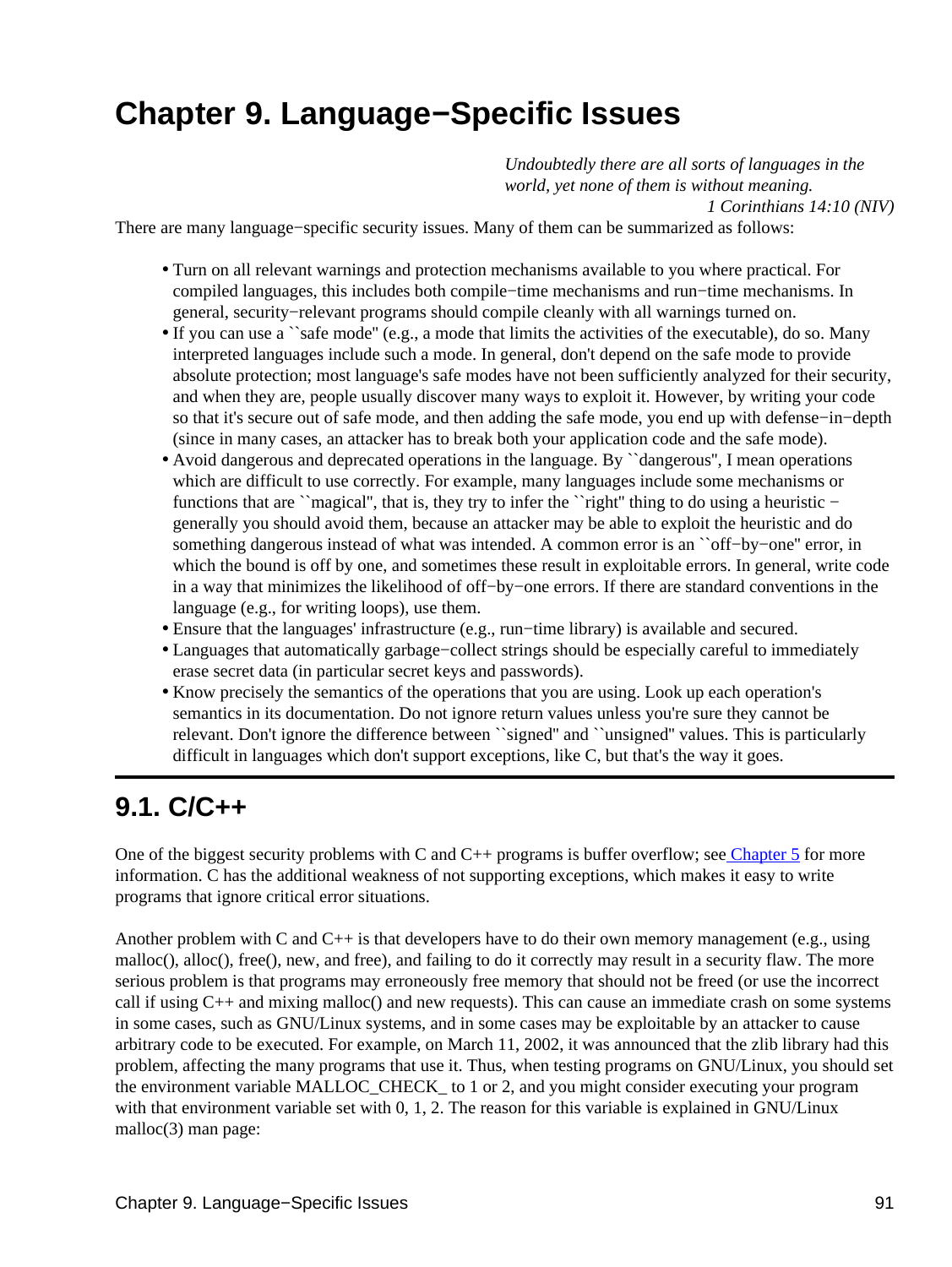Recent versions of Linux libc (later than 5.4.23) and GNU libc (2.x) include a malloc implementation which is tunable via environment variables. When MALLOC\_CHECK\_ is set, a special (less efficient) implementation is used which is designed to be tolerant against simple errors, such as double calls of free() with the same argument, or overruns of a single byte (off−by−one bugs). Not all such errors can be proteced against, however, and memory leaks can result. If MALLOC\_CHECK\_ is set to 0, any detected heap corruption is silently ignored; if set to 1, a diagnostic is printed on stderr; if set to 2, abort() is called immediately. This can be useful because otherwise a crash may happen much later, and the true cause for the problem is then very hard to track down.

There are various tools to deal with this, such as Electric Fence and Valgrind; se[e Section 10.7](#page-116-0) for more information. If unused memory is not free'd, (e.g., using free()), that unused memory may accumulate − and if enough unused memory can accumulate, the program may stop working. As a result, the unused memory may be exploitable by attackers to create a denial of service. It's theoretically possible for attackers to cause memory to be fragmented and cause a denial of service, but usually this is a fairly impractical and low−risk attack.

Be as strict as you reasonably can when you declare types. Where you can, use ``enum'' to define enumerated values (and not just a ``char'' or ``int'' with special values). This is particularly useful for values in switch statements, where the compiler can be used to determine if all legal values have been covered. Where it's appropriate, use ``unsigned'' types if the value can't be negative.

One complication in C and  $C_{++}$  is that the character type  $\Gamma$ char'' can be signed or unsigned (depending on the compiler and machine). When a signed char with its high bit set is saved in an integer, the result will be a negative number; in some cases this can be exploitable. In general, use ``unsigned char'' instead of char or signed char for buffers, pointers, and casts when dealing with character data that may have values greater than 127 (0x7f).

C and C++ are by definition rather lax in their type−checking support, but you can at least increase their level of checking so that some mistakes can be detected automatically. Turn on as many compiler warnings as you can and change the code to cleanly compile with them, and strictly use ANSI prototypes in separate header (.h) files to ensure that all function calls use the correct types. For C or  $C_{++}$  compilations using gcc, use at least the following as compilation flags (which turn on a host of warning messages) and try to eliminate all warnings (note that −O2 is used since some warnings can only be detected by the data flow analysis performed at higher optimization levels):

```
gcc −Wall −Wpointer−arith −Wstrict−prototypes −O2
You might want ``−W −pedantic'' too.
```
Many C/C++ compilers can detect inaccurate format strings. For example, gcc can warn about inaccurate format strings for functions you create if you use its \_\_attribute\_\_() facility (a C extension) to mark such functions, and you can use that facility without making your code non−portable. Here is an example of what you'd put in your header (.h) file:

```
/* in header.h */
 #ifndef __GNUC__
 # define __attribute__(x) /*nothing*/
 #endif
 extern void logprintf(const char *format, ...)
    __attribute__((format(printf,1,2)));
 extern void logprintva(const char *format, va_list args)
```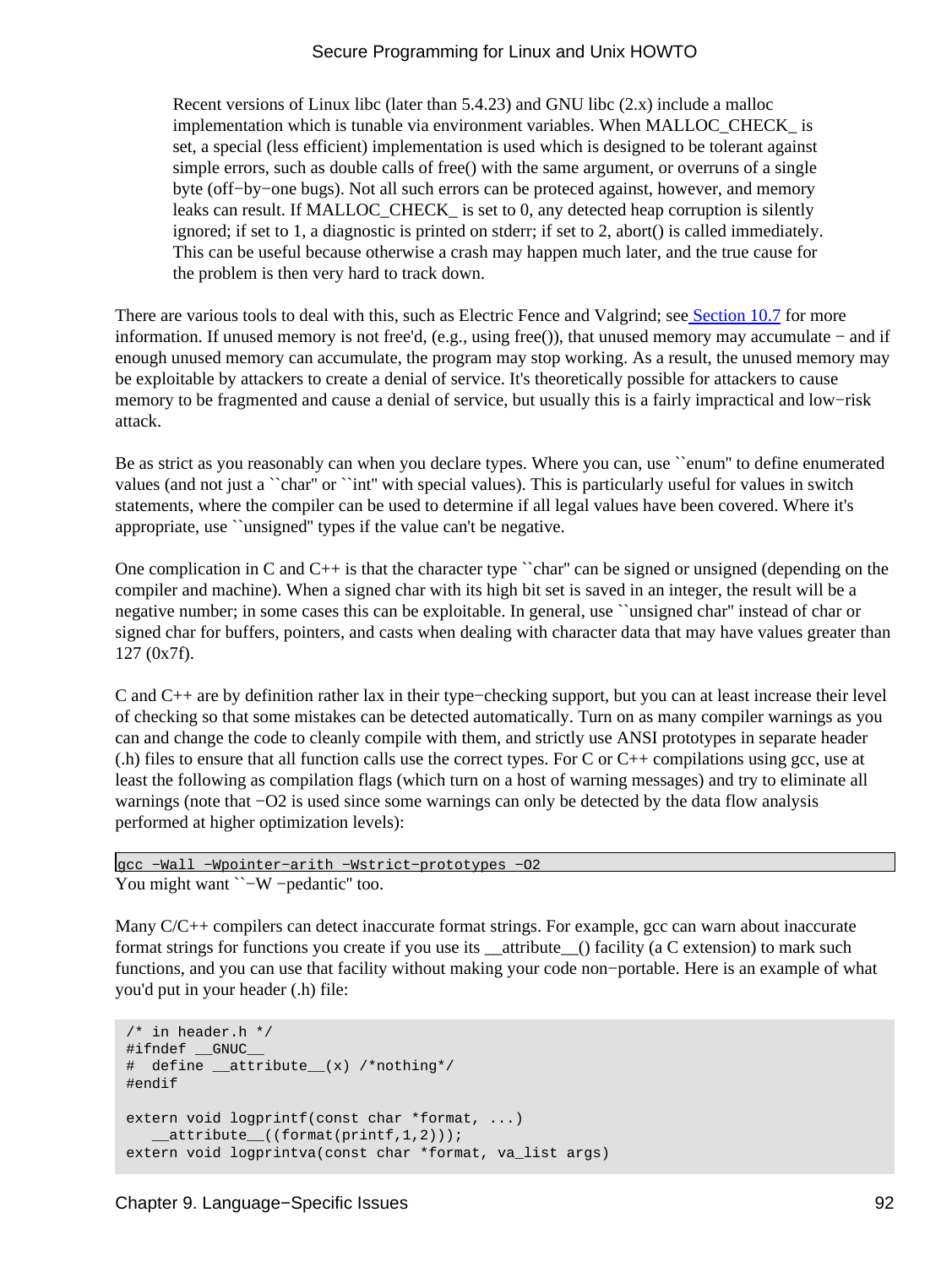$attribute$  ((format(printf,1,0)));

<span id="page-97-0"></span>The "format" attribute takes either "printf" or "scanf", and the numbers that follow are the parameter number of the format string and the first variadic parameter (respectively). The GNU docs talk about this well. Note that there are other attribute facilities as well, such as "noreturn" and "const".

Avoid common errors made by  $C/C++$  developers. For example, be careful about not using  $\leq$  "=" when you mean  $\leq^{\sim}=\leq^{\prime}$ .

## **9.2. Perl**

Perl programmers should first read the man page perlsec(1), which describes a number of issues involved with writing secure programs in Perl. In particular, perlsec(1) describes the "taint" mode, which most secure Perl programs should use. Taint mode is automatically enabled if the real and effective user or group IDs differ, or you can use the −T command line flag (use the latter if you're running on behalf of someone else, e.g., a CGI script). Taint mode turns on various checks, such as checking path directories to make sure they aren't writable by others.

The most obvious affect of taint mode, however, is that you may not use data derived from outside your program to affect something else outside your program by accident. In taint mode, all externally−obtained input is marked as ``tainted'', including command line arguments, environment variables, locale information (see perllocale(1)), results of certain system calls (readdir, readlink, the gecos field of getpw\* calls), and all file input. Tainted data may not be used directly or indirectly in any command that invokes a sub−shell, nor in any command that modifies files, directories, or processes. There is one important exception: If you pass a list of arguments to either system or exec, the elements of that list are NOT checked for taintedness, so be especially careful with system or exec while in taint mode.

Any data value derived from tainted data becomes tainted also. There is one exception to this; the way to untaint data is to extract a substring of the tainted data. Don't just use ``.\*" blindly as your substring, though, since this would defeat the tainting mechanism's protections. Instead, identify patterns that identify the ``safe'' pattern allowed by your program, and use them to extract ``good'' values. After extracting the value, you may still need to check it (in particular for its length).

The open, glob, and backtick functions call the shell to expand filename wild card characters; this can be used to open security holes. You can try to avoid these functions entirely, or use them in a less−privileged ``sandbox'' as described in perlsec(1). In particular, backticks should be rewritten using the system() call (or even better, changed entirely to something safer).

The perl open() function comes with, frankly, ``way too much magic'' for most secure programs; it interprets text that, if not carefully filtered, can create lots of security problems. Before writing code to open or lock a file, consult the perlopentut(1) man page. In most cases, sysopen() provides a safer (though more convoluted) approach to opening a file. [The new Perl 5.6 adds an open\(\) call with 3 parameters to turn off the magic](http://www.xray.mpe.mpg.de/mailing-lists/perl5-porters/2000-03/msg02596.html) [behavior without requiring the convolutions of sysopen\(\)](http://www.xray.mpe.mpg.de/mailing-lists/perl5-porters/2000-03/msg02596.html).

Perl programs should turn on the warning flag (−w), which warns of potentially dangerous or obsolete statements.

You can also run Perl programs in a restricted environment. For more information see the ``Safe'' module in the standard Perl distribution. I'm uncertain of the amount of auditing that this has undergone, so beware of depending on this for security. You might also investigate the ``Penguin Model for Secure Distributed Internet Scripting'', though at the time of this writing the code and documentation seems to be unavailable.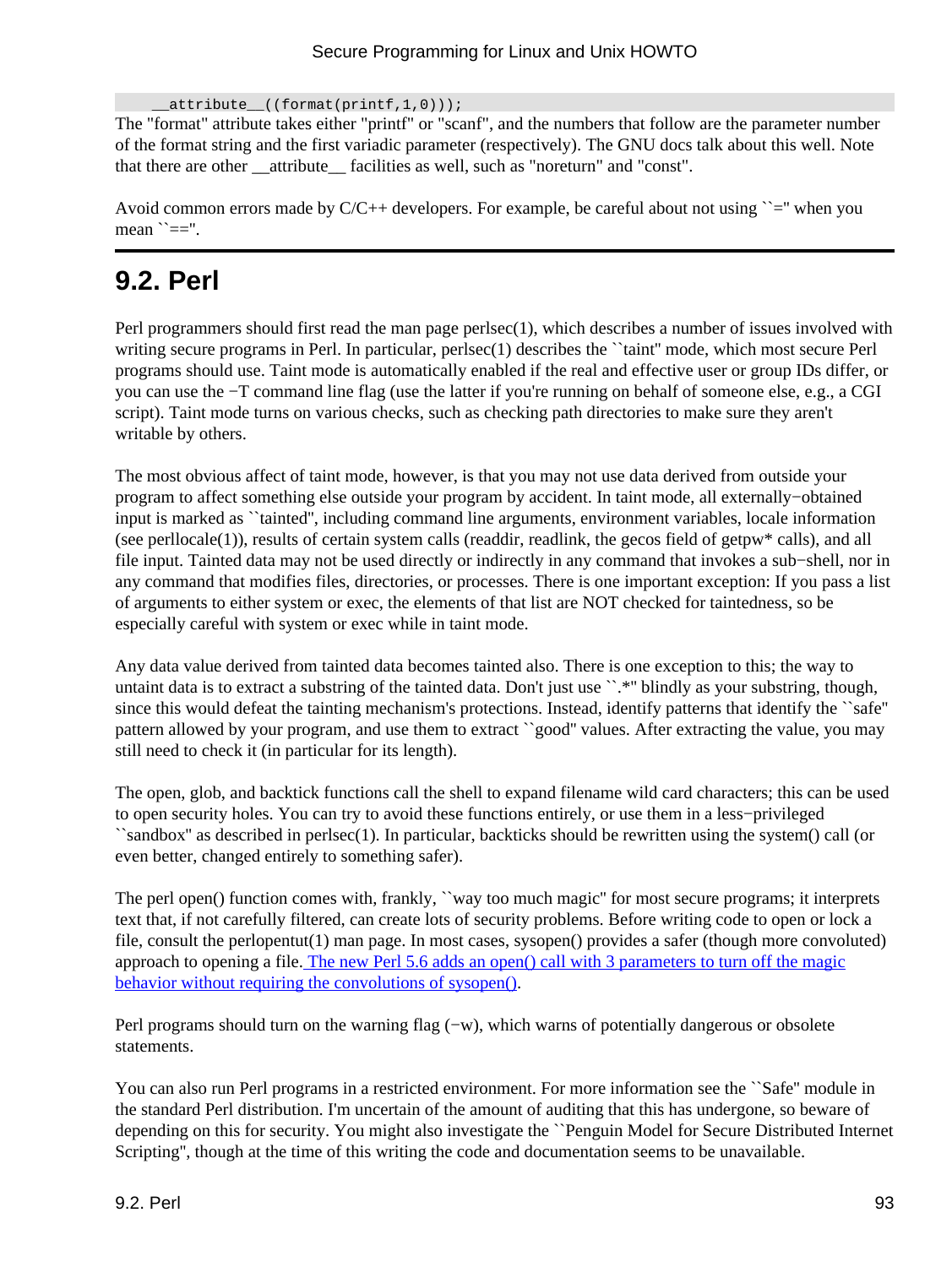## **9.3. Python**

As with any language, beware of any functions which allow data to be executed as parts of a program, to make sure an untrusted user can't affect their input. This includes exec(), eval(), and execfile() (and frankly, you should check carefully any call to compile()). The input() statement is also surprisingly dangerous. [Watters 1996, 150].

Python programs with privileges that can be invoked by unprivileged users (e.g., setuid/setgid programs) must *not* import the ``user'' module. The user module causes the pythonrc.py file to be read and executed. Since this file would be under the control of an untrusted user, importing the user module allows an attacker to force the trusted program to run arbitrary code.

Python does very little compile−time checking −− it has essentially no compile−time type information, and it doesn't even check that the number of parameters passed are legal for a given function or method. This is unfortunate, resulting in a lot of latent bugs (both John Viega and I have experienced this problem). Hopefully someday Python will implement optional static typing and type−checking, an idea that's been discussed for some time. A partial solution for now is PyChecker, a lint−like program that checks for common bugs in Python source code. You can get PyChecker from<http://pychecker.sourceforge.net>

Python includes support for ``Restricted Execution'' through its RExec class. This is primarily intended for executing applets and mobile code, but it can also be used to limit privilege in a program even when the code has not been provided externally. By default, a restricted execution environment permits reading (but not writing) of files, and does not include operations for network access or GUI interaction. These defaults can be changed, but beware of creating loopholes in the restricted environment. In particular, allowing a user to unrestrictedly add attributes to a class permits all sorts of ways to subvert the environment because Python's implementation calls many ``hidden'' methods. Note that, by default, most Python objects are passed by reference; if you insert a reference to a mutable value into a restricted program's environment, the restricted program can change the object in a way that's visible outside the restricted environment! Thus, if you want to give access to a mutable value, in many cases you should copy the mutable value or use the Bastion module (which supports restricted access to another object). For more information, see Kuchling [2000]. I'm uncertain of the amount of auditing that the restricted execution capability has undergone, so programmer beware.

## **9.4. Shell Scripting Languages (sh and csh Derivatives)**

I strongly recommend against using standard command shell scripting languages (such as csh, sh, and bash) for setuid/setgid secure code. Some systems (such as Linux) completely disable setuid/setgid shell scripts, so creating setuid/setgid shell scripts creates an unnecessary portability problem. On some old systems they are fundamentally insecure due to a race condition (as discussed in [Section 3.1.3](#page-22-0)). Even for other systems, they're not really a good idea.

In fact, there are a vast number of circumstances where shell scripting languages shouldn't be used at all for secure programs. Standard command shells are notorious for being affected by nonobvious inputs − generally because command shells were designed to try to do things ``automatically'' for an interactive user, not to defend against a determined attacker. Shell programs are fine for programs that don't need to be secure (e.g., they run at the same privilege as the unprivileged user and don't accept ``untrusted'' data). They can also be useful when they're running with privilege, as long as all the input (e.g., files, directories, command line, environment, etc.) are all from trusted users − which is why they're often used quite successfully in startup/shutdown scripts.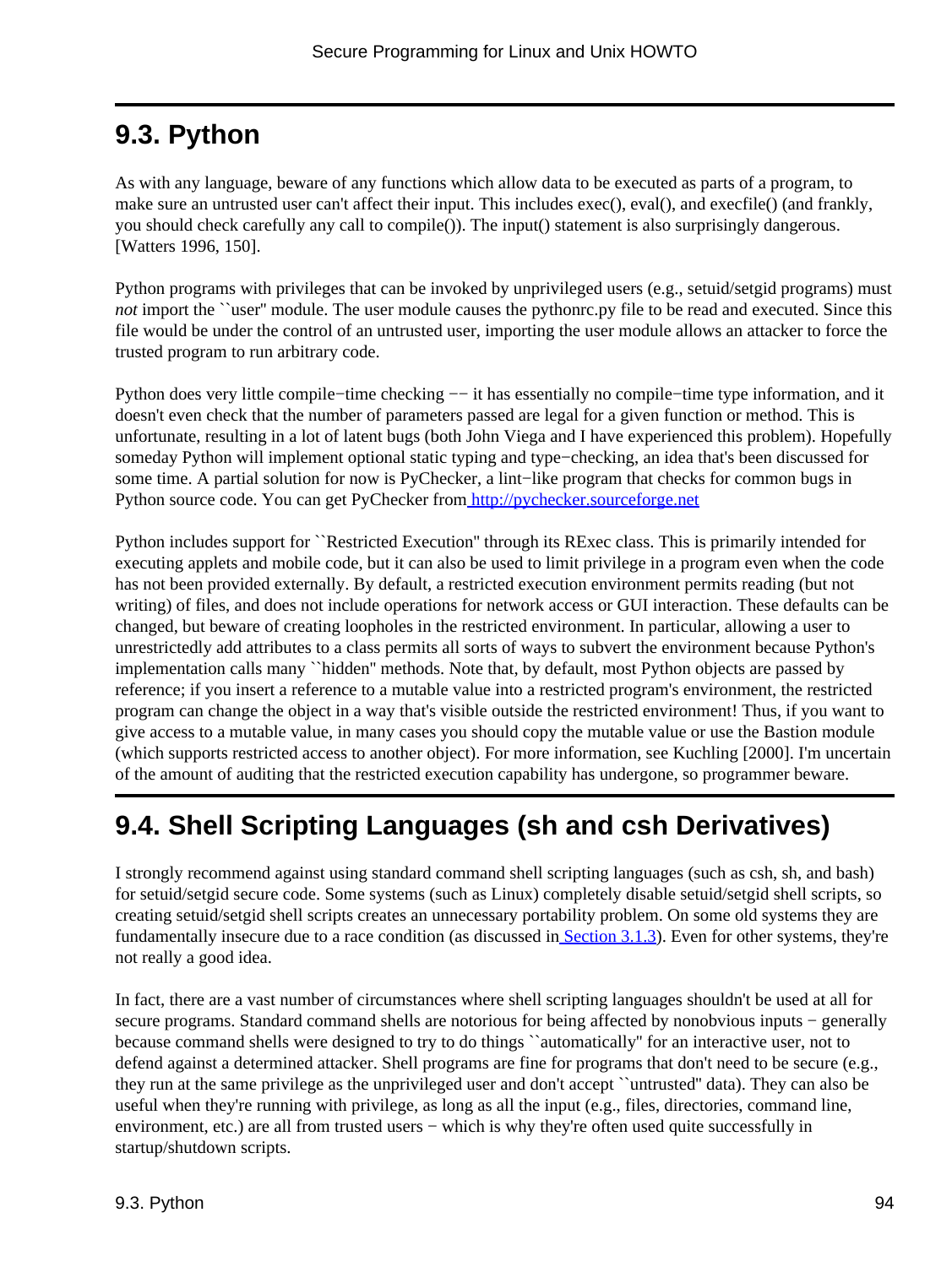Writing secure shell programs in the presence of malicious input is harder than in many other languages because of all the things that shells are affected by. For example, ``hidden'' environment variables (e.g., the ENV, BASH\_ENV, and IFS values) can affect how they operate or even execute arbitrary user−defined code before the script can even execute. Even things like filenames of the executable or directory contents can affect execution. If an attacker can create filenames containing some control characters (e.g., newline), or whitespace, or shell metacharacters, or begin with a dash (the option flag syntax), there are often ways to exploit them. For example, on many Bourne shell implementations, doing the following will grant root access (thanks to NCSA for describing this exploit):

```
 % ln −s /usr/bin/setuid−shell /tmp/−x
 % cd /tmp
 % −x
```
Some systems may have closed this hole, but the point still stands: most command shells aren't intended for writing secure setuid/setgid programs. For programming purposes, avoid creating setuid shell scripts, even on those systems that permit them. Instead, write a small program in another language to clean up the environment, then have it call other executables (some of which might be shell scripts).

If you still insist on using shell scripting languages, at least put the script in a directory where it cannot be moved or changed. Set PATH and IFS to known values very early in your script; indeed, the environment should be cleaned before the script is called. Also, very early on, ``cd'' to a safe directory. Use data only from directories that is controlled by trusted users, e.g., /etc, so that attackers can't insert maliciously−named files into those directories. Be sure to quote every filename passed on a command line, e.g., use "\$1" not \$1, because filenames with whitespace will be split. Call commands using "−−" to disable additional options where you can, because attackers may create or pass filenames beginning with dash in the hope of tricking the program into processing it as an option. Examine input filenames especially carefully and be very restrictive on what filenames are permitted.

In a similar vein, I recommend *not* trusting ``restricted shells'' to implement secure policies. Restricted shells are shells that intentionally prevent users from performing a large set of activities − their goal is to force users to only run a small set of programs. A restricted shell can be useful as a defense−in−depth measure, but restricted shells are notoriously hard to configure correctly and as configured are often subvertable. For example, some restricted shells will start by running some file in an unrestricted mode (e.g., ``.profile'') − if a user can change this file, they can force execution of that code. A restricted shell should be set up to only run a few programs, but if any of those programs have ``shell escapes'' to let users run more programs, attackers can use those shell escapes to escape the restricted shell. Of course, if you don't set the PATH of a restricted shell (and allow any program to run), then an attacker can use the shell escapes of many programs (including text editors, mailers, etc.). The problem is that the purpose of a shell is to run other programs, but those other programs may allow unintended operations  $-$  and the shell doesn't interpose itself to prevent these operations.

# **9.5. Ada**

In Ada95, the Unbounded String type is often more flexible than the String type because it is automatically resized as necessary. However, don't store especially sensitive values such as passwords or secret keys in an Unbounded\_String, since core dumps and page areas might still hold them later. Instead, use the String type for this data and overwrite the data as soon as possible with some constant value such as others  $\Rightarrow$   $\cdot$ .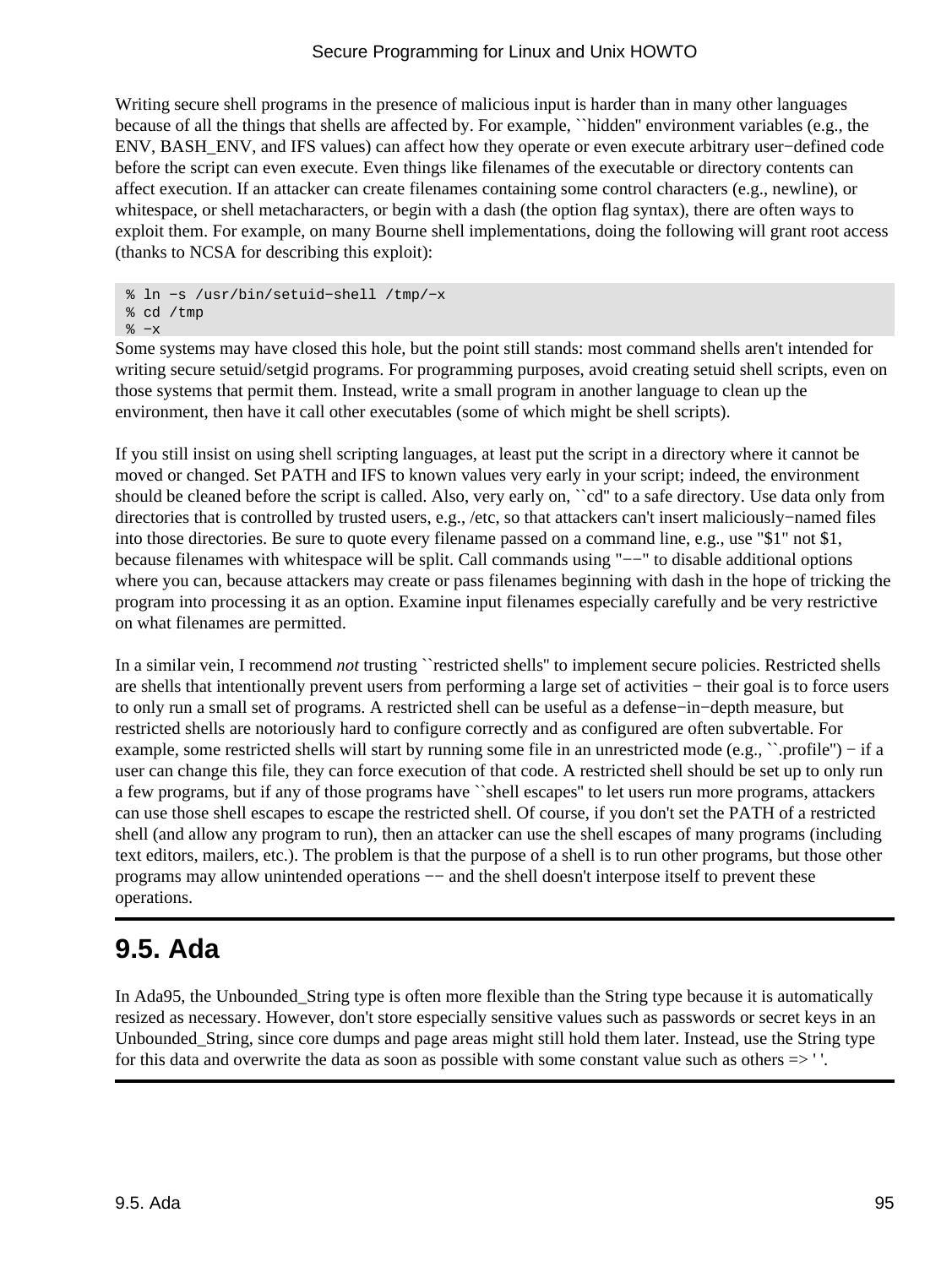## **9.6. Java**

If you're developing secure programs using Java, frankly your first step (after learning Java) is to read the two primary texts for Java security, namely Gong [1999] and McGraw [1999] (for the latter, look particularly at section 7.1). You should also look at Sun's posted security code guidelines at [http://java.sun.com/security/seccodeguide.html.](http://java.sun.com/security/seccodeguide.html) A set of slides describing Java's security model are freely available a[t http://www.dwheeler.com/javasec.](http://www.dwheeler.com/javasec) You can also see McGraw [1998].

Obviously, a great deal depends on the kind of application you're developing. Java code intended for use on the client side has a completely different environment (and trust model) than code on a server side. The general principles apply, of course; for example, you must checking and filter any input from an untrusted source. However, in Java there are some ``hidden'' inputs or potential inputs that you need to be wary of, as discussed below. Johnathan Nightingale [2000] made an interesting statement summarizing many of the issues in Java programming:

... the big thing with Java programming is minding your inheritances. If you inherit methods from parents, interfaces, or parents' interfaces, you risk opening doors to your code.

The following are a few key guidelines, based on Gong [1999], McGraw [1999], Sun's guidance, and my own experience:

- Do not use public fields or variables; declare them as private and provide accessors to them so you 1. can limit their accessibility.
- 2. Make methods private unless there is a good reason to do otherwise (and if you do otherwise, document why). These non−private methods must protect themselves, because they may receive tainted data (unless you've somehow arranged to protect them).
- 3. The JVM may not actually enforce the accessibility modifiers (e.g., ``private'') at run–time in an application (as opposed to an applet). My thanks to John Steven (Cigital Inc.), who pointed this out on the ``Secure Programming'' mailing list on November 7, 2000. The issue is that it all depends on what class loader the class requesting the access was loaded with. If the class was loaded with a trusted class loader (including the null/ primordial class loader), the access check returns "TRUE" (allowing access). For example, this works (at least with Sun's 1.2.2 VM ; it might not work with other implementations):
	- a. write a victim class (V) with a public field, compile it.
	- b. write an 'attack' class (A) that accesses that field, compile it
	- c. change V's public field to private, recompile
	- d. run A − it'll access V's (now private) field.

However, the situation is different with applets. If you convert A to an applet and run it as an applet (e.g., with appletviewer or browser), its class loader is no longer a trusted (or null) class loader. Thus, the code will throw java.lang.IllegalAccessError, with the message that you're trying to access a field V.secret from class A.

- Avoid using static field variables. Such variables are attached to the class (not class instances), and 4. classes can be located by any other class. As a result, static field variables can be found by any other class, making them much more difficult to secure.
- 5. Never return a mutable object to potentially malicious code (since the code may decide to change it). Note that arrays are mutable (even if the array contents aren't), so don't return a reference to an internal array with sensitive data.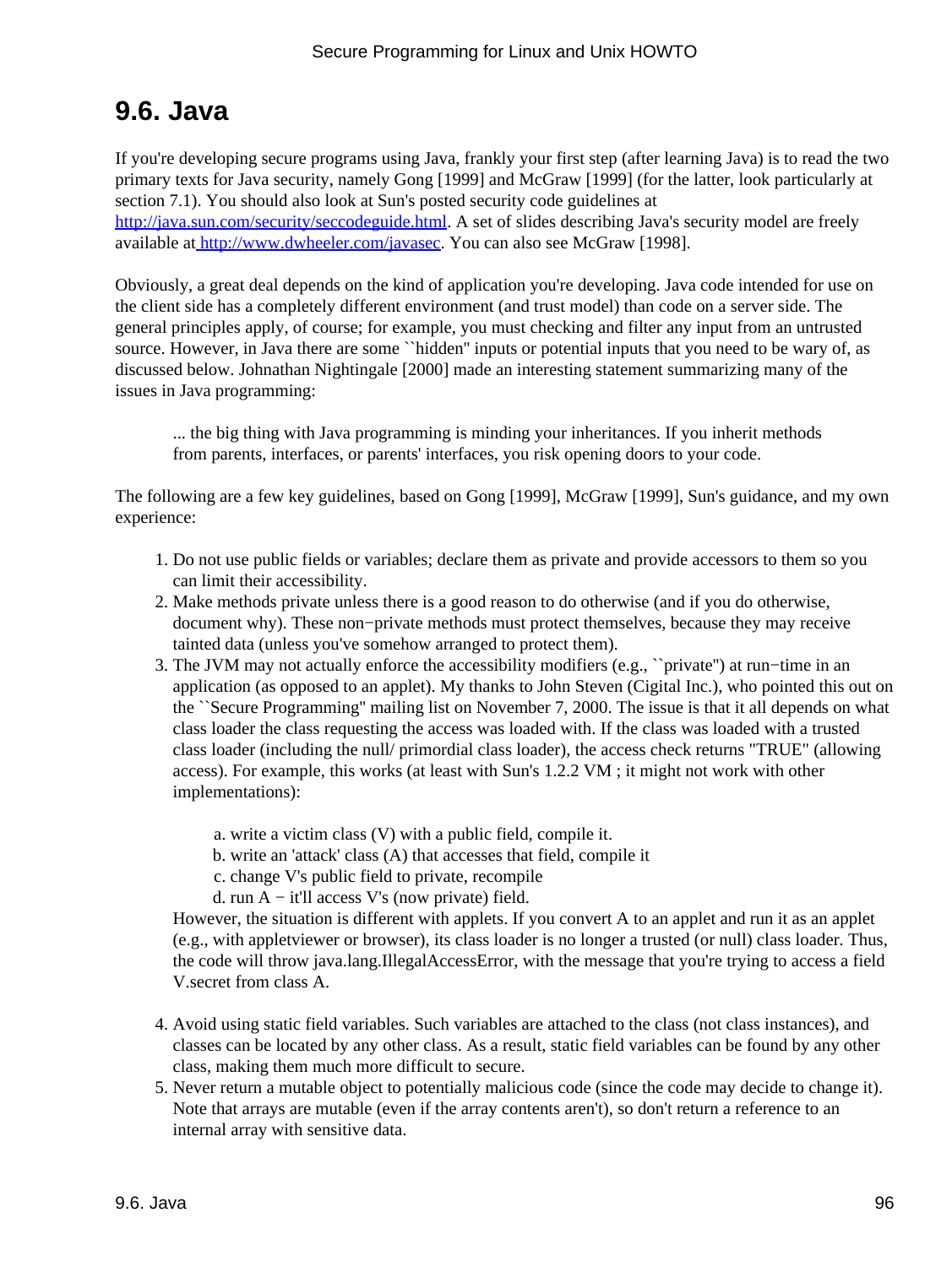- 6. Never store user given mutable objects (including arrays of objects) directly. Otherwise, the user could hand the object to the secure code, let the secure code ``check'' the object, and change the data while the secure code was trying to use the data. Clone arrays before saving them internally, and be careful here (e.g., beware of user−written cloning routines).
- 7. Don't depend on initialization. There are several ways to allocate uninitialized objects.
- Make everything final, unless there's a good reason not to. If a class or method is non−final, an 8. attacker could try to extend it in a dangerous and unforeseen way. Note that this causes a loss of extensibility, in exchange for security.
- 9. Don't depend on package scope for security. A few classes, such as java.lang, are closed by default, and some Java Virtual Machines (JVMs) let you close off other packages. Otherwise, Java classes are not closed. Thus, an attacker could introduce a new class inside your package, and use this new class to access the things you thought you were protecting.
- 10. Don't use inner classes. When inner classes are translated into byte codes, the inner class is translated into a class accesible to any class in the package. Even worse, the enclosing class's private fields silently become non−private to permit access by the inner class!
- 11. Minimize privileges. Where possible, don't require any special permissions at all. McGraw goes further and recommends not signing any code; I say go ahead and sign the code (so users can decide to ``run only signed code by this list of senders''), but try to write the program so that it needs nothing more than the sandbox set of privileges. If you must have more privileges, audit that code especially hard.
- 12. If you must sign your code, put it all in one archive file. Here it's best to quote McGraw [1999]:

The goal of this rule is to prevent an attacker from carrying out a mix–and–match attack in which the attacker constructs a new applet or library that links some of your signed classes together with malicious classes, or links together signed classes that you never meant to be used together. By signing a group of classes together, you make this attack more difficult. Existing code−signing systems do an inadequate job of preventing mix−and−match attacks, so this rule cannot prevent such attacks completely. But using a single archive can't hurt.

13. Make your classes uncloneable. Java's object-cloning mechanism allows an attacker to instantiate a class without running any of its constructors. To make your class uncloneable, just define the following method in each of your classes:

```
public final void clone() throws java.lang.CloneNotSupportedException {
    throw new java.lang.CloneNotSupportedException();
 }
```
If you really need to make your class cloneable, then there are some protective measures you can take to prevent attackers from redefining your clone method. If you're defining your own clone method, just make it final. If you're not, you can at least prevent the clone method from being maliciously overridden by adding the following:

```
public final void clone() throws java.lang.CloneNotSupportedException {
   super.clone();
 }
```
14. Make your classes unserializeable. Serialization allows attackers to view the internal state of your objects, even private portions. To prevent this, add this method to your classes:

```
private final void writeObject(ObjectOutputStream out)
   throws java.io.IOException {
      throw new java.io.IOException("Object cannot be serialized");
 }
```
Even in cases where serialization is okay, be sure to use the transient keyword for the fields that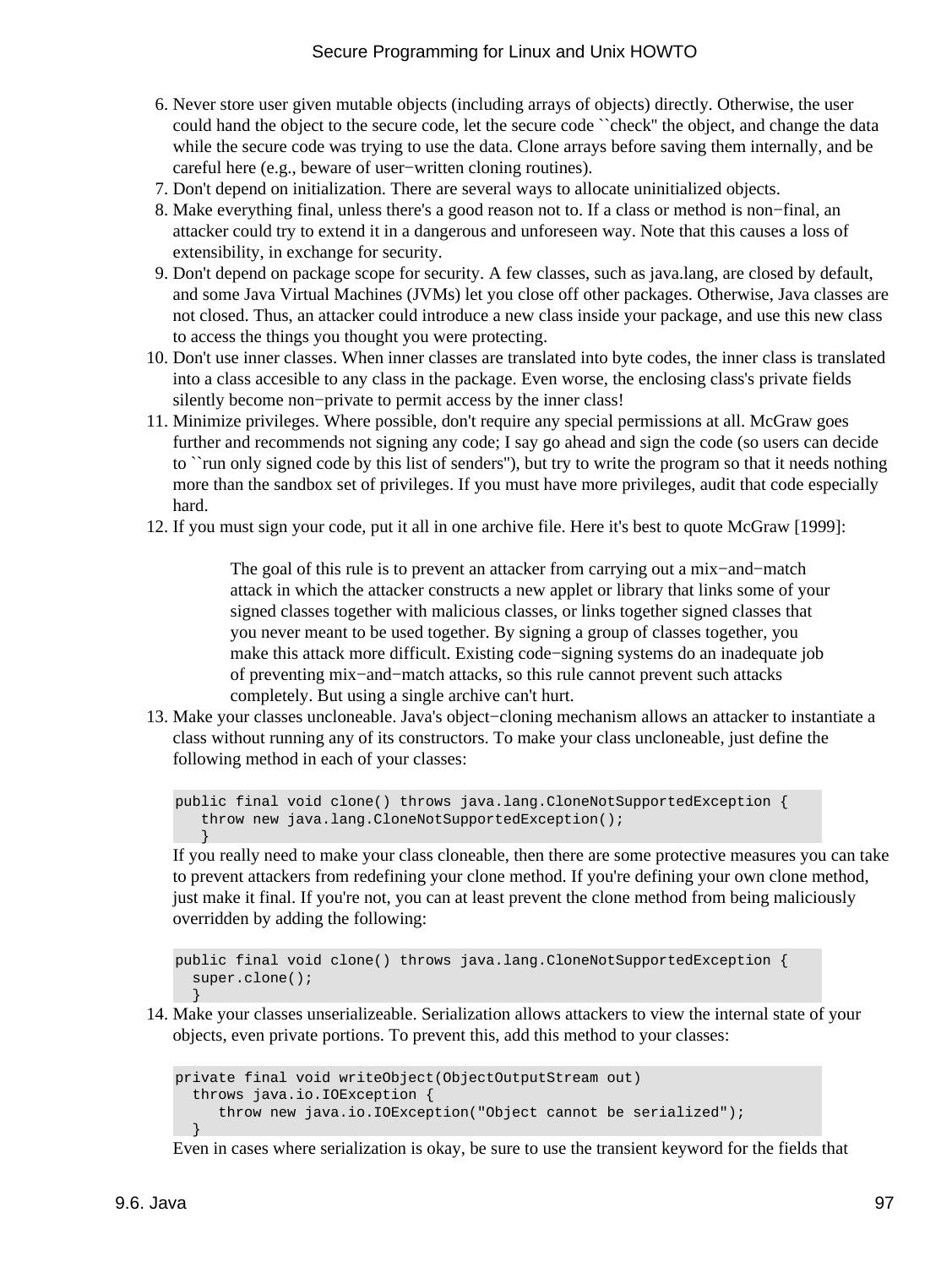contain direct handles to system resources and that contain information relative to an address space. Otherwise, deserializing the class may permit improper access. You may also want to identify sensitive information as transient.

If you define your own serializing method for a class, it should not pass an internal array to any DataInput/DataOuput method that takes an array. The rationale: All DataInput/DataOutput methods can be overridden. If a Serializable class passes a private array directly to a DataOutput(write(byte [] b)) method, then an attacker could subclass ObjectOutputStream and override the write(byte [] b) method to enable him to access and modify the private array. Note that the default serialization does not expose private byte array fields to DataInput/DataOutput byte array methods.

Make your classes undeserializeable. Even if your class is not serializeable, it may still be 15. deserializeable. An attacker can create a sequence of bytes that happens to deserialize to an instance of your class with values of the attacker's choosing. In other words, deserialization is a kind of public constructor, allowing an attacker to choose the object's state − clearly a dangerous operation! To prevent this, add this method to your classes:

```
private final void readObject(ObjectInputStream in)
   throws java.io.IOException {
     throw new java.io.IOException("Class cannot be deserialized");
 }
```
16. Don't compare classes by name. After all, attackers can define classes with identical names, and if you're not careful you can cause confusion by granting these classes undesirable privileges. Thus, here's an example of the *wrong* way to determine if an object has a given class:

 if (obj.getClass().getName().equals("Foo")) { If you need to determine if two objects have exactly the same class, instead use getClass() on both sides and compare using the == operator, Thus, you should use this form:

if  $(a.getClass() == b.getClass())$ 

If you truly need to determine if an object has a given classname, you need to be pedantic and be sure to use the current namespace (of the current class's ClassLoader). Thus, you'll need to use this format: if (obj.getClass() == this.getClassLoader().loadClass("Foo")) {

This guideline is from McGraw and Felten, and it's a good guideline. I'll add that, where possible, it's often a good idea to avoid comparing class values anyway. It's often better to try to design class methods and interfaces so you don't need to do this at all. However, this isn't always practical, so it's important to know these tricks.

17. Don't store secrets (cryptographic keys, passwords, or algorithm) in the code or data. Hostile JVMs can quickly view this data. Code obfuscation doesn't really hide the code from serious attackers.

## **9.7. TCL**

Tcl stands for ``tool command language'' and is pronounced ``tickle.'' TCL is divided into two parts: a language and a library. The language is a simple text language, intended for issuing commands to interactive programs and including basic programming capabilities. The library can be embedded in application programs.

You can find more information about TCL at sites such as th[e TCL WWW Info](http://www.sco.com/Technology/tcl/Tcl.html) web page. Probably of most interest are Safe−TCL (which creates a sandbox in TCL) and Safe−TK (which implements a sandboxed portable GUI for Safe−TCL), as well as the WebWiseTclTk Toolkit permits TCL packages to be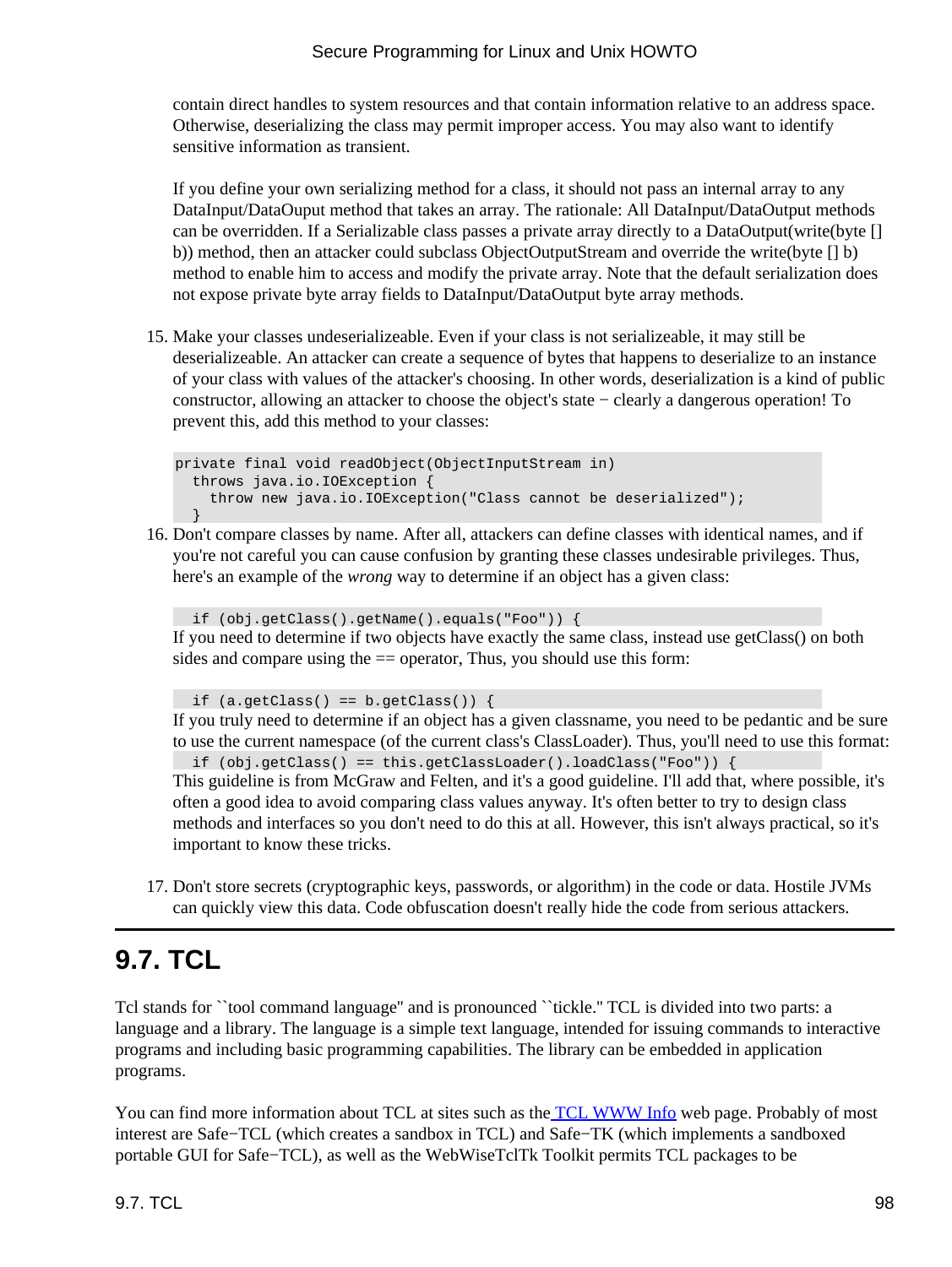automatically located and loaded from anywhere on the World Wide Web. You can find more about the latter fro[m http://www.cbl.ncsu.edu/software/WebWiseTclTk](http://www.cbl.ncsu.edu/software/WebWiseTclTk). It's not clear to me how much code review this has received. More useful information is available from the comp.lang.tcl FAQ launch page at [http://www.tclfaq.wservice.com/tcl−faq.](http://www.tclfaq.wservice.com/tcl-faq) However, it's worth noting that TCL's desire to be a small, ``simple'' language results in a language that can be rather limiting; see [Richard Stallman's ``Why You Should Not Use](http://sdg.lcs.mit.edu/~jchapin/6853-FT97/Papers/stallman-tcl.html) [TCL''.](http://sdg.lcs.mit.edu/~jchapin/6853-FT97/Papers/stallman-tcl.html) For example, TCL's notion that there is essentially only one data type (string) can make many programs harder to write (as well as making them slow). Also, when I've written TCL programs I've found that it's easy to accidentally create TCL programs where malicious input strings can cause untoward and unexpected behavior. For example, an attackers may be able to cause your TCL program to do unexpected things by sending characters with special meaning to TCL such as embedded spaces, double−quote, curly braces, dollar signs, or brackets (or create input to cause these characters to be created during processing). Thus, I don't recommend TCL for writing programs which must mediate a security boundary. If you do choose to do so, be especially careful to ensure that user input cannot ``fool'' the program. On the other hand, I know of no strong reason (other than insufficient review) that TCL programs can't be used to implement mobile code. There are certainly TCL advocates who will advocate more use than I do, and TCL is one of the few languages with a ready−made sandbox implementation.

## **9.8. PHP**

SecureReality has put out a very interesting paper titled ``A Study In Scarlet − Exploiting Common Vulnerabilities in PHP'' [Clowes 2001], which discusses some of the problems in writing secure programs in PHP, particularly in versions before PHP 4.1.0. Clowes concludes that ``it is very hard to write a secure PHP application (in the default configuration of PHP), even if you try''.

Granted, there are security issues in any language, but one particular issue stands out in PHP that arguably makes PHP less secure than most languages: the way it loads data into its namespace. By default, in PHP (versions 4.1.0 and lower) all environment variables and values sent to PHP over the web are automatically loaded into the same namespace (global variables) that normal variables are loaded into − so attackers can set arbitrary variables to arbitrary values, which keep their values unless explicitly reset by a PHP program. In addition, PHP automatically creates variables with a default value when they're first requested, so it's common for PHP programs to not initialize variables. If you forget to set a variable, PHP can report it, but by default PHP won't – and note that this simply an error report, it won't stop an attacker who finds an unusual way to cause it. Thus, by default PHP allows an attacker to completely control the values of all variables in a program unless the program takes special care to override the attacker. Once the program takes over, it can reset these variables, but failing to reset any variable (even one not obvious) might open a vulnerability in the PHP program.

For example, the following PHP program (an example from Clowes) intends to only let those who know the password to get some important information, but an attacker can set ``auth'' in their web browser and subvert the authorization check:

```
 <?php
  if ($pass == "hello")
   $auth = 1; ...
  if (\text{South} == 1) echo "some important information";
 ?>
```
I and many others have complained about this particularly dangerous problem; it's particularly a problem because PHP is widely used. A language that's supposed to be easy to use better make it easy to write secure programs in, after all. It's possible to disable this misfeature in PHP by turning the setting ``register\_globals''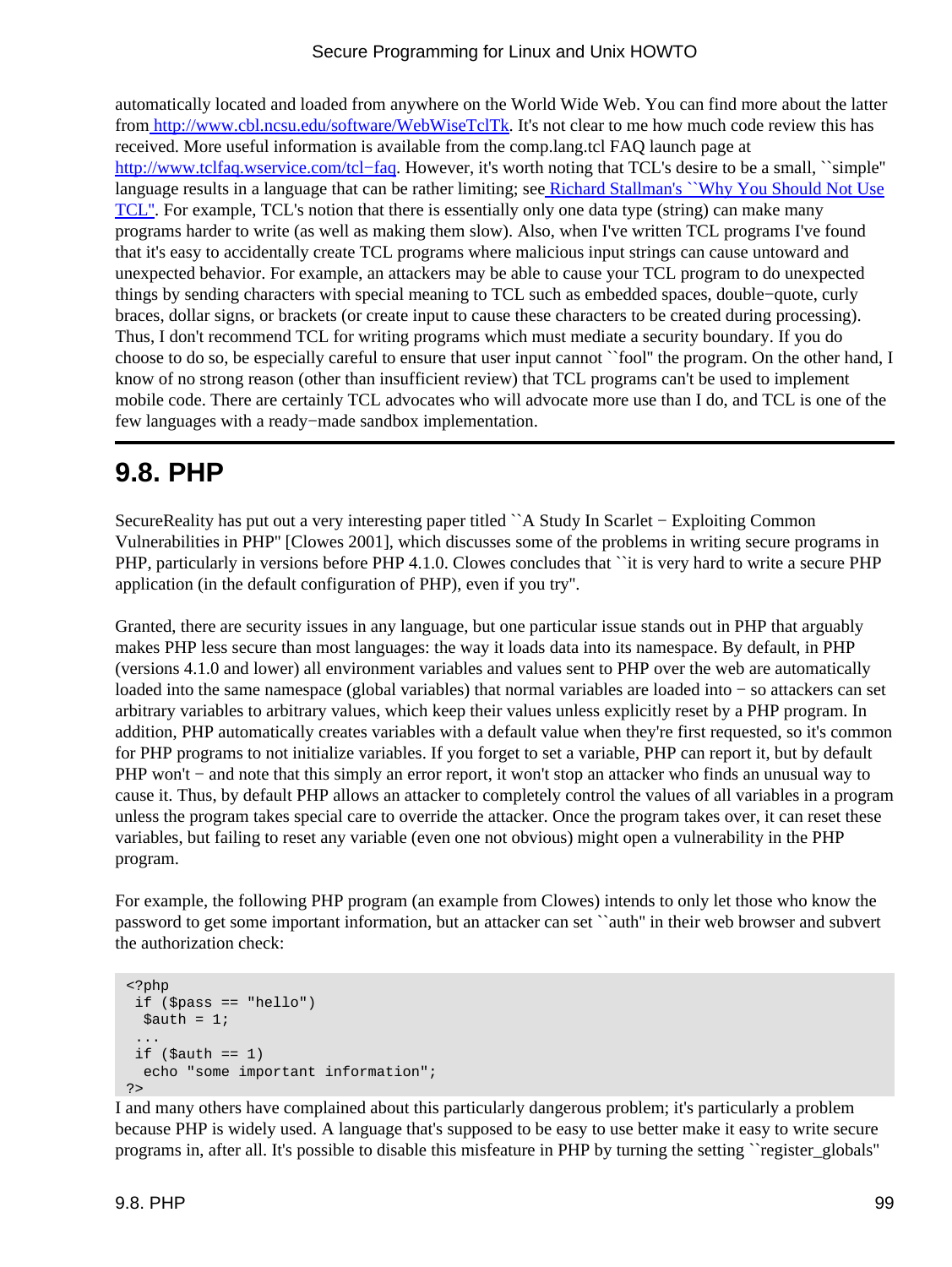to ``off'', but by default PHP versions up through 4.1.0 default set this to ``on'' and PHP before 4.1.0 is harder to use with register\_globals off. The PHP developers stated in their PHP 4.1.0 announcenment that ``as of the next semi−major version of PHP, new installations of PHP will default to having register\_globals set to off.''

PHP with ``register\_globals'' set to ``on'' is a dangerous choice for nontrivial programs − it's just too easy to write insecure programs. However, once ``register\_globals" is set to ``off", PHP is quite a reasonable language for development.

The secure default should include setting ``register\_globals'' to ``off'', and also including several functions to make it much easier to for users to specify and limit the input they'll accept from external sources. Then web servers (such as Apache) could separately configure this secure PHP installation. Routines could be placed in the PHP library to make it easy for users to list the input variables they want to accept; some functions could check the patterns these variables must have and/or the type that the variable must be coerced to. In my opinion, PHP is currently a bad choice for secure web development (register\_globals is on), but PHP could be trivially modified to become a reasonable choice.

If you've decided to use PHP, here are some of my recommendations (many of these recommendations are based on ways to counter the issues that Clowes raises):

• Set the PHP configuration option ``register\_globals" off, and use PHP 4.1.0 or greater. PHP 4.1.0 adds several special arrays, particularly \$\_REQUEST, which makes it far simpler to develop software in PHP when ``register\_globals'' is off. Setting register\_globals completely eliminates the most common PHP attack, and prepares you for the time when this will be the default for new installations. If you're assuming that register\_globals is off, you should check for this first (and halt if it's not true) − that way, people who install your program will quickly know there's a problem. Note that few third−party PHP applications can work with this setting, so it's hard to keep it off for an entire website at this time. Also, disabling ``register\_globals'' is more difficult when you're being hosted by a third party. It's possible to set register\_globals off for only some programs. For example, for Apache, you could insert these lines into the file .htaccess in the PHP directory (or use Directory directives to control it further):

 php\_flag register\_globals Off php\_flag track\_vars On

However, the .htaccess file itself is ignored unless the Apache web server is configured to permit overrides; often the Apache global configuration is set so that AllowOverride is set to None. So, for Apache users, if you can convince your web hosting service to set ``AllowOverride Options'' in their configuration file (often /etc/http/conf/http.conf) for your host, do that. Then write helper functions to simplify loading the data you need (and only that data).

• If you must develop software where register\_globals might be on while running (e.g., a widely−deployed PHP application), always set values not provided by the user. Don't depend on PHP default values, and don't trust any variable you haven't explicitly set. Note that you have to do this for *every* entry point (e.g., every PHP program or HTML file using PHP). The best approach is to begin each PHP program by setting all variables you'll be using, even if you're simply resetting them to the usual default values (like "" or 0). This includes global variables referenced in included files, even all libraries, transitively. Unfortunately, this makes this recommendation hard to do, because few developers truly know and understand all global variables that may be used by all functions they call. One lesser alternative is to search through HTTP\_GET\_VARS, HTTP\_POST\_VARS, HTTP\_COOKIE\_VARS, and HTTP\_POST\_FILES to see if the user provided the data − but programmers often forget to check all sources, and what happens if PHP adds a new data source (e.g., HTTP\_POST\_FILES wasn't in old versions of PHP).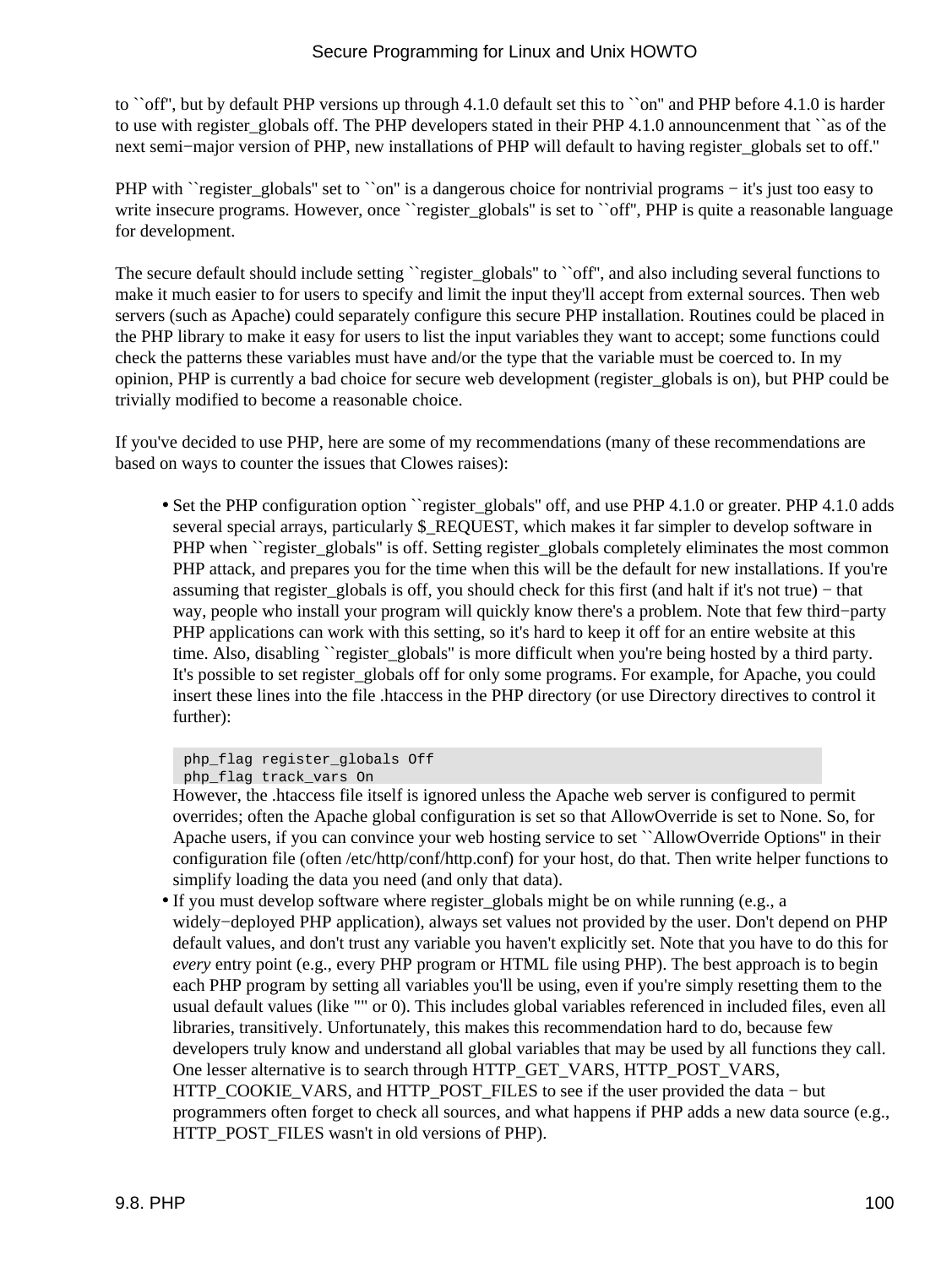• Set the error reporting level to E\_ALL, and resolve all errors reported by it during testing. Among other things, this will complain about un−initialized variables, which are a key issues in PHP. This is a good idea anyway whenever you start using PHP, because this helps debug programs, too. There are many ways to set the error reporting level, including in the ``php.ini'' file (global), the ``.htttpd.conf'' file (single−host), the ``.htaccess'' file (multi−host), or at the top of the script through the error reporting function. I recommend setting the error reporting level in both the php.ini file and also at the top of the script; that way, you're protected if (1) you forget to insert the command at the top of the script, or (2) move the program to another machine and forget to change the php.ini file. Thus, every PHP program should begin like this:

#### <?php error\_reporting(E\_ALL);?>

It could be argued that this error reporting should be turned on during development, but turned off when actually run on a real site (since such error message could give useful information to an attacker). The problem is that if they're disabled during ``actual use'' it's all too easy to leave them disabled during development. So for the moment, I suggest the simple approach of simply including it in every entrance.

- Filter any user information used to create filenames carefully, in particular to prevent remote file access. PHP by default comes with ``remote files'' functionality −− that means that file−opening commands like fopen(), that in other languages can only open local files, can actually be used to invoke web or ftp requests from another site.
- Do not use old−style PHP file uploads; use the HTTP\_POST\_FILES array and related functions. PHP supports file uploads by uploading the file to some temporary directory with a special filename. PHP originally set a colleciton of variables to indicate where that filename was, but since an attacker can control variable names and their values, attackers could use that ability to cause great mischief. Instead, always use HTTP\_POST\_FILES and related functions to access uploaded files. Note that even in this case, PHP's approach permits attackers to temporarily upload files to you with arbitrary content, which is risky by itself.
- Only place protected entry points in the document tree; place all other code (which should be most of it) outside the document tree. PHP has a history of unfortunate advice on this topic. Originally, PHP users were supposed to use the ``.inc'' (include) extension for ``included'' files, but these included files often had passwords and other information, and Apache would just give requesters the contents of the ``.inc'' files when asked to do so when they were in the document tree. Then developers gave all files a ``.php'' extension − which meant that the contents weren't seen, but now files never meant to be entry points became entry points and were sometimes exploitable. As mentioned earlier, the usual security advice is the best: place only the proected entry points (files) in the document tree, and place other code (e.g., libraries) outside the document tree. There shouldn't be any ``.inc'' files in the document tree at all.
- Avoid the session mechanism. The ``session" mechanism is handy for storing persistent data, but its current implementation has many problems. First, by default sessions store information in temporary files − so if you're on a multi−hosted system, you open yourself up to many attacks and revelations. Even those who aren't currently multi−hosted may find themselves multi−hosted later! You can "tie" this information into a database instead of the filesystem, but if others on a multi−hosted database can access that database with the same permissions, the problem is the same. There are also ambiguities if you're not careful (``is this the session value or an attacker's value''?) and this is another case where an attacker can force a file or key to reside on the server with content of their choosing − a dangerous situation − and the attacker can even control to some extent the name of the file or key where this data will be placed.
- For all inputs, check that they match a pattern for acceptability (as with any language), and then use type casting to coerce non−string data into the type it should have. Develop ``helper'' functions to easily check and import a selected list of (expected) inputs. PHP is loosely typed, and this can cause trouble. For example, if an input datum has the value "000", it won't be equal to "0" nor is it empty().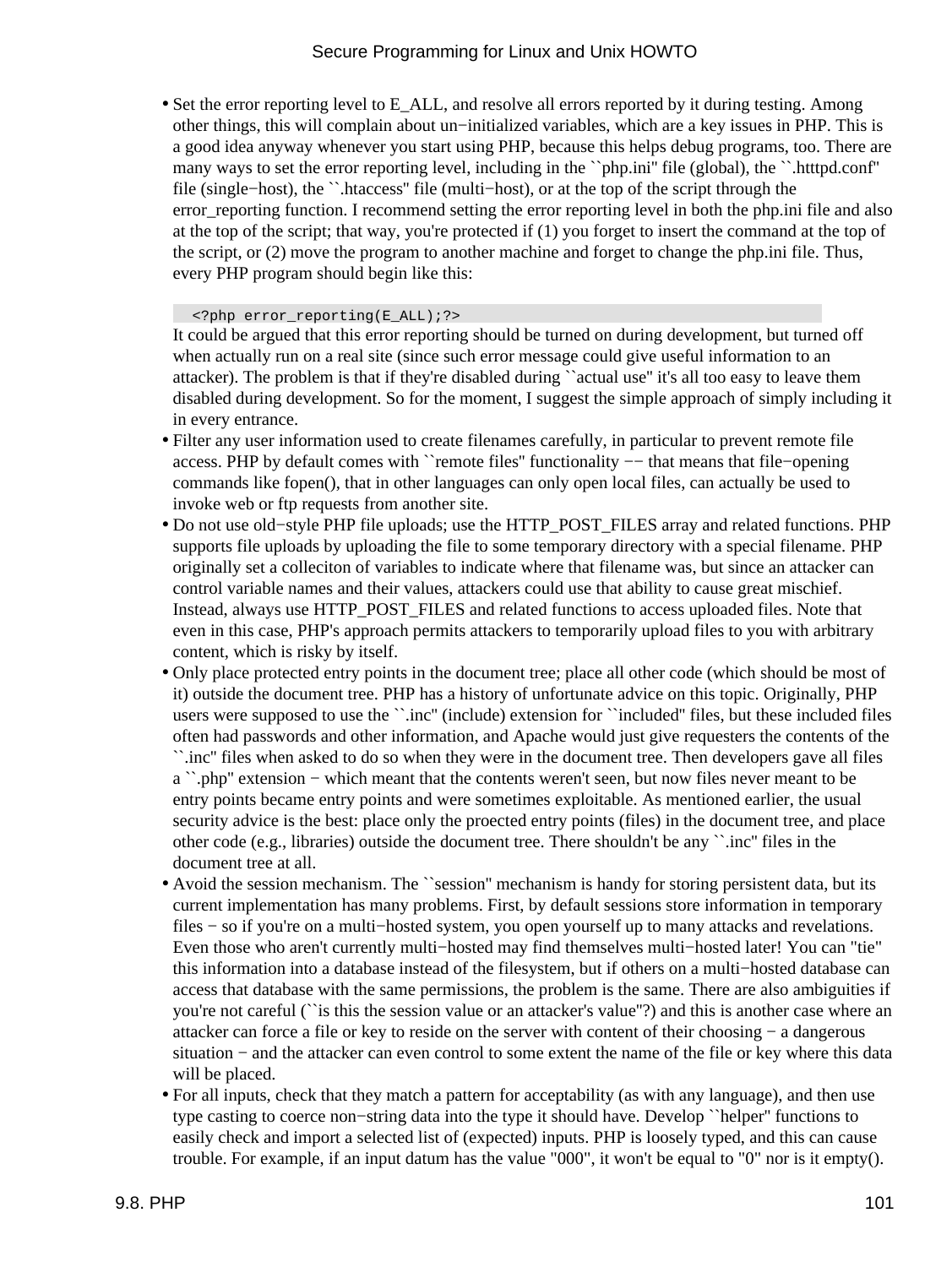This is particularly important for associative arrays, because their indexes are strings; this means that \$data["000"] is different than \$data["0"]. For example, to make sure \$bar has type double (after making sure it only has the format legal for a double):

\$bar = (double) \$bar;

- Be especially careful of risky functions. This includes those that perform PHP code execution (e.g., require(), include(), eval(), preg\_replace()), command execution (e.g., exec(), passthru(), the backtick operator, system(), and popen()), and open files (e.g., fopen(), readfile(), and file()). This is not an exhaustive list!
- Use magic\_quotes\_gpc() where appropriate − this eliminates many kinds of attacks.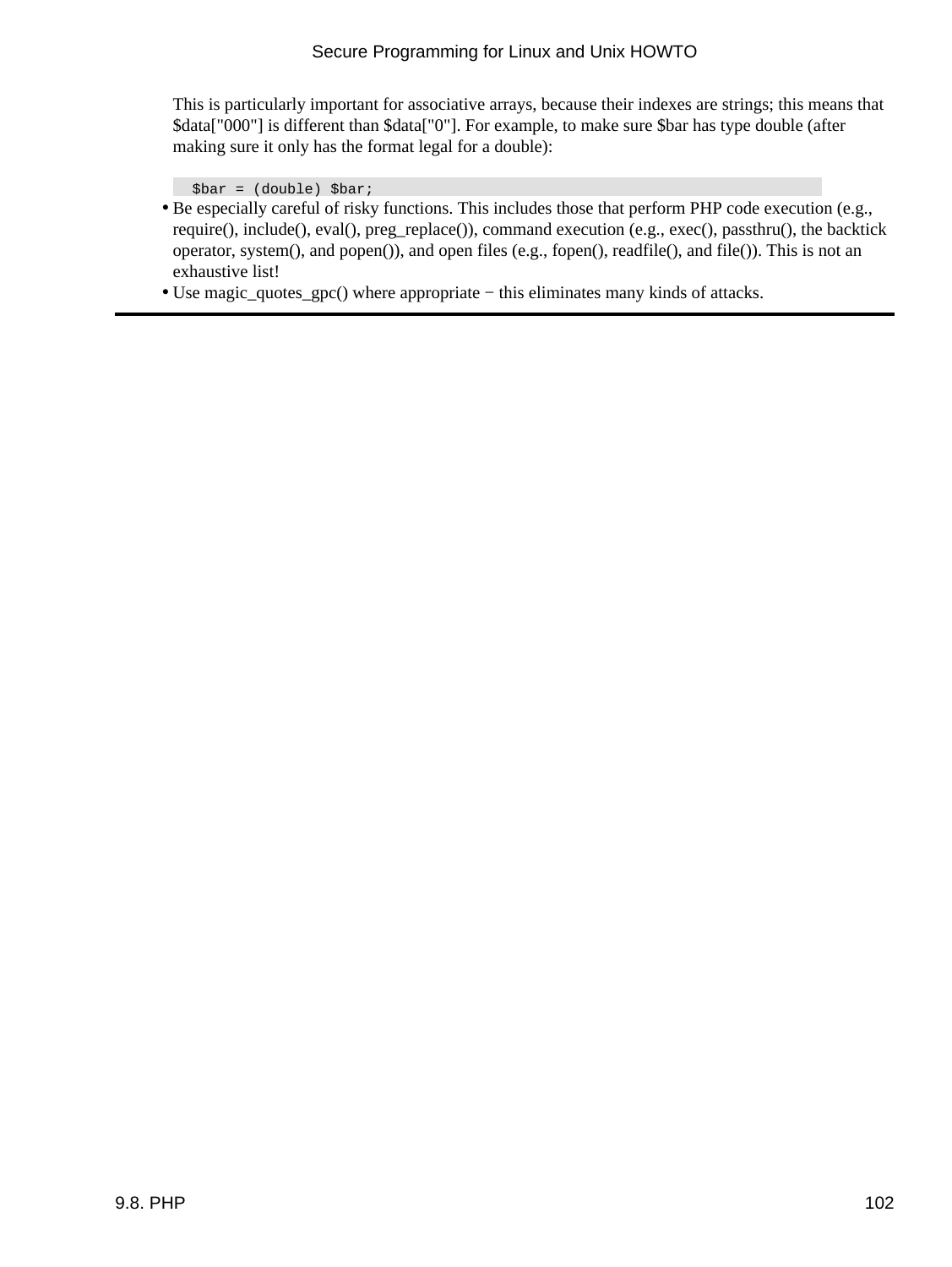# **Chapter 10. Special Topics**

*Understanding is a fountain of life to those who have it, but folly brings punishment to fools. Proverbs 16:22 (NIV)*

## **10.1. Passwords**

Where possible, don't write code to handle passwords. In particular, if the application is local, try to depend on the normal login authentication by a user. If the application is a CGI script, try to depend on the web server to provide the protection as much as possible − but see below about handling authentication in a web server. If the application is over a network, avoid sending the password as cleartext (where possible) since it can be easily captured by network sniffers and reused later. ``Encrypting'' a password using some key fixed in the algorithm or using some sort of shrouding algorithm is essentially the same as sending the password as cleartext.

For networks, consider at least using digest passwords. Digest passwords are passwords developed from hashes; typically the server will send the client some data (e.g., date, time, name of server), the client combines this data with the user password, the client hashes this value (termed the ``digest pasword'') and replies just the hashed result to the server; the server verifies this hash value. This works, because the password is never actually sent in any form; the password is just used to derive the hash value. Digest passwords aren't considered ``encryption'' in the usual sense and are usually accepted even in countries with laws constraining encryption for confidentiality. Digest passwords are vulnerable to active attack threats but protect against passive network sniffers. One weakness is that, for digest passwords to work, the server must have all the unhashed passwords, making the server a very tempting target for attack.

If your application permits users to set their passwords, check the passwords and permit only ``good'' passwords (e.g., not in a dictionary, having certain minimal length, etc.). You may want to look at information such a[s http://consult.cern.ch/writeup/security/security\\_3.html](http://consult.cern.ch/writeup/security/security_3.html) on how to choose a good password. You should use PAM if you can, because it supports pluggable password checkers.

## **10.2. Authenticating on the Web**

On the web, a web server is usually authenticated to users by using SSL or TLS and a server certificate − but it's not as easy to authenticate who the users are. SSL and TLS do support client−side certificates, but there are many practical problems with actually using them (e.g., web browsers don't support a single user certificate format and users find it difficult to install them). Using Java or Javascript has its own problems, since many users disable them, some firewalls filter them out, and they tend to be slow. In most cases, requiring every user to install a plug−in is impractical too, though if the system is only for an intranet for a relatively small number of users this may be appropriate.

If you're building an intranet application, you should generally use whatever authentication system is used by your users. Thus, if they depend on Kerberos, design your system to use Kerberos. Try to separate the authentication system from the rest of your application, since the organization may (will!) change their authentication system over time.

Many techniques don't work or don't work very well. One approach that works in some cases is to use ``basic authentication'', which is built into essentially all browsers and servers. Unfortunately, basic authentication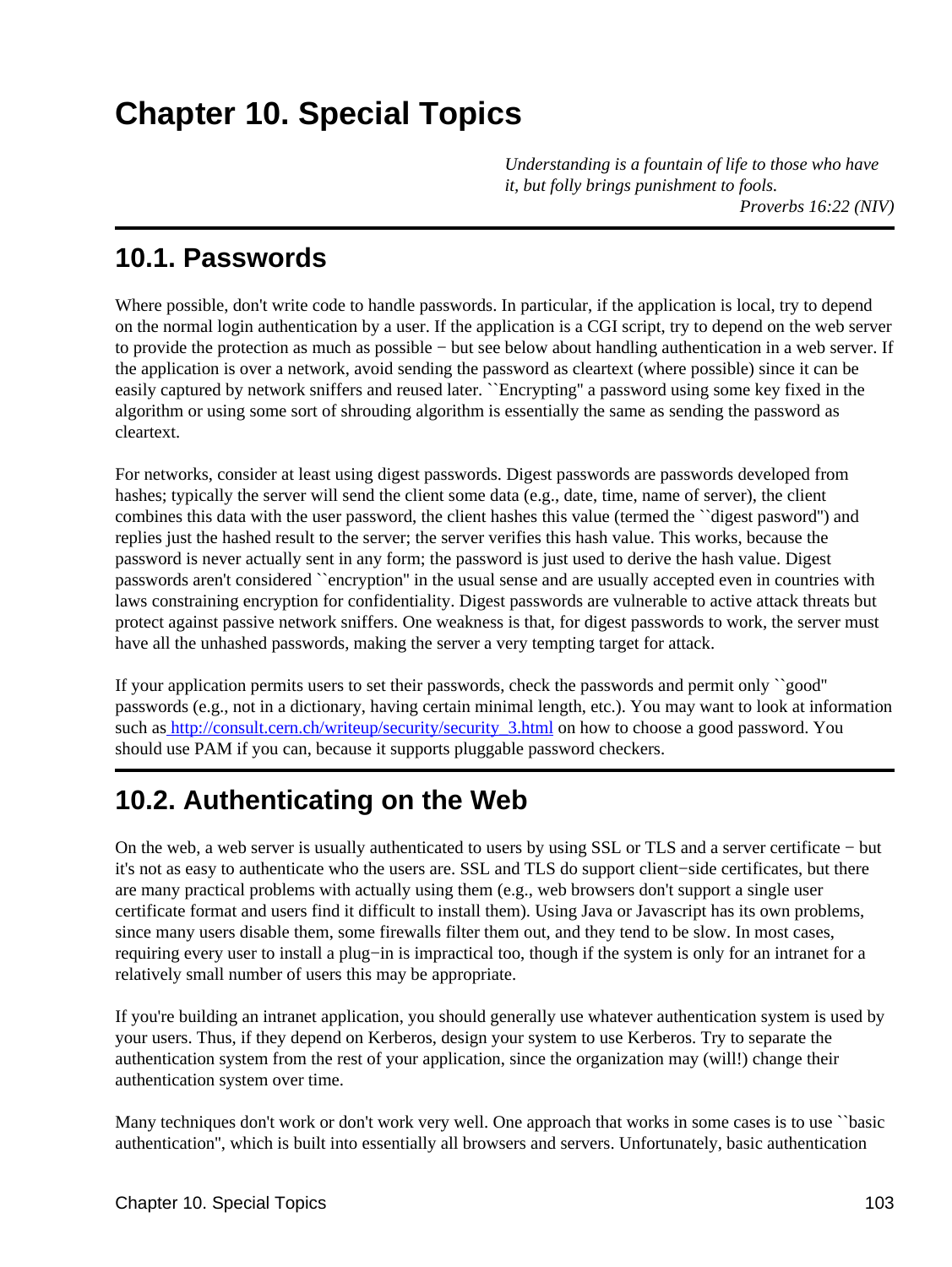sends passwords unencrypted, so it makes passwords easy to steal; basic authentication by itself is really useful only for worthless information. You could wrap all basic authentication passwords in an SSL/TLS connection (which would encrypt it), but this hurts performance. You could also use ``digest authentication'', which is a good technique but not universally supported by browsers. You could store authentication information in the URLs selected by the users, but for most circumstances you shouldn't do this − there are too many ways that this information can leak to others (e.g., through the browser history logs stored by many browsers, logs of proxies, and to other web sites through the Referer: field).

Thus, the most common technique for authenticating on the web today is through cookies. Cookies weren't really designed for this purpose, but they can be used for authentication − but there are many wrong ways to use them that create security vulnerabilities, so be careful. For more information about cookies, see IETF RFC 2965, along with the older specifications about them. Note that to use cookies, some browsers (e.g., Microsoft Internet Explorer 6) may insist that you have a privacy profile (named p3p.xml on the root directory of the server).

Note that some users don't accept cookies, so this solution still has some problems. Ideally, you should use send this authentication information back and forth via HTML form hidden fields (since nearly all browsers support them without concern). You'd use the same approach as with cookies − you'd just use a different technology to have the data sent from the user to the server. Naturally, if you implement this approach, you need to include settings to ensure that these pages aren't cached for use by others. However, while I think avoiding cookies is preferable, in practice these other approaches often require much more development effort. Since it's so hard to implement this on a large scale for many application developers, I'm not currently stressing these approaches. I would rather describe an approach that is reasonably secure and reasonably easy to implement, than emphasize approaches that are too hard to implement correctly (by either developers or users). However, if you can do so without much effort, by all means support sending the authentication information using form hidden fields and an encrypted link (e.g., SSL/TLS).

Fu [2001] discusses client authentication on the web, along with a suggested approach, and this is the approach I suggest for most sites. The basic idea is that client authentication is split into two parts, a ``login procedure'' and ``subsequent requests.'' In the login procedure, the server asks for the user's username and password, the user provides them, and the server replies with an ``authentication token''. In the subsequent requests, the client (web browser) sends the authentication token to the server (along with its request); the server verifies that the token is valid, and if it is, services the request. Another good source of information about web authentication is Seifried [2001].

## **10.2.1. Authenticating on the Web: Logging In**

The login procedure is typically implemented as an HTML form; I suggest using the field names ``username'' and ``password'' so that web browsers can automatically perform some useful actions. Make sure that the password is sent over an encrypted connection (using SSL or TLS, through an https: connection) − otherwise, eavesdroppers could collect the password. Make sure all password text fields are marked as passwords, so that the password text is not visible to anyone who can see the user's screen.

When the username and password is sent, it must be checked against the user account database. This database shouldn't store the passwords ``in the clear'', since if someone got a copy of the this database they'd suddenly get everyone's password (and users often reuse passwords). Some use crypt() to handle this, but crypt can only handle a small input, so I recommend using a different approach (this is my approach − Fu [2001] doesn't discuss this). Instead, the user database should store a username, salt, and the password hash for that user. The ``salt'' is just a random sequence of characters, used to make it harder for attackers to determine a password even if they get the password database − I suggest an 8−character random sequence. It doesn't need to be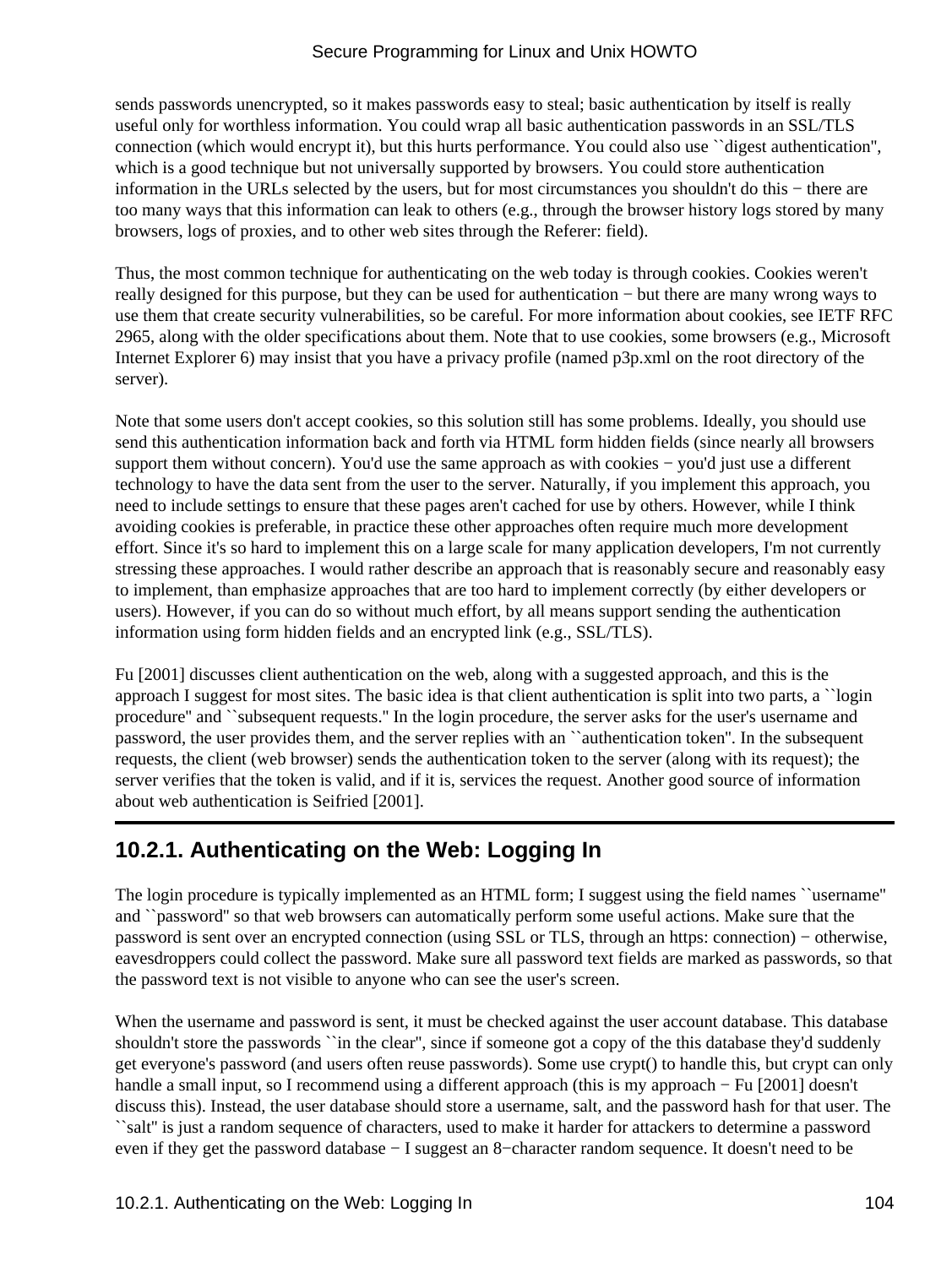cryptographically random, just different from other users. The password hash should be computed by concatenating ``server key1'', the user's password, and the salt, and then running a cryptographically secure hash algorithm. Server key1 is a secret key unique to this server − keep it separate from the password database. Someone who has server key1 could then run programs to crack user passwords if they also had the password database; since it doesn't need to be memorized, it can be a long and complex password. Most secure would be HMAC−SHA−1 or HMAC−MD5; you could use SHA−1 (most web sites aren't really worried about the attacks it allows) or MD5 (but see the discussion about MD5).

Thus, when users create their accounts, the password is hashed and placed in the password database. When users try to log in, the purported password is hashed and compared against the hash in the database (they must be equal). When users change their password, they should type in both the old and new password, and the new password twice (to make sure they didn't mistype it); and again, make sure none of these password's characters are visible on the screen.

By default, don't save the passwords themselves on the client's web browser using cookies − users may sometimes use shared clients (say at some coffee shop). If you want, you can give users the option of ``saving the password'' on their browser, but if you do, make sure that the password is set to only be transmitted on ``secure'' connections, and make sure the user has to specifically request it (don't do this by default).

Make sure that the page is marked to not be cached, or a proxy server might re−serve that page to other users.

Once a user successfully logs in, the server needs to send the client an ``authentication token'' in a cookie, which is described next.

## **10.2.2. Authenticating on the Web: Subsequent Actions**

Once a user logs in, the server sends back to the client a cookie with an authentication token. A suggested token would look like this:

#### exp=t&data=s&digest=m

Where t is the expiration time of the token (say, in several hours), data (say, the user name or session id), and the digest is a keyed digest. Feel free to change the field name of ``data'' to be more descriptive (e.g., username or sessionid). The keyed digest should be a cryptographic hash of the expiration time and the data concatenated. If you have more than one field of data (e.g., both a username and a sessionid), make sure the digest uses both the field names and data values of all fields you're authenticating; concatenate them with a pattern (say ``%%'', ``+'', or ``&'') that can't occur in any of the field data values. The keyed digest should use HMAC−MD5 or HMAC−SHA1, using a different server key (key2). If this key2 is compromised, anyone can authenticate to the server, but it's easy to change key2 − when you do, it'll simply force currently ``logged in'' users to re−authenticate. See Fu [2001] for more details.

From then on, the server should check the expiration time and the digest of this authentication token, and only server the data if it matches. If there's no token, it could reply with the user login page (with a hidden form field to show where the successful login should go).

If you include a sessionid in the authentication token, you can limit access further. Your server could ``track'' what pages a user has seen in a given session, and only permit access to other appropriate pages (e.g., only those directly linked from those page(s)). For example, if a user is granted access to page foo.html, and page foo.html has pointers to resources bar1.jpg and bar2.png, then accesses to bar4.cgi can be rejected. You could even kill the session, though only do this if the authentication information is valid (otherwise, this would make it possible for attackers to cause denial−of−service attacks on other users). This would somewhat limit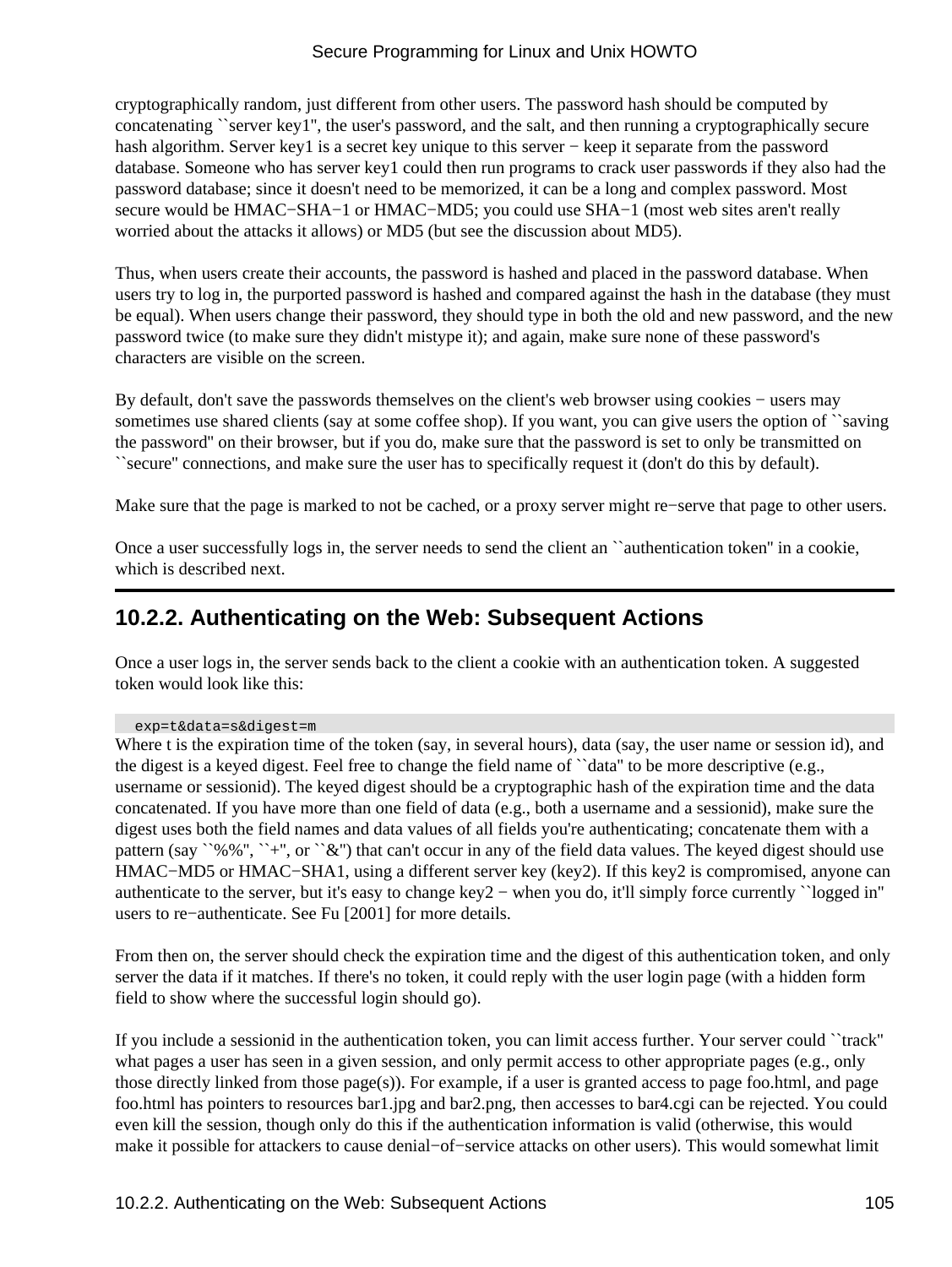the access an attacker has, even if they successfully hijack a session, though clearly an attacker with time and an authentication token could ``walk'' the links just as a normal user would.

One decision is whether or not to require the authentication token and/or data to be sent over a secure connection (e.g., SSL). If you send an authentication token in the clear (non−secure), someone who intercepts the token could do whatever the user could do until the expiration time. Also, when you send data over an unencrypted link, there's the risk of unnoticed change by an attacker; if you're worried that someone might change the data on the way, then you need to authenticate the data being transmitted. Encryption by itself doesn't guarantee authentication, but it does make corruption more likely to be detected, and typical libraries can support both encryption and authentication in a TLS/SSL connection. In general, if you're encrypting a message, you should also authenticate it. If your needs vary, one alternative is to create two authentication tokens − one is used only in a ``secure'' connection for important operations, while the other used for less−critical operations. Make sure the token used for ``secure'' connections is marked so that only secure connections (typically encrypted SSL/TLS connections) are used. If users aren't really different, the authentication token could omit the ``data'' entirely.

Again, make sure that the pages with this authentication token aren't cached. There are other reasonable schemes also; the goal of this text is to provide at least one secure solution. Many variations are possible.

### **10.2.3. Authenticating on the Web: Logging Out**

You should always provide users with a mechanism to ``log out'' − this is especially helpful for customers using shared browsers (say at a library). Your ``logout'' routine's task is simple − just unset the client's authentication token.

## **10.3. Random Numbers**

In many cases secure programs must generate ``random'' numbers that cannot be guessed by an adversary. Examples include session keys, public or private keys, symmetric keys, nonces and IVs used in many protocols, salts, and so on. Ideally, you should use a truly random source of data for random numbers, such as values based on radioactive decay (through precise timing of Geiger counter clicks), atmospheric noise, or thermal noise in electrical circuits. Some computers have a hardware component that functions as a real random value generator, and if it's available you should use it.

However, most computers don't have hardware that generates truly random values, so in most cases you need a way to generate random numbers that is sufficiently random that an adversary can't predict it. In general, this means that you'll need three things:

- An ``unguessable'' state; typically this is done by measuring variances in timing of low−level devices (keystrokes, disk drive arm jitter, etc.) in a way that an adversary cannot control.
- A cryptographically strong pseudo−random number generator (PRNG), which uses the state to generate ``random'' numbers.
- A large number of bits (in both the seed and the resulting value used). There's no point in having a strong PRNG if you only have a few possible values, because this makes it easy for an attacker to use brute force attacks. The number of bits necessary varies depending on the circumstance, however, since these are often used as cryptographic keys, the normal rules of thumb for keys apply. For a symmetric key (result), I'd use at least 112 bits (3DES), 128 bits is a little better, and 160 bits or more is even safer.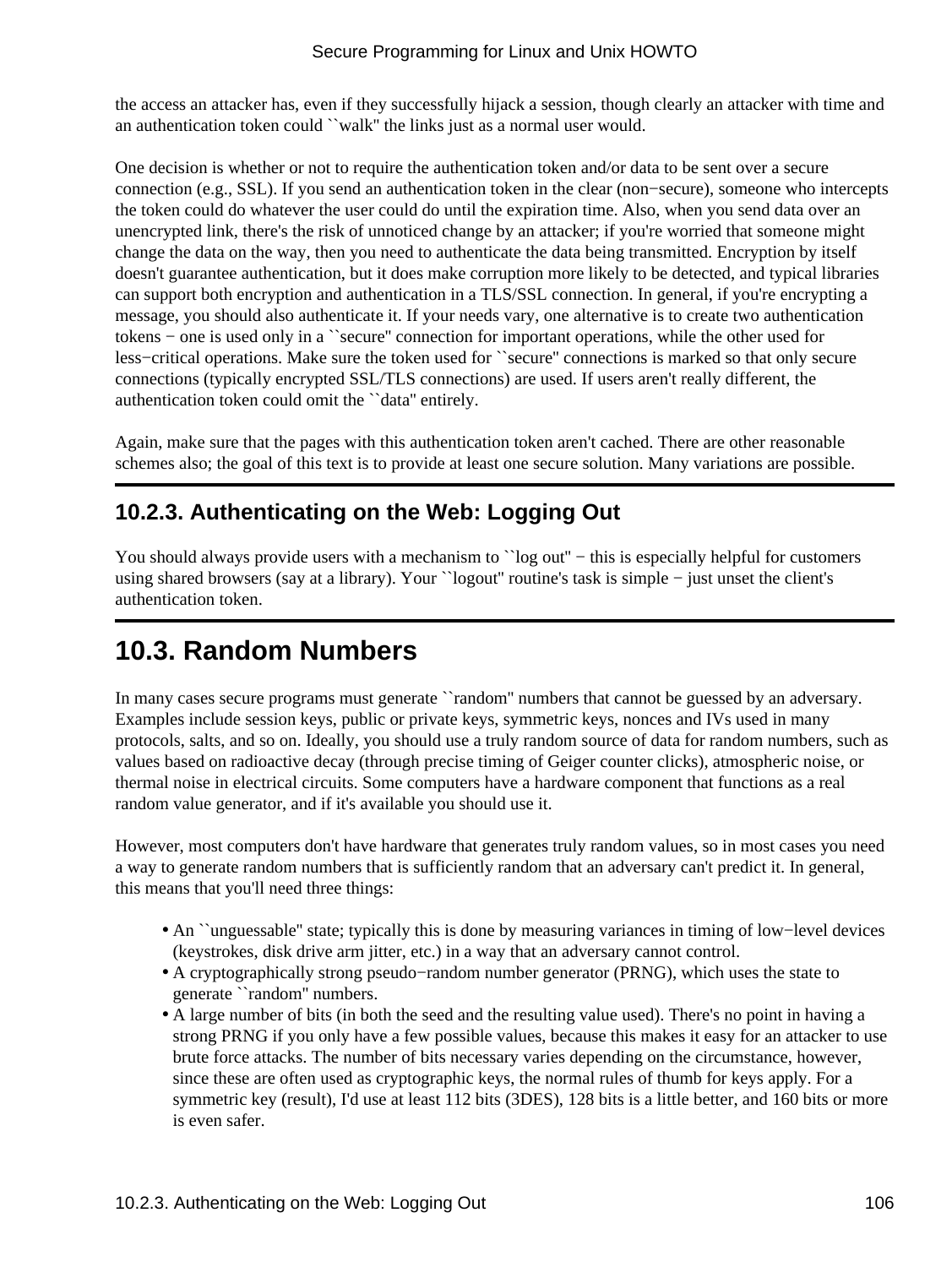Typically the PRNG uses the state to generate some values, and then some of its values and other unguessable inputs are used to update the state. There are lots of ways to attack these systems. For example, if an attacker can control or view inputs to the state (or parts of it), the attacker may be able to determine your supposedly ``random'' number.

The real danger with PRNGs is that most computer language libraries include a large set of pseudo−random number generators (PRNGs) which are *inappropriate* for security purposes. Let me say it again: *do not use typical random number generators for security purposes*. Typical library PRNGs are intended for use in simulations, games, and so on; they are *not* sufficiently random for use in security functions such as key generation. Most non–cryptographic library PRNGs are some variation of ``linear congruential generators'', where the ``next'' random value is computed as  $\alpha$ '(aX+b) mod m'' (where X is the previous value). Good linear congruential generators are fast and have useful statistical properties, making them appropriate for their intended uses. The problem with such PRNGs is that future values can be easily deduced by an attacker (though they may appear random). Other algorithms for generating random numbers quickly, such as quadratic generators and cubic generators, have also been broken [Schneier 1996]. In short, you have to use cryptographically strong PRNGs to generate random numbers in secure applications − ordinary random number libraries are not sufficient.

Failing to correctly generate truly random values for keys has caused a number of problems, including holes in Kerberos, the X window system, and NFS [Venema 1996].

If possible, you should use system services (typically provided by the operating system) that are expressly designed to create cryptographically secure random values. For example, the Linux kernel (since 1.3.30) includes a random number generator, which is sufficient for many security purposes. This random number generator gathers environmental noise from device drivers and other sources into an entropy pool. When accessed as /dev/random, random bytes are only returned within the estimated number of bits of noise in the entropy pool (when the entropy pool is empty, the call blocks until additional environmental noise is gathered). When accessed as /dev/urandom, as many bytes as are requested are returned even when the entropy pool is exhausted. If you are using the random values for cryptographic purposes (e.g., to generate a key) on Linux, use /dev/random. \*BSD systems also include /dev/random. Solaris users with the SUNWski package also have /dev/random. Note that if a hardware random number generator is available and its driver is installed, it will be used instead. More information is available in the system documentation random(4).

On other systems, you'll need to find another way to get truly random results. One possibility for other Unix−like systems is the Entropy Gathering Daemon (EGD), which monitors system activity and hashes it into random values; you can get it a[t http://www.lothar.com/tech/crypto.](http://www.lothar.com/tech/crypto) You might consider using a cryptographic hash functions (e.g., SHA−1) on PRNG outputs. By using a hash algorithm, even if the PRNG turns out to be guessable, this means that the attacker must now also break the hash function.

If you have to implement a strong PRNG yourself, a good choice for a cryptographically strong (and patent−unencumbered) PRNG is the Yarrow algorithm; you can learn more about Yarrow from <http://www.counterpane.com/yarrow.html>. Some other PRNGs can be useful, but many widely−used ones have known weaknesses that may or may not matter depending on your application. Before implementing a PRNG yourself, consult the literature, such as [Kelsey 1998] and [McGraw 2000a]. You should also examine [IETF RFC 1750.](http://www.ietf.org/rfc/rfc1750.txt)

# **10.4. Specially Protect Secrets (Passwords and Keys) in User Memory**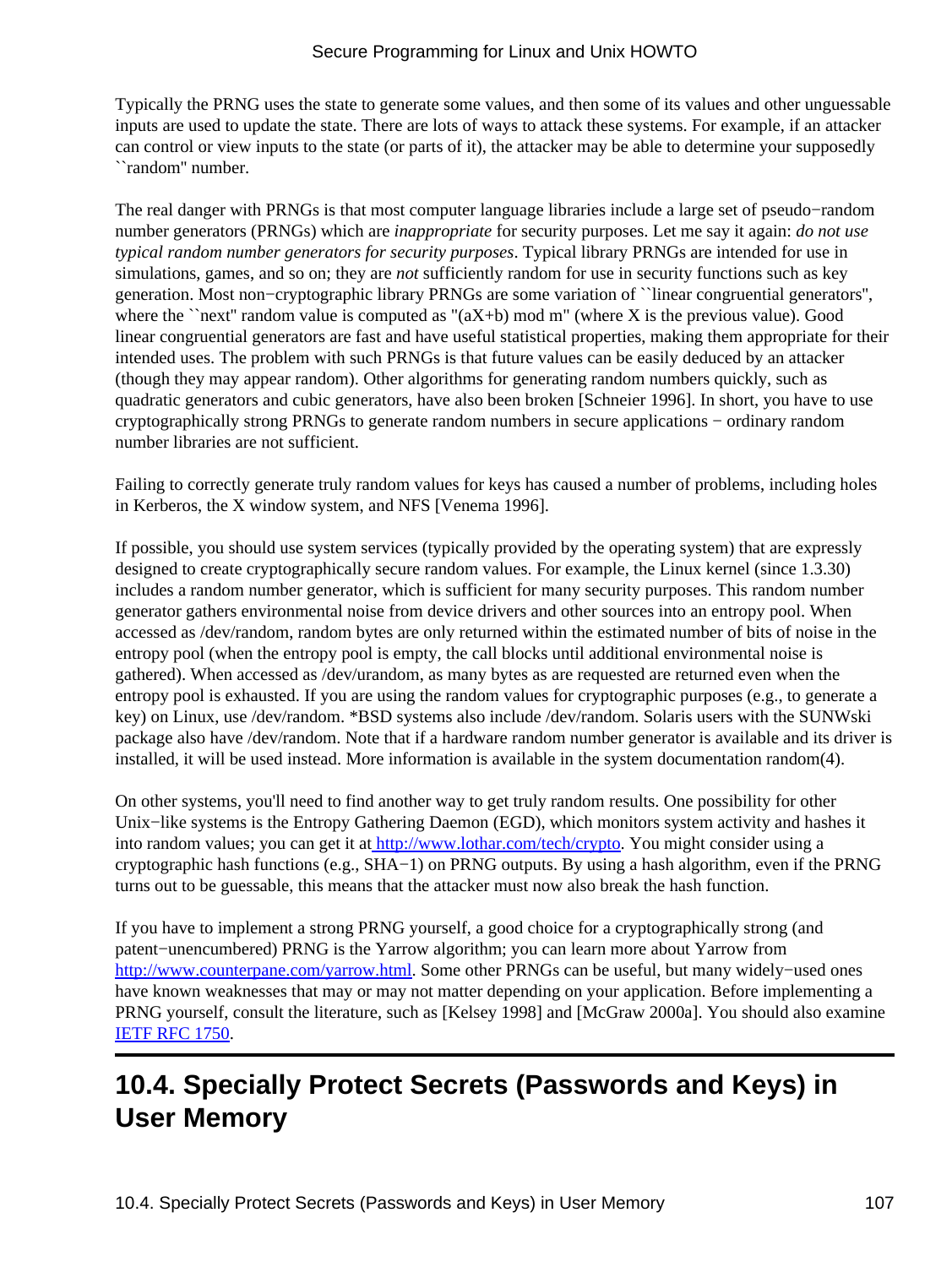If your application must handle passwords or non−public keys (such as session keys, private keys, or secret keys), overwrite them immediately after using them so they have minimal exposure. For example, in Java, don't use the type String to store a password because Strings are immutable (they will not be overwritten until garbage−collected and reused, possibly a far time in the future). Instead, in Java use char[] to store a password, so it can be immediately overwritten.

Also, if your program handles such secret values, be sure to disable creating core dumps (via ulimit). Otherwise, an attacker may be able to halt the program and find the secret value in the data dump. Also, beware − normally processes can monitor other processes through the calls for debuggers (e.g., via ptrace(2) and the /proc pseudo−filesystem) [Venema 1996] Kernels usually protect against these monitoring routines if the process is setuid or setgid (on the few ancient ones that don't, there really isn't a way to defend yourself other than upgrading). Thus, if your process manages secret values, you probably should make it setgid or setuid (to a different unprivileged group or user) to forceably inhibit this kind of monitoring.

# **10.5. Cryptographic Algorithms and Protocols**

Often cryptographic algorithms and protocols are necessary to keep a system secure, particularly when communicating through an untrusted network such as the Internet. Where possible, use cryptographic techniques to authenticate information and keep the information private (but don't assume that simple encryption automatically authenticates as well). Generally you'll need to use a suite of available tools to secure your application.

For background information and code, you should probably look at the classic text ``Applied Cryptography'' [Schneier 1996]. The newsgroup ``sci.crypt'' has a series of FAQ's; you can find them at many locations, including [http://www.landfield.com/faqs/cryptography−faq](http://www.landfield.com/faqs/cryptography-faq). Linux−specific resources include the Linux Encryption HOWTO a[t http://marc.mutz.com/Encryption−HOWTO/.](http://marc.mutz.com/Encryption-HOWTO/) A discussion on how protocols use the basic algorithms can be found in [Opplinger 1998]. A useful collection of papers on how to apply cryptography in protocols can be found in [Stallings 1996]. What follows here is just a few comments; these areas are rather specialized and covered more thoroughly elsewhere.

Cryptographic protocols and algorithms are difficult to get right, so do not create your own. Instead, where you can, use protocols and algorithms that are widely−used, heavily analyzed, and accepted as secure. When you must create anything, give the approach wide public review and make sure that professional security analysts examine it for problems. In particular, do not create your own encryption algorithms unless you are an expert in cryptology, know what you're doing, and plan to spend years in professional review of the algorithm. Creating encryption algorithms (that are any good) is a task for experts only.

A number of algorithms are patented; even if the owners permit ``free use'' at the moment, without a signed contract they can always change their minds later, putting you at extreme risk later. In general, avoid all patented algorithms − in nearly all cases there's an unpatented approach that is at least as good or better technically, and by doing so you avoid a large number of legal problems.

## **10.5.1. Cryptographic Protocols**

For protocols, try to use standard−conforming protocols such as SSL (soon to be TLS), SSH, IPSec, GnuPG/PGP, and Kerberos. Many of these overlap somewhat in functionality, but each has a ``specialty'' niche. SSL (soon to be TLS) is the primary method for protecting http (web) transactions. PGP−compatible protocols (implemented in PGP and GnuPG) are a primary method for securing email end−to−end. Kerberos is a primary method for securing and supporting authentication on a LAN, and for establishing shared secrets (thus, it needs to be used with other algorithms for the actual protection of communication). SSH is the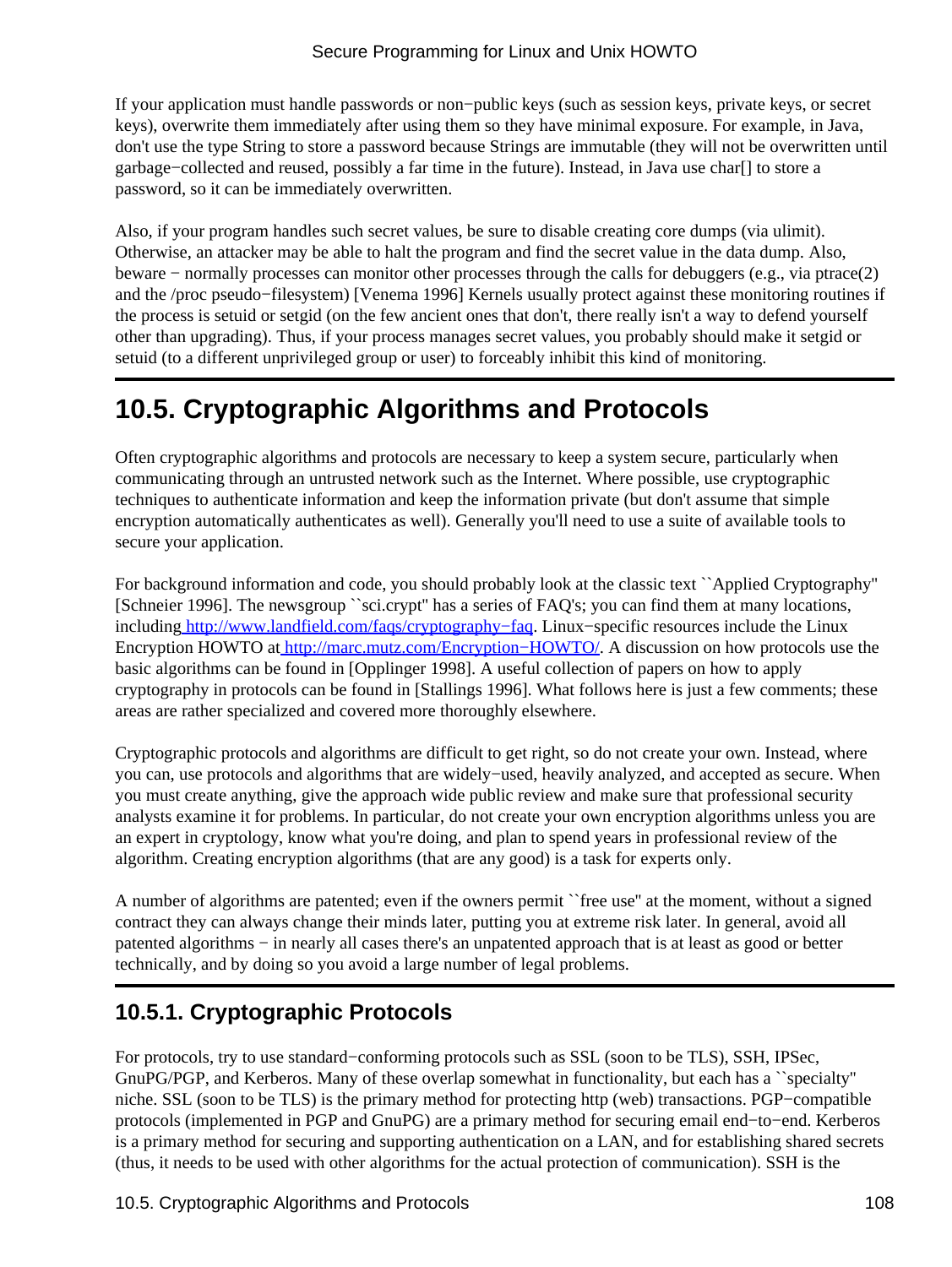primary method of securing ``remote terminals'' over an internet, e.g., telnet−like and X windows connections, though it's often used for securing other data streams too (such as CVS accesses). Note that there are two major versions of the SSH protocol, and there are several choices for key types and so on; see its documentation for more information. OpenSSH is an open source implementation of SSH. IPSec is the primary method for securing lower−level packets and ``all'' packets, so it's particularly useful for securing virtual private networks and remote machines. The new version of the Internet Protocol, IPv6, comes with IPSec ``built in,'' but IPSec also works with the more common IPv4 protocol.

Many of these protocols allow you to select a number of different algorithms, so you'll still need to pick reasonable defaults for algorithms (e.g., for encryption).

## **10.5.2. Symmetric Key Encryption Algorithms**

The use, export, and/or import of implementations of encryption algorithms are restricted in many countries, and the laws can change quite rapidly. Find out what the rules are before trying to build applications using cryptography.

For secret key (bulk data) encryption algorithms, use only encryption algorithms that have been openly published and withstood years of attack, and check on their patent status. I would recommend using the new Advanced Encryption Standard (AES), also known as Rijndahl −− a number of cryptographers have analyzed it and not found any serious weakness in it, and I believe it has been through enough analysis to be trustworthy now. A good alternative to AES is the Serpent algorithm, which is slightly slower but is very resistant to attack. For many applications triple−DES is a very good encryption algorithm; it has a reasonably lengthy key (112 bits), no patent issues, and a very long history of withstanding attacks (it's withstood attacks far longer than any other encryption algorithm with reasonable key length in the public literature). However, triple−DES is very slow when implemented in software, so triple−DES can be considered ``safest but slowest.'' Twofish appears to be a good encryption algorithm, but there are some lingering questions − Sean Murphy and Fauzan Mirza showed that Twofish has properties that cause many academics to be concerned (though as of yet no one has managed to exploit these properties). MARS is highly resistent to ``new and novel'' attacks, but it's more complex and is impractical on small−ability smartcards. For the moment I would avoid Twofish − it's quite likely that this will never be exploitable, but it's hard to be sure and there are alternative algorithms which don't have these concerns. Don't use IDEA − it's subject to U.S. and European patents. Don't use stupid algorithms such as XOR with a constant or constant string, the ROT (rotation) scheme, a Vinegere ciphers, and so on – these can be trivially broken with today's computers. Don't use ``double DES'' (using DES twice) − that's subject to a ``man in the middle'' attack that triple−DES avoids. Your protocol should support multiple encryption algorithms, anyway; that way, when an encryption algorithm is broken, users can switch to another one.

For symmetric−key encryption (e.g., for bulk encryption), don't use a key length less than 90 bits if you want the information to stay secret through 2016 (add another bit for every additional 18 months of security) [Blaze 1996]. For encrypting worthless data, the old DES algorithm has some value, but with modern hardware it's too easy to break DES's 56−bit key using brute force. If you're using DES, don't just use the ASCII text key as the key − parity is in the least (not most) significant bit, so most DES algorithms will encrypt using a key value well−known to adversaries; instead, create a hash of the key and set the parity bits correctly (and pay attention to error reports from your encryption routine). So−called ``exportable'' encryption algorithms only have effective key lengths of 40 bits, and are essentially worthless; in 1996 an attacker could spend \$10,000 to break such keys in twelve minutes or use idle computer time to break them in a few days, with the time−to−break halving every 18 months in either case.

Block encryption algorithms can be used in a number of different modes, such as ``electronic code book''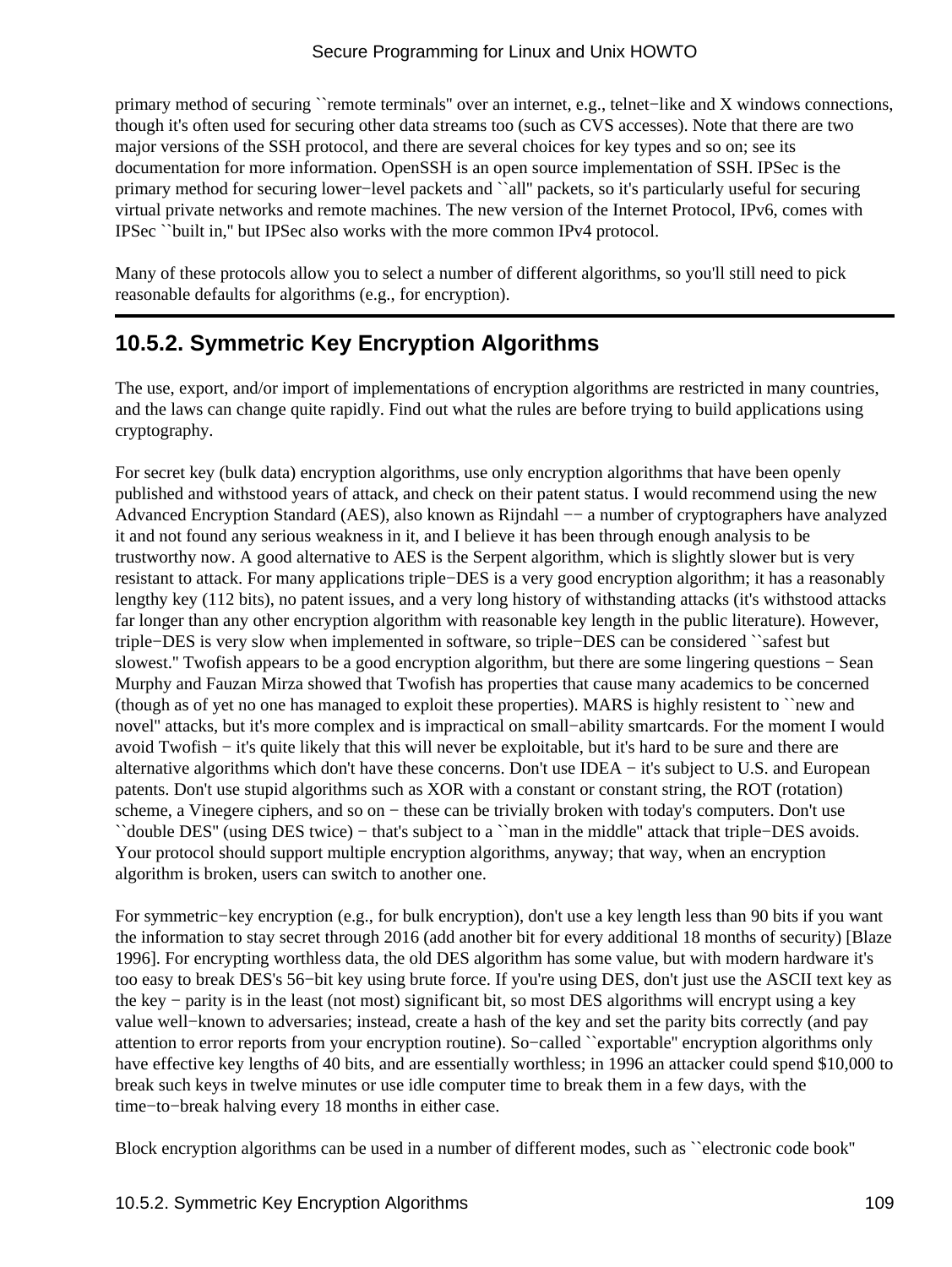(ECB) and ``cipher block chaining'' (CBC). In nearly all cases, use CBC, and do *not* use ECB mode − in ECB mode, the same block of data always returns the same result inside a stream, and this is often enough to reveal what's encrypted. Many modes, including CBC mode, require an ``initialization vector'' (IV). The IV doesn't need to be secret, but it does need to be unpredictable by an attacker. Don't reuse IV's across sessions − use a new IV each time you start a session.

There are a number of different streaming encryption algorithms, but many of them have patent restrictions. I know of no patent or technical issues with WAKE. RC4 was a trade secret of RSA Data Security Inc; it's been leaked since, and I know of no real legal impediment to its use, but RSA has often threatened court action against users of it (it's not at all clear what RSA could do, but no doubt they could tie up users in worthless court cases). If you use RC4, use it as intended – in particular, always discard the first 256 bytes it generates, or you'll be vulnerable to attack. SEAL is patented by IBM − so don't use it. SOBER is patented; the patent owner has claimed that it will allow many uses for free if permission is requested, but this creates an impediment for later use. Even more interestingly, block encryption algorithms can be used in modes that turn them into stream ciphers, and users who want stream ciphers should consider this approach (you'll be able to choose between far more publicly−available algorithms).

## **10.5.3. Public Key Algorithms**

For public key cryptography (used, among other things, for signing and sending secret keys), there are only a few widely−deployed algorithms. One of the most widely−used algorithms is RSA; RSA's algorithm was patented, but only in the U.S., and that patent expired in September 2000, so RSA can be freely used. Never decrypt or sign a raw value that an attacker gives you directly using RSA and expose the result, because that could expost the private key (this isn't a problem in practice, because most protocols involve signing a hash computed by the user − not the raw value − or don't expose the result). Never decrypt or sign the exact same raw value multiple times (the original can be exposed). Both of these can be solved by always adding random padding (PGP does this) – the usual approach is called Optimal Asymmetric Encryption Padding (OAEP).

The Diffie−Hellman key exchange algorithm is widely used to permit two parties to agree on a session key. By itself it doesn't guarantee that the parties are who they say they are, or that there is no middleman, but it does strongly help defend against passive listeners; its patent expired in 1997. If you use Diffie−Hellman to create a shared secret, be sure to hash it first (there's an attack if use its shared value directly).

NIST developed the digital signature standard (DSS) (it's a modification of the ElGamal cryptosystem) for digital signature generation and verification; one of the conditions for its development was for it to be patent−free.

RSA, Diffie−Hellman, and El Gamal's techniques require more bits for the keys for equivalent security compared to typicaly symmetric keys; a 1024−bit key in these systems is roughly equivalent to an 80−bit symmetric key, and in my opinion that is the minimum you should use today. If you need very few bits for a public key, then you might use elliptic curve cryptography (IEEE P1363 has some suggested curves; finding curves is hard). However, be careful − elliptic curve cryptography isn't patented, but certain speedup techniques are patented (elliptic curve is fast enough that it really doesn't need these speedups anyway for its usual use of encrypting session / bulk encryption keys).

## **10.5.4. Cryptographic Hash Algorithms**

Some programs need a one−way cryptographic hash algorithm, that is, a function that takes an ``arbitrary'' amount of data and generates a fixed−length number that hard for an attacker to invert (e.g., it's difficult for an attacker to create a different set of data to generate that same value). For a number of years MD5 has been a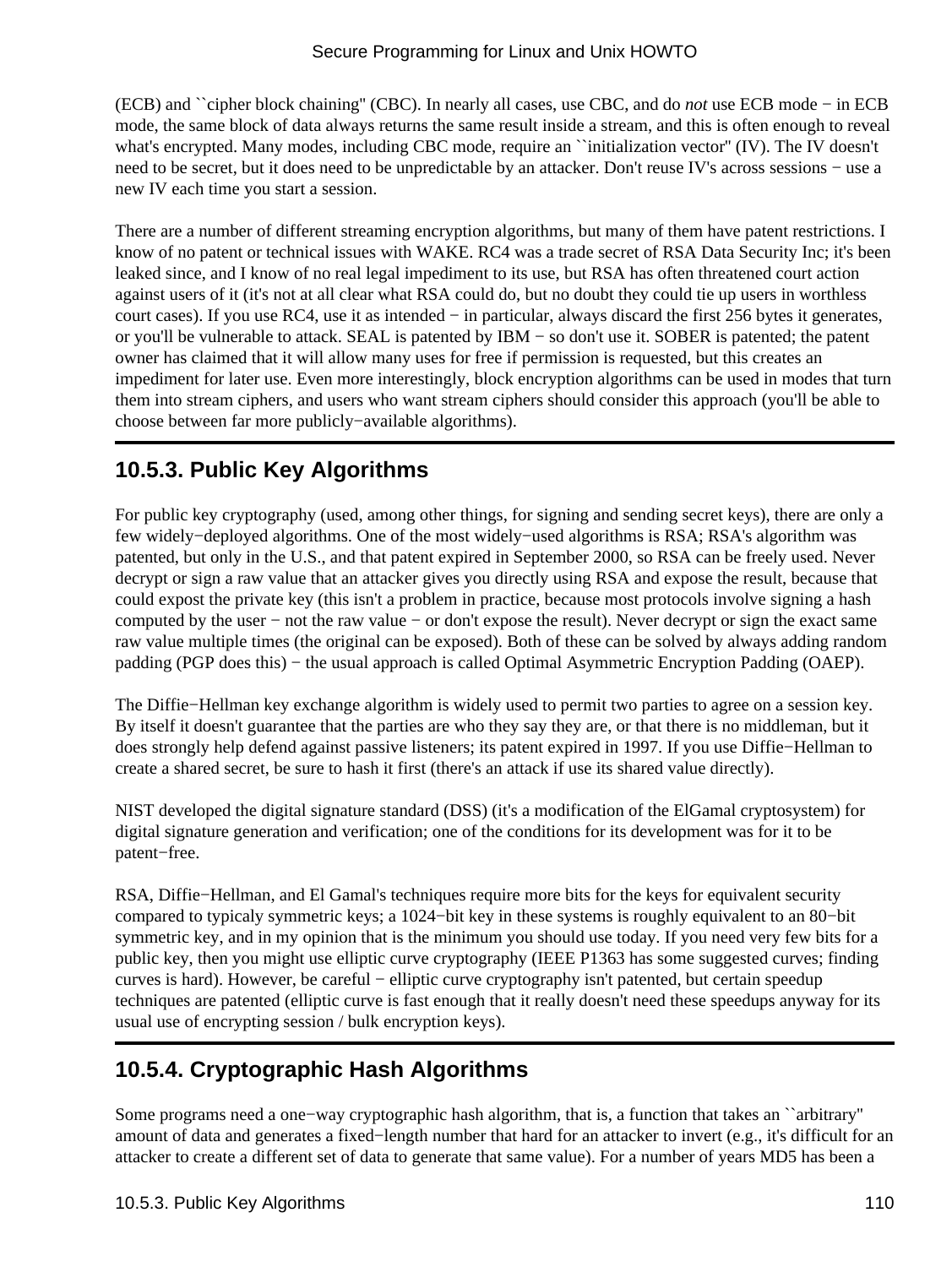favorite, but recent efforts have shown that its 128−bit length may not be enough [van Oorschot 1994] and that certain attacks weaken MD5's protection [Dobbertin 1996]. Indeed, there are rumors that a top industry cryptographer has broken MD5, but is bound by employee agreement to keep silent (see the Bugtraq 22 August 2000 posting by John Viega). Anyone can create a rumor, but enough weaknesses have been found that the idea of completing the break is plausible. If you're writing new code, use SHA−1 instead of MD5. Don't use the original SHA (now called ``SHA−0''); SHA−0 had the same weakness that MD5 does. If you need more bits in your hash algorithm, use SHA−256, SHA−384, or SHA−512; you can get the specifications in NIST FIPS PUB 180−2.

## **10.5.5. Integrity Checking**

When communicating, you need some sort of integrity check (don't depend just on encryption, since an attacker can then induce changes of information to ``random'' values). This can be done with hash algorithms, but don't just use a hash function directly (this exposes users to an ``extension'' attack − the attacker can use the hash value, add data of their choosing, and compute the new hash). The usual approach is ``HMAC'', which computes the integrity check as

H(k xor opad, H(k xor ipad, data)).

where H is the hash function (typically MD5 or SHA−1) and k is the key. Thus, integrity checks are often HMAC−MD5 or HMAC−SHA−1. Note that although MD5 has some weaknesses, as far as I know MD5 isn't vulnerable when used in this construct, so HMAC−MD5 is (to my knowledge) okay. This is defined in detail in IETF RFC 2104.

Note that in the HMAC approach, a receiver can forge the same data as a sender. This isn't usually a problem, but if this must be avoided, then use public key methods and have the sender ``sign'' the data with the sender private key − this avoids this forging attack, but it's more expensive and for most environments isn't necessary.

## **10.5.6. Other Cryptographic Issues**

You should both encrypt and include integrity checks of data that's important. Don't depend on the encryption also providing integrity − an attacker may be able to change the bits into a different value, and although the attacker may not be able to change it to a specific value, merely changing the value may be enough. In general, you should use different keys for integrity and secrecy, to avoid certain subtle attacks.

One issue not discussed often enough is the problem of ``traffic analysis.'' That is, even if messages are encrypted and the encryption is not broken, an adversary may learn a great deal just from the encrypted messages. For example, if the presidents of two companies start exchanging many encrypted email messages, it may suggest that the two comparies are considering a merger. For another example, many SSH implementations have been found to have a weakness in exchanging passwords: observers could look at packets and determine the length (or length range) of the password, even if they couldn't determine the password itself. They could also also determine other information about the password that significantly aided in breaking it.

Be sure to not make it possible to solve a problem in parts, and use different keys when the trust environment (who is trusted) changes. Don't use the same key for too long − after a while, change the session key or password so an adversary will have to start over.

Generally you should compress something you'll encrypt – this does add a fixed header, which isn't so good, but it eliminates many patterns in the rest of the message as well as making the result smaller, so it's usually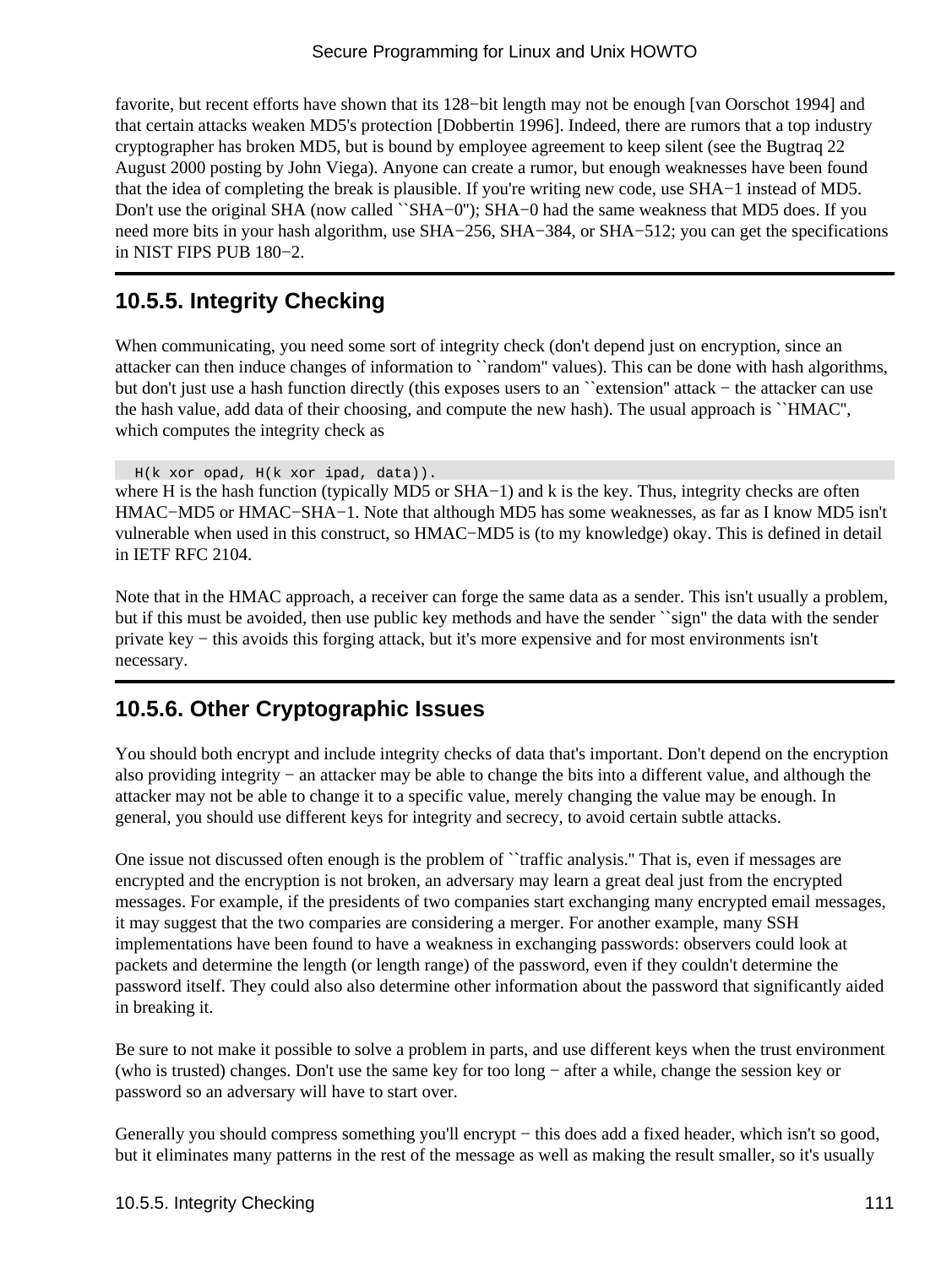viewed as a ``win'' if compression is likely to make the result smaller.

In a related note, if you must create your own communication protocol, examine the problems of what's gone on before. Classics such as Bellovin [1989]'s review of security problems in the TCP/IP protocol suite might help you, as well as Bruce Schneier [1998] and Mudge's breaking of Microsoft's PPTP implementation and their follow−on work. Again, be sure to give any new protocol widespread public review, and reuse what you can.

## **10.6. Using PAM**

Pluggable Authentication Modules (PAM) is a flexible mechanism for authenticating users. Many Unix−like systems support PAM, including Solaris, nearly all Linux distributions (e.g., Red Hat Linux, Caldera, and Debian as of version 2.2), and FreeBSD as of version 3.1. By using PAM, your program can be independent of the authentication scheme (passwords, SmartCards, etc.). Basically, your program calls PAM, which at run−time determines which ``authentication modules'' are required by checking the configuration set by the local system administrator. If you're writing a program that requires authentication (e.g., entering a password), you should include support for PAM. You can find out more about the Linux−PAM project at <http://www.kernel.org/pub/linux/libs/pam/index.html>.

# **10.7. Tools**

Some tools may help you detect security problems before you field the result. They can't find all such problems, of course, but they can help catch problems that would overwise slip by. Here are a few tools, emphasizing open source / free software tools.

One obvious type of tool is a program to examine the source code to search for patterns of known potential security problems (e.g., calls to library functions in ways are often the source of security vulnerabilities). These kinds of programs are called ``source code scanners''. Here are a few such tools:

- RATS (Rough Auditing Tool for Security) from Secure Software Solutions is available at [http://www.securesw.com/rats.](http://www.securesw.com/rats) This program scans C/C++ source code for common problems, and is licensed under the GPL.
- Flawfinder, which I"ve developed; it's available a[t http://www.dwheeler.com/flawfinder.](http://www.dwheeler.com/flawfinder) This is also a program that scans C/C++ source code for common problems, and is also licensed under the GPL. Unlike RATS, flawfinder is implemented in Python. The developers of RATS and Flawfinder have agreed to find a way to work together to create a single ``best of breed'' open source program.
- ITS4 from Cigital (formerly Reliable Software Technologies, RST) also statically checks C/C++ code. It is available free for non−commercial use, including its source code and with certain modification and redistribution rights. Note that this isn't released as ``open source'' as defined by the [Open Source Definition](http://www.opensource.org/osd.html) (OSD) − In particular, OSD point 6 forbids ``non−commercial use only'' clauses in open source licenses. ITS4 is available at [http://www.rstcorp.com/its4.](http://www.rstcorp.com/its4)
- LCLint is a tool for statically checking C programs. With minimal effort, LCLint can be used as a better lint. If additional effort is invested adding annotations to programs, LCLint can perform stronger checking than can be done by any standard lint. For example, it can be used to statically detect likely buffer overflows. The software is licensed under the GPL and is available from <http://lclint.cs.virginia.edu>.
- cqual is a type–based analysis tool for finding bugs in C programs. cqual extends the type system of C with extra user−defined type qualifiers, e.g., it can note that values are ``tainted'' or ``untainted'' (similar to Perl's taint checking). The programmer annotates their program in a few places, and cqual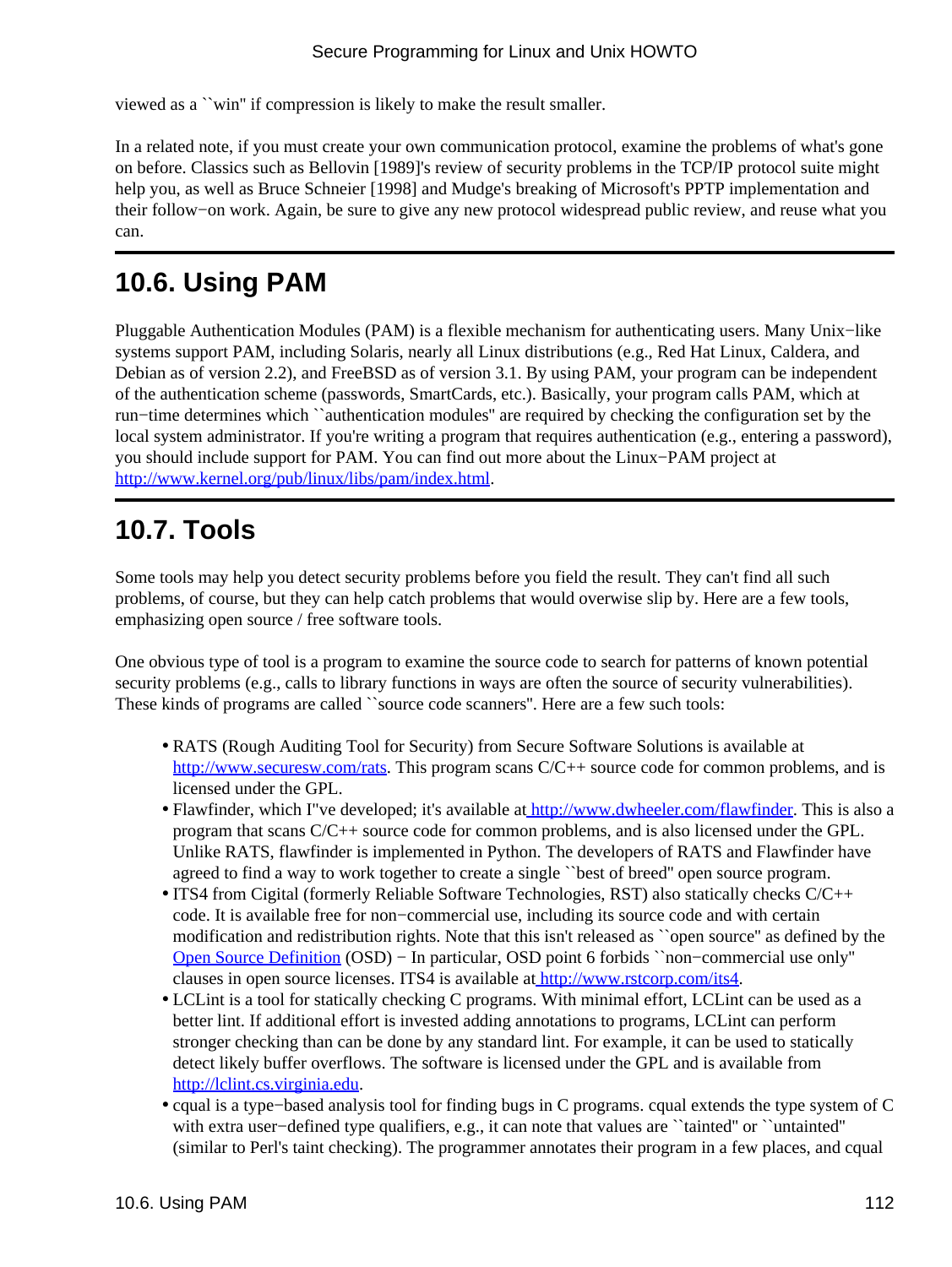performs qualifier inference to check whether the annotations are correct. cqual presents the analysis results using Program Analysis Mode, an emacs−based interface. The current version of cqual can detect potential format−string vulnerabilities in C programs. A previous incarnation of cqual, Carillon, has been used to find Y2K bugs in C programs. The software is licensed under the GPL and is available from<http://www.cs.berkeley.edu/Research/Aiken/cqual>.

Cyclone is a C−like language intended to remove C's security weaknesses. In theory, you can always • switch to a language that is ``more secure,'' but this doesn't always help (a language can help you avoid common mistakes but it can't read your mind)[. John Viega has reviewed Cyclone](http://www.securityfocus.com/guest/9094), and in December 2001 he said: ``Cyclone is definitely a neat language. It's a C dialect that doesn't feel like it's taking away any power, yet adds strong safety guarantees, along with numerous features that can be a real boon to programmers. Unfortunately, Cyclone isn't yet ready for prime time. Even with crippling limitations aside, it doesn't yet offer enough advantages over Java (or even C with a good set of tools) to make it worth the risk of using what is still a very young technology. Perhaps in a few years, Cyclone will mature into a robust, widely supported language that comes dangerously close to C in terms of efficiency. If that day comes, you'll certainly see me abandoning C for good.'' The Cyclone compiler has been released under the GPL and LGPL. You can get more information from th[e Cyclone web site.](http://www.research.att.com/projects/cyclone)

Some tools try to detect potential security flaws at run−time, either to counter them or at least to warn the developer about them. Much of Crispen Cowan's work, such as StackGuard, fits here. There are several tools that try to detect various memory−management problems. One such tool is Electric Fence (efence) by Bruce Perens, which can detect certain memory management errors. Another tool [Valgrind,](http://developer.kde.org/~sewardj) which detects various memory−management problems (such as use of uninitialized memory, reading/writing memory after it's been free'd, reading/writing off the end of malloc'ed blocks, and memory leaks).

Another approach is to create test patterns and run the program, in attempt to find weaknesses in the program. Here are a few such tools:

- BFBTester, the Brute Force Binary Tester, is licensed under the GPL. This program does quick security checks of binary programs. BFBTester performs checks of single and multiple argument command line overflows and environment variable overflows. Version 2.0 and higher can also watch for tempfile creation activity (to check for using unsafe tempfile names). At one time BFBTester didn't run on Linux (due to a technical issue in Linux's POSIX threads implementation), but this has been fixed as of version 2.0.1. More information is available a[t http://bfbtester.sourceforge.net/](http://bfbtester.sourceforge.net/)
- Th[e fuzz](http://fuzz.sourceforge.net) program is a tool for testing other software. It tests programs by bombarding the program being evaluated with random data. This tool isn't really specific to security.

There are a number tools that try to give you insight into running programs that can also be useful when trying to find security problems in your code. This includes symbolic debuggers (such as gdb) and trace programs (such as strace and ltrace). A program you may not be familiar with is [Fenris](http://razor.bindview.com/tools/fenris) (GPL license). Its documentation describes Fenris as a ``multipurpose tracer, stateful analyzer and partial decompiler intended to simplify bug tracking, security audits, code, algorithm or protocol analysis − providing a structural program trace, general information about internal constructions, execution path, memory operations, I/O, conditional expressions and much more.'' Another interesting program along these lines is Subterfugue.

If you're building a common kind of product where many standard potential flaws exist (like an ftp server or firewall), you might find standard security scanning tools useful. One good one is **Nessus**; there are many others. These kinds of tools are very useful for doing regression testing, but since they essentially use a list of past specific vulnerabilities and common configuration errors, they may not be very helpful in finding problems in new programs.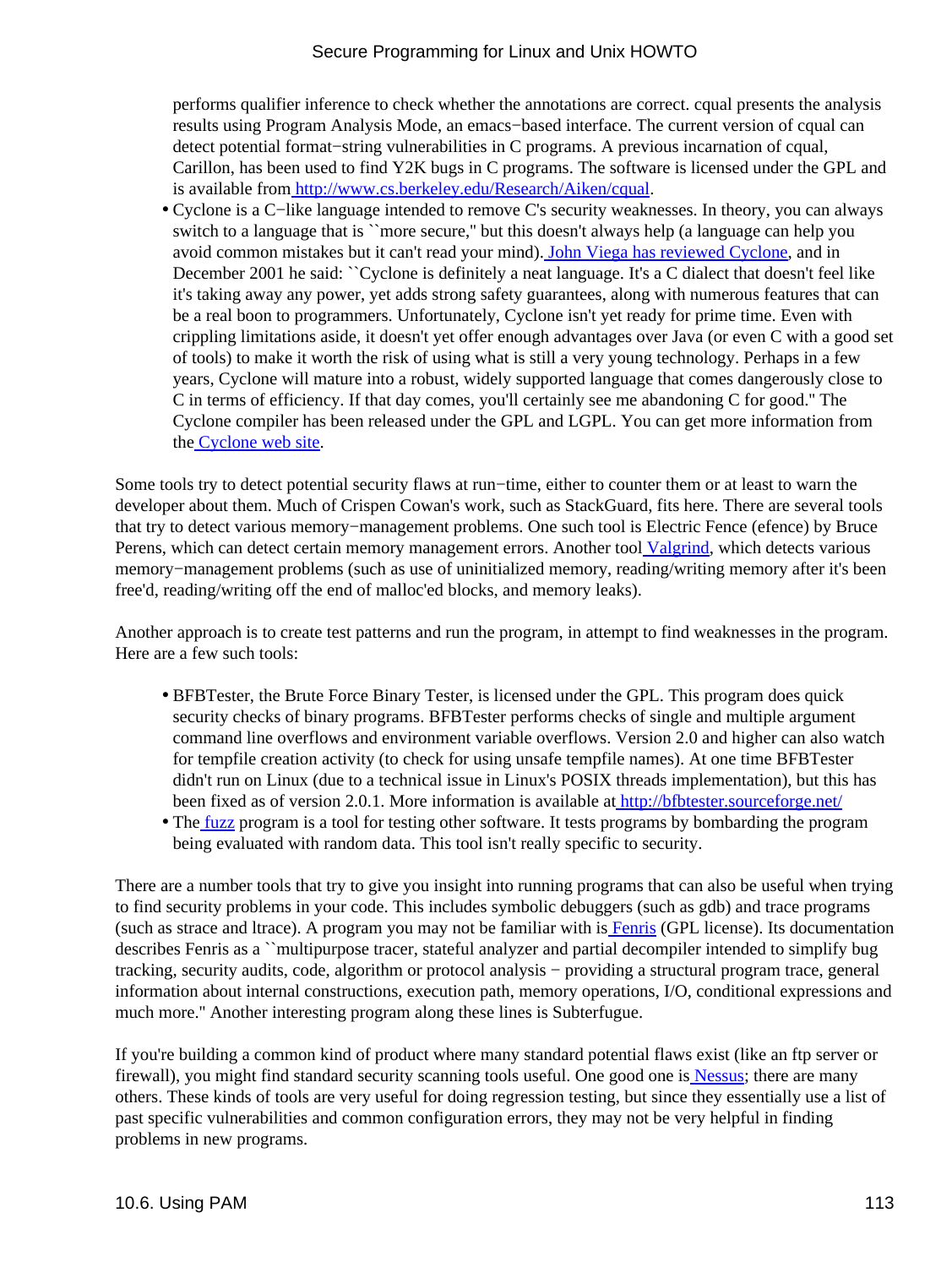Often, you'll need to call on other tools to implement your secure infrastructure. Th[e Open−Source PKI Book](http://ospkibook.sourceforge.net) describes a number of open source programs for implmenting a public key infrastructure (PKI).

Of course, running a ``secure'' program on an insecure platform configuration makes little sense. You may want to examine hardening systems, which attempt to configure or modify systems to be more resistant to attacks. For Linux, one hardening system is Bastille Linux, available a[t http://www.bastille−linux.org.](http://www.bastille-linux.org)

# **10.8. Windows CE**

If you're securing a Windows CE Device, you should read Maricia Alforque's "Creating a Secure Windows CE Device" a[t http://msdn.microsoft.com/library/techart/winsecurity.htm](http://msdn.microsoft.com/library/techart/winsecurity.htm).

## **10.9. Write Audit Records**

Write audit logs for program startup, session startup, and for suspicious activity. Possible information of value includes date, time, uid, euid, gid, egid, terminal information, process id, and command line values. You may find the function syslog(3) helpful for implementing audit logs. One awkward problem is that any logging system should be able to record a lot of information (since this information could be very helpful), yet if the information isn't handled carefully the information itself could be used to create an attack. After all, the attacker controls some of the input being sent to the program. When recording data sent by a possible attacker, identify a list of ``expected'' characters and escape any ``unexpected'' characters so that the log isn't corrupted. Not doing this can be a real problem; users may include characters such as control characters (especially NIL or end−of−line) that can cause real problems. For example, if an attacker embeds a newline, they can then forge log entries by following the newline with the desired log entry. Sadly, there doesn't seem to be a standard convention for escaping these characters. I'm partial to the URL escaping mechanism (%hh where hh is the hexadecimal value of the escaped byte) but there are others including the C convention (\ooo for the octal value and \X where X is a special symbol, e.g., \n for newline). There's also the caret−system (^I is control−I), though that doesn't handle byte values over 127 gracefully.

There is the danger that a user could create a denial−of−service attack (or at least stop auditing) by performing a very large number of events that cut an audit record until the system runs out of resources to store the records. One approach to counter to this threat is to rate−limit audit record recording; intentionally slow down the response rate if ``too many'' audit records are being cut. You could try to slow the response rate only to the suspected attacker, but in many situations a single attacker can masquerade as potentially many users.

Selecting what is ``suspicious activity'' is, of course, dependent on what the program does and its anticipated use. Any input that fails the filtering checks discussed earlier is certainly a candidate (e.g., containing NIL). Inputs that could not result from normal use should probably be logged, e.g., a CGI program where certain required fields are missing in suspicious ways. Any input with phrases like /etc/passwd or /etc/shadow or the like is very suspicious in many cases. Similarly, trying to access Windows ``registry'' files or .pwl files is very suspicious.

Do not record passwords in an audit record. Often people accidentally enter passwords for a different system, so recording a password may allow a system administrator to break into a different computer outside the administrator's domain.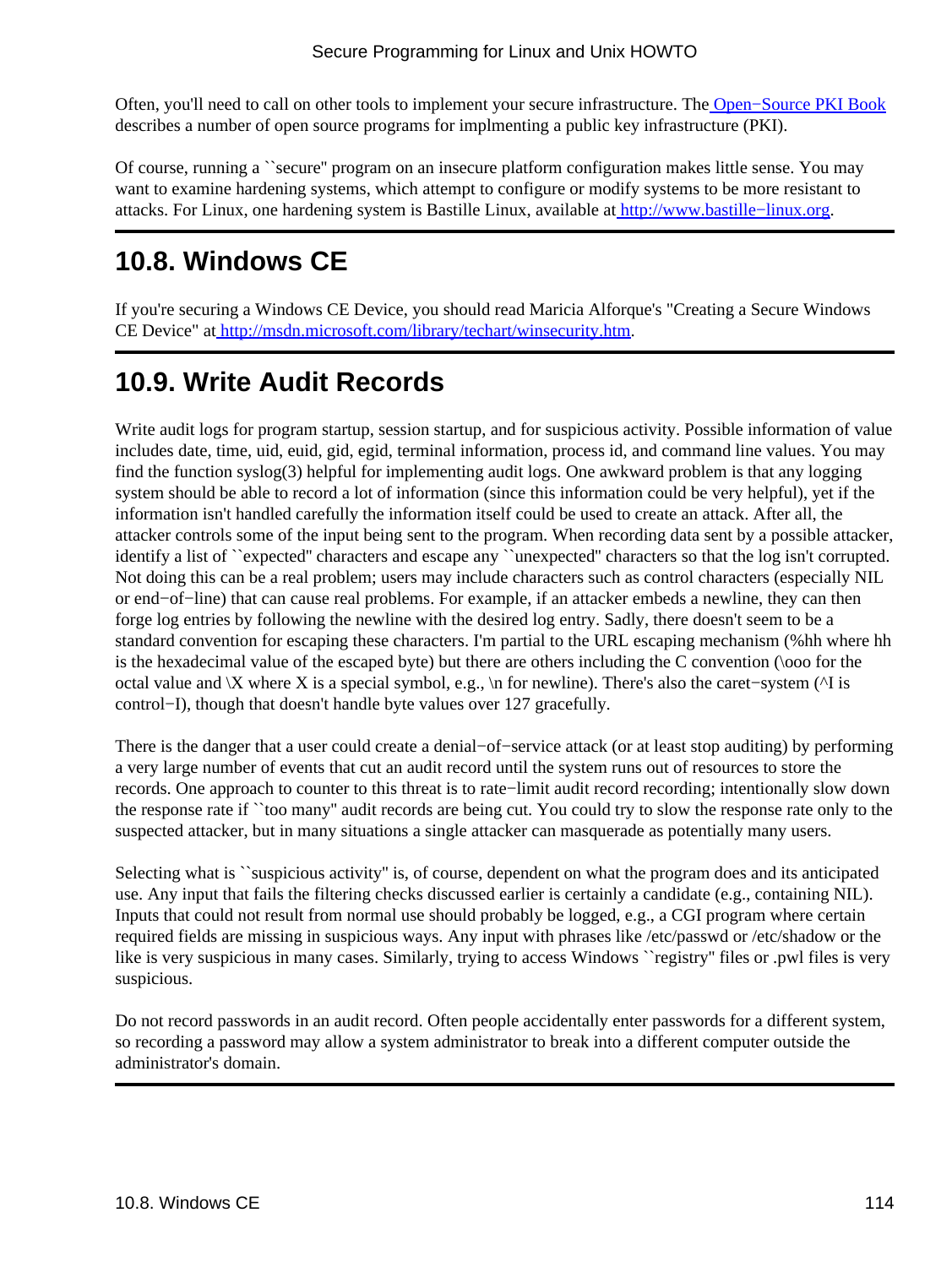# **10.10. Physical Emissions**

Although it's really outside the scope of this book, it's important to remember that computing and communications equipment leaks a lot information that makes them hard to really secure. Many people are aware of TEMPEST requirements which deal with radio frequency emissions of computers, displays, keyboards, and other components which can be eavesdropped. Displays can also be eavesdropped, even if it's bounced off an office wall at great distance [Kuhn 2002]. Modem lights are also enough to determine the underlying communication.

# **10.11. Miscellaneous**

The following are miscellaneous security guidelines that I couldn't seem to fit anywhere else:

Have your program check at least some of its assumptions before it uses them (e.g., at the beginning of the program). For example, if you depend on the ``sticky'' bit being set on a given directory, test it; such tests take little time and could prevent a serious problem. If you worry about the execution time of some tests on each call, at least perform the test at installation time, or even better at least perform the test on application start−up.

If you have a built−in scripting language, it may be possible for the language to set an environment variable which adversely affects the program invoking the script. Defend against this.

If you need a complex configuration language, make sure the language has a comment character and include a number of commented−out secure examples. Often '#' is used for commenting, meaning ``the rest of this line is a comment''.

If possible, don't create setuid or setgid root programs; make the user log in as root instead.

Sign your code. That way, others can check to see if what's available was what was sent.

Consider statically linking secure programs. This counters attacks on the dynamic link library mechanism by making sure that the secure programs don't use it. There are several downsides to this however. This is likely to increase disk and memory use (from multiple copies of the same routines). Even worse, it makes updating of libraries (e.g., for security vulnerabilities) more difficult − in most systems they won't be automatically updated and have to be tracked and implemented separately.

When reading over code, consider all the cases where a match is not made. For example, if there is a switch statement, what happens when none of the cases match? If there is an ``if'' statement, what happens when the condition is false?

Merely ``removing'' a file doesn't eliminate the file's data from a disk; on most systems this simply marks the content as ``deleted'' and makes it eligible for later reuse, and often data is at least temporarily stored in other places (such as memory, swap files, and temporary files). Indeed, against a determined attacker, writing over the data isn't enough. A classic paper on the problems of erasing magnetic media is Peter Gutmann's paper [``Secure Deletion of Data from Magnetic and Solid−State Memory''](http://www-tac.cisco.com/Support_Library/field_alerts/fn13070.html). A determined adversary can use other means, too, such as monitoring electromagnetic emissions from computers (military systems have to obey TEMPEST rules to overcome this) and/or surreptitious attacks (such as monitors hidden in keyboards).

When fixing a security vulnerability, consider adding a ``warning'' to detect and log an attempt to exploit the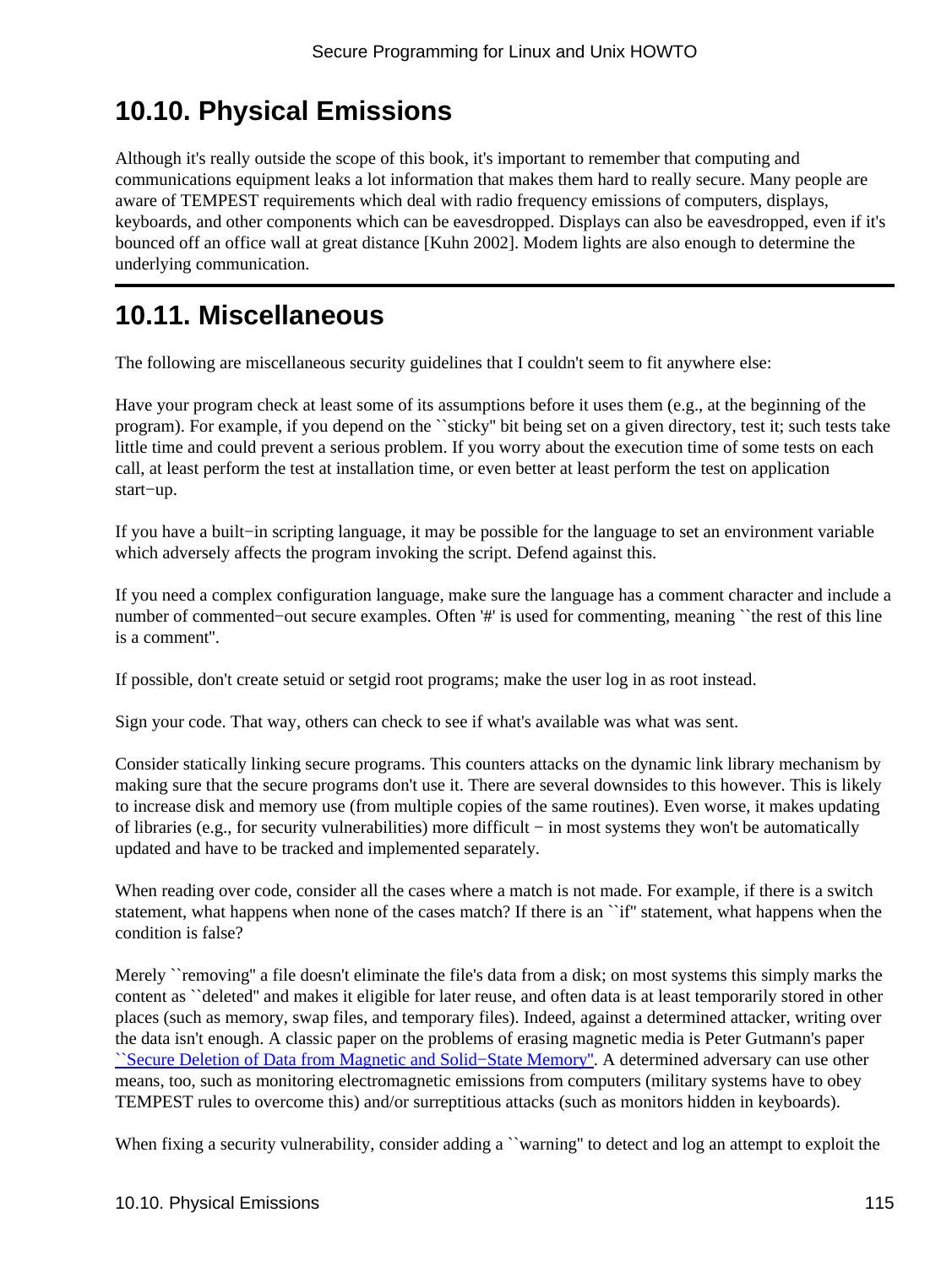(now fixed) vulnerability. This will reduce the likelihood of an attack, especially if there's no way for an attacker to predetermine if the attack will work, since it exposes an attack in progress. In short, it turns a vulnerability into an intrusion detection system. This also suggests that exposing the version of a server program before authentication is usually a bad idea for security, since doing so makes it easy for an attacker to only use attacks that would work. Some programs make it possible for users to intentionally ``lie'' about their version, so that attackers will use the ``wrong attacks'' and be detected. Also, if the vulnerability can be triggered over a network, please make sure that security scanners can detect the vulnerability. I suggest contacting Nessus [\(http://www.nessus.org](http://www.nessus.org)) and make sure that their open source security scanner can detect the problem. That way, users who don't check their software for upgrades will at least learn about the problem during their security vulnerability scans (if they do them as they should).

Every once in a while, review security guidelines like this one. At least re−read the conclusions in [Chapter 11,](#page-121-0) and feel free to go back to the introduction ([Chapter 1](#page-5-0)) and start again!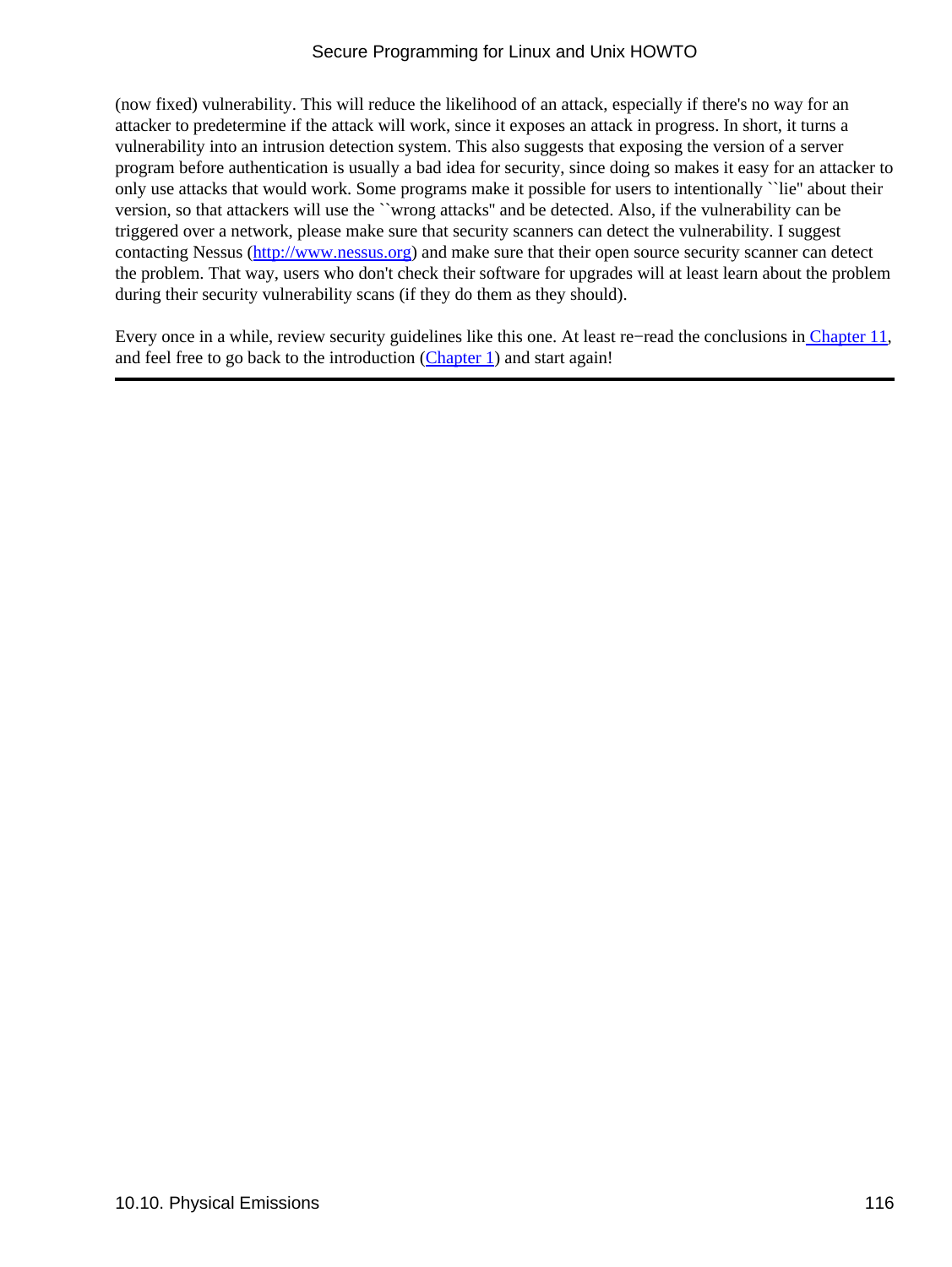# <span id="page-121-0"></span>**Chapter 11. Conclusion**

*The end of a matter is better than its beginning, and patience is better than pride.*

*Ecclesiastes 7:8 (NIV)*

Designing and implementing a truly secure program is actually a difficult task on Unix−like systems such as Linux and Unix. The difficulty is that a truly secure program must respond appropriately to all possible inputs and environments controlled by a potentially hostile user. Developers of secure programs must deeply understand their platform, seek and use guidelines (such as these), and then use assurance processes (such as peer review) to reduce their programs' vulnerabilities.

In conclusion, here are some of the key guidelines in this book:

- Validate all your inputs, including command line inputs, environment variables, CGI inputs, and so on. Don't just reject ``bad'' input; define what is an ``acceptable'' input and reject anything that doesn't match.
- Avoid buffer overflow. Make sure that long inputs (and long intermediate data values) can't be used to take over your program. This is the primary programmatic error at this time.
- Structure Program Internals. Secure the interface, minimize privileges, make the initial configuration and defaults safe, and fail safe. Avoid race conditions (e.g., by safely opening any files in a shared directory like /tmp). Trust only trustworthy channels (e.g., most servers must not trust their clients for security checks or other sensitive data such as an item's price in a purchase).
- Carefully call out to other resources. Limit their values to valid values (in particular be concerned about metacharacters), and check all system call return values.
- Reply information judiciously. In particular, minimize feedback, and handle full or unresponsive output to an untrusted user.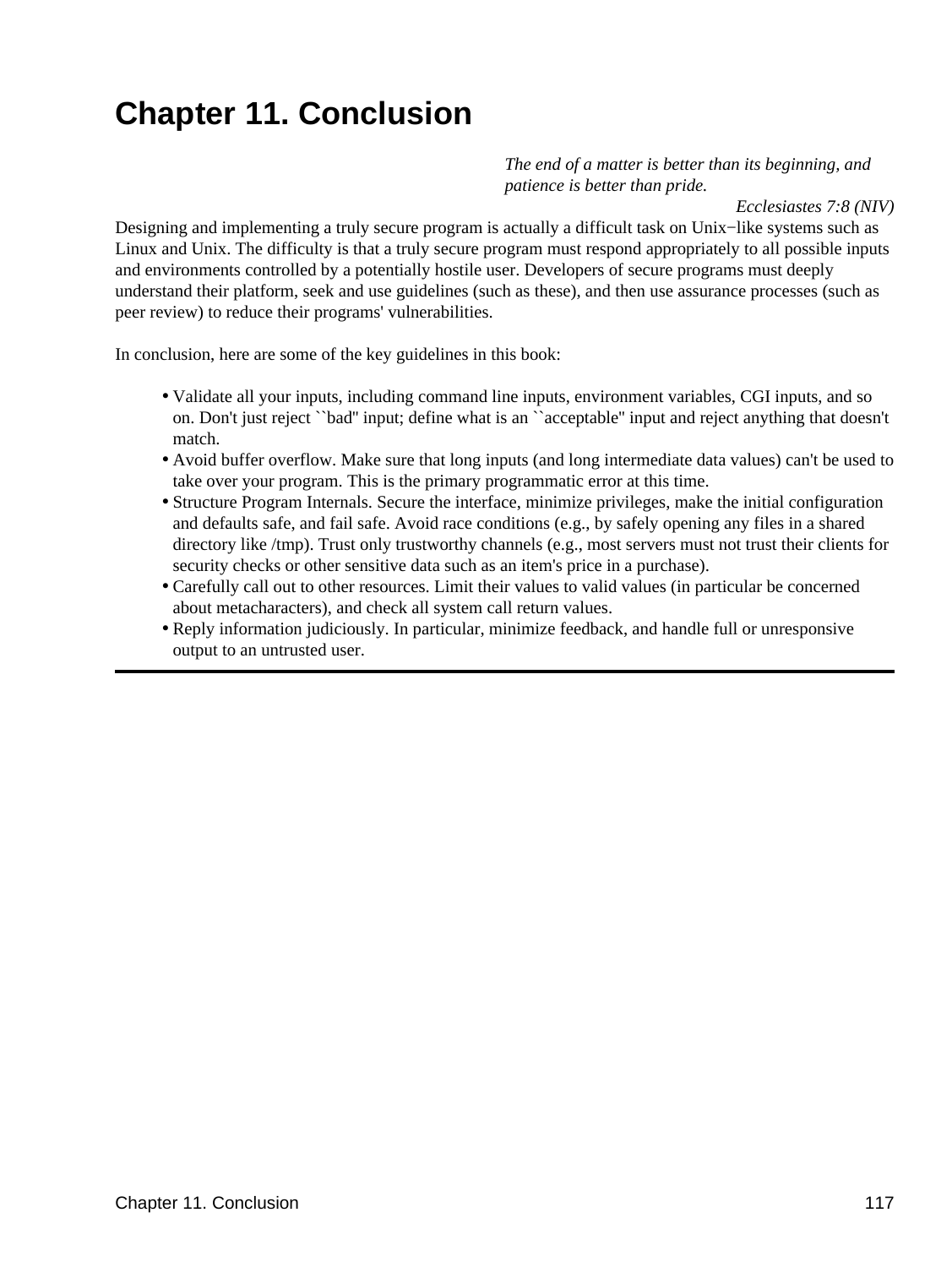# **Chapter 12. Bibliography**

*The words of the wise are like goads, their collected sayings like firmly embedded nails−−given by one Shepherd. Be warned, my son, of anything in addition to them. Of making many books there is no end, and much study wearies the body.*

*Ecclesiastes 12:11−12 (NIV)*

*Note that there is a heavy emphasis on technical articles available on the web, since this is where most of this kind of technical information is available.*

[Advosys 2000] Advosys Consulting (formerly named Webber Technical Services). *Writing Secure Web Applications*[. http://advosys.ca/tips/web−security.html](http://advosys.ca/tips/web-security.html)

[Al−Herbish 1999] Al−Herbish, Thamer. 1999. *Secure Unix Programming FAQ*. [http://www.whitefang.com/sup.](http://www.whitefang.com/sup)

[Aleph1 1996] Aleph1. November 8, 1996. ``Smashing The Stack For Fun And Profit''. *Phrack Magazine*. Issue 49, Article 14. [http://www.phrack.com/search.phtml?view&article=p49−14](http://www.phrack.com/search.phtml?view&article=p49-14) or alternatively [http://www.2600.net/phrack/p49−14.html.](http://www.2600.net/phrack/p49-14.html)

[Anonymous 1999] Anonymous. October 1999. Maximum Linux Security: A Hacker's Guide to Protecting Your Linux Server and Workstation Sams. ISBN: 0672316706.

[Anonymous 1998] Anonymous. September 1998. Maximum Security : A Hacker's Guide to Protecting Your Internet Site and Network. Sams. Second Edition. ISBN: 0672313413.

[AUSCERT 1996] Australian Computer Emergency Response Team (AUSCERT) and O'Reilly. May 23, 1996 (rev 3C). *A Lab Engineers Check List for Writing Secure Unix Code*. [ftp://ftp.auscert.org.au/pub/auscert/papers/secure\\_programming\\_checklist](ftp://ftp.auscert.org.au/pub/auscert/papers/secure_programming_checklist)

[Bach 1986] Bach, Maurice J. 1986. *The Design of the Unix Operating System*. Englewood Cliffs, NJ: Prentice−Hall, Inc. ISBN 0−13−201799−7 025.

[Bellovin 1989] Bellovin, Steven M. April 1989. "Security Problems in the TCP/IP Protocol Suite" Computer Communications Review 2:19, pp. 32−48.<http://www.research.att.com/~smb/papers/ipext.pdf>

[Bellovin 1994] Bellovin, Steven M. December 1994. *Shifting the Odds −− Writing (More) Secure Software*. Murray Hill, NJ: AT&T Research[. http://www.research.att.com/~smb/talks](http://www.research.att.com/~smb/talks)

[Bishop 1996] Bishop, Matt. May 1996. ``UNIX Security: Security in Programming''. *SANS '96*. Washington DC (May 1996)[. http://olympus.cs.ucdavis.edu/~bishop/secprog.html](http://olympus.cs.ucdavis.edu/~bishop/secprog.html)

[Bishop 1997] Bishop, Matt. October 1997. ``Writing Safe Privileged Programs''. *Network Security 1997* New Orleans, LA[. http://olympus.cs.ucdavis.edu/~bishop/secprog.html](http://olympus.cs.ucdavis.edu/~bishop/secprog.html)

[Blaze 1996] Blaze, Matt, Whitfield Diffie, Ronald L. Rivest, Bruce Schneier, Tsutomu Shimomura, Eric Thompson, and Michael Wiener. January 1996. ``Minimal Key Lengths for Symmetric Ciphers to Provide Adequate Commercial Security: A Report by an Ad Hoc Group of Cryptographers and Computer Scientists.'' <ftp://ftp.research.att.com/dist/mab/keylength.txt> and [ftp://ftp.research.att.com/dist/mab/keylength.ps.](ftp://ftp.research.att.com/dist/mab/keylength.ps)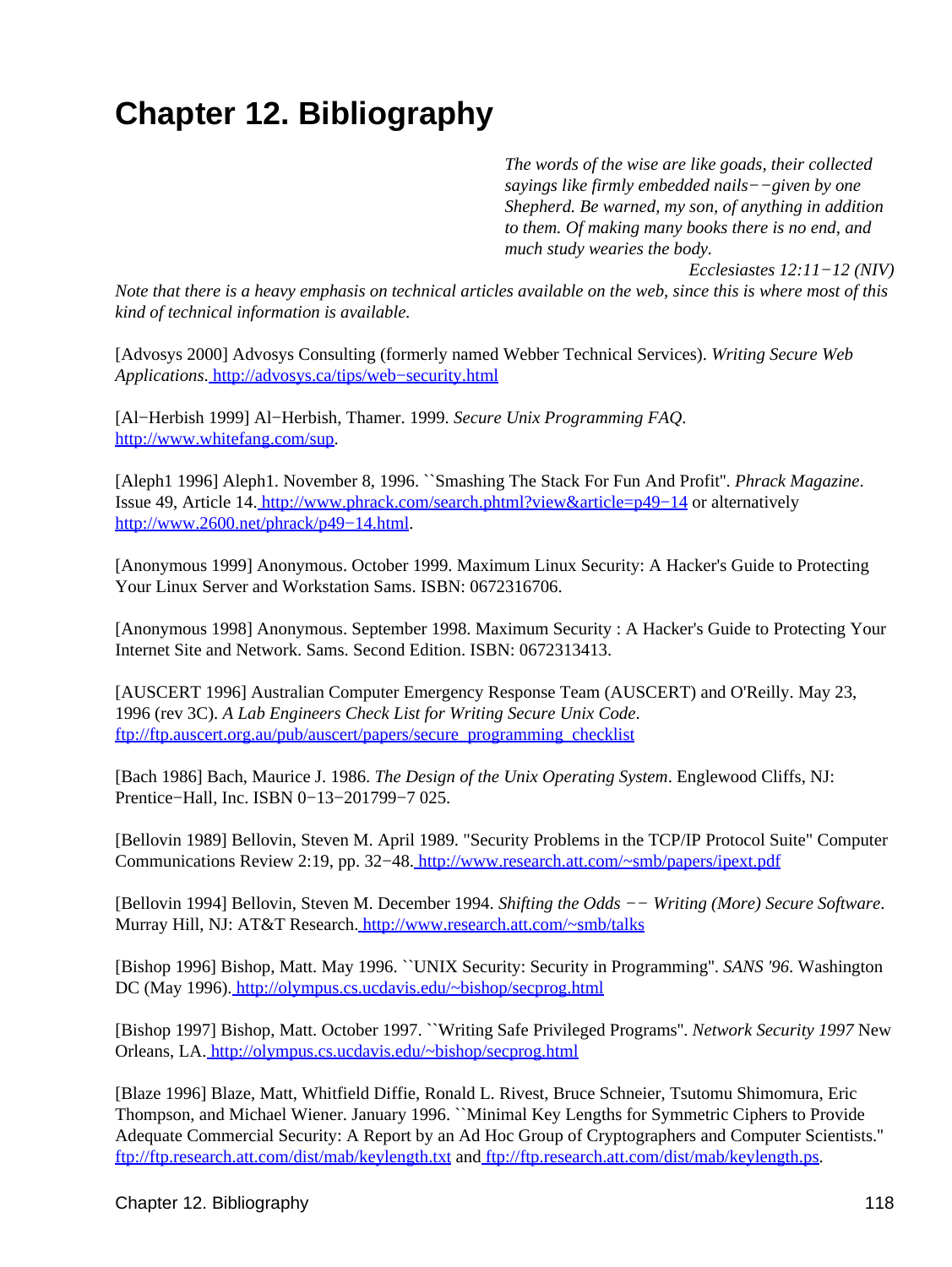[CC 1999] *The Common Criteria for Information Technology Security Evaluation (CC)*. August 1999. Version 2.1. Technically identical to International Standard ISO/IEC 15408:1999. <http://csrc.nist.gov/cc/ccv20/ccv2list.htm>

[CERT 1998] Computer Emergency Response Team (CERT) Coordination Center (CERT/CC). February 13, 1998. *Sanitizing User−Supplied Data in CGI Scripts*. CERT Advisory CA−97.25.CGI\_metachar. [http://www.cert.org/advisories/CA−97.25.CGI\\_metachar.html](http://www.cert.org/advisories/CA-97.25.CGI_metachar.html).

[Clowes 2001] Clowes, Shaun. 2001. ``A Study In Scarlet − Exploiting Common Vulnerabilities in PHP'' <http://www.securereality.com.au/archives.html>

[CMU 1998] Carnegie Mellon University (CMU). February 13, 1998 Version 1.4. ``How To Remove Meta−characters From User−Supplied Data In CGI Scripts''. [ftp://ftp.cert.org/pub/tech\\_tips/cgi\\_metacharacters.](ftp://ftp.cert.org/pub/tech_tips/cgi_metacharacters)

[Cowan 1999] Cowan, Crispin, Perry Wagle, Calton Pu, Steve Beattie, and Jonathan Walpole. ``Buffer Overflows: Attacks and Defenses for the Vulnerability of the Decade''. Proceedings of DARPA Information Survivability Conference and Expo (DISCEX)[, http://schafercorp−ballston.com/discex](http://schafercorp-ballston.com/discex) SANS 2000. <http://www.sans.org/newlook/events/sans2000.htm>. For a copy, se[e http://immunix.org/documentation.html.](http://immunix.org/documentation.html)

[Cox 2000] Cox, Philip. March 30, 2001. Hardening Windows 2000. [http://www.systemexperts.com/win2k/hardenW2K11.pdf.](http://www.systemexperts.com/win2k/hardenW2K11.pdf)

[Dobbertin 1996]. Dobbertin, H. 1996. The Status of MD5 After a Recent Attack. RSA Laboratories' CryptoBytes. Vol. 2, No. 2.

[Felten 1997] Edward W. Felten, Dirk Balfanz, Drew Dean, and Dan S. Wallach. Web Spoofing: An Internet Con Game Technical Report 540−96 (revised Feb. 1997) Department of Computer Science, Princeton Universit[y http://www.cs.princeton.edu/sip/pub/spoofing.pdf](http://www.cs.princeton.edu/sip/pub/spoofing.pdf)

[Fenzi 1999] Fenzi, Kevin, and Dave Wrenski. April 25, 1999. *Linux Security HOWTO*. Version 1.0.2. [http://www.linuxdoc.org/HOWTO/Security−HOWTO.html](http://www.linuxdoc.org/HOWTO/Security-HOWTO.html)

[FHS 1997] Filesystem Hierarchy Standard (FHS 2.0). October 26, 1997. Filesystem Hierarchy Standard Group, edited by Daniel Quinlan. Version 2.0[. http://www.pathname.com/fhs.](http://www.pathname.com/fhs)

[Filipski 1986] Filipski, Alan and James Hanko. April 1986. ``Making Unix Secure.'' Byte (Magazine). Peterborough, NH: McGraw−Hill Inc. Vol. 11, No. 4. ISSN 0360−5280. pp. 113−128.

[Flake 2001] Flake, Havlar. Auditing Binaries for Security Vulnerabilities. [http://www.blackhat.com/html/win−usa−01/win−usa−01−speakers.html](http://www.blackhat.com/html/win-usa-01/win-usa-01-speakers.html).

[FOLDOC] Free On−Line Dictionary of Computing.<http://foldoc.doc.ic.ac.uk/foldoc/index.html>.

[Forristal 2001] Forristal, Jeff, and Greg Shipley. January 8, 2001. Vulnerability Assessment Scanners. Network Computing.<http://www.nwc.com/1201/1201f1b1.html>

[FreeBSD 1999] FreeBSD, Inc. 1999. ``Secure Programming Guidelines''. *FreeBSD Security Information*. <http://www.freebsd.org/security/security.html>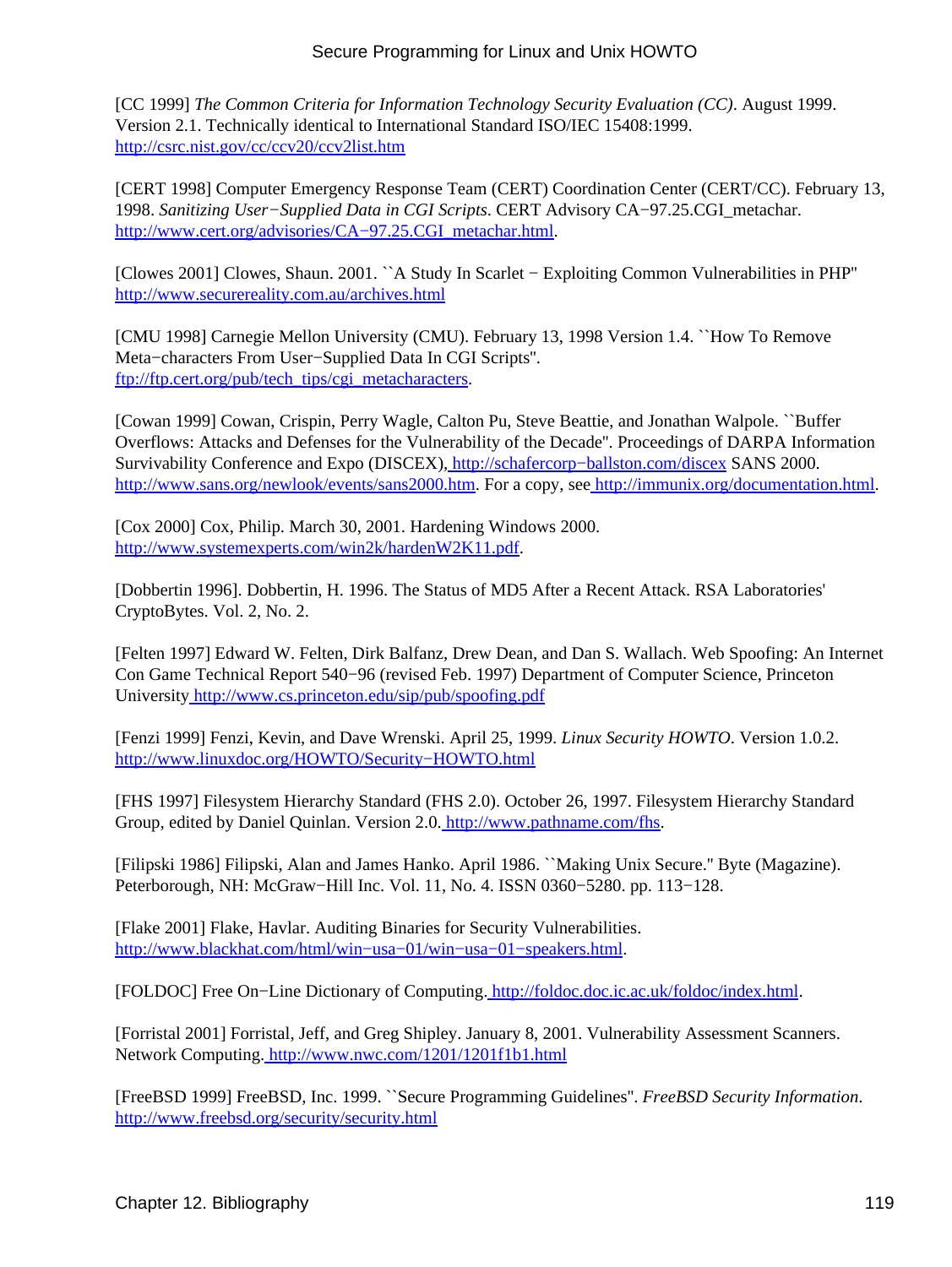[FSF 1998] Free Software Foundation. December 17, 1999. *Overview of the GNU Project*. [http://www.gnu.ai.mit.edu/gnu/gnu−history.html](http://www.gnu.ai.mit.edu/gnu/gnu-history.html)

[FSF 1999] Free Software Foundation. January 11, 1999. *The GNU C Library Reference Manual*. Edition 0.08 DRAFT, for Version 2.1 Beta of the GNU C Library. Available at, for example, [http://www.netppl.fi/~pp/glibc21/libc\\_toc.html](http://www.netppl.fi/~pp/glibc21/libc_toc.html)

Fu, Kevin, Emil Sit, Kendra Smith, and Nick Feamster. August 2001. ``Dos and Don'ts of Client Authentication on the Web''. Proceedings of the 10th USENIX Security Symposium, Washington, D.C., August 2001[. http://cookies.lcs.mit.edu/pubs/webauth.html](http://cookies.lcs.mit.edu/pubs/webauth.html).

[Gabrilovich 2002] Gabrilovich, Evgeniy, and Alex Gontmakher. February 2002. ``Inside Risks: The Homograph Attack''. Communications of the ACM. Volume 45, Number 2. Page 128.

[Galvin 1998a] Galvin, Peter. April 1998. ``Designing Secure Software''. *Sunworld*. [http://www.sunworld.com/swol−04−1998/swol−04−security.html.](http://www.sunworld.com/swol-04-1998/swol-04-security.html)

[Galvin 1998b] Galvin, Peter. August 1998. ``The Unix Secure Programming FAQ''. *Sunworld*. [http://www.sunworld.com/sunworldonline/swol−08−1998/swol−08−security.html](http://www.sunworld.com/sunworldonline/swol-08-1998/swol-08-security.html)

[Garfinkel 1996] Garfinkel, Simson and Gene Spafford. April 1996. *Practical UNIX & Internet Security, 2nd Edition*. ISBN 1−56592−148−8. Sebastopol, CA: O'Reilly & Associates, Inc. <http://www.oreilly.com/catalog/puis>

[Garfinkle 1997] Garfinkle, Simson. August 8, 1997. 21 Rules for Writing Secure CGI Programs. <http://webreview.com/wr/pub/97/08/08/bookshelf>

[Gay 2000] Gay, Warren W. October 2000. Advanced Unix Programming. Indianapolis, Indiana: Sams Publishing. ISBN 0−67231−990−X.

[Geodsoft 2001] Geodsoft. February 7, 2001. Hardening OpenBSD Internet Servers. [http://www.geodsoft.com/howto/harden.](http://www.geodsoft.com/howto/harden)

[Graham 1999] Graham, Jeff. May 4, 1999. *Security−Audit's Frequently Asked Questions (FAQ)*. <http://lsap.org/faq.txt>

[Gong 1999] Gong, Li. June 1999. *Inside Java 2 Platform Security*. Reading, MA: Addison Wesley Longman, Inc. ISBN 0−201−31000−7.

[Gundavaram Unknown] Gundavaram, Shishir, and Tom Christiansen. Date Unknown. *Perl CGI Programming FAQ*. [http://language.perl.com/CPAN/doc/FAQs/cgi/perl−cgi−faq.html](http://language.perl.com/CPAN/doc/FAQs/cgi/perl-cgi-faq.html)

[Hall "Beej" 1999] Hall, Brian "Beej". Beej's Guide to Network Programming Using Internet Sockets. 13−Jan−1999. Version 1.5.5.<http://www.ecst.csuchico.edu/~beej/guide/net>

[ISO 12207] International Organization for Standardization (ISO). 1995. Information technology −− Software life cycle processes ISO/IEC 12207:1995.

[ISO 13335] International Organization for Standardization (ISO). ISO/IEC TR 13335. Guidelines for the Management of IT Security (GMITS). Note that this is a five−part technical report (not a standard); see also ISO/IEC 17799:2000. It includes: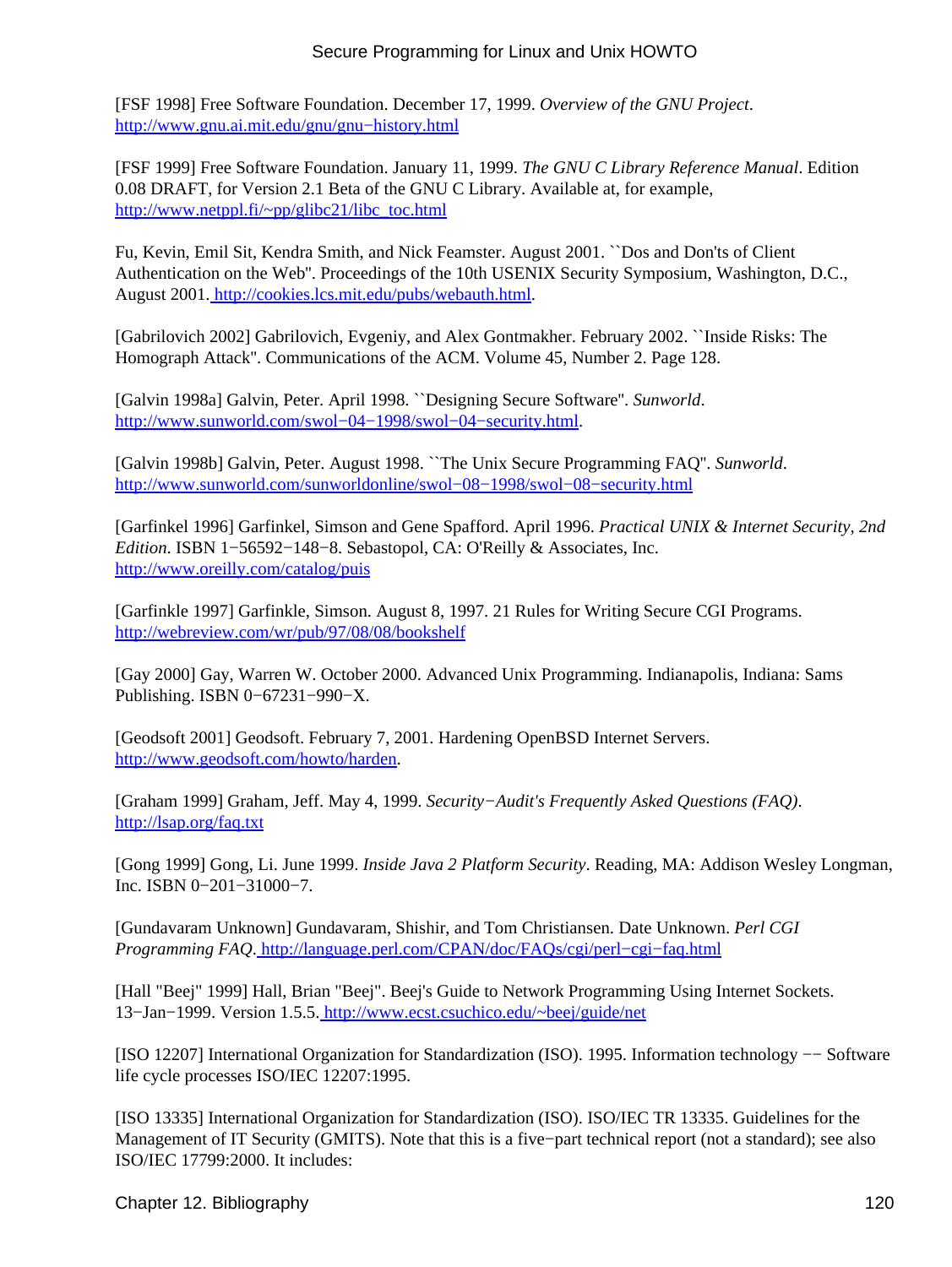- ISO 13335−1: Concepts and Models for IT Security
- ISO 13335−2: Managing and Planning IT Security
- ISO 13335−3: Techniques for the Management of IT Security
- ISO 13335−4: Selection of Safeguards
- ISO 13335−5: Safeguards for External Connections

[ISO 17799] International Organization for Standardization (ISO). December 2000. Code of Practice for Information Security Management. ISO/IEC 17799:2000.

[ISO 9000] International Organization for Standardization (ISO). 2000. Quality management systems − Fundamentals and vocabulary. ISO 9000:2000. See [http://www.iso.ch/iso/en/iso9000−14000/iso9000/selection\\_use/iso9000family.html](http://www.iso.ch/iso/en/iso9000-14000/iso9000/selection_use/iso9000family.html)

[ISO 9000] International Organization for Standardization (ISO). 2000. Quality management systems − Requirements ISO 9001:2000

[Jones 2000] Jones, Jennifer. October 30, 2000. ``Banking on Privacy''. InfoWorld, Volume 22, Issue 44. San Mateo, CA: International Data Group (IDG). pp. 1−12.

[Kelsey 1998] Kelsey, J., B. Schneier, D. Wagner, and C. Hall. March 1998. "Cryptanalytic Attacks on Pseudorandom Number Generators." Fast Software Encryption, Fifth International Workshop Proceedings (March 1998), Springer−Verlag, 1998, pp. 168−188. [http://www.counterpane.com/pseudorandom\\_number.html](http://www.counterpane.com/pseudorandom_number.html).

[Kernighan 1988] Kernighan, Brian W., and Dennis M. Ritchie. 1988. *The C Programming Language*. Second Edition. Englewood Cliffs, NJ: Prentice−Hall. ISBN 0−13−110362−8.

[Kim 1996] Kim, Eugene Eric. 1996. *CGI Developer's Guide*. SAMS.net Publishing. ISBN: 1−57521−087−8 <http://www.eekim.com/pubs/cgibook>

[Kuchling 2000]. Kuchling, A.M. 2000. Restricted Execution HOWTO. <http://www.python.org/doc/howto/rexec/rexec.html>

[Kuhn 2002] Kuhn, Markus G. Optical Time−Domain Eavesdropping Risks of CRT displays. Proceedings of the 2002 IEEE Symposium on Security and Privacy, Oakland, CA, May 12−15, 2002. [http://www.cl.cam.ac.uk/~mgk25/ieee02−optical.pdf](http://www.cl.cam.ac.uk/~mgk25/ieee02-optical.pdf)

[LSD 2001] The Last Stage of Delirium. July 4, 2001. *UNIX Assembly Codes Development for Vulnerabilities Illustration Purposes.* [http://lsd−pl.net/papers.html#assembly.](http://lsd-pl.net/papers.html#assembly)

[McClure 1999] McClure, Stuart, Joel Scambray, and George Kurtz. 1999. *Hacking Exposed: Network Security Secrets and Solutions*. Berkeley, CA: Osbourne/McGraw−Hill. ISBN 0−07−212127−0.

[McKusick 1999] McKusick, Marshall Kirk. January 1999. ``Twenty Years of Berkeley Unix: From AT&T−Owned to Freely Redistributable.'' *Open Sources: Voices from the Open Source Revolution*. <http://www.oreilly.com/catalog/opensources/book/kirkmck.html>.

[McGraw 1999] McGraw, Gary, and Edward W. Felten. December 1998. Twelve Rules for developing more secure Java code. Javaworld[. http://www.javaworld.com/javaworld/jw−12−1998/jw−12−securityrules.html.](http://www.javaworld.com/javaworld/jw-12-1998/jw-12-securityrules.html)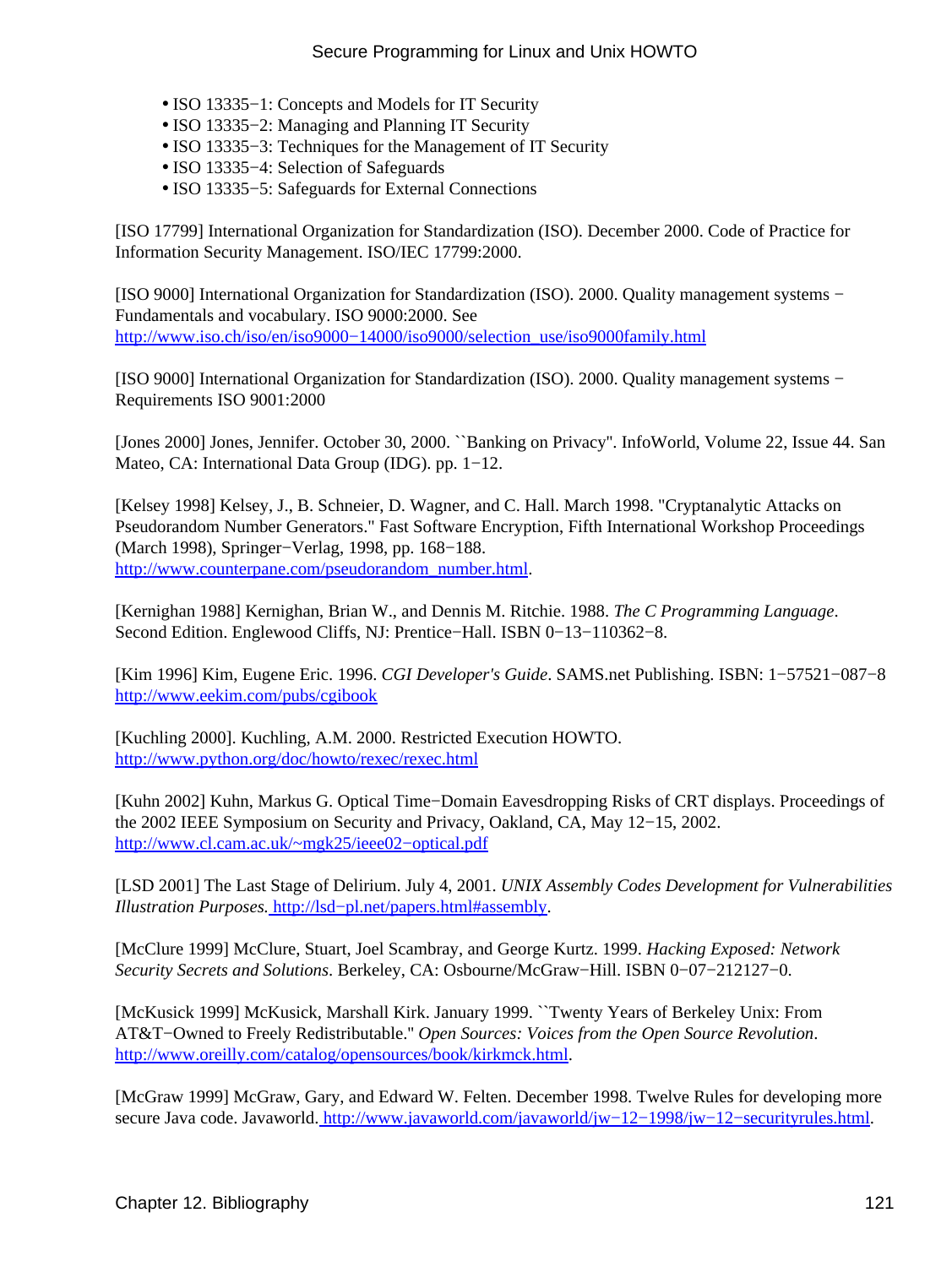[McGraw 1999] McGraw, Gary, and Edward W. Felten. January 25, 1999. Securing Java: Getting Down to Business with Mobile Code, 2nd Edition John Wiley & Sons. ISBN 047131952X. <http://www.securingjava.com>.

[McGraw 2000a] McGraw, Gary and John Viega. March 1, 2000. Make Your Software Behave: Learning the Basics of Buffer Overflows[. http://www−4.ibm.com/software/developer/library/overflows/index.html](http://www-4.ibm.com/software/developer/library/overflows/index.html).

[McGraw 2000b] McGraw, Gary and John Viega. April 18, 2000. Make Your Software Behave: Software strategies In the absence of hardware, you can devise a reasonably secure random number generator through software. [http://www−106.ibm.com/developerworks/library/randomsoft/index.html?dwzone=security](http://www-106.ibm.com/developerworks/library/randomsoft/index.html?dwzone=security).

[Miller 1995] Miller, Barton P., David Koski, Cjin Pheow Lee, Vivekananda Maganty, Ravi Murthy, Ajitkumar Natarajan, and Jeff Steidl. 1995. Fuzz Revisited: A Re−examination of the Reliability of UNIX Utilities and Services. [ftp://grilled.cs.wisc.edu/technical\\_papers/fuzz−revisited.pdf.](ftp://grilled.cs.wisc.edu/technical_papers/fuzz-revisited.pdf)

[Miller 1999] Miller, Todd C. and Theo de Raadt. ``strlcpy and strlcat -- Consistent, Safe, String Copy and Concatenation'' *Proceedings of Usenix '99*.<http://www.usenix.org/events/usenix99/millert.html>and [http://www.usenix.org/events/usenix99/full\\_papers/millert/PACKING\\_LIST](http://www.usenix.org/events/usenix99/full_papers/millert/PACKING_LIST)

[Mudge 1995] Mudge. October 20, 1995. *How to write Buffer Overflows*. l0pht advisories. [http://www.l0pht.com/advisories/bufero.html.](http://www.l0pht.com/advisories/bufero.html)

[Murhammer 1998] Murhammer, Martin W., Orcun Atakan, Stefan Bretz, Larry R. Pugh, Kazunari Suzuki, and David H. Wood. October 1998. TCP/IP Tutorial and Technical Overview IBM International Technical Support Organization.<http://www.redbooks.ibm.com/pubs/pdfs/redbooks/gg243376.pdf>

[NCSA] NCSA Secure Programming Guidelines. [http://www.ncsa.uiuc.edu/General/Grid/ACES/security/programming.](http://www.ncsa.uiuc.edu/General/Grid/ACES/security/programming)

Neumann, Peter. 2000. "Robust Nonproprietary Software." Proceedings of the 2000 IEEE Symposium on Security and Privacy (the ``Oakland Conference''), May 14−17, 2000, Berkeley, CA. Los Alamitos, CA: IEEE Computer Society. pp.122−123.

National Security Agency (NSA). September 2000. Information Assurance Technical Framework (IATF). [http://www.iatf.net.](http://www.iatf.net)

[Open Group 1997] The Open Group. 1997. *Single UNIX Specification, Version 2 (UNIX 98)*. [http://www.opengroup.org/online−pubs?DOC=007908799.](http://www.opengroup.org/online-pubs?DOC=007908799)

[OSI 1999]. Open Source Initiative. 1999. *The Open Source Definition*[. http://www.opensource.org/osd.html.](http://www.opensource.org/osd.html)

[Opplinger 1998] Oppliger, Rolf. 1998. Internet and Intranet Security. Norwood, MA: Artech House. ISBN 0−89006−829−1.

[Paulk 1993a] Mark C. Paulk, Bill Curtis, Mary Beth Chrissis, and Charles V. Weber. Capability Maturity Model for Software, Version 1.1. Software Engineering Institute, CMU/SEI−93−TR−24. DTIC Number ADA263403, February 1993. [http://www.sei.cmu.edu/activities/cmm/obtain.cmm.html.](http://www.sei.cmu.edu/activities/cmm/obtain.cmm.html)

[Paulk 1993b] Mark C. Paulk, Charles V. Weber, Suzanne M. Garcia, Mary Beth Chrissis, and Marilyn W. Bush. Key Practices of the Capability Maturity Model, Version 1.1. Software Engineering Institute. CMU/SEI−93−TR−25, DTIC Number ADA263432, February 1993.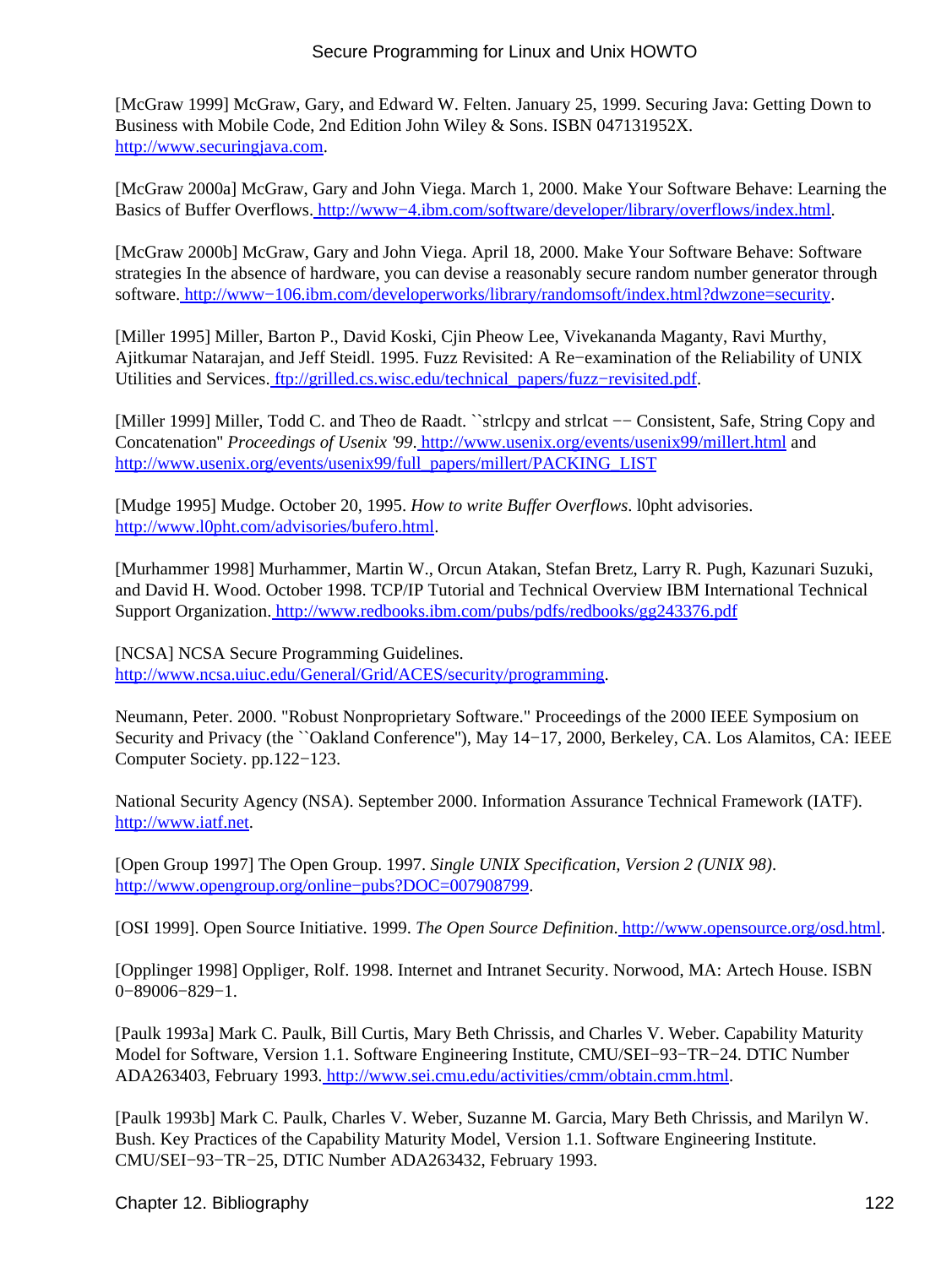[Peteanu 2000] Peteanu, Razvan. July 18, 2000. Best Practices for Secure Web Development. <http://members.home.net/razvan.peteanu>

[Pfleeger 1997] Pfleeger, Charles P. 1997. *Security in Computing.* Upper Saddle River, NJ: Prentice−Hall PTR. ISBN 0−13−337486−6.

[Phillips 1995] Phillips, Paul. September 3, 1995. *Safe CGI Programming*. [http://www.go2net.com/people/paulp/cgi−security/safe−cgi.txt](http://www.go2net.com/people/paulp/cgi-security/safe-cgi.txt)

[Quintero 1999] Quintero, Federico Mena, Miguel de Icaza, and Morten Welinder GNOME Programming Guidelines [http://developer.gnome.org/doc/guides/programming−guidelines/book1.html](http://developer.gnome.org/doc/guides/programming-guidelines/book1.html)

[Raymond 1997] Raymond, Eric. 1997. *The Cathedral and the Bazaar*. [http://www.tuxedo.org/~esr/writings/cathedral−bazaar](http://www.tuxedo.org/~esr/writings/cathedral-bazaar)

[Raymond 1998] Raymond, Eric. April 1998. *Homesteading the Noosphere*. <http://www.tuxedo.org/~esr/writings/homesteading/homesteading.html>

[Ranum 1998] Ranum, Marcus J. 1998. *Security−critical coding for programmers − a C and UNIX−centric full−day tutorial*[. http://www.clark.net/pub/mjr/pubs/pdf/.](http://www.clark.net/pub/mjr/pubs/pdf/)

[RFC 822] August 13, 1982 *Standard for the Format of ARPA Internet Text Messages*. IETF RFC 822. [http://www.ietf.org/rfc/rfc0822.txt.](http://www.ietf.org/rfc/rfc0822.txt)

[rfp 1999] rain.forest.puppy. 1999. ``Perl CGI problems''. *Phrack Magazine*. Issue 55, Article 07. [http://www.phrack.com/search.phtml?view&article=p55−7](http://www.phrack.com/search.phtml?view&article=p55-7) or [http://www.insecure.org/news/P55−07.txt.](http://www.insecure.org/news/P55-07.txt)

[Rijmen 2000] Rijmen, Vincent. "LinuxSecurity.com Speaks With AES Winner". [http://www.linuxsecurity.com/feature\\_stories/interview−aes−3.html](http://www.linuxsecurity.com/feature_stories/interview-aes-3.html).

[Rochkind 1985]. Rochkind, Marc J. *Advanced Unix Programming*. Englewood Cliffs, NJ: Prentice−Hall, Inc. ISBN 0−13−011818−4.

[St. Laurent 2000] St. Laurent, Simon. February 2000. *XTech 2000 Conference Reports*. ``When XML Gets Ugly''. [http://www.xml.com/pub/2000/02/xtech/megginson.html.](http://www.xml.com/pub/2000/02/xtech/megginson.html)

[Saltzer 1974] Saltzer, J. July 1974. ``Protection and the Control of Information Sharing in MULTICS''. *Communications of the ACM*. v17 n7. pp. 388−402.

[Saltzer 1975] Saltzer, J., and M. Schroeder. September 1975. ``The Protection of Information in Computing Systems''. *Proceedings of the IEEE*. v63 n9. pp. 1278−1308. [http://www.mediacity.com/~norm/CapTheory/ProtInf.](http://www.mediacity.com/~norm/CapTheory/ProtInf) Summarized in [Pfleeger 1997, 286].

Schneider, Fred B. 2000. "Open Source in Security: Visting the Bizarre." Proceedings of the 2000 IEEE Symposium on Security and Privacy (the ``Oakland Conference''), May 14−17, 2000, Berkeley, CA. Los Alamitos, CA: IEEE Computer Society. pp.126−127.

[Schneier 1996] Schneier, Bruce. 1996. *Applied Cryptography, Second Edition: Protocols, Algorithms, and Source Code in C*. New York: John Wiley and Sons. ISBN 0−471−12845−7.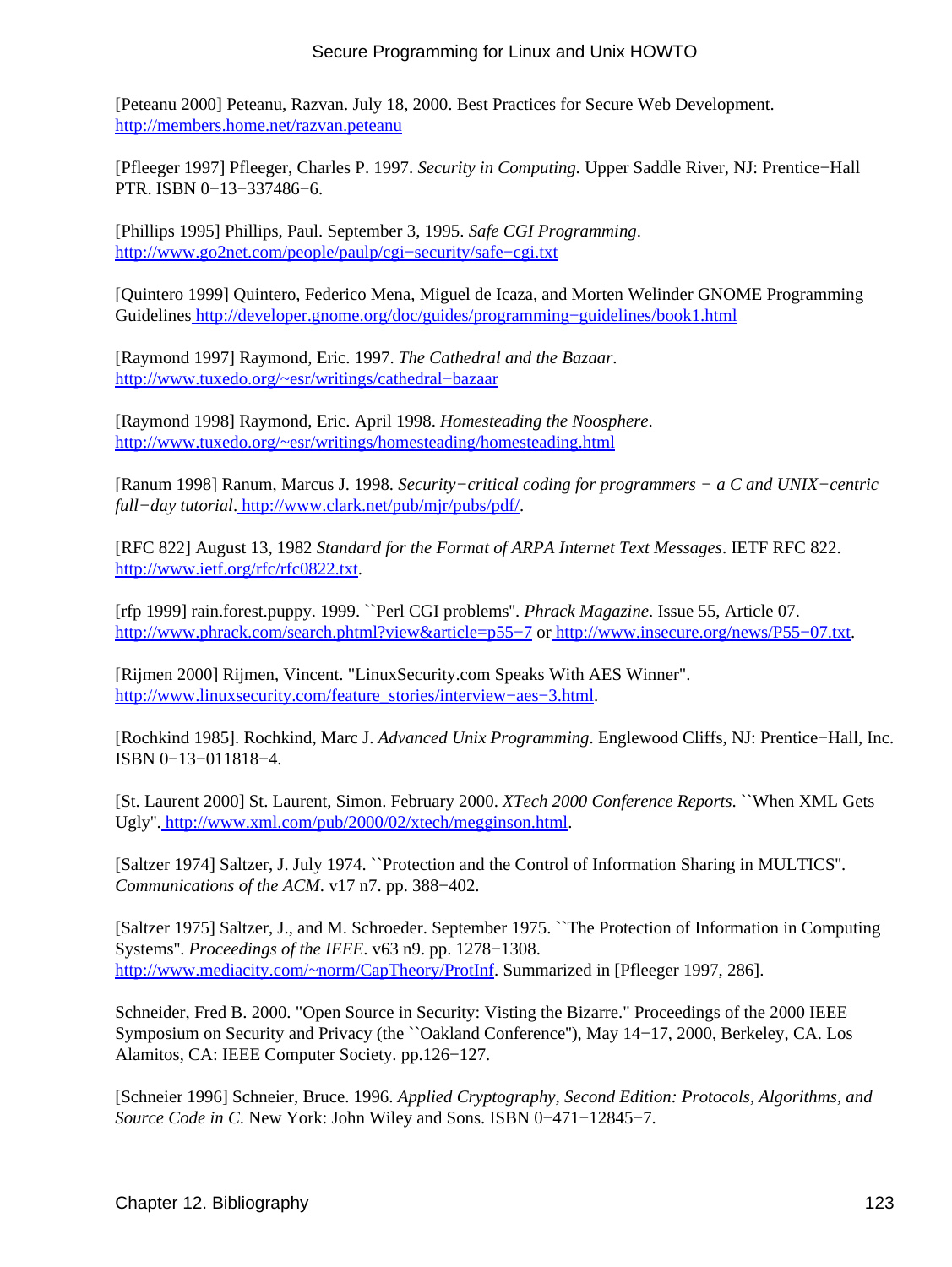[Schneier 1998] Schneier, Bruce and Mudge. November 1998. *Cryptanalysis of Microsoft's Point−to−Point Tunneling Protocol (PPTP)* Proceedings of the 5th ACM Conference on Communications and Computer Security, ACM Press.<http://www.counterpane.com/pptp.html>.

[Schneier 1999] Schneier, Bruce. September 15, 1999. ``Open Source and Security''. *Crypto−Gram*. Counterpane Internet Security, Inc. [http://www.counterpane.com/crypto−gram−9909.html](http://www.counterpane.com/crypto-gram-9909.html)

[Seifried 1999] Seifried, Kurt. October 9, 1999. *Linux Administrator's Security Guide*. [http://www.securityportal.com/lasg.](http://www.securityportal.com/lasg)

[Seifried 2001] Seifried, Kurt. September 2, 2001. WWW Authentication [http://www.seifried.org/security/www−auth/index.html.](http://www.seifried.org/security/www-auth/index.html)

[Shankland 2000] Shankland, Stephen. ``Linux poses increasing threat to Windows 2000''. CNET. [http://news.cnet.com/news/0−1003−200−1549312.html](http://news.cnet.com/news/0-1003-200-1549312.html)

[Shostack 1999] Shostack, Adam. June 1, 1999. *Security Code Review Guidelines*. <http://www.homeport.org/~adam/review.html>.

[Sibert 1996] Sibert, W. Olin. Malicious Data and Computer Security. (NIST) NISSC '96. <http://www.fish.com/security/maldata.html>

[Sitaker 1999] Sitaker, Kragen. Feb 26, 1999. *How to Find Security Holes* [http://www.pobox.com/~kragen/security−holes.html](http://www.pobox.com/~kragen/security-holes.html) and [http://www.dnaco.net/~kragen/security−holes.html](http://www.dnaco.net/~kragen/security-holes.html)

[SSE−CMM 1999] SSE−CMM Project. April 1999. *Systems Security Engineering Capability Maturity Model (SSE CMM) Model Description Document*. Version 2.0[. http://www.sse−cmm.org](http://www.sse-cmm.org)

[Stallings 1996] Stallings, William. Practical Cryptography for Data Internetworks. Los Alamitos, CA: IEEE Computer Society Press. ISBN 0−8186−7140−8.

[Stein 1999]. Stein, Lincoln D. September 13, 1999. *The World Wide Web Security FAQ*. Version 2.0.1 [http://www.w3.org/Security/Faq/www−security−faq.html](http://www.w3.org/Security/Faq/www-security-faq.html)

[Swan 2001] Swan, Daniel. January 6, 2001. comp.os.linux.security FAQ. Version 1.0. [http://www.linuxsecurity.com/docs/colsfaq.html.](http://www.linuxsecurity.com/docs/colsfaq.html)

[Swanson 1996] Swanson, Marianne, and Barbara Guttman. September 1996. Generally Accepted Principles and Practices for Securing Information Technology Systems. NIST Computer Security Special Publication (SP) 800−14.<http://csrc.nist.gov/publications/nistpubs/index.html>.

[Thompson 1974] Thompson, K. and D.M. Richie. July 1974. ``The UNIX Time−Sharing System''. *Communications of the ACM* Vol. 17, No. 7. pp. 365−375.

[Torvalds 1999] Torvalds, Linus. February 1999. ``The Story of the Linux Kernel''. *Open Sources: Voices from the Open Source Revolution*. Edited by Chris Dibona, Mark Stone, and Sam Ockman. O'Reilly and Associates. ISBN 1565925823[. http://www.oreilly.com/catalog/opensources/book/linus.html](http://www.oreilly.com/catalog/opensources/book/linus.html)

[TruSecure 2001] TruSecure. August 2001. Open Source Security: A Look at the Security Benefits of Source Code Access. [http://www.trusecure.com/html/tspub/whitepapers/open\\_source\\_security5.pdf](http://www.trusecure.com/html/tspub/whitepapers/open_source_security5.pdf)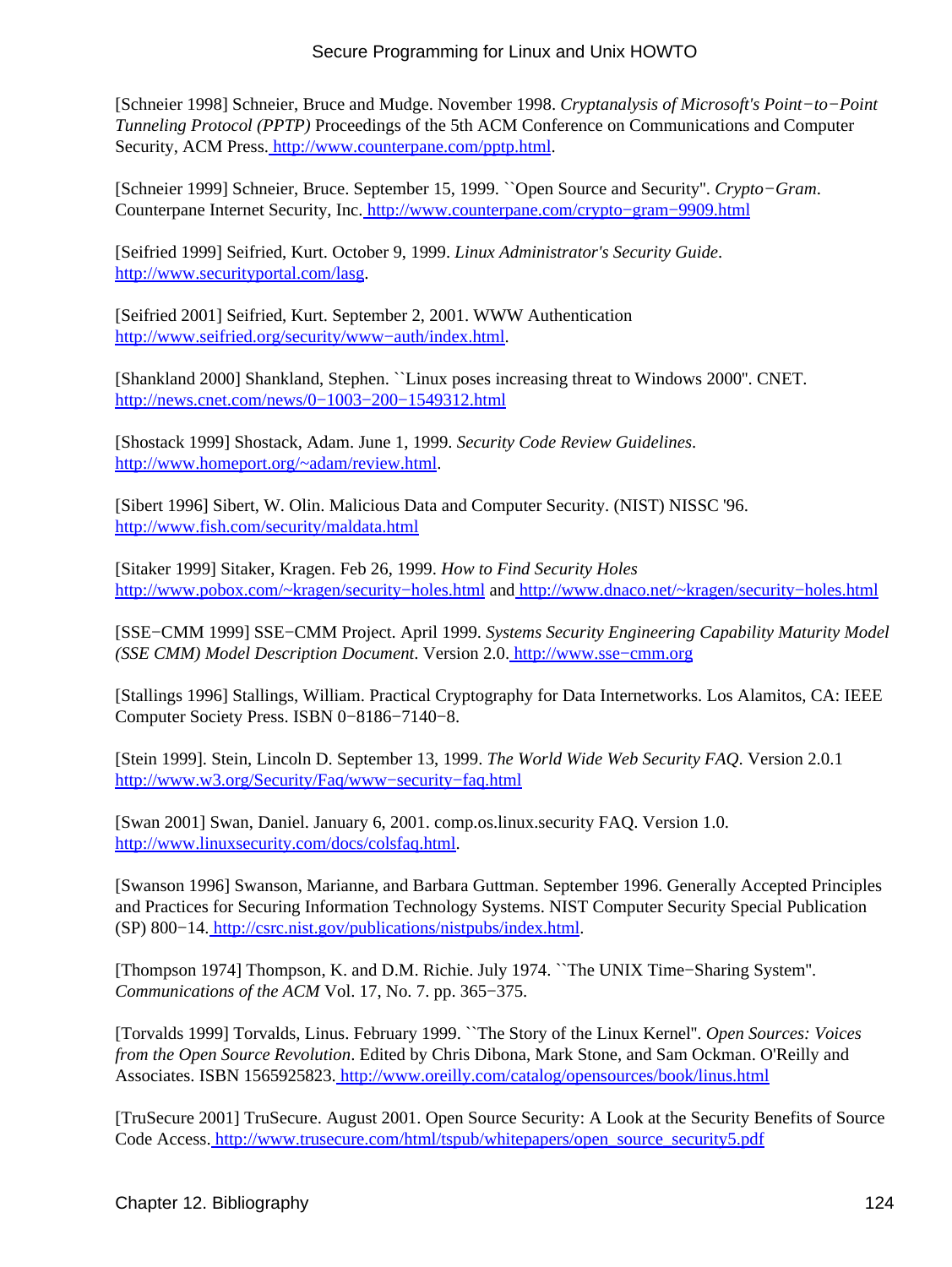[Unknown] *SETUID(7)* [http://www.homeport.org/~adam/setuid.7.html.](http://www.homeport.org/~adam/setuid.7.html)

[Van Biesbrouck 1996] Van Biesbrouck, Michael. April 19, 1996. <http://www.csclub.uwaterloo.ca/u/mlvanbie/cgisec>.

[van Oorschot 1994] van Oorschot, P. and M. Wiener. November 1994. ``Parallel Collision Search with Applications to Hash Functions and Discrete Logarithms.'' Proceedings of ACM Conference on Computer and Communications Security.

[Venema 1996] Venema, Wietse. 1996. Murphy's law and computer security. <http://www.fish.com/security/murphy.html>

[Watters 1996] Watters, Arron, Guido van Rossum, James C. Ahlstrom. 1996. Internet Programming with Python. NY, NY: Henry Hold and Company, Inc.

[Witten 2001] September/October 2001. Witten, Brian, Carl Landwehr, and Michael Caloyannides. ``Does Open Source Improve System Security?'' IEEE Software. pp. 57−61[. http://www.computer.org/software](http://www.computer.org/software)

[Wood 1985] Wood, Patrick H. and Stephen G. Kochan. 1985. *Unix System Security*. Indianapolis, Indiana: Hayden Books. ISBN 0−8104−6267−2.

[Wreski 1998] Wreski, Dave. August 22, 1998. *Linux Security Administrator's Guide*. Version 0.98. <http://www.nic.com/~dave/SecurityAdminGuide/index.html>

[Yoder 1998] Yoder, Joseph and Jeffrey Barcalow. 1998. Architectural Patterns for Enabling Application Security. PLoP '9[7 http://st−www.cs.uiuc.edu/~hanmer/PLoP−97/Proceedings/yoder.pdf](http://st-www.cs.uiuc.edu/~hanmer/PLoP-97/Proceedings/yoder.pdf)

[Zalewski 2001] Zalewski, Michael. May 16−17, 2001. Delivering Signals for Fun and Profit: Understanding, exploiting and preventing signal−handling related vulnerabilities. Bindview Corporation. <http://razor.bindview.com/publish/papers/signals.txt>

[Zoebelein 1999] Zoebelein, Hans U. April 1999. The Internet Operating System Counter. [http://www.leb.net/hzo/ioscount.](http://www.leb.net/hzo/ioscount)

# **Appendix A. History**

Here are a few key events in the development of this book, starting from most recent events:

*2001−01−01 David A. Wheeler*

Version 2.70 released, adding a significant amount of additional material, such as a significant expansion of the discussion of cross−site malicious content, HTML/URI filtering, and handling temporary files.

*2000−05−24 David A. Wheeler*

Switched to GNU's GFDL license, added more content.

*2000−04−21 David A. Wheeler*

Version 2.00 released, dated 21 April 2000, which switching the document's internal format from the Linuxdoc DTD to the DocBook DTD. Thanks to Jorge Godoy for helping me perform the transition.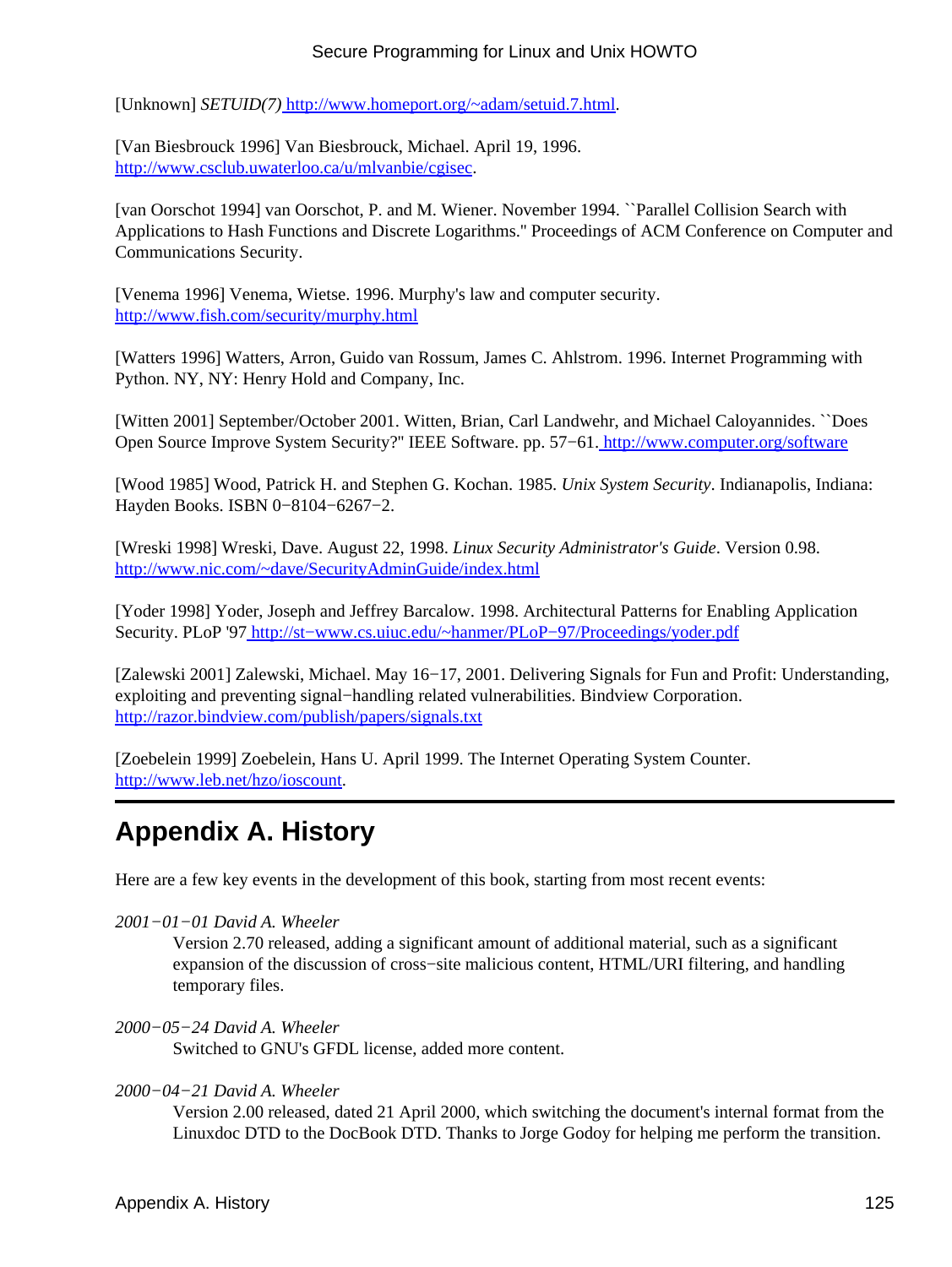*2000−04−04 David A. Wheeler*

Version 1.60 released; changed so that it now covers *both* Linux and Unix. Since most of the guidelines covered both, and many/most app developers want their apps to run on both, it made sense to cover both.

*2000−02−09 David A. Wheeler*

Noted that the document is now part of the Linux Documentation Project (LDP).

*1999−11−29 David A. Wheeler*

Initial version (1.0) completed and released to the public.

Note that a more detailed description of changes is available on−line in the ``ChangeLog'' file.

## **Appendix B. Acknowledgements**

*As iron sharpens iron, so one man sharpens another. Proverbs 27:17 (NIV)*

My thanks to the following people who kept me honest by sending me emails noting errors, suggesting areas to cover, asking questions, and so on. Where email addresses are included, they've been shrouded by prepending my ``thanks.'' so bulk emailers won't easily get these addresses; inclusion of people in this list is *not* an authorization to send unsolicited bulk email to them.

- Neil Brown (thanks.neilb@cse.unsw.edu.au)
- Martin Douda (thanks.mad@students.zcu.cz)
- Jorge Godoy
- Scott Ingram (thanks.scott@silver.jhuapl.edu)
- Michael Kerrisk
- Doug Kilpatrick
- John Levon (moz@compsoc.man.ac.uk)
- Ryan McCabe (thanks.odin@numb.org)
- Paul Millar (thanks.paulm@astro.gla.ac.uk)
- Chuck Phillips (thanks.cdp@peakpeak.com)
- Martin Pool (thanks.mbp@humbug.org.au)
- Eric S. Raymond (thanks.esr@snark.thyrsus.com)
- Marc Welz
- Eric Werme (thanks.werme@alpha.zk3.dec.com)

If you want to be on this list, please send me a constructive suggestion a[t dwheeler@dwheeler.com.](mailto:dwheeler@dwheeler.com) If you send me a constructive suggestion, but do *not* want credit, please let me know that when you send your suggestion, comment, or criticism; normally I expect that people want credit, and I want to give them that credit. My current process is to add contributor names to this list in the document, with more detailed explanation of their comment in the ChangeLog for this document (available on−line). Note that although these people have sent in ideas, the actual text is my own, so don't blame them for any errors that may remain. Instead, please send me another constructive suggestion.

## **Appendix C. About the Documentation License**

*A copy of the text of the edict was to be issued as law in every province and made known to the people of*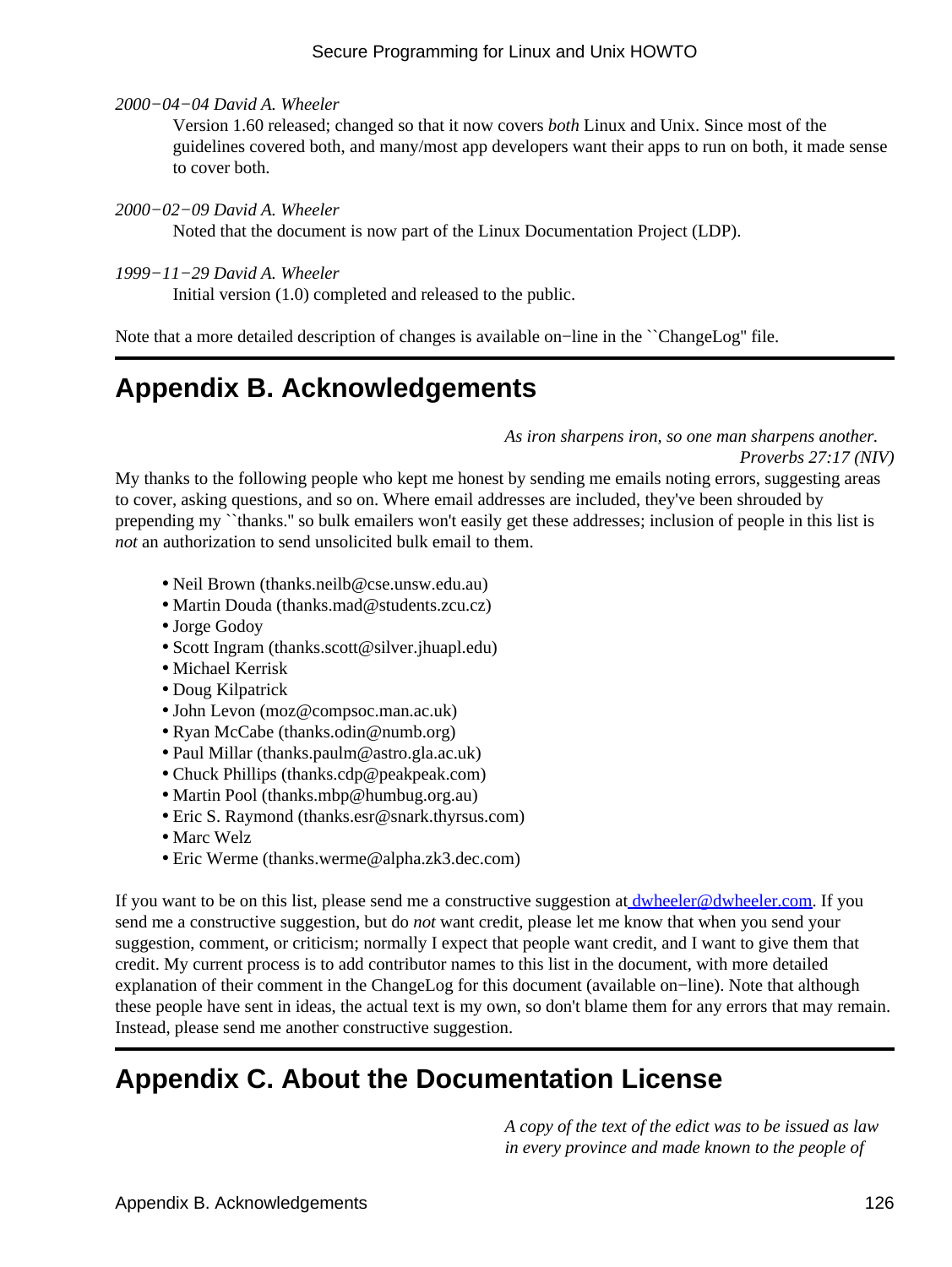*every nationality so they would be ready for that day. Esther 3:14 (NIV)*

This document is Copyright (C) 1999−2000 David A. Wheeler. Permission is granted to copy, distribute and/or modify this document under the terms of the GNU Free Documentation License (FDL), Version 1.1 or any later version published by the Free Software Foundation; with the invariant sections being ``About the Author'', with no Front−Cover Texts, and no Back−Cover texts. A copy of the license is included below in [Appendix D](#page-132-0).

These terms do permit mirroring by other web sites, but be *sure* to do the following:

- make sure your mirrors automatically get upgrades from the master site,
- clearly show the location of the master site (http://www.dwheeler.com/secure–programs), with a hypertext link to the master site, and
- give me (David A. Wheeler) credit as the author.

The first two points primarily protect me from repeatedly hearing about obsolete bugs. I do not want to hear about bugs I fixed a year ago, just because you are not properly mirroring the document. By linking to the master site, users can check and see if your mirror is up−to−date. I'm sensitive to the problems of sites which have very strong security requirements and therefore cannot risk normal connections to the Internet; if that describes your situation, at least try to meet the other points and try to occasionally sneakernet updates into your environment.

By this license, you may modify the document, but you can't claim that what you didn't write is yours (i.e., plagiarism) nor can you pretend that a modified version is identical to the original work. Modifying the work does not transfer copyright of the entire work to you; this is not a ``public domain'' work in terms of copyright law. See the license i[n Appendix D](#page-132-0) for details. If you have questions about what the license allows, please contact me. In most cases, it's better if you send your changes to the master integrator (currently David A. Wheeler), so that your changes will be integrated with everyone else's changes into the master copy.

I am not a lawyer, nevertheless, it's my position as an author and software developer that any code fragments not explicitly marked otherwise are so small that their use fits under the ``fair use'' doctrine in copyright law. In other words, unless marked otherwise, you can use the code fragments without any restriction at all. Copyright law does not permit copyrighting absurdly small components of a work (e.g., ``I own all rights to B−flat and B−flat minor chords''), and the fragments not marked otherwise are of the same kind of minuscule size when compared to real programs. I've done my best to give credit for specific pieces of code written by others. Some of you may still be concerned about the legal status of this code, and I want make sure that it's clear that you can use this code in your software. Therefore, code fragments included directly in this document not otherwise marked have also been released by me under the terms of the ``MIT license'', to ensure you that there's no serious legal encumbrance:

 Source code in this book not otherwise identified is Copyright (c) 1999−2001 David A. Wheeler.

 Permission is hereby granted, free of charge, to any person obtaining a copy of the source code in this book not otherwise identified (the "Software"), to deal in the Software without restriction, including without limitation the rights to use, copy, modify, merge, publish, distribute, sublicense, and/or sell copies of the Software, and to permit persons to whom the Software is furnished to do so, subject to the following conditions:

The above copyright notice and this permission notice shall be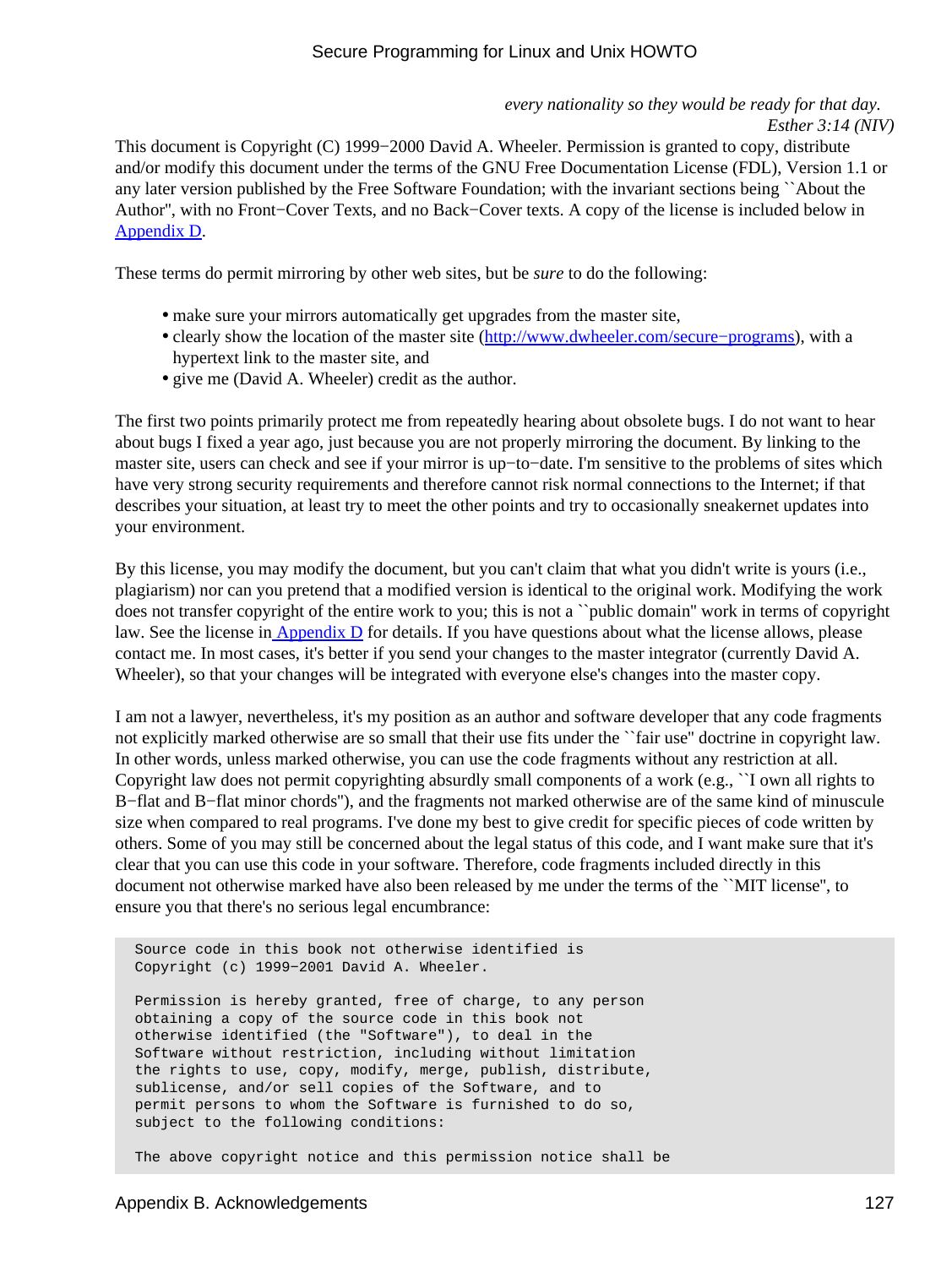<span id="page-132-0"></span> included in all copies or substantial portions of the Software. THE SOFTWARE IS PROVIDED "AS IS", WITHOUT WARRANTY OF ANY KIND, EXPRESS OR IMPLIED, INCLUDING BUT NOT LIMITED TO THE WARRANTIES OF MERCHANTABILITY, FITNESS FOR A PARTICULAR PURPOSE AND NONINFRINGEMENT. IN NO EVENT SHALL THE AUTHORS OR COPYRIGHT HOLDERS BE LIABLE FOR ANY CLAIM, DAMAGES OR OTHER LIABILITY, WHETHER IN AN ACTION OF CONTRACT, TORT OR OTHERWISE, ARISING FROM, OUT OF OR IN CONNECTION WITH THE SOFTWARE OR THE USE OR OTHER DEALINGS IN THE SOFTWARE.

## **Appendix D. GNU Free Documentation License**

Version 1.1, March 2000

Copyright © 2000

 Free Software Foundation, Inc. 59 Temple Place, Suite 330, Boston, MA 02111−1307 **USA** 

Everyone is permitted to copy and distribute verbatim copies of this license document, but changing it is not allowed.

#### *0. PREAMBLE*

The purpose of this License is to make a manual, textbook, or other written document "free" in the sense of freedom: to assure everyone the effective freedom to copy and redistribute it, with or without modifying it, either commercially or noncommercially. Secondarily, this License preserves for the author and publisher a way to get credit for their work, while not being considered responsible for modifications made by others.

This License is a kind of "copyleft", which means that derivative works of the document must themselves be free in the same sense. It complements the GNU General Public License, which is a copyleft license designed for free software.

We have designed this License in order to use it for manuals for free software, because free software needs free documentation: a free program should come with manuals providing the same freedoms that the software does. But this License is not limited to software manuals; it can be used for any textual work, regardless of subject matter or whether it is published as a printed book. We recommend this License principally for works whose purpose is instruction or reference.

#### *1. APPLICABILITY AND DEFINITIONS*

This License applies to any manual or other work that contains a notice placed by the copyright holder saying it can be distributed under the terms of this License. The "Document" , below, refers to any such manual or work. Any member of the public is a licensee, and is addressed as "you".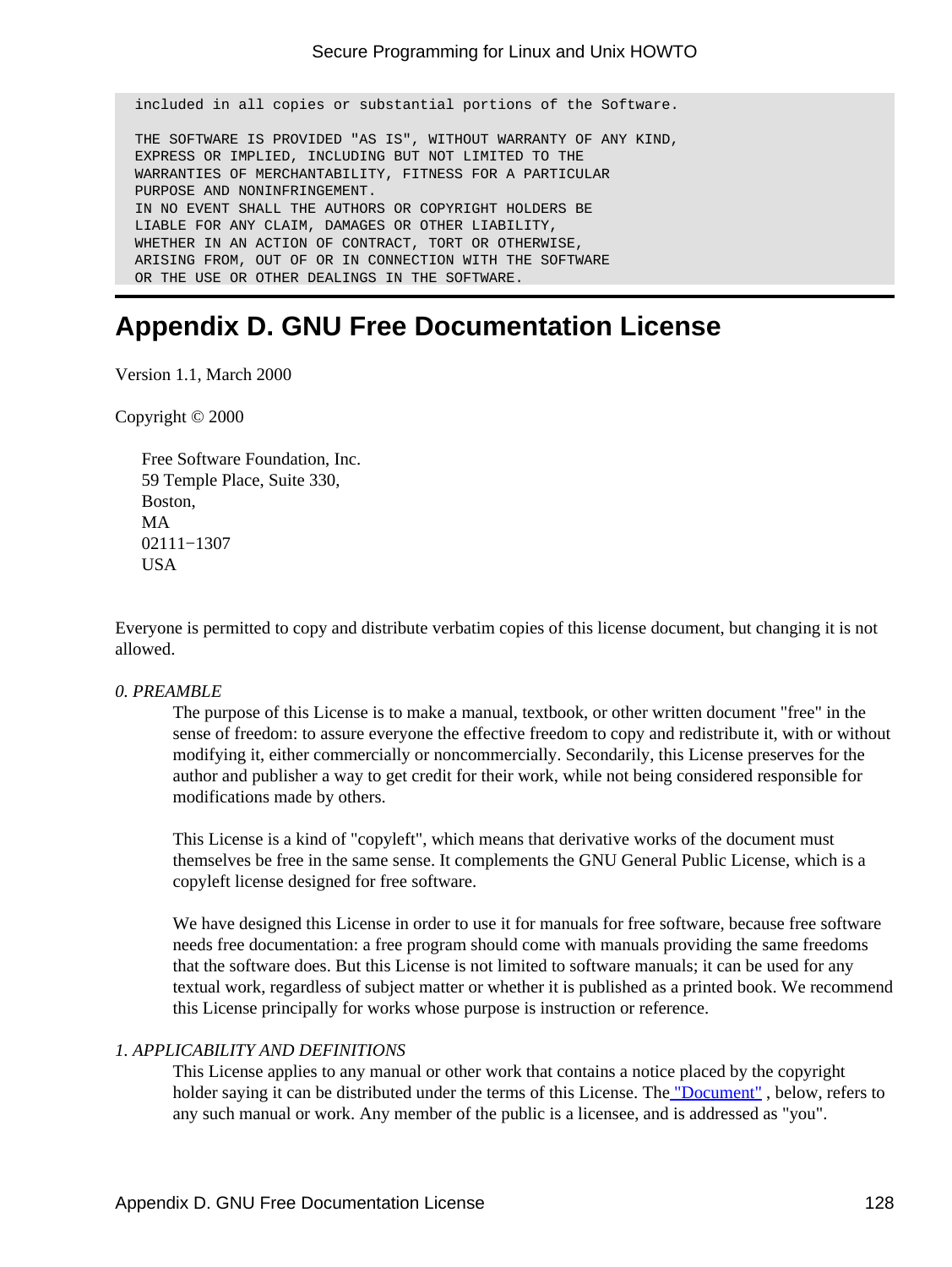<span id="page-133-0"></span>A "Modified Version" of the Document means any work containing the Document or a portion of it, either copied verbatim, or with modifications and/or translated into another language.

A "Secondary Section" is a named appendix or a front−matter section of the Document that deals exclusively with the relationship of the publishers or authors of the Document to the Document's overall subject (or to related matters) and contains nothing that could fall directly within that overall subject. (For example, if the Document is in part a textbook of mathematics, a Secondary Section may not explain any mathematics.) The relationship could be a matter of historical connection with the subject or with related matters, or of legal, commercial, philosophical, ethical or political position regarding them.

The "Invariant Sections" are certain Secondary Sections whose titles are designated, as being those of Invariant Sections, in the notice that says that the Document is released under this License.

The "Cover Texts" are certain short passages of text that are listed, as Front−Cover Texts or Back−Cover Texts, in the notice that says that the Document is released under this License.

A "Transparent" copy of the Document means a machine−readable copy, represented in a format whose specification is available to the general public, whose contents can be viewed and edited directly and straightforwardly with generic text editors or (for images composed of pixels) generic paint programs or (for drawings) some widely available drawing editor, and that is suitable for input to text formatters or for automatic translation to a variety of formats suitable for input to text formatters. A copy made in an otherwise Transparent file format whose markup has been designed to thwart or discourage subsequent modification by readers is not Transparent. A copy that is not "Transparent" is called "Opaque".

Examples of suitable formats for Transparent copies include plain ASCII without markup, Texinfo input format, LaTeX input format, SGML or XML using a publicly available DTD, and standard−conforming simple HTML designed for human modification. Opaque formats include PostScript, PDF, proprietary formats that can be read and edited only by proprietary word processors, SGML or XML for which the DTD and/or processing tools are not generally available, and the machine−generated HTML produced by some word processors for output purposes only.

The "Title Page" means, for a printed book, the title page itself, plus such following pages as are needed to hold, legibly, the material this License requires to appear in the title page. For works in formats which do not have any title page as such, "Title Page" means the text near the most prominent appearance of the work's title, preceding the beginning of the body of the text.

#### *2. VERBATIM COPYING*

You may copy and distribute the Document in any medium, either commercially or noncommercially, provided that this License, the copyright notices, and the license notice saying this License applies to the Document are reproduced in all copies, and that you add no other conditions whatsoever to those of this License. You may not use technical measures to obstruct or control the reading or further copying of the copies you make or distribute. However, you may accept compensation in exchange for copies. If you distribute a large enough number of copies you must also follow the conditions in section 3.

You may also lend copies, under the same conditions stated above, and you may publicly display copies.

#### *3. COPYING IN QUANTITY*

Appendix D. GNU Free Documentation License 129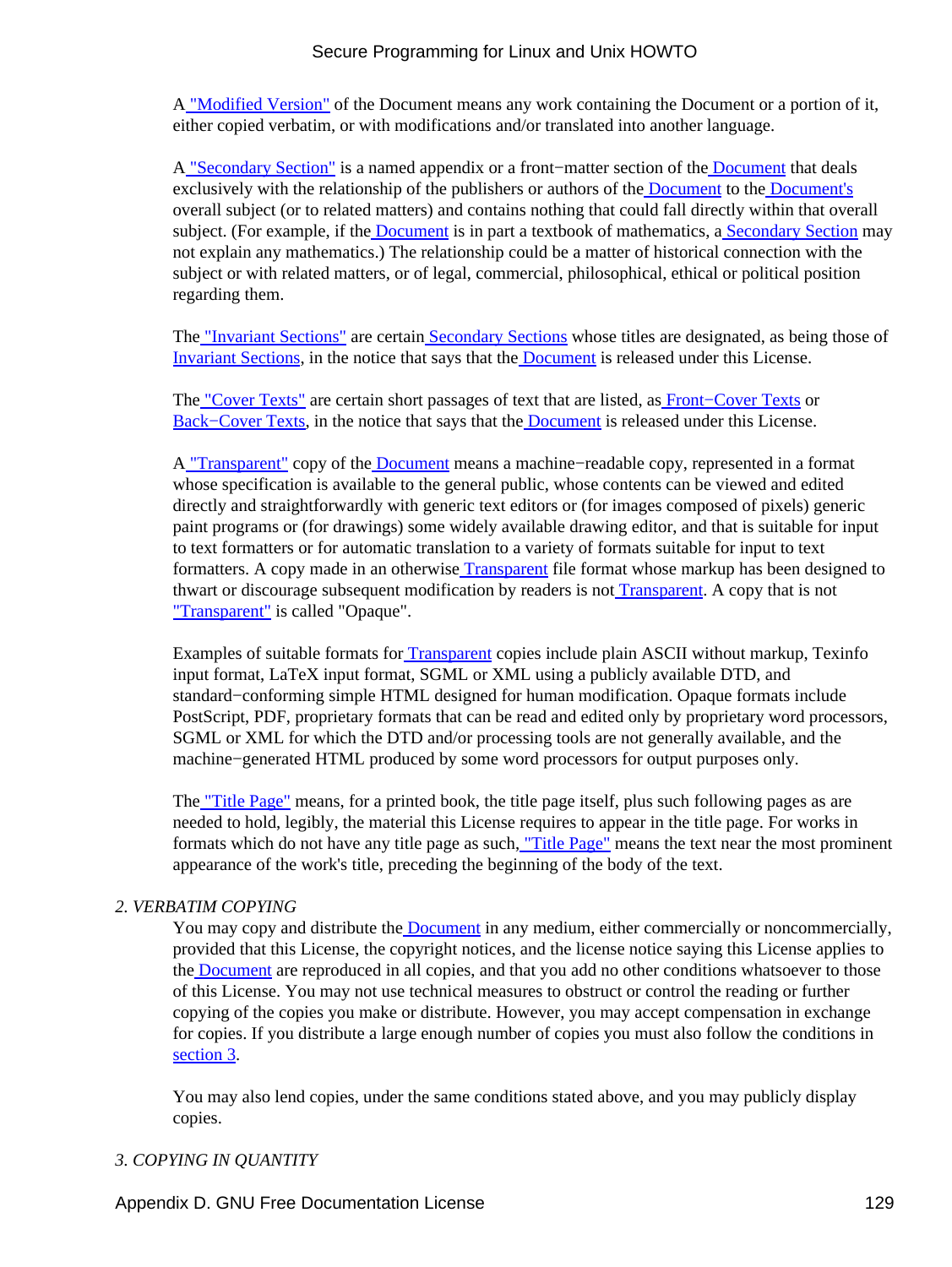<span id="page-134-0"></span>If you publish printed copies of the Document numbering more than 100, and the Document's license notice requires Cover Texts, you must enclose the copies in covers that carry, clearly and legibly, all these Cover Texts: Front−Cover Texts on the front cover, and Back−Cover Texts on the back cover. Both covers must also clearly and legibly identify you as the publisher of these copies. The front cover must present the full title with all words of the title equally prominent and visible. You may add other material on the covers in addition. Copying with changes limited to the covers, as long as they preserve the title of the Document and satisfy these conditions, can be treated as verbatim copying in other respects.

If the required texts for either cover are too voluminous to fit legibly, you should put the first ones listed (as many as fit reasonably) on the actual cover, and continue the rest onto adjacent pages.

If you publish or distribute Opaque copies of the Document numbering more than 100, you must either include a machine−readable Transparent copy along with each Opaque copy, or state in or with each Opaque copy a publicly−accessible computer−network location containing a complete Transparent copy of the Document, free of added material, which the general network−using public has access to download anonymously at no charge using public−standard network protocols. If you use the latter option, you must take reasonably prudent steps, when you begin distribution of Opaque copies in quantity, to ensure that this Transparent copy will remain thus accessible at the stated location until at least one year after the last time you distribute an Opaque copy (directly or through your agents or retailers) of that edition to the public.

It is requested, but not required, that you contact the authors of the Document well before redistributing any large number of copies, to give them a chance to provide you with an updated version of the Document.

#### *4. MODIFICATIONS*

You may copy and distribute a Modified Version of the Document under the conditions of sections [2](#page-133-0) and [3](#page-133-0) above, provided that you release the Modified Version under precisely this License, with the Modified Version filling the role of the Document, thus licensing distribution and modification of the Modified Version to whoever possesses a copy of it. In addition, you must do these things in the Modified Version:

- A. Use in the **Title Page** (and on the covers, if any) a title distinct from that of the **Document**, and from those of previous versions (which should, if there were any, be listed in the History section of the Document). You may use the same title as a previous version if the original publisher of that version gives permission.
- B. List on the **Title Page**, as authors, one or more persons or entities responsible for authorship of the modifications in the Modified Version, together with at least five of the principal authors of the Document (all of its principal authors, if it has less than five).
- C. State on the Title Page the name of the publisher of the Modified Version, as the publisher.
- D. Preserve all the copyright notices of the Document.
- E. Add an appropriate copyright notice for your modifications adjacent to the other copyright notices.
- F. Include, immediately after the copyright notices, a license notice giving the public permission to use the Modified Version under the terms of this License, in the form shown in the Addendum below.
- G. Preserve in that license notice the full lists of **Invariant Sections** and required Cover Texts given in the Document's license notice.
- H. Include an unaltered copy of this License.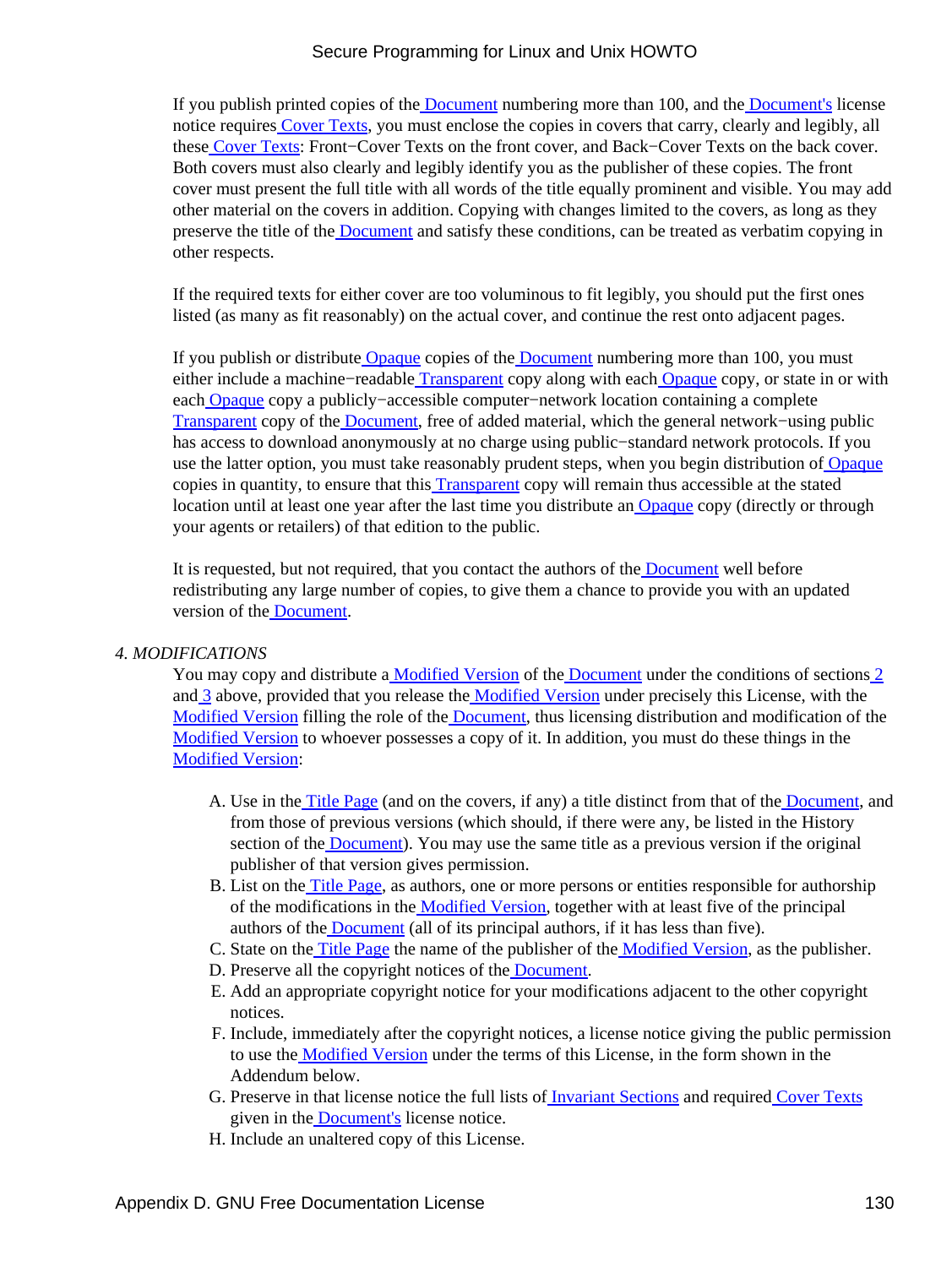- I. Preserve the section entitled "History", and its title, and add to it an item stating at least the title, year, new authors, and publisher of the Modified Version as given on the Title Page. If there is no section entitled "History" in the Document, create one stating the title, year, authors, and publisher of the Document as given on its Title Page, then add an item describing the Modified Version as stated in the previous sentence.
- J. Preserve the network location, if any, given in the **Document** for public access to a Transparent copy of the Document, and likewise the network locations given in the Document for previous versions it was based on. These may be placed in the "History" section. You may omit a network location for a work that was published at least four years before the Document itself, or if the original publisher of the version it refers to gives permission.
- K. In any section entitled "Acknowledgements" or "Dedications", preserve the section's title, and preserve in the section all the substance and tone of each of the contributor acknowledgements and/or dedications given therein.
- L. Preserve all the *Invariant Sections* of the *Document*, unaltered in their text and in their titles. Section numbers or the equivalent are not considered part of the section titles.
- M. Delete any section entitled "Endorsements". Such a section may not be included in the Modified Version.
- N. Do not retitle any existing section as "Endorsements" or to conflict in title with any *Invariant* Section.

If the Modified Version includes new front−matter sections or appendices that qualify as Secondary Sections and contain no material copied from the Document, you may at your option designate some or all of these sections as invariant. To do this, add their titles to the list of Invariant Sections in the Modified Version's license notice. These titles must be distinct from any other section titles.

You may add a section entitled "Endorsements", provided it contains nothing but endorsements of your Modified Version by various parties−−for example, statements of peer review or that the text has been approved by an organization as the authoritative definition of a standard.

You may add a passage of up to five words as a Front−Cover Text, and a passage of up to 25 words as a Back−Cover Text, to the end of the list of Cover Texts in the Modified Version. Only one passage of Front−Cover Text and one of Back−Cover Text may be added by (or through arrangements made by) any one entity. If the Document already includes a cover text for the same cover, previously added by you or by arrangement made by the same entity you are acting on behalf of, you may not add another; but you may replace the old one, on explicit permission from the previous publisher that added the old one.

The author(s) and publisher(s) of the Document do not by this License give permission to use their names for publicity for or to assert or imply endorsement of any Modified Version .

#### *5. COMBINING DOCUMENTS*

You may combine the **Document** with other documents released under this License, under the terms defined i[n section 4](#page-134-0) above for modified versions, provided that you include in the combination all of the Invariant Sections of all of the original documents, unmodified, and list them all as Invariant Sections of your combined work in its license notice.

The combined work need only contain one copy of this License, and multiple identical Invariant Sections may be replaced with a single copy. If there are multiple Invariant Sections with the same name but different contents, make the title of each such section unique by adding at the end of it, in parentheses, the name of the original author or publisher of that section if known, or else a unique number. Make the same adjustment to the section titles in the list of **Invariant Sections** in the license notice of the combined work.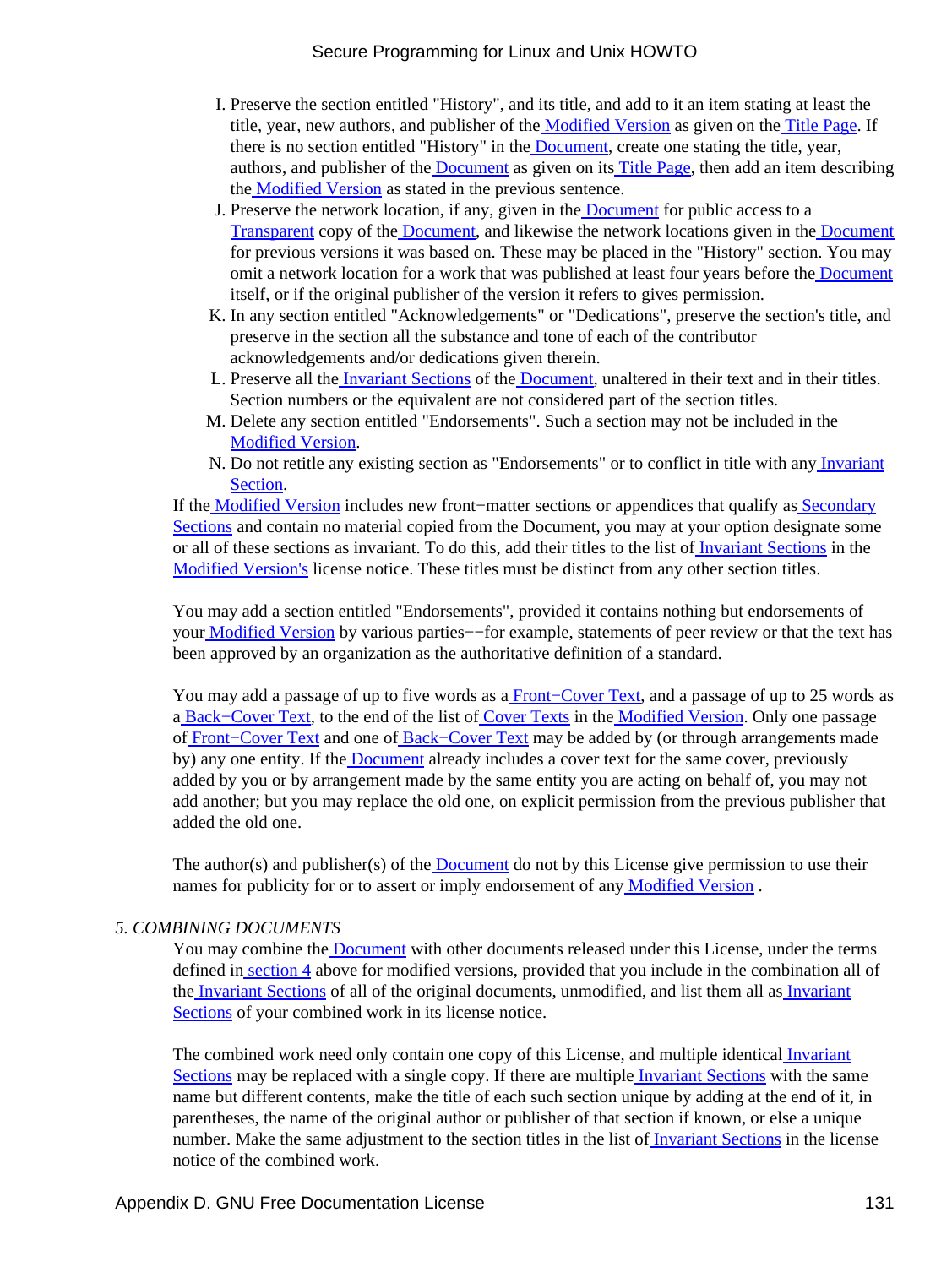In the combination, you must combine any sections entitled "History" in the various original documents, forming one section entitled "History"; likewise combine any sections entitled "Acknowledgements", and any sections entitled "Dedications". You must delete all sections entitled "Endorsements."

#### *6. COLLECTIONS OF DOCUMENTS*

You may make a collection consisting of the Document and other documents released under this License, and replace the individual copies of this License in the various documents with a single copy that is included in the collection, provided that you follow the rules of this License for verbatim copying of each of the documents in all other respects.

You may extract a single document from such a collection, and distribute it individually under this License, provided you insert a copy of this License into the extracted document, and follow this License in all other respects regarding verbatim copying of that document.

#### *7. AGGREGATION WITH INDEPENDENT WORKS*

A compilation of the Document or its derivatives with other separate and independent documents or works, in or on a volume of a storage or distribution medium, does not as a whole count as a Modified Version of the Document, provided no compilation copyright is claimed for the compilation. Such a compilation is called an "aggregate", and this License does not apply to the other self−contained works thus compiled with the Document, on account of their being thus compiled, if they are not themselves derivative works of the Document. If the Cover Text requirement o[f section 3](#page-133-0) is applicable to these copies of the Document, then if the Document is less than one quarter of the entire aggregate, the Document's Cover Texts may be placed on covers that surround only the Document within the aggregate. Otherwise they must appear on covers around the whole aggregate.

#### *8. TRANSLATION*

Translation is considered a kind of modification, so you may distribute translations of the Document under the terms o[f section 4](#page-134-0). Replacing Invariant Sections with translations requires special permission from their copyright holders, but you may include translations of some or all Invariant Sections in addition to the original versions of these Invariant Sections. You may include a translation of this License provided that you also include the original English version of this License. In case of a disagreement between the translation and the original English version of this License, the original English version will prevail.

#### *9. TERMINATION*

You may not copy, modify, sublicense, or distribute the Document except as expressly provided for under this License. Any other attempt to copy, modify, sublicense or distribute the **Document** is void, and will automatically terminate your rights under this License. However, parties who have received copies, or rights, from you under this License will not have their licenses terminated so long as such parties remain in full compliance.

#### *10. FUTURE REVISIONS OF THIS LICENSE*

Th[e Free Software Foundation](http://www.gnu.org/fsf/fsf.html) may publish new, revised versions of the GNU Free Documentation License from time to time. Such new versions will be similar in spirit to the present version, but may differ in detail to address new problems or concerns. See [http://www.gnu.org/copyleft/.](http://www.gnu.org/copyleft)

Each version of the License is given a distinguishing version number. If the Document specifies that a particular numbered version of this License "or any later version" applies to it, you have the option of following the terms and conditions either of that specified version or of any later version that has been published (not as a draft) by the Free Software Foundation. If the Document does not specify a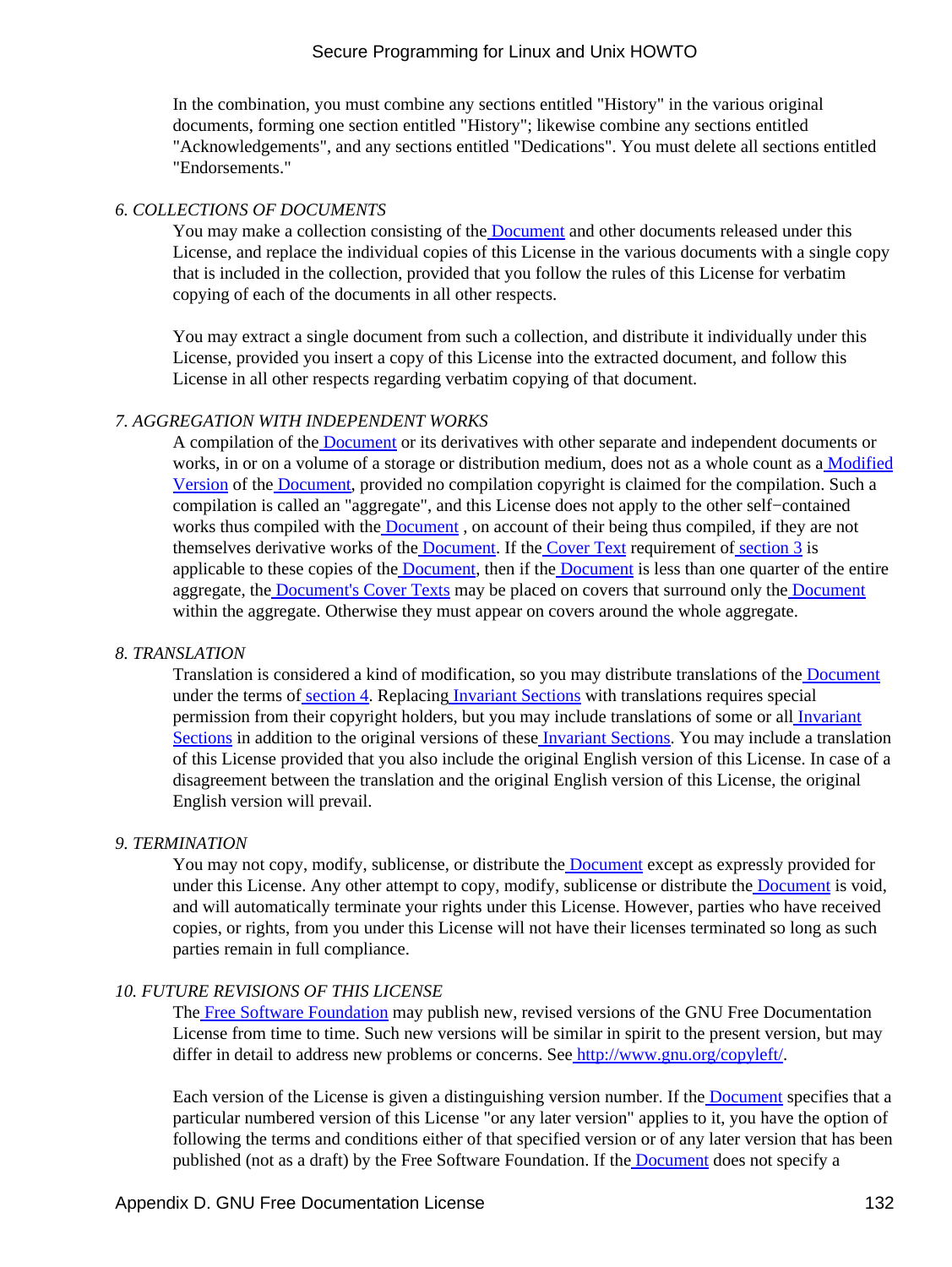version number of this License, you may choose any version ever published (not as a draft) by the Free Software Foundation.

*Addendum*

To use this License in a document you have written, include a copy of the License in the document and put the following copyright and license notices just after the title page:

Copyright © YEAR YOUR NAME.

Permission is granted to copy, distribute and/or modify this document under the terms of the GNU Free Documentation License, Version 1.1 or any later version published by the Free Software Foundation; with the Invariant Sections being LIST THEIR TITLES, with the Front−Cover Texts being LIST, and with the Back−Cover Texts being LIST. A copy of the license is included in the section entitled "GNU Free Documentation License".

If you have no *Invariant Sections*, write "with no Invariant Sections" instead of saying which ones are invariant. If you have no Front−Cover Texts, write "no Front−Cover Texts" instead of "Front−Cover Texts being LIST"; likewise for Back−Cover Texts.

If your document contains nontrivial examples of program code, we recommend releasing these examples in parallel under your choice of free software license, such as th[e GNU General Public](http://www.gnu.org/copyleft/gpl.html) [License](http://www.gnu.org/copyleft/gpl.html), to permit their use in free software.

## **Appendix E. Endorsements**

This version of the document is endorsed by the original author, David A. Wheeler, as a document that should improve the security of programs. when applied correctly. Modifications (including translations) must remove this appendix per the license agreement included above.

# **Appendix F. About the Author**

David A. Wheeler is an expert in computer security and has long specialized in development techniques for large and high−risk software systems. He has been involved in software development since the mid−1970s, and been involved with Unix and computer security since the early 1980s. His areas of knowledge include computer security, software safety, vulnerability analysis, inspections, Internet technologies, software−related standards (including POSIX), real−time software development techniques, and numerous computer languages (including Ada, C, C++, Perl, Python, and Java).

Mr. Wheeler is co−author and lead editor of the IEEE book *Software Inspection: An Industry Best Practice*, author of the book *Ada95: The Lovelace Tutorial*, and co−author of the *GNOME User's Guide*. He is also the author of many smaller papers and articles, including the Linux *Program Library HOWTO*.

Mr. Wheeler hopes that, by making this document available, other developers will make their software more secure. You can reach him by email at dwheeler@dwheeler.com (no spam please), and you can also see his web site a[t http://www.dwheeler.com.](http://www.dwheeler.com)